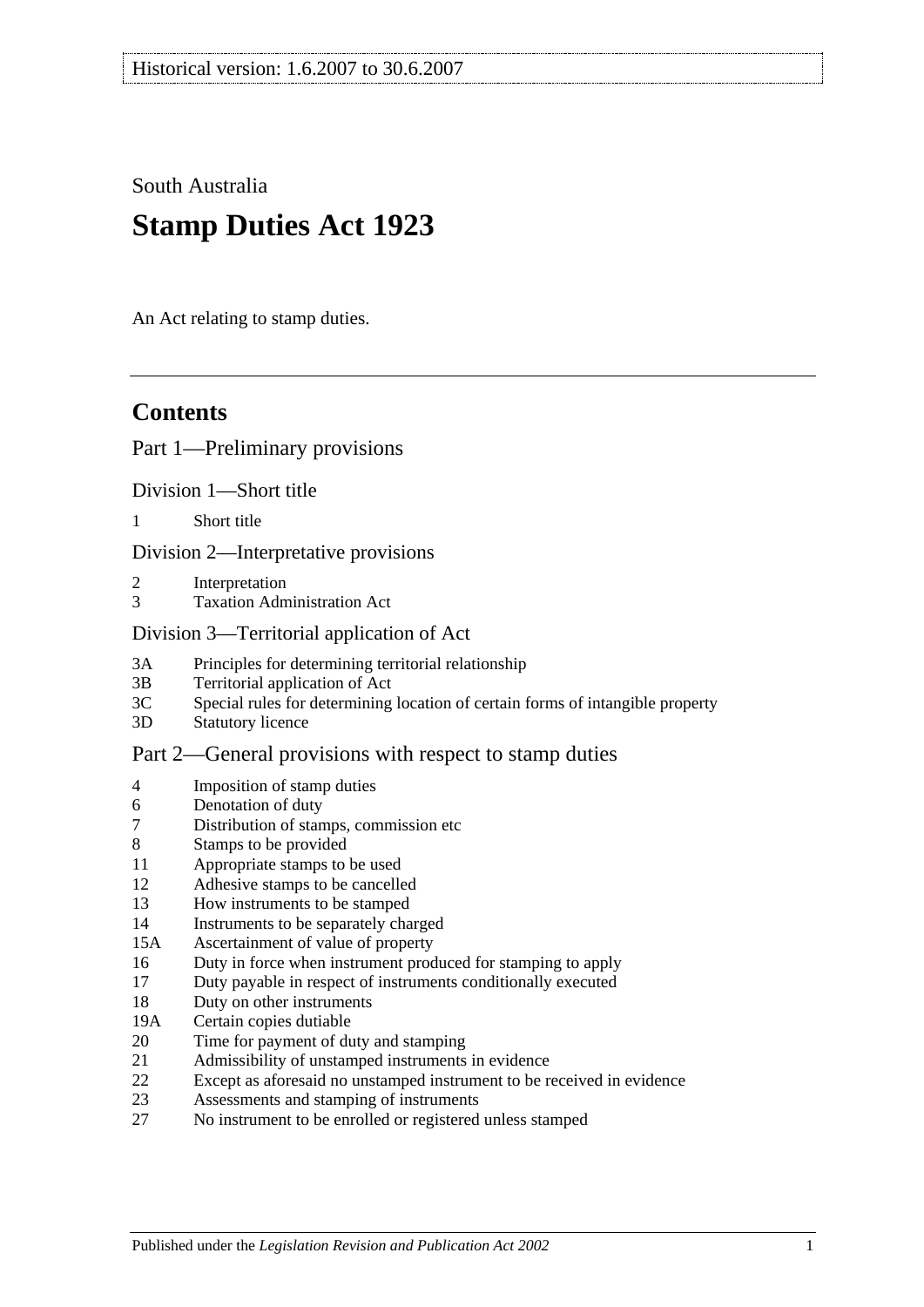# [Part 3—Special provisions with respect to certain stamp duties](#page-18-0)

### [Division 1—Agreements](#page-18-1)

- 29 [Adhesive stamp may be used for agreement not under seal](#page-18-2)
- 30 [When agreement comprised of several letters](#page-18-3)
- 31 [Certain contracts to be chargeable as conveyances on sale](#page-18-4)
- 31A [Duty on agreements for "walk in walk out" sales of land used for primary production](#page-19-0)

### [Division 2—Rental business](#page-19-1)

- 31B [Interpretation](#page-19-2)
- 31C [Jurisdictional nexus](#page-21-0)
- 31D [Obligation to be registered](#page-21-1)
- 31E [Registration](#page-21-2)
- 31F [Lodgement of statement and payment of duty](#page-21-3)
- 31H [Manner of denoting duty on statement](#page-22-0)
- 31I [Matter not to be included in statement](#page-23-0)
- 31K [Calculation by other methods](#page-24-0)
- 31L [Passing on a rental duty](#page-25-0)
- 31M [Ascertainment and disclosure of place of use of goods](#page-25-1)

#### [Division 3—Annual licences](#page-26-0)

- 32 [Interpretation](#page-26-1)
- 33 [Annual licence required for insurance business](#page-26-2)
- 34 [Application for annual licence](#page-27-0)
- 35 [Issuing and term of annual licence](#page-27-1)
- 36 [Monthly returns in respect of general insurance business](#page-27-2)
- 36A [Duty if annual licence application or monthly return not lodged as required](#page-27-3)
- 37 [Denoting of duty](#page-28-0)
- 38 [Duty payable on acquisition of insurance business](#page-28-1)
- 42AA [Duty in respect of policies effected outside South Australia](#page-28-2)
- 42AB [Insurers not required to be licensed](#page-28-3)

### [Division 4—Application for motor vehicle registration](#page-29-0)

- 42A [Interpretation](#page-29-1)
- 42B [Duty on applications for motor vehicle registration or transfer of registration](#page-30-0)
- 42BA [Concessional rate of duty on some applications to transfer registration](#page-32-0)
- 42C [Refund of duty where vehicle returned or registration or transfer in error](#page-33-0)
- 42CA [Refund of duty on eligibility for reduced fee](#page-33-1)
- 42D [Taxation Administration Act and functions of Registrar](#page-33-2)
- 42E [Regulations](#page-33-3)

### [Division 5—Cheques](#page-33-4)

- 43 [Interpretation](#page-33-5)<br>44 Duty on cheque
- [Duty on cheques and cheque forms](#page-34-0)
- 45 [Duty not to be chargeable after certain date](#page-34-1)
- 46 [Power to make regulations](#page-35-0)

### [Division 6—Conveyances and conveyances on sale](#page-35-1)

- 60 [Interpretation](#page-35-2)
- 60A [Value of property conveyed or transferred](#page-35-3)
- 60B [Refund of duty where transaction is rescinded or annulled](#page-37-0)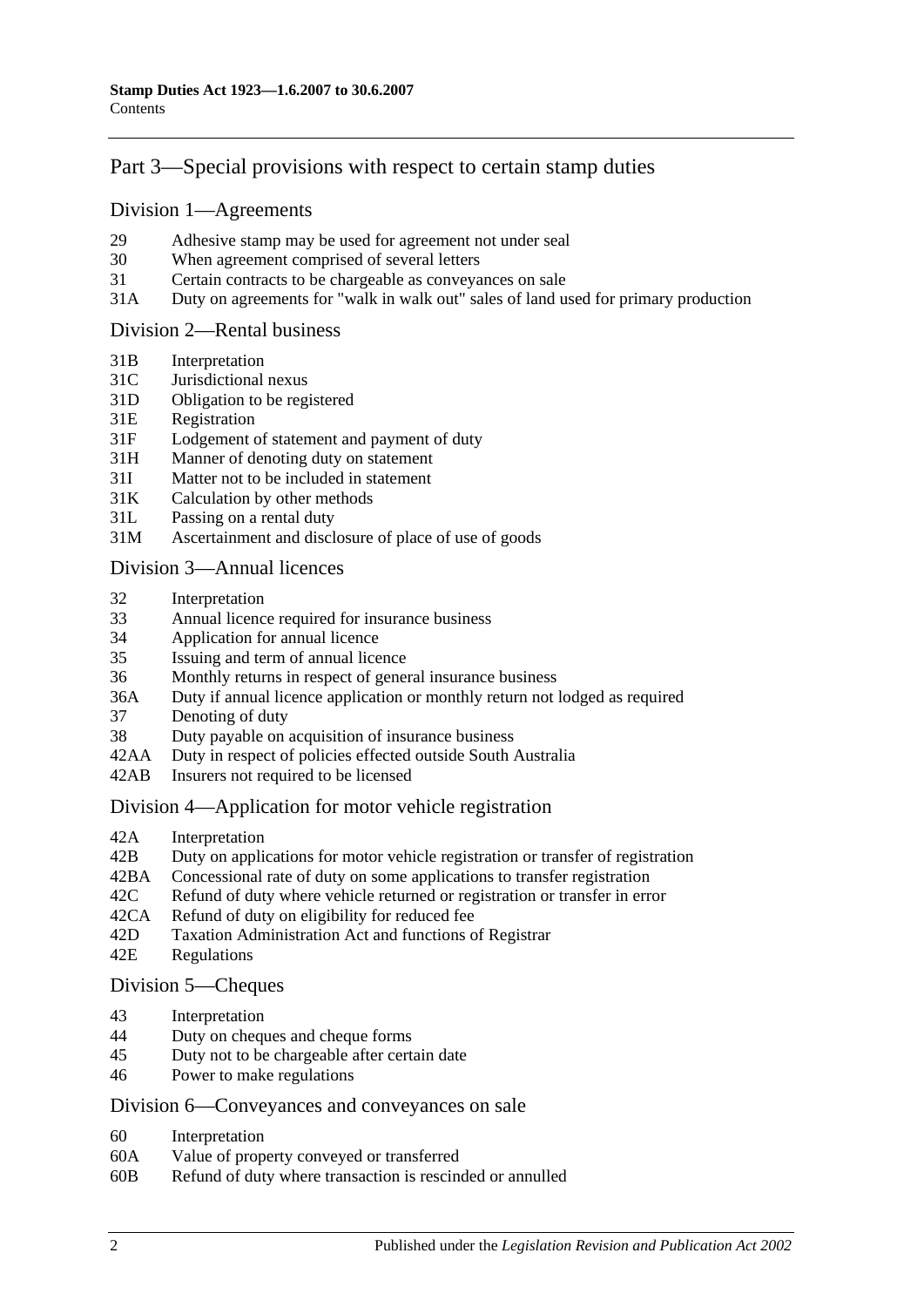- 60C [Refund of duty on reconveyance of property subject to a common law mortgage](#page-38-0)
- 61 [Method or estimating value of consideration where consideration consists of shares](#page-38-1)
- 62 [Land use entitlements](#page-38-2)
- 64 [Consideration in case of lease](#page-39-0)
- 65 [Where consideration consists of real or personal property](#page-39-1)
- 66 [Where consideration is payable in instalments](#page-39-2)
- 67 [Computation of duty where instruments are interrelated](#page-39-3)
- 68 [Duty in certain cases](#page-40-0)
- 70 [Evasion of duty](#page-40-1)
- 71 [Instruments chargeable as conveyances operating as voluntary dispositions](#page-41-0) *inter vivos*
- 71AA [Instruments disclaiming etc an interest in the estate of a deceased person](#page-44-0)
- 71A [Provision where trust property distributed](#page-45-0) *in specie*
- 71B [Partition or division of property](#page-45-1)
- 71C [Concessional rates of duty in respect of purchase of first home etc](#page-45-2)
- 71CA [Exemption from duty in respect of Family Law instruments](#page-49-0)
- 71CB [Exemption from duty in respect of certain transfers between spouses etc or former spouses](#page-52-0)  [etc](#page-52-0)
- 71CBA [Exemption from duty in respect of domestic partnership agreements or property](#page-52-1)  [adjustment orders](#page-52-1)
- 71CC [Interfamilial transfer of farming property](#page-54-0)
- 71CD [Duty on conveyances by Official Trustee etc](#page-56-0)
- 71D [Concessional duty to encourage mineral or petroleum exploration activity](#page-56-1)
- 71DA [Duty on certain conveyances between superannuation funds etc](#page-58-0)

#### [Division 7—Gaming machine surcharge](#page-59-0)

- 71EA [Interpretation](#page-59-1)
- 71EB [Direct interests](#page-60-0)
- 71EC [Related entities](#page-61-0)
- 71ED [Indirect interests](#page-61-1)
- 71EE [Notional interests](#page-62-0)
- 71EF [Application of this](#page-62-1) Division<br>71EG Imposition of surcharge
- 71EG [Imposition of surcharge](#page-62-2)<br>71EH Exempt transactions
- [Exempt transactions](#page-63-0)
- 71EI [Notice of transaction to which this Division applies](#page-63-1)
- 71EJ [Recovery of duty](#page-63-2)

### [Division 8—Transactions effected without creating dutiable instrument](#page-64-0)

- 71E [Transactions otherwise than by dutiable instrument](#page-64-1)
- 71F [Statutory transfers](#page-65-0)

### [Division 9—Leases](#page-66-0)

- 72 [Agreement for lease to be charged as a lease](#page-66-1)
- 73 [Leases, how to be charged in respect of produce etc](#page-66-2)
- 74 [Duty in respect of certain kinds of lease](#page-67-0)
- 75 [Consideration for lease](#page-67-1)
- 75A [Abolition of duty on leases](#page-68-0)

#### [Division 10—Mortgages](#page-68-1)

- 76 [Interpretation](#page-68-2)
- 77 [Where mortgage consists of several instruments](#page-68-3)
- 78 [Security for stock, how to be charged](#page-69-0)
- 79 [Mortgage securing future and contingent liabilities](#page-69-1)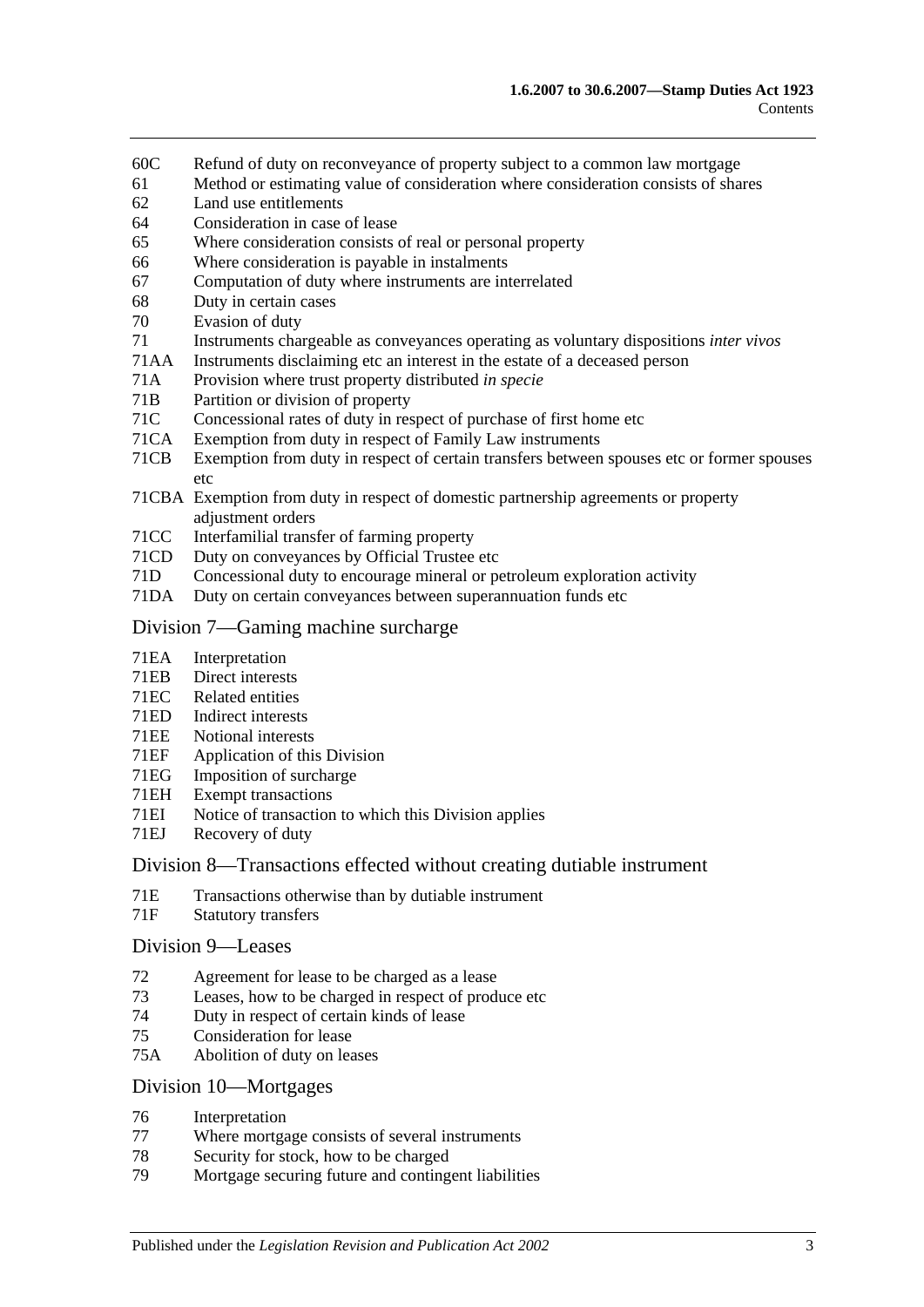- 80 [Security for repayment by periodical payments, how to be charged](#page-71-0)
- 81 [Transfers and further charges](#page-71-1)
- 81A [Duty may be denoted in certain cases by adhesive stamps](#page-71-2)
- 81B [Duty chargeable proportioned to value of South Australian property](#page-71-3)
- 81C [Duty paid on one mortgage may be denoted as having been paid on another mortgage](#page-72-0)
- 82 [Unregistered mortgages protected by caveats](#page-73-0)

## [Part 3A—Special provisions relating to financial products](#page-74-0)

### [Division 1—Interpretation](#page-74-1)

- 90A [Interpretation](#page-74-2)
- 90AB [Share buy-back](#page-76-0)
- 90AC [Exempt transactions](#page-76-1)

## [Division 2—Duty on sales and purchases by brokers](#page-76-2)

- 90B [Application of Division](#page-76-3)
- 90C [Records of sales and purchases of financial products](#page-77-0)
- 90D [Returns to be lodged and duty paid](#page-78-0)
- 90E [Endorsement of instrument of transfer as to payment of duty](#page-79-0)
- 90F [Power of dealer to recover paid duty](#page-79-1)
- 90G [Transactions in S.A. financial products on U.K. stock exchange](#page-79-2)

### [Division 3—Duty on certain clearing and settlement transactions](#page-81-0)

- 90H [Application of Division](#page-81-1)
- 90I [Requirement to make record of CSF transactions](#page-82-0)
- 90J Transfer [document or record to be treated as instrument of conveyance](#page-82-1)
- 90K [Particulars to be included in a transfer document](#page-83-0)
- 90L [Relevant CSF participant's identification code equivalent to stamping](#page-83-1)
- 90M [Returns to be lodged and duty paid](#page-83-2)
- 90N [Monthly returns by registered CS facility licensees](#page-83-3)
- 90O [Particulars reported by participants to be kept by registered CS facility licensees](#page-84-0)
- 90P [Refund for error transaction](#page-84-1)

### [Division 4—Registration of Australian market licensees and CS facility licensees](#page-84-2)

- 90Q [Registration process](#page-84-3)
- 90R [Disclosure of information](#page-85-0)

### [Division 5—Duty on other conveyances](#page-85-1)

- 90T [Application of Division](#page-85-2)
- 90U [Financial products liable to duty](#page-85-3)
- 90V [Proclaimed countries](#page-85-4)

## [Part 4—Land rich entities](#page-86-0)

### [Division 1—Preliminary](#page-86-1)

- 91 [Interpretation](#page-86-2)
- 91A [Land assets](#page-88-0)
- 92 [Direct interests](#page-89-0)
- 92A [Related entities](#page-89-1)
- 92B [Indirect interests](#page-90-0)
- 93 [Notional interest in assets of related entity](#page-90-1)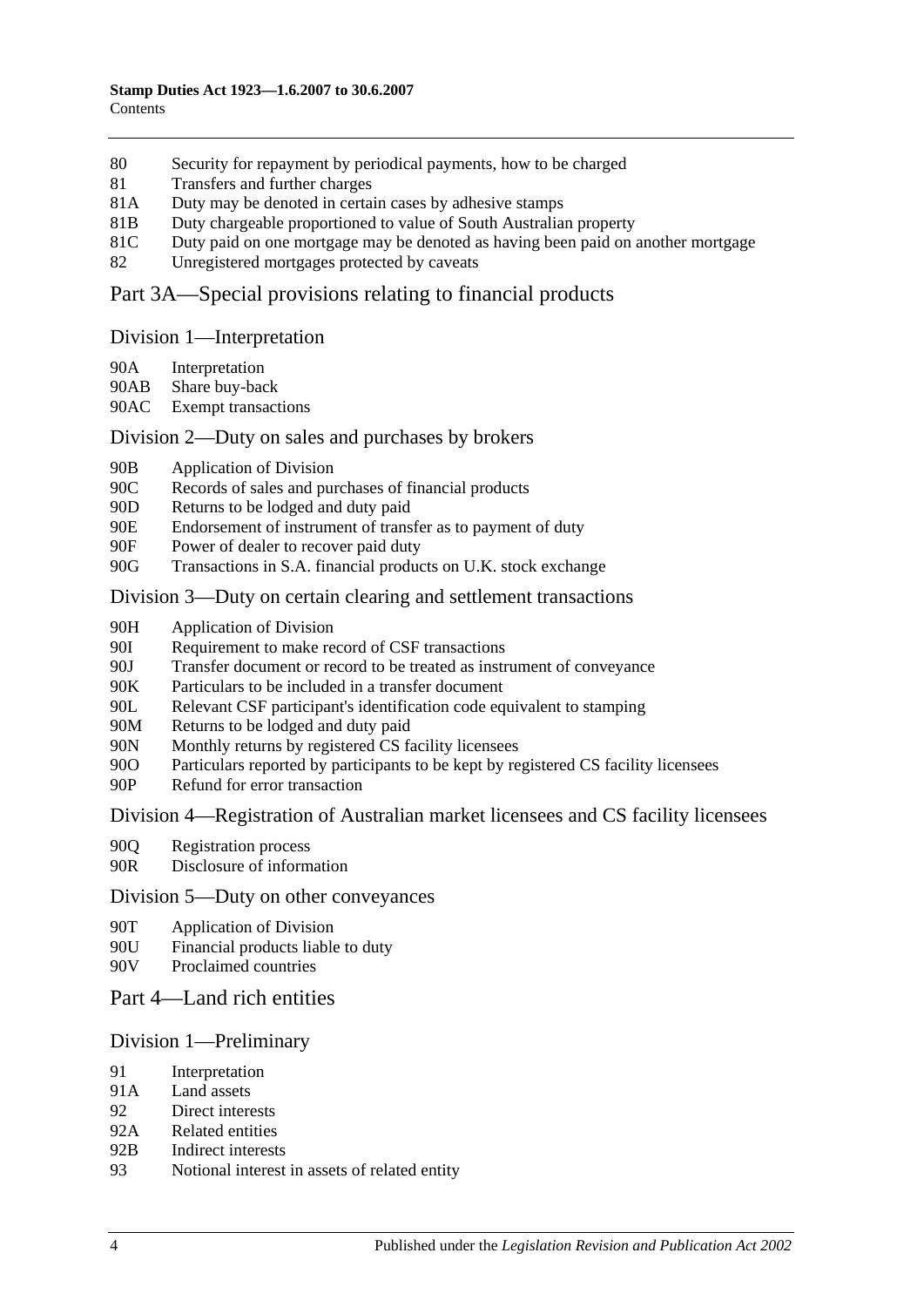#### [Division 2—Land rich entity](#page-90-2)

94 [Land rich entity](#page-90-3)

#### [Division 3—Dutiable transactions](#page-91-0)

- 95 [General principle of liability to duty](#page-91-1)
- 95A [Aggregation of interests](#page-92-0)
- 95B [Primary production entities](#page-92-1)
- 96 [Value of notional interest acquired as a result of dutiable transaction](#page-93-0)
- 97 [Calculation of duty](#page-93-1)

## [Division 4—Payment and recovery of duty](#page-94-0)

- 98 [Acquisition statement](#page-94-1)<br>99 Recovery from entity
- [Recovery from entity](#page-95-0)

#### [Division 5—Miscellaneous](#page-96-0)

- 100 [Valuation of interest under contract or option to purchase land](#page-96-1)
- 101 [Exempt transactions](#page-96-2)
- 102 [Multiple incidences of duty](#page-96-3)

### [Part 5—Miscellaneous provisions](#page-98-0)

- 106 [Spoiled or unused stamps](#page-98-1)
- 106A [Transfer of financial products not to be registered unless duly stamped](#page-98-2)
- 107 [Transfer of property to correct error](#page-99-0)
- 108 [Penalties for certain offences](#page-99-1)
- 109 [Penalty for fraud](#page-100-0)
- 111 [Remedy for misappropriation](#page-100-1)
- 112 [Regulations](#page-100-2)
- 114 [Exemption from stamp duty](#page-101-0)

### [Schedule 1—Transitional provisions](#page-102-0)

1 [Commencement of consequential regulations](#page-102-1)

### [Schedule 2—Stamp duties and exemptions](#page-102-2)

- Part 1—Specified instruments
- Part 2—General exemptions from all stamp duties
- 16 [General exemptions](#page-116-0)

## [Legislative history](#page-122-0)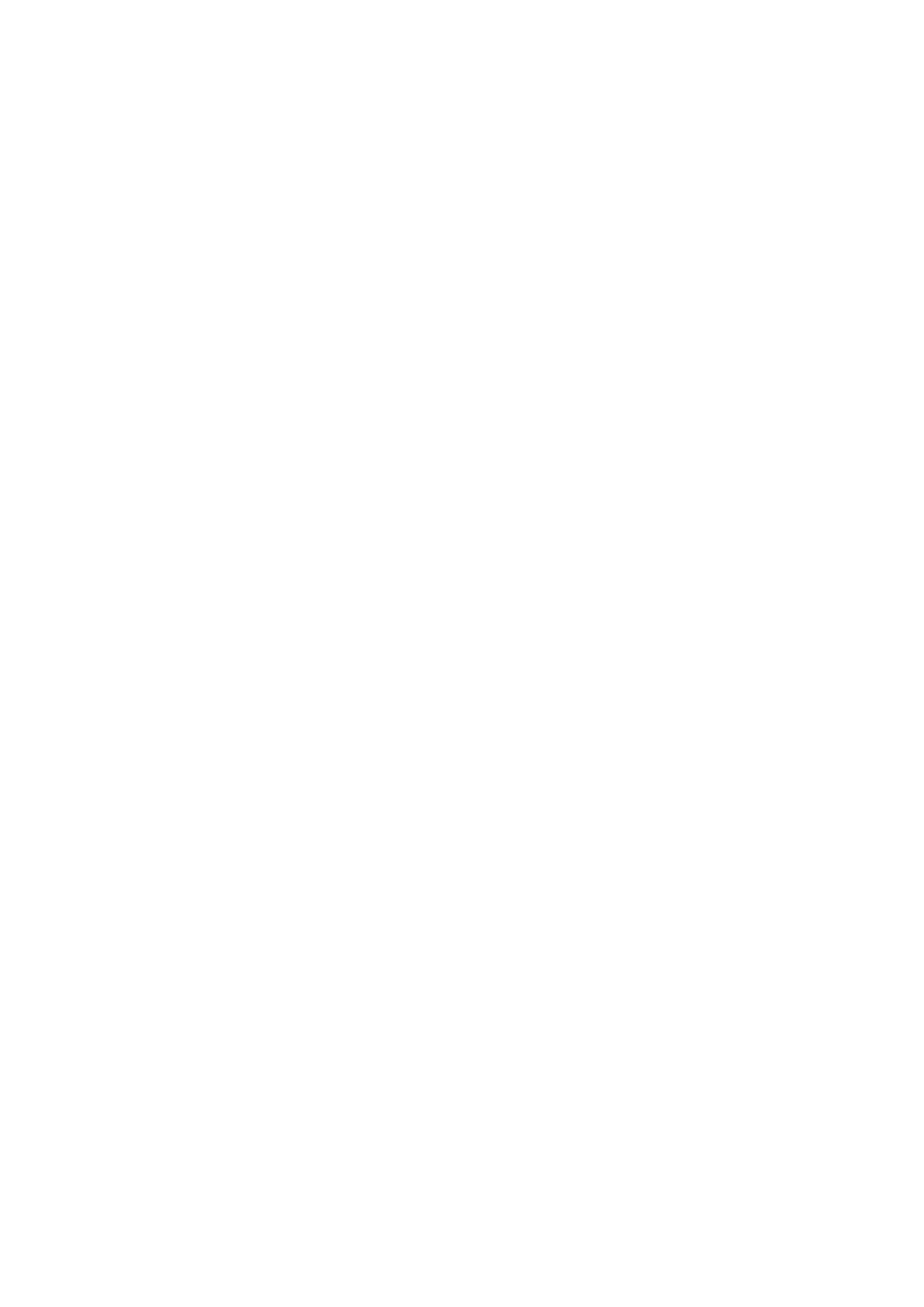<span id="page-6-0"></span>**The Parliament of South Australia enacts as follows:**

# **Part 1—Preliminary provisions**

# <span id="page-6-1"></span>**Division 1—Short title**

# <span id="page-6-2"></span>**1—Short title**

This Act may be cited as the *Stamp Duties Act 1923*.

# <span id="page-6-3"></span>**Division 2—Interpretative provisions**

## <span id="page-6-4"></span>**2—Interpretation**

(1) In this Act, unless it is otherwise provided or there is something in the context repugnant thereto—

*adhesive stamp* means an adhesive stamp purchased or otherwise obtained from the Commissioner or a distributor of stamps in pursuance of this Act;

*approved form* means a form approved by the Commissioner;

*assessment* means an assessment or reassessment by the Commissioner under Part 3 of the *[Taxation Administration Act](http://www.legislation.sa.gov.au/index.aspx?action=legref&type=act&legtitle=Taxation%20Administration%20Act%201996) 1996*, and *assess* and *assessed* have corresponding meanings;

*Australian market licensee* means the holder of an Australian market licence under Chapter 7 of the *Corporations Act 2001* of the Commonwealth;

*beneficial interest* means an equitable interest or an interest vested both at law and in equity in the holder of the interest and includes a potential beneficial interest;

*business of primary production* means the business of agriculture, pasturage, horticulture, viticulture, apiculture, poultry farming, dairy farming, forestry or any other business consisting of the cultivation of soils, the gathering in of crops, the rearing of livestock or the propagation and harvesting of fish or other aquatic organisms;

*Commissioner* means the person appointed or acting as the Commissioner of State Taxation, and includes a person appointed or acting as a Deputy Commissioner of State Taxation (see Part 9 of the *[Taxation Administration Act](http://www.legislation.sa.gov.au/index.aspx?action=legref&type=act&legtitle=Taxation%20Administration%20Act%201996) 1996*);

*CUFS* means an interest, issued by or on behalf of CHESS Depositary Nominees Pty Ltd, that provides beneficial ownership in respect of—

- (a) shares in a corporation incorporated outside Australia; or
- (b) units in a unit trust scheme,

being shares or units that are quoted on the market operated by the Australian Stock Exchange Limited;

*die* means die or other machine or implement used for impressing or imprinting stamps upon documents;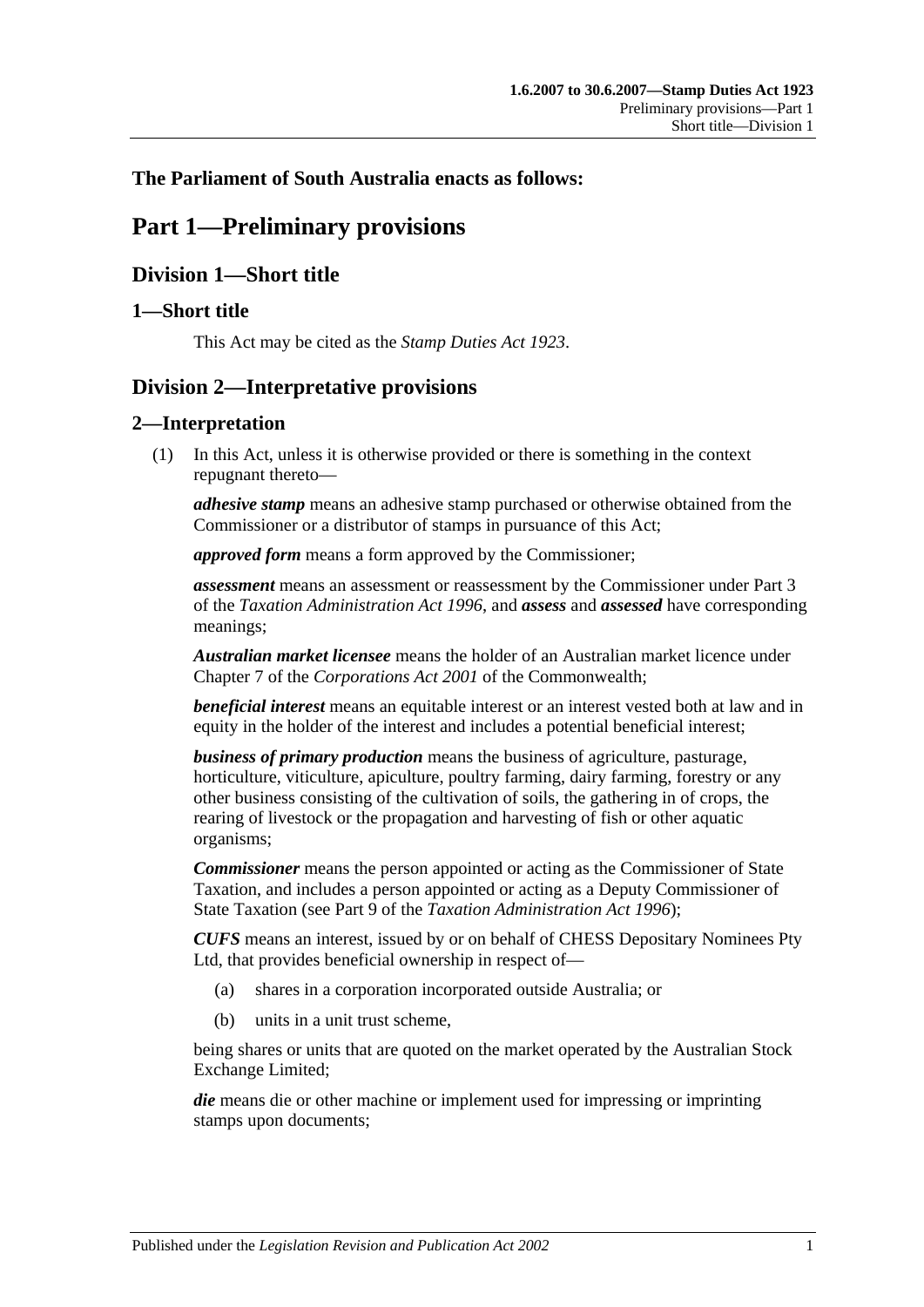*discretionary trust* means an arrangement, however made, under which a person holds property, and the beneficial interest in all or any part of that property may be vested in a person (in this Act referred to as an *object* of the discretionary trust) on the exercise of a discretion, whether subject to any other contingency or not and whether the exercise of the discretion is obligatory or optional;

*domestic partner* means a person who is a domestic partner within the meaning of the *[Family Relationships Act](http://www.legislation.sa.gov.au/index.aspx?action=legref&type=act&legtitle=Family%20Relationships%20Act%201975) 1975*, whether declared as such under that Act or not;

duty means duty charged under this Act, and includes penalty tax and interest payable under Part 5 of the *[Taxation Administration Act](http://www.legislation.sa.gov.au/index.aspx?action=legref&type=act&legtitle=Taxation%20Administration%20Act%201996) 1996* in relation to duty under this Act;

*executed* and *execution*, with reference to instruments not under seal, mean signed and signature;

#### *financial product* means—

- (a) any stock, share or other similar security of a corporation (including a government, semi-government or municipal corporation), company or society; or
- (b) any debenture, debenture stock, bond, note or other similar security of a corporation (including a government, semi-government or municipal corporation), company or society (whether constituting a charge on the assets of the corporation, company or society or not); or
- (c) any interest in a managed investment scheme registered under Chapter 5C of the *Corporations Act 2001* of the Commonwealth; or
- (d) any other stock or security that is bought or sold through the agency of a participant in a financial market within the meaning of Chapter 7 of the *Corporations Act 2001* of the Commonwealth operated by an Australian market licensee; or
- (e) a CUFS; or
- (f) any other stock, security or interest brought within the ambit of this definition by the regulations,

and includes a right in respect of a financial product but does not include any stock, security or interest excluded from the ambit of this definition by the regulations;

*forge* includes counterfeit:

*GST* means the tax payable under the GST law;

*GST law* means—

- (a) A *New Tax System (Goods and Services Tax) Act 1999* (Cwth); and
- (b) the related legislation of the Commonwealth dealing with the imposition of a tax on the supply of goods and services;

#### *impressed stamp* means—

- (a) a stamp impressed or imprinted by means of a die; or
- (b) a record imprinted or made by means of any machine or implement,

under the direction of the Commissioner in pursuance of this Act;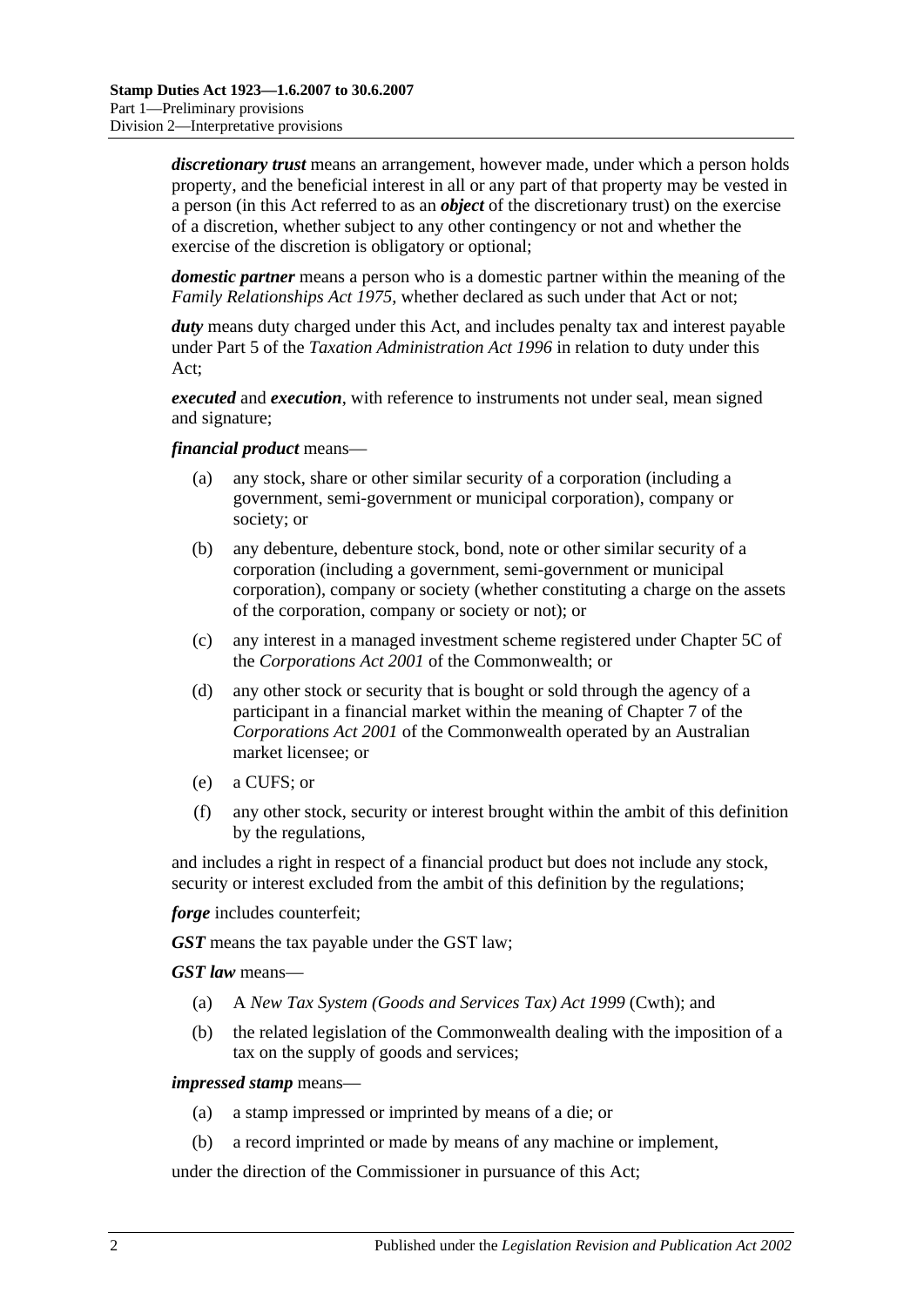*instrument* includes every written document;

*intellectual property* includes—

- (a) a registered patent, circuit layout, or design;
- (b) a right under the *Plant Breeder's Rights Act 1994* (Cwth);
- (c) a trade mark;
- (d) a copyright;

*interest* in property means a legal or equitable interest and includes a potential, contingent, expectant or inchoate interest;

*jurisdiction* means—

- (a) a State or Territory of Australia; or
- (b) a country or place subject to the laws of a particular legislative authority;

*material* means any sort of material upon which words or figures can be expressed;

*money* includes all sums expressed in Australian or foreign currency;

*potential beneficial interest* means the rights, expectancies or possibilities of an object of a discretionary trust in, or in relation to, property subject to the discretionary trust;

*property* means real or personal property and includes—

- (a) intellectual property (except know-how and confidential information); and
- (b) an interest in property;

*recognised financial market* means—

- (a) a financial market operated by the Australian Stock Exchange Limited; or
- (b) a financial market of a stock exchange brought within the ambit of this definition by the regulations;

*records* means records of any kind (whether in documentary or other form);

*rent* includes an amount (however it may be described in a lease) to be paid by a lessee to a lessor to reimburse, offset or defray the lessor's liability to GST;

*right in respect of a financial product* means a right, whether actual, prospective or contingent, of any person to have issued to him or her a financial product, whether or not on payment of any money or other consideration for the financial product;

*sale* of property includes any transaction under which the property is converted into money;

*spouse*—a person is the spouse of another if they are legally married;

*stamp* means an adhesive stamp or an impressed stamp;

*stamped* means bearing an impressed stamp or having an adhesive stamp affixed;

*State* includes the Australian Capital Territory and the Northern Territory;

*stock* means any share in the stocks or funds of any State or government, or in the capital stock or funded debt of any company, corporation or society (whether incorporated under a law of this or any other State, a law of the Commonwealth, or a law of any other place);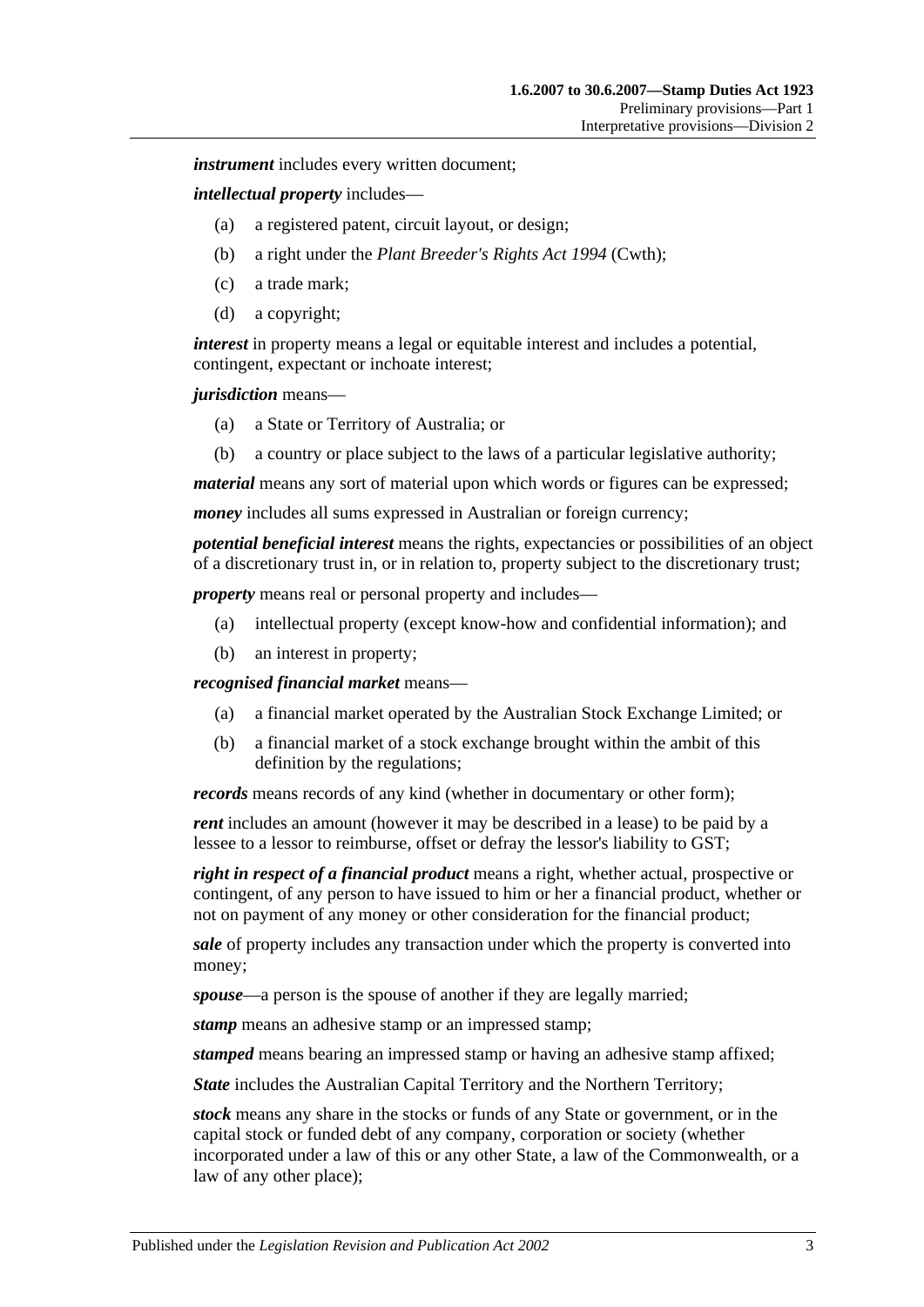*transfer*, in relation to property, means transfer, assure or vest at law or in equity (whether or not the transfer, assurance or vesting is subject to registration, the issue of a certificate of title or some other similar requirement);

*unit* in relation to a unit trust scheme means a right or interest (however described) of a beneficiary under a unit trust scheme;

*unit trust scheme* means an arrangement made for the purpose, or having the effect, of providing for persons having funds available for investment facilities for the participation by them, as beneficiaries under a trust, in any profits or income arising from the acquisition, holding, management or disposal of any property subject to the trust;

*write*, *written* and *writing* include every mode in which words or figures can be expressed upon material.

(2) An interest of a particular kind in the proceeds of the sale of property is, until the property is sold, taken to be an interest of the same kind in the property.

#### **Example—**

A beneficial interest in the proceeds of the sale of property is, until the property is sold, taken to be a beneficial interest in the property.

(3) A person is taken to transfer a leasehold or other interest in land held from the Crown if the person surrenders the interest so that the Crown may grant to a person other than the surrenderor a leasehold or other interest in the land.

## <span id="page-9-0"></span>**3—Taxation Administration Act**

This Act should be read together with the *[Taxation Administration Act](http://www.legislation.sa.gov.au/index.aspx?action=legref&type=act&legtitle=Taxation%20Administration%20Act%201996) 1996* which makes provision for the administration and enforcement of this Act and other taxation laws.

## <span id="page-9-1"></span>**Division 3—Territorial application of Act**

### <span id="page-9-2"></span>**3A—Principles for determining territorial relationship**

- <span id="page-9-4"></span><span id="page-9-3"></span>(1) An instrument relates to property situated in a particular jurisdiction if it—
	- (a) creates, transfers, redeems, renounces, surrenders, cancels or extinguishes an interest in property situated in the relevant jurisdiction; or
	- (b) deals with an interest in property situated in the relevant jurisdiction in any other way; or
	- (c) acknowledges, evidences or records a transaction to which [paragraph](#page-9-3) (a) or [\(b\)](#page-9-4) refers.
- (2) A potential, contingent, expectant or other inchoate interest is to be regarded as an interest in property in a particular jurisdiction if the realisation of the potentiality, contingency or expectancy, or the occurrence of any act or event necessary to perfect the interest could result in—
	- (a) an interest in property situated in that jurisdiction; or
	- (b) an interest in the proceeds of the sale of property situated in that jurisdiction.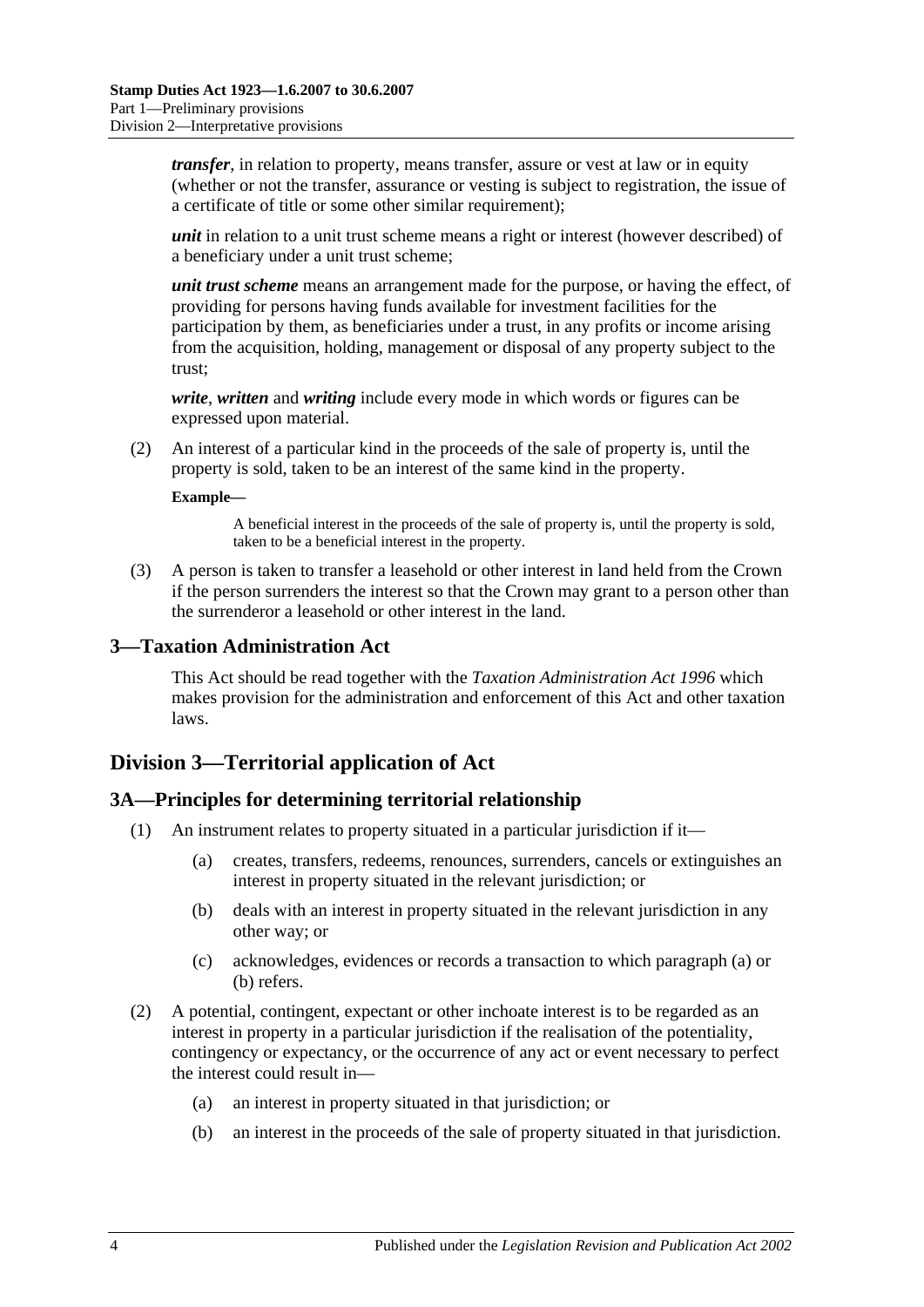- (3) For the purpose of calculating duty on an instrument that relates to a potential, contingent, expectant or other inchoate interest—
	- (a) the interest is to be treated as an actual interest ie as if the potentiality, contingency or expectancy had been realised or anything necessary to perfect the interest had occurred; and
	- (b) if the interest is dependent in any way on the exercise of a discretion or any other contingency, it will be presumed that the discretion has been exercised, or the contingency has been realised, so as to give rise to the greatest possible liability to duty in this State.
- (4) An interest in property is taken to be situated in the jurisdiction in which the property to which the interest relates is situated.

## <span id="page-10-0"></span>**3B—Territorial application of Act**

- (1) This Act applies in respect of an instrument that relates to property situated, or a matter or thing to be done, in South Australia irrespective of whether—
	- (a) the instrument is within or outside South Australia; or
	- (b) the instrument was executed within or outside South Australia.
- (2) If an instrument relates to property situated in part in South Australia and in part outside South Australia, duty is to be calculated as if the instrument related only to the property situated in South Australia.
- (3) This section operates subject to any other specific provision dealing with how duty is to be calculated on an instrument that relates to property within and outside South Australia<sup>1</sup>
- **Note—**
	- 1 [Section](#page-71-3) 81B deals with the duty payable on a mortgage over property within and outside the State.

# <span id="page-10-1"></span>**3C—Special rules for determining location of certain forms of intangible property**

- (1) This section applies to intangible property of the following kinds—
	- (a) business or product goodwill;
	- (b) intellectual property (except know-how and confidential information);
	- (c) rights conferred under a franchise agreement or licence (including a statutory licence granted under the law of the Commonwealth but not a statutory licence granted under the law of the State).
- <span id="page-10-2"></span>(2) If intangible property to which this section applies is a business asset, it is taken to be wholly situated in South Australia if the business is carried on wholly in South Australia and, if not, is taken to be situated in the various jurisdictions in which the business is carried on in proportion to the volume of business carried on in each.
- (3) The Commissioner is to determine proportions for the purposes of [subsection](#page-10-2) (2) having regard to—
	- (a) the turnover of the business; and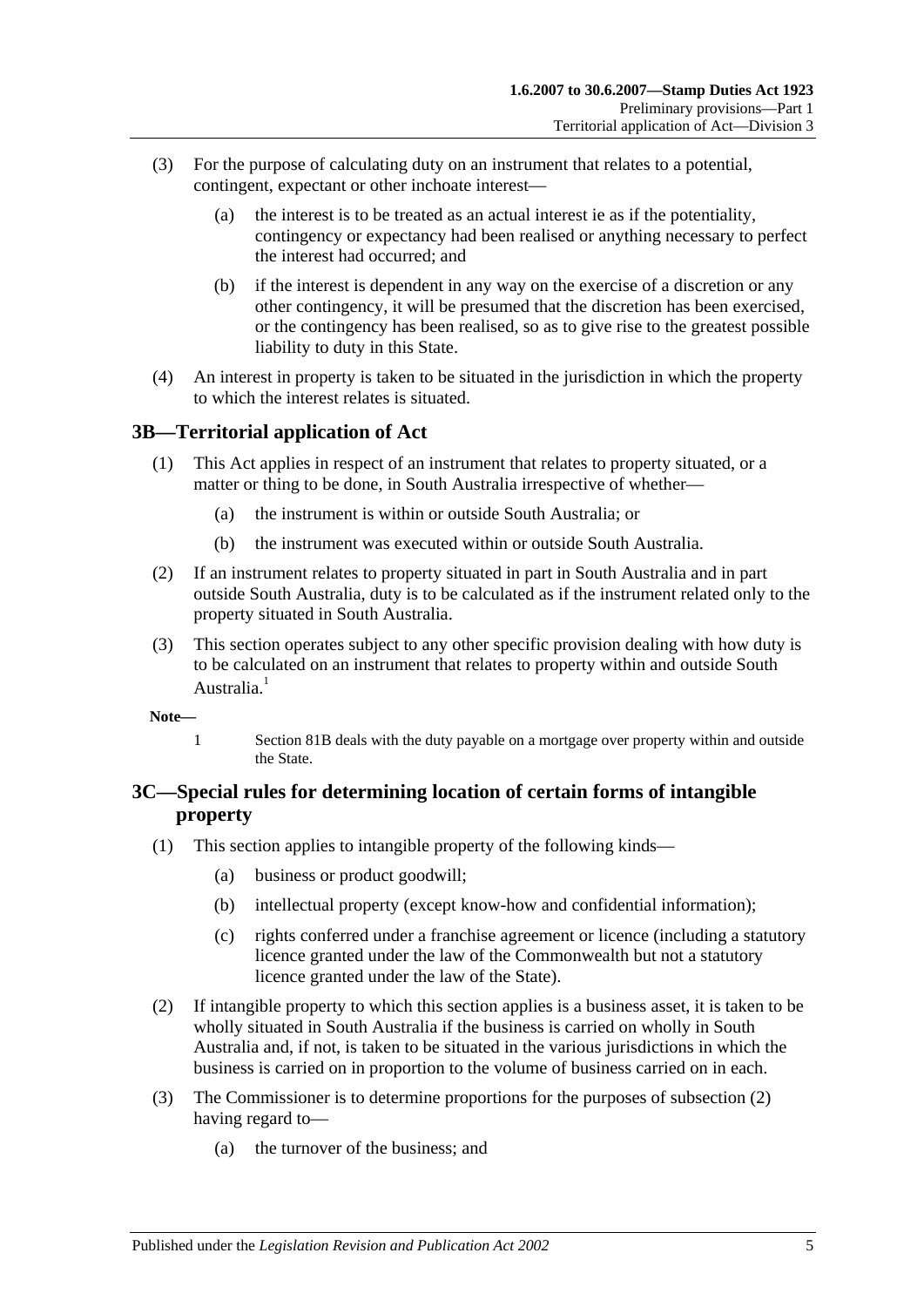- (b) the relative extent of income generated by the business in each jurisdiction in which the business is carried on; and
- (c) the relative extent of the work carried on in each of the relevant jurisdictions; and
- (d) any other relevant factors.
- (4) If intangible property to which this section applies is not a business asset, it is taken to be situated in the jurisdiction in which the owner—
	- (a) if a company—
		- (i) in the case of a company incorporated or taken to be incorporated under the *Corporations Act 2001* of the Commonwealth—is taken, under that Act, to be registered;
		- (ii) in any other case—is incorporated; or
	- (b) if a natural person—is ordinarily resident.

## <span id="page-11-0"></span>**3D—Statutory licence**

The property in a statutory licence granted under the law of South Australia, and in any rights deriving from such a licence, is taken to be situated in South Australia.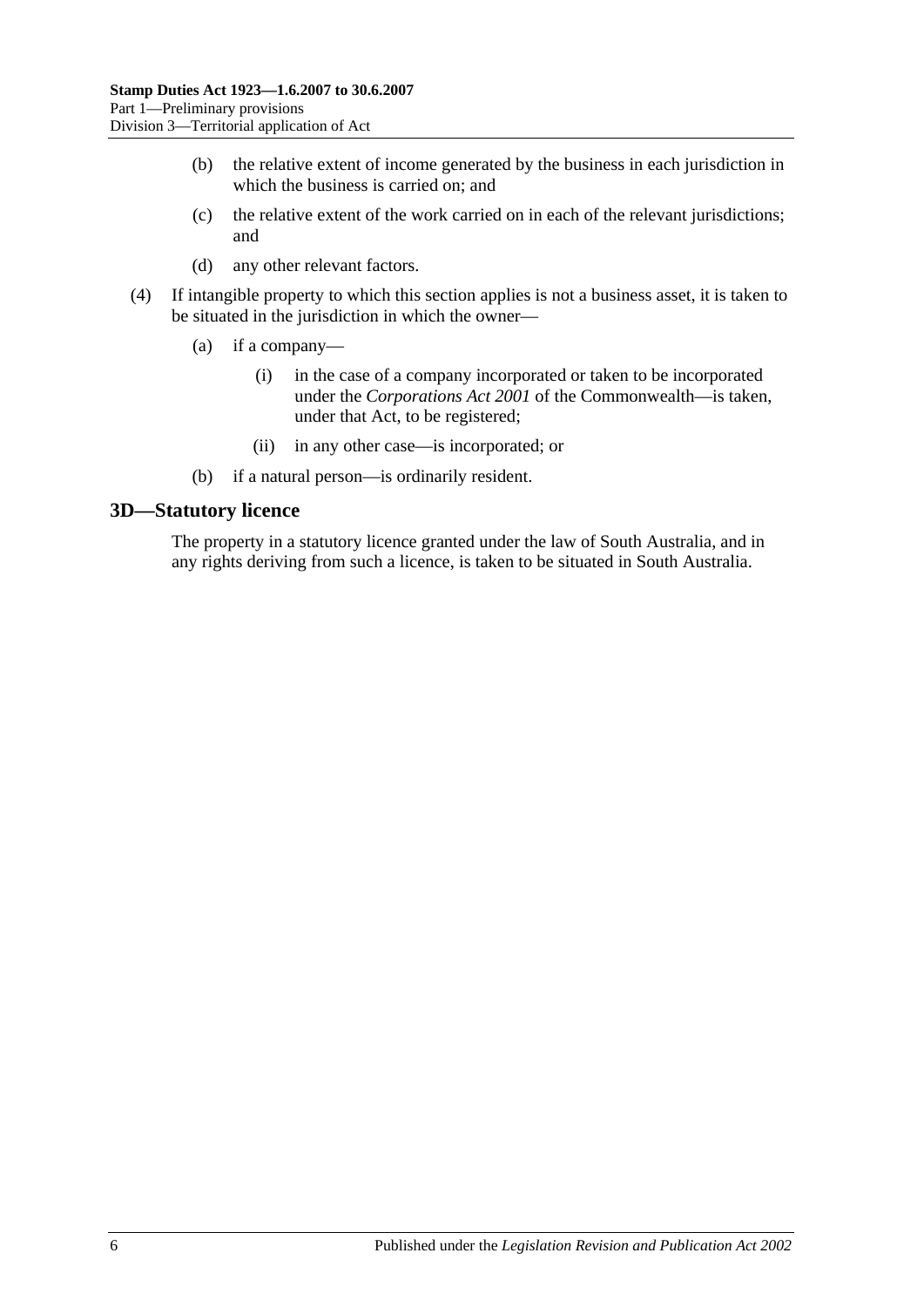# <span id="page-12-0"></span>**Part 2—General provisions with respect to stamp duties**

# <span id="page-12-1"></span>**4—Imposition of stamp duties**

- (1) Subject to the exemptions contained in [Schedule 2](#page-102-2) and the other provisions of this Act, the stamp duties specified in that Schedule are charged in respect of the instruments specified in that Schedule.
- (2) The parties who executed an instrument are jointly and severally liable to pay the duty charged in respect of the instrument.

## <span id="page-12-2"></span>**6—Denotation of duty**

- (1) Subject to any express provision to the contrary, the payment of duty on an instrument is to be denoted on the instrument by an impressed stamp.
- (2) Subject to any express provision to the contrary, if another provision of this Act provides for duty on an instrument to be denoted by an adhesive stamp, the duty may be denoted by an impressed stamp or an adhesive stamp.

## <span id="page-12-3"></span>**7—Distribution of stamps, commission etc**

- (1) The Governor may appoint any person a distributor of stamps.
- (2) Any such distributor may be remunerated by a commission upon the value of stamps purchased for disposal by him, or by salary, or by any other allowance, and upon the sale of stamps to any such distributor such discount may be allowed as may be authorised by regulations made under this Act.
- (3) A financial institution paying duty to the Commissioner in respect of cheque forms and cheques may be allowed commission at the prescribed rate.

# <span id="page-12-4"></span>**8—Stamps to be provided**

The Treasurer shall, for denoting the several duties chargeable under this Act, provide such stamps or dies as may be required for the purposes of this Act, and may do any other act which may be necessary for effectually collecting the duties.

## <span id="page-12-5"></span>**11—Appropriate stamps to be used**

- (1) A stamp which, by any word or words on the face of it, is appropriated to any particular description of instrument shall not be used for any instrument of another description.
- (2) An instrument falling under the particular description to which any stamp is so appropriated shall not be deemed duly stamped unless it is stamped with the stamp so appropriated.
- (3) No instrument shall be deemed duly stamped with an adhesive stamp unless the words "DUTY STAMP" are printed on and form part of the stamp.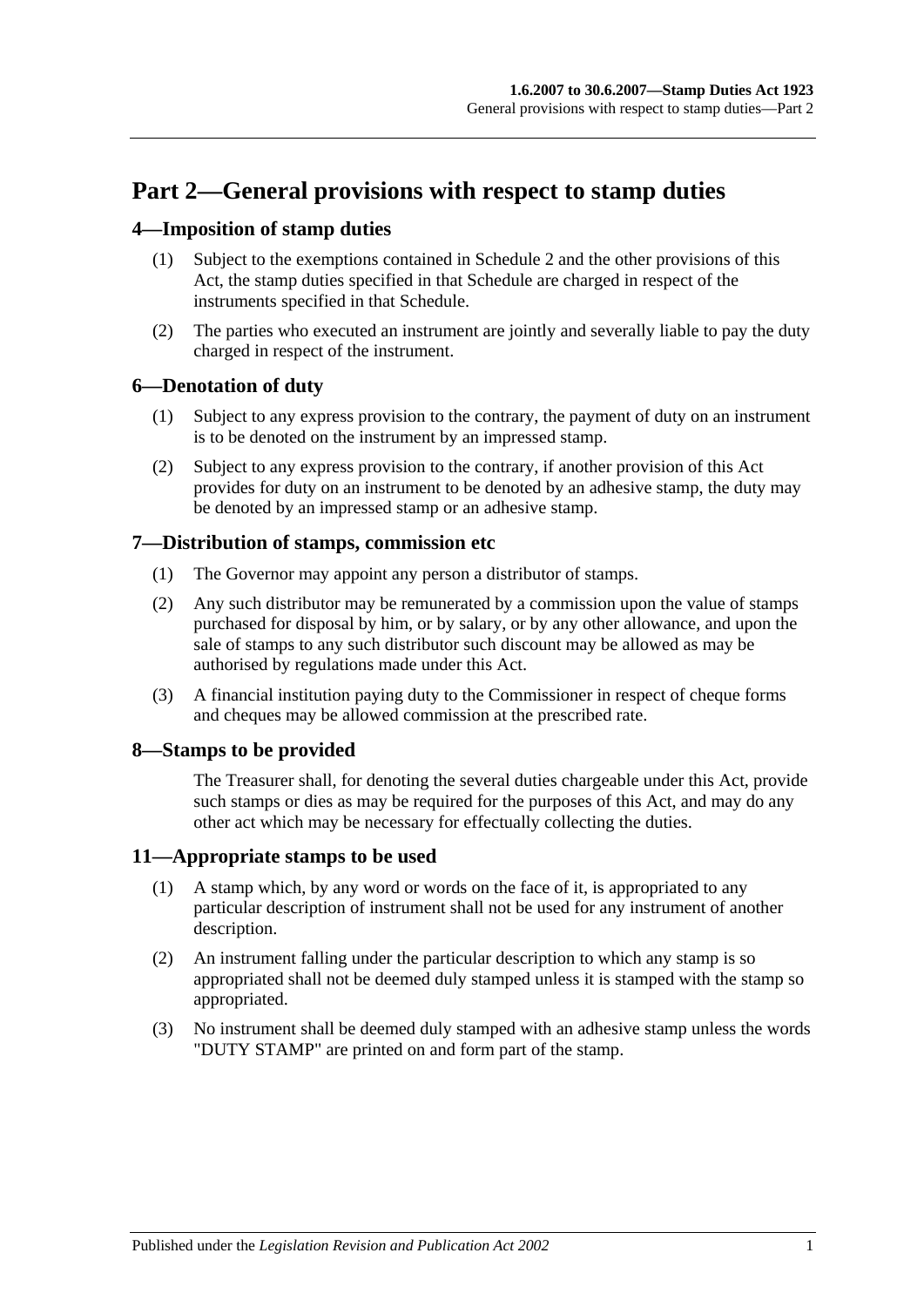## <span id="page-13-0"></span>**12—Adhesive stamps to be cancelled**

- (1) An instrument, the duty upon which is required or permitted by this Act to be denoted by an adhesive stamp, shall not be deemed duly stamped with an adhesive stamp unless—
	- (a) the person required by this Act to cancel the adhesive stamp cancels it by writing on or across the stamp his name or initials, or the name or initials of his firm, together with the true date of his so writing, or otherwise effectually cancels the stamp and renders it incapable of being used for any other instrument; or
	- (b) it is otherwise proved that the stamp appearing on the instrument was affixed thereto at the proper time.
- (2) Where two or more adhesive stamps are used to denote the duty upon an instrument, each stamp shall be cancelled in the manner described above.
- (3) A person who is required to cancel an adhesive stamp must not fail to do so in accordance with this Act.

Penalty: \$50.

### <span id="page-13-1"></span>**13—How instruments to be stamped**

- (1) Every instrument written upon stamped material shall be written in such manner, and every instrument partly or wholly written before being stamped shall be so stamped, that the stamp may appear on the face of the instrument and cannot be used for, or applied to, any other instrument written upon the same piece of material.
- (2) If more than one instrument is written upon the same piece of material, each one of those instruments shall be separately and distinctly stamped with the duty with which it is chargeable.

## <span id="page-13-2"></span>**14—Instruments to be separately charged**

Except where express provision is made to the contrary—

- (a) any instrument containing or relating to several distinct matters shall be separately and distinctly charged with duty in respect of each of such matters as if the portion of the instrument containing or relating to each such matter were a separate instrument;
- (b) any instrument made for any consideration in respect of which it is chargeable with *ad valorem* duty, and also for any further or other valuable consideration, shall, in addition to being charged with *ad valorem* duty, be charged with duty in respect of the last mentioned consideration as if it were an instrument made only for that consideration.

## <span id="page-13-3"></span>**15A—Ascertainment of value of property**

- (1) If the value of property is to be ascertained by reference to an actual or notional cost of acquisition, any component of the cost of acquisition that is referable to GST payable on its sale or supply is to be regarded as a component of its value.
- (2) In ascertaining the value of property for the purpose of assessing *ad valorem* duty on an instrument, the existence of an overriding power of revocation or reconveyance in that or any other instrument may be disregarded.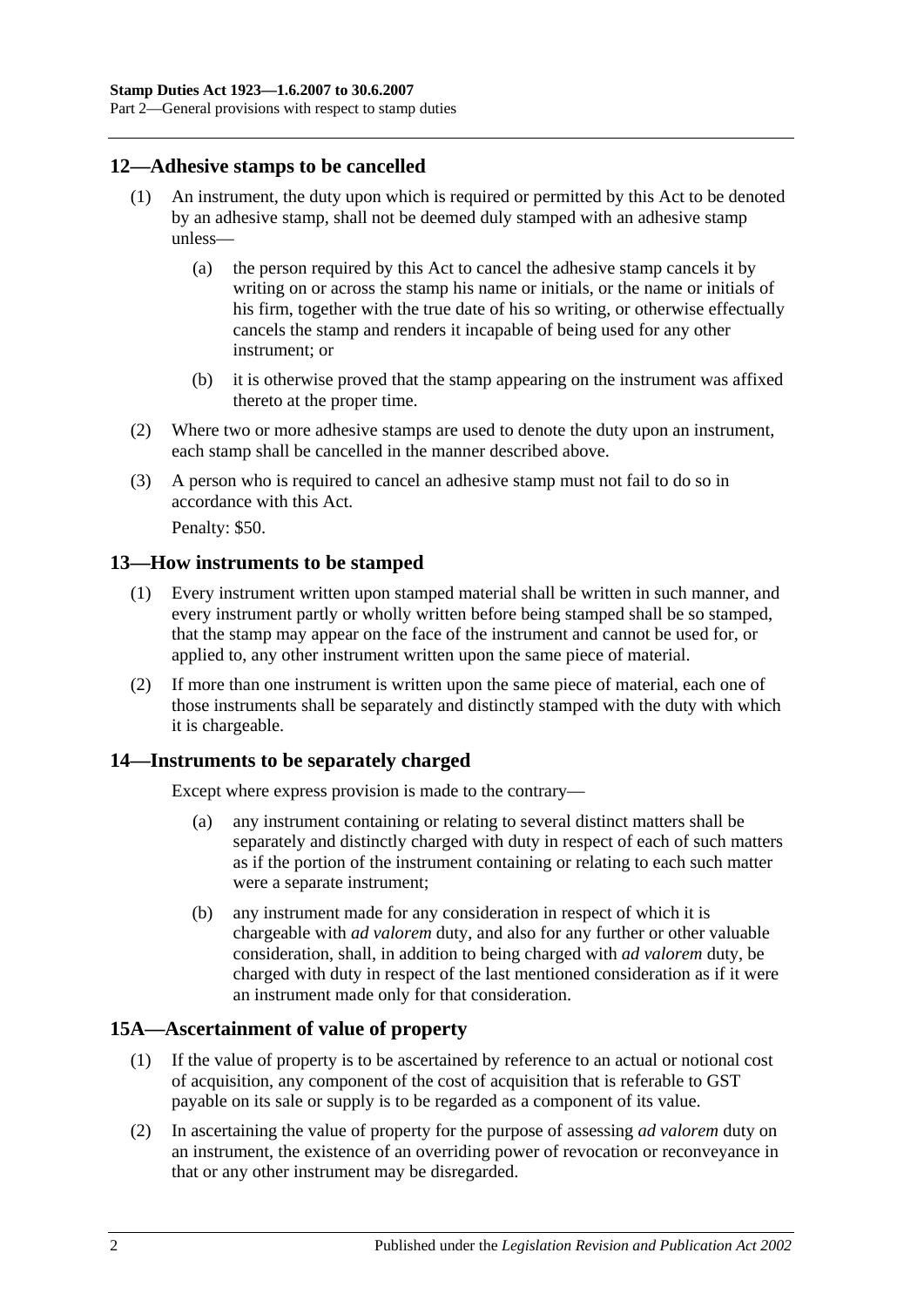## <span id="page-14-0"></span>**16—Duty in force when instrument produced for stamping to apply**

The duty chargeable upon any instrument shall be calculated according to the rates in force at the time when the instrument is produced to the Commissioner for the purpose of being stamped.

### <span id="page-14-1"></span>**17—Duty payable in respect of instruments conditionally executed**

- (1) Subject to [subsection](#page-14-4) (2), an instrument that is executed conditionally by one or more parties is liable to duty as if it had been executed unconditionally.
- <span id="page-14-4"></span> $(2)$  If—
	- (a) duty is paid on or in respect of an instrument that was executed conditionally by one or more of the parties;
	- (b) the Commissioner is satisfied that, by reason of non-fulfilment of the condition, or recall of the execution, the instrument will never come into force,

the Commissioner will, on application by a party who paid the duty and production of the instrument, cancel any stamp on the instrument and refund the amount of the duty paid.

### <span id="page-14-2"></span>**18—Duty on other instruments**

Where the duty with which any instrument is chargeable depends in any manner upon the duty paid upon another instrument, the payment of the last mentioned duty may, on production of both the instruments, be denoted in such manner as the Commissioner thinks fit upon the first mentioned instrument.

### <span id="page-14-3"></span>**19A—Certain copies dutiable**

- (1) Notwithstanding any other provision of this Act, but subject to [subsection](#page-14-5) (2), where an original instrument chargeable with duty under this Act has not been duly stamped or has been destroyed without being duly stamped, any copy of the instrument shall, for the purposes of this Act, be chargeable with duty as if it were the original and be deemed to have been executed by the person or persons who executed the original at the same time as the original was executed.
- <span id="page-14-5"></span>(2) Where an original instrument or a copy of an instrument is duly stamped under this Act, the Commissioner shall, upon application and production of that original or copy, stamp any copy or further copy or the original, as the case may be, with a particular stamp denoting that it is duly stamped.
- (3) In this section—

*copy* includes—

- (a) a duplicate or counterpart of an original instrument; or
- (b) an instrument that acknowledges, evidences or records the existence or terms of an original instrument; or
- (c) an instrument that acknowledges, evidences or records the transaction or a part of the transaction to which an original instrument relates or related.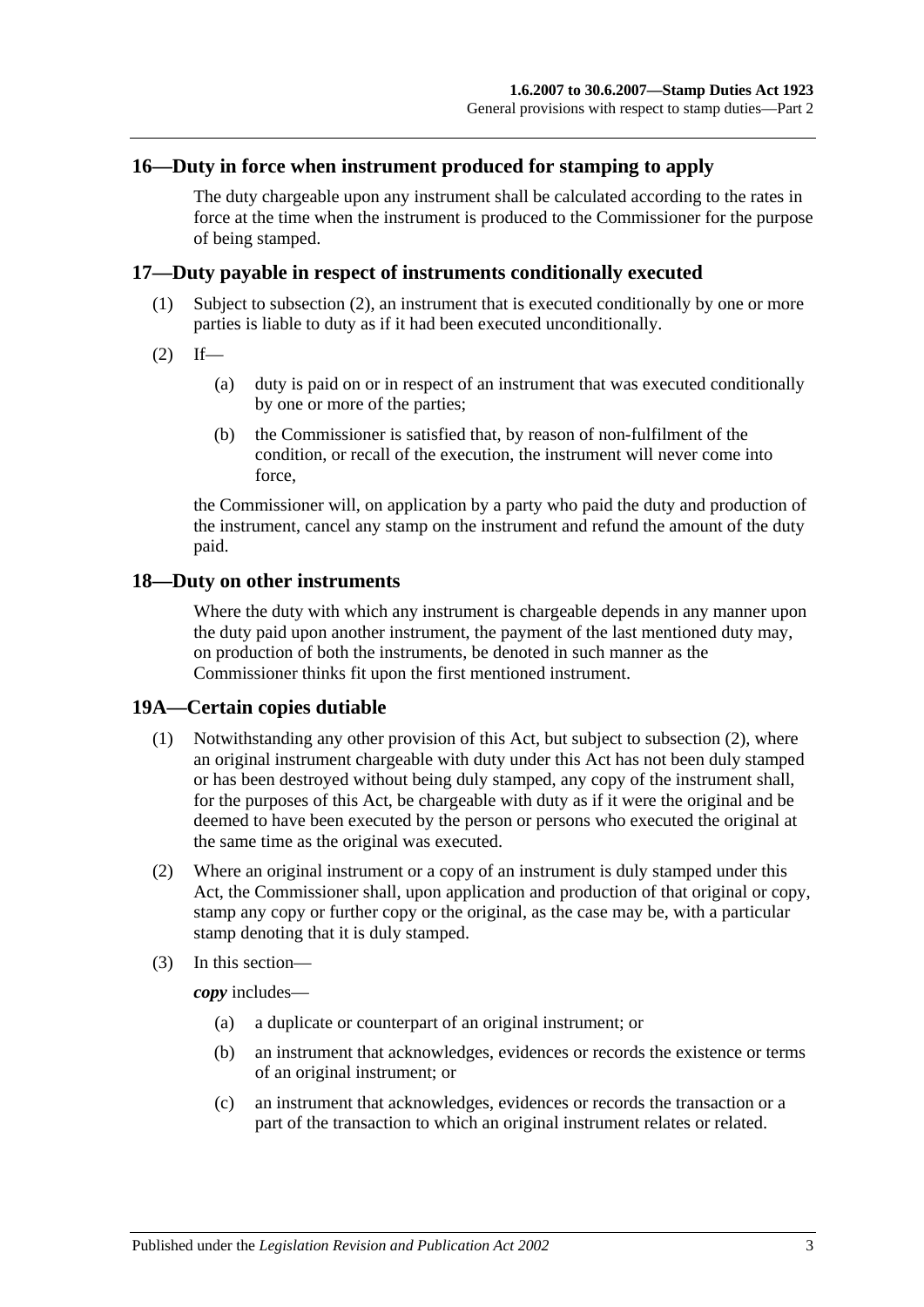## <span id="page-15-0"></span>**20—Time for payment of duty and stamping**

- (1) Subject to any express provision to the contrary, if an instrument is chargeable with duty, the duty must be paid and the instrument stamped—
	- (a) in the case of an instrument executed in South Australia—within two months after its execution; or
	- (b) in the case of an instrument executed outside South Australia—within two months after its receipt in South Australia or within six months after its execution, whichever period first expires.
- (2) If duty or further duty becomes chargeable on an instrument in consequence of an event occurring after its execution, the duty must be paid and the instrument stamped within two months after that event.
- (3) The payment in relation to an instrument of any penalty tax or interest under Part 5 of the *[Taxation Administration Act](http://www.legislation.sa.gov.au/index.aspx?action=legref&type=act&legtitle=Taxation%20Administration%20Act%201996) 1996* must be denoted on the instrument by a particular stamp.
- <span id="page-15-3"></span>(4) If an instrument that is chargeable with stamp duty is not produced to the Commissioner for stamping within the period prescribed by this section, any person who executed the instrument, or on whose behalf it was executed, is guilty of an offence.

Penalty: \$10 000.

- (5) [Subsection](#page-15-3) (4) does not apply in relation to—
	- (a) an instrument executed, or brought into existence, before 7th December, 1987;
	- (b) an instrument that has been duly stamped in some other manner authorised by this Act within the relevant period.
- (6) It is a defence to a charge against [subsection](#page-15-3) (4) to prove that the defendant delivered the instrument or had it delivered into the possession of some other party, or an agent for some other party, to the instrument in the reasonable expectation that the other party would have it stamped.
- (7) The commission of an offence against [subsection](#page-15-3) (4) does not affect the validity of the instrument in relation to which the offence was committed.

## <span id="page-15-1"></span>**21—Admissibility of unstamped instruments in evidence**

Upon the production of any instrument chargeable with duty as evidence in any civil proceedings in any part of South Australia, the officer whose duty it is to read the instrument shall call the attention of the presiding judge, special magistrate or justices to any omission or insufficiency of the stamp thereon.

## <span id="page-15-2"></span>**22—Except as aforesaid no unstamped instrument to be received in evidence**

No instrument chargeable with duty executed in any part of South Australia, or relating, wherever it was executed, to any property situated, or to any matter or thing done or to be done, in any part of South Australia, shall, except in criminal proceedings, be pleaded or given in evidence, or admitted to be good, useful or available at law or in equity, unless duly stamped.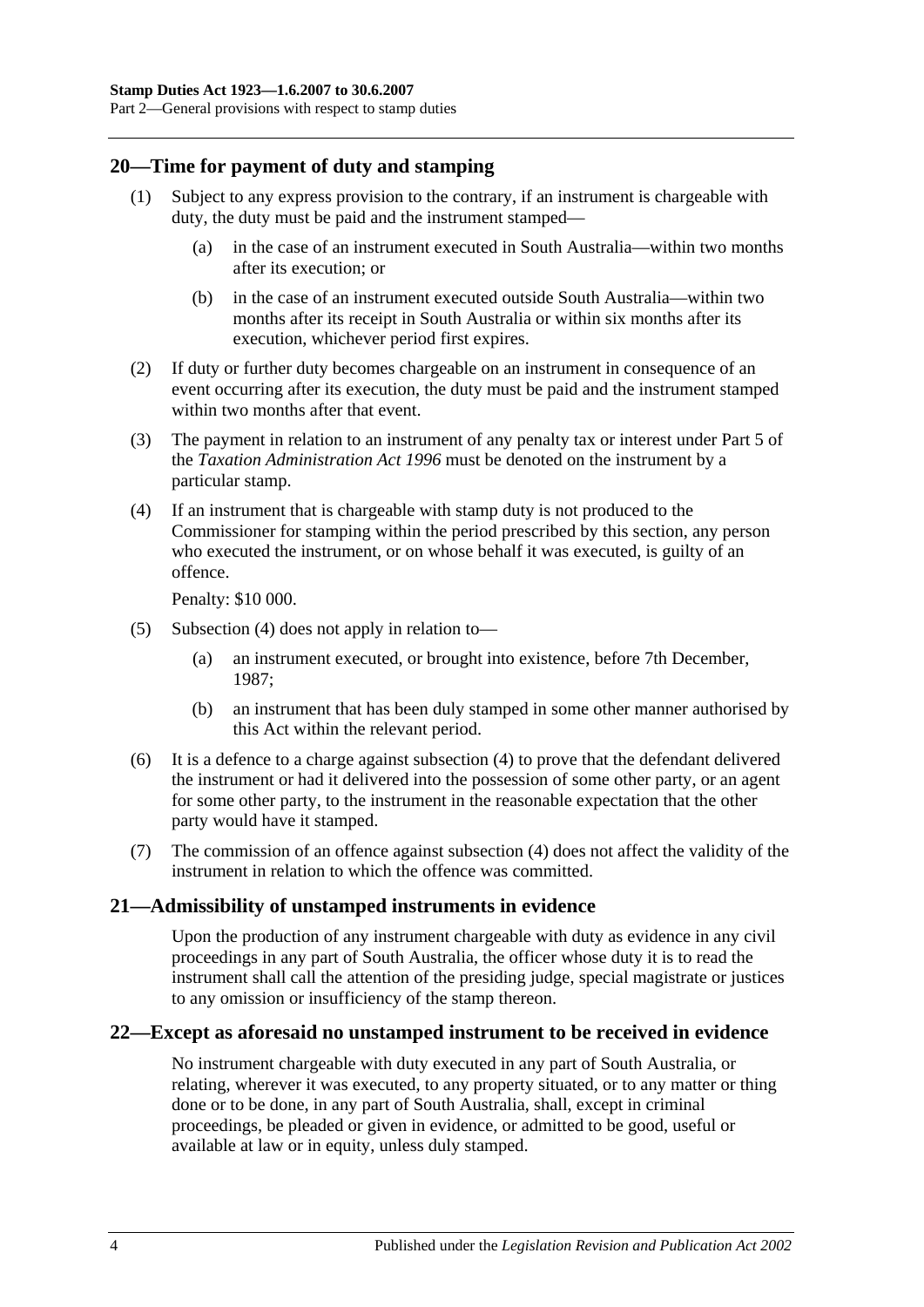## <span id="page-16-0"></span>**23—Assessments and stamping of instruments**

- (1) If the result of an assessment relating to an instrument is that the instrument is not chargeable with duty, the instrument may be stamped by the Commissioner with a particular stamp denoting that it is not chargeable with duty.
- (2) If the result of an assessment relating to an instrument is that the instrument is chargeable with duty or further duty, the instrument is, on payment of any duty or further duty payable in respect of the instrument, to be stamped or further stamped in accordance with the assessment, and, when so stamped, may also be stamped by the Commissioner with a particular stamp denoting that it is duly stamped.
- <span id="page-16-2"></span>(3) If the result of an assessment relating to a stamped instrument is that duty or further duty is chargeable in respect of the instrument, the instrument is, from the date of the assessment until the duty or further duty is paid and the instrument is further stamped, to be taken to be insufficiently stamped, and this subsection applies despite the fact that the instrument has already been stamped, whether under this section or another provision of this Act, with a particular stamp denoting that it is not chargeable with duty or that it is duly stamped.
- (4) Every instrument stamped with the particular stamp denoting either that it is not chargeable with duty or that it is duly stamped shall, subject to [subsection](#page-16-2) (3), be admissible in evidence and shall be available for all purposes, notwithstanding any objection relating to duty.
- (5) An instrument on which duty has been assessed by the Commissioner cannot be stamped except in accordance with that assessment unless the Commissioner reassesses duty on the instrument.

## <span id="page-16-1"></span>**27—No instrument to be enrolled or registered unless stamped**

No person whose office it is to enrol, register or enter in or upon any rolls, books or records any instrument chargeable with any duty, or the memorial of any instrument chargeable with any duty, shall enrol, register or enter any such an instrument or memorial unless the instrument is duly stamped.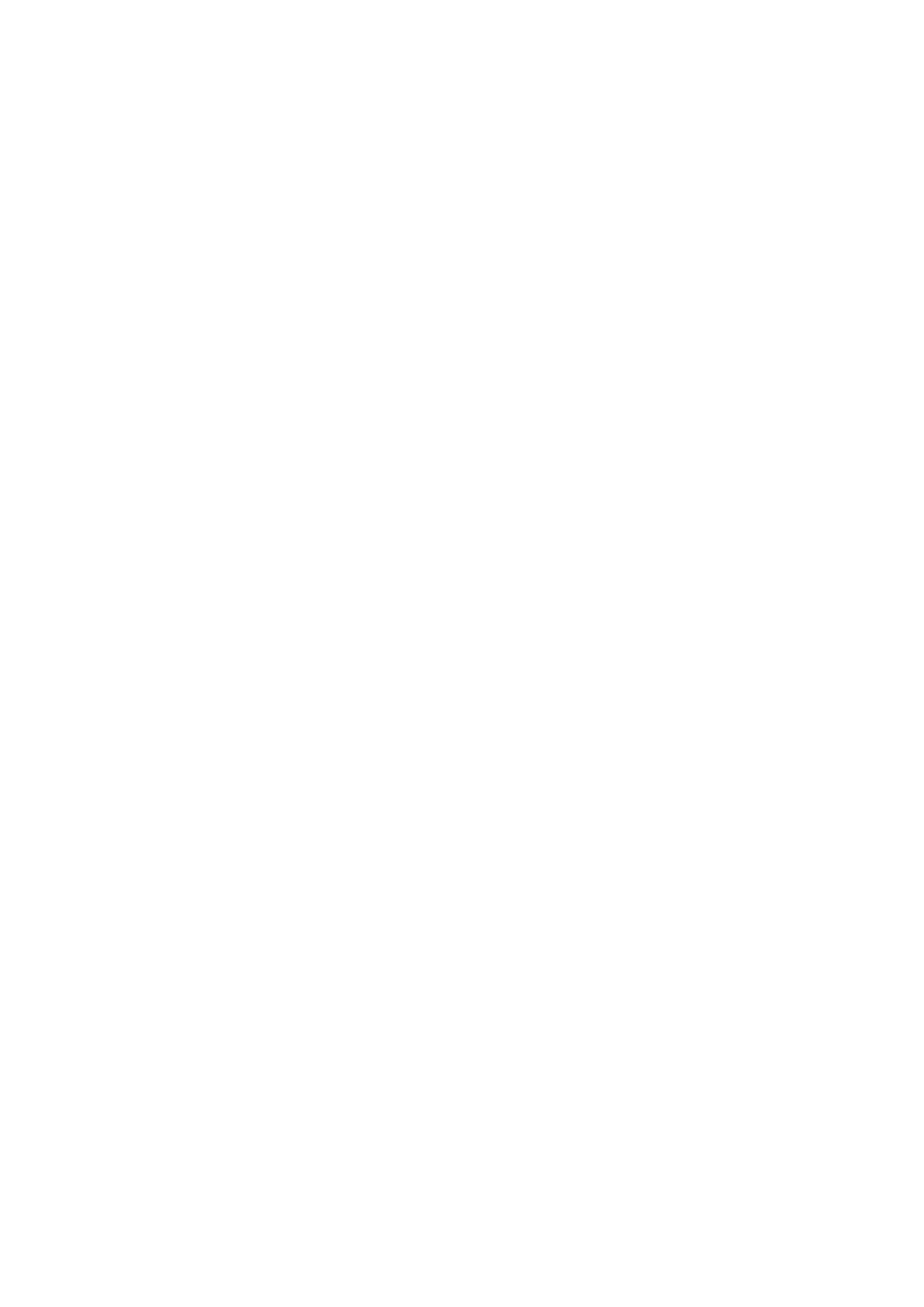# <span id="page-18-0"></span>**Part 3—Special provisions with respect to certain stamp duties**

## <span id="page-18-1"></span>**Division 1—Agreements**

## <span id="page-18-2"></span>**29—Adhesive stamp may be used for agreement not under seal**

The duty upon an agreement not under seal may be denoted by an adhesive stamp, which shall be cancelled by one of the parties executing the agreement.

## <span id="page-18-3"></span>**30—When agreement comprised of several letters**

In any case where an agreement is constituted by two or more letters, the agreement and all the letters shall be deemed to be duly stamped if any one of the letters is duly stamped with the duty payable upon the agreement.

### <span id="page-18-5"></span><span id="page-18-4"></span>**31—Certain contracts to be chargeable as conveyances on sale**

- (1) Any contract or agreement in writing for the sale of any estate or interest in any property (including goods, wares and merchandise not being goods, wares and merchandise agreed to be sold in the ordinary course of trade by a party whose business is or includes the sale of such goods, wares and merchandise) except—
	- (a) property which cannot vest in the purchaser except upon registration of a conveyance; or
	- (c) stock or financial products or shares in the stock, funds or capital of any corporation, company or society,

shall be charged with the same *ad valorem* duty as if it were an actual conveyance on sale of the estate or interest contracted or agreed to be sold.

- (2) Where duty has been duly paid on a contract or agreement in accordance with [subsection](#page-18-5) (1), any conveyance made to the purchaser in pursuance of the contract or agreement shall not be chargeable with any duty, and the Commissioner, upon application and upon the production of the contract or agreement duly stamped, shall stamp the conveyance with a particular stamp denoting that it is duly stamped.
- (3) For the purposes of this section, a receipt for the payment, in pursuance of any contract or agreement, of any purchase money shall, in the absence of any further or other instrument being or evidencing the contract or agreement, be charged with *ad valorem* duty.
- (4) If any such contract or agreement as is mentioned in [subsection](#page-18-5) (1) is afterwards rescinded or annulled, or for any other reason is not substantially performed or carried into effect so as to operate as, or to be followed by, a conveyance, the person who paid the *ad valorem* duty upon the contract or agreement shall be deemed to be possessed of stamped material rendered useless by being inadvertently spoiled, within the meaning of [section](#page-98-1) 106, and the provisions of that section shall apply accordingly.
- (5) This section shall not apply to, or in respect of, any hire-purchase agreement within the meaning of this Act.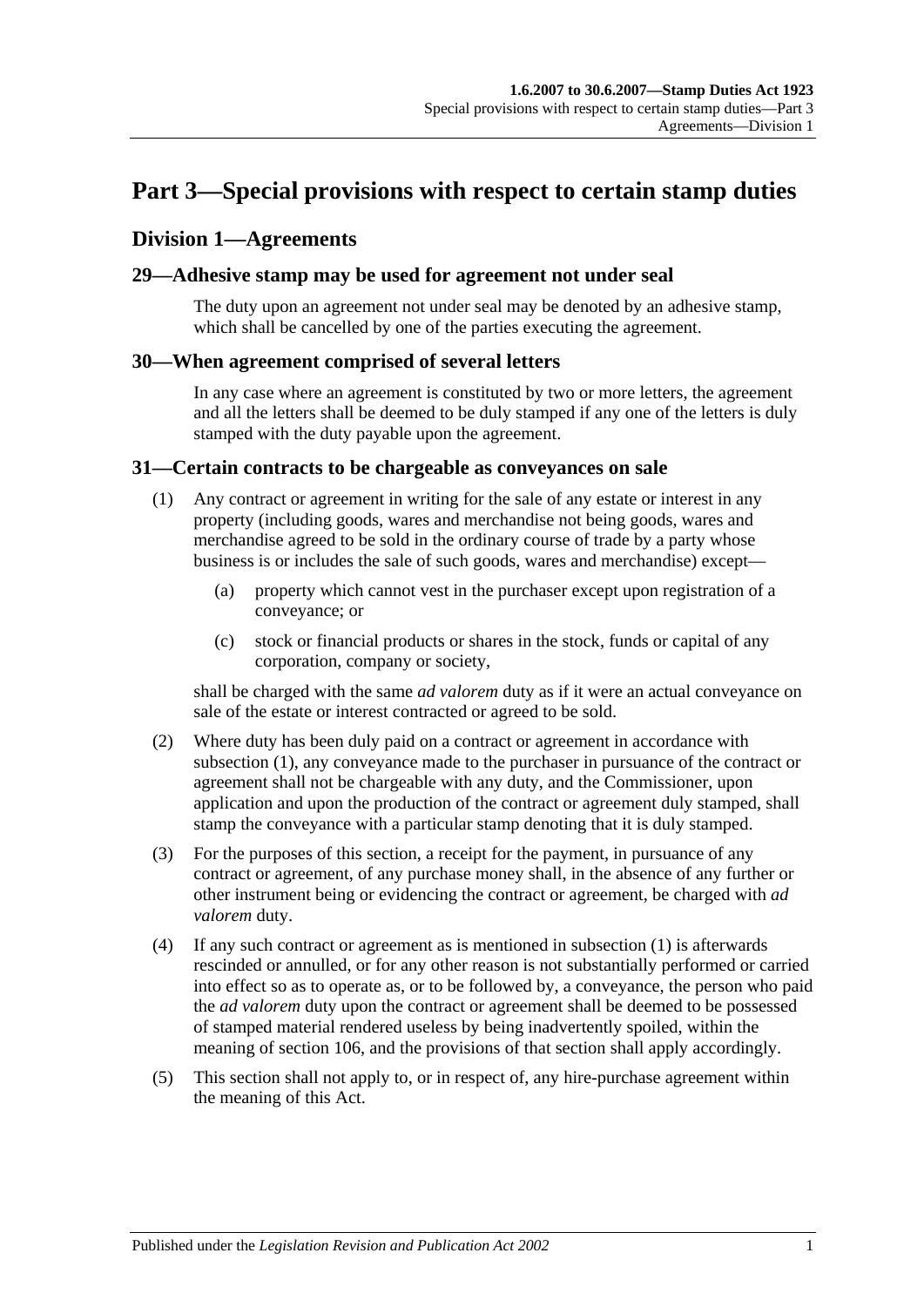# <span id="page-19-0"></span>**31A—Duty on agreements for "walk in walk out" sales of land used for primary production**

Notwithstanding [section](#page-18-4) 31, if—

- (a) a contract or agreement in writing provides for the sale as a going concern of land used wholly or mainly for the business of primary production, together with stock, implements and other chattels held or used in connection therewith; and
- (b) the contract or agreement sets out separately the consideration payable for the land and the consideration payable for stock, implements or other chattels; and
- (c) the Commissioner certifies in writing on the contract or agreement that he is of the opinion that the consideration specified as being payable for the land represents the value of that land,

then the contract or agreement in writing shall be chargeable with stamp duty as if it related solely to the land mentioned therein and not to the stock, implements and other chattels.

# <span id="page-19-1"></span>**Division 2—Rental business**

## <span id="page-19-2"></span>**31B—Interpretation**

In this Division, unless the contrary intention appears—

*bailee* means a person who has, or is entitled to, possession of goods under a contractual or non-contractual bailment;

*bailment plan* means an arrangement under which—

- (a) a financier provides financial accommodation for a business carried on by a trader; and
- (b) the financier retains or acquires title to a trading stock as security for the financial accommodation provided; and
- (c) the trader has possession of the trading stock by virtue of a contractual or non-contractual bailment;

*bailor* means a person who confers a right to possession of goods on another under a contractual or non-contractual bailment;

*contractual bailment* means a contract or agreement under which a person who owns, or is entitled to the possession of, goods confers on another a right to possession or use of the goods, and includes a hire-purchase agreement, but does not include a contract or agreement conferring a right to the possession or use of goods, or providing for the sale of goods, incidentally to a lease of, or licence to occupy, or the sale of, land;

*corresponding law* means a law of the Commonwealth or of another State or of a Territory that imposes duty of a similar nature to the duty imposed under this Division in respect of rental business or hiring arrangements;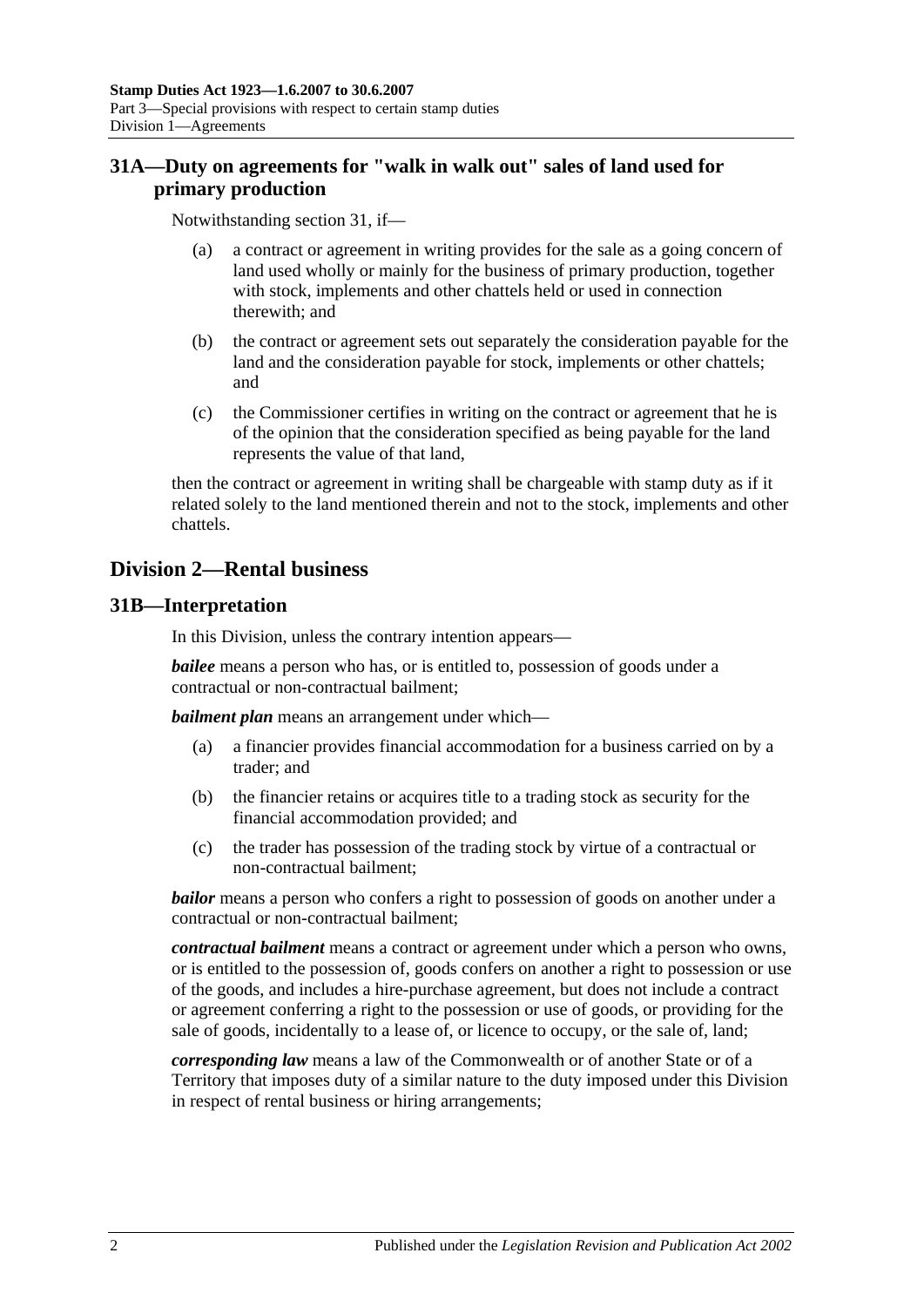*dutiable rental business* means rental business consisting of one or more of the following—

- (a) conferring rights to the possession or use of goods under a contractual bailment to which this Division applies;
- (b) guaranteeing the obligations of the bailee under a contractual bailment to which this Division applies;
- (c) acquiring the rights of the bailor under a contractual bailment to which this Division applies;
- (d) providing financial accommodation under a bailment plan where the trading stock is situated in South Australia;
- (e) guaranteeing the obligations of the bailee under a bailment plan where the trading stock is situated in South Australia;

#### *equipment financing arrangement* means—

- (a) a hire purchase agreement; or
- (b) a contractual bailment for a term of not less than 9 months under which the final payment is not required to be made earlier than 8 months after the agreement is entered into;

*goods* includes all chattels personal and any fixture severable from the realty, but does not include money, livestock , things in action or books;

#### *hire-purchase agreement* means—

- (a) a contract or agreement for the letting of goods with an option to purchase the goods; or
- (b) a contract or agreement for the sale of goods by instalments (whether the contract or agreement describes the instalments as rent or hire or otherwise),

but does not include a contract or agreement under which property in the goods passes on or before delivery of the goods;

*registered* means registered under [section](#page-21-2) 31E;

*related corporation*, in relation to a corporation, means a corporation that is related to the first-mentioned corporation under section 50 of the *Corporations Act 2001* of the Commonwealth;

#### *rental business* means—

- (a) the business of conferring rights to the possession or use of goods under a contractual bailment; or
- (b) the business of acquiring the rights of the bailor under a contractual bailment; or
- (c) the business of providing financial accommodation under a bailment plan; or
- (d) the business of guaranteeing the obligations of a bailee under a contractual bailment or a bailment plan,

but does not include business of a class exempted by regulation from the ambit of this definition.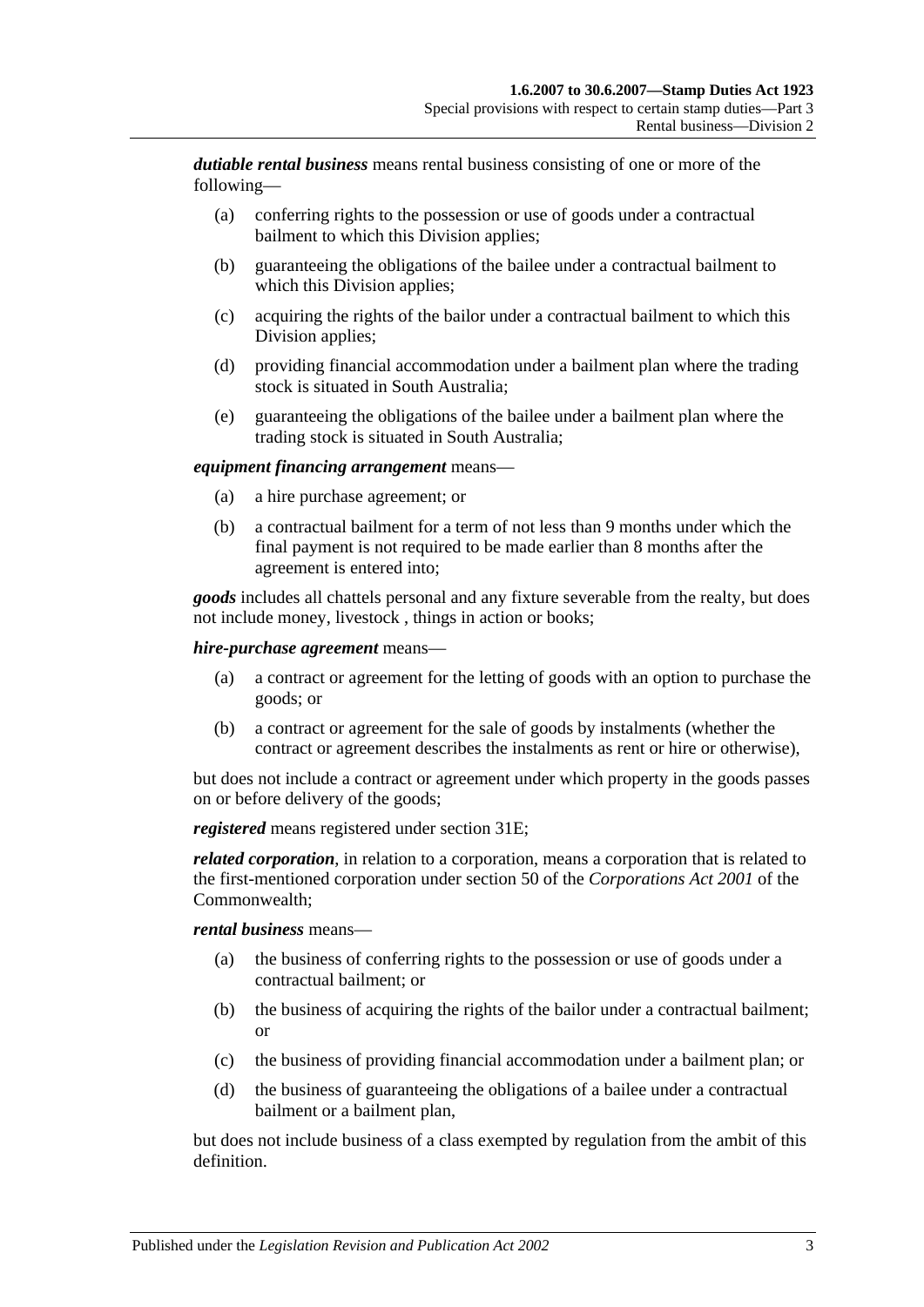## <span id="page-21-0"></span>**31C—Jurisdictional nexus**

- (1) This Division applies to a contractual bailment if—
	- (a) the goods are, or are to be, used solely or predominantly in South Australia; or
	- (b) the goods are delivered to the bailee in South Australia and—
		- (i) they are to be used outside Australia; or
		- (ii) they are not to be used solely in any one Australian State and it is not possible to determine which Australian State is to be the jurisdiction of predominant use.
- (2) If a motor vehicle is taken on hire under an equipment financing arrangement, and the motor vehicle is, or is to be, registered under the law of a State, the State in which the motor vehicle is registered will be taken to be the jurisdiction of its predominant use.

## <span id="page-21-1"></span>**31D—Obligation to be registered**

(1) A person who carries on rental business consisting of or involving dutiable rental business must be registered.

Maximum penalty: \$10 000.

- (2) The section applies—
	- (a) irrespective of where the rental business is transacted; and
	- (b) whether or not the person is resident, or has a place of business, within the State.

### <span id="page-21-2"></span>**31E—Registration**

- (1) The Commissioner shall register any person who applies in the approved form for registration under this section.
- (2) A registered person who is no longer required to be registered may, by notice in the approved form given to the Commissioner, cancel his registration under this section.

### <span id="page-21-4"></span><span id="page-21-3"></span>**31F—Lodgement of statement and payment of duty**

- (1) A person who is, or ought to be, registered must, not later than the 21st day of each month—
	- (a) lodge with the Commissioner a statement in the approved form setting out—
		- (i) the total amount received during the previous month in respect of dutiable rental business; and
		- (ii) the amount representing the component referable to equipment financing arrangements entered into before 1 October 2003 (the *old equipment financing component*); and
		- (iii) the amount representing the component referable to equipment financing arrangements entered into on or after 1 October 2003 (the *new equipment financing component*); and
		- (iv) the amount representing the component referable to other kinds of rental business (the *general rental business component*); and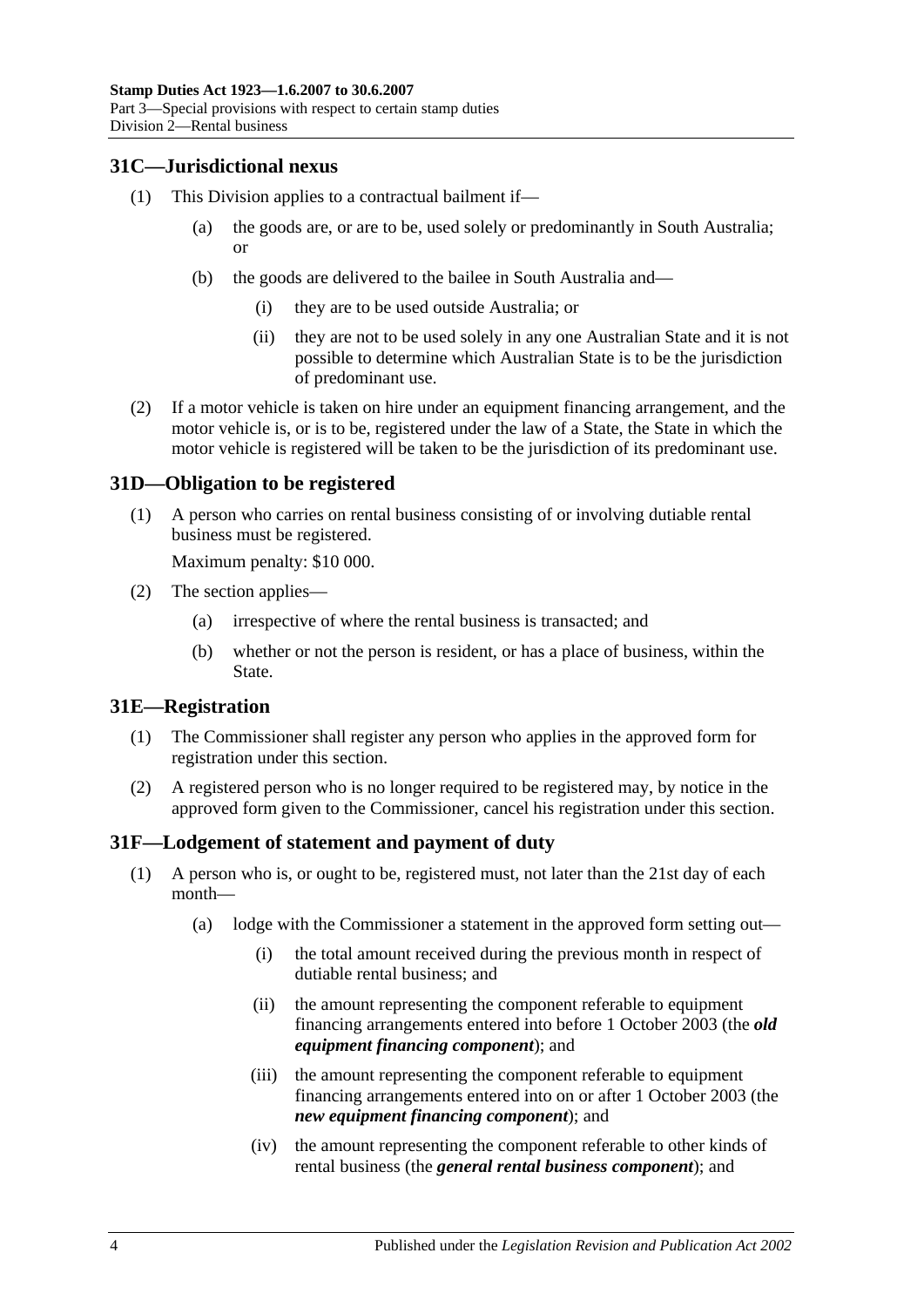#### **Exception—**

The statement need not include amounts received in respect of hire purchase agreements entered into before 1 January 2003.

- (b) pay to the Commissioner duty equivalent to the aggregate of—
	- (i) 1.8% of the old equipment financing component; and
	- (ii) 0.75% of the new equipment financing component; and
	- (iii) if the general rental business component exceeds \$6 000—1.8% of the amount of the excess.
- (2) The amount to be disclosed in respect of dutiable rental business or a particular component of dutiable rental business under [subsection](#page-21-4) (1)—
	- (a) is to include amounts received for services incidental or related to the business or the relevant component of the business; but
	- (b) is not to include amounts received to reimburse, offset or defray liability to GST.

**Exception—**

If an equipment financing arrangement (or a collateral agreement) provides that the financier is to be responsible for servicing the goods—

- (a) the cost of servicing, if separately charged, need not be disclosed and is not liable to duty; or
- (b) if the cost of servicing is not separately charged, a proportion of the consideration received by the financier that the Commissioner considers properly referable to servicing the goods, need not be disclosed and is not liable to duty.
- <span id="page-22-1"></span>(3) If the Commissioner is satisfied, on application in the approved form by a registered person, that the total on which duty is to be calculated for the ensuing 12 months is likely to be less than \$120 000, the Commissioner may permit the person to lodge statements and pay duty on an annual basis.
- (4) A person must comply with any conditions on which the Commissioner grants permission under [subsection](#page-22-1) (3).

Maximum penalty: \$10 000.

(5) The Commissioner may, at any time, revoke a permission granted under [subsection](#page-22-1) (3) for breach of a condition or any other proper reason.

#### <span id="page-22-0"></span>**31H—Manner of denoting duty on statement**

The duty paid by a person on a statement lodged with the Commissioner under [section](#page-21-3) 31F shall be denoted by cash register imprint on the statement or in such other manner approved by the Auditor-General as is notified by the Commissioner in the Gazette.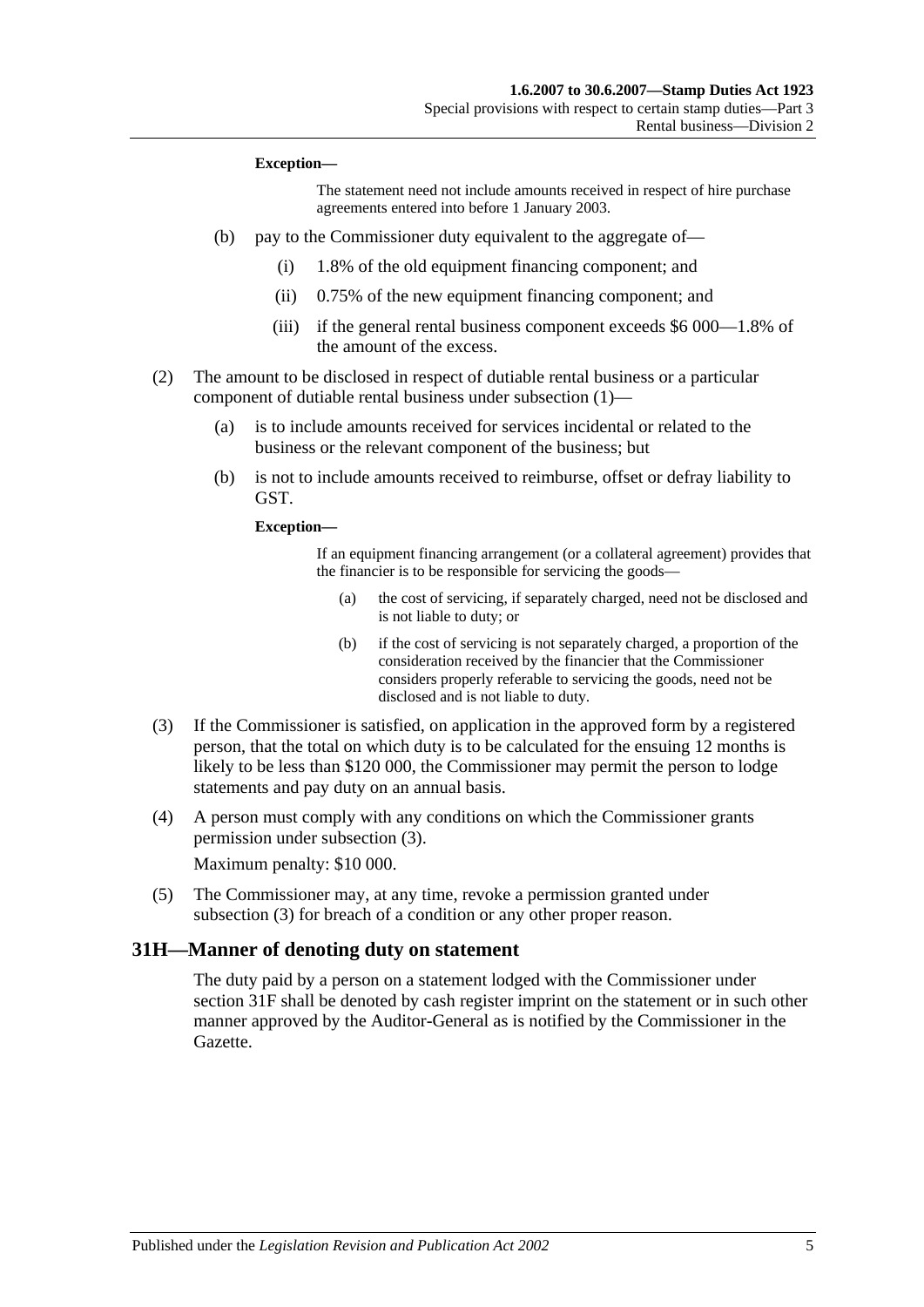## <span id="page-23-0"></span>**31I—Matter not to be included in statement**

- (1) Nothing contained in [section](#page-21-3) 31F shall require a person to include in a statement required by that section to be lodged with the Commissioner any amount in respect of—
	- (a) a transaction entered into by the person in the course of any business carried on by the person as a pawnbroker; or
	- (b) the sale of any goods (other than under a hire-purchase agreement or where there is an agreement, arrangement or understanding that the person to whom the goods are sold may, at a later time, sell the goods back to the first mentioned person); or
	- (c) business transacted by a registered person in respect of which the registered person has paid duty under a corresponding law if the Commissioner is satisfied, on application by the registered person, that—
		- (i) the duty paid under the corresponding law is not less than would be applicable under this Act; and
		- (ii) it would be reasonable to allow the person the benefit of this subsection in respect of that business; or
	- (g) the grant, by a corporation to a related corporation, of the right to the use of goods beneficially owned by that first mentioned corporation.
- <span id="page-23-1"></span> $(1a)$  If—
	- (a) a registered person, in respect of any period for which duty is payable under this Division in respect of his or her rental business, pays duty in respect of the same business (including business that involves a hiring arrangement) under a corresponding law; and
	- (b) the duty paid under the corresponding law is less than would be applicable under this Act; and
	- (c) the Commissioner is satisfied, on application made to the Commissioner by the registered person in a manner and form determined by the Commissioner, that it would be reasonable to allow a deduction to be made under this subsection,

<span id="page-23-2"></span>the registered person is entitled to a deduction from the amount of duty that would, apart from this subsection, be payable, the amount of the deduction being equal to the amount of duty paid in respect of the same business under that corresponding law for the corresponding period.

- (1b) The Commissioner may, in making a decision on an application under [subsection](#page-23-1)  $(1)(c)(ii)$  or  $(1a)(c)$ , take into account any of the following:
	- (b) the extent to which the business to which the application relates is connected with the place where the corresponding law applies;
	- (c) the extent (if any) to which it appears to the Commissioner that the registered person has arranged or structured his or her business to avoid the payment of duty under this Division,

and may take into account such other matters (whether similar or dissimilar to those referred to above) as the Commissioner thinks fit.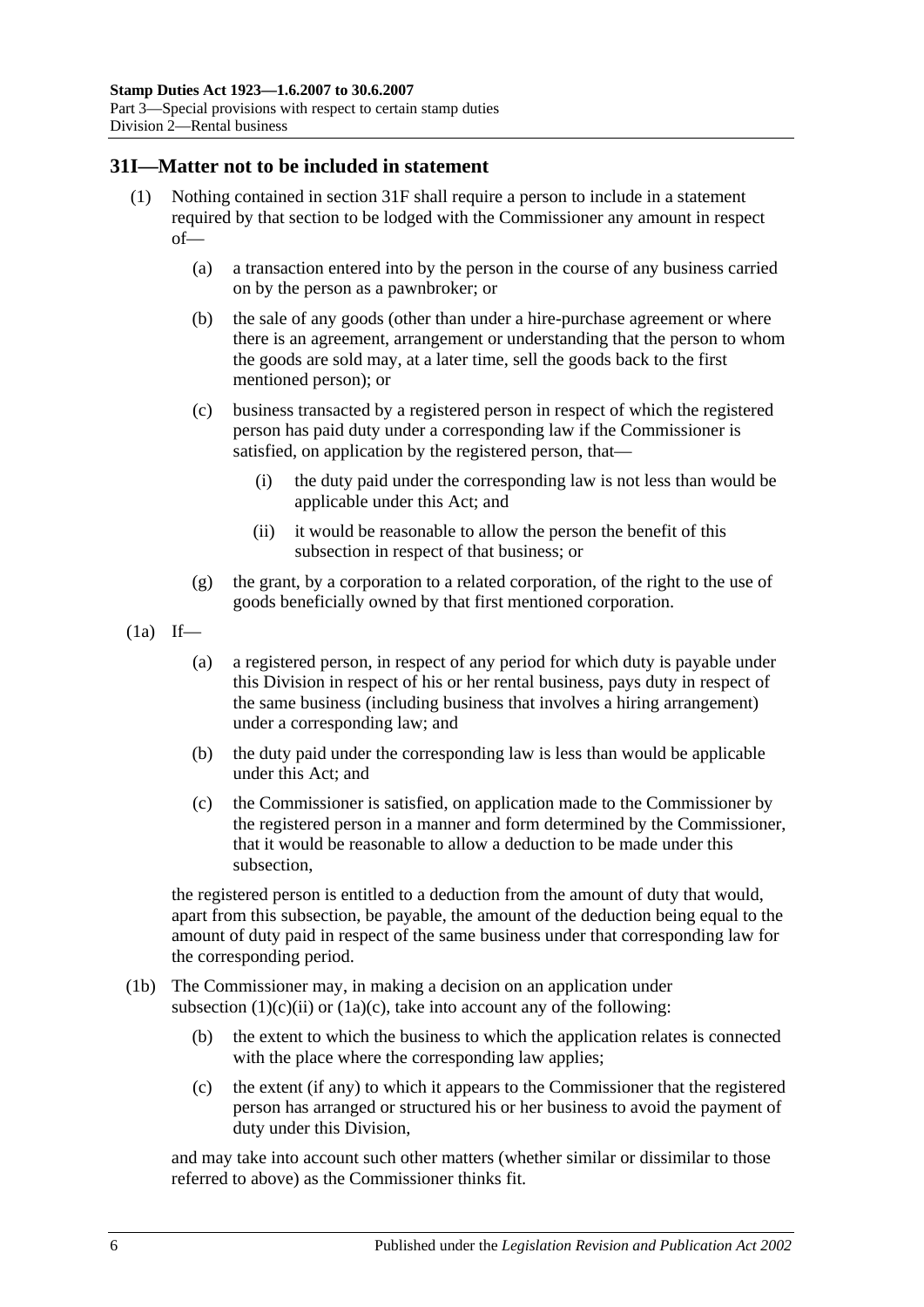- (1c) Where a person receives in excess of \$6 000 per month for or in relation to the use of goods under a contractual bailment (other than an equipment financing arrangement) that provides for the person to be responsible for the servicing of those goods, the person may deduct from the excess, on account of the cost of servicing those goods—
	- (a) an amount not exceeding 40 per centum of the excess or such higher proportion of the excess as is fixed by the Commissioner, on the application of the person, in respect of particular goods where, in the opinion of the Commissioner, the higher proportion is properly attributable to the cost of servicing the goods; or
	- (b) the actual cost of servicing the goods,

whichever is the lesser.

## <span id="page-24-1"></span><span id="page-24-0"></span>**31K—Calculation by other methods**

- (1) Where the Commissioner is satisfied that—
	- (a) it is not reasonably practicable to calculate precisely any amount which is to be set out in the statement of any registered person required to be lodged under [section](#page-21-3) 31F, he may agree to accept from that person statements in which that amount is calculated in such a manner or on such a basis as he thinks fit: or
	- (b) in the circumstances of a particular case, it is not reasonable to require statements to be lodged by the registered person in each month, he may agree to accept statements at such times and relating to such periods as he thinks fit.
- (2) Where, pursuant to [subsection](#page-24-1) (1), the Commissioner agrees to accept from a registered person a statement—
	- (a) in which an amount is calculated in a manner or on a basis different from that required under [section](#page-21-3) 31F; or
	- (b) at a time, or relating to a period, otherwise than in accordance with that section,

the registered person shall, at the time of lodging that statement with the Commissioner, pay to the Commissioner the amount of duty that would be payable on that statement if it were lodged by him with the Commissioner in accordance with that section.

(3) The Commissioner may, by notice in writing served on a registered person, cancel any agreement made pursuant to [subsection](#page-24-1) (1) and, upon the day specified in the notice as the day on which the agreement is cancelled, that agreement shall have no further force or effect in relation to that registered person.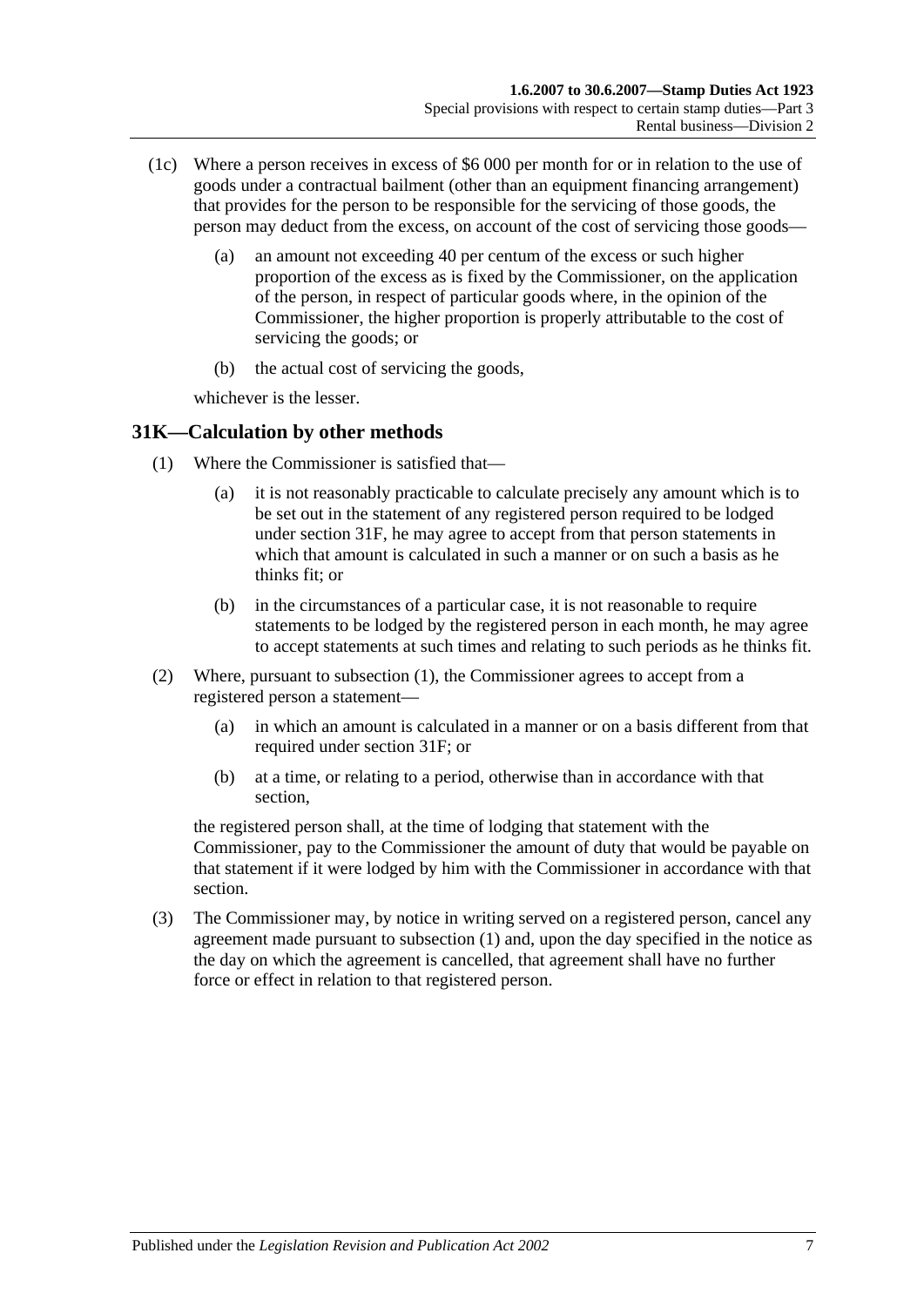## <span id="page-25-2"></span><span id="page-25-0"></span>**31L—Passing on a rental duty**

(1) Subject to this section, a registered person or any person acting on his behalf shall not add the amount of any duty or of any part of the duty payable by the registered person as such under this Act to any amount payable by any other person with whom he has entered into or is conducting any rental business, whether by agreement or otherwise, or otherwise demand or recover or seek to recover any such first mentioned amount from that other person.

Penalty: \$250.

Expiation fee: \$80.

- (2) In the event of a contravention of [subsection](#page-25-2) (1)—
	- (a) the court by which the defendant is convicted shall, in addition to imposing a penalty for the offence, order the defendant to refund to the other person referred to in that subsection any such amount which has been paid by that other person; or
	- (b) the other person referred to in that subsection may recover any such amount from the registered person, or person to whom he paid it, by action in a court of competent jurisdiction as if it were a debt due to him from that person.
- (3) The Governor may by proclamation—
	- (a) exempt a class of transactions from the application of this section; or
	- (b) vary or revoke any such exemption.

### <span id="page-25-1"></span>**31M—Ascertainment and disclosure of place of use of goods**

- (1) A person who carries on a rental business may rely on a statement of the person who takes goods on hire as to where the goods will be solely or predominantly used during the course of the hire or, in the case of a motor vehicle, where the motor vehicle will be registered, unless the person knows that the statement is false.
- (2) A person who carries on a rental business is not bound to inquire as to any change in the place of use of the goods or, in the case of a motor vehicle, the place of registration.
- (3) If the Commissioner finds that insufficient duty has been paid, the failure to pay the correct amount of duty does not constitute a tax default under the *[Taxation](http://www.legislation.sa.gov.au/index.aspx?action=legref&type=act&legtitle=Taxation%20Administration%20Act%201996)  [Administration Act](http://www.legislation.sa.gov.au/index.aspx?action=legref&type=act&legtitle=Taxation%20Administration%20Act%201996) 1996* if—
	- (a) the failure to pay the correct amount of duty results from reliance on information on which the person liable for the duty was entitled to rely under this section; and
	- (b) the correct amount of duty is paid within 3 months after the issue of a notice of assessment of the duty by the Commissioner.
- (4) A person who falsely represents that the goods that the person takes, or proposes to take, on hire will be used solely or predominantly outside South Australia, is guilty of an offence.

Maximum penalty: \$10 000.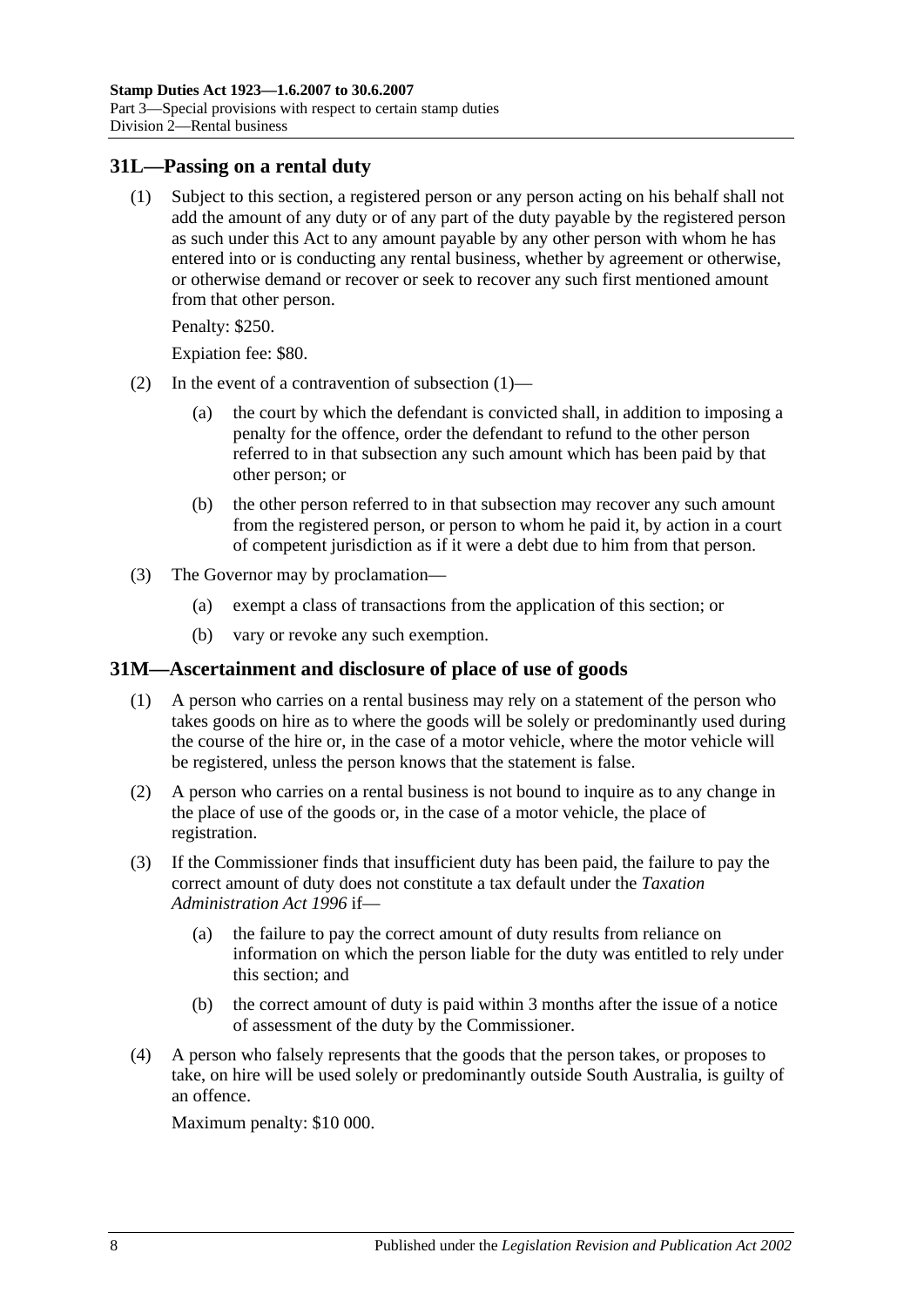# <span id="page-26-0"></span>**Division 3—Annual licences**

## <span id="page-26-1"></span>**32—Interpretation**

### In this Act—

*assurance or insurance business* means and includes—

- (a) the granting or issuing of any life, personal accident, fire, fidelity, guarantee, livestock, plate glass, marine or other assurance or insurance policies; or
- (b) the acceptance, either directly or indirectly, of any premium, renewal premium or consideration for, or in respect of, the granting or issuing or keeping alive or in force of any life, personal accident, fire, fidelity, guarantee, livestock, plate glass, marine or other policy; or
- (c) the receiving of any letter or declaration of interest attaching to any life, personal accident, fire, marine or other policy issued in South Australia or elsewhere; or
- (d) the carrying out, by means of assurance or insurance effected out of South Australia, of any written, verbal or implied contract or undertaking to effect assurance or insurance;

*company* includes corporation and society, whether corporate or unincorporate;

*firm of persons* includes any association of underwriters carrying on marine assurance or insurance business through a managing underwriter solely;

*general insurance business* means any assurance or insurance business not relating to life insurance policies;

*life insurance policy* does not include a policy covering personal accident or workers compensation or a policy complying with Part 4 of the *[Motor Vehicles Act](http://www.legislation.sa.gov.au/index.aspx?action=legref&type=act&legtitle=Motor%20Vehicles%20Act%201959) 1959*;

*policy* includes any instrument in the nature of a policy, an open policy, an insurance cover or any instrument in any manner covering any assurance or insurance;

*premium* means any amount paid or payable for assurance or insurance and includes—

- (a) an amount charged to a policy holder to reimburse, offset or defray the insurer's liability for GST in respect of the assurance or insurance;
- (b) a levy charged to a policy holder;
- (c) an instalment of premium.

### <span id="page-26-2"></span>**33—Annual licence required for insurance business**

A company, person or firm of persons must not carry on any assurance or insurance business in any year in South Australia, whether the head office or principal place of business of that company, person or firm is in South Australia or elsewhere, unless the company, person or firm has taken out an annual licence for that year in a form determined by the Commissioner.

Penalty: \$10 000.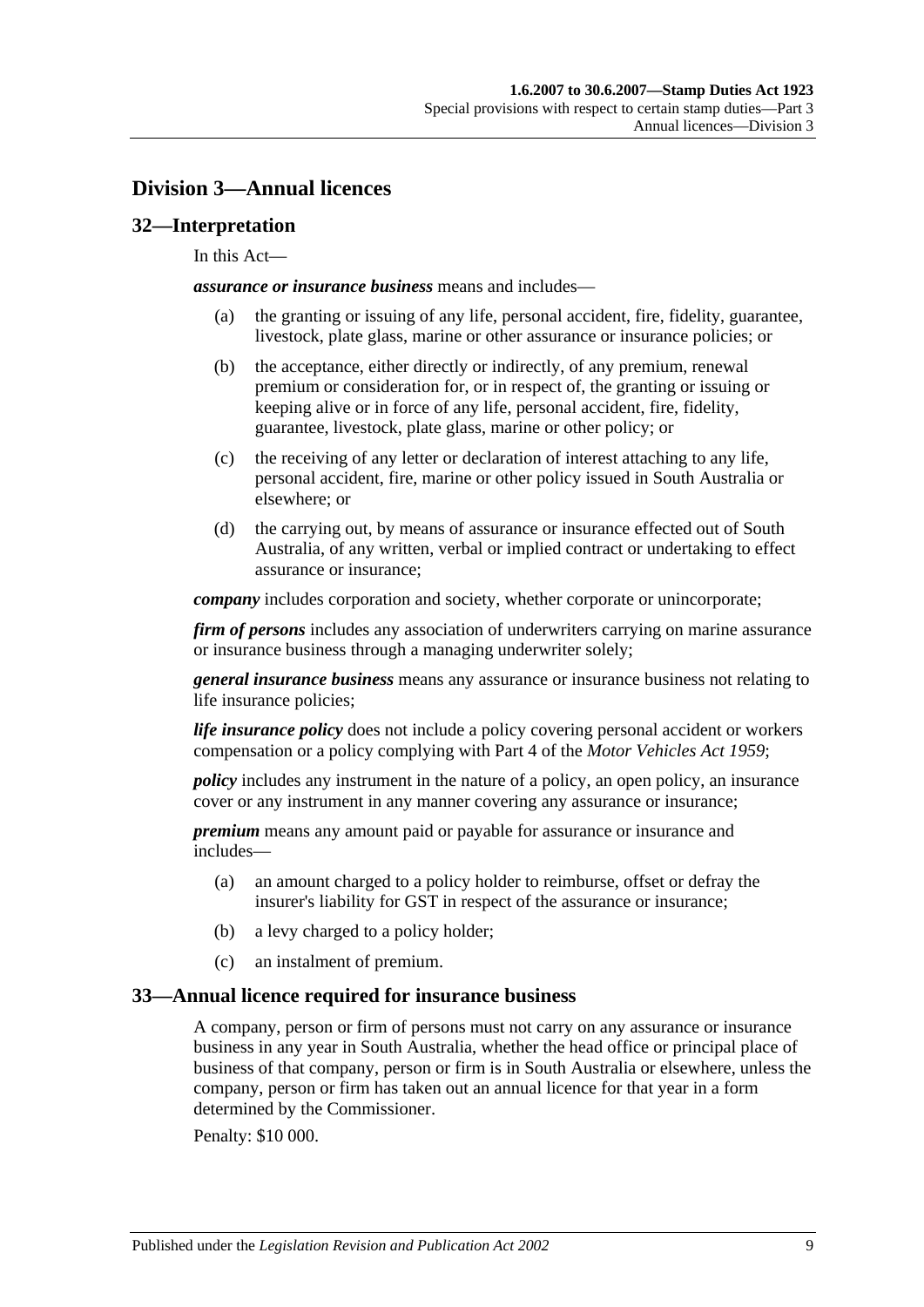## <span id="page-27-0"></span>**34—Application for annual licence**

- (1) A company, person or firm of persons requiring an annual licence must make a written application to the Commissioner in a manner and form determined by the Commissioner and supported by such evidence as the Commissioner may require.
- (2) Any information or statement contained in the application must be verified by statutory declaration made—
	- (a) where the applicant is a natural person—by that person; or
	- (b) where the applicant is a firm—by a member of the firm; or
	- (c) where the applicant is a company—by a member of the board or committee of management of the company; or
	- (d) in any case—by a person authorised by the applicant and approved by the Commissioner.
- (3) A company, person or firm of persons that applies for an annual licence must, at the time of lodging the application, pay to the Commissioner the duty (if any) payable under [Schedule 2](#page-102-2) on the annual licence application.

## <span id="page-27-1"></span>**35—Issuing and term of annual licence**

- (1) The Commissioner is authorised to issue an annual licence on payment of the duty (if any) payable on the annual licence application.
- (2) An annual licence comes into force on the date specified in the licence (which may be a date earlier than the date of issue of the licence) and remains in force until 31 December of the year in which it is issued.

### <span id="page-27-2"></span>**36—Monthly returns in respect of general insurance business**

- (1) A company, person or firm of persons that carries on general insurance business in South Australia, whether the head office or principal place of business of that company, person or firm is in South Australia or elsewhere, must lodge with the Commissioner a return in a form determined by the Commissioner, supported by such evidence as the Commissioner may require, not later than the fifteenth day of the month following each month in which the company, person or firm carries on such business.
- (2) Any information or statement contained in a monthly return must be verified by statutory declaration in the same way as is required for an application for an annual licence.
- (3) A company, person or firm of persons that lodges a monthly return must, at the time of lodging the monthly return, pay to the Commissioner the duty (if any) payable under [Schedule 2](#page-102-2) on the monthly return.

## <span id="page-27-3"></span>**36A—Duty if annual licence application or monthly return not lodged as required**

A company, person or firm that does not lodge an application for an annual licence, or does not lodge a monthly return, as required under this Act is nevertheless liable to pay duty to the Commissioner as if the company, person or firm had lodged the application or return required under this Act immediately before the end of the period allowed for such lodgment.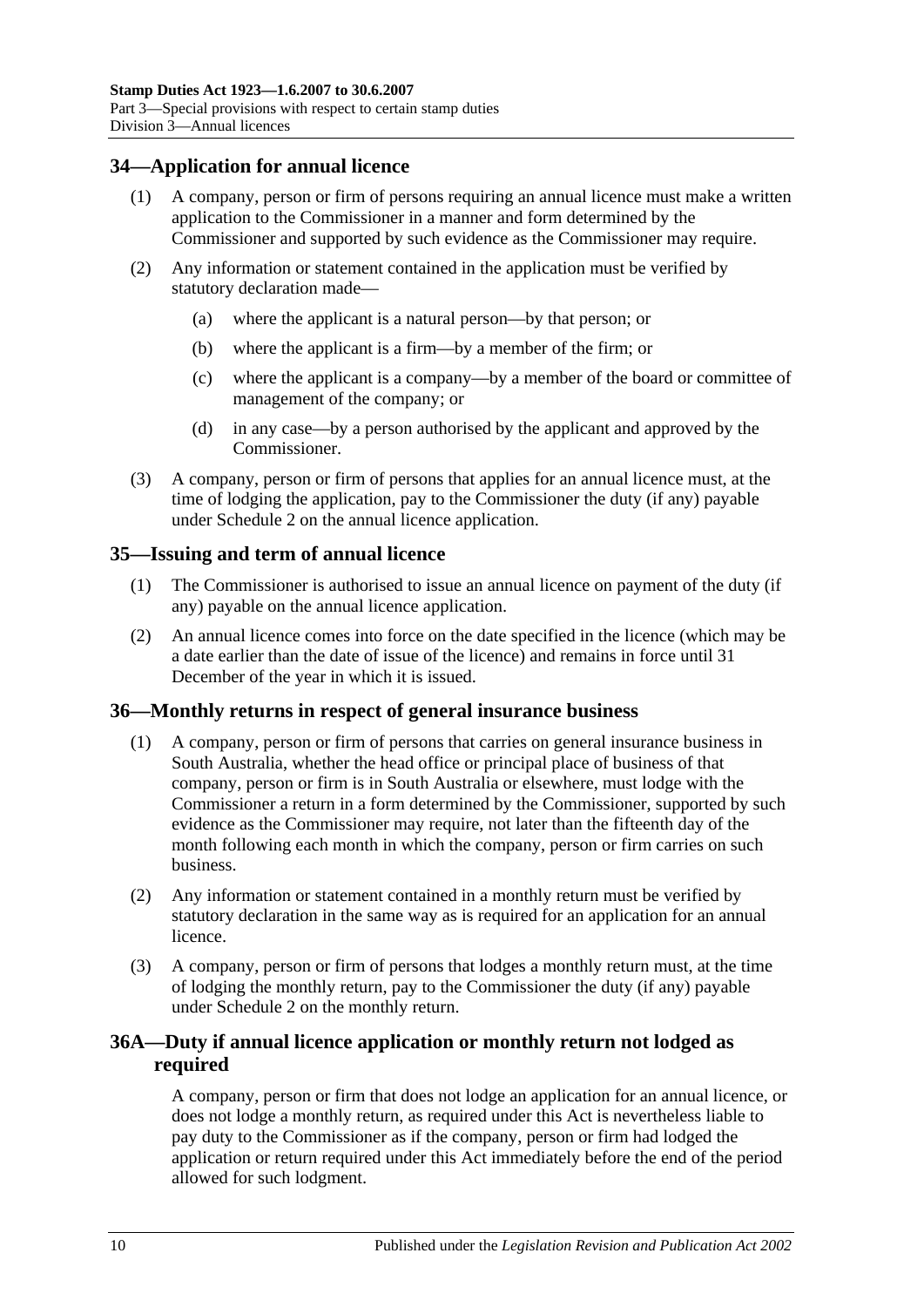# <span id="page-28-0"></span>**37—Denoting of duty**

The duty paid on an annual licence application or a monthly return must be denoted by cash register imprint on the licence or return.

# <span id="page-28-1"></span>**38—Duty payable on acquisition of insurance business**

Where a company, person or firm of persons acquires contractual rights and obligations of, or in connection with, the assurance or insurance business of some other company, person or firm, the acquiring company, person or firm is liable to pay to the Commissioner the amount of any unpaid duty in respect of premiums received or in any manner charged in account (whether directly or by agents) by the other company, person or firm after the end of the period in respect of which such duty was last paid by the other company, person or firm as if the acquiring company, person or firm had received or charged in account those premiums.

# <span id="page-28-4"></span><span id="page-28-2"></span>**42AA—Duty in respect of policies effected outside South Australia**

- (1) Every company, person or firm of persons which is not required to take out an annual licence under [section](#page-26-2) 33 and which obtains, effects or renews, outside South Australia, a policy of assurance or insurance wholly or partly in respect of any property in South Australia, or any risk, contingency or event occurring in South Australia, shall, within one month of obtaining, effecting or renewing that policy, lodge with the Commissioner a return in the approved form containing such particulars of that policy and such other information as may be prescribed or as the Commissioner may in any particular case require.
- (2) The Commissioner may allow a rebate of the duty payable on that proportion of any premium which is, in his opinion, properly attributable to the assurance or insurance of any property outside South Australia or any risk, contingency or event occurring outside South Australia.
- (3) The person lodging such a return shall, upon lodgment, pay to the Commissioner the duty payable thereon, which shall be denoted by cash register imprint on the receipt issued therefor.
- (4) A company, person or firm that does not lodge a return as required under this section is nevertheless liable to pay duty to the Commissioner as if the company, person or firm had lodged the return required under this section immediately before the end of the period allowed for such lodgement.
- (5) [Subsection](#page-28-4) (1) does not apply to any policy of life assurance.

## <span id="page-28-3"></span>**42AB—Insurers not required to be licensed**

- (1) The Commissioner may enter into an agreement with an insurer who is not required to take out an annual licence under this Act under which—
	- (a) the Commissioner approves the insurer for the purposes of this section; and
	- (b) the insurer undertakes to pay duty as if the insurer were required to be licensed and were in fact licensed under this Act.
- (2) A party to an agreement under this section may, by notice in writing to the other party, terminate the agreement at any time.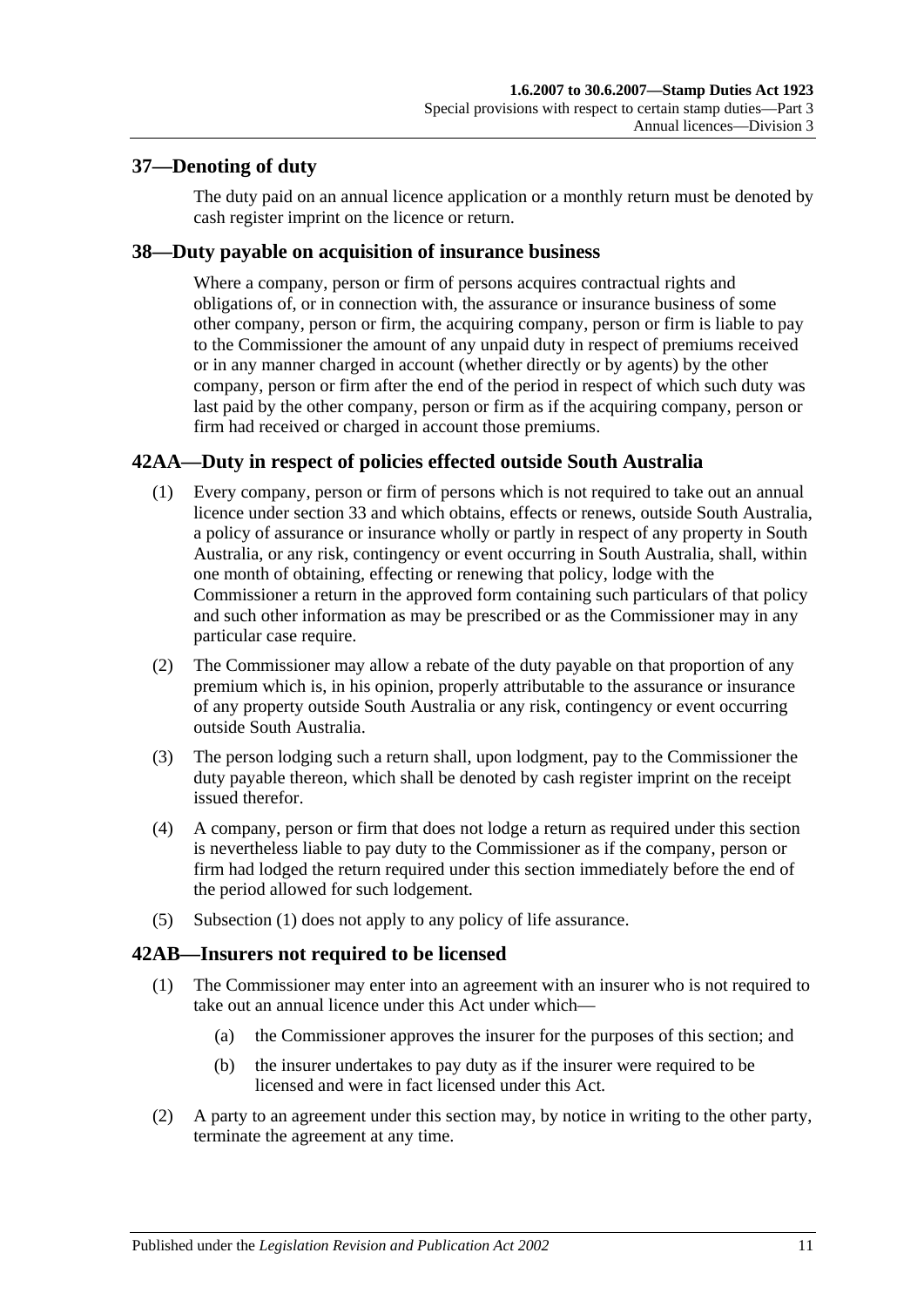- (3) Where an insurer is neither required to be licensed under this Act nor approved under this section, a person who pays a premium to the insurer shall, within 21 days after the end of the month in which the premium was paid—
	- (a) furnish a return to the Commissioner stating the amount of premium; and
	- (b) pay stamp duty calculated by reference to the amount of the premium and the appropriate rate prescribed by [Schedule 2](#page-102-2) in relation to annual licence applications.
- (4) This section does not apply in relation to a levy paid under the *[Workers Rehabilitation](http://www.legislation.sa.gov.au/index.aspx?action=legref&type=act&legtitle=Workers%20Rehabilitation%20and%20Compensation%20Act%201986)  [and Compensation Act](http://www.legislation.sa.gov.au/index.aspx?action=legref&type=act&legtitle=Workers%20Rehabilitation%20and%20Compensation%20Act%201986) 1986*.
- (5) In this section—

*insurer* means a person, firm or company that carries on assurance or insurance business in the State.

# <span id="page-29-0"></span>**Division 4—Application for motor vehicle registration**

## <span id="page-29-1"></span>**42A—Interpretation**

(1) In this Act—

*applicant* means a person by or on whose behalf an application to register a motor vehicle or an application to transfer the registration of a motor vehicle is made;

*application to register a motor vehicle* means an application to register a motor vehicle made under the *[Motor Vehicles Act](http://www.legislation.sa.gov.au/index.aspx?action=legref&type=act&legtitle=Motor%20Vehicles%20Act%201959) 1959* and includes an application so made to renew the registration of a motor vehicle;

*application to transfer the registration of a motor vehicle* means an application to transfer the registration of a motor vehicle made under the provisions of the *[Motor](http://www.legislation.sa.gov.au/index.aspx?action=legref&type=act&legtitle=Motor%20Vehicles%20Act%201959)  [Vehicles Act](http://www.legislation.sa.gov.au/index.aspx?action=legref&type=act&legtitle=Motor%20Vehicles%20Act%201959) 1959*;

*commercial motor vehicle* has the same meaning as in the *[Motor Vehicles Act](http://www.legislation.sa.gov.au/index.aspx?action=legref&type=act&legtitle=Motor%20Vehicles%20Act%201959) 1959*;

*dealer* means a person licensed as a dealer under the *[Second-hand Motor Vehicles](http://www.legislation.sa.gov.au/index.aspx?action=legref&type=act&legtitle=Second-hand%20Motor%20Vehicles%20Act%201983)  Act [1983](http://www.legislation.sa.gov.au/index.aspx?action=legref&type=act&legtitle=Second-hand%20Motor%20Vehicles%20Act%201983)*;

*list price* means—

- (a) for a motor vehicle—the price (inclusive of GST) fixed by the manufacturer, importer or principal distributor as the retail selling price in the State of a motor vehicle of the relevant make and model;
- (b) for optional equipment—the additional price (inclusive of GST) so fixed if the vehicle is to be sold with the optional equipment;

*market value*, in relation to a motor vehicle, means the amount (inclusive of GST) for which the motor vehicle might reasonably be sold, free of encumbrances, in the open market;

*motor vehicle* and *trailer* have the same meanings as those expressions respectively have in the *[Motor Vehicles Act](http://www.legislation.sa.gov.au/index.aspx?action=legref&type=act&legtitle=Motor%20Vehicles%20Act%201959) 1959*;

*new motor vehicle* means a motor vehicle not previously registered in this State or elsewhere;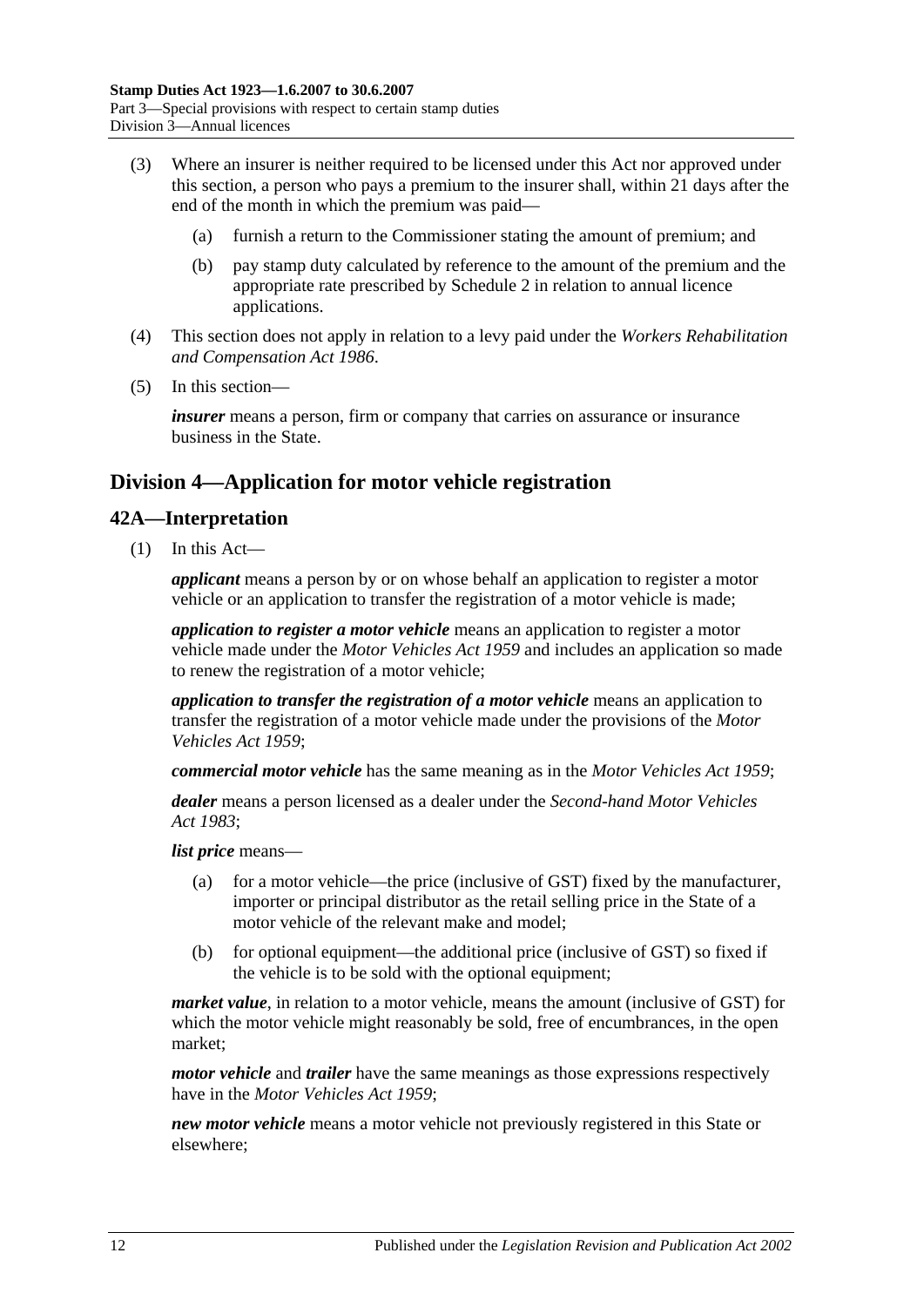*optional equipment*, in relation to a motor vehicle for which there is a list price, means equipment or a feature of the vehicle that is not covered by that list price, being—

- (a) a particular kind of transmission; or
- (b) power steering; or
- (c) any other prescribed equipment or feature;

*policy of insurance* means a policy of insurance under Part 4 of the *[Motor Vehicles](http://www.legislation.sa.gov.au/index.aspx?action=legref&type=act&legtitle=Motor%20Vehicles%20Act%201959)  Act [1959](http://www.legislation.sa.gov.au/index.aspx?action=legref&type=act&legtitle=Motor%20Vehicles%20Act%201959)*;

*primary producer* has the same meaning as in the *[Motor Vehicles Act](http://www.legislation.sa.gov.au/index.aspx?action=legref&type=act&legtitle=Motor%20Vehicles%20Act%201959) 1959*;

*second-hand motor vehicle* means a motor vehicle previously registered in this State or elsewhere.

(2) For the purposes of this Act, if an applicant for registration, or transfer of registration, of a motor vehicle makes the application by a means of electronic communication approved by the Registrar of Motor Vehicles, the electronic communication is taken to be an instrument executed by the applicant and is chargeable with duty as an application for registration, or transfer of registration, of a motor vehicle (as appropriate).

# <span id="page-30-0"></span>**42B—Duty on applications for motor vehicle registration or transfer of registration**

- (1) For the purposes of this Act, the value of a motor vehicle is—
	- (a) in the case of an application to register a new motor vehicle for which there is a list price—
		- (i) if the motor vehicle has no optional equipment, the list price of the vehicle; or
		- (ii) if the motor vehicle has optional equipment, the list price of the motor vehicle plus the list price or, if there is no list price, the actual price (inclusive of GST) of the equipment; or
	- (b) in the case of an application to transfer the registration of a second-hand motor vehicle upon sale of the vehicle, the consideration for the sale or the market value of the motor vehicle, whichever is the higher; or
	- (c) in any other case, the market value (inclusive of GST) of the motor vehicle.
- (1a) An applicant for registration, or transfer of registration, of a motor vehicle must state in the application the value of the motor vehicle as at the date of the application.
- <span id="page-30-1"></span>(1b) If the Commissioner is not satisfied that the amount stated as the value of a motor vehicle in an application for registration, or transfer of registration, of the vehicle reflects the market value of the vehicle, the Commissioner may cause a valuation of the vehicle to be made by a person appointed by the Commissioner and may assess the duty payable by reference to the valuation.
- (1c) The Commissioner may, having regard to the merits of the case, charge the whole or part of the expenses of, or incidental to, the making of a valuation under [subsection](#page-30-1) (1b) to the person liable to pay the duty and may recover the amount charged as a debt due to the Crown.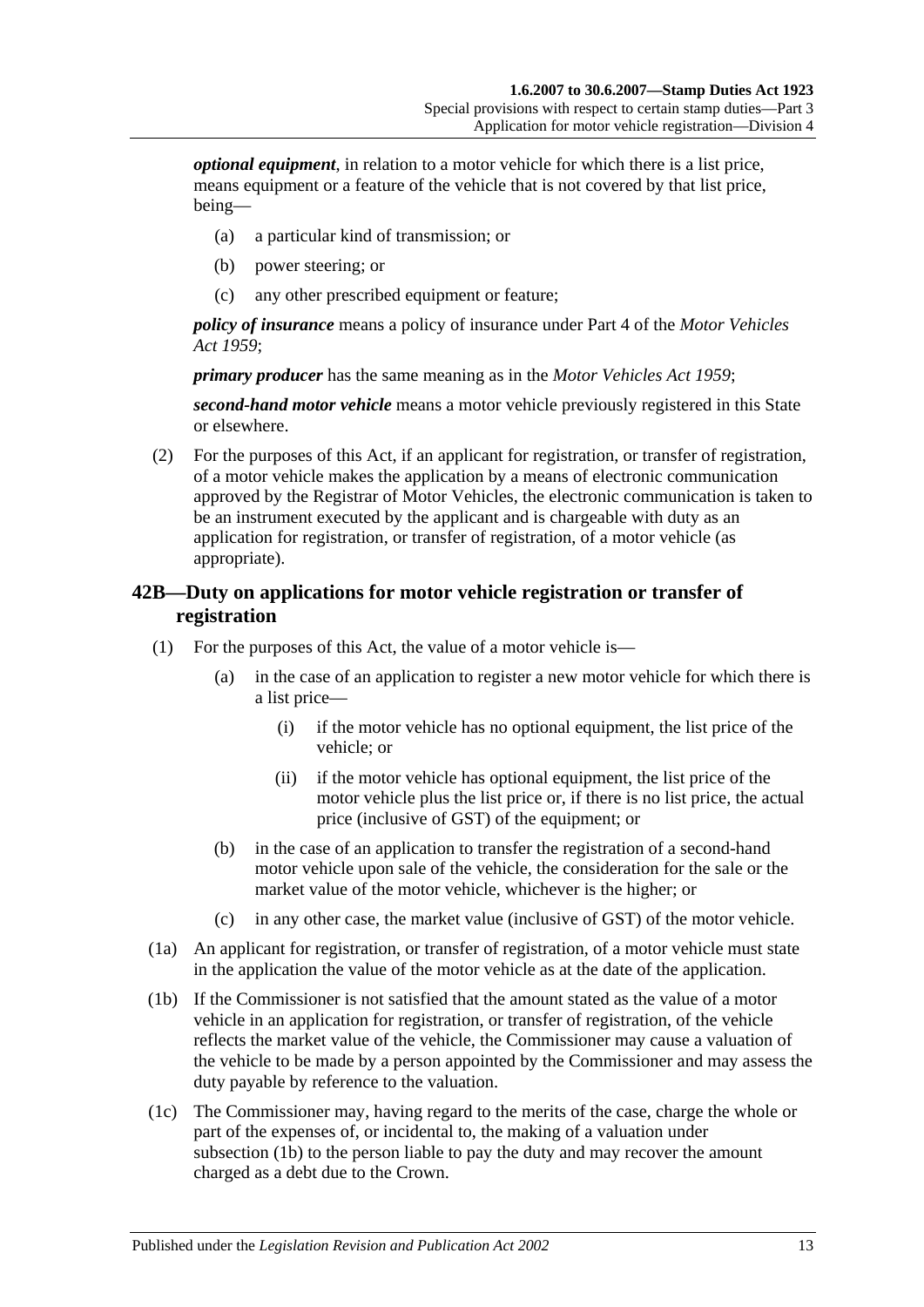- <span id="page-31-0"></span>(1d) The amount of stamp duty—
	- (a) payable upon an application to register a motor vehicle shall be an amount calculated by the addition of—
		- (i) the amount prescribed by [Schedule 2](#page-102-2) as the component payable in respect of registration; and
		- (ii) the amount prescribed by [Schedule 2](#page-102-2) as the component payable in respect of a policy of insurance; or
	- (b) payable upon an application to transfer the registration of a motor vehicle shall be the amount prescribed by [Schedule 2](#page-102-2) as the component payable in respect of registration and, in the case of such an application, no additional component shall be payable in respect of a policy of insurance.
- (2) The amount payable upon an application in accordance with [subsection](#page-31-0) (1d) shall be paid by the applicant to the Registrar of Motor Vehicles at the time of making the application.
- (2a) The total amount paid (including stamp duty and any registration fee or premium payable under the *[Motor Vehicles Act](http://www.legislation.sa.gov.au/index.aspx?action=legref&type=act&legtitle=Motor%20Vehicles%20Act%201959) 1959*)—
	- (a) on an application to register a motor vehicle shall be denoted by impressed stamp or cash register imprint, or by both, on the certificate or interim certificate of registration relating to that motor vehicle issued by the Registrar or on such form or forms as may be approved by the Commissioner; and
	- (b) on an application to transfer the registration of a motor vehicle shall be denoted by impressed stamp or cash register imprint, or by both, on such form or forms as may be approved by the Commissioner.
- (2b) Section 6 does not apply in relation to an application to register a motor vehicle or an application to transfer the registration of a motor vehicle.
- (3) The Registrar of Motor Vehicles shall furnish the Commissioner, at least once in every month, with a statement showing details of amounts received by him as stamp duty on applications to register, and to transfer the registration of, motor vehicles, and showing separately the amounts so received upon applications to register motor vehicles in respect of policies of insurance, and shall pay all amounts of stamp duty received by him to the Treasurer who shall—
	- (a) place to the credit of the General Revenue—
		- (i) all amounts representing the stamp duty received by the Registrar on applications to register motor vehicles except amounts paid upon such applications in respect of policies of insurance; and
		- (ii) all amounts representing the stamp duty received by the Registrar upon applications to transfer the registration of motor vehicles; and
	- (b) place to the credit of the Hospitals Fund kept at the Treasury all amounts representing stamp duty received by the Registrar upon applications in respect of policies of insurance.
- (4) A person who does not lodge an application to register a motor vehicle, or transfer the registration of a motor vehicle, as required is nevertheless liable to pay duty to the Commissioner as if the person had lodged the required application immediately before the end of the period allowed for making such an application.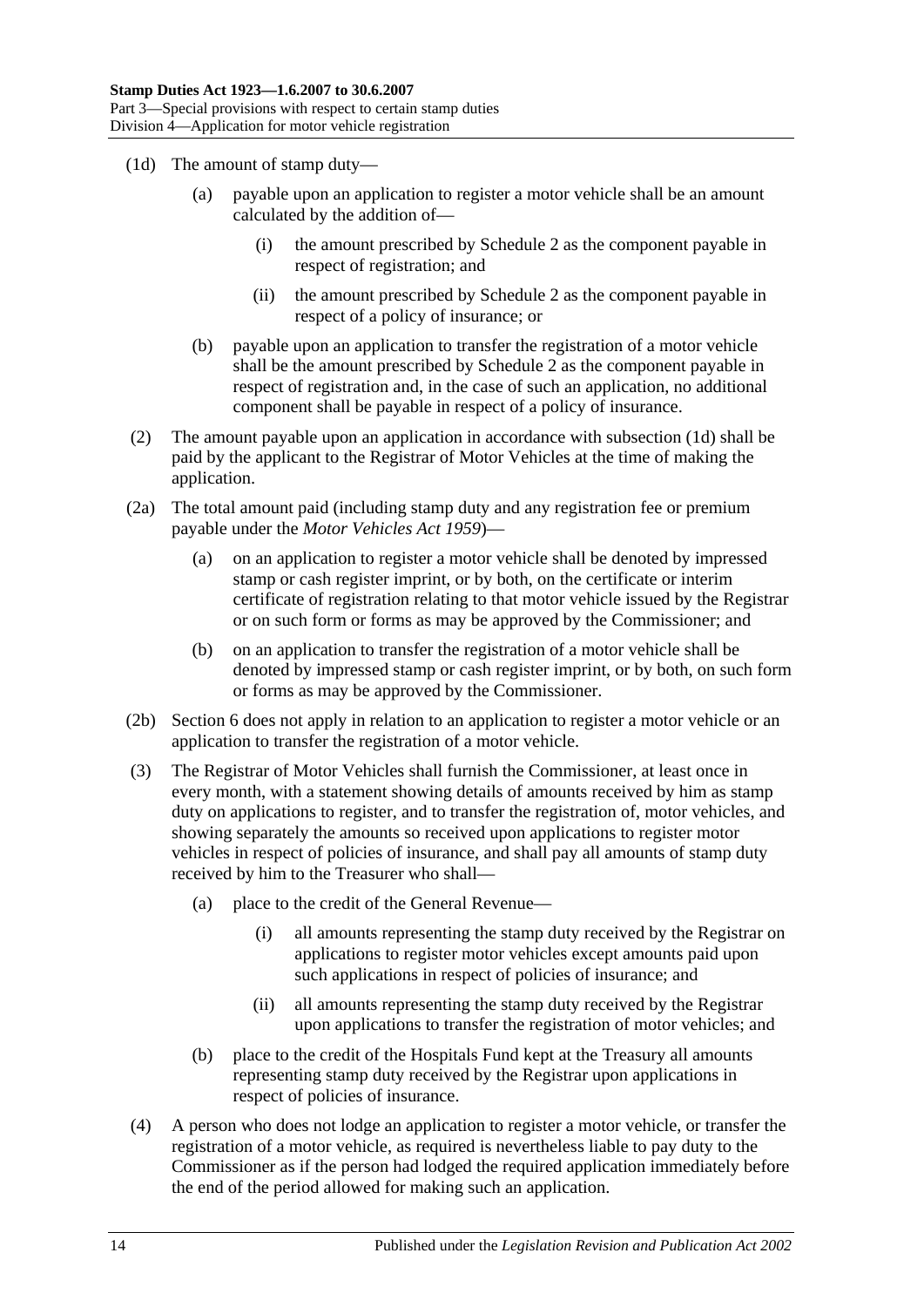- (5) If a person drives a motor vehicle on a road without registration in contravention of the *[Motor Vehicles Act](http://www.legislation.sa.gov.au/index.aspx?action=legref&type=act&legtitle=Motor%20Vehicles%20Act%201959) 1959*, the person is to be taken to have been required by this Act to lodge an application to register the vehicle not later than the day preceding the day on which the vehicle is so driven on a road.
- (6) A person is to be taken to be required by this Act to lodge an application to transfer the registration of a motor vehicle within the period within which such an application is required to be made under the *[Motor Vehicles Act](http://www.legislation.sa.gov.au/index.aspx?action=legref&type=act&legtitle=Motor%20Vehicles%20Act%201959) 1959*.
- (7) The Commissioner or the Registrar of Motor Vehicles may require an applicant who claims to be entitled to an exemption from, or reduction in, stamp duty under this Act—
	- (a) to state that fact on the application; and
	- (b) to provide such information as the Commissioner or Registrar may require for the purpose of determining the applicant's claim.

## <span id="page-32-0"></span>**42BA—Concessional rate of duty on some applications to transfer registration**

(1) The amount of duty payable on an application to transfer the registration of a motor vehicle where a person who is a registered owner of the motor vehicle immediately before the registration is transferred will continue to be a registered owner of the motor vehicle immediately after the registration is transferred is calculated as follows:

$$
D = A \times \frac{B}{C}
$$

where—

*D* is the amount of duty payable

*A* is the amount of duty that would be payable apart from this section

*B* is the number of persons that the application seeks to add to, or remove from, the register as owners of the motor vehicle, whichever is the greater

 $C$  is—

- (a) the number of persons who are registered owners of the motor vehicle immediately before the registration is transferred; or
- (b) the number of persons who will be registered owners of the motor vehicle immediately after the registration is transferred,

whichever is the greater.

- (2) This section does not derogate from any other provision conferring an exemption under this Act.
- (3) This section applies to applications executed after its commencement.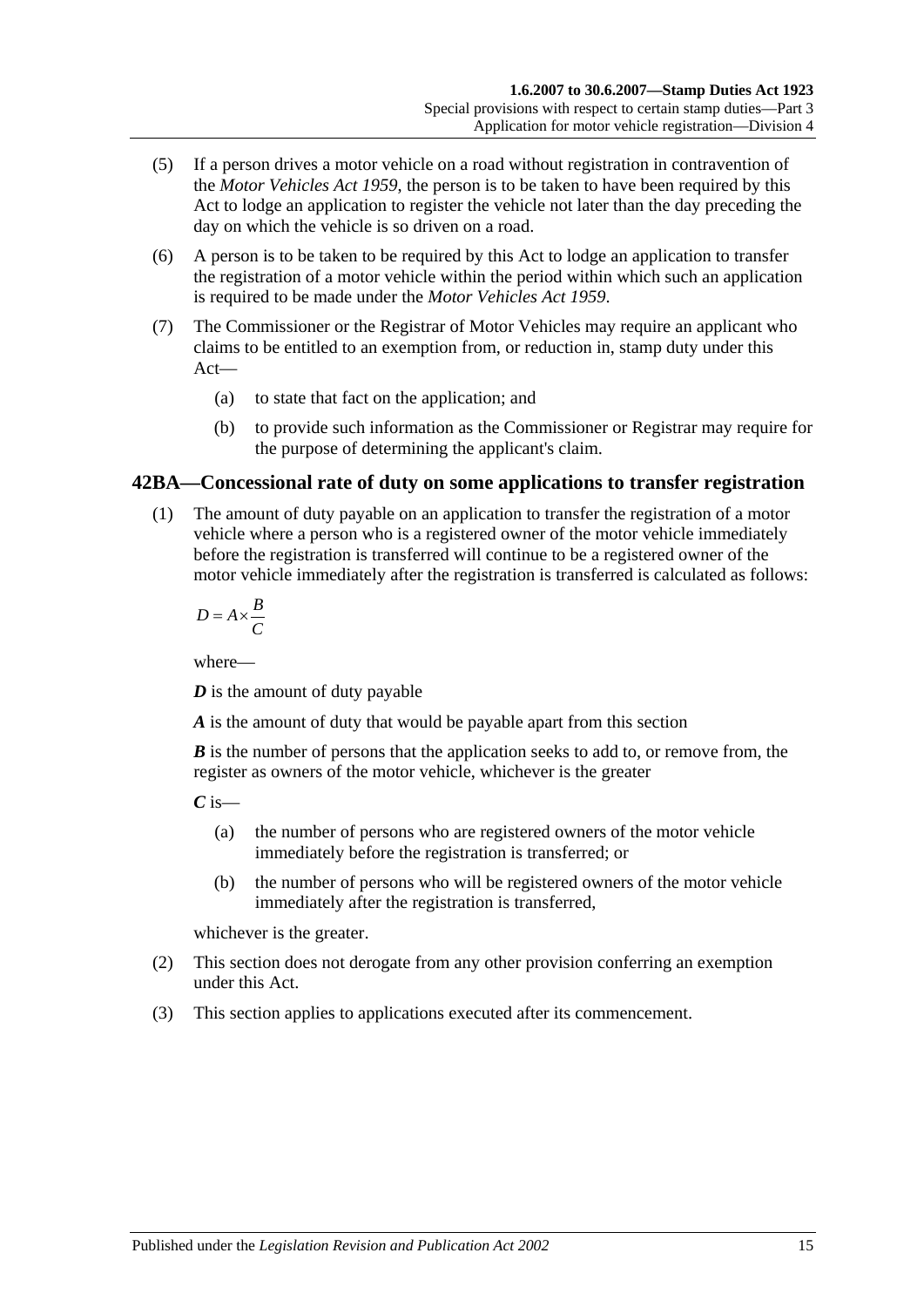# <span id="page-33-0"></span>**42C—Refund of duty where vehicle returned or registration or transfer in error**

If, on application, the Commissioner is satisfied, in relation to the registration, or transfer of the registration, of a motor vehicle—

- (a) that, within three months after the registration or transfer, the vehicle was returned by the applicant to the person from whom it was acquired and accepted by that person; or
- (b) that the registration or transfer was made in error,

the Commissioner may refund the duty paid in respect of the application for the registration or transfer.

## <span id="page-33-1"></span>**42CA—Refund of duty on eligibility for reduced fee**

If, on application, the Commissioner is satisfied, in relation to the registration of a motor vehicle, that the owner of the vehicle has become entitled to an exemption from, or reduction of, registration fees payable under the *[Motor Vehicles Act](http://www.legislation.sa.gov.au/index.aspx?action=legref&type=act&legtitle=Motor%20Vehicles%20Act%201959) 1959* at any time during the period for which the vehicle is registered, the Commissioner has a discretion to refund to the owner of the vehicle such part of the component of the duty paid under section [42B\(1d\)](#page-31-0) on the application for the registration of the vehicle in respect of a policy of insurance as the Commissioner thinks just in the circumstances.

# <span id="page-33-2"></span>**42D—Taxation Administration Act and functions of Registrar**

The *[Taxation Administration Act](http://www.legislation.sa.gov.au/index.aspx?action=legref&type=act&legtitle=Taxation%20Administration%20Act%201996) 1996* applies in relation to—

- (a) the payment of money to the Registrar of Motor Vehicles as duty under this Act; and
- (b) the performance of functions by the Registrar under this Act or the *[Motor](http://www.legislation.sa.gov.au/index.aspx?action=legref&type=act&legtitle=Motor%20Vehicles%20Act%201959)  [Vehicles Act](http://www.legislation.sa.gov.au/index.aspx?action=legref&type=act&legtitle=Motor%20Vehicles%20Act%201959) 1959* in relation to duty under this Act,

as if the Registrar were the Commissioner.

## <span id="page-33-3"></span>**42E—Regulations**

In addition to any power by any other section conferred on the Governor to make regulations as to any matter, the Governor may make any regulations which may be necessary or convenient for carrying out any of the provisions of [sections](#page-29-1) 42A, [42B,](#page-30-0) [42BA,](#page-32-0) [42C,](#page-33-0) [42D](#page-33-2) and this section or for better effecting the objects of those sections and in particular (without limiting the effect of this section) for prescribing exemptions additional to or in substitution for or repealing or varying any of the exemptions to clause 2 of [Schedule 2.](#page-102-2)

# <span id="page-33-4"></span>**Division 5—Cheques**

## <span id="page-33-5"></span>**43—Interpretation**

In this Act, unless the contrary intention appears—

*cheque* means—

- (a) a cheque for the purposes of the *Cheques Act 1986* of the Commonwealth;
- (b) an instrument of a prescribed class;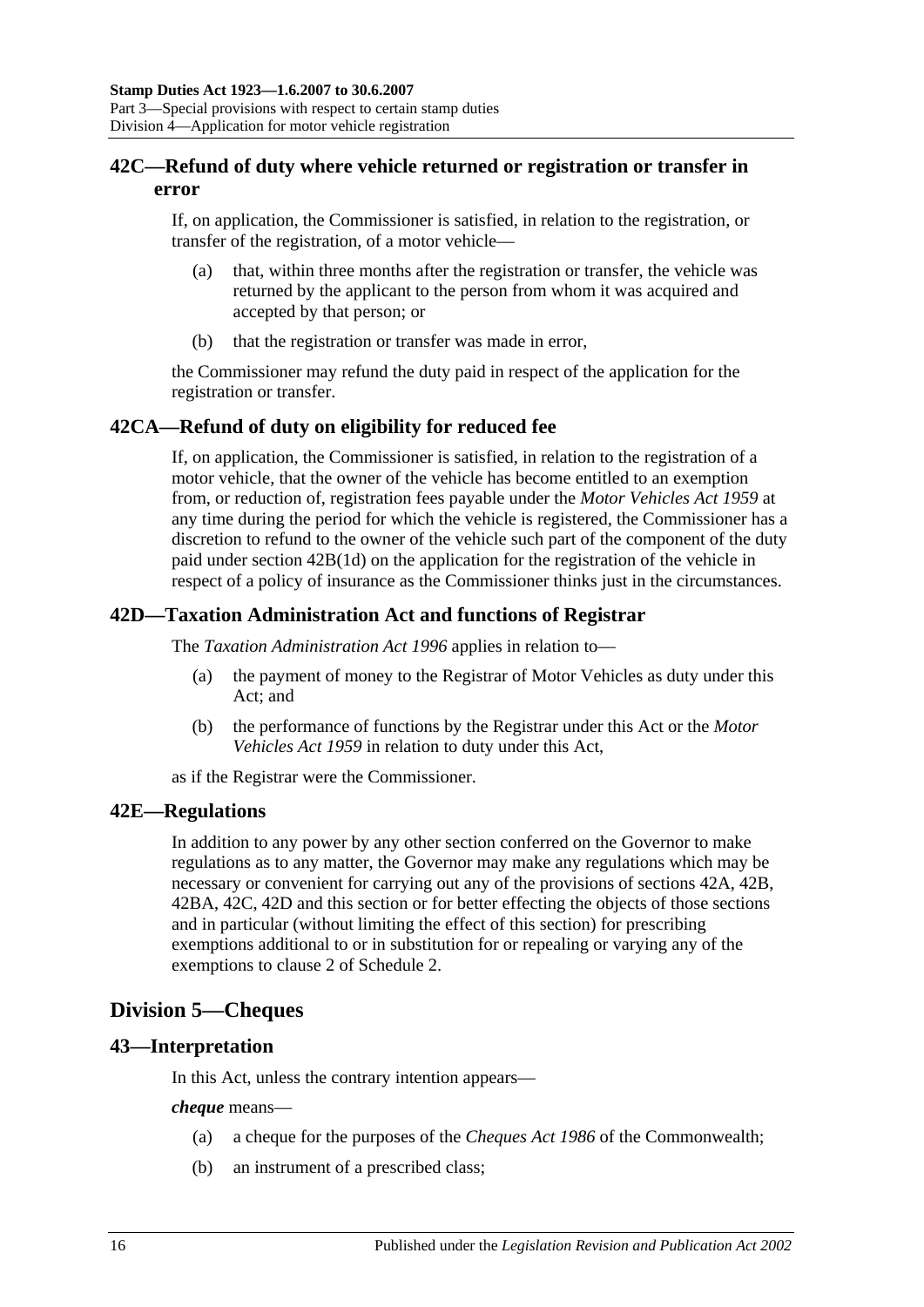*financial institution* has the same meaning as in the *Cheques Act 1986* of the Commonwealth;

*unstamped cheque* means a cheque drawn against an account held with a financial institution in South Australia on which duty or exemption from duty is not denoted in a form approved by the Commissioner.

# <span id="page-34-2"></span><span id="page-34-0"></span>**44—Duty on cheques and cheque forms**

- (1) A financial institution must, not later than the 7th day of each month—
	- (a) lodge with the Commissioner a return, in a form approved by the Commissioner, of—
		- (i) all cheque forms issued during the preceding month by the financial institution to be used in drawing on accounts held by the financial institution in South Australia; and
		- (ii) all unstamped cheques paid by the financial institution during the preceding month; and
	- (b) pay to the Commissioner duty at a rate prescribed by [Schedule 2](#page-102-2) less commission referred to in [section](#page-12-3) 7 on each cheque form and cheque to which the return relates.
- (2) A financial institution is entitled to recover duty on a cheque form issued or an unstamped cheque paid by the financial institution from the person to whom the cheque form was issued or the payee of the unstamped cheque and may deduct the amount of the duty from an account of the person at the financial institution or from the amount paid on the cheque.
- (3) A financial institution that does not lodge a return as required under [subsection](#page-34-2) (1) is nevertheless liable to pay duty to the Commissioner as if the financial institution had lodged the return required under that subsection immediately before the end of the last day for such lodgement.
- (4) Duty on cheque forms issued by financial institutions is to be denoted in a form approved by the Commissioner.
- (5) If a cheque form issued by a financial institution in respect of an account held with the financial institution in South Australia is exempt from duty, the fact that it is so exempt is to be denoted in a form approved by the Commissioner.

## <span id="page-34-1"></span>**45—Duty not to be chargeable after certain date**

- (1) Despite any other provision of this Act, duty is not chargeable on a cheque form issued by a financial institution or a cheque paid by a financial institution on or after 1 July 2004.
- (2) No refund of duty on cheque forms is to be allowed on or after 1 July 2004.
- <span id="page-34-3"></span>(3) After 1 July 2004, the Governor may, by proclamation, fix a date for the repeal of this Division and Schedule 2 clause 13.
- (4) On the date fixed under [subsection](#page-34-3) (3), this Division (including this section) and Schedule 2 clause 13 are repealed.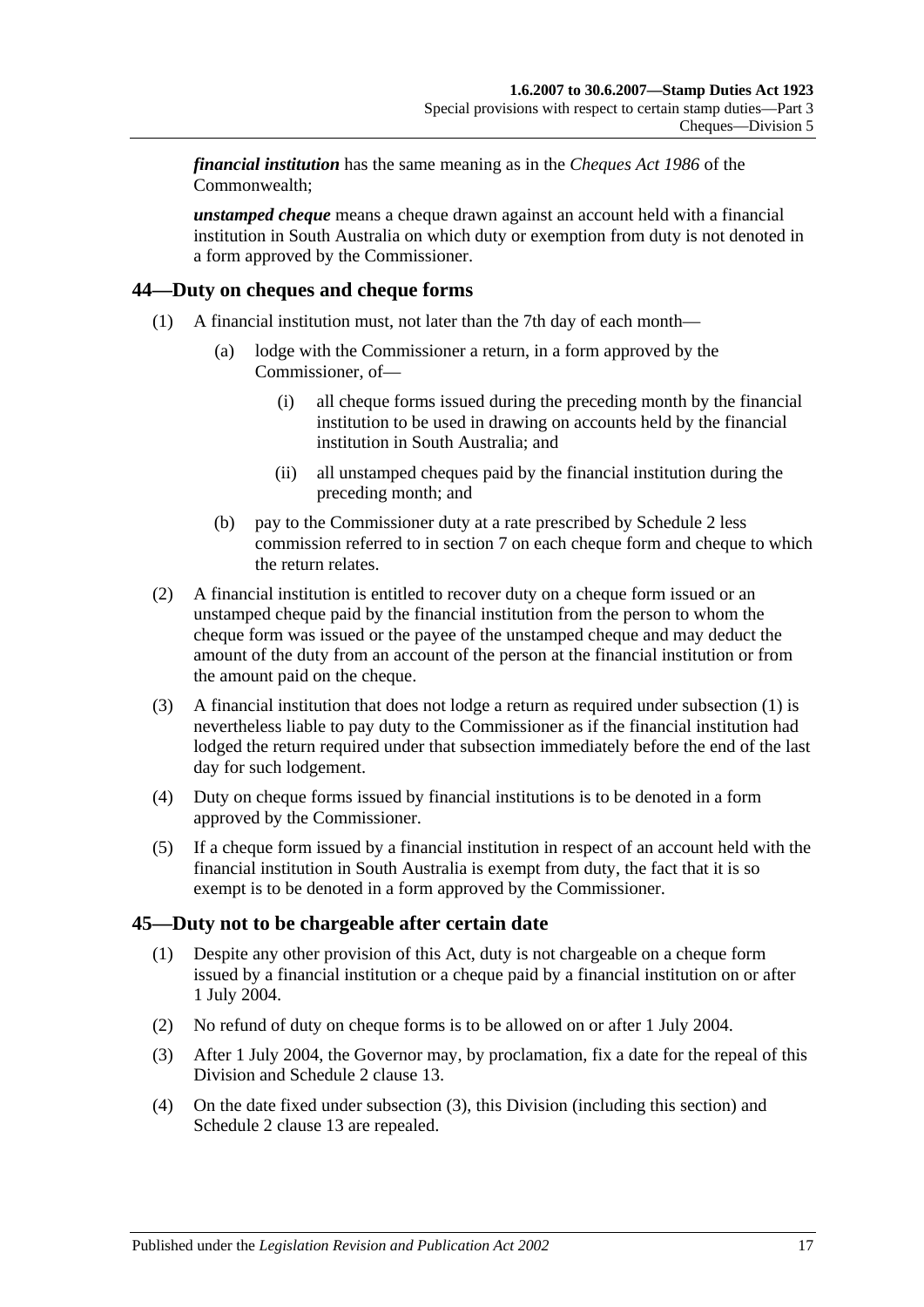## <span id="page-35-0"></span>**46—Power to make regulations**

The power to make regulations conferred on the Governor by [section](#page-100-2) 112 includes power to make regulations with respect to returns and the payment of duty under [section](#page-34-0) 44 and the obligations of financial institutions.

# <span id="page-35-1"></span>**Division 6—Conveyances and conveyances on sale**

### <span id="page-35-2"></span>**60—Interpretation**

In this Act—

*conveyance* includes—

- (a) every conveyance, assignment, transfer or declaration of trust and every application under the *[Real Property Act](http://www.legislation.sa.gov.au/index.aspx?action=legref&type=act&legtitle=Real%20Property%20Act%201886) 1886* or the *[Community Titles](http://www.legislation.sa.gov.au/index.aspx?action=legref&type=act&legtitle=Community%20Titles%20Act%201996)  Act [1996](http://www.legislation.sa.gov.au/index.aspx?action=legref&type=act&legtitle=Community%20Titles%20Act%201996)*; and
- (b) every decree or order of any court, judge or commissioner; and
- (c) every other application or request of any kind; and
- (d) every other assurance or instrument of any kind,

by which or by virtue of which or by the operation of which, whether upon registration or otherwise, or by the issue of a certificate of title in pursuance of which, any real or personal property or any estate or interest in any such property is assured to, or vested in, any person, and *to convey* has a meaning coextensive with the meaning of *conveyance*, as extended by this section;

*conveyance on sale* includes—

- (a) every conveyance, assignment, transfer or application under the *[Real](http://www.legislation.sa.gov.au/index.aspx?action=legref&type=act&legtitle=Real%20Property%20Act%201886)  [Property Act](http://www.legislation.sa.gov.au/index.aspx?action=legref&type=act&legtitle=Real%20Property%20Act%201886) 1886*; and
- (b) every decree or order of any court, judge or commissioner; and
- (c) every other application or request of any kind; and
- (d) every other assurance or instrument,

by which or by virtue of which any real or personal property, upon the sale thereof, is legally or equitably transferred to, or vested in, the purchaser or any other person on his behalf or by his direction, and also includes—

- (e) every application for a foreclosure order under the *[Real Property Act](http://www.legislation.sa.gov.au/index.aspx?action=legref&type=act&legtitle=Real%20Property%20Act%201886) 1886*; and
- (f) every lease for which any consideration other than the rent reserved may be paid or agreed to be paid (but only so far as such consideration is concerned).

### <span id="page-35-3"></span>**60A—Value of property conveyed or transferred**

- (1) Subject to [subsection](#page-36-0) (2), a reference in this Act (other than in [Part 4\)](#page-86-0) to the value of property conveyed or transferred is a reference to the market value of the property—
	- (a) in the case of a conveyance on sale—as at the date of the sale; or
	- (b) in any other case—as at the date of the conveyance,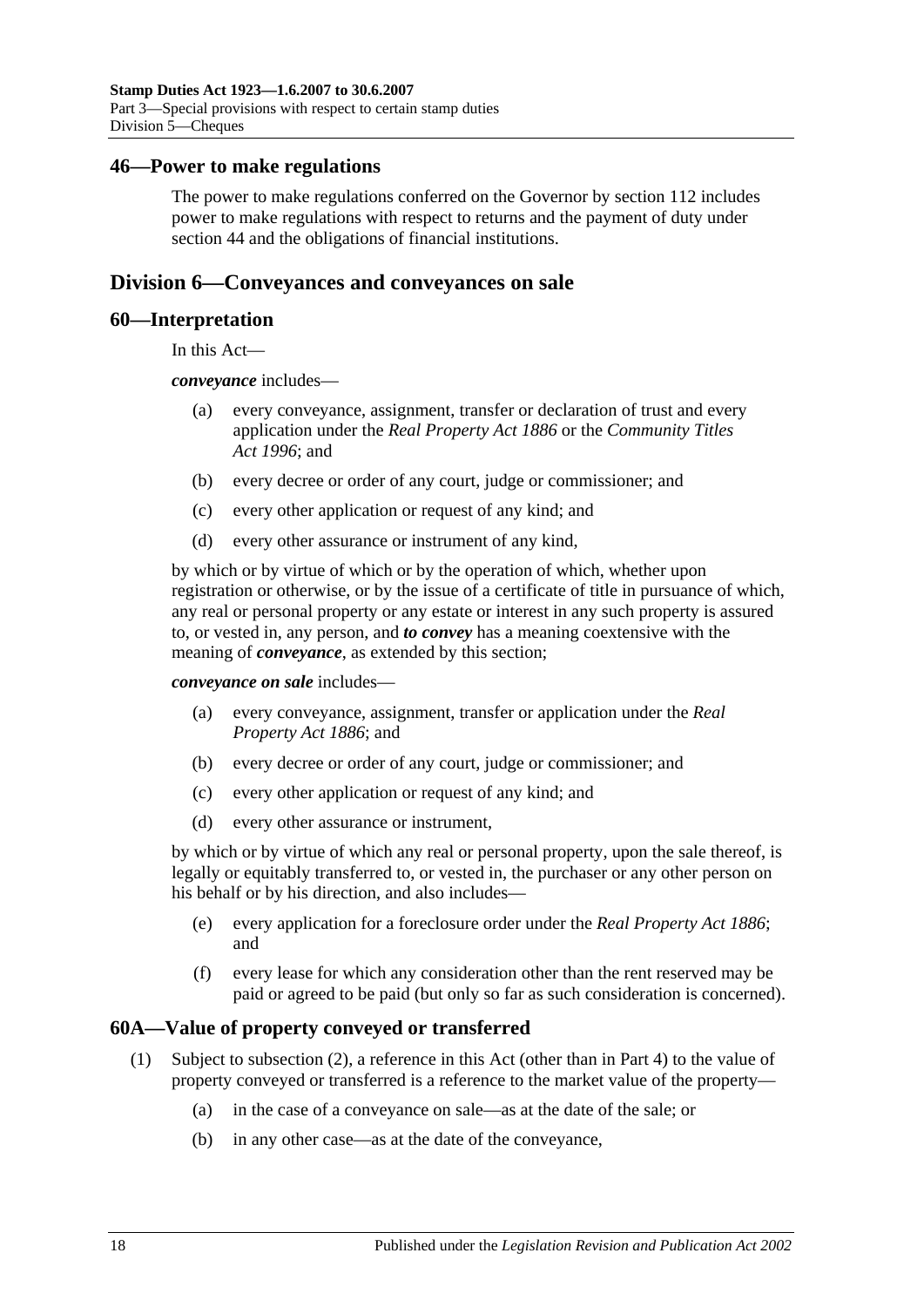assuming, in either case, that the property had, at that date, been free from any encumbrances.

- (2) In the case of a conveyance on sale, the Commissioner may treat the consideration for the sale as being the value of the property conveyed or transferred unless it appears to the Commissioner that the consideration may be less than the value of the property as referred to in [subsection](#page-35-0) (1).
- <span id="page-36-0"></span>(3) Where no evidence of the value of property conveyed or transferred, or comprising or forming part of the consideration for a conveyance, is furnished to the Commissioner, or the evidence so furnished is, in his opinion, unsatisfactory, the Commissioner may cause a valuation of the property to be made by some person appointed by him and may assess the duty payable by reference to that valuation.
- (4) The Commissioner may, having regard to the merits of the case, charge the whole or a part of the expenses of, or incidental to, the making of a valuation pursuant to [subsection](#page-36-0) (3) to the person liable to pay the duty and may recover the amount so charged from him as a debt due to the Crown.
- <span id="page-36-1"></span>(4a) Where an interest, agreement or arrangement (granted or made on or after 7 January 1997) in respect of property has the effect of reducing the value of the property, the Commissioner may, for the purposes of assessing the duty payable on a conveyance of the property, disregard the existence of the interest, agreement or arrangement unless a person liable to pay the duty satisfies the Commissioner that the interest, agreement or arrangement—
	- (a) was granted or made for a purpose other than reducing the value of the property; and
	- (b) was not granted or made in favour of the transferee or a person related to the transferee.
- (4b) Where an estate or interest conveyed or transferred merges with an estate or interest already held by the transferee (the latter having been acquired by the transferee on or after 7 January 1997), the Commissioner may, for the purposes of assessing the duty payable on the conveyance, treat the value of the estate or interest conveyed or transferred as being—
	- (a) where the instrument creating the estate or interest already held was charged with *ad valorem* duty as a conveyance—the value of the estate or interest produced by the merger less the value of the estate or interest already held; or
	- (b) in any other case—the value of the estate or interest produced by the merger.
- $(5)$  In [subsection](#page-35-0)  $(1)$ —

*encumbrance* does not include a prescribed encumbrance or an encumbrance of a prescribed kind.

- <span id="page-36-2"></span>(6) For the purposes of [subsection](#page-37-0)  $(4a)$  (but subject to subsection  $(7)$ )—
	- (a) natural persons are related persons if—
		- (i) they are members of a partnership within the meaning of the *[Partnership Act](http://www.legislation.sa.gov.au/index.aspx?action=legref&type=act&legtitle=Partnership%20Act%201891) 1891*; or
		- (ii) one is the spouse or domestic partner of the other or the relationship between them is that of parent and child; and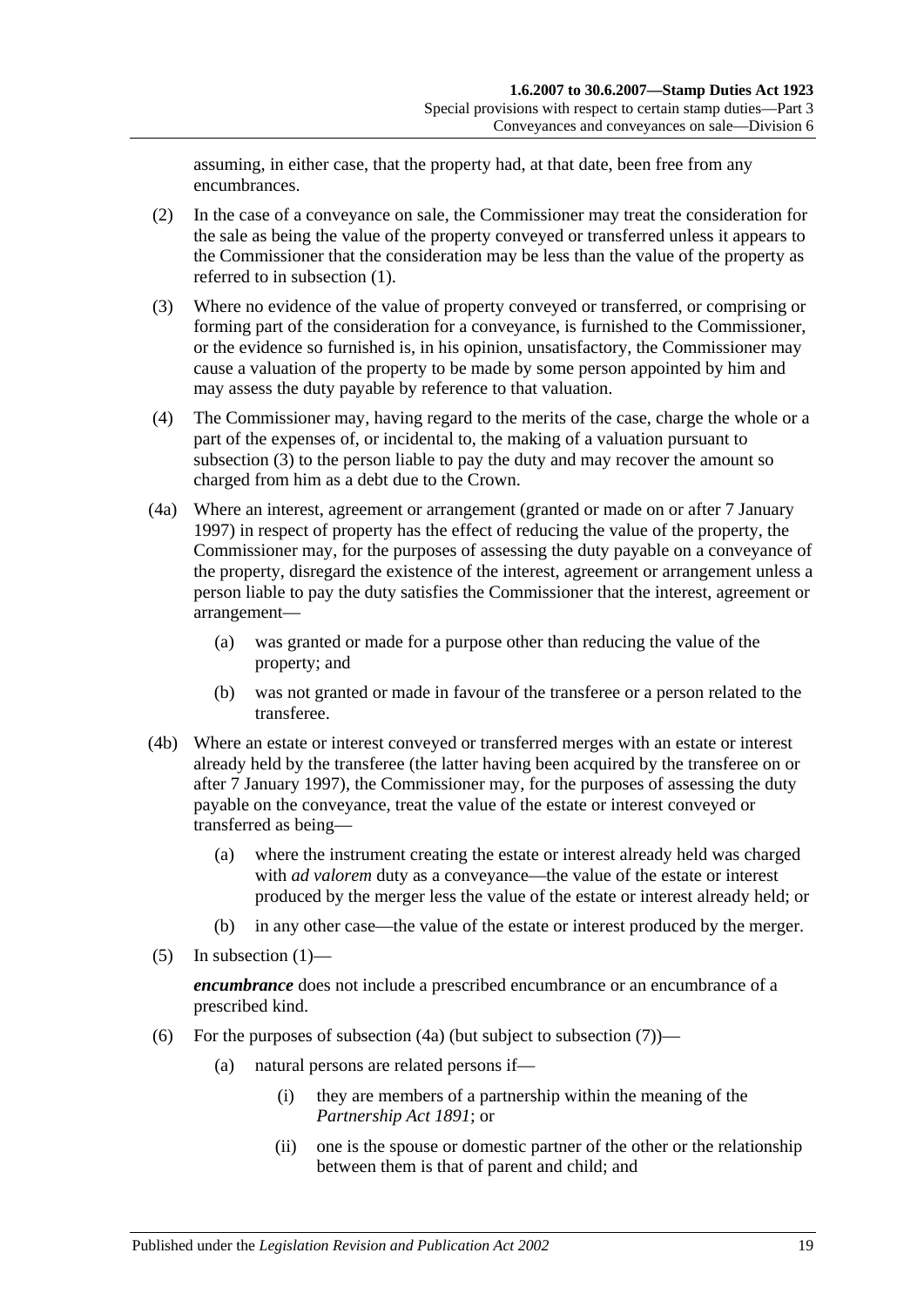- (b) companies are related persons if they are related bodies corporate within the meaning of the *Corporations Act 2001* of the Commonwealth; and
- (c) trustees are related persons if any person is a beneficiary common to the trusts of which they are trustees; and
- (d) a natural person and a company are related persons if the natural person is a majority shareholder, director or secretary in or of the company or in or of another company that is a related body corporate of the company within the meaning of the *Corporations Act 2001* of the Commonwealth; and
- (e) a natural person and a trustee are related persons if the natural person is a beneficiary of the trust of which the trustee is a trustee; and
- (f) a company and a trustee are related persons if—
	- (i) the company, or a majority shareholder, director or secretary in or of the company, is a beneficiary of the trust of which the trustee is a trustee; or
	- (ii) a related body corporate of the company (within the meaning of the *Corporations Act 2001* of the Commonwealth) is a beneficiary of the trust of which the trustee is a trustee.
- <span id="page-37-0"></span>(7) For the purposes of [subsection](#page-36-1) (4a), persons are not related persons if the Commissioner is satisfied that the persons were not acting together to achieve a common purpose.
- (8) In [subsection](#page-36-2) (6)—

*majority shareholder*, in relation to a company, means a person who would have a substantial shareholding in the company as defined in section 9 of the *Corporations Act 2001* of the Commonwealth if the reference to 5% in paragraph (a) of the definition of *substantial holding* in that section were replaced by a reference at 50%.

# **60B—Refund of duty where transaction is rescinded or annulled**

- (1) Where a party to an instrument of a kind that is registrable under the *[Real Property](http://www.legislation.sa.gov.au/index.aspx?action=legref&type=act&legtitle=Real%20Property%20Act%201886)  Act [1886](http://www.legislation.sa.gov.au/index.aspx?action=legref&type=act&legtitle=Real%20Property%20Act%201886)* satisfies the Commissioner, upon application made to him not later than 5 years after execution of the instrument—
	- (a) that he has paid duty upon the instrument; and
	- (b) that the transaction in respect of which the instrument was executed has been frustrated or avoided or has miscarried through failure of a party to comply with a condition.

the applicant shall be deemed to be possessed of stamped material rendered useless by being inadvertently spoiled within the meaning of [section](#page-98-0) 106, and the provisions of that section shall apply accordingly.

(2) This section does not apply in respect of an instrument executed before the commencement of the *[Stamp Duties Act Amendment Act](http://www.legislation.sa.gov.au/index.aspx?action=legref&type=act&legtitle=Stamp%20Duties%20Act%20Amendment%20Act%201975) 1975*.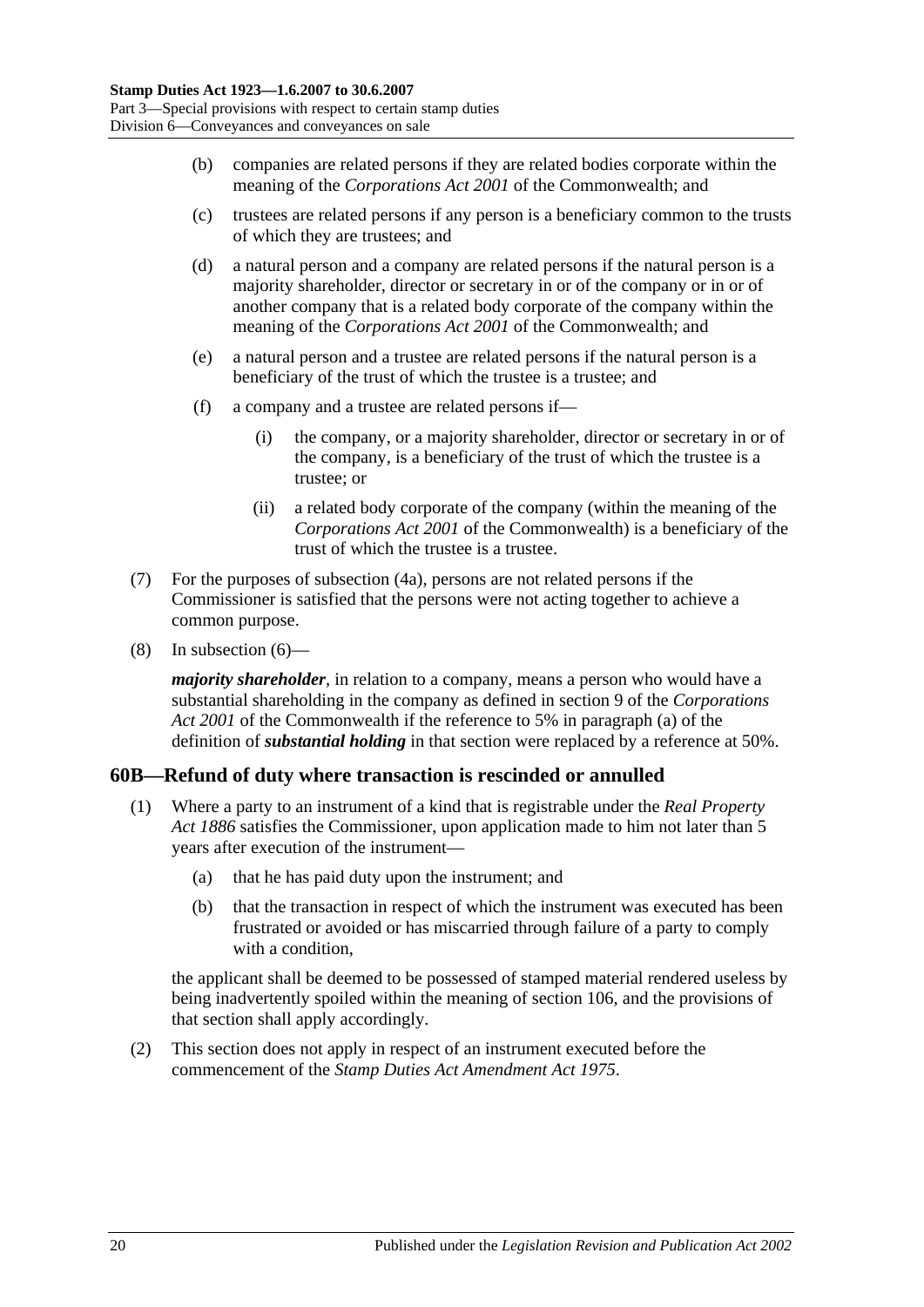# **60C—Refund of duty on reconveyance of property subject to a common law mortgage**

- $(1)$  If—
	- (a) *ad valorem* duty is paid on a conveyance of property (the *prior conveyance*); and
	- (b) the sole purpose of the conveyance is to secure a liability under a loan, indemnity or guarantee; and
	- (c) a conveyance (the *later conveyance*) reconveys the property to the person by whom the security was given under the terms of the security or on extinguishment or termination of the secured liability,

this section applies to the later conveyance.

- (2) If the Commissioner is satisfied that a conveyance is one to which this section applies—
	- (a) no stamp duty is payable on the conveyance; and
	- (b) the Commissioner must, on application by the person to whom the property is reconveyed, refund the duty paid on the prior conveyance.

## **61—Method or estimating value of consideration where consideration consists of shares**

Where the consideration or part of the consideration for a conveyance chargeable with *ad valorem* duty consists of shares or debentures to be issued by a company, or a contract to issue such shares or debentures, the market value of the shares or debentures shall be taken as the value of the consideration or part.

## **62—Land use entitlements**

- (1) This section applies to a transaction under which a person—
	- (a) acquires a share in a company or an interest under a trust; or
	- (b) becomes entitled, as the owner of a share in a company or an interest under a trust, to the possession of land.
- (2) Subject to the following exceptions, if a person acquires a notional interest in land as a result of a transaction to which this section applies, the transaction is dutiable under this section.

#### **Exceptions—**

- 1 The acquisition of a share in a company or an interest under a trust that confers a right to occupy a dwelling is not dutiable under this section if the dwelling is part of a scheme consisting of two or more dwellings owned and administered by the company or the trustees of the trust.
- 2 The acquisition of a share in a company or an interest under a trust that confers a right to occupy a dwelling is not dutiable under this section if the dwelling is part of a retirement village scheme under the *[Retirement Villages Act](http://www.legislation.sa.gov.au/index.aspx?action=legref&type=act&legtitle=Retirement%20Villages%20Act%201987) 1987*.
- 3 A transaction exempted by the regulations from this section is not dutiable under this section.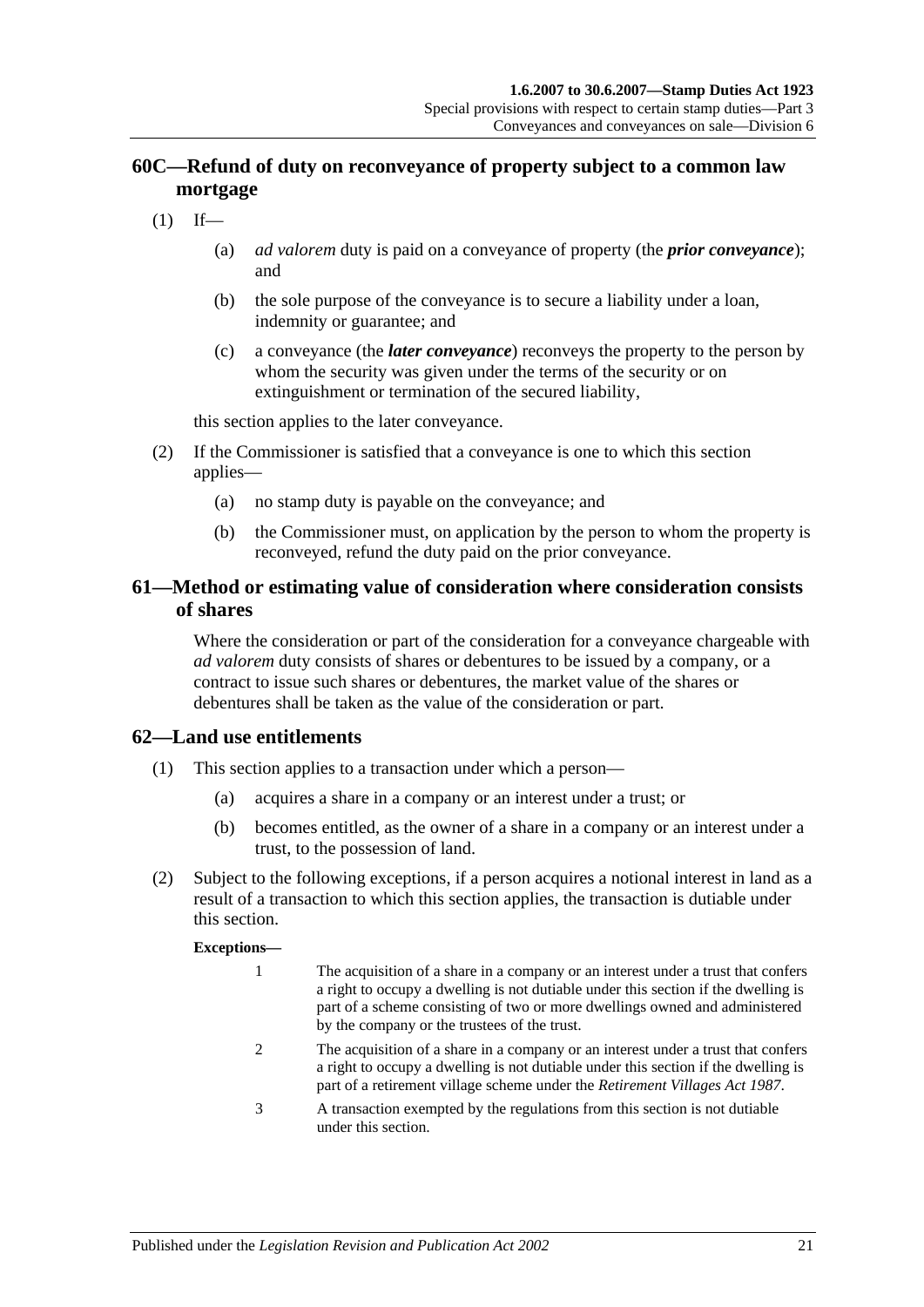- (3) An instrument that gives effect to, or acknowledges, evidences or records a transaction that is dutiable under this section is dutiable as a conveyance of a notional interest in the land.
- (4) The value of the notional interest acquired as a result of the transaction is determined as follows—
	- (a) if the person acquires a right to exclusive possession of land—the value of the notional interest is equivalent to the value of an unencumbered estate in fee simple in the land;
	- (b) in any other case—the value of the notional interest is a proportion of the value of an unencumbered estate in fee simple in the land reflecting the more limited extent of the possessory right.

### **64—Consideration in case of lease**

In the case of a lease for which any consideration other than the rent reserved may be paid or agreed to be paid, the amount of the other consideration shall be deemed the consideration for the conveyance on sale.

### **65—Where consideration consists of real or personal property**

Where the consideration or any part of the consideration for a conveyance on sale consists of any real or personal property other than money, the market value of the real or personal property at the date of the sale shall be taken as the value of the consideration or part of the consideration.

### **66—Where consideration is payable in instalments**

Where the consideration or any part of the consideration for a conveyance on sale consists of money payable periodically for a definite period, so that the total amount to be paid can be previously ascertained, the total amount shall be taken as the consideration or part of the consideration.

## **67—Computation of duty where instruments are interrelated**

- (1) Subject to [subsection](#page-39-0) (2), this section applies to the following instruments:
	- (a) a conveyance on sale; or
	- (b) a conveyance operating as a voluntary disposition *inter vivos*; or
	- (c) an instrument chargeable with duty as if it were a conveyance (including a statement under [section](#page-64-0) 71E).
- <span id="page-39-0"></span>(2) This section does not apply to the following instruments:
	- (a) a conveyance that relates to property that is being conveyed in separate parcels to different persons by separate conveyances where the Commissioner is satisfied that no arrangement or understanding exists between the persons under which the parcels of property conveyed are to be used otherwise than separately and independently from each other;
	- (b) a conveyance of stock, implements or other chattels in a case where [section](#page-19-0) 31A applies;
	- (c) a conveyance on sale of any financial product;
	- (d) an instrument excluded from the operation of this section by the regulations.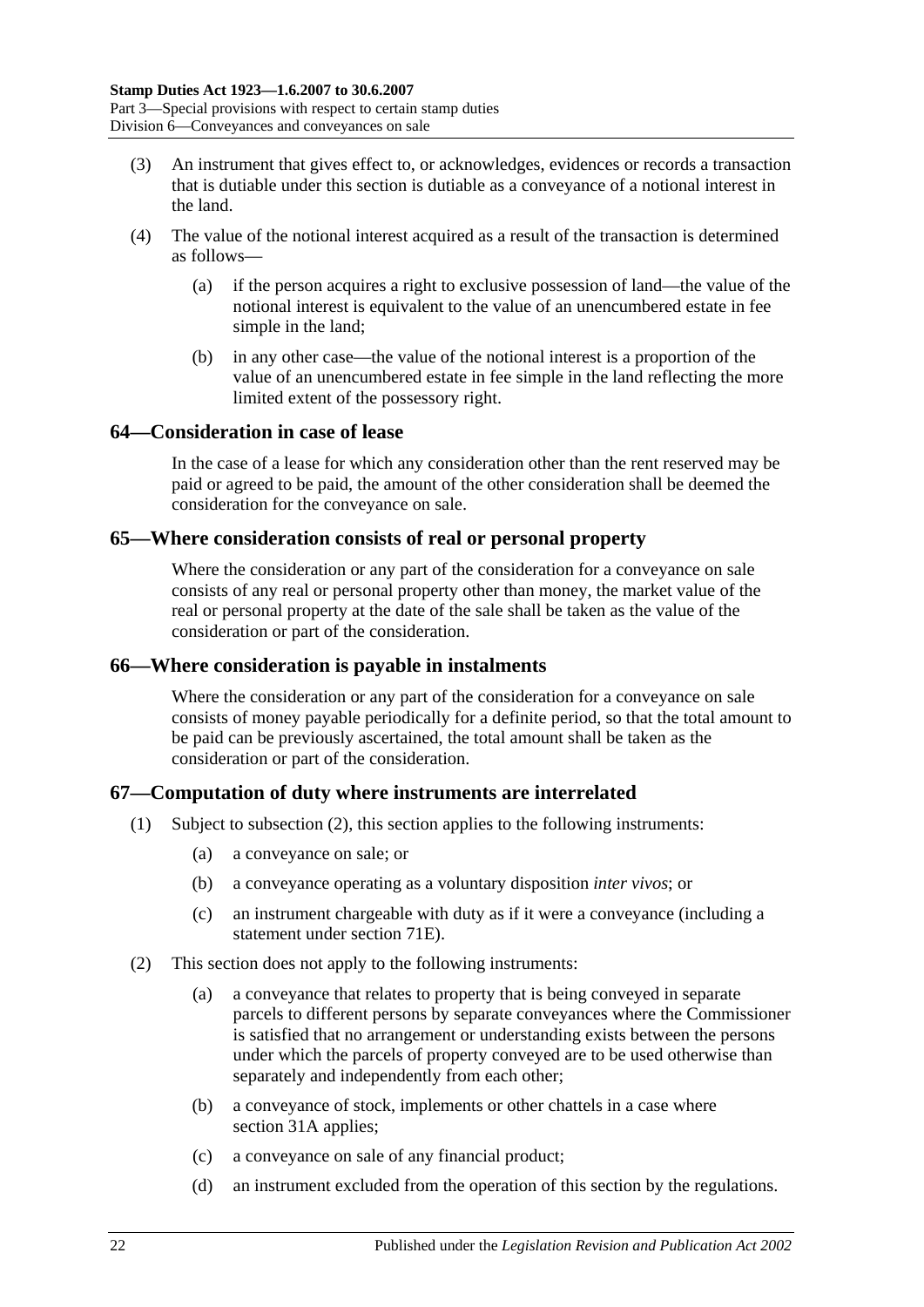- (3) Where two or more instruments to which this section applies—
	- (a) arise from a single contract of sale; or
	- (b) together form, or arise from, substantially one transaction or one series of transactions,

the instruments are chargeable with *ad valorem* duty calculated on the sum of the amounts by reference to which *ad valorem* duty on each of the instruments would, but for this subsection, have been calculated, and that duty will be apportioned to the various instruments as determined by the Commissioner.

- (4) Where by instruments that have been, or appear to have been, executed within 12 months of each other a person conveys property or interests in property to the same person (whether that person takes alone or with the same or different persons), it will be presumed, unless the Commissioner is satisfied to the contrary, that the instruments form one transaction or one series of transactions.
- (7) This section does not operate to reduce the duty payable on an instrument.

### **68—Duty in certain cases**

- (3) Where a person, having contracted for the purchase of any property but not having obtained a conveyance, contracts to sell it to any other person and the property is in consequence conveyed immediately to the subpurchaser, the conveyance shall be chargeable with *ad valorem* duty as a conveyance for the consideration for the sale to the original purchaser and also as a conveyance for the consideration for the sale by the original purchaser to the subpurchaser, in the same manner as if the considerations were specified in separate instruments.
- (4) Where a person, having contracted for the purchase of any property but not having obtained a conveyance, contracts to sell the whole or any part or parts thereof to any other person and the property is in consequence conveyed by the original seller to different persons in parts or parcels, the conveyance of each part or parcel shall be chargeable with *ad valorem* duty as a conveyance for the consideration for the sale to the original purchaser and also as a conveyance for the consideration for the sale by the original purchaser to the subpurchaser, in the same manner as if the considerations were specified in separate instruments. The consideration for the sale to the original purchaser in respect of each part or parcel shall, for the purposes of this subsection, be ascertained by determining the ratio which the value of the part or parcel in question bears to the value of the whole property and shall be specified in the instrument of conveyance.
- (5) Where a subpurchaser takes an actual conveyance of the interest of the person immediately selling to him, which is chargeable with *ad valorem* duty as a conveyance for the consideration moving from him and is duly stamped accordingly, any conveyance to be afterwards made to him of the same property by the original seller shall be chargeable with *ad valorem* duty as a conveyance for the consideration for the sale to the original purchaser.

### <span id="page-40-0"></span>**70—Evasion of duty**

(1) Subject to [subsection](#page-41-0) (2), an instrument executed in order, either directly or indirectly, to avoid or evade the payment of the duty payable upon a conveyance on sale is void.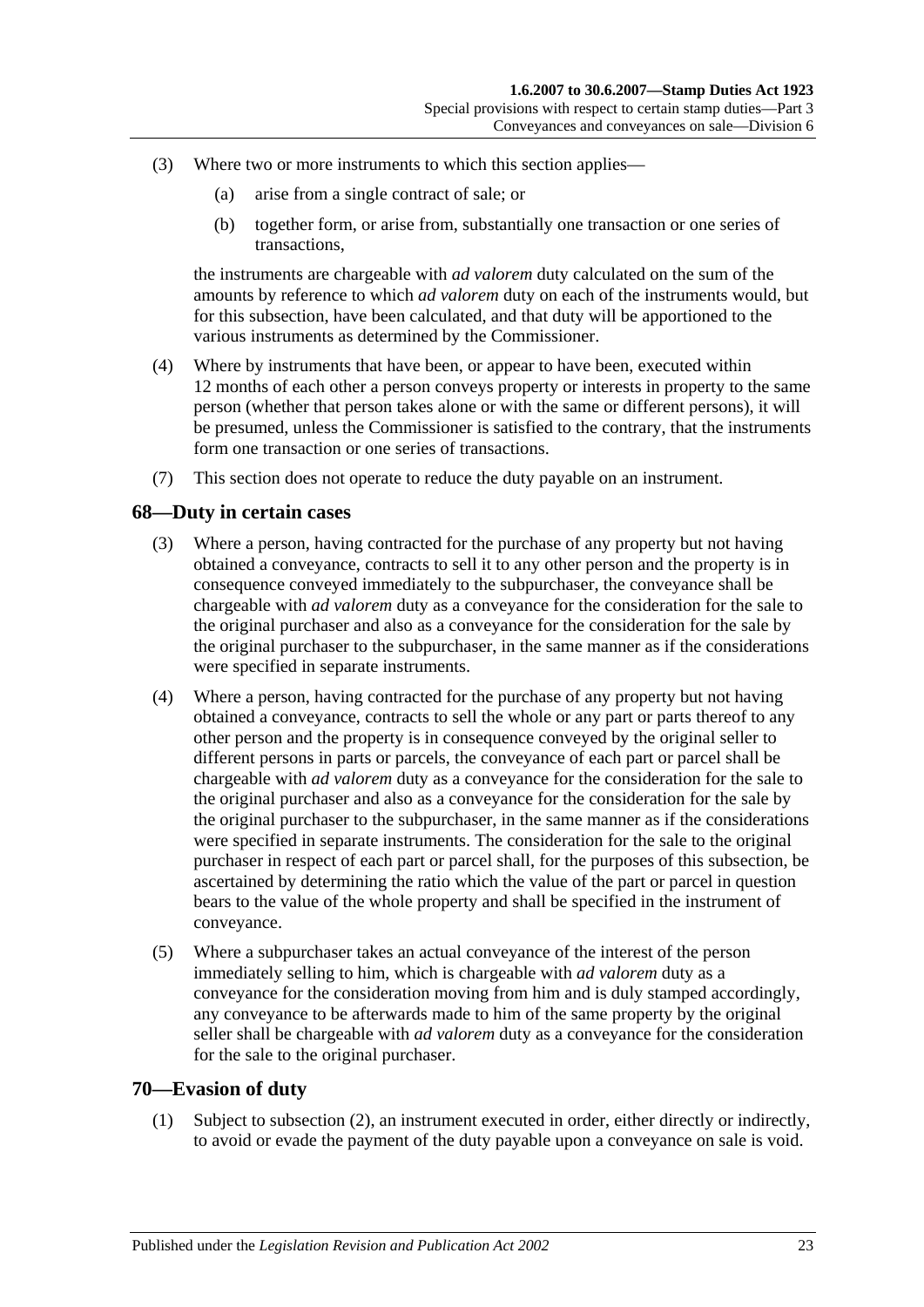<span id="page-41-0"></span>(2) Where a third party relying in good faith on an instrument that is void by virtue of [subsection](#page-40-0) (1) purports to acquire an interest in property subject to the instrument, the instrument shall, for the purposes of that transaction, be treated as valid, provided that it is duly stamped as a conveyance on sale.

## **71—Instruments chargeable as conveyances operating as voluntary dispositions** *inter vivos*

- (1) The value for the purposes of this Act of the property conveyed by any conveyance operating as a voluntary disposition *inter vivos* shall be declared in the conveyance.
- <span id="page-41-2"></span>(3) For the purposes of this Act, the following instruments shall, subject to this section, be deemed to be conveyances operating as voluntary dispositions *inter vivos*:
	- (a) an instrument to which [subsection](#page-41-1) (4) applies effecting or acknowledging, evidencing or recording, any of the following transactions:
		- (i) a transfer of property to a person who takes as trustee; or
		- (ii) a declaration of trust; or
		- (iii) the creation of an interest in property subject to a trust; or
		- (iv) a transfer of an interest in property subject to a trust; or
		- (v) the surrender or renunciation of an interest in property subject to a trust; or
		- (vi) the redemption, cancellation or extinguishment of an interest in property subject to a trust,

whether or not any consideration is given for the transaction; or

- (b) an instrument to which [paragraph](#page-41-2) (a) does not apply, being a conveyance that is not chargeable with duty as a conveyance on sale.
- <span id="page-41-1"></span>(4) This subsection applies to any instrument that relates to land, a financial product or a unit under a unit trust scheme, or an interest in land, a financial product or a unit under a unit trust scheme.
- (4a) A reference in [subsection](#page-41-1) (4) to a unit trust scheme does not include—
	- (a) an arrangement under the constitution of a managed investment scheme registered under Chapter 5C of the *Corporations Act 2001* of the Commonwealth; or
	- (b) an approved deposit fund or a pooled superannuation trust within the meaning of the *Superannuation Industry (Supervision) Act 1993* (Cwlth).
- <span id="page-41-3"></span>(5) Subject to [subsection](#page-43-0) (6), an instrument effecting or acknowledging, evidencing or recording, any of the following transactions shall be deemed not to be a conveyance operating as a voluntary disposition *inter vivos*:
	- (b) a transfer *in specie* of property of a company in liquidation made by the liquidator to a shareholder of the company;
	- (c) a transfer of any financial product issued by a public company to a person who takes as trustee, where—
		- (i) the beneficial interest in the property is, upon the transfer, vested in the transferor; and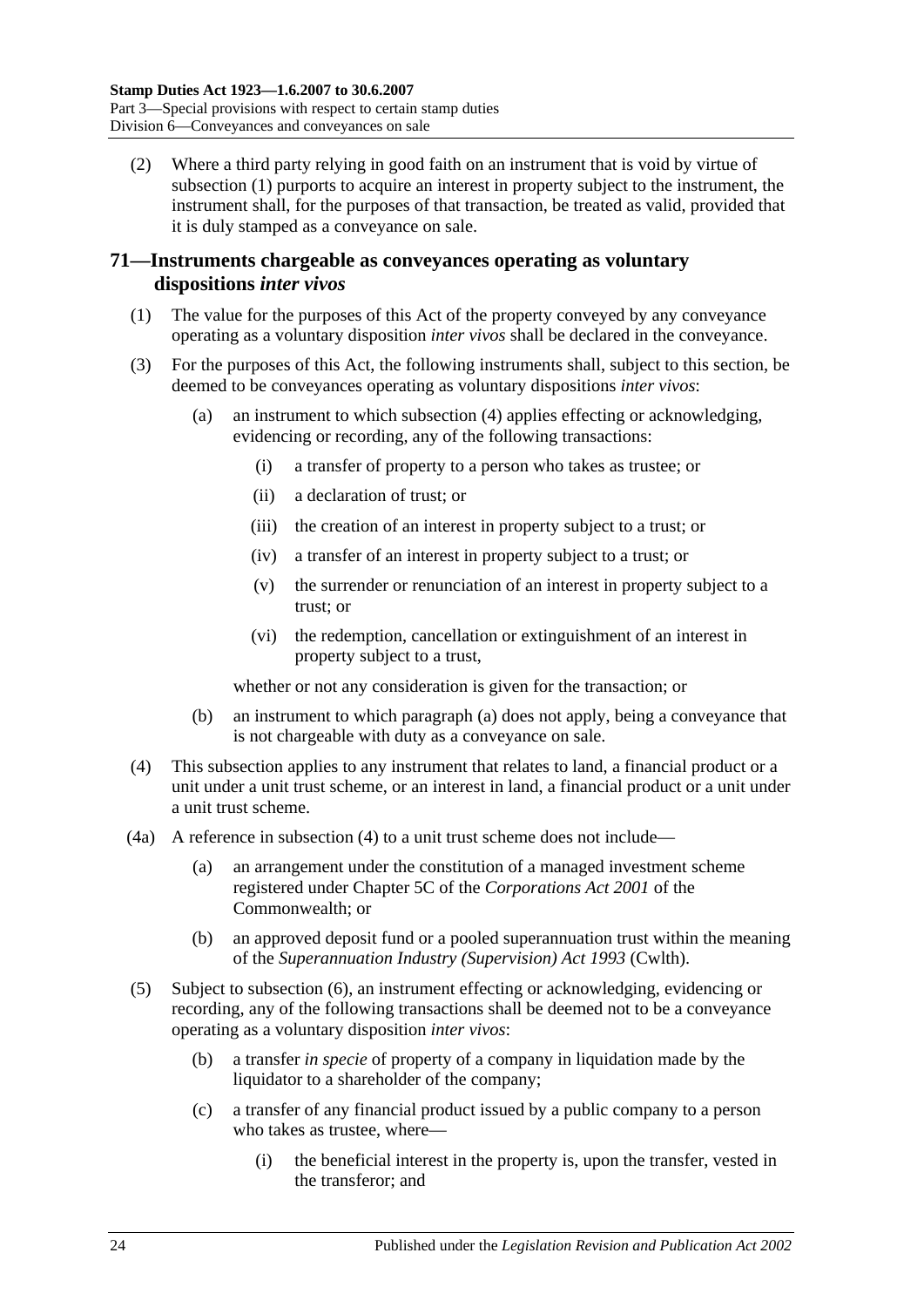- (ii) the transfer is not in pursuance of a sale;
- <span id="page-42-0"></span>(d) a transfer of property for the purpose of effectuating the retirement of a trustee or the appointment of a new trustee, where the Commissioner is satisfied that the transfer is not part of a scheme for conferring a benefit, in relation to the trust property, upon the new trustee or any other person, whether as a beneficiary or otherwise, to the detriment of the beneficial interest of any person;
- <span id="page-42-1"></span>(e) a transfer of property to a person who has a beneficial interest in the property by virtue of an instrument that is duly stamped, where—
	- (i) the beneficial interest arises under a trust of which the transferor is a trustee; and
	- $(ii)$ 
		- (A) the transferor or some other trustee or trustees of the trust obtained his, her or their interest in the property under one of the other paragraphs of this subsection (except [paragraph](#page-42-0) (d)); or
		- (B) the transferor or some other trustee or trustees of the trust obtained his, her or their interest in the property by virtue of an instrument duly stamped with *ad valorem* duty;
- (f) a transfer to a natural person who is an object of a discretionary trust of property or a beneficial interest in property subject to the discretionary trust, where—
	- (i) the discretionary trust was created by an instrument that is duly stamped; and
	- (ii) the Commissioner is satisfied that the discretionary trust was created wholly or principally for the benefit of that person or a family group of which that person is a member;
- (g) a transfer of a potential beneficial interest in property subject to a discretionary trust, where—
	- (i) the discretionary trust was created by an instrument that is duly stamped wholly or principally for the benefit of a family group; and
	- (ii) the transfer is made by one member of the family group to another member of the family group, or by a member of the family group by way of surrender or renunciation of the potential beneficial interest and another member of the family group is to continue as an object or beneficiary under the trust;
- (h) a transfer to or by a person in his capacity as the personal representative of a deceased person or the trustee of the estate of a deceased person, being a transfer made in pursuance of the provisions of the will of the deceased person or the laws of intestacy and not being a transfer in pursuance of a sale;
- (i) any variation of the terms of a trust, where the trust was created by an instrument that is duly stamped and the variation does not involve the creation or variation of any beneficial interest in property subject to the trust;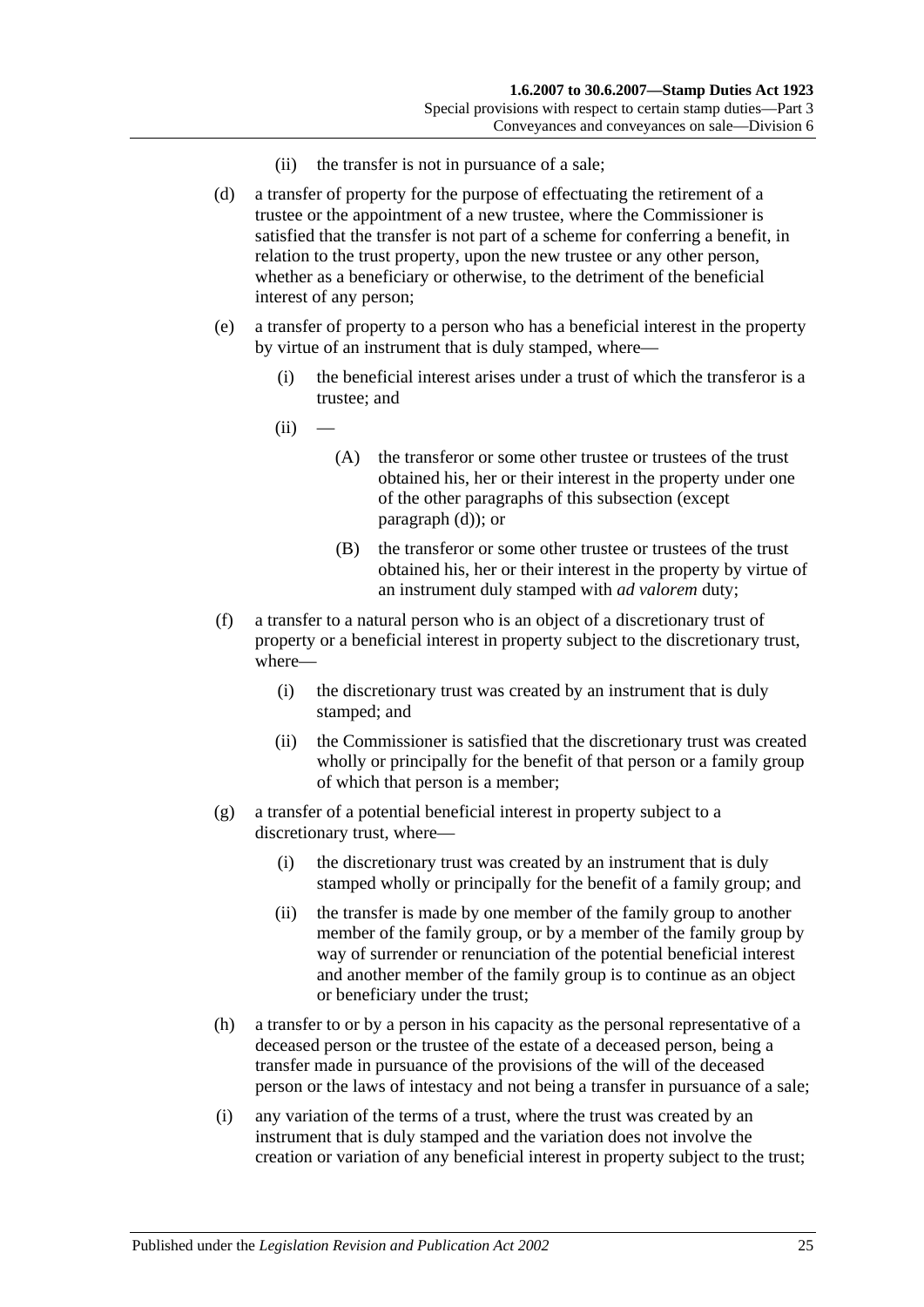- (ia) a transaction under which there is a *pro rata* increase or diminution of the number of units held by the unitholders in a unit trust so that each unitholder's holding, expressed as a proportion of the aggregate number of units, remains unaffected by the transaction;
- (j) a voluntary disposition of property that is wholly for charitable or religious purposes;
- (k) a transfer of a prescribed class.
- <span id="page-43-0"></span>(6) [Subsection](#page-41-3) (5) does not apply in relation to a transfer of property or a beneficial interest in property to a person who has, prior to the transfer, a beneficial interest in the property but who takes the property or interest transferred to him as trustee under a further trust.
- (7) For the purposes of [subsection](#page-42-1) (5)(e), a person who is an object of a discretionary trust by virtue of an instrument that is duly stamped shall not be regarded as having a beneficial interest in the trust property by virtue of an instrument that is duly stamped unless that person has been appointed to be a beneficiary under the discretionary trust by a further instrument that is duly stamped.
- (8) A conveyance operating as a voluntary disposition *inter vivos* that transfers a potential beneficial interest in, or in relation to, property subject to a discretionary trust shall, subject to this Act, be chargeable with duty as if it transferred the beneficial interest in the property that the transferee would have if the discretion under the discretionary trust were so exercised as to confer upon him the greatest benefit in relation to that property that can be conferred upon him under the discretionary trust.
- (9) An instrument that acknowledges, evidences or records a transaction of a kind referred to in [subsection](#page-41-2) (3)(a) (not being a copy within the meaning of [section](#page-14-0) 19A that is duly stamped) shall, for the purposes of this Act, be deemed to have effected the transaction and to have been executed by the parties to the transaction at the same time as the transaction took place.
- (10) For the purposes of this Act, in determining the value of property transferred by a conveyance operating as a voluntary disposition *inter vivos*, no regard shall be had to the fact that the person to whom the property is transferred takes or is to hold the property subject to a trust or has a beneficial interest in the property.
- <span id="page-43-2"></span>(11) Notwithstanding any other provisions of this Act but subject to [subsection](#page-43-1) (11a), the rate of duty chargeable in respect of a conveyance operating as a voluntary disposition *inter vivos* of a financial product shall, if that conveyance is made in pursuance of sale, be the rate fixed by [Schedule 2](#page-102-0) in respect of a conveyance or transfer on sale of a financial product or, as the case may require, in respect of a return lodged pursuant to [section](#page-78-0) 90D.
- <span id="page-43-1"></span>(11a) [Subsection](#page-43-2) (11) does not apply in relation to a statement under [Part 4.](#page-86-0)
- <span id="page-43-3"></span>(12) Where an instrument of a kind referred to in [subsection](#page-41-2) (3)(a) is duly stamped under this Act, the Commissioner shall, upon application and production of that instrument, stamp any other instrument of a kind referred to in [subsection](#page-41-2) (3)(a) that he is satisfied relates to the same transaction with a particular stamp denoting that it is duly stamped.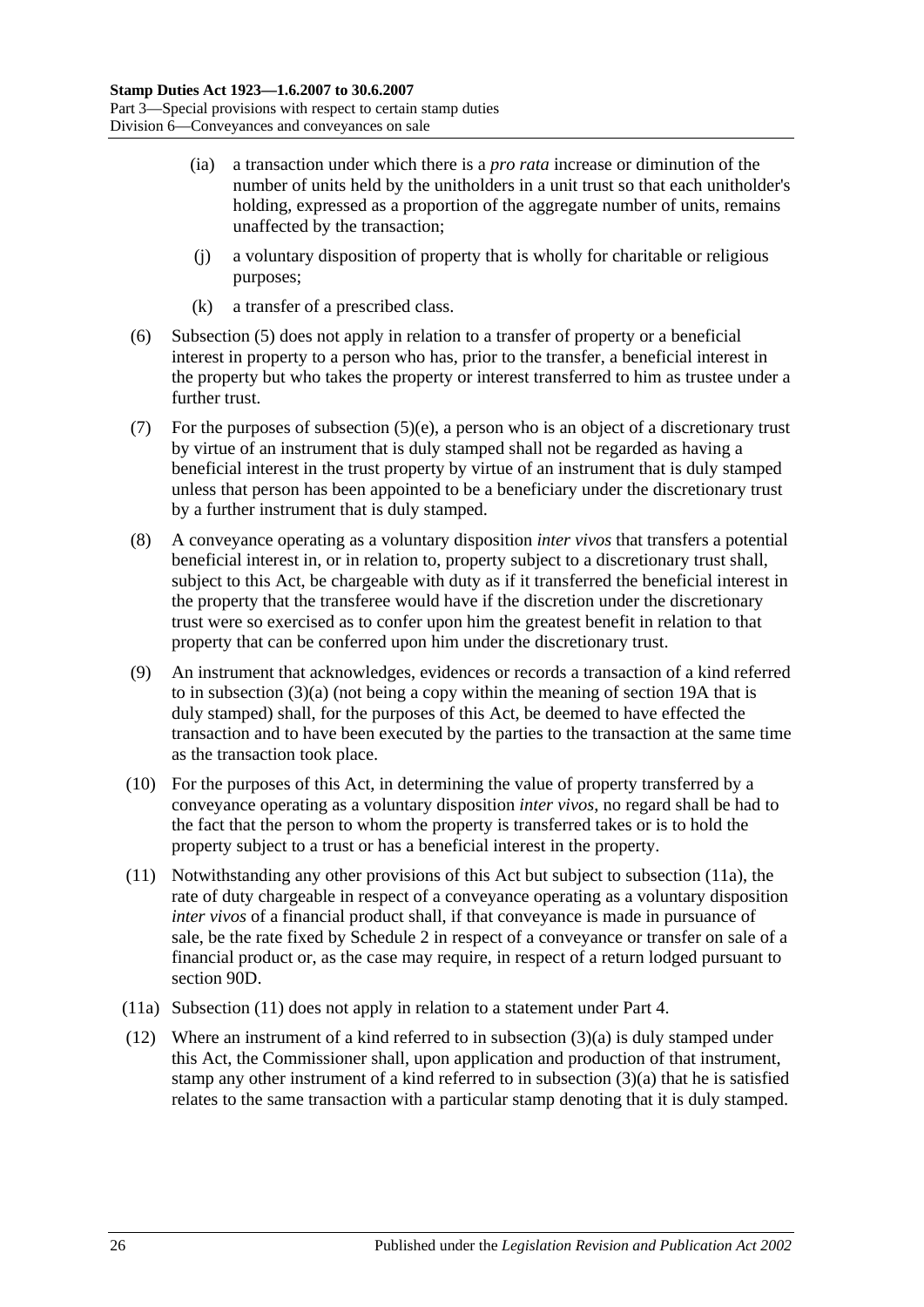- (13) Without limiting the generality of [subsection](#page-43-3) (12), where an instrument that is duly stamped transfers or creates, or acknowledges, evidences or records, the transfer or creation of any property or interest in property and the person to or in whom the property or interest in property is transferred or vested takes the property or interest in property as trustee, the Commissioner shall, upon application and production of that instrument, stamp any declaration of trust or other instrument that acknowledges, evidences or records the fact that the person took the property or interest in property as trustee with a particular stamp denoting that it is duly stamped.
- (14) Notwithstanding any other provisions of this Act, where—
	- (a) property has been transferred to a person who took as trustee; and
	- (b) that property is subsequently transferred back to the transferor; and
	- (c) the Commissioner is satisfied that no person other than the transferor under the first transfer has had a beneficial interest in the property during the period elapsing between the transfers,

the Commissioner shall, if *ad valorem* duty was paid in respect of the first transfer, upon application, refund to the person who paid that duty an amount equal to the difference between the amount of the duty and ten dollars.

<span id="page-44-0"></span>(15) In this section—

*family group* means a group of persons connected by an unbroken series of relationships of consanguinity or affinity;

*public company* means a public company within the meaning of the *Corporations Act 2001* of the Commonwealth;

*trust* includes an implied trust or a discretionary trust;

*trustee* includes—

- (a) a trustee under an implied trust; or
- (b) a person who holds property subject to a discretionary trust.

# **71AA—Instruments disclaiming etc an interest in the estate of a deceased person**

- (1) This section applies to an instrument under which a person who is, or may be, entitled to share in the distribution of the estate of a deceased person—
	- (a) disclaims an interest in the estate; or
	- (b) assigns or transfers an interest in the estate to another.
- (2) An instrument to which this section applies is taken to be a conveyance of property operating as a voluntary disposition *inter vivos* (whether or not consideration is given for the transaction).
- (3) For the purpose of calculating *ad valorem* duty payable on an instrument to which this section applies, the value of the interest subject to the conveyance is to be determined as if the estate had been distributed and the interest were an interest in possession.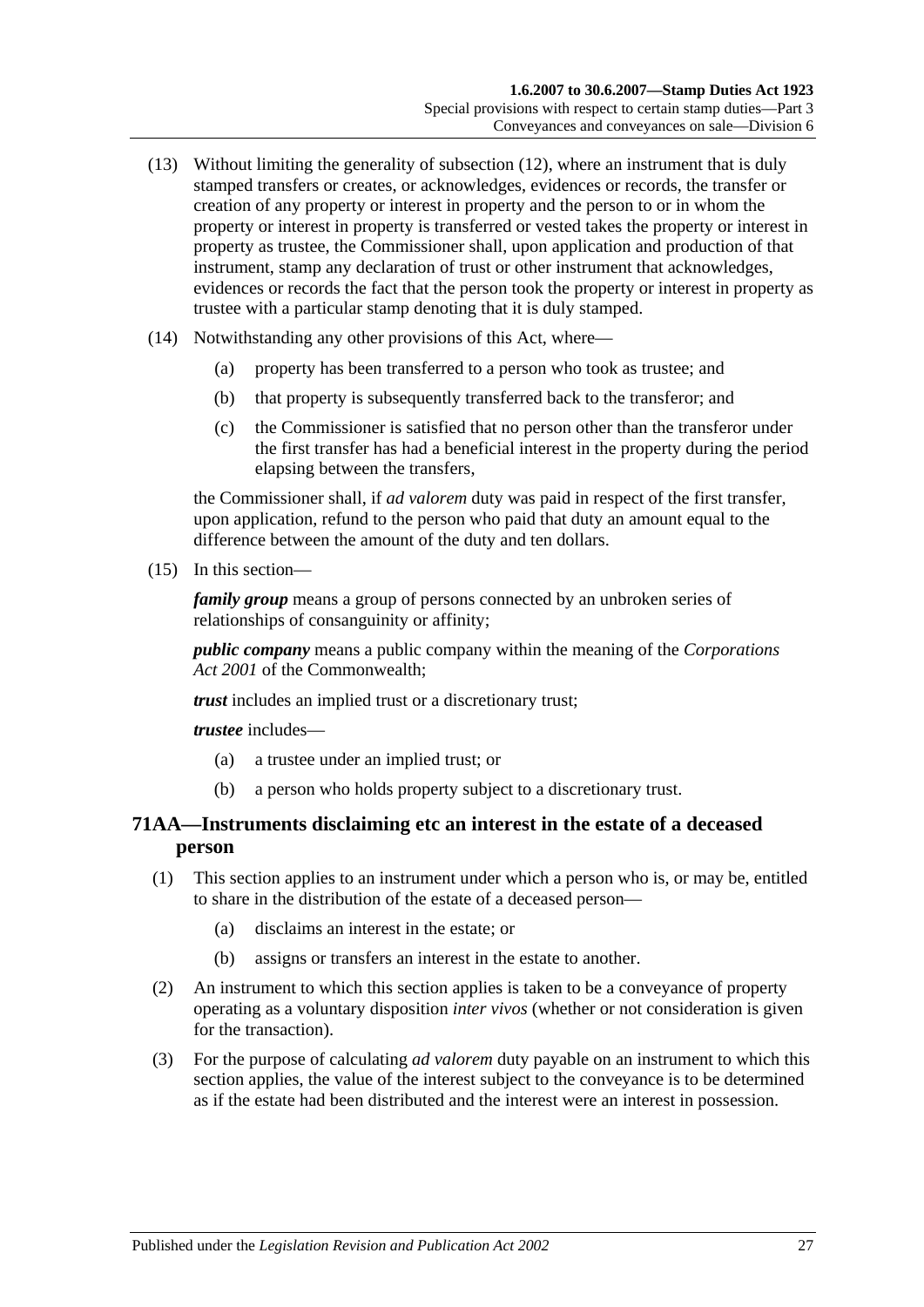# **71A—Provision where trust property distributed** *in specie*

If any will or any instrument by which any trust is declared contains a direction to convert any property into money and to pay the proceeds to any beneficiary and, instead of converting the property into money the executor, administrator or trustee, as the case may be, conveys the property *in specie* to the beneficiary, the conveyance shall not be chargeable with duty as a conveyance on sale or as a conveyance operating as a voluntary disposition *inter vivos* if, in the case of a trust other than a trust declared by a will, the beneficiary is beneficiary by virtue of an instrument that is duly stamped.

## **71B—Partition or division of property**

- (1) Where upon the partition or division of any property any consideration exceeding in amount or value two hundred dollars is paid or given, or agreed to be paid or given, for equality, the instrument by which the partition or division is effected shall be charged with duty as if it were a conveyance on sale and that consideration were equal to the value of the property.
- (2) If the consideration for equality is (in amount or value) two hundred dollars or less, the instrument by which the partition or division is effected is entirely exempt from duty.
- (4) This section applies only in relation to a conveyance for the partition or division of property between members of a family group.
- (5) In this section—

*family group* has the meaning assigned to that expression by [section](#page-44-0) 71(15).

## **71C—Concessional rates of duty in respect of purchase of first home etc**

- <span id="page-45-1"></span><span id="page-45-0"></span>(1) Where upon an application made on or after 9 August, 1989, in a manner and form determined by the Commissioner and supported by such evidence as he may require the Commissioner is satisfied—
	- (a) that the applicant or applicants—
		- (i) are natural persons; and
		- (ii) on or after the fifteenth day of September, 1979, entered into a contract for the purchase of a relevant interest in land or for the purchase of shares in a company that confer a right to occupy land of the company; and
		- (iii) are the sole purchasers of the land or the shares; and
		- $(iv)$ 
			- (A) have entered into a contract for the construction of a dwelling house on the land and intend to occupy the dwelling house as their principal place of residence within 12 months of completion of construction; or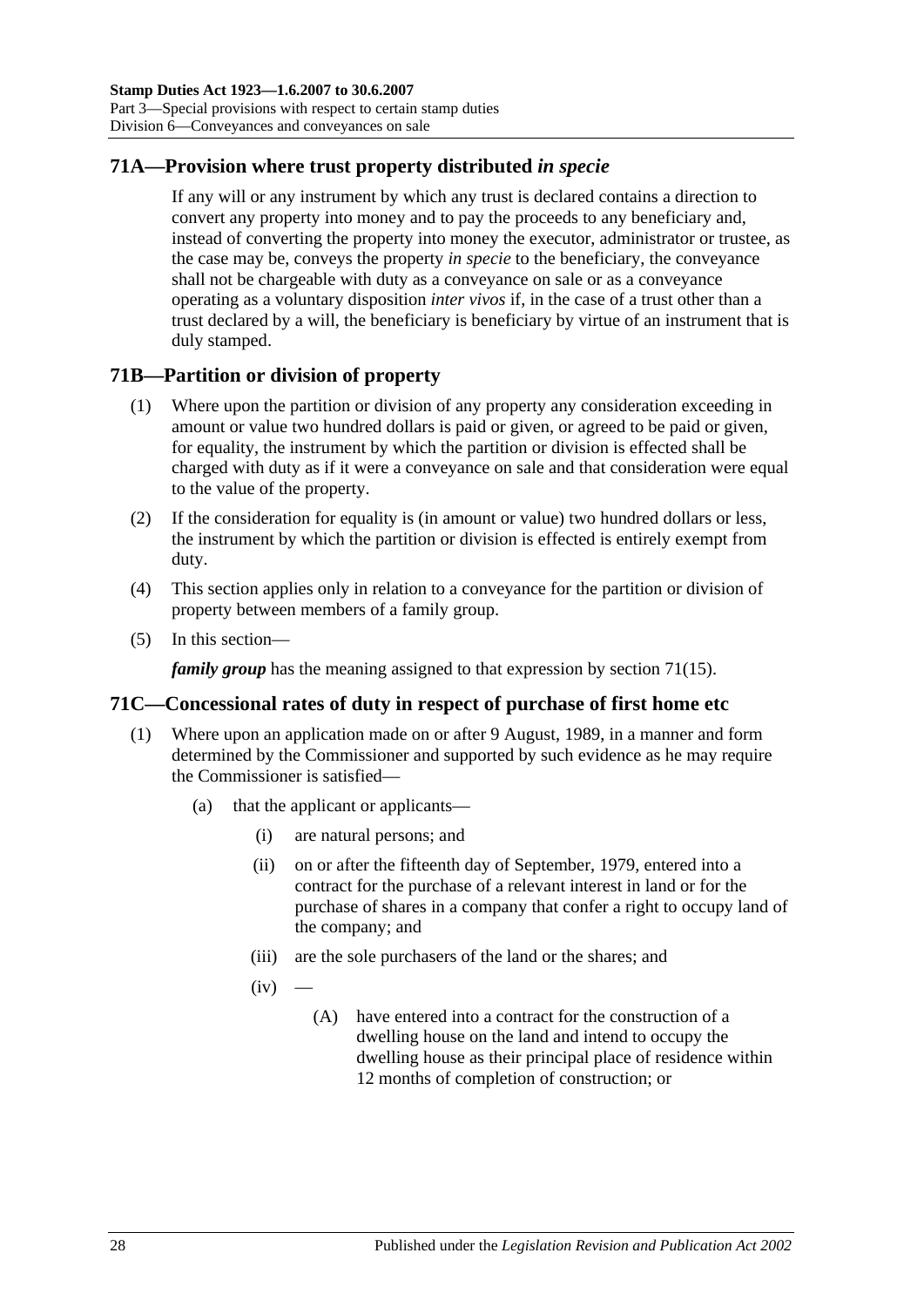- (B) where there is presently a dwelling house on the land—were occupying that dwelling house as their principal place of residence at the date of the conveyance, or intend to so occupy the dwelling house within 12 months of the date of the conveyance; and
- (ab) where the relevant contract is entered into on or after 1 September 1992—that the amount by reference to which duty would, apart from this section, be calculated does not exceed the prescribed maximum; and
- (b) that no party to the application has previously—
	- (i) occupied a dwellinghouse (except as a minor) either in the State or elsewhere in pursuance of a relevant interest of that party in the dwellinghouse (other than an interest arising under an agreement with the South Australian Housing Trust relating to the purchase of the dwelling house to which the application relates) or any interest of that party in shares conferring a right to occupy the dwellinghouse; or
	- (ii) received the benefit of this section,

<span id="page-46-0"></span>this section applies to a conveyance under which the land or shares are conveyed to the purchaser or purchasers.

- (1a) [Subsection](#page-46-0) (1)(b)(ii) does not apply to an applicant who is the occupier of a Housing Trust home and who is purchasing the home under an agreement with the South Australian Housing Trust if the Commissioner is satisfied—
	- (a) that the conveyance to which the application relates arises from that agreement; and
	- (b) that the applicant previously received the benefit of this section only in relation to another conveyance arising from the same agreement.
- (1b) If the Commissioner is satisfied on an application under this section—
	- (a) that the conveyance relates to a genuine farm; and
	- (b) that the conveyance would be one to which this section applies if it related only to the relevant component of the genuine farm,

this section applies to a notional conveyance of the relevant component of the genuine farm.

- (2) The duty payable upon a conveyance or notional conveyance to which this section applies will, if it gives effect to a relevant contract entered into before 27 May 2004, be as follows:
	- (a) where the amount by reference to which the duty would, apart from this section, be calculated does not exceed the prescribed amount—no duty will be payable; or
	- (b) where the amount by reference to which the duty would, apart from this section, be calculated exceeds the prescribed amount—
		- (i) where the relevant contract was entered into before 1 September 1992—the duty payable will be the amount payable apart from this section less \$2 130: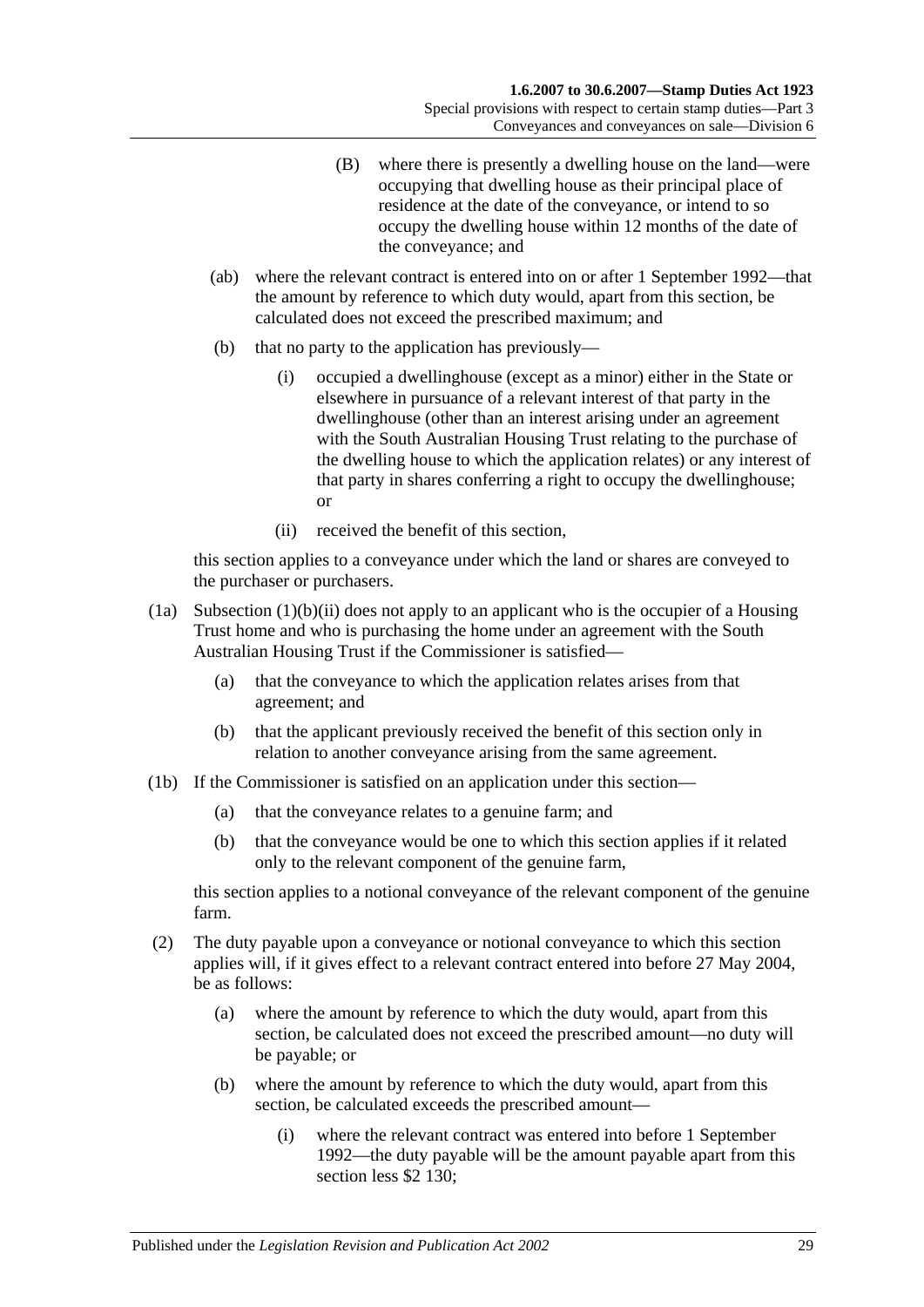(ii) where the relevant contract is entered into on or after 1 September 1992—the duty payable will be an amount calculated in accordance with the following formula:

$$
A = B - \left(C - D \frac{(E - F)}{1000}\right)
$$

where

*A* is the amount of duty payable

*B* is the amount of duty payable apart from this section

*C* is—

where the relevant contract is entered into during the period commencing on 1 February 1997 and ending on 31 January 1998—\$2 830;

in any other case—\$2 130

 $\overline{D}$  is—

where the relevant contract is entered into during the period commencing on 1 February 1997 and ending on 31 January 1998—56;

in any other case—42

*E* is the amount by reference to which duty would, apart from this section, be calculated (any fractional part of \$1 000 being rounded up to the next multiple of \$1 000)

*F* is the prescribed amount.

- <span id="page-47-0"></span>(3) The duty payable upon a conveyance or notional conveyance to which this section applies will, if it gives effect to a relevant contract entered into on or after 27 May 2004, be as follows:
	- (a) where the amount by reference to which the duty would, apart from this section, be calculated (the *property value*) does not exceed \$80 000—no duty will be payable;
	- (b) where the property value exceeds \$80 000 but does not exceed \$100 000—the duty payable is the relevant percentage of the duty that would, apart from this section, be payable;

In [paragraph](#page-47-0) (b), the *relevant percentage* is a percentage in a range beginning at 2.5% for a property value of \$81 000, increasing in steps of 2.5% for each additional \$1 000 of property value, and ending at 50% for a property value of \$100 000.

(c) where the property value exceeds \$100 000 but does not exceed \$150 000—the duty payable will be 50% of the duty that would, apart from this section, be payable;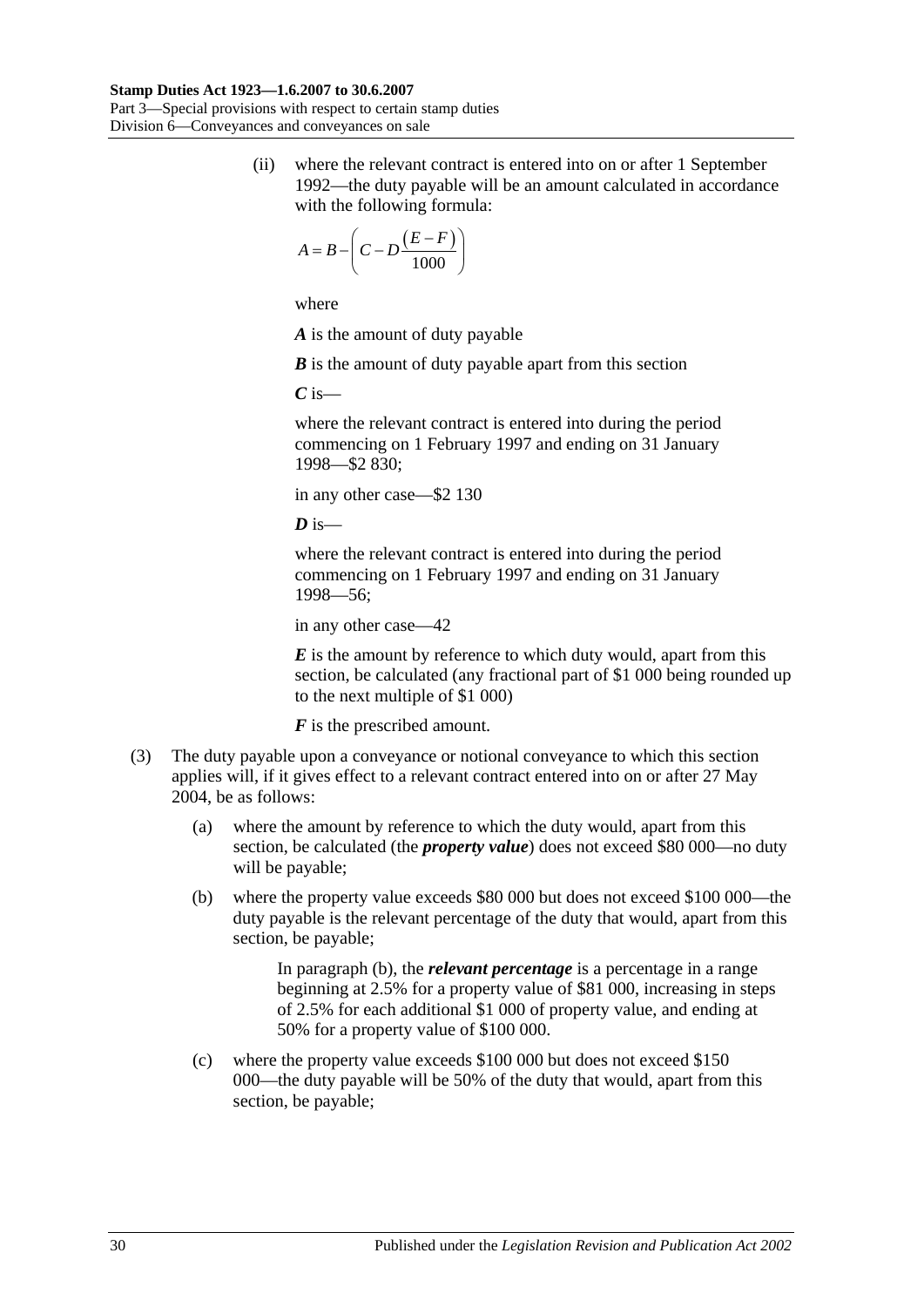- (d) the maximum concession under this subsection (\$2 415) is reached at a property value of \$150 000 and where the property value exceeds \$150 000 but does not exceed \$250 000 the amount of duty payable is the amount that would, apart from this section, be payable less a concession calculated by reducing the maximum concession by \$24 for each additional \$1 000 by which the property value exceeds \$150 000;
- (e) where the property value exceeds \$250 000—no concession applies.

**Note—**

For the purposes of this subsection, property values are to be expressed to the nearest multiple of \$1 000 and if a property value lies exactly at the mid point between two multiples of \$1 000, the property value is to be rounded down to the lower of those multiples.

- (4) Where the Commissioner is satisfied by such evidence as the Commissioner may require that—
	- (a) a person or persons who have paid stamp duty on a conveyance would have been entitled to the benefit of this section in respect of the conveyance if when it was submitted for stamping the requirements of [subsection](#page-45-0)  $(1)(a)(iv)$ had been satisfied; and
	- (b) the person or persons occupied, as their principal place of residence, a dwelling house constructed subsequent to the conveyance, on the land comprised in the conveyance, or under rights conferred by shares comprised in the conveyance, within 2 years of the date of the conveyance,

the Commissioner must refund to that person or those persons any duty in excess of the amount that would have been payable if the conveyance had been stamped under this section.

- (5) Where, on the conveyance of a genuine farm, the amount by reference to which duty would, apart from this section, be calculated exceeds the prescribed maximum, the duty payable on the conveyance is calculated as follows:
	- (a) first, calculate the duty on the conveyance apart from this section;
	- (b) then, subtract from this amount the duty that would be payable apart from this section on a notional conveyance of the relevant component of the farm;
	- (c) finally, add to this amount the duty calculated on the notional conveyance in accordance with this section.
- (6) In this section—

*dwelling house* does not include residential premises that form part of industrial or commercial premises;

*genuine farm* means land as to which the Commissioner is satisfied—

- (a) the land is to be used for primary production by the person seeking the benefit of this section; and
- (b) the land is, by itself, or in conjunction with other land owned by that person, capable of supporting economically viable primary production operations;

*Housing Trust home* means residential premises owned by the South Australian Housing Trust;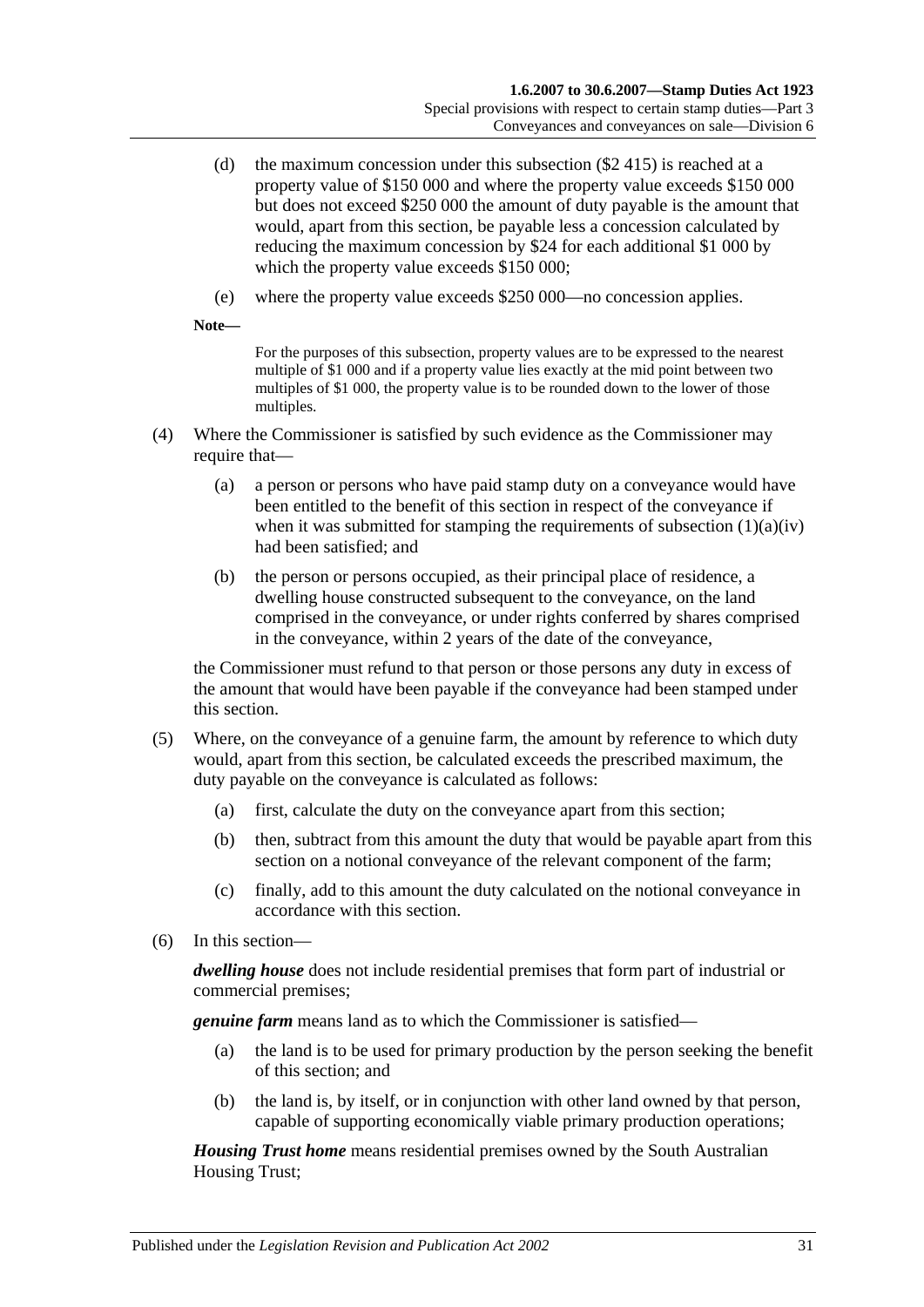*perpetual lease* means a perpetual lease under the *[Crown Lands Act](http://www.legislation.sa.gov.au/index.aspx?action=legref&type=act&legtitle=Crown%20Lands%20Act%201929) 1929*;

#### *prescribed amount* means—

- (a) where the relevant contract is entered into during the period commencing on 1 February 1997 and ending on 31 January 1998—\$100 000;
- (b) in any other case—\$80 000;

*prescribed maximum* means—

- (a) where the relevant contract is entered into during the period commencing on 1 February 1997 and ending on 31 January 1998—\$150 000;
- (b) in any other case—\$130 000;

*relevant component* of a genuine farm means the part of the farm constituted by the dwelling house and its curtilage, or the part of the land that is to constitute the site and curtilage of a dwelling house that is to be constructed;

*relevant contract* means the contract relied on by an applicant under this section to satisfy the requirements of [subsection](#page-45-1)  $(1)(a)(ii)$ ;

*relevant interest*, in relation to land or a dwelling house, means any estate or interest conferring a right to possession, including any such estate or interest arising under a perpetual lease but not including any other leasehold estate or interest.

(7) This section applies to a conveyance first lodged with the Commissioner for stamping on or after 9 August, 1989.

## **71CA—Exemption from duty in respect of Family Law instruments**

(1) In this section—

*Family Law agreement* means—

- (a) a maintenance agreement; or
- (b) a financial agreement; or
- (c) a splitting agreement;

*Family Law order* means an order of a court under Part VIII, VIIIA or VIIIB of the *Family Law Act 1975* of the Commonwealth;

*flag lifting agreement* has the same meaning as in Part VIIIB of the *Family Law Act 1975* of the Commonwealth;

*financial agreement* means a financial agreement made under section 90B, 90C or 90D of the *Family Law Act 1975* of the Commonwealth that, under that Act, is binding on the parties to the agreement;

*maintenance agreement* means—

- (a) a maintenance agreement approved by a court by order under section 87 of the *Family Law Act 1975* of the Commonwealth; or
- (b) a maintenance agreement registered in a court under section 86 of the *Family Law Act 1975* of the Commonwealth or under regulations made pursuant to section 89 of that Act;

*marriage* includes a marriage that is void and thus liable to annulment, and *married* has a corresponding meaning;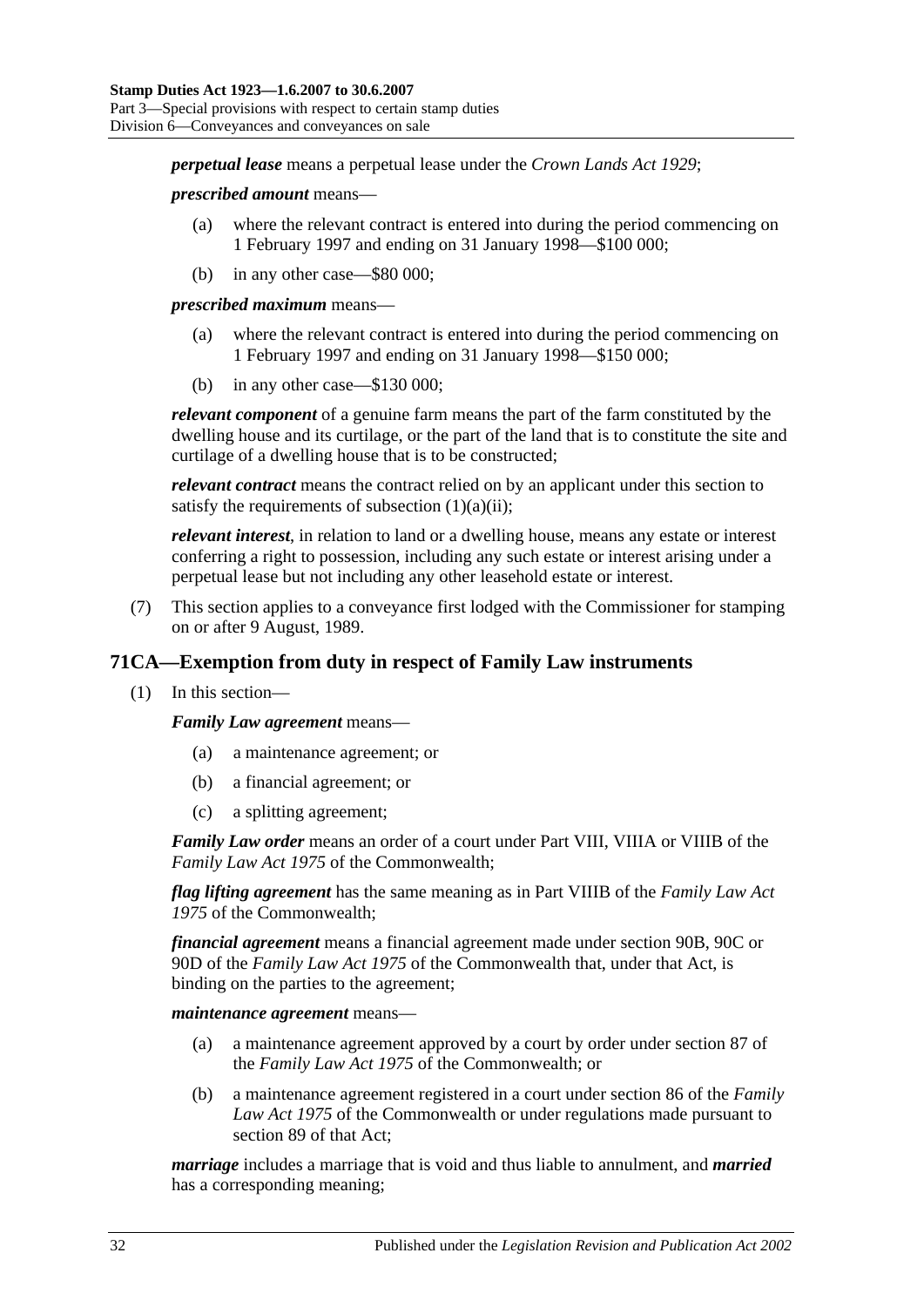#### *splitting agreement* means—

- (a) a flag lifting agreement; or
- (b) a superannuation agreement,

that has effect under Part VIIIB of the *Family Law Act 1975* of the Commonwealth;

*superannuation agreement* has the same meaning as in Part VIIIB of the *Family Law Act 1975* of the Commonwealth;

#### *superannuation fund* means—

- (a) a superannuation fund within the meaning of the *Superannuation Industry (Supervision) Act 1993* of the Commonwealth; or
- (b) an approved deposit fund within the meaning of the *Superannuation Industry (Supervision) Act 1993* of the Commonwealth; or
- (c) a retirement savings account within the meaning of the *Retirement Savings Accounts Act 1997* of the Commonwealth; or
- (d) an account within the meaning of the *Small Superannuation Accounts Act 1995* of the Commonwealth;

<span id="page-50-0"></span>*trustee* of a superannuation fund means—

- (a) if the fund has a trustee (within the ordinary meaning of that word)—the trustee of the fund; or
- (b) if [paragraph](#page-50-0) (a) does not apply and a person is identified in accordance with the regulations as the trustee of a fund for the purposes of this definition—the person identified in accordance with the regulations; or
- (c) in any other case—the person who manages the fund,

and includes any other person who has power to make payments to the members of a superannuation scheme or plan that is constituted by, or incorporates, a superannuation fund.

- (2) The following instruments are exempt from stamp duty:
	- (a) a Family Law agreement;
	- (b) a deed or other instrument (including an application to transfer registration of a motor vehicle) to give effect to, or consequential on—
		- (i) a Family Law agreement; or
		- (ii) a Family Law order,
		- if—
			- (iii) the marriage to which the agreement or order relates has been dissolved or annulled, or the Commissioner is satisfied that the marriage to which the agreement or order relates has broken down irretrievably; and
			- (iv) the instrument—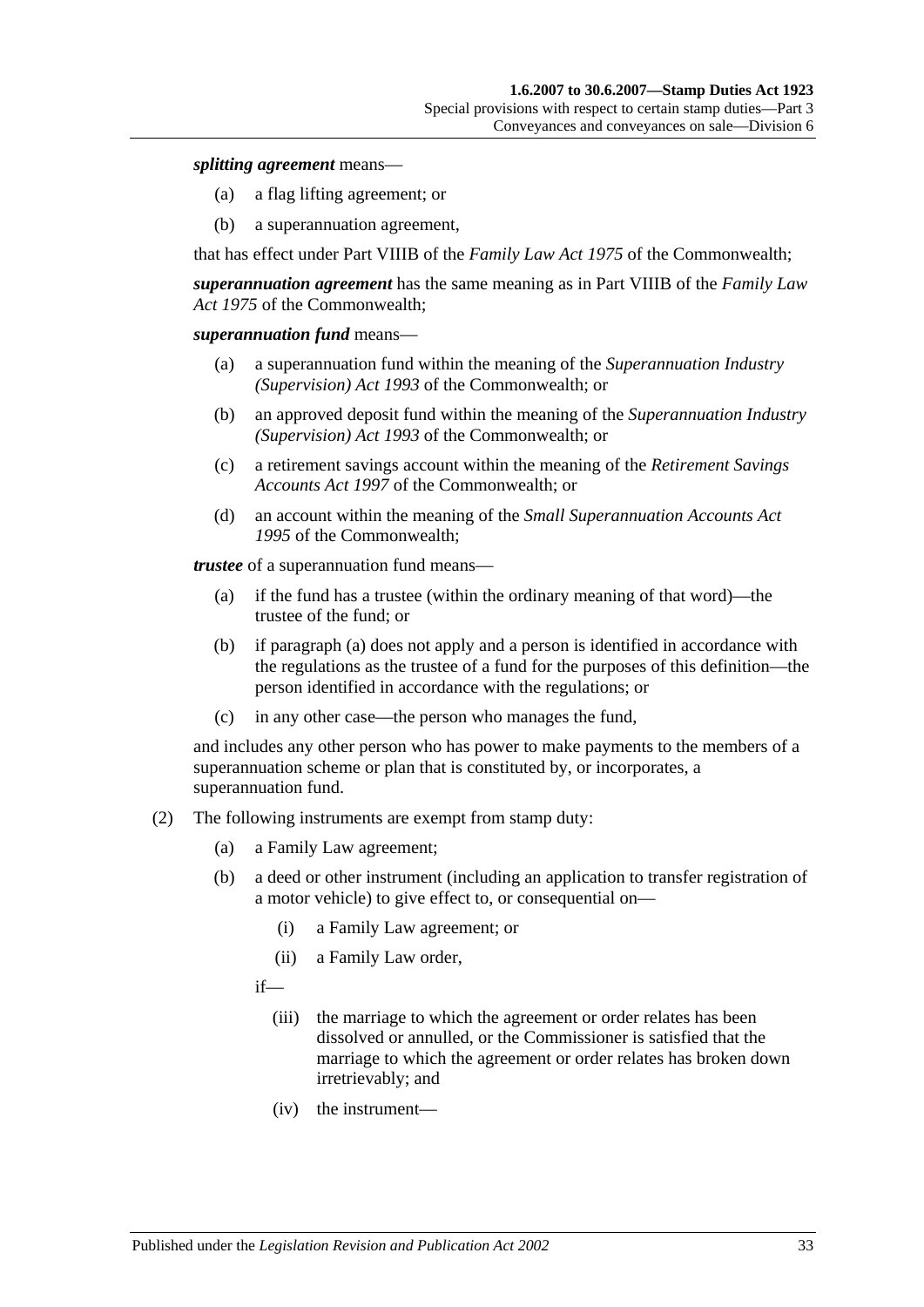- (A) provides for the disposition of property between the parties to the marriage (or former marriage) and no other person, other than a trustee of a superannuation fund (if relevant), takes or is entitled to take an interest in property in pursuance of the instrument; or
- (B) in the case of an application to transfer registration of a motor vehicle—is consequential on a disposition of property between the parties to the marriage (or former marriage); and
- (v) at the time of the execution of the instrument the parties were, or had been, married to each other;
- (c) a deed or other instrument executed by a trustee of a superannuation fund to give effect to, or consequential on—
	- (i) a Family Law agreement; or
	- (ii) a Family Law order; or
	- (iii) the provisions of any Act or law (including an Act or subordinate legislation of the Commonwealth) relating to the transfer or disposition of property or any entitlements on account of a Family Law agreement or Family Law order.
- (3) Where an instrument was not exempt from stamp duty under this section by reason only that—
	- (a) the marriage of the 2 persons had not been dissolved or annulled; and
	- (b) the Commissioner was not satisfied that the marriage of the 2 persons had broken down irretrievably,

a party to the marriage who paid stamp duty on the instrument is entitled to a refund of the duty—

- (c) if the marriage is subsequently dissolved or annulled; or
- (d) if the Commissioner is subsequently satisfied that the marriage has broken down irretrievably.
- (4) The Commissioner may require a party to an instrument in respect of which an exemption is claimed under this section to provide such evidence (verified, if the Commissioner so requires, by statutory declaration) as the Commissioner may require for the purpose of determining whether the instrument is exempt from duty under this section.
- (5) This section, as re-enacted by the *[Stamp Duties \(Miscellaneous\) Amendment Act 2004](http://www.legislation.sa.gov.au/index.aspx?action=legref&type=act&legtitle=Stamp%20Duties%20(Miscellaneous)%20Amendment%20Act%202004)*, applies—
	- (a) in relation to Family Law agreements—both prospectively and retrospectively;
	- (b) in relation to any other kind of instrument—to instruments executed after the commencement of that Act.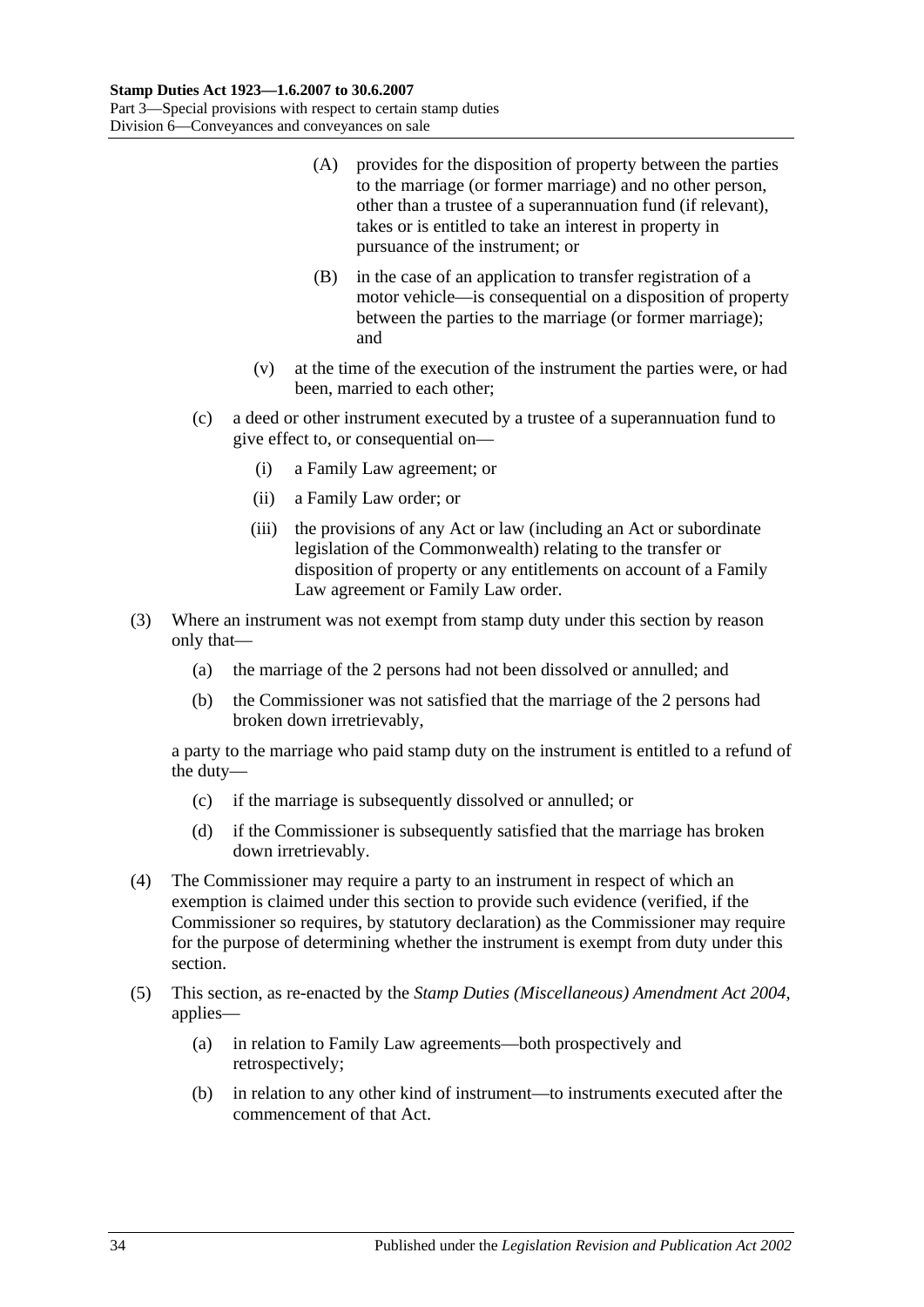# **71CB—Exemption from duty in respect of certain transfers between spouses etc or former spouses etc**

(1) In this section—

#### *shared residence* means—

- (a) in relation to spouses or domestic partners—their principal place of residence of which both or either of them is owner;
- (b) in relation to former spouses or domestic partners—their last principal place of residence of which both or either of them was owner,

but does not include premises that form part of industrial or commercial premises.

- (2) Subject to [subsection](#page-52-0) (3), an instrument of which the sole effect is—
	- (a) to transfer—
		- (i) an interest in a shared residence; or
		- (ii) registration of a motor vehicle,

between parties who are spouses or former spouses, or domestic partners or former domestic partners; or

(b) to register a motor vehicle in the name of a person whose spouse or former spouse, or domestic partner or former domestic partner, was the last registered owner of the vehicle (either alone or jointly with the person),

is exempt from stamp duty.

- <span id="page-52-0"></span>(3) An instrument described in subsection (2) between parties who are former spouses or former domestic partners is only exempt from stamp duty if the Commissioner is satisfied that the instrument has been executed as a result of the irretrievable breakdown of the parties' marriage or relationship.
- (4) Where an instrument was not exempt from stamp duty under this section by reason only that the Commissioner was not satisfied that the instrument had been executed as a result of the irretrievable breakdown of the parties' marriage or relationship, the party by whom stamp duty was paid on the instrument is entitled to a refund of the duty if the Commissioner is subsequently satisfied that the instrument had been executed as a result of the irretrievable breakdown of the parties' marriage or relationship.
- (5) The Commissioner may require a party to an instrument in respect of which an exemption is claimed under this section to provide such evidence (verified, if the Commissioner so requires, by statutory declaration) as the Commissioner may require for the purpose of determining whether the instrument is exempt from duty under this section.
- (6) This section applies in relation to instruments executed after its commencement.

# **71CBA—Exemption from duty in respect of domestic partnership agreements or property adjustment orders**

(1) In this section—

*certified domestic partnership agreement* has the same meaning as in the *[Domestic](http://www.legislation.sa.gov.au/index.aspx?action=legref&type=act&legtitle=Domestic%20Partners%20Property%20Act%201996)  [Partners Property Act](http://www.legislation.sa.gov.au/index.aspx?action=legref&type=act&legtitle=Domestic%20Partners%20Property%20Act%201996) 1996*;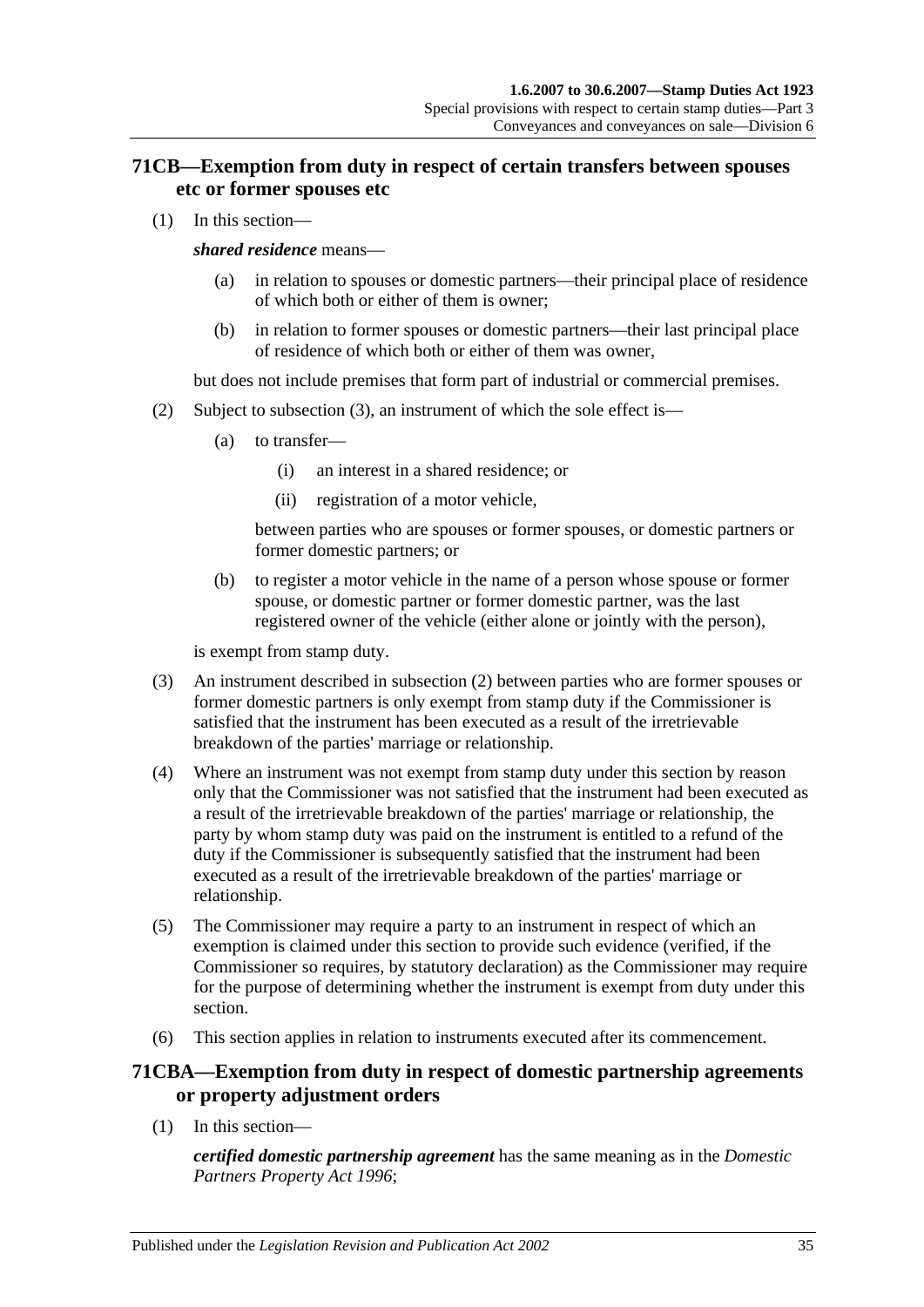Part 3—Special provisions with respect to certain stamp duties Division 6—Conveyances and conveyances on sale

> *domestic partner* has the same meaning as in the *[Domestic Partners Property](http://www.legislation.sa.gov.au/index.aspx?action=legref&type=act&legtitle=Domestic%20Partners%20Property%20Act%201996)  Act [1996](http://www.legislation.sa.gov.au/index.aspx?action=legref&type=act&legtitle=Domestic%20Partners%20Property%20Act%201996)*;

*domestic relationship* means the relationship between domestic partners;

*property adjustment order* means an order of a court under Part 3 or 4 of the *[Domestic](http://www.legislation.sa.gov.au/index.aspx?action=legref&type=act&legtitle=Domestic%20Partners%20Property%20Act%201996)  [Partners Property Act](http://www.legislation.sa.gov.au/index.aspx?action=legref&type=act&legtitle=Domestic%20Partners%20Property%20Act%201996) 1996*;

*superannuation fund* means—

- (a) a superannuation fund within the meaning of the *Superannuation Industry (Supervision) Act 1993* of the Commonwealth; or
- (b) an approved deposit fund within the meaning of the *Superannuation Industry (Supervision) Act 1993* of the Commonwealth; or
- (c) a retirement savings account within the meaning of the *Retirement Savings Accounts Act 1997* of the Commonwealth; or
- (d) an account within the meaning of the *Small Superannuation Accounts Act 1995* of the Commonwealth;

<span id="page-53-0"></span>*trustee* of a superannuation fund means—

- (a) if the fund has a trustee (within the ordinary meaning of that word)—the trustee of the fund; or
- (b) if [paragraph](#page-53-0) (a) does not apply and a person is identified in accordance with the regulations as the trustee of a fund for the purposes of this definition—the person identified in accordance with the regulations; or
- (c) in any other case—the person who manages the fund,

and includes any other person who has power to make payments to the members of a superannuation scheme or plan that is constituted by, or incorporates, a superannuation fund.

- (2) The following instruments are exempt from stamp duty:
	- (a) a certified domestic partnership agreement;
	- (b) a deed or other instrument (including an application to transfer registration of a motor vehicle) to give effect to, or consequential on—
		- (i) a certified domestic partnership agreement; or
		- (ii) a property adjustment order,

if—

- (iii) the Commissioner is satisfied—
	- (A) that the domestic relationship to which the agreement or order relates has broken down irretrievably; and
	- (B) that the domestic partners lived together continuously as domestic partners for at least 3 years; and
- (iv) the instrument—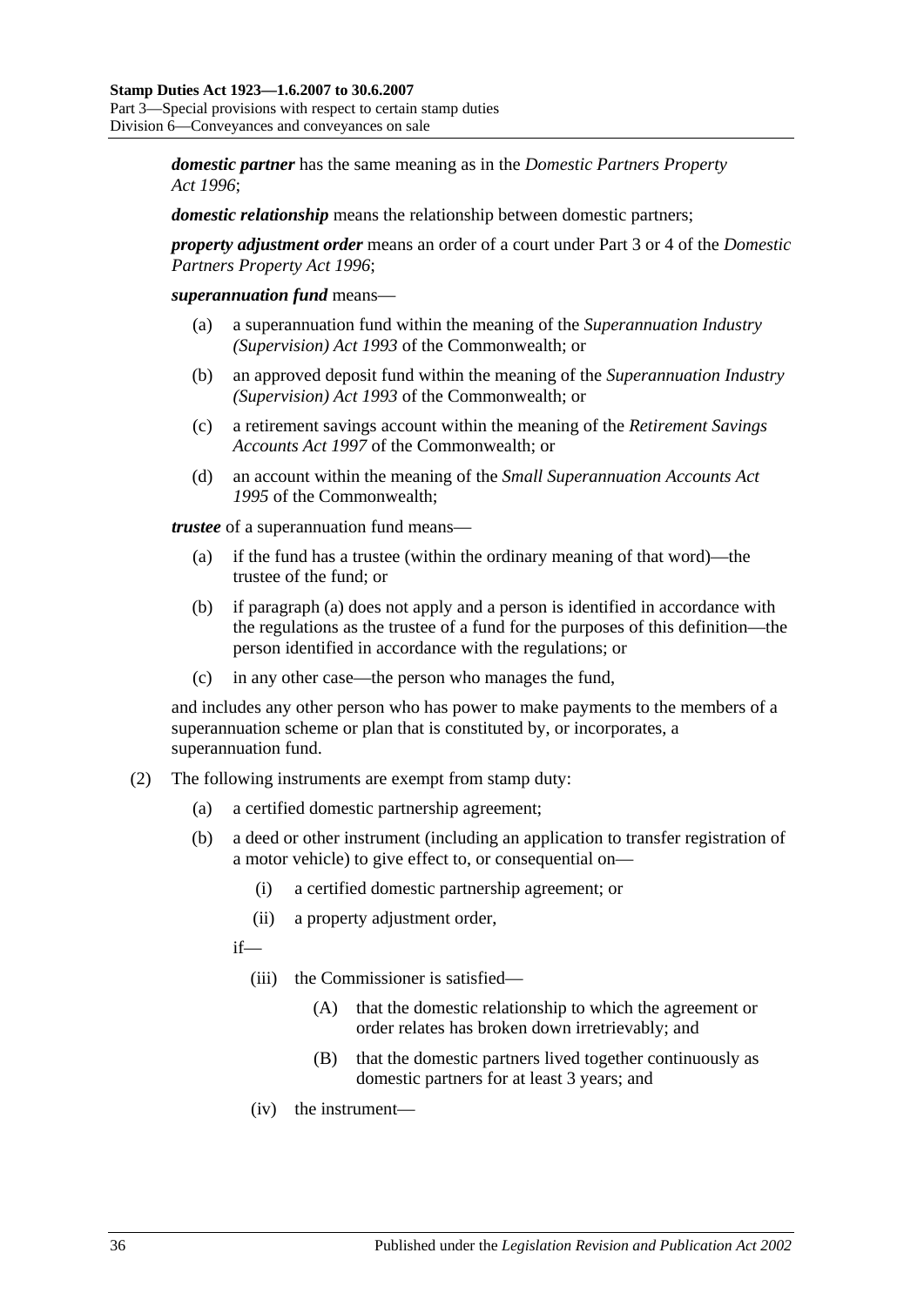- (A) provides for the disposition of property between the parties to the former domestic relationship and no other person, other than a trustee of a superannuation fund (if relevant), takes or is entitled to take an interest in property in pursuance of the instrument; or
- (B) in the case of an application to transfer registration of a motor vehicle—is consequential on a disposition of property between the parties to the former domestic relationship; and
- (v) at the time of the execution of the instrument the parties were, or had been, domestic partners;
- (c) a deed or other instrument executed by the trustee of a superannuation fund to give effect to, or consequential on—
	- (i) a certified domestic partnership agreement; or
	- (ii) a property adjustment order.
- (3) Where an instrument was not exempt from stamp duty under this section by reason only that the Commissioner was not satisfied that a domestic relationship had broken down irretrievably, a party to the relationship who paid stamp duty on the instrument is entitled to a refund of duty if the Commissioner is subsequently satisfied that the domestic relationship has broken down irretrievably.
- (4) The Commissioner may require a party to an instrument in respect of which an exemption is claimed under this section to provide such evidence (verified, if the Commissioner so requires, by statutory declaration) as the Commissioner may require for the purpose of determining whether the instrument is exempt from duty under this section.
- (5) This section applies—
	- (a) in relation to a certified domestic partnership agreement—both prospectively and retrospectively;
	- (b) in relation to any other kind of instrument—to instruments executed after the commencement of this section.

# <span id="page-54-0"></span>**71CC—Interfamilial transfer of farming property**

- <span id="page-54-1"></span>(1) A transfer of an interest in land, or land and goods, referred to in [subsection](#page-55-0) (1a) from a natural person, or a trustee for a natural person, to a relative of the natural person, or a trustee for a relative of the natural person, is exempt from stamp duty if the Commissioner is satisfied—
	- (a) that the land to which the transfer relates is used wholly or mainly for the business of primary production and is not less than 0.8 hectares in area; and
	- (ab) that the sole or principal business of the natural person who, or whose trustee, is the transferor is (immediately before the instrument) the business of primary production; and
	- (b) that for a period of 12 months immediately before the instrument there was a business relationship between—
		- (i) the natural person (A) who, or whose trustee, is the transferor; and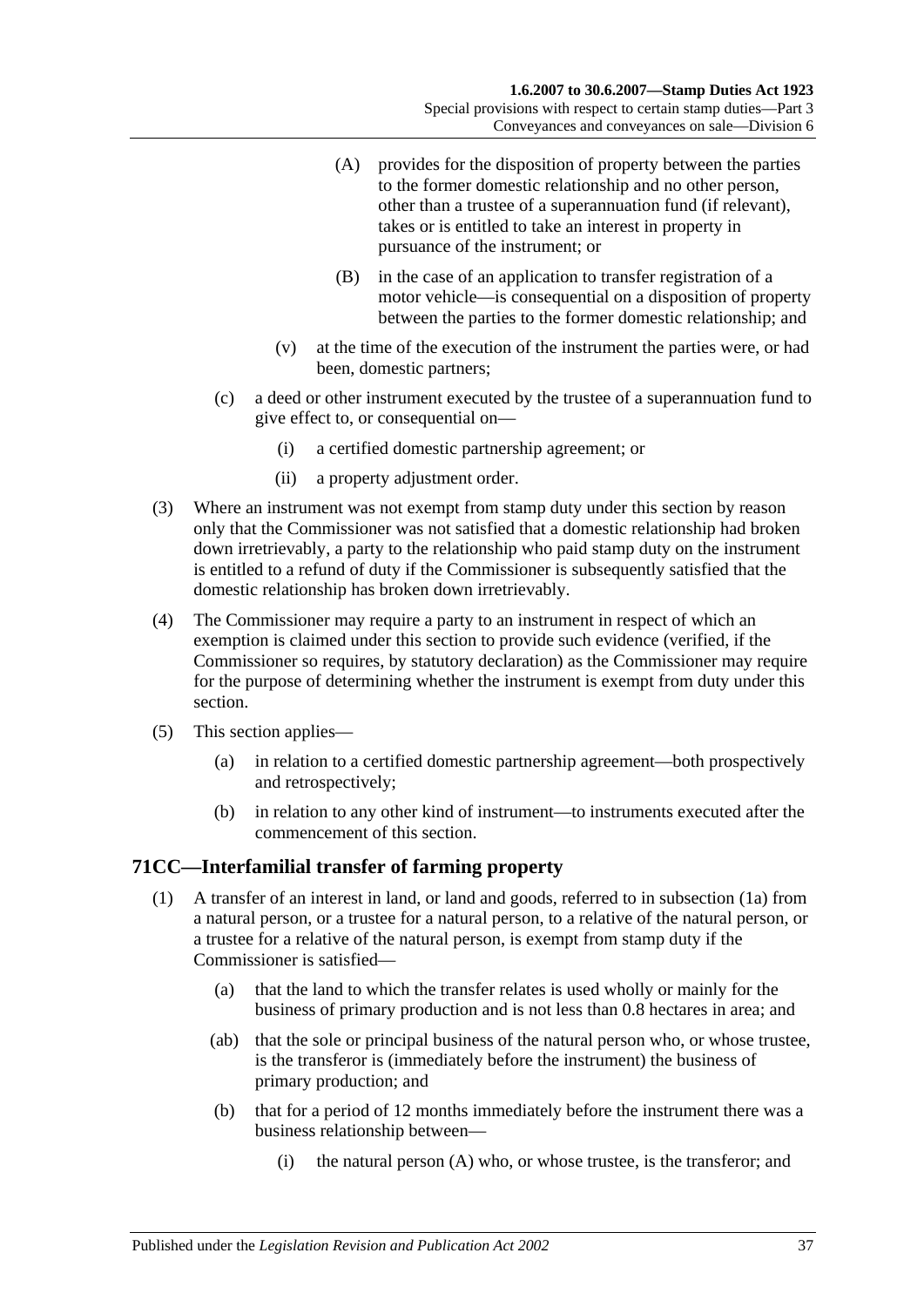(ii) the natural person (B) who, or whose trustee, is the transferee, or a lineal ancestor or spouse or domestic partner of B,

with respect to the use of the property for the business of primary production; and

- (c) in the case of a transfer where either or both parties are trustees, that no person is a beneficiary of the trust or trusts other than—
	- (i) the natural person (A) who, or whose trustee, is transferor;
	- (ii) the natural person (B) who, or whose trustee, is transferee;
	- (iii) a relative (or relatives) of A or B; and
- (d) that the transfer does not arise from arrangements or a scheme devised for the principal purpose of taking advantage of the benefit of this section.
- <span id="page-55-1"></span><span id="page-55-0"></span>(1a) [Subsection](#page-54-0) (1) applies to—
	- (a) land used for the business of primary production; and
	- (b) goods comprising livestock, machinery, implements and other goods used or acquired for the business of primary production conducted on the land referred to in [paragraph](#page-55-1) (a).
- (1b) In assessing the duty payable on an instrument, the Commissioner is to apply the following principles:
	- (a) if the instrument gives effect solely to a transaction, or part of a transaction, that is exempt from duty under this section, then no duty is payable on the instrument;
	- (b) if the instrument gives effect to a transaction, or part of a transaction, of which some of the elements are exempt from duty under this section and others not, the instrument will be assessed for duty as if it gave effect only to those elements of the transaction that are not exempt from duty under this section.
- (2) The Commissioner may, in deciding for the purposes of [subsection](#page-54-1) (1)(b) whether a business relationship existed between two persons, take into account any of the following;
	- (a) a previous employment relationship between them (regardless of the amount or form of remuneration);
	- (b) a share-farming arrangement;
	- (c) the provision of assistance in the running of the business;
	- (d) a partnership arrangement,

and may take into account such other matters (whether similar or dissimilar to those referred to above) as the Commissioner thinks fit.

(3) The Commissioner may require a party to an instrument in respect of which an exemption is claimed under this section to provide such information or evidence as the Commissioner may require for the purpose of determining whether the instrument is exempt from duty under this section.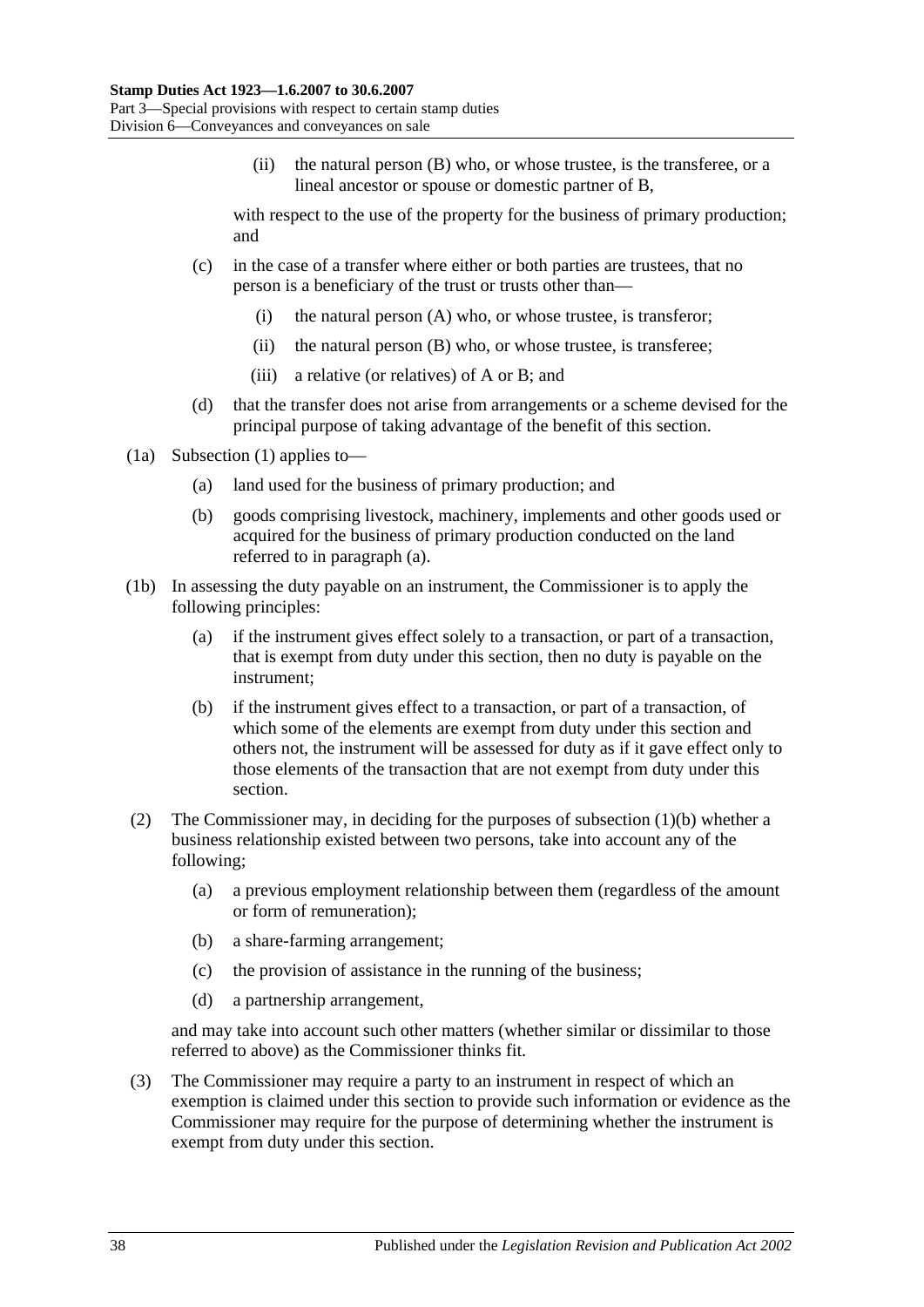- (4) The Commissioner may require the information or evidence to be given on oath or verified by statutory declaration.
- (5) In this section—

*natural person* or *person* does not include a person who is deceased (as at the time of execution of the relevant instrument);

<span id="page-56-0"></span>*relative*, in relation to a natural person, means a person who is—

- (a) a child or remoter lineal descendant of the person or of the spouse or domestic partner of the person;
- <span id="page-56-1"></span>(b) a parent or remoter lineal ancestor of the person or of the spouse or domestic partner of the person;
- <span id="page-56-2"></span>(c) a brother or sister of the person or of the spouse or domestic partner of the person;
- (ca) a child or remoter lineal descendant of the brother or sister of the person or of the spouse or domestic partner of the person;
- (d) the spouse or domestic partner of the person or a spouse or domestic partner of any person referred to in [paragraphs](#page-56-0) (a), [\(b\)](#page-56-1) or [\(c\).](#page-56-2)
- (6) This section applies in relation to instruments executed after its commencement.

### **71CD—Duty on conveyances by Official Trustee etc**

Where, on the bankruptcy of a debtor, property of the debtor is vested in the Official Trustee in Bankruptcy or a registered trustee under the *Bankruptcy Act 1966* of the Commonwealth—

- (a) a subsequent conveyance of the property by the Official Trustee or registered trustee to the bankrupt or former bankrupt is exempt from stamp duty;
- (b) a subsequent conveyance of the property by the Official Trustee or registered trustee to some other person will be assessed for stamp duty as though the conveyance were from the bankrupt or former bankrupt to that person.

## **71D—Concessional duty to encourage mineral or petroleum exploration activity**

- <span id="page-56-3"></span>(1) Where upon an application made under this section the Treasurer, after consultation with the Minister of Mines and Energy, is satisfied—
	- (a) that the applicants are parties to a conveyance of an exploration tenement or an interest in an exploration tenement; and
	- (b) that the consideration or a part of the consideration for the conveyance consists of an undertaking on the part of the person or persons acquiring an interest in the tenement by virtue of the conveyance—
		- (i) to engage in exploratory or investigatory operations (to be carried on after the date of the undertaking) within that part of the area of the tenement to which the conveyance relates; or
		- (ii) to contribute to the cost of exploratory or investigatory operations (to be carried on after the date of the undertaking) within that part of the area of the tenement to which the conveyance relates,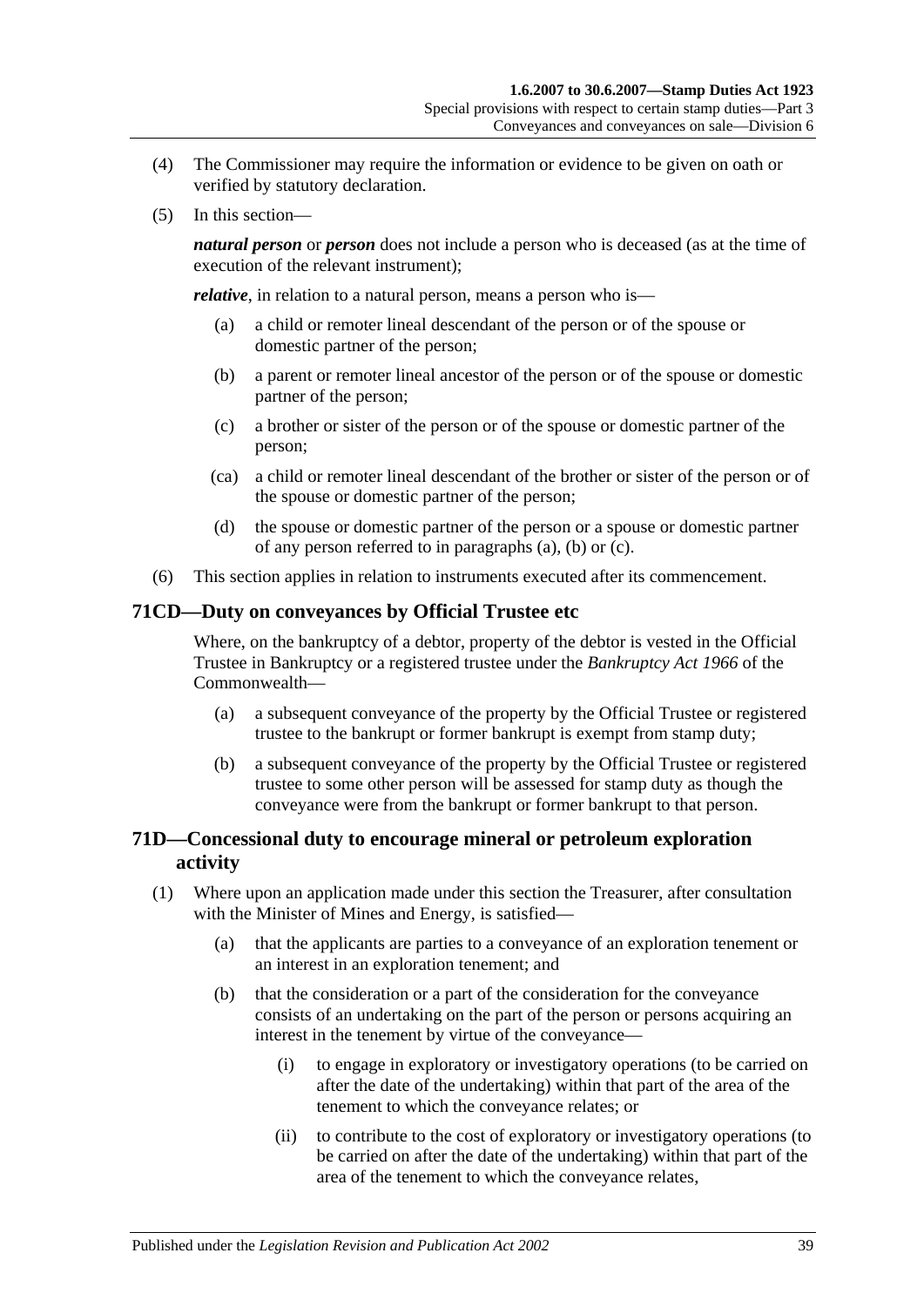this section applies to the conveyance.

- (2) An application under this section must—
	- (a) be made in a manner and form determined by the Treasurer; and
	- (b) set out a statement of—
		- (i) the value of the interest being transferred by the conveyance; and
		- (ii) the value of the undertaking referred to in [subsection](#page-56-3)  $(1)(b)$ ; and
	- (c) be accompanied by such evidence as the Treasurer may require.
- (2a) The duty payable upon a conveyance to which this section applies will be as follows:
	- (a) where the amount by reference to which the duty would, apart from this section, be calculated does not exceed the value of the undertaking referred to in [subsection](#page-56-3)  $(1)(b)$ —the duty will be \$1 000;
	- (b) where the amount by reference to which the duty would, apart from this section, be calculated exceeds the value of the undertaking referred to in [subsection](#page-56-3) (1)(b)—the duty will be an amount calculated in accordance with the following formula:

$$
D = (A - V) + $1000
$$

where

*D* is the amount payable

*A* is the amount of duty payable apart from this section

*V* is the amount of duty payable on a conveyance of an interest in property the value of which equals the value of the undertaking referred to in [subsection](#page-56-3)  $(1)(b)$ .

(3) In this section—

*exploration tenement* means—

- (a) an exploration licence granted under the *[Mining Act](http://www.legislation.sa.gov.au/index.aspx?action=legref&type=act&legtitle=Mining%20Act%201971) 1971*; or
- (b) a petroleum exploration licence granted under the *[Petroleum Act](http://www.legislation.sa.gov.au/index.aspx?action=legref&type=act&legtitle=Petroleum%20Act%201940) 1940*; or
- (c) an exploration permit for petroleum granted under the *[Petroleum \(Submerged](http://www.legislation.sa.gov.au/index.aspx?action=legref&type=act&legtitle=Petroleum%20(Submerged%20Lands)%20Act%201982)  [Lands\) Act](http://www.legislation.sa.gov.au/index.aspx?action=legref&type=act&legtitle=Petroleum%20(Submerged%20Lands)%20Act%201982) 1982*; or
- (d) an exploration licence granted under the *[Offshore Minerals Act](http://www.legislation.sa.gov.au/index.aspx?action=legref&type=act&legtitle=Offshore%20Minerals%20Act%202000) 2000*.
- (4) A reference in this section to an exploration tenement includes a reference to a portion of an exploration tenement.
- (5) For the purposes of this section, the value of the undertaking referred to in [subsection](#page-56-3) (1)(b) will be taken to be equal to the costs for which the person or persons acquiring an interest in the tenement by virtue of the conveyance become liable, or for which that person or those persons are reasonably expected to become liable, by virtue of the undertaking (assessed as at the time that the undertaking was given).
- (6) This section applies to a conveyance first lodged with the Commissioner for stamping on or after the commencement of the *[Stamp Duties \(Concessional Duty and](http://www.legislation.sa.gov.au/index.aspx?action=legref&type=act&legtitle=Stamp%20Duties%20(Concessional%20Duty%20and%20Exemptions)%20Amendment%20Act%201991)  [Exemptions\) Amendment Act](http://www.legislation.sa.gov.au/index.aspx?action=legref&type=act&legtitle=Stamp%20Duties%20(Concessional%20Duty%20and%20Exemptions)%20Amendment%20Act%201991) 1991*.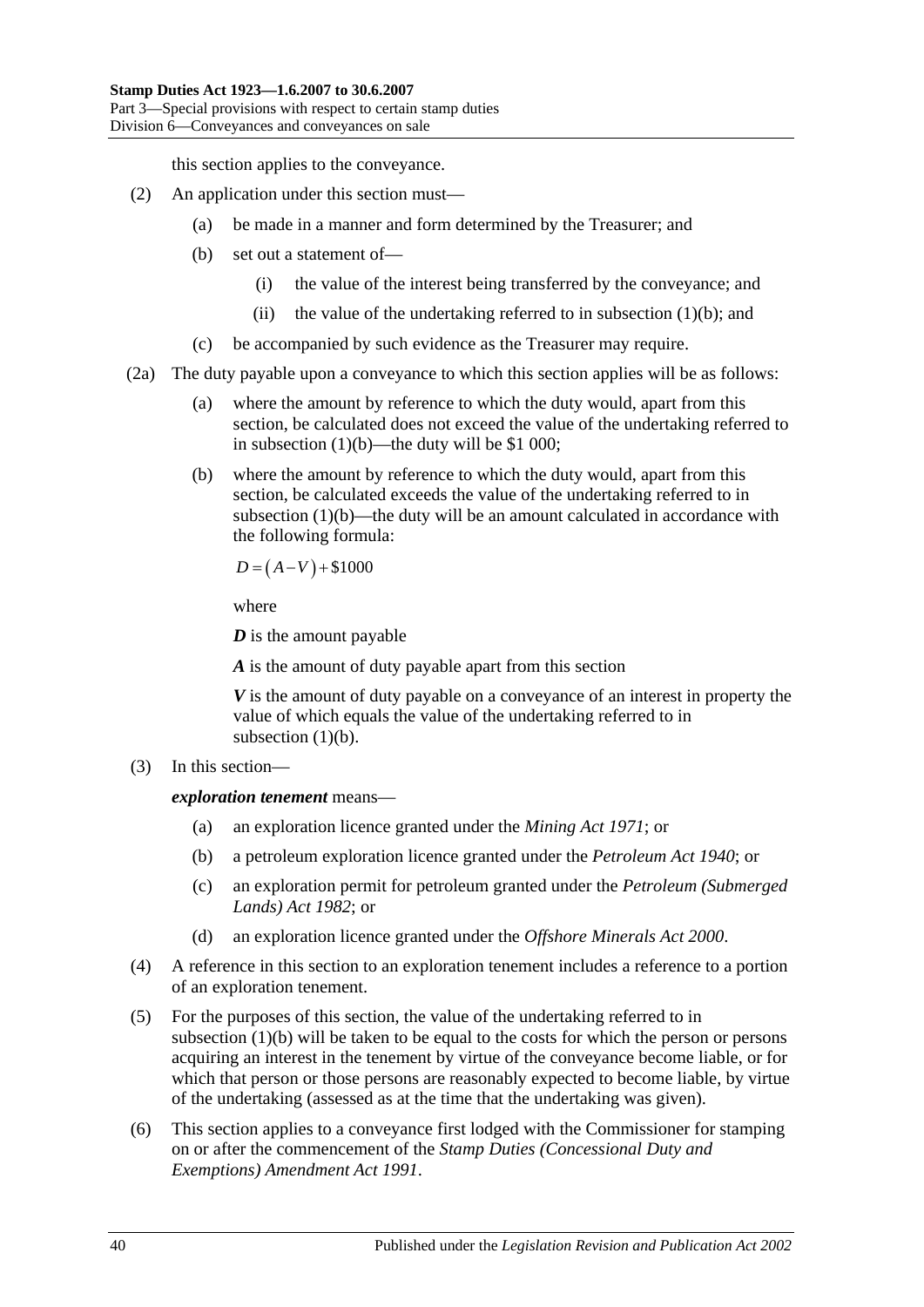## <span id="page-58-0"></span>**71DA—Duty on certain conveyances between superannuation funds etc**

- (1) If on an application made under this section the Commissioner is satisfied—
	- (a) that the applicant is a party to an instrument that constitutes—
		- (i) a conveyance of property between superannuation funds; or
		- (ii) an agreement to convey property between superannuation funds; and
	- (b) that the trustees of the respective funds are of the opinion that the funds will be complying superannuation funds for the year in which the conveyance occurs; and
	- (c) that the conveyance is in connection with a person ceasing to be a member of, or otherwise ceasing to be entitled to benefits in respect of, one superannuation fund and becoming a member of, or otherwise becoming entitled to benefits in respect of, the other superannuation fund,

this section applies to the instrument.

- <span id="page-58-1"></span>(1a) If on application made under this section the Commissioner is satisfied—
	- (a) that the applicant is a party to an instrument that is a conveyance of property, or an agreement to convey property, from a superannuation fund to a pooled superannuation trust; and
	- (b) that the purpose of the conveyance is to satisfy standards relating to the investment of assets of the superannuation fund prescribed by or under the SIS Act; and
	- (c) that the only consideration for the conveyance is the right to share in the income and assets of the pooled superannuation trust whether that right is in the form of units issued by the trust or some other form,

this section applies to the instrument.

- <span id="page-58-2"></span>(1b) If on application made under this section the Commissioner is satisfied—
	- (a) that the applicant is a party to an instrument that is a conveyance of property, or an agreement to convey property, from a pooled superannuation trust—
		- (i) to a superannuation fund; or
		- (ii) to another pooled superannuation trust at the direction of a superannuation fund; and
	- (b) that the only consideration passing from the superannuation fund to the firstmentioned pooled superannuation trust for the conveyance is the surrender by the superannuation fund of the whole or part of its right to share in the income and assets of the pooled superannuation trust,

this section applies to the instrument.

- (2) The duty payable on an instrument to which this section applies will be—
	- (a) the amount of *ad valorem* duty that would be payable on the instrument as a conveyance apart from this section; or
	- (b) \$200,

whichever is the lesser.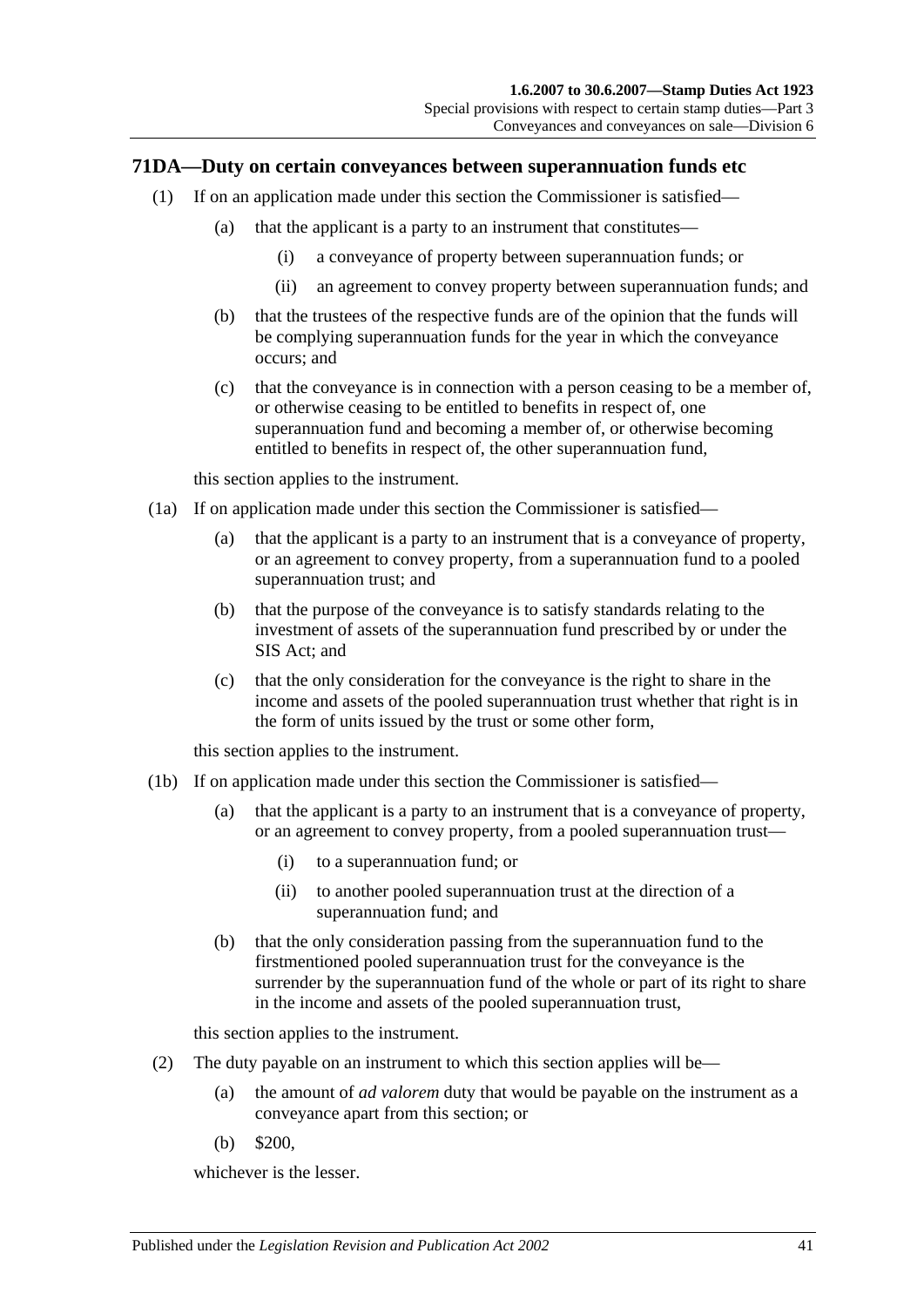- (3) The Commissioner may require a party to an instrument that may be assessable under this section to provide such information or evidence as the Commissioner may require for the purpose of determining whether this section applies and, if so, the amount of duty payable on the instrument.
- (4) The Commissioner may require the information or evidence to be given on oath or verified by statutory declaration.
- (5) In this section—

#### *complying superannuation fund* means—

- (a) a fund which is a complying superannuation fund within the meaning of section 267 of the *Income Tax Assessment Act 1936* of the Commonwealth; or
- (b) a fund which is a complying approved deposit fund as defined by section 47 of the SIS Act;

*pooled superannuation trust* means a pooled superannuation trust as defined in the SIS Act;

*the SIS Act* means the *Superannuation Industry (Supervision) Act 1993* of the Commonwealth.

(6) This section applies to an instrument of a kind referred to in [subsection](#page-58-0) (1), [\(1a\)](#page-58-1) or [\(1b\)](#page-58-2) if it was first lodged for stamping with the Commissioner on or after the commencement of the subsection concerned.

# **Division 7—Gaming machine surcharge**

### **71EA—Interpretation**

(1) In this Division—

*direct interest*—see section [71EB\(1\);](#page-60-0)

*family group* means a group of persons connected by an unbroken series of relationships of consanguinity or affinity;

*gaming machine business* means a business conducted in pursuance of a gaming machine licence;

*gaming machine licence* means a gaming machine licence under the *[Gaming](http://www.legislation.sa.gov.au/index.aspx?action=legref&type=act&legtitle=Gaming%20Machines%20Act%201992)  [Machines Act](http://www.legislation.sa.gov.au/index.aspx?action=legref&type=act&legtitle=Gaming%20Machines%20Act%201992) 1992*;

*gaming machine surcharge* means the duty imposed under this Division;

*hold*—a person *holds* a share in a private entity if the person—

- (a) is registered as the holder; or
- (b) is beneficially entitled to the share; or
- (c) controls the exercise of rights attached to the share;

*indirect interest*—see section [71ED\(1\);](#page-61-0)

*net gambling revenue* means net gambling revenue as defined for the purposes of section 72 of the *[Gaming Machines Act](http://www.legislation.sa.gov.au/index.aspx?action=legref&type=act&legtitle=Gaming%20Machines%20Act%201992) 1992*;

*person* includes a private entity;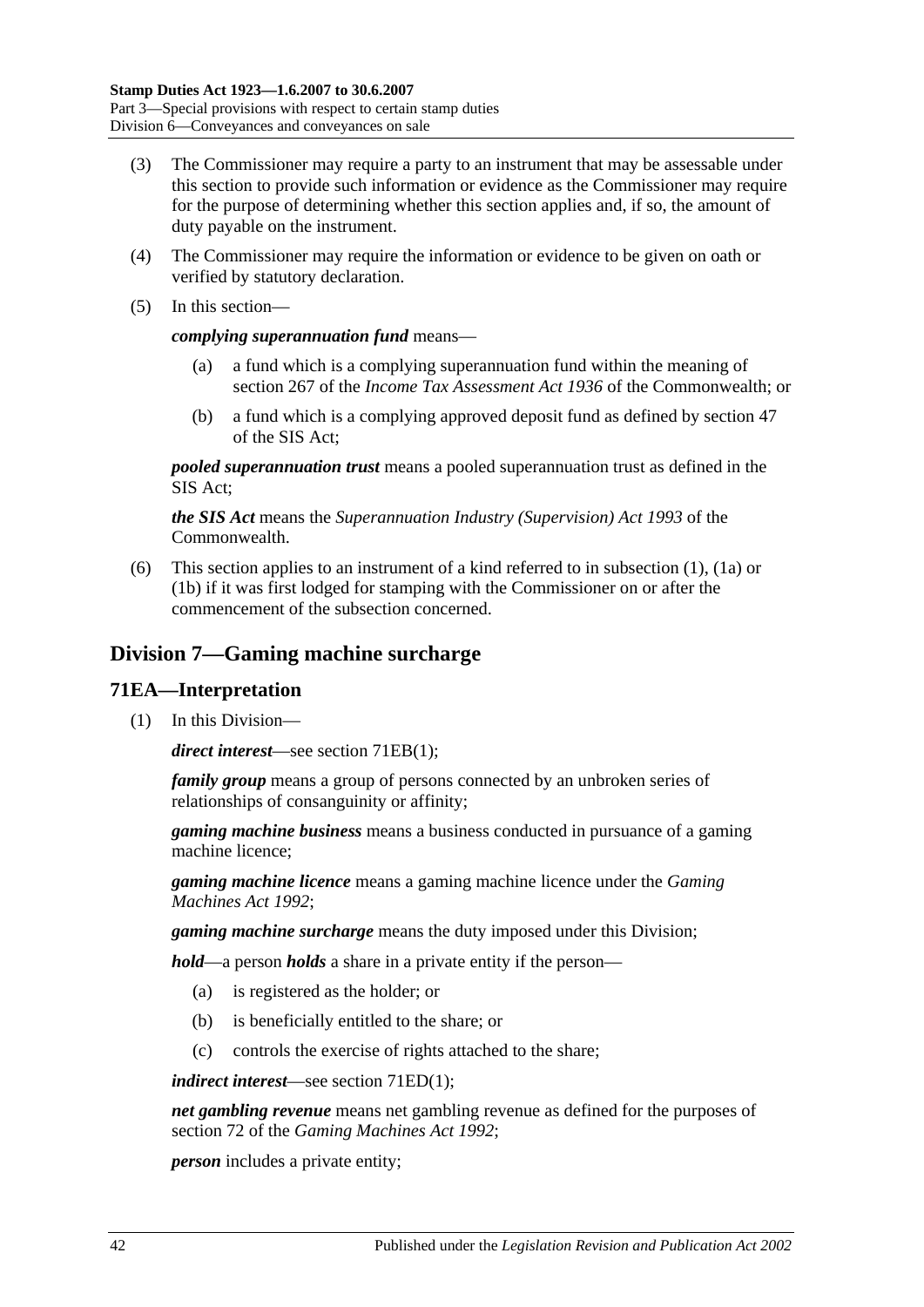#### *private company* means—

- (a) a company that is limited by shares but whose shares are not quoted on a recognised financial market; or
- (b) a company that is not limited by shares,

but does not include a company that is excluded from the ambit of this definition by the regulations;

*private entity* means a private company or a private unit trust scheme;

*private unit trust scheme* means—

- (a) a unit trust scheme in which less than 50 persons hold units; or
- (b) a unit trust scheme in which 50 or more persons hold units if 20 or fewer persons hold 75 per cent or more in number or value of the units on issue,

but does not include a unit trust scheme that is an approved deposit fund or a pooled superannuation trust within the meaning of the *Superannuation Industry (Supervision) Act 1993* (Cwth);

*proportionate interest*—see sections [71EB\(3\),](#page-61-1) [71EC\(2\)](#page-61-2) and [71ED\(3\);](#page-61-3)

#### *related entity*—see section [71EC\(1\);](#page-61-4)

*share* in a private entity means—

- (a) where the private entity is a private company—a share or other interest that—
	- (i) entitles the holder to vote at a general meeting of shareholders of the private company; or
	- (ii) entitles the holder to share in dividends or would entitle the holder to share in dividends assuming that there were profits out of which dividends could be declared; or
	- (iii) entitles the holder to share in the distribution of the assets of the company in the event of a winding up; or
	- (iv) confers entitlements of two or more kinds mentioned above;
- (b) where the private entity is a private unit trust—a unit in the trust.
- (2) Property is taken to be held beneficially by a private unit trust scheme if it is held by the trustees of the scheme in trust for the unitholders.
- (3) If an interest that is to be valued for the purposes of this Division is the potential interest of an object of a discretionary trust, the interest is to be valued as if it were the greatest beneficial interest in the property subject to the trust that could be conferred under the terms of the trust.

### <span id="page-60-0"></span>**71EB—Direct interests**

- (1) A person has a *direct interest* in a private entity if the person holds a share in the private entity.
- (2) A direct interest is to be expressed as a proportionate interest.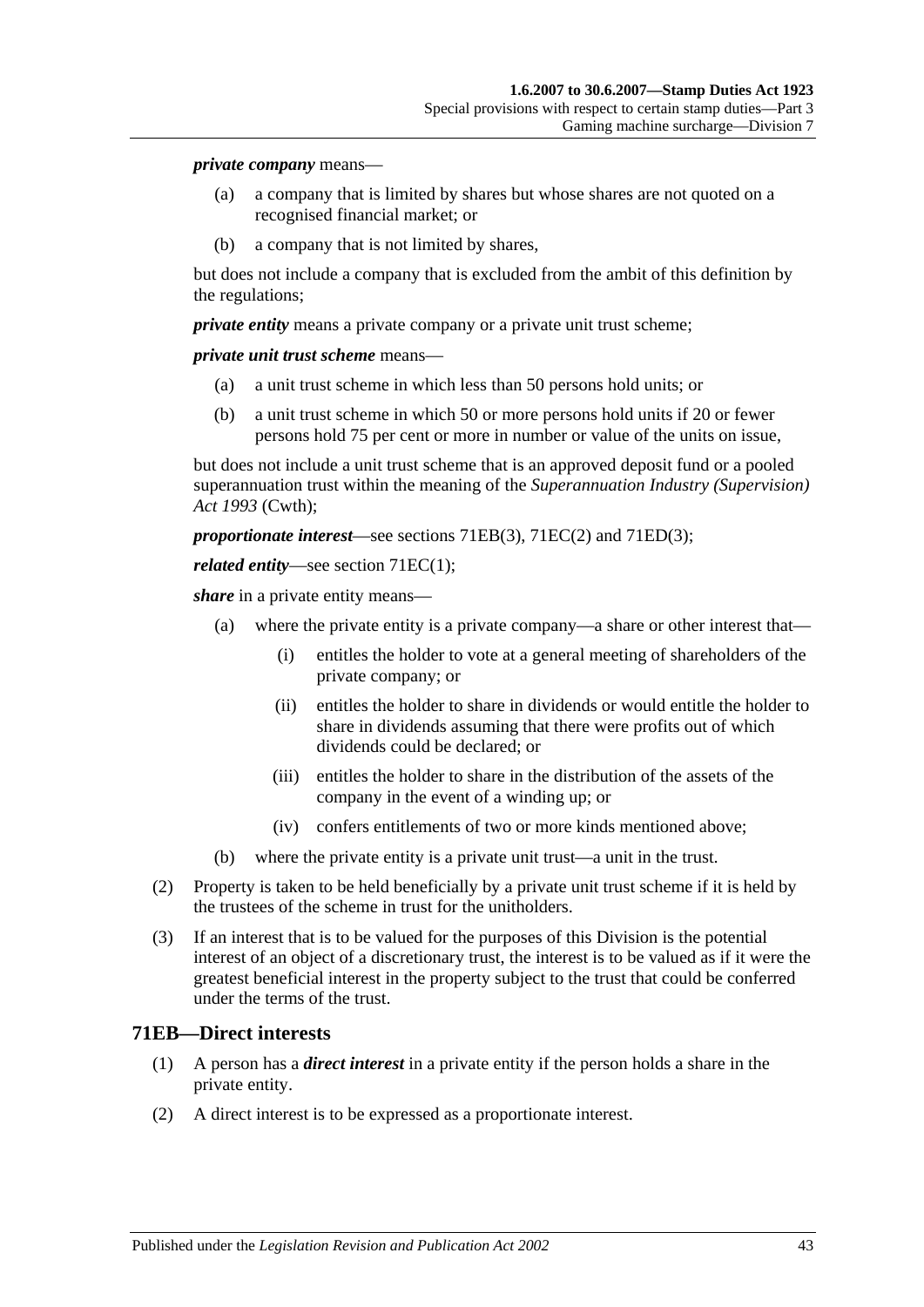- <span id="page-61-1"></span>(3) The *proportionate interest* is the highest of the following:
	- (a) a percentage representing the proportion of votes that the person would be entitled to exercise (or control) at a general meeting of shareholders or unitholders assuming that all shareholders or unitholders exercised their voting rights;
	- (b) a percentage representing the extent the person is entitled to participate in dividends or distributions of income;
	- (c) a percentage representing the extent to which the person would be entitled to participate in distribution of assets on a winding up of the private entity.
- (4) The proportionate interest of a person is to be determined as if any power that the person has to increase the extent of an interest (by varying the constituent documents of the private entity or in any other way) had been exercised so as to maximise the relevant interest in the private entity.

### <span id="page-61-4"></span>**71EC—Related entities**

- (1) Two private entities are *related entities* if—
	- (a) one has a direct interest in the other; or
	- (b) a series of such relationships can be traced between them through another or other related entities (*intermediate entities*).
- <span id="page-61-2"></span>(2) If a private entity is related to another private entity by a relationship traced through an intermediate entity or intermediate entities, the private entity's proportionate interest in the other is calculated by multiplying the relevant fractions together and expressing the result as a percentage.

#### **Example—**

Entity A (a private company) holds a 75% proportionate interest in entity B (a private unit trust scheme) which in turn holds a 50% proportionate interest in entity C (a private company). In this case, the proportionate interest of entity A in entity C (insofar as it is traced through entity B) is 37.5%.

### <span id="page-61-0"></span>**71ED—Indirect interests**

- (1) If a person has a direct interest in a private entity (entity A) which is related to another private entity (entity B), the person has an *indirect interest* in entity B.
- (2) An indirect interest is to be expressed as a proportionate interest.
- <span id="page-61-3"></span>(3) The proportionate interest is calculated by multiplying together—
	- (a) a fraction representing the person's proportionate interest in entity A; and
	- (b) a fraction representing entity A's proportionate interest in entity B,

and expressing the result as a percentage.

#### **Example—**

X holds a proportionate interest of 33⅓% in entity A (a private company) which in turn holds a 75% proportionate interest in entity B (a private unit trust scheme) which in turn holds a 50% proportionate interest in entity C (a private company). In this case X's indirect interest in entity C is to be expressed as a proportionate interest of 12.5%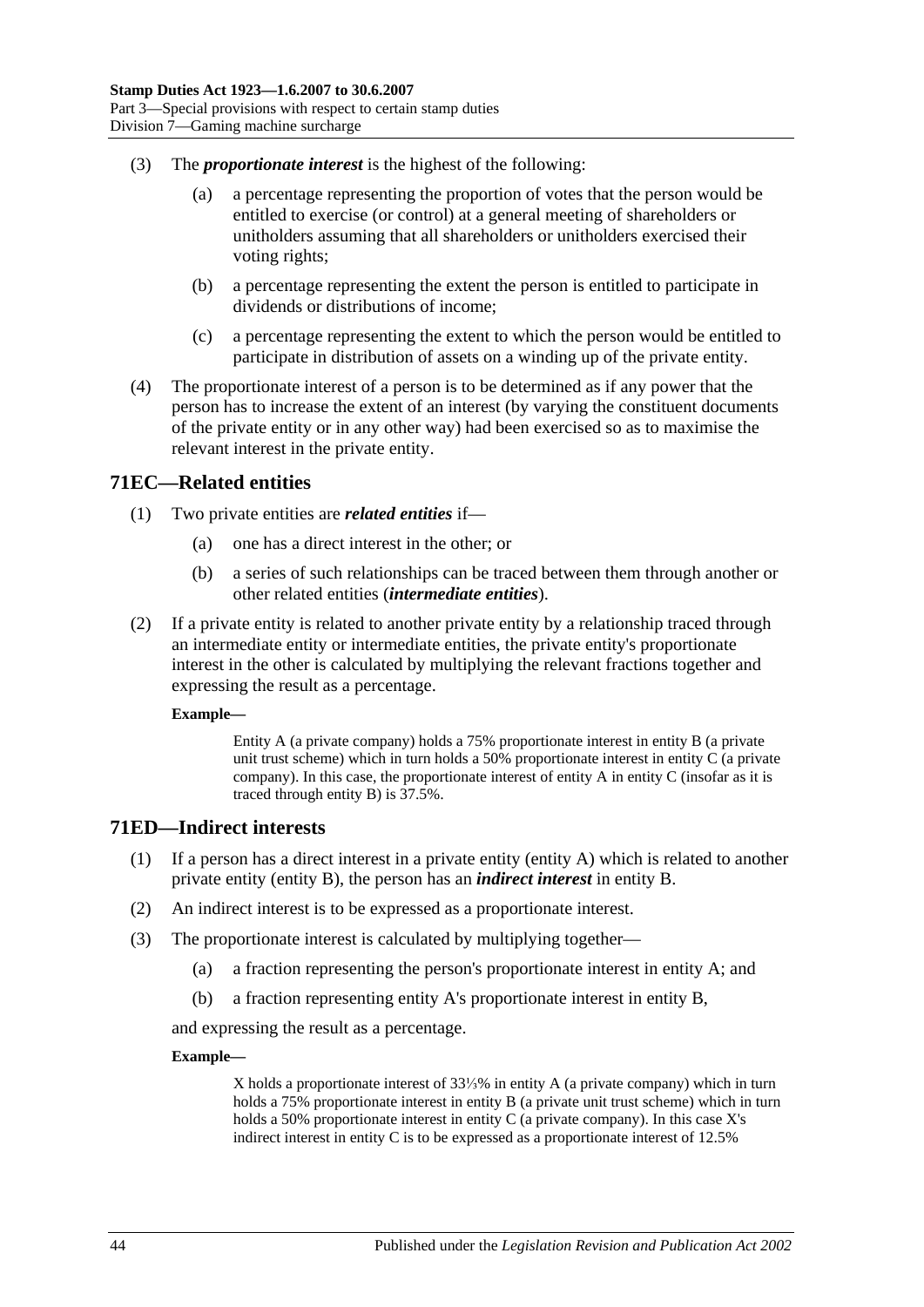# **71EE—Notional interests**

- (1) If a private entity owns a gaming machine business or an interest in a gaming machine business, a person who holds a direct or indirect interest in the private entity is taken to have a notional interest in the gaming machine business.
- (2) The value of the notional interest is calculated as follows:

 $V = p \times v_1$ 

where—

*p* is a fraction representing the person's proportionate interest in the private entity;

 $v_1$  is the value of the gaming machine business or the interest in the gaming machine business (as the case requires).

## **71EF—Application of this Division**

- (1) This Division applies to the following transactions—
	- (a) the transfer of an interest in a gaming machine business; or
	- (b) the transfer of a notional interest in a gaming machine business.
- (2) A transfer includes any transaction as a result of which the amount or value of the interest or notional interest of a person (the transferor) in a gaming machine business is diminished or extinguished and another person (the transferee) gains an interest or notional interest in the gaming machine business or the transferee's interest or notional interest increases in amount or value.

#### **Example—**

Suppose that a gaming machine business is operated by a private entity. The shares of a particular person in the private entity are redeemed or cancelled. This transaction is to be regarded as a transfer of the shareholder's notional interest to the remaining shareholders because their respective notional interests are increased by the value of the notional interest that has been extinguished by the redemption or cancellation.

- (3) However, a transfer does not include—
	- (a) a transaction by way of mortgage; or
	- (b) a transaction between members of the same family group by way of gift; or
	- (c) a transaction between members of the same family group for which there is no consideration of a commercial nature.

## **71EG—Imposition of surcharge**

- (1) A gaming machine surcharge is imposed on a transaction to which this Division applies.
- (2) The surcharge is in addition to any other duty payable under this Act in respect of the transaction.
- (3) The surcharge is calculated as follows:

 $A = p \times 0.05 \times NGR$ 

where—

*A* is the amount of the surcharge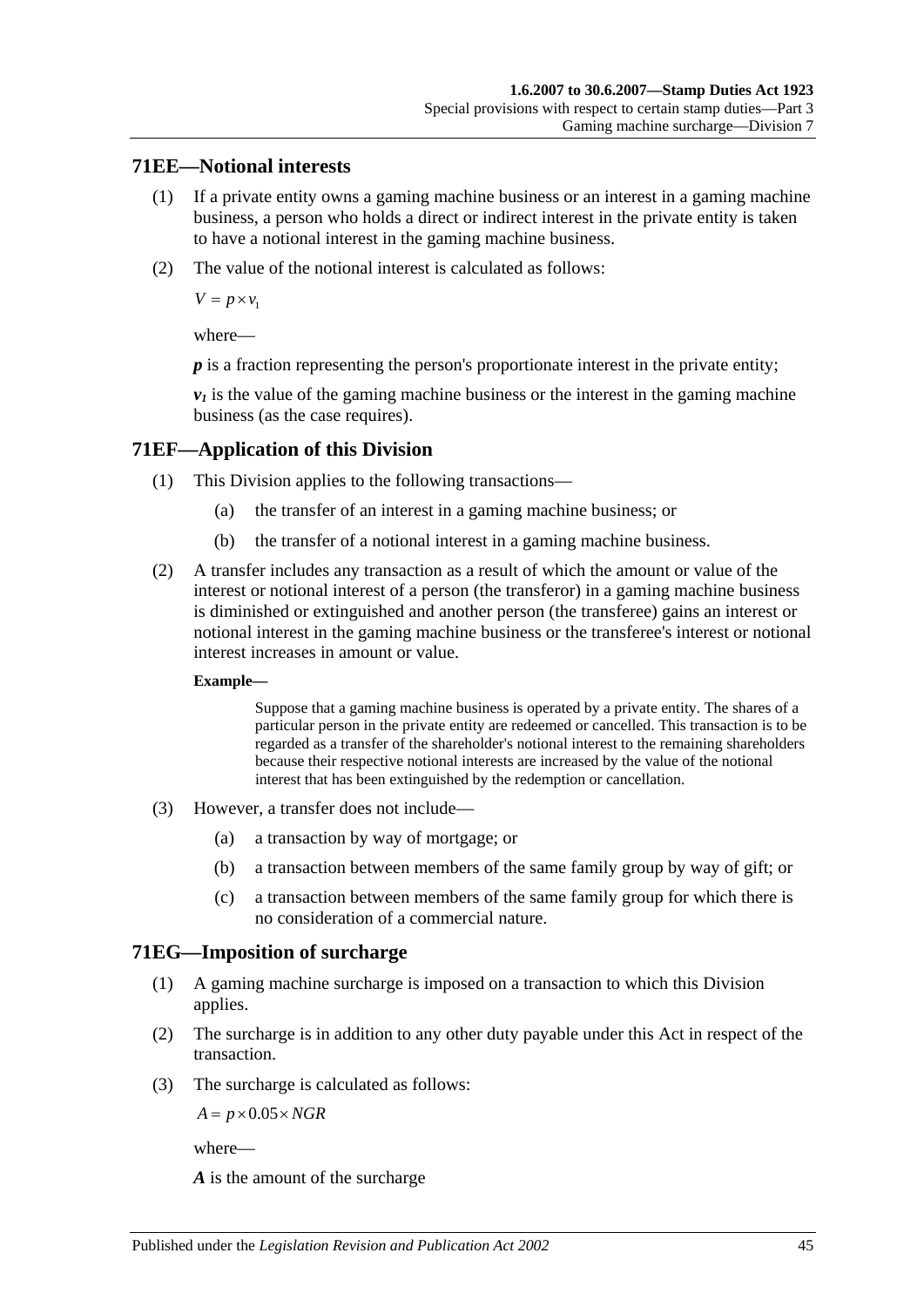$p$  is  $-$ 

- (a) if the whole of the gaming machine business is transferred—1;
- (b) in any other case—a fraction representing the relationship between the value of the interest or notional interest transferred and the value of the gaming machine business

*NGR* is the net gambling revenue derived from the business for the last 12 complete calendar months before the date of the transaction or, if the business was not carried on during that period or for the whole of that period, an amount determined by the Liquor and Gambling Commissioner to be reasonable having regard to net gambling revenue derived during that period from similar businesses.

# **71EH—Exempt transactions**

- (1) A transaction is exempt from the surcharge if—
	- (a) no liability to duty is imposed (apart from this Division) in respect of the transaction (or an instrument by which it is effected); or
	- (b) the transaction is effected by a conveyance that is exempt from *ad valorem* duty under this Act.
- (2) The regulations may exempt transactions of a specified class from the surcharge.

# **71EI—Notice of transaction to which this Division applies**

- (1) If a transaction to which this Division applies occurs, the parties to the transaction must within 2 months after the date of the transaction—
	- (a) lodge a return with the Commissioner; and
	- (b) pay the relevant amount of the surcharge.

Maximum penalty: \$10 000.

- (2) The return must be in a form approved by the Commissioner and contain the following information—
	- (a) the names and addresses of the parties to the transaction; and
	- (b) the date of the transaction; and
	- (c) particulars of the transaction and the interest or notional interest transferred as a result of the transaction; and
	- (d) sufficient details to enable the calculation of the fraction representing the relationship between the value of the interest or notional interest transferred and the value of the gaming machine business; and
	- (e) details of the net gambling revenue for the last 12 calendar months before the date of the transaction; and
	- (f) other information required by the Commissioner.

## **71EJ—Recovery of duty**

- (1) The Commissioner may recover a surcharge payable on a transaction to which this Division applies as a debt—
	- (a) from a party to the transaction; or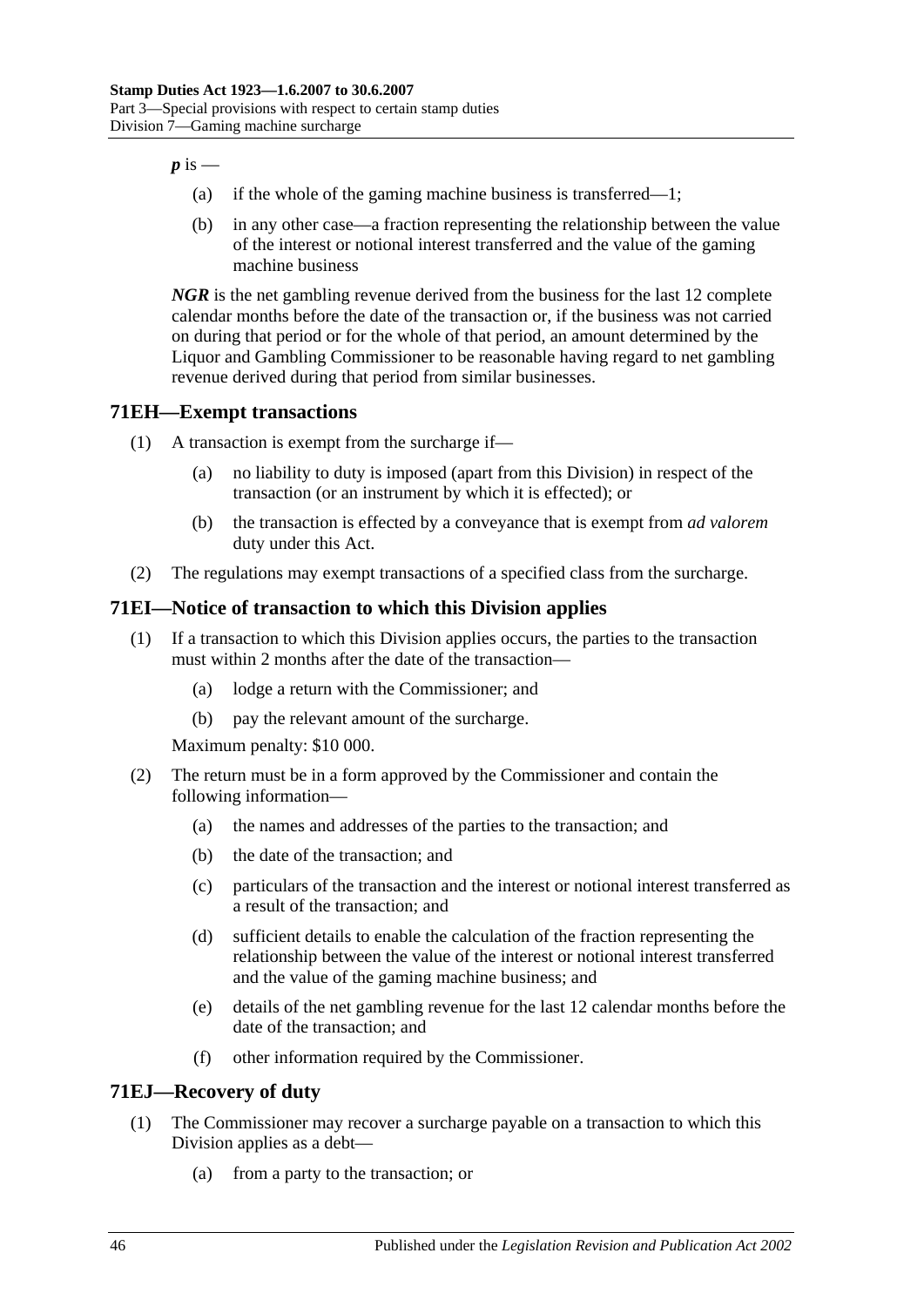- (b) if the relevant gaming machine business is owned by a private entity—from the private entity.
- (2) If the Commissioner recovers the surcharge from a private entity, the private entity may recover the relevant amount from the parties to the transaction.

# **Division 8—Transactions effected without creating dutiable instrument**

## <span id="page-64-0"></span>**71E—Transactions otherwise than by dutiable instrument**

- (1) Subject to [subsection](#page-64-1) (2), this section applies to a transaction in the following circumstances—
	- (a) the transaction results in a change in the ownership of a legal or equitable interest in—
		- (i) land; or
		- $(ii)$ 
			- (A) a business situated in the State; or
			- (B) a part of a business (being a business situated in the State), excluding goods that are stock-in-trade of a business where the transaction occurs in the ordinary course of business, where the transaction is associated with, or is for the purposes of, a change in the ownership of a legal or equitable interest in the business (including a case where a business is being divided up into separate parts and then those parts are being transferred to one or more persons as part of one transaction or one series of transactions); or
		- (iii) an interest in a partnership; and
	- $(b)$
- (i) the transaction is not effected, or not wholly effected, by an instrument on which *ad valorem* duty is chargeable; but
- (ii) if the transaction had been effected, or wholly effected, by an instrument, the instrument would be chargeable with duty as a conveyance or as if it were a conveyance.
- (1a) For the purposes of this section (and for the calculation of the value of any property), a change in the ownership of a legal or equitable interest in a business will be taken to include a transfer of the goodwill of the business.
- <span id="page-64-1"></span>(2) This section does not apply to any of the following transactions—
	- (a) the appointment of a receiver or trustee in bankruptcy;
	- (b) the appointment of a liquidator;
	- (c) a compromise or arrangement under Part 5.1 of the *Corporations Act 2001* of the Commonwealth;
	- (e) any other transaction of a prescribed class.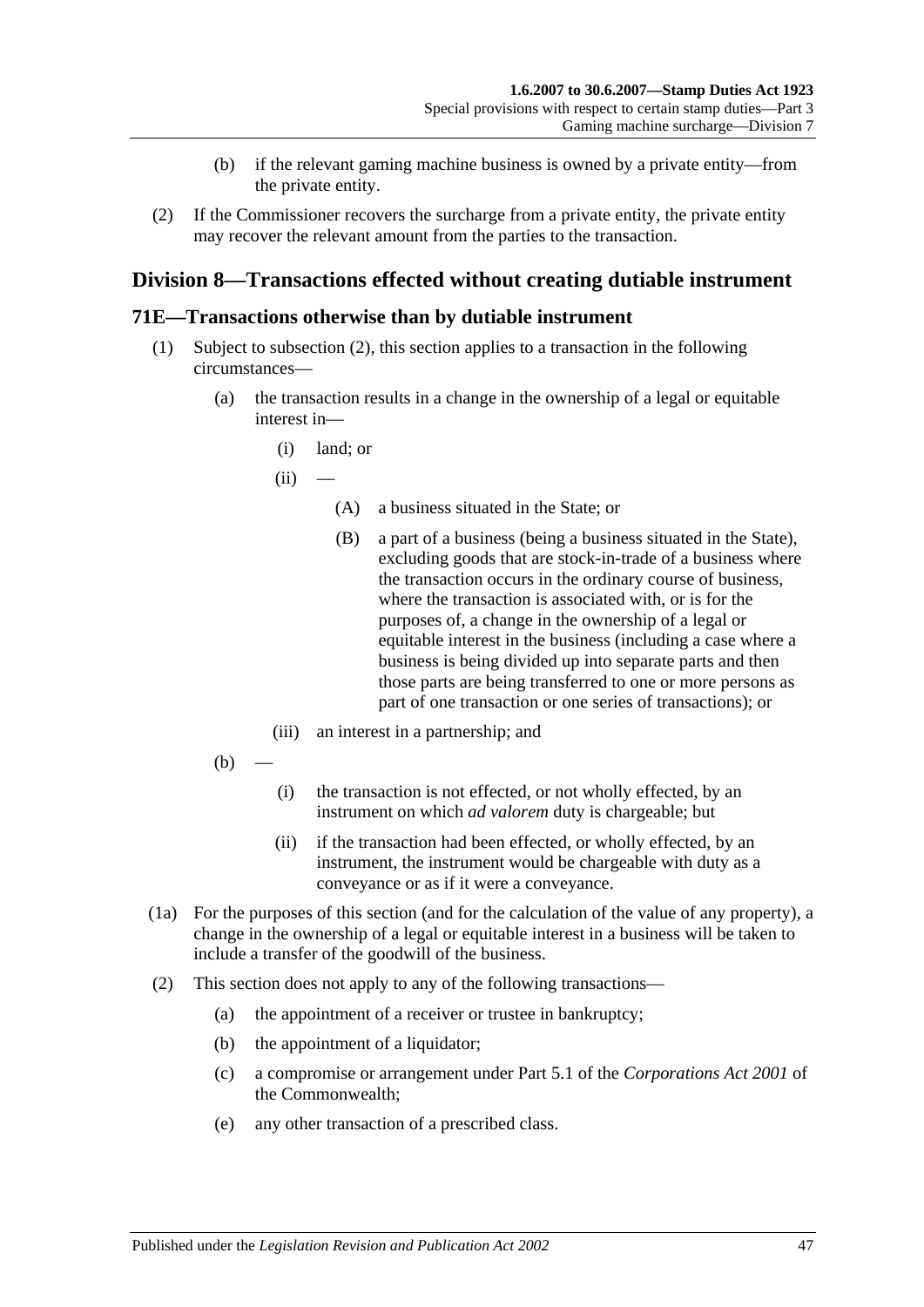- (3) Where a transaction to which this section applies is entered into, a statement in a form approved by the Commissioner must be lodged with the Commissioner setting out—
	- (a) the nature and effect of the transaction;
	- (b) a description of the property affected by the transaction;
	- (c) a statement of the value of any property to which the transaction relates;
	- (d) a statement of any consideration that has passed or is to pass between the parties to the transaction.
- (4) Duty is payable on the statement as if it were a conveyance effecting the transaction to which it relates.
- (4a) A statement under this section will, for the purposes of this Act, be taken to be an instrument executed by the person required to lodge the statement on the date of the change in legal or equitable ownership of property effected by the transaction to which the statement relates.
- (5) Where a statement is lodged with the Commissioner under this section—
	- (a) any instrument that relates to the same transaction is not chargeable with duty to the extent to which duty has been paid on the statement; and
	- (b) the statement will not be charged with duty to the extent that duty has been paid on any instrument that relates to the same transaction.
- (6) If a statement relating to a transaction to which this section applies is not lodged with the Commissioner in accordance with this section within two months after a change in legal or equitable ownership of property is effected by the transaction—
	- (a) each party to the transaction is guilty of an offence; and
	- (b) the parties to the transaction are nevertheless jointly and severally liable to pay duty to the Commissioner as if such a statement had been lodged with the Commissioner immediately before the end of that period of two months.
- (7) A person who aids, abets, counsels or procures another person to enter into a transaction to which this section applies knowing that none of the parties to the transaction intends to lodge a statement under this section is guilty of an offence.
- (8) A person who is guilty of an offence against this section is liable to a fine not exceeding \$10 000.
- (9) If a statement relating to a transaction to which this section applies is lodged with the Commissioner but it is subsequently established to the satisfaction of the Commissioner that the transaction is not to be completed, the Commissioner may refund any duty paid on the statement.

## **71F—Statutory transfers**

- (1) A statutory transfer is a transfer or vesting of assets or liabilities that takes effect by or under the provisions of a special Act.
- (2) The parties to a statutory transfer must, within 2 months after a statutory transfer takes effect, lodge with the Commissioner a statement in a form approved by the Commissioner setting out—
	- (a) a description of the property subject to the statutory transfer; and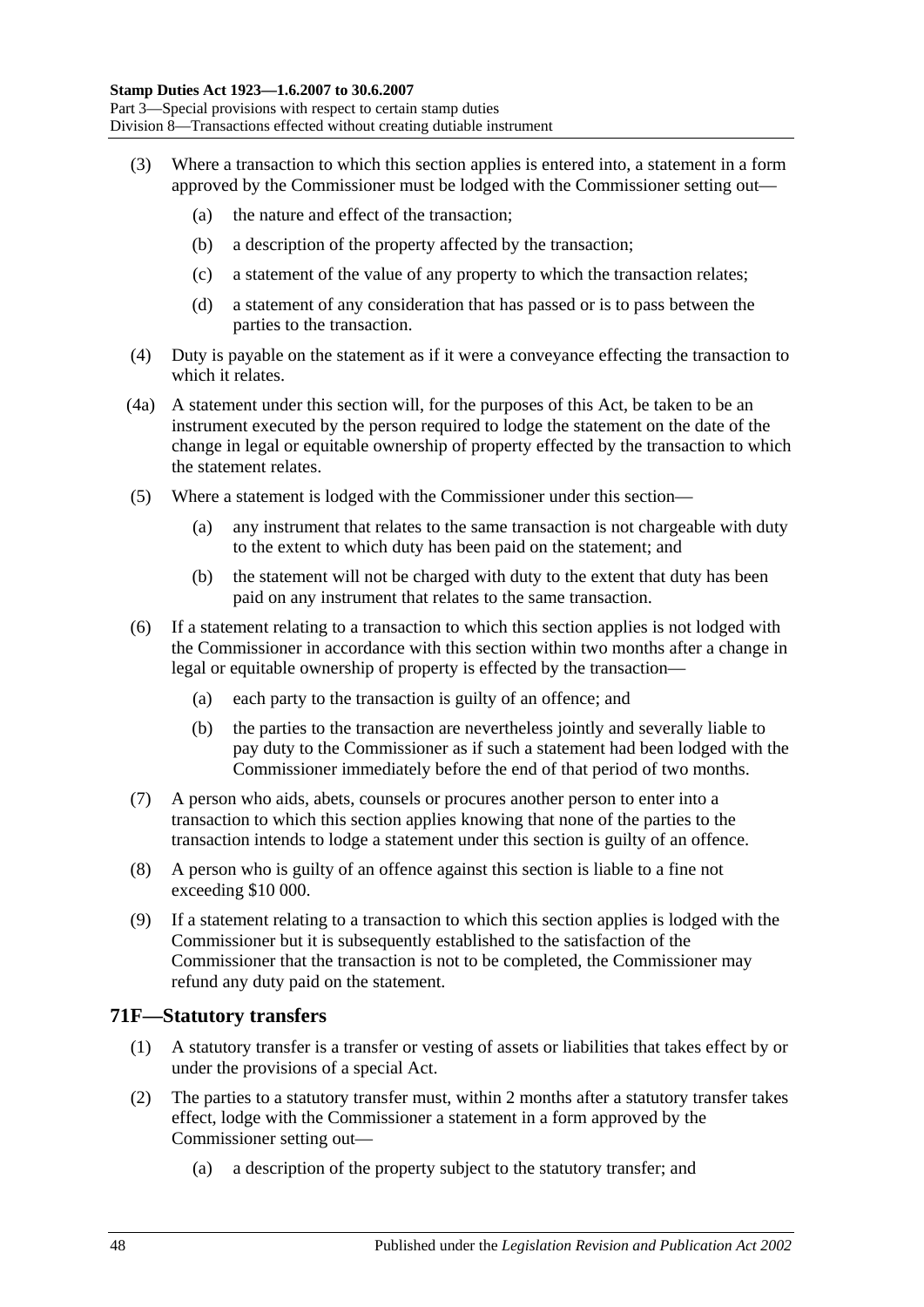- (b) the value of that property; and
- (c) any other information required by the Commissioner.
- (3) Duty is payable on the statement as if it were a conveyance, executed by the parties to the statutory transfer, operating as a voluntary disposition *inter vivos* of the property subject to the statutory transfer.
- (4) If a statement is not lodged as required by this section within 2 months after the statutory transfer takes effect—
	- (a) each party to the transfer is guilty of an offence and liable to a penalty not exceeding \$10 000; and
	- (b) the parties to the transfer are jointly and severally liable to pay duty to the Commissioner as if such a statement had been lodged with the Commissioner immediately before the end of that period of 2 months.
- (5) A statutory transfer arising from the merger of credit unions, or transferring assets from one credit union to another, is exempt from this section.
- (6) In this section—

*special Act* means—

- (a) the *[Financial Sector \(Transfer of Business\) Act](http://www.legislation.sa.gov.au/index.aspx?action=legref&type=act&legtitle=Financial%20Sector%20(Transfer%20of%20Business)%20Act%201999) 1999*; or
- (b) the *Financial Sector (Transfer of Business) Act 1999* of the Commonwealth; or
- (c) any other Act of the State, another State, or the Commonwealth prescribed by regulation for the purposes of this section.

## **Division 9—Leases**

### **72—Agreement for lease to be charged as a lease**

An agreement for a lease or with respect to the letting of any lands shall be chargeable with the same duty as if it were an actual lease made for the term and consideration mentioned in the agreement.

### **73—Leases, how to be charged in respect of produce etc**

- (1) Where the consideration or any part of the consideration for which a lease is granted or agreed to be granted consists of any produce or other goods, the value of the produce or goods shall be deemed a consideration in respect of which the lease or agreement is chargeable with *ad valorem* duty.
- (2) Where it is stipulated in any lease or agreement for a lease that the value of the produce or goods shall amount at least to, or shall not exceed, a given sum or where the lessee is specially charged with, or has the option of paying after, any permanent rate of conversion, the value of the produce or goods shall, for the purpose of assessing the *ad valorem* duty, be estimated at the given sum or according to the permanent rate.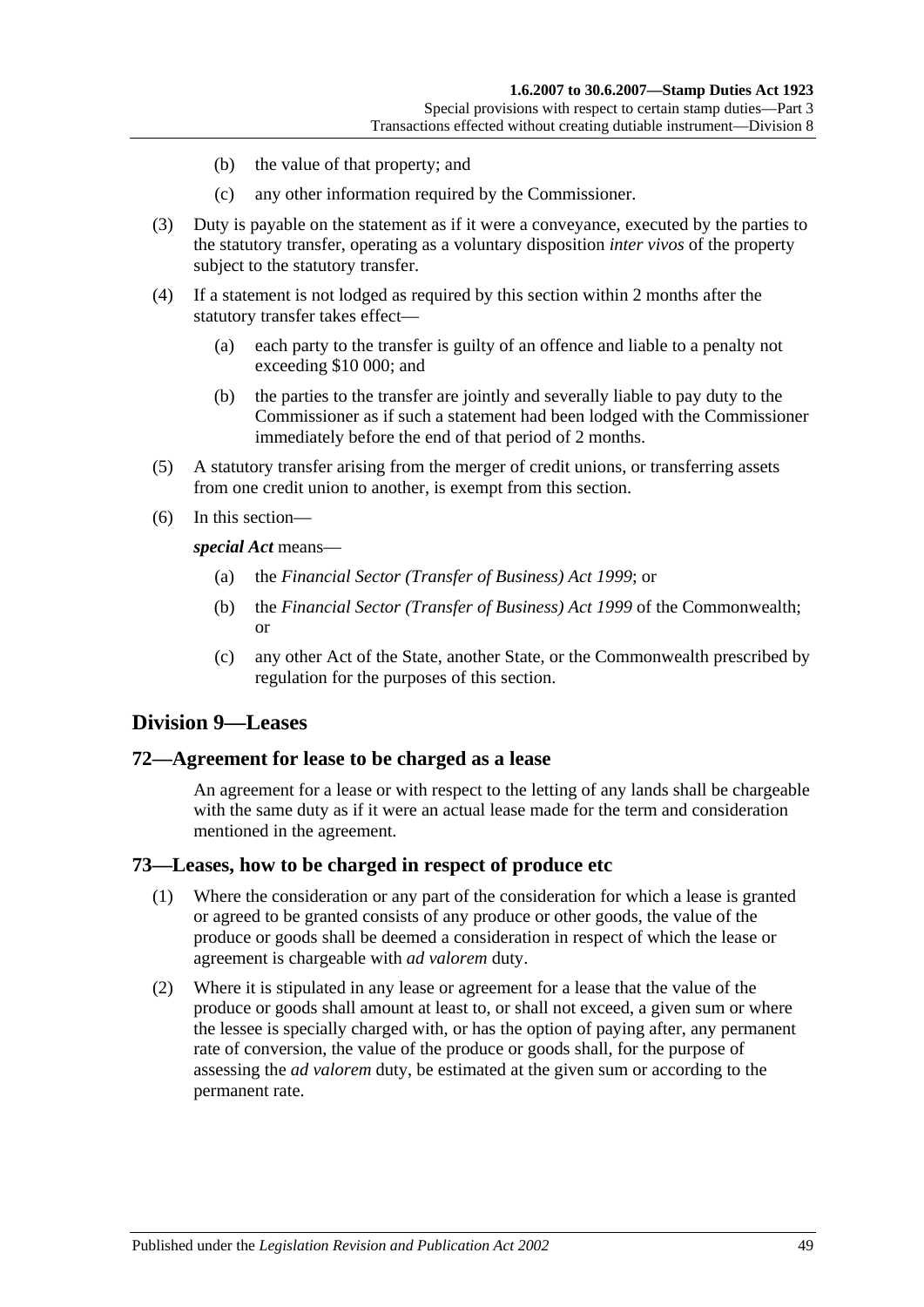(3) A lease or agreement for a lease made either wholly or partially for any such consideration, if it contains a statement of the value thereof and is stamped in accordance with the statement, shall, so far as regards the subject matter of the statement, be deemed duly stamped, unless or until it is otherwise shown that the statement is incorrect and that the lease or agreement is in fact not duly stamped.

# **74—Duty in respect of certain kinds of lease**

- (1) A lease or agreement for a lease or with respect to the letting of any lands shall not be chargeable with any duty in respect of any penal rent, or increased rent in the nature of a penal rent, thereby reserved or agreed to be reserved or made payable, or by reason of being made in consideration of the surrender or abandonment of any existing lease or agreement of, or relating to, the same subject matter.
- (2) A lease made for any consideration in respect of which it is chargeable with *ad valorem* duty and in further consideration either of a covenant by the lessee to make, or of his having previously made, any substantial improvement of, or addition to, the property demised to him, or of any covenant relating to the subject matter of the lease, shall not be chargeable with any duty in respect of the further consideration.

## **75—Consideration for lease**

(1) In this section—

*current market rent* for property means the consideration (including rent and any other form of valuable consideration) that a lessee might reasonably be expected to pay under a lease of the property, if it were unoccupied and offered for renting, expressed as a rate of rent per annum;

*lease* includes an agreement for a lease or any written document for the tenancy or occupancy of property;

*lessee* means the person who has the right to occupy property under a lease and includes a prospective lessee under an agreement for a lease;

*property* means land or a tenement.

- (2) If the rent or any other consideration payable by the lessee under a lease of property cannot be ascertained or estimated at the time that the lease is lodged with the Commissioner for stamping (whether because the consideration depends on some future contingency or for any other reason), the Commissioner may assess the duty payable based on the current market rent for the property as if the current market rent were the rate or average rate of rent per annum under the lease and there were no other consideration payable under the lease.
- (3) If the consideration payable by the lessee under a lease of property can be ascertained or estimated at the time that the lease is lodged with the Commissioner for stamping but the duty that may be charged on the instrument (whether as a lease or a conveyance on sale or both) apart from this section is less than the duty that would be payable based on the current market rent for the property, the Commissioner may assess the duty payable based on the current market rent as if the current market rent were the rate or average rate of rent per annum under the lease and there were no other consideration payable under the lease.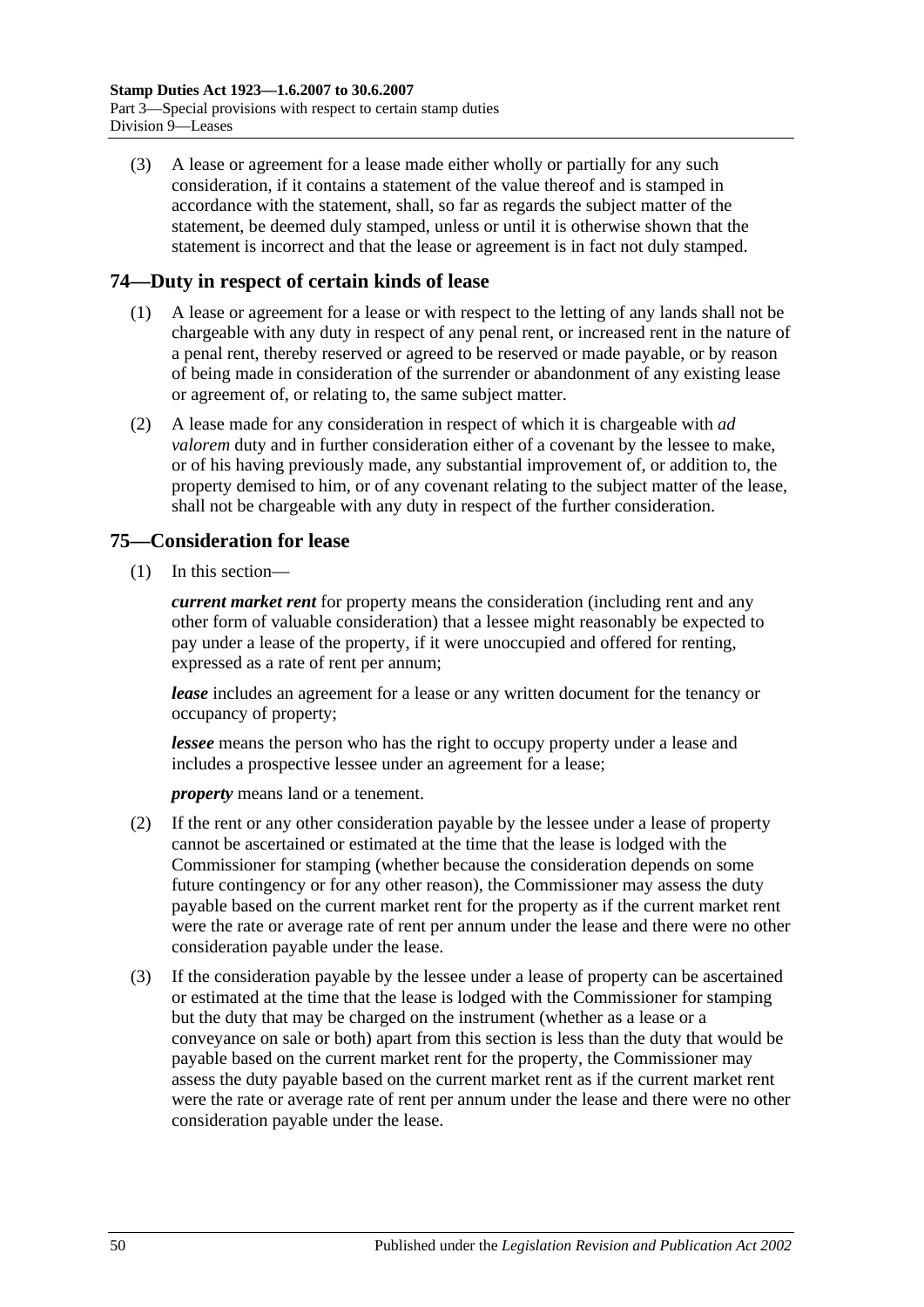- (4) For the purposes of this section, the Commissioner may—
	- (a) cause a valuation to be made of any property that is the subject of a lease for the purpose of determining the current market rent for the property; and
	- (b) having regard to the merits of the case, charge the whole or a part of the expenses of, or incidental to, the making of the valuation to the person liable to pay the duty and may recover the amount charged as a debt due to the Crown.

### **75A—Abolition of duty on leases**

- (1) No liability to duty arises in relation to a lease entered into on or after 1 July 2004.
- <span id="page-68-0"></span>(2) After 1 July 2004, the Governor may, by proclamation, fix a date for the repeal of this Division and Schedule 2 clause 10.
- (3) On the date fixed under [subsection](#page-68-0) (2), this Division (including this section) and Schedule 2 clause 10 are repealed.
- (4) In this section—

*lease* includes an agreement for a lease or any other document for the tenancy or occupancy of land or a tenement.

# **Division 10—Mortgages**

### **76—Interpretation**

In this Act—

*liability* means a present, future or contingent monetary liability;

#### *mortgage* means—

- (a) an instrument creating, acknowledging, evidencing or recording a legal or equitable interest in, or charge over, real or personal property by way of security for a liability; or
- (b) an instrument creating, acknowledging, evidencing or recording a liability in respect of which an instrument of title is or is to be pledged or deposited by way of security.
	- 1 A *mortgage* includes an instrument that would, assuming the fulfilment of a condition to which the instrument is subject, fall into one of the above categories.
	- 2 A *mortgage* includes an agreement that gives rise to a presumptive mortgage under section 10(3) of the *Consumer Credit (South Australia) Code*.

### **77—Where mortgage consists of several instruments**

If several instruments are necessary to make a mortgage and duty would, but for this section, be chargeable on more than one of those instruments, the duty shall be chargeable upon the principal instrument only and the other instruments shall not be liable to any duty, and the parties, with the approval of the Commissioner, may decide which is the principal instrument.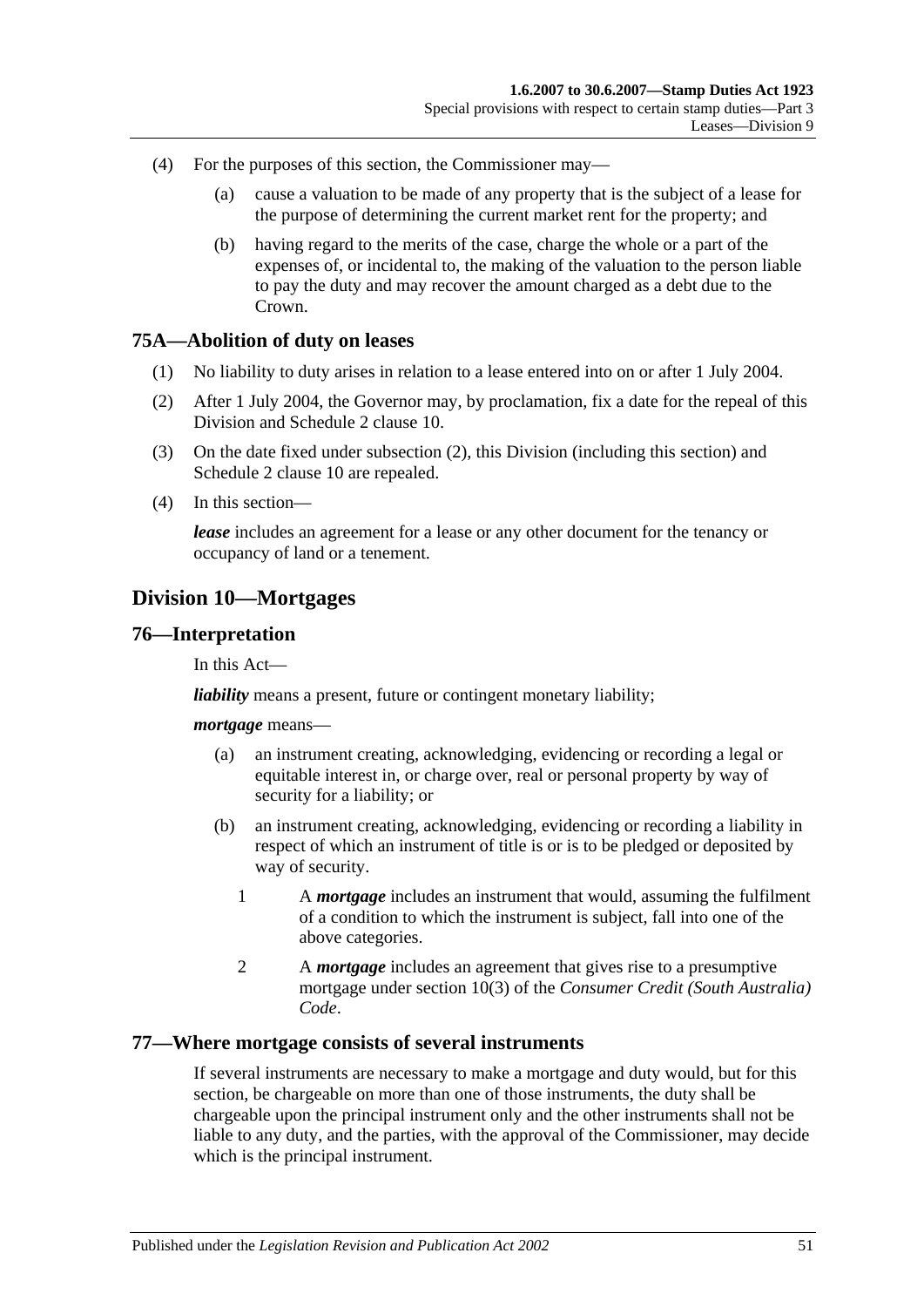## **78—Security for stock, how to be charged**

A security for the transfer or retransfer of any stock shall be chargeable with the same duty as a similar security for a sum of money equal in amount to the value of the stock; and a transfer or assignment of any such security shall be chargeable with the same duty as an instrument of the same description relating to a sum of money equal in amount to the value of the stock.

## **79—Mortgage securing future and contingent liabilities**

- (1) A mortgage that extends to future or contingent liabilities is, if limited to a particular amount, chargeable with duty as if it were a security for that amount.
- <span id="page-69-2"></span><span id="page-69-1"></span>(2) A mortgage that extends to future or contingent liabilities is, if not limited to a particular amount, chargeable with duty as follows:
	- (a) the mortgage is chargeable, in the first instance, with duty on the basis of an estimate of the highest amount to be secured (to be made on the assumption that all contingencies to which the mortgage or the liability is subject will actually happen); and
	- (b) if the amount of the liability secured by the mortgage subsequently exceeds the amount for which the mortgage has been previously stamped, the mortgage becomes chargeable with further duty as from the date when the liability was first exceeded and the amount of that further duty is to be calculated as follows:
		- (i) a fresh estimate is to be made in accordance with this section of the highest amount to be secured; and
		- (ii) duty is then to be calculated on the basis of that estimate and in all other respects as if the mortgage were a new and separate instrument made on the date when the liability was first exceeded; and
		- (iii) the further duty is then to be calculated by subtracting the amount of duty already paid from the amount of duty calculated under [subparagraph](#page-69-0) (ii).

#### <span id="page-69-0"></span>**Exceptions—**

- 1 [Paragraph](#page-69-1) (b) does not apply if the liability is wholly or partly denominated in a foreign currency and the amount for which the mortgage has been previously stamped is extended solely because of fluctuations in the rate of exchange.
- 2 If a mortgage becomes chargeable with further duty under [paragraph](#page-69-1) (b), and the rate of duty payable on the mortgage has increased since it was previously stamped, then the further duty is to be calculated by subtracting from the amount of duty calculated under [paragraph](#page-69-0) (b)(ii) the amount that would have been already paid if duty had then been calculated and paid at the higher rate.
- 3 If a mortgage becomes chargeable with further duty under [paragraph](#page-69-1) (b), and the rate of duty payable on the mortgage has decreased since it was previously stamped, then the further duty is to be calculated by subtracting from the amount of duty calculated under [paragraph](#page-69-0) (b)(ii) the amount that would have been already paid if duty had then been calculated and paid at the lower rate.
- 4 If—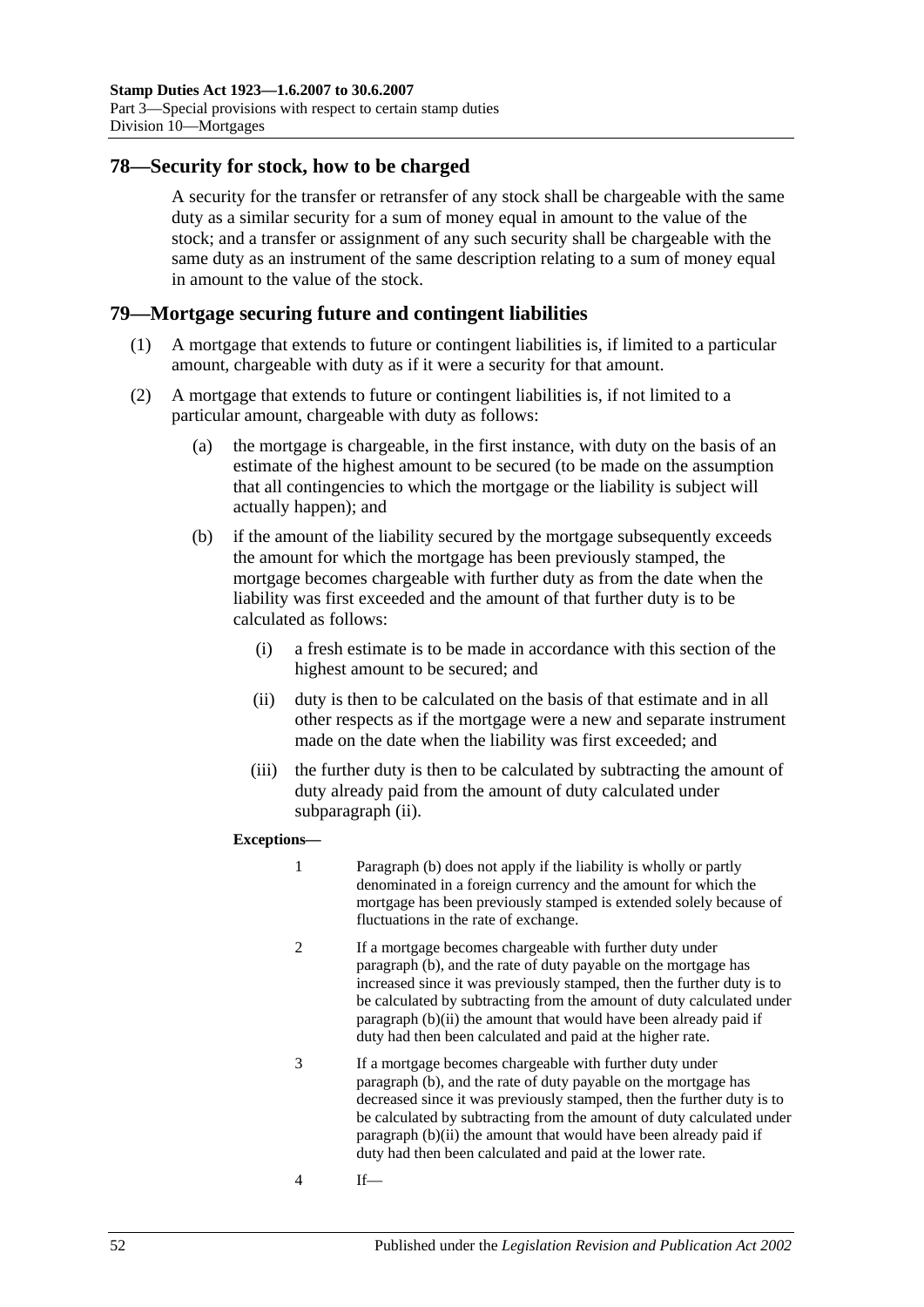- (a) a further advance is made under—
	- (i) a mortgage that is, until the further advance, wholly exempt from duty; or
	- (ii) a mortgage that would, assuming it had been submitted for stamping immediately before the further advance, have been wholly exempt from duty; and
- (b) in consequence of the further advance, the mortgage ceases to be of a type that is, or has become, wholly exempt from duty,

duty (or further duty) is calculated on the mortgage as if it secured only the further advance and, if duty was paid before the exemption took effect, as if no such payment had been made.

- (3) If a mortgage is chargeable with duty under [subsection](#page-69-2) (2), the parties must, on submitting the mortgage for stamping or further stamping, make a fair estimate of the highest amount to be secured (to be made on the assumption that all contingencies to which the mortgage or the liability is subject will actually happen).
- (4) The Commissioner may accept the parties' estimate of the highest amount to be secured or, if dissatisfied with that estimate, substitute the Commissioner's own estimate of that amount, for the purposes of determining the amount of duty or further duty with which the mortgage is chargeable.
- <span id="page-70-0"></span>(5) The Commissioner has a discretion, in the case of a mortgage securing a contingent liability, to permit the mortgage to be stamped for an amount that is less than the full amount of that liability, but, if the contingency subsequently happens, further duty becomes chargeable on the mortgage as from the date of the happening of the contingency and the amount of that further duty is to be calculated as follows:
	- (a) duty is to be calculated on the mortgage on the basis of the full amount of the liability as if the mortgage were a new and separate instrument made on the date of the happening of the contingency; and
	- (b) the further duty is then to be calculated by subtracting the amount of duty already paid from the amount of duty calculated under [paragraph](#page-70-0) (a).
- <span id="page-70-1"></span>(6) If a mortgage for an unlimited amount is registered under the *[Real Property Act](http://www.legislation.sa.gov.au/index.aspx?action=legref&type=act&legtitle=Real%20Property%20Act%201886) 1886*, a discharge of the mortgage may not be registered unless the instrument of discharge is endorsed with a certificate by the mortgagee, an officer, agent or employee of the mortgagee, or some other person approved for the purposes of this subsection by the Commissioner—
	- (a) stating the highest amount that was secured during the currency of the mortgage; and
	- (b) stating that the mortgage has been duly stamped.
- (7) If a certificate under [subsection](#page-70-1) (6) is false, the mortgagee and the person by whom the certificate was signed are each guilty of an offence.

Penalty: Imprisonment for 2 years.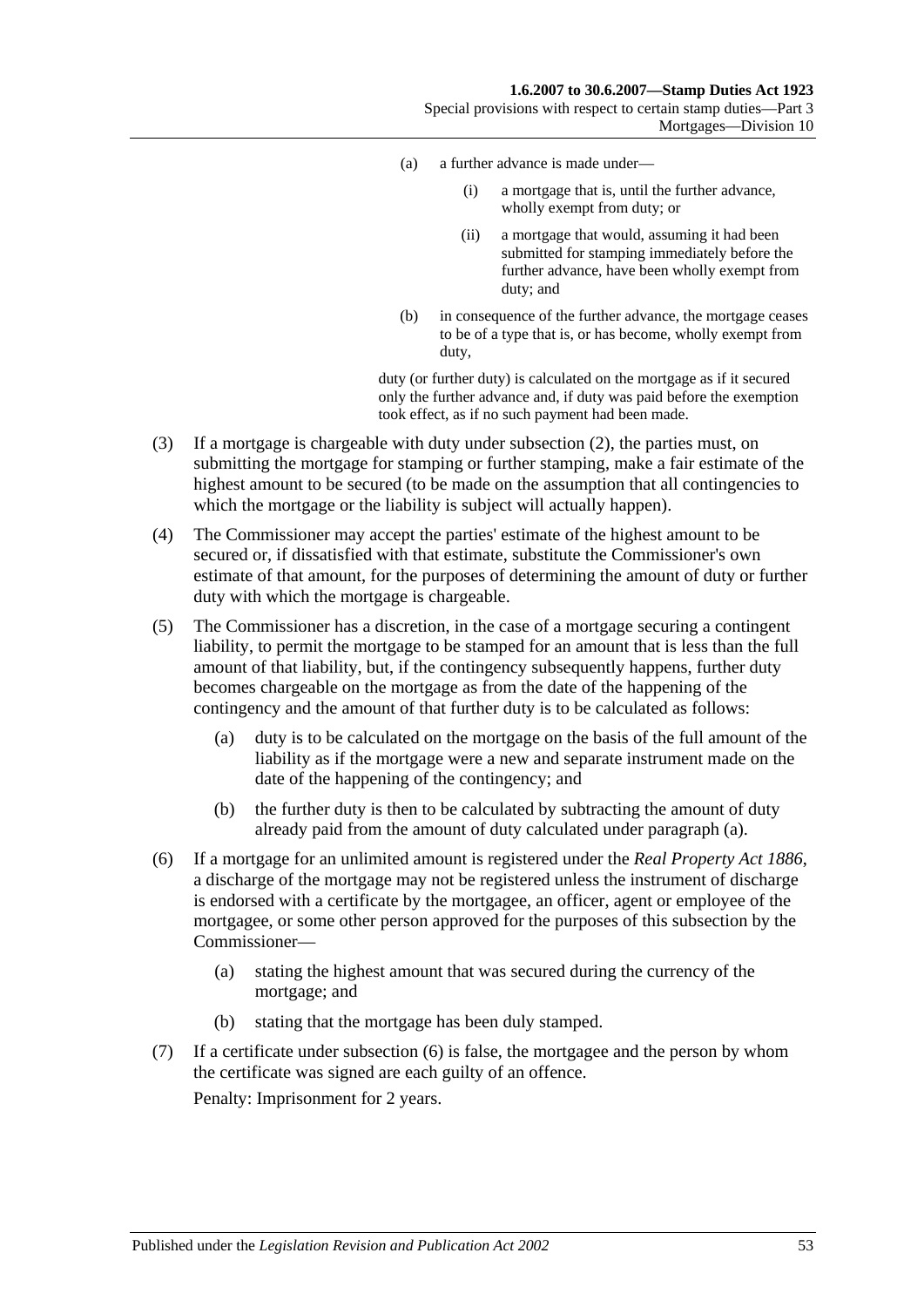(8) In this section references to an amount secured or to be secured by a mortgage are, if the mortgage secures both principal and interest or principal, interest, and rates taxes or other recurrent charges in respect of land, to be read as references to the principal only.

## **80—Security for repayment by periodical payments, how to be charged**

A security for the payment of any rentcharge, annuity or other periodical payment, by way of repayment or in satisfaction or discharge of any loan, advance or payment intended to be so repaid, satisfied or discharged, shall be chargeable with the same duty as a similar security for the payment of the sum of money so lent, advanced or paid.

# <span id="page-71-0"></span>**81—Transfers and further charges**

- (1) No transfer of a duly stamped security and no security by way of further charge for money or stock added to money or stock previously secured by a duly stamped instrument shall be chargeable with any duty by reason of containing any further or additional security for the money or stock transferred or previously secured, or the interest or dividends thereon, or any new covenant, proviso, power, stipulation or agreement in relation thereto or any further assurance of the property comprised in the transferred or previous security.
- (2) However, [subsection](#page-71-0) (1) does not apply if the security is over, or relates to, land that is subject to the provisions of the *[Real Property Act](http://www.legislation.sa.gov.au/index.aspx?action=legref&type=act&legtitle=Real%20Property%20Act%201886) 1886*.

# **81A—Duty may be denoted in certain cases by adhesive stamps**

- (1) Subject to [subsection](#page-71-1) (2), the duty on a security by way of mortgage, bond, debenture or covenant securing the payment or repayment of an amount not exceeding \$6 000 may be denoted by an adhesive stamp affixed in accordance with the regulations.
- <span id="page-71-1"></span>(2) This section does not apply in respect of a security by way of mortgage for the payment or repayment of moneys that may become due on an account current unless—
	- (a) where the total amount secured or to be ultimately recoverable is limited—the amount so limited does not exceed \$6 000; or
	- (b) where the total amount secured or to be ultimately recoverable is not limited—the total amount actually secured or recoverable does not exceed \$6 000.

## **81B—Duty chargeable proportioned to value of South Australian property**

- (1) A security that creates a charge on property in South Australia and property outside South Australia may, subject to this section, be stamped for less than the full amount *ad valorem* duty otherwise appropriate to the amount secured.
- (2) The amount for which the security is stamped must however be sufficient to satisfy the following formula:

$$
\frac{A_1}{A_2} \ge \frac{V_1}{V_2}
$$

Where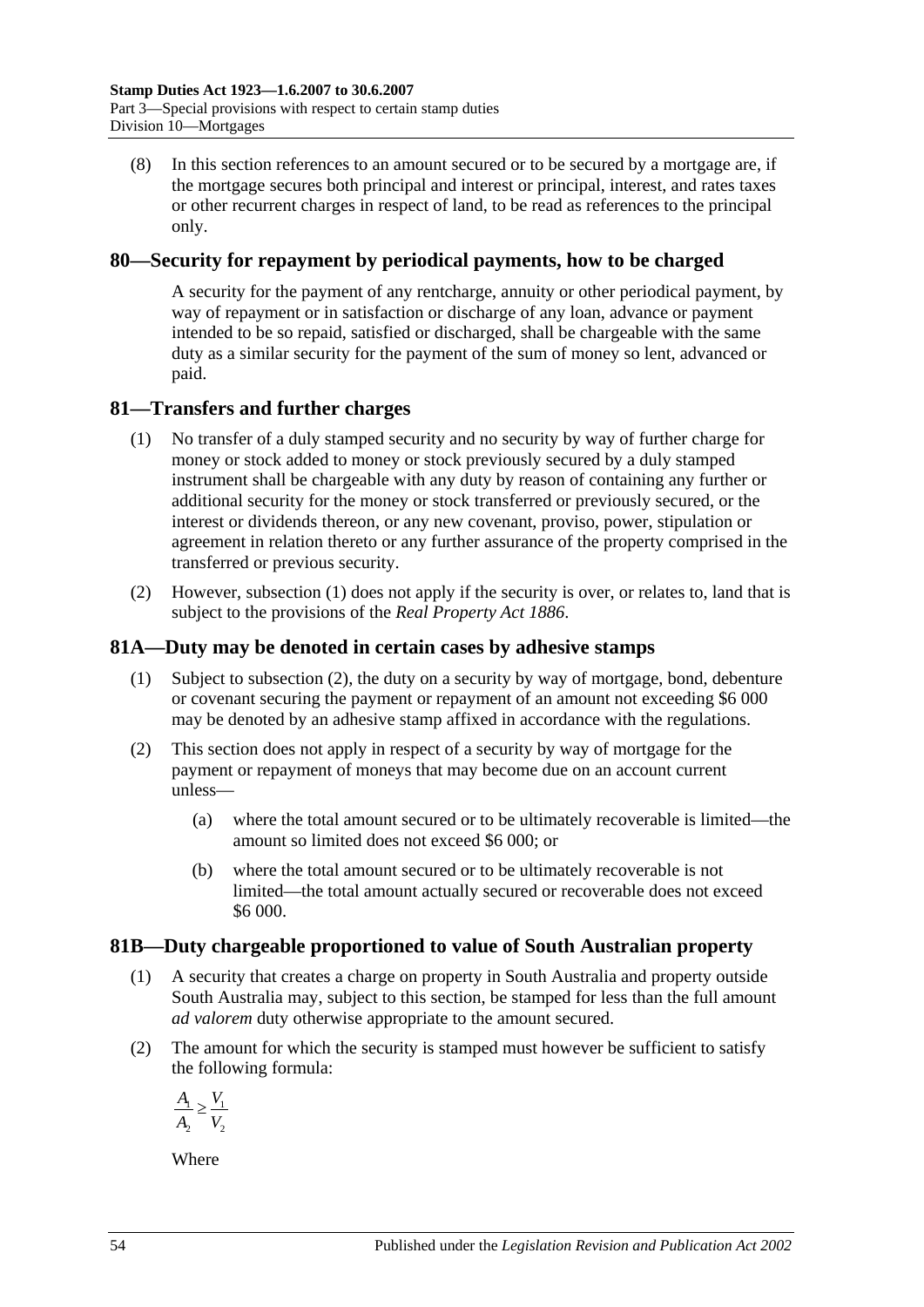$A<sub>i</sub>$  is the amount for which the security is stamped

*A2* is the amount on which *ad valorem* duty would, apart from this section, be chargeable

 $V_1$  is the value of property situated in South Australia

 $V_2$  is the total value of the property subject to the security.

- (3) A security stamped under this section is available as a security on property situated in South Australia for such amount only as the *ad valorem* duty denoted on the security extends to cover.
- (4) If a security does not create a charge on property in South Australia it may be stamped with a stamp indicating that no *ad valorem* duty is payable.

#### **81C—Duty paid on one mortgage may be denoted as having been paid on another mortgage**

- <span id="page-72-0"></span>(1) The Commissioner may, upon the application of a party to a mortgage upon which duty has been paid, authorise the whole or a part of the duty paid upon the mortgage to be denoted as having been paid upon some other mortgage or mortgages if he is satisfied, upon the basis of such evidence as he may require—
	- (a) that the duty was paid upon the first mentioned mortgage instead of the other mortgage or mortgages as a result of an error on the part of a party to the mortgage or his agent; and
	- (b) that the parties to the first mentioned mortgage are the same as the parties to the other mortgage or mortgages; and
	- (c) that the first mentioned mortgage has not been acted upon or relied upon in any way as a security.
- (2) An application under [subsection](#page-72-0) (1) must—
	- (a) be made in a form approved by the Commissioner; and
	- (b) be made not later than three months after the date on which duty was paid upon the first mentioned mortgage; and
	- (c) be accompanied by the prescribed charge.
- (3) The Commissioner may, upon an application under [subsection](#page-72-0) (1), if he thinks it just to do so, waive payment of the prescribed charge.
- (4) The Commissioner may require any evidence given in support of an application under [subsection](#page-72-0) (1) to be verified by statutory declaration.
- (5) Duty shall not be denoted as having been paid upon the other mortgage or mortgages in pursuance of [subsection](#page-72-0) (1) unless the original and every copy of the first mentioned mortgage stamped under this Act has been produced to the Commissioner and dealt with in accordance with the regulations.
- (6) For the purposes of this section—
	- (a) mortgagees that are related corporations shall be regarded as one and the same person; and
	- (b) corporations are related if they are related for the purposes of the *Corporations Act 2001* of the Commonwealth.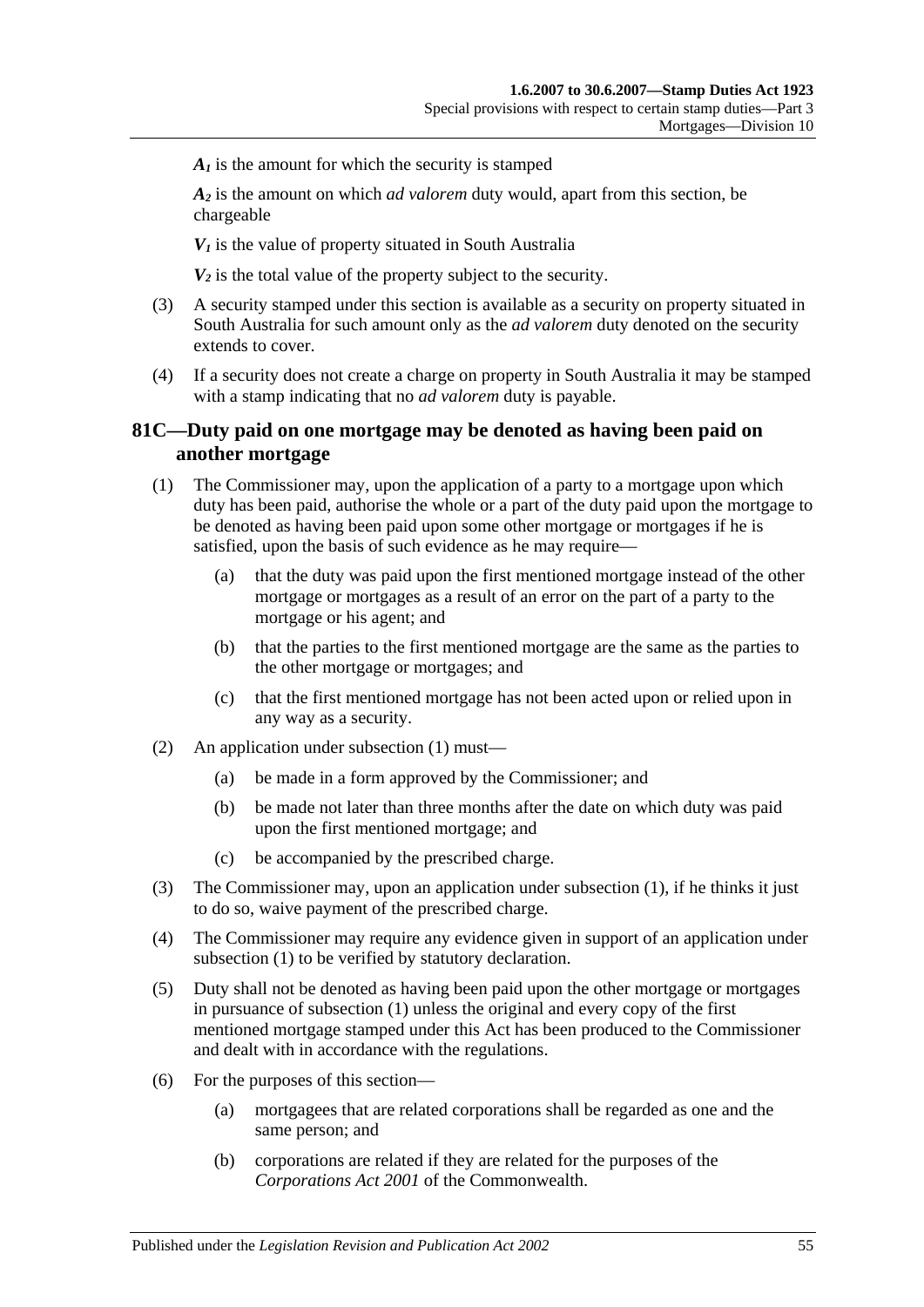#### <span id="page-73-0"></span>**82—Unregistered mortgages protected by caveats**

- (1) A caveat under the *[Real Property Act](http://www.legislation.sa.gov.au/index.aspx?action=legref&type=act&legtitle=Real%20Property%20Act%201886) 1886* to protect an interest arising under an unregistered mortgage is, if the unregistered mortgage is liable to stamp duty and has not been produced for stamping, liable to stamp duty.
- (2) The amount of duty chargeable on a caveat to which [subsection](#page-73-0) (1) applies is the same as would be payable on the mortgage if produced for stamping.
- $(3)$  If—
	- (a) stamp duty is paid on a caveat in respect of a mortgage that has not been stamped; and
	- (b) the mortgage is subsequently produced for stamping,

the mortgage is not chargeable with duty to the extent to which duty in respect of the mortgage has been paid on the caveat.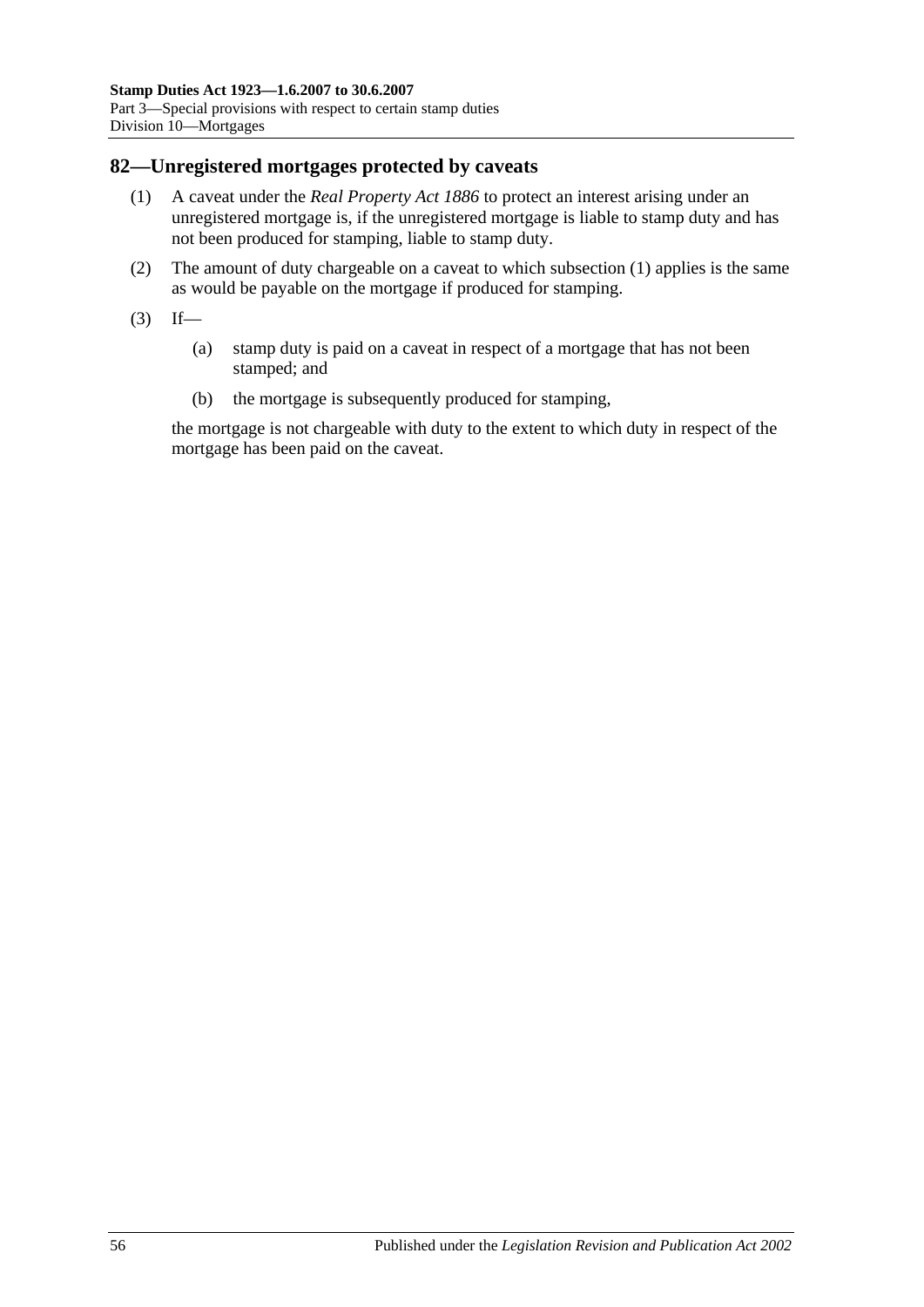# <span id="page-74-0"></span>**Part 3A—Special provisions relating to financial products**

# **Division 1—Interpretation**

## **90A—Interpretation**

In this Act, unless inconsistent with the context or some other meaning is clearly intended—

*Australian CS facility licensee* means the holder of an Australian CS facility licence under Chapter 7 of the *Corporations Act 2001* of the Commonwealth;

*broker* means a person who is a broker under the operating rules of a registered market licensee;

*broker's agent* means a person who is an agent or employee of a broker within the meaning of any corresponding Act and is carrying on business for, or on behalf of, that broker in this State;

*corresponding Act* means an enactment in force in a State other than this State or in a Territory of the Commonwealth that is declared by proclamation to be a corresponding Act for the purposes of this Part;

*CS facility* means a clearing and settlement facility within the meaning of Chapter 7 of the *Corporations Act 2001* of the Commonwealth operated by an Australian CS facility licensee;

*CSF identifier*, in relation to a CSF transaction, means a distinctive code assigned to, or in relation to, the transaction by, or under the operating rules of, the relevant CS facility;

*CSF participant* means a person who is a participant in relation to a CS facility within the meaning of section 761A of the *Corporations Act 2001* of the Commonwealth;

*CSF transaction* means—

- (a) a transaction that is conducted through a CS facility in order to allow parties to a transaction relating to financial products to meet obligations to each other that arise from entering into the transaction and that is of a kind prescribed by regulations made for the purposes of paragraph (b) of section 768A of the *Corporations Act 2001* of the Commonwealth; or
- (b) a transaction of a kind brought within the ambit of this definition by the regulations;

*dealer* means a broker or a broker's agent within the meaning of this Act or any corresponding Act;

*error transaction* means each of the following transfers:

- (a) a CSF transaction made to reverse a CSF transaction that was made mistakenly not more than seven days earlier;
- (b) the CSF transaction so reversed;

*exempt transaction* means a conveyance (including a sale or purchase) of a quoted financial product made after 30 June 2001;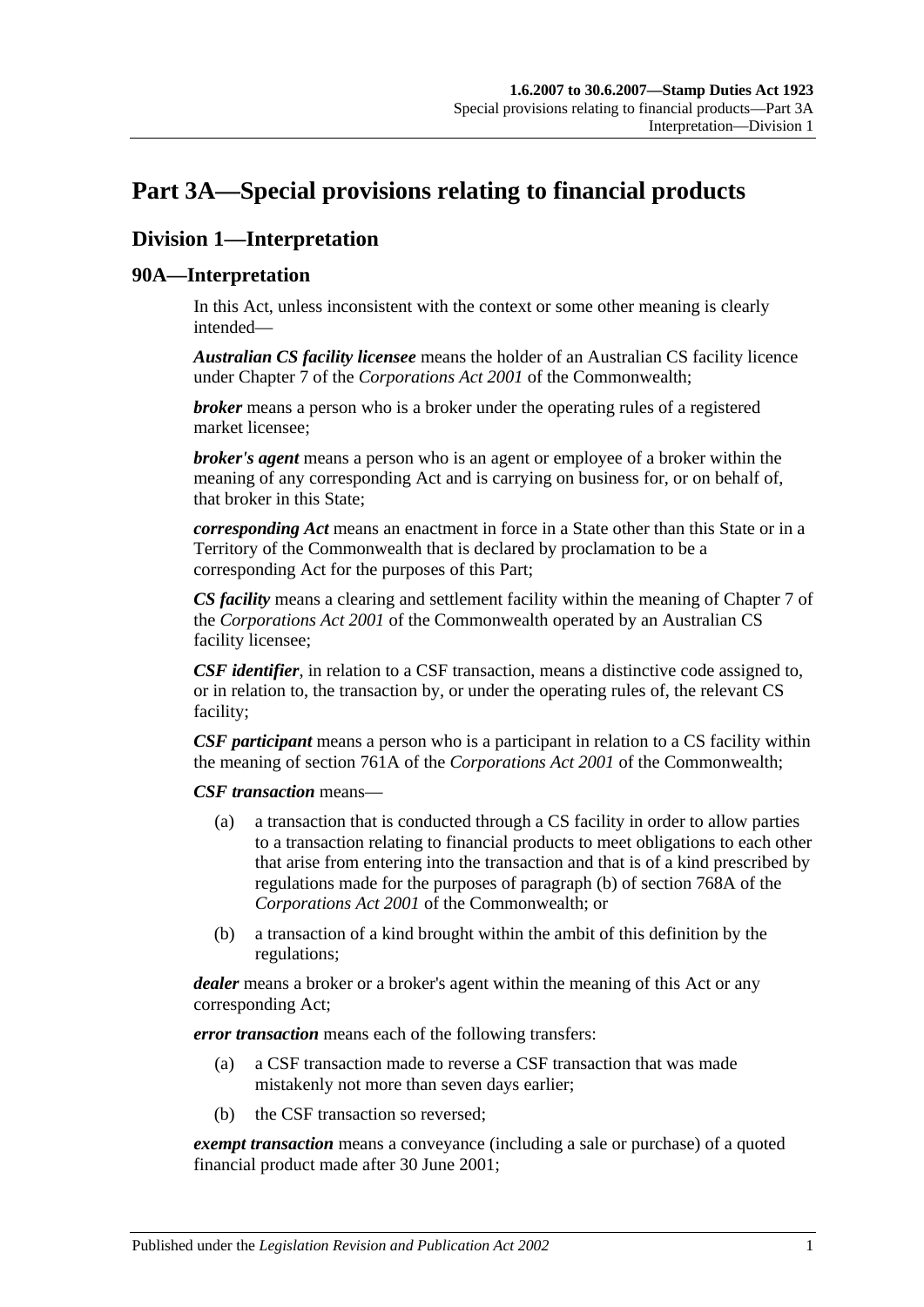*financial market* means a financial market within the meaning of Chapter 7 of the *Corporations Act 2001* of the Commonwealth;

*foreign company* has the same meaning as is assigned to the term by section 9 of the *Corporations Act 2001* of the Commonwealth;

*identification code*, in relation to a CSF participant, means a code that, for the purposes of the operating rules of the relevant CS facility, is the CSF participant's identification code, or one of the CSF participant's identification codes, as the case may be;

*operating rules* of a CS facility, or of a financial market, has the same meaning as is assigned to the term by section 761A of the *Corporations Act 2001* of the Commonwealth;

*proper CSF transaction* means—

- (a) a CSF transaction involving a financial product effected in accordance with the operating rules of the relevant CS facility; or
- (b) a CSF transaction involving a financial product that substantially complies with the operating rules of the relevant CS facility;

*quoted financial product* means a financial product that is quoted on a recognised financial market (see [section](#page-6-0) 2);

*registered CS facility licensee* means an Australian CS facility licensee registered by the Commissioner under [Division 4;](#page-84-0)

*registered market licensee* means an Australian market licensee registered by the Commissioner under [Division 4;](#page-84-0)

*relevant company* means—

- (a) a South Australian registered company; or
- (b) a foreign company with a registered office under the *Corporations Act 2001* of the Commonwealth that is situated in this State;

*relevant CSF participant*, in relation to a CSF transaction, means the CSF participant who is, according to [Division 3,](#page-81-0) liable to pay duty chargeable in respect of the transaction, or, if no duty is chargeable, the CSF participant who would be so liable if duty were chargeable;

*South Australian dealer* means a broker or a broker's agent;

*South Australian registered company* means a company incorporated or taken to be incorporated under the *Corporations Act 2001* of the Commonwealth that is taken to be registered in South Australia for the purposes of that Act;

*transfer document*, in relation to a CSF transaction, means a document that is used to effect the transfer of a financial product from one party to the transaction to the other party;

*transfer value*, in relation to a financial product involved in a CSF transaction, means—

(a) in a case involving the sale of the financial product—the total consideration for the sale or the unencumbered market value of the financial product as at the date of sale, whichever is the greater; or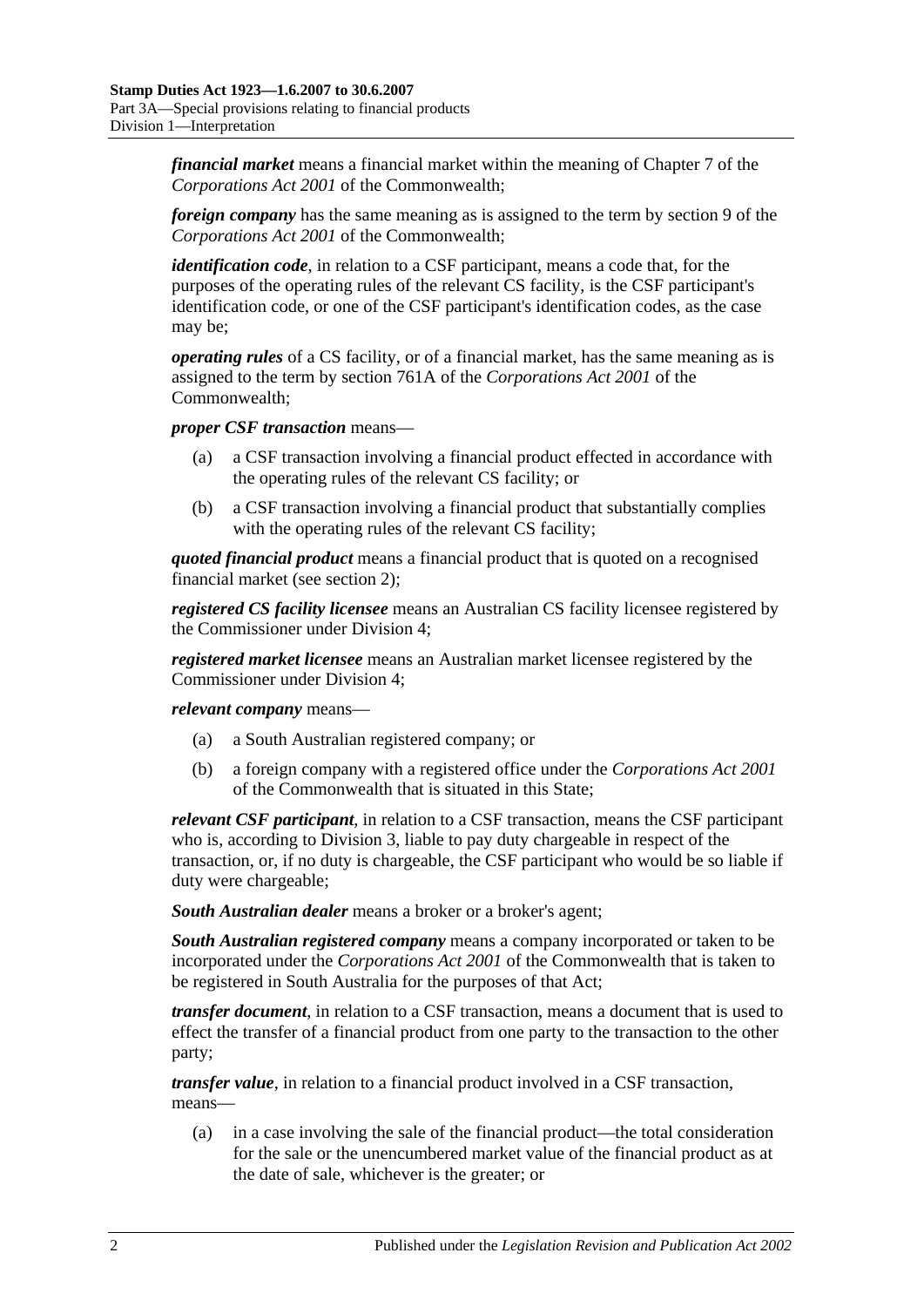(b) in any other case—the unencumbered market value of the financial product at the date of the transaction.

## **90AB—Share buy-back**

- (1) An instrument under which a shareholder transfers or divests shares to give effect to a transaction under which a company buys back its own shares is a conveyance of the shares.
- (2) This section—
	- (a) applies to an instrument whether created or executed before or after the commencement of this section; and
	- (b) applies whether the transfer or divestiture of shares occurred before, or occurs after, the commencement of this section; but
	- (c) does not apply in relation to redeemable preference shares unless they are bought back on terms other than those on which they were on issue.

## **90AC—Exempt transactions**

- (1) No duty is payable under this Part in relation to an exempt transaction.
- (2) No return is required under this Part in relation to an exempt transaction.

# <span id="page-76-0"></span>**Division 2—Duty on sales and purchases by brokers**

#### **90B—Application of Division**

- (1) This Division and the duty chargeable in accordance with [Schedule 2](#page-102-0) on the return referred to in [section](#page-78-0) 90D apply and have effect to and in relation to a sale or purchase of a financial product only where—
	- (a) the sale or purchase of the financial product—
		- (i) is made by or through a South Australian dealer; or
		- (ii) is made by or through a dealer in a prescribed place and the financial product is—
			- (A) a financial product of a relevant company; or
			- (B) a unit of a unit trust scheme the principal register of which is situated in this State; and
	- (b) the consideration for the sale or purchase is in money or money's worth not less than the unencumbered market value of the financial product; and
	- (c) the financial product is quoted on, or permission to deal therein has been granted by, a financial market of a registered market licensee; and
	- (d) no duty is charged against the transferor or the transferee under [Schedule 2](#page-102-0) in respect of the conveyance or transfer of the financial products on the sale thereof.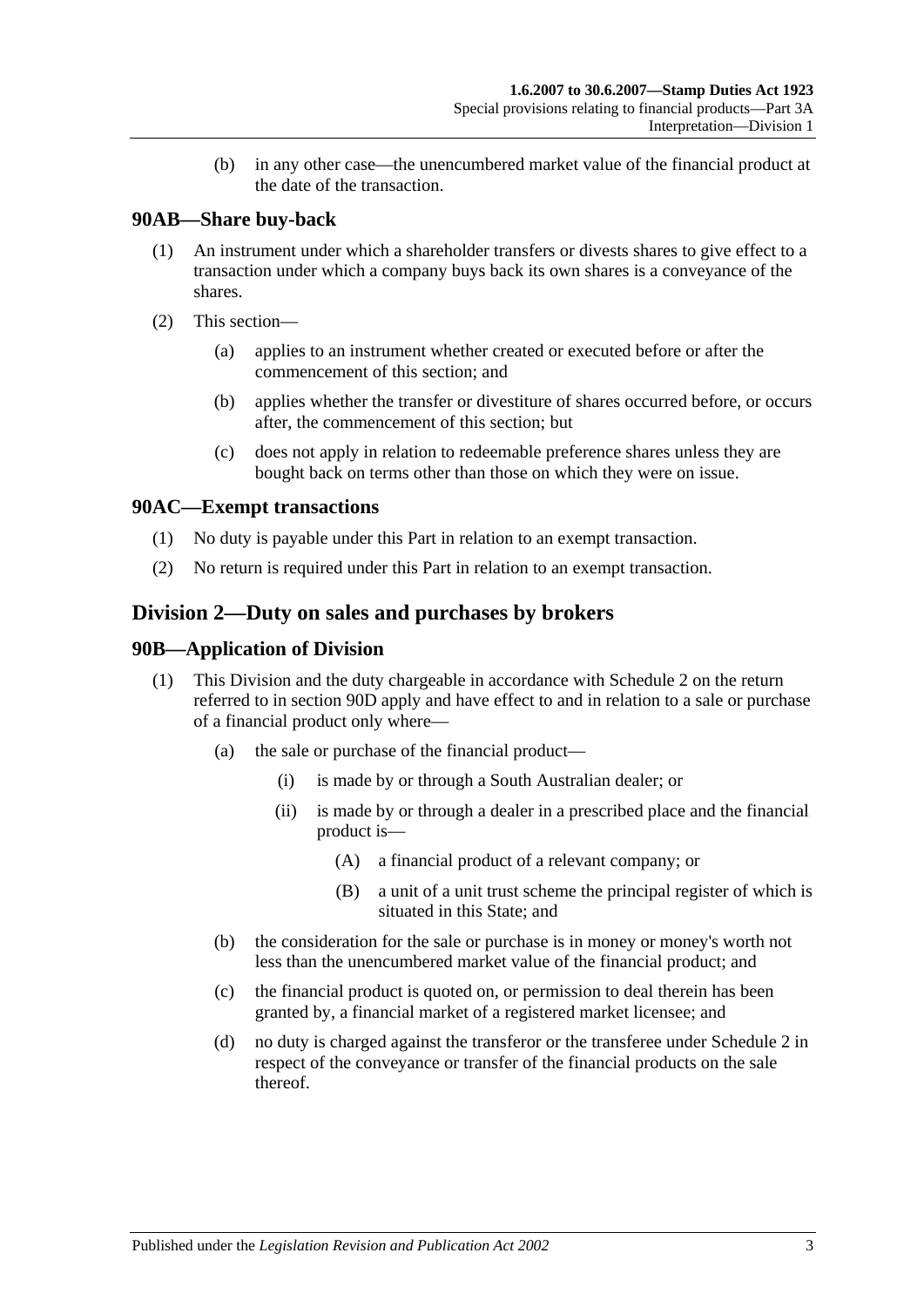- <span id="page-77-0"></span>(2) A sale or purchase of a financial product is only made by or through a South Australian dealer or a dealer in a prescribed place—
	- (a) in relation to a South Australian dealer—if the sale or purchase (wherever occurring) is made pursuant to an order to sell or an order to purchase lodged with him or her in the State; or
	- (b) in relation to a dealer in a prescribed place—if the sale or purchase (wherever occurring) is made pursuant to an order to sell or an order to purchase lodged with him or her in the prescribed place; or
	- (c) if the sale or purchase (wherever occurring) is made on the dealer's own account or behalf.
- (3) For the purposes of [subsection](#page-77-0) (2)—
	- (a) a South Australian dealer or a dealer in a prescribed place who makes a purchase of a financial product, whether on his or her own account or on behalf of another, from a person who is not a dealer will, despite the fact that no order to sell was lodged with the dealer, be taken to have also made a sale of the financial product pursuant to an order to sell lodged with him or her in the State or in the prescribed place (as the case may require) by the person from whom the purchase was made; and
	- (b) a South Australian dealer or a dealer in a prescribed place who makes a sale of a financial product, whether on his or her own account or on behalf of another, to a person who is not a dealer will, despite the fact that no order to purchase was lodged with the dealer, be taken to have also made a purchase of the financial product pursuant to an order to purchase lodged with him or her in the State or in the prescribed place (as the case may require) by the person to whom the sale was made.

## <span id="page-77-2"></span><span id="page-77-1"></span>**90C—Records of sales and purchases of financial products**

- (1) Subject to [subsections](#page-78-1) (3) and [\(4\),](#page-78-2) a dealer shall, forthwith on a sale or purchase being made or being deemed to have been made, being a sale or purchase to or in relation to which this Division applies, make a record relating to the sale or purchase showing—
	- (c) the date of the sale or purchase; and
	- (d) the name of the principal (if any) for whom such sale or purchase was made; and
	- (e) the name of the dealer (if any) with whom the sale or purchase was effected; and
	- (f) the quantity and full description of the financial product sold or purchased; and
	- (g) the selling or purchase price of such financial product or, if more than one, of each financial product and the total selling or purchase price of all; and
	- (h) the amount of stamp duty chargeable in accordance with [Schedule 2](#page-102-0) in respect of that sale or purchase on the return referred to in [section](#page-78-0) 90D which relates to that sale or purchase; and
	- (i) such other particulars as are prescribed for the purposes of this section.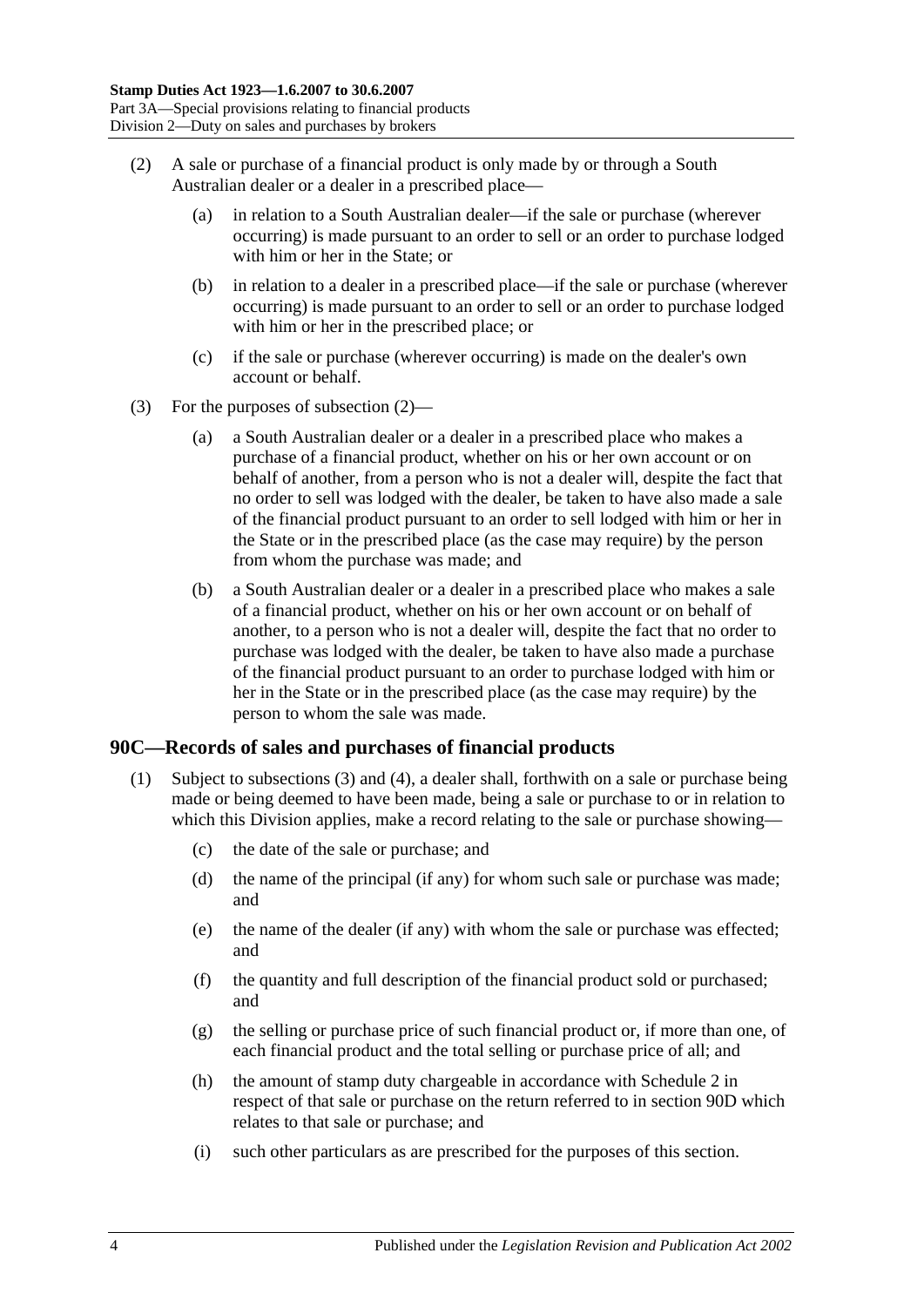- <span id="page-78-1"></span>(3) [Subsection](#page-77-1) (1) does not require a dealer to make a record—
	- (a) in respect of a sale of a financial product, where the sale is made pursuant to an order to sell lodged with him by, or on behalf of, another dealer; or
	- (b) in respect of the purchase of a financial product, where the purchase is made pursuant to an order to purchase lodged with him by, or on behalf of, another dealer; or
	- (c) in respect of any sale or purchase, where the sale or, as the case may be, the purchase is made in circumstances prescribed by the regulations for the purposes of this subsection.
- <span id="page-78-2"></span>(4) [Subsection](#page-77-1) (1) does not apply to the sale or purchase of a financial product, the conveyance or transfer in respect of which would be exempt from duty.
- (5) A dealer may, in any record kept by him pursuant to [subsection](#page-77-1) (1), incorporate therein additional information for his own use.
- (6) A dealer who fails to make a record as required under this section, or fails to keep the record, is guilty of an offence. Penalty: \$10 000.

#### <span id="page-78-0"></span>**90D—Returns to be lodged and duty paid**

- (a1) This section applies to—
	- (a) a South Australian dealer; and
	- (b) a dealer in a prescribed place.
- (1) Every dealer to which this section applies shall, not later than 2.30 p.m. on the Thursday of each week—
	- (a) lodge with the Commissioner a return in the approved form in accordance with this section; and
	- (b) if any stamp duty is payable, but not paid, in respect thereof, pay to the Commissioner the stamp duty in respect of each sale and each purchase to which the return relates as prescribed by [Schedule 2.](#page-102-0)
- (2) The return shall contain a certificate in the approved form relating to all sales and purchases, records relating to which have been made by the dealer under [section](#page-77-2) 90C, being sales and purchases made during the week ended on the Saturday preceding the day on which the return is lodged and the total stamp duty payable on the return in respect of those sales and purchases, and shall contain a certificate signed by the dealer that the record required by [section](#page-77-2) 90C has been duly made and such other particulars as are prescribed; but where there has been no sale or purchase made during that week, the dealer shall lodge with the Commissioner a "Nil" return.
- (3) A dealer who does not lodge a return as required under this section is nevertheless liable to pay duty to the Commissioner as if the dealer had lodged the return required under this section immediately before the time before which it was required to be lodged.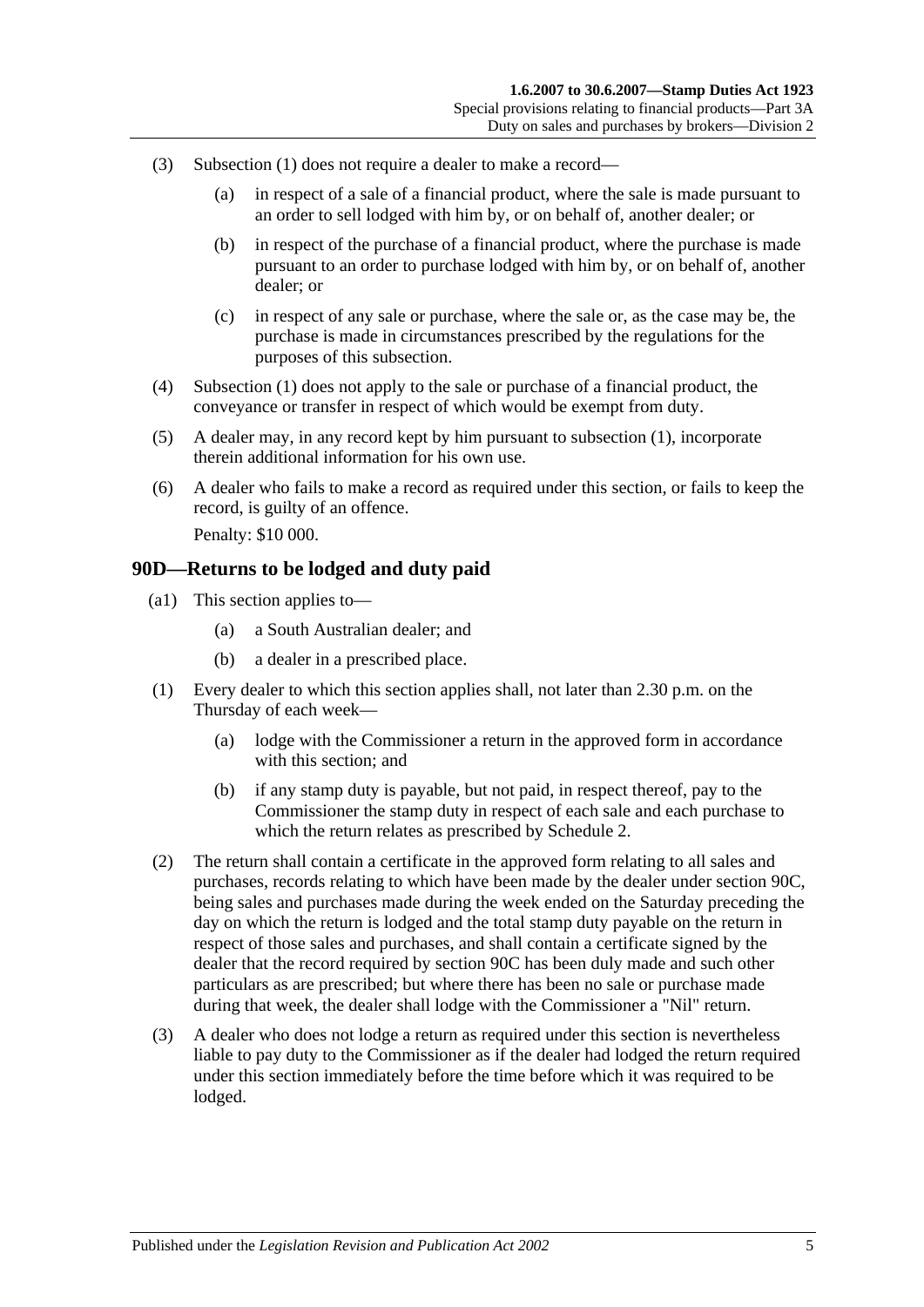## **90E—Endorsement of instrument of transfer as to payment of duty**

- (1) On making the record relating to a sale or purchase in accordance with [section](#page-77-1) 90C(1), or on the making of a sale or purchase to which [section](#page-77-1) 90C(1) does not apply by virtue of the operation of section [90C\(4\),](#page-78-2) the dealer shall, if the transfer on the sale or purchase is not a CSF transaction, either endorse the instrument of transfer in respect of the sale or purchase or ensure that it is endorsed with a statement to the effect that the stamp duty (if applicable) has been or will be paid, and shall affix his stamp and insert the date of the endorsement thereunder.
- (2) A dealer who affixes his or her stamp under such an endorsement without making the appropriate record under [section](#page-77-1) 90C(1) is guilty of an offence. Penalty: \$10 000.
- <span id="page-79-0"></span>(3) If an instrument of transfer of a financial product has affixed to it, in accordance with this section or a corresponding Act, the respective stamps of the dealers by whom the sale and purchase of that financial product has been effected, the instrument will be taken to be duly stamped with *ad valorem* duty.

## **90F—Power of dealer to recover paid duty**

Any dealer who, on lodging with the Commissioner a return pursuant to [section](#page-78-0) 90D, pays any duty under this Act in respect of any sale or purchase of a financial product to which the return relates may recover from the seller or purchaser for whom he made the sale or purchase, or is deemed to have made the sale or purchase, the amount of the duty so paid as a debt due to him and recoverable in a court of competent jurisdiction and may, in reimbursement of that amount, retain any moneys in his hands belonging to the seller or purchaser, as the case may be.

# **90G—Transactions in S.A. financial products on U.K. stock exchange**

(1) In this section, unless the contrary intention appears—

*broker* means a person, firm or corporation who or which is a member of the U.K. and Ireland Stock Exchange;

*corporation* means a municipal or other corporation, company or society;

*financial product* means—

- (a) a financial product of a corporation that, under the *Corporations Act 2001* of the Commonwealth, is taken to be registered in the State; or
- (b) a financial product of a corporation incorporated outside Australia that is listed on a register of the corporation in the State;

*market maker* means a person, firm or corporation who or which is recognised as a market maker according to the rules and practices of the U.K. and Ireland Stock Exchange;

*relevant transaction* means a transaction effecting a transfer from one person to another of a beneficial interest in a financial product that is held in trust by a trustee;

*the U.K. and Ireland Stock Exchange* means The International Stock Exchange of the United Kingdom and the Republic of Ireland;

*trustee* means a person declared to be a trustee under [subsection](#page-80-0) (2).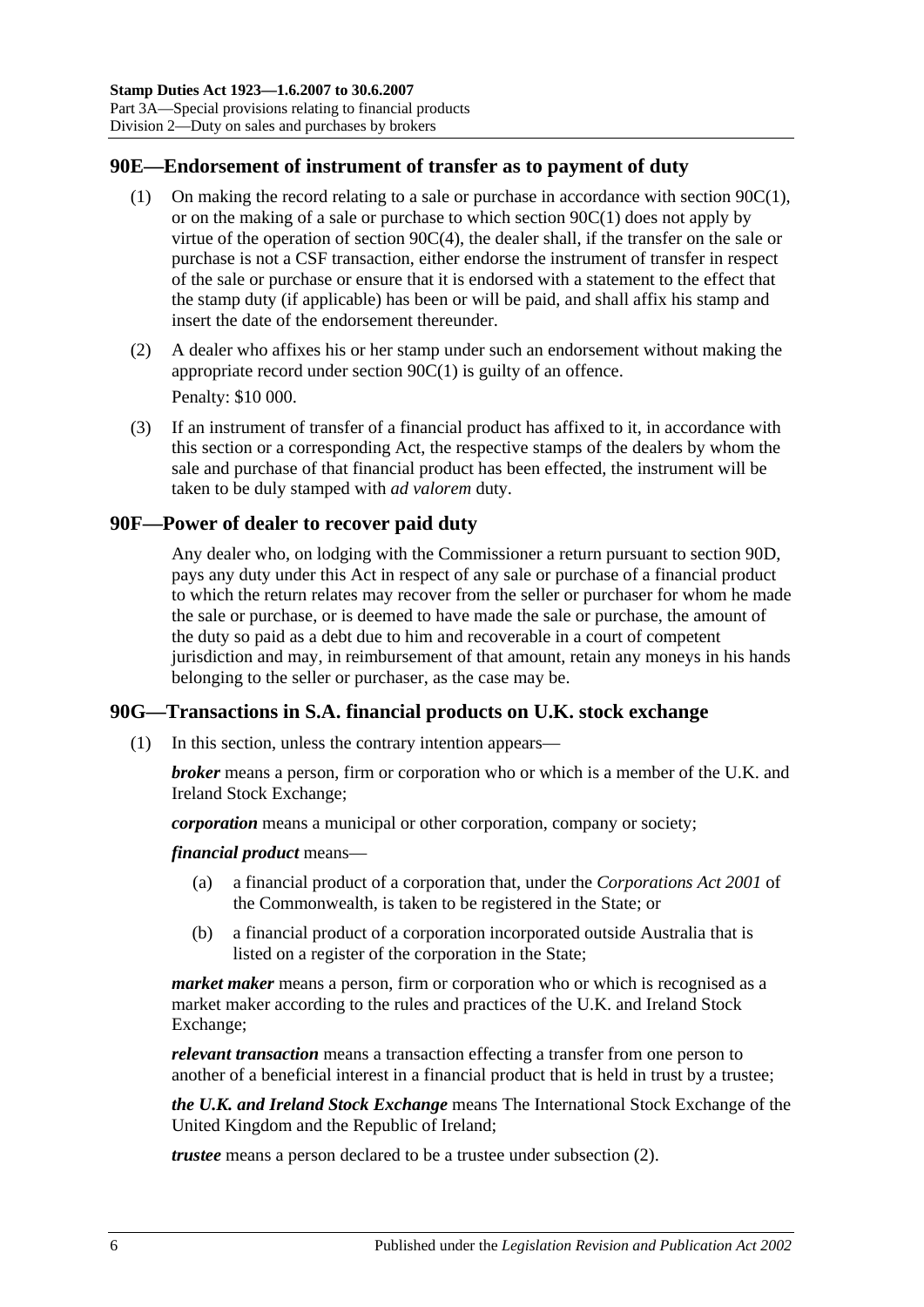- <span id="page-80-0"></span>(2) The Governor may, by notice published in the Gazette—
	- (a) declare a person to be a trustee; or
	- (b) vary or revoke a declaration previously made under this subsection.
- (3) Where a trustee—
	- (a) is notified of a disposition by a beneficiary of an interest in a financial product that the trustee holds in trust; or
	- (b) is directed by a beneficiary to hold a financial product on behalf of some other person,

the trustee shall be deemed to have effected a relevant transaction in relation to that financial product.

- <span id="page-80-1"></span>(4) A trustee shall on or before the twenty-eighth day of each month—
	- (a) furnish to the Commissioner in such manner and form as the Commissioner requires a return setting out particulars of relevant transactions effected by the trustee during the preceding month; and
	- (b) if any duty is payable, in respect of any such relevant transaction, pay to the Commissioner the duty in respect of each such relevant transaction prescribed by [Schedule 2.](#page-102-0)
- (5) A trustee who does not furnish a return as required under this section is nevertheless liable to pay duty to the Commissioner as if the trustee had furnished the return required under this section immediately before the end of the period allowed for furnishing such a return.
- (6) [Subsection](#page-80-1) (4) does not apply to or in respect of a relevant transaction where the disposition to which the relevant transaction relates—
	- (a) is made—
		- (i) by way of security otherwise than to secure the rights of a purchaser or intended purchaser under a contemplated sale; or
		- (ii) in consequence of such a security being no longer required; or
	- (b) is, in accordance with the rules of the U.K. and Ireland Stock Exchange, a stock loan transaction; or
	- (c) is made or effected by a market maker as agent to a broker who acquires a beneficial interest in the financial products as principal and who, within 10 clear days (not including any day on which the U.K. and Ireland Stock Exchange is closed for business) after acquisition, disposes of the beneficial interest in those financial products; or
	- (d) is made or effected by a broker as principal within 10 such clear days after the broker acquired a beneficial interest in those financial products as principal—
		- (i) to a market maker as agent; or
		- (ii) to another broker as principal who, within 10 such clear days after the acquisition, disposes of the beneficial interests in those financial products; or
	- (e) is made or effected by or to a person who is—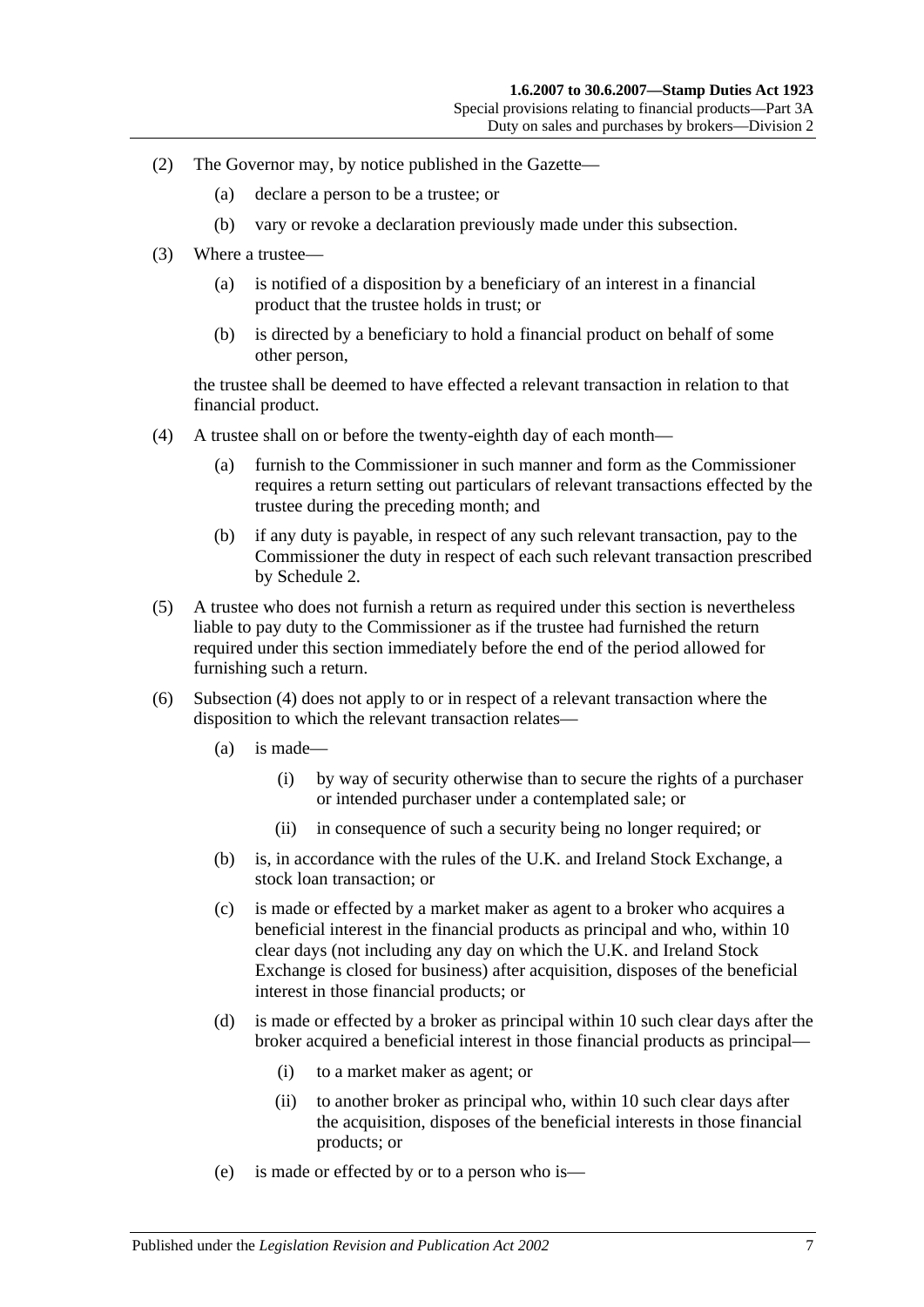- (i) a South Australian dealer; or
- (ii) a dealer in a prescribed place liable to pay duty in respect of the disposition; or
- (f) is made or effected by a market maker as agent to another market maker as agent.
- (7) Where in consequence of a relevant transaction—
	- (a) a beneficial interest in financial products is transferred from a broker to a market maker as agent or from a market maker as agent to a broker; or
	- (b) a beneficial interest in financial products is transferred from a broker to another broker who acquires the interest as principal and who, within 10 clear days after acquisition (not including any day on which the U.K. and Ireland Stock Exchange is closed for business) disposes of the beneficial interest; or
	- (c) a beneficial interest in financial products is transferred from a broker to another broker as principal within 10 such clear days after the acquisition of the beneficial interest by the firstmentioned broker,

the amount payable under [subsection](#page-80-1) (4) in respect of that relevant transaction shall be one-half of the amount that would otherwise be payable.

# <span id="page-81-0"></span>**Division 3—Duty on certain clearing and settlement transactions**

## **90H—Application of Division**

This Division applies to a CSF transaction relating to a financial product if (and only if)—

- (a) the transaction is a proper CSF transaction conducted through a CS facility operated by a registered CS facility licensee; and
- (b) the transaction is made otherwise than on a sale or purchase to which [Division 2](#page-76-0) applies; and
- (c) the financial product is—
	- (i) a share, or a right or CUFS in respect of a share, of a relevant company; or
	- (ii) a unit of a unit trust scheme, or a CUFS in respect of a unit of a unit trust scheme, the principal register of which is situated in this State; or
	- (iii) a unit of a unit trust scheme, or a CUFS in respect of a unit of a unit trust scheme, in relation to which no register exists in Australia and—
		- (A) having as the manager of the scheme a relevant company or a natural person principally resident in this State; or
		- (B) not having a manager but with a trustee that is a relevant company or a natural person principally resident in this State; or
	- (iv) a financial product of a class prescribed for the purposes of this section.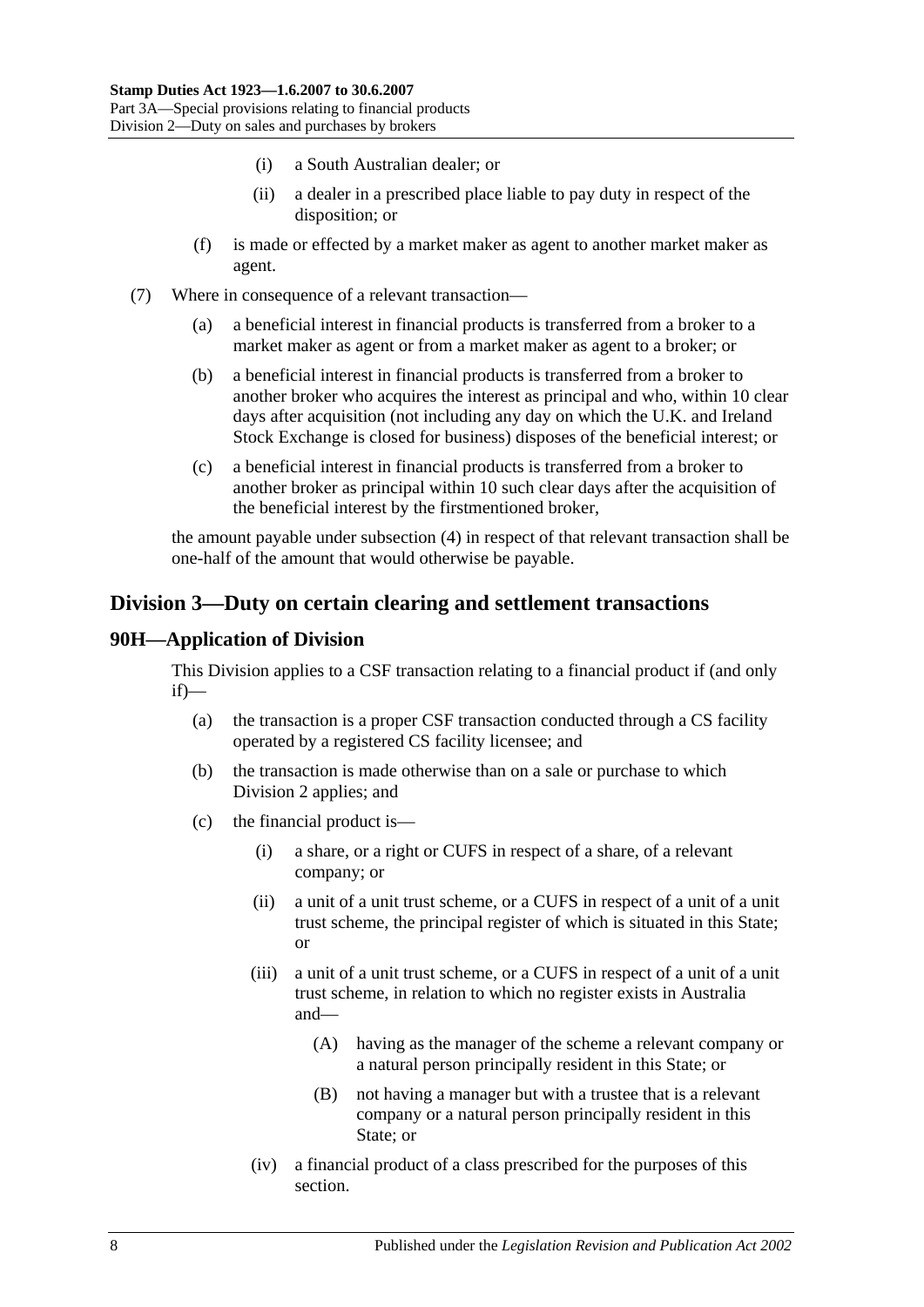#### <span id="page-82-0"></span>**90I—Requirement to make record of CSF transactions**

- (1) If a CSF transaction relating to a financial product to which this Division applies occurs, the CSF participant to the transaction or, if there is more than one of them, the CSF participant who is the transferee or controls the transferee's holding in relation to the transaction, must immediately make a record that complies with this section in a form determined or approved by the Commissioner.
- (2) The record must show—
	- (a) the date of the transaction; and
	- (b) a CSF identifier for the transaction; and
	- (c) the name of the transferee in relation to the transaction and, unless another CSF participant controls the transferor in relation to the transaction, the name of the transferor; and
	- (d) the identification code of the CSF participant making the record and the identification code of the other CSF participant party to the transaction (if any); and
	- (e) the quantity and full description of the financial product involved in the transaction; and
	- (f) the transfer value of the financial product or, if more than one of them, of each financial product involved in the transaction and the total transfer value of all; and
	- (g) the amount of duty chargeable under this Act in respect of the transaction; and
	- (h) if *ad valorem* duty it not chargeable in respect of the transaction, a statement of the grounds on which *ad valorem* duty is not chargeable; and
	- (i) in the case of an error transaction to reverse an earlier transaction that was made mistakenly, the CSF identifier of that earlier transaction; and
	- (j) any other particulars prescribed for the purposes of this section.
- (3) A CSF participant may, in any record made in accordance with this section, incorporate additional information for the participant's own use.
- (4) A CSF participant who fails to make a record as required by this section, or fails to keep the record, is guilty of an offence.

Maximum penalty: \$10 000.

#### <span id="page-82-1"></span>**90J—Transfer document or record to be treated as instrument of conveyance**

- (1) For the purposes of this Act—
	- (a) a transfer document for a CSF transaction of a financial product to which this Division applies; or
	- (b) if there is no such document for a CSF transaction of a financial product to which this Division applies, the record made under [section](#page-82-0) 90I in relation to the transaction,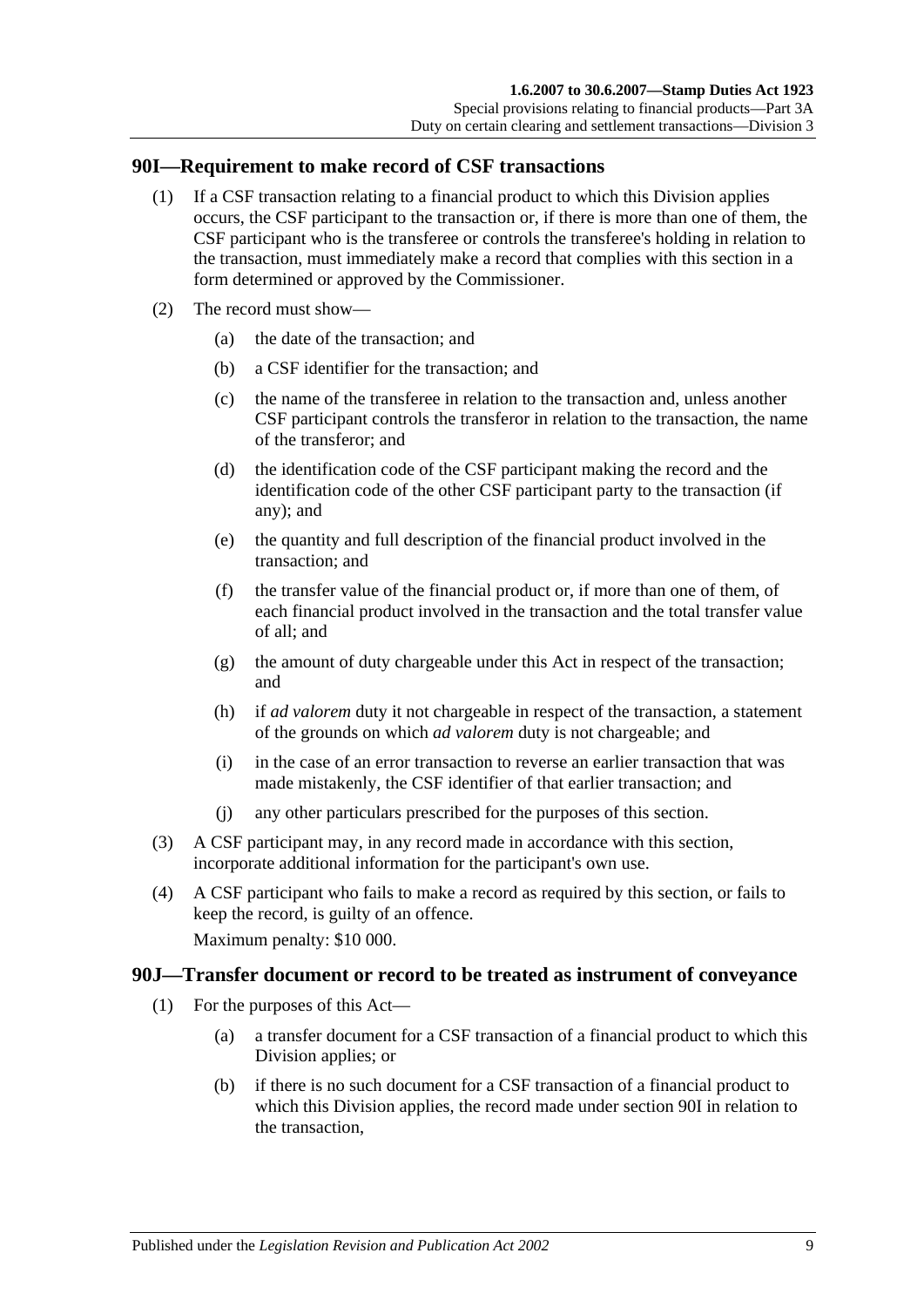will be taken to be an instrument of conveyance or conveyance on sale (as the case may require) of the financial product, subject to this Act, chargeable with duty accordingly.

- (2) The CSF participant to a CSF transaction of a financial product to which this Division applies or, if there is more than one of them, the CSF participant who is the transferee or controls the transferee's holding in relation to the transaction, is liable to pay the duty chargeable under [subsection](#page-82-1) (1).
- (3) If the CSF participant liable to pay duty in respect of a CSF transaction is not the transferee in relation to the transaction, the participant may recover from the transferee the amount of duty paid as a debt by action in a court of competent jurisdiction and may, in reimbursement of that amount, retain any money in the participant's hands belonging to the transferee.

## **90K—Particulars to be included in a transfer document**

The relevant CSF participant must include in any transfer document for a CSF transaction to which this Division applies the particulars required by the Commissioner under the conditions of registration of the registered CS facility licensee.

Maximum penalty: \$2 000.

## **90L—Relevant CSF participant's identification code equivalent to stamping**

When the relevant CSF participant's identification code is included in a transfer document for a CSF transaction to which this Division applies, the transfer document is to be taken to be duly stamped but without affecting the relevant CSF participant's liability to pay any duty chargeable under this Act.

## **90M—Returns to be lodged and duty paid**

- (1) The relevant CSF participant must, not later than seven days after the end of the month in which the participant has been involved in a CSF transaction to which this Division applies—
	- (a) make a report to the registered CS facility licensee through which the transaction was conducted; and
	- (b) if duty is chargeable in respect of the transaction, pay the duty to that registered CS facility licensee.
- (2) The provisions of the *[Taxation Administration Act](http://www.legislation.sa.gov.au/index.aspx?action=legref&type=act&legtitle=Taxation%20Administration%20Act%201996) 1996* apply in relation to the requirement for the making of a report, or the payment of duty, to a registered CS facility licensee as if the requirement were for the making of the report, or the payment of duty, to the Commissioner.

#### **90N—Monthly returns by registered CS facility licensees**

A registered CS facility licensee must, on or before the fifteenth day of each month—

(a) lodge with the Commissioner a return in the form and containing the particulars required by the Commissioner under the conditions of registration of the registered CS facility licensee; and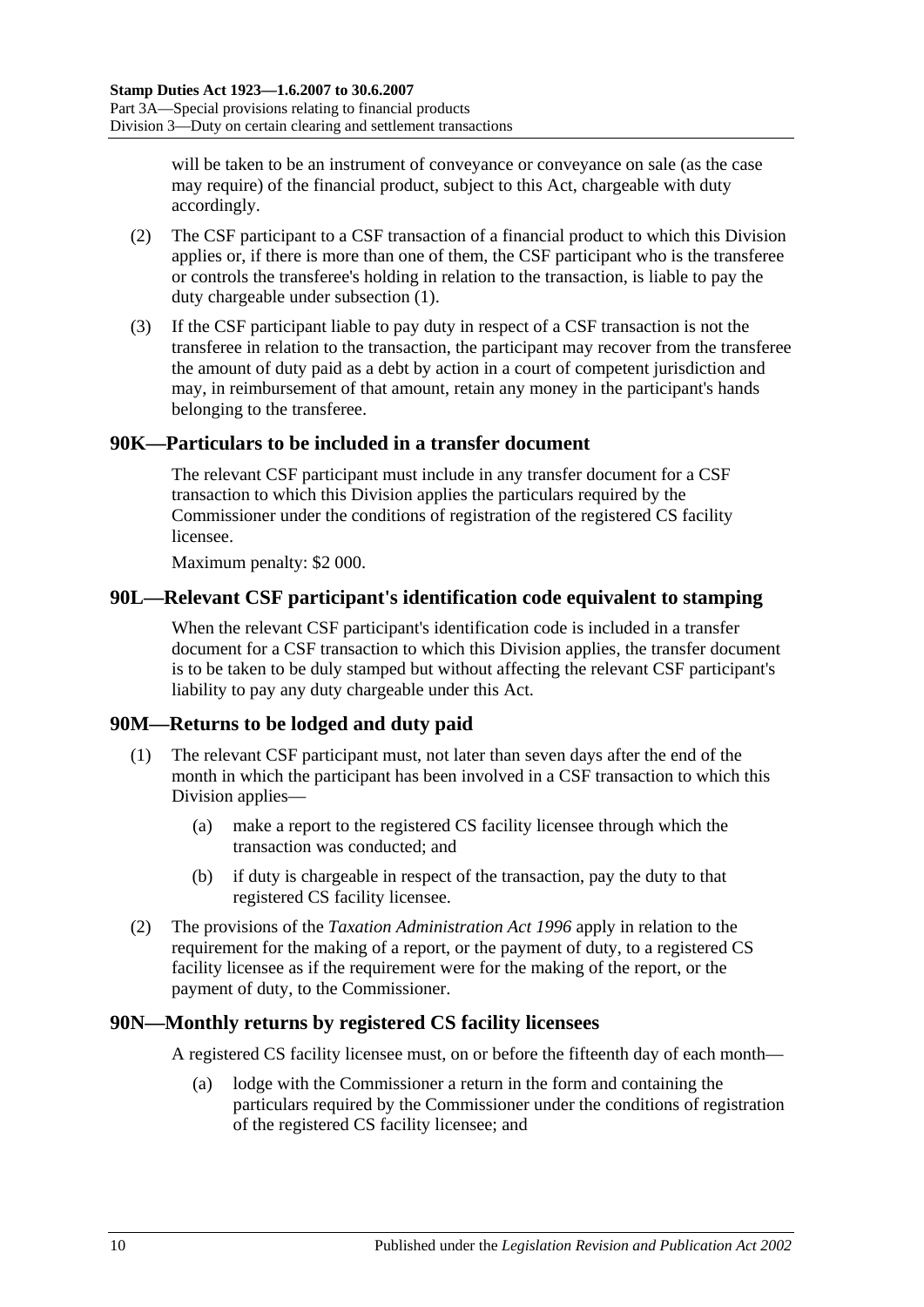(b) pay to the Commissioner any duty paid to the registered CS facility licensee under this Act in respect of a CSF transaction conducted in the preceding month.

# **90O—Particulars reported by participants to be kept by registered CS facility licensees**

The particulars reported to a registered CS facility licensee under this Division must be kept by the registered CS facility licensee in a legible form, or so as to be readily convertible into such a form, in accordance with any directions of the Commissioner, for a period of not less than five years from the date on which the report is made.

## **90P—Refund for error transaction**

The Commissioner must, on being satisfied that *ad valorem* duty has been paid to the Commissioner in respect of an error transaction to which this Division applies, refund the amount of the duty so paid.

# <span id="page-84-0"></span>**Division 4—Registration of Australian market licensees and CS facility licensees**

#### **90Q—Registration process**

- (1) The Commissioner may register an Australian market licensee or an Australian CS facility licensee for the purposes of this Part.
- (2) An application for registration must be made to the Commissioner in a form approved by the Commissioner.
- (3) An application must be accompanied by—
	- (a) such information as the Commissioner requires to determine the application; and
	- (b) the fee, if any, prescribed by the regulations.
- (4) The Commissioner may grant or refuse an application for registration.
- (5) A registration will be subject to conditions specified by the Commissioner at the time of registration or by subsequent written notice given to the Australian market licensee or the Australian CS facility licensee.
- <span id="page-84-1"></span>(6) The Commissioner may suspend or cancel the registration of an Australian market licensee or Australian CS facility licensee.
- <span id="page-84-2"></span>(7) However, the Commissioner may only take action under [subsection](#page-84-1) (6)—
	- (a) after having given to a person involved in the administration of the Australian market licensee or Australian CS facility licensee (as the case may be) determined by the Commissioner to be appropriate in the circumstances—
		- (i) written reasons of the Commissioner's intention to suspend or cancel the registration; and
		- (ii) an opportunity to make submissions; and
	- (b) after having considered any submissions made by that person.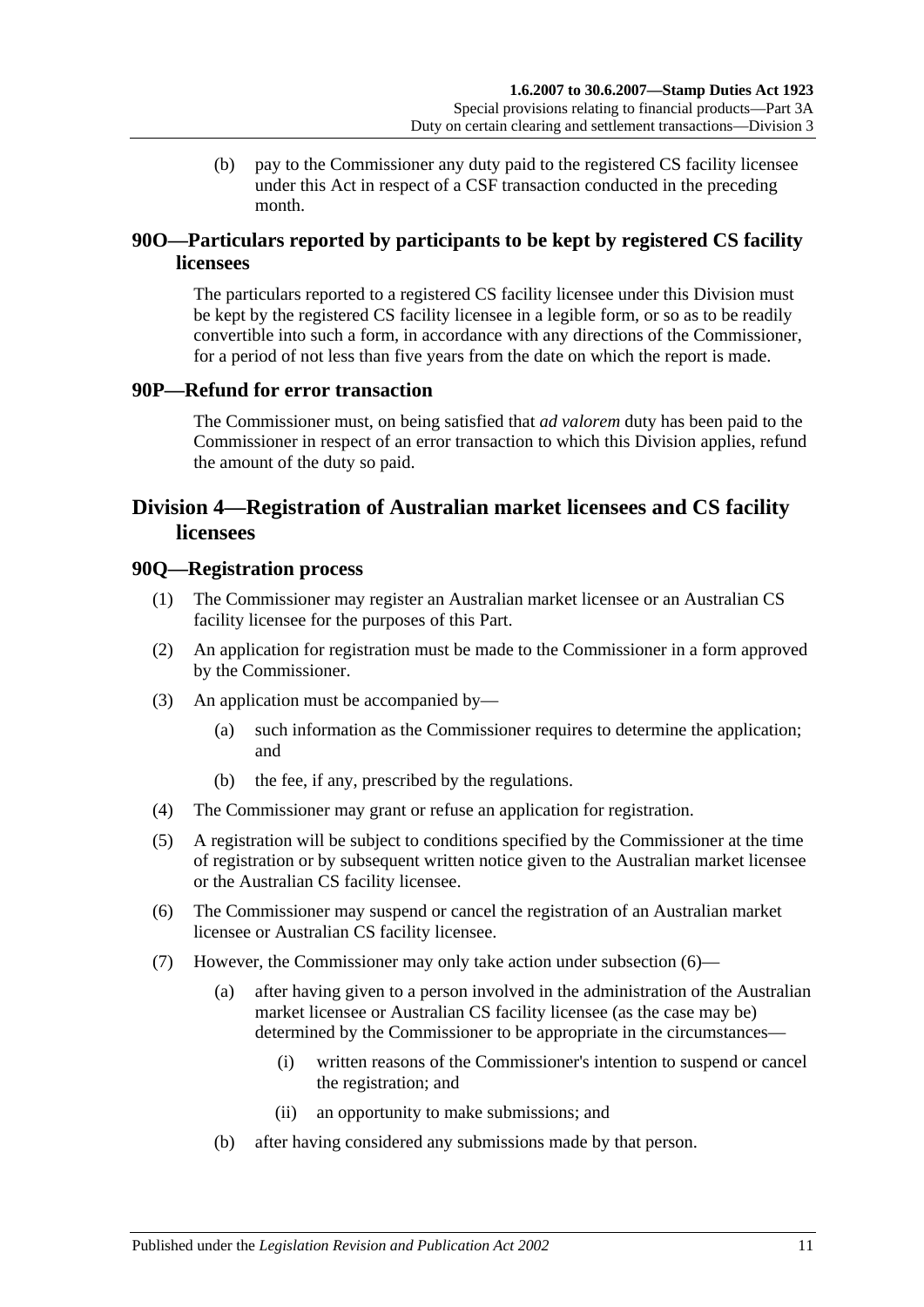(8) [Subsection](#page-84-2) (7) does not apply to the cancellation of a registration at the request of the relevant entity.

## **90R—Disclosure of information**

Nothing in the *[Taxation Administration Act](http://www.legislation.sa.gov.au/index.aspx?action=legref&type=act&legtitle=Taxation%20Administration%20Act%201996) 1996* prevents the disclosure to a registered market licensee or a registered CS facility licensee of information acquired in, or in connection with, the administration of this Part.

# <span id="page-85-1"></span>**Division 5—Duty on other conveyances**

## **90T—Application of Division**

This Division applies to a conveyance or conveyance on sale of a financial product only where—

- (a) the financial product is—
	- (i) a financial product of a company that, under the *Corporations Act 2001* of the Commonwealth, is taken to be registered in the State; or
	- (ii) a financial product of a foreign company; or
	- (iii) a unit of a unit trust scheme; and
- (b) the conveyance is made otherwise than on a sale or purchase to which [Division 2](#page-76-0) applies; and
- (c) the conveyance is not a CSF transaction to which [Division 3](#page-81-0) applies.

# **90U—Financial products liable to duty**

Subject to [section](#page-85-0) 90V, a conveyance or conveyance on sale of a financial product to which this Division applies is only liable to duty if the financial product is—

- (a) a financial product of a relevant company; or
- (b) a unit of a unit trust scheme the principal register of which is situated in this State; or
- (c) a unit of a unit trust scheme in relation to which no register exists in Australia and—
	- (i) having as the manager of the scheme a relevant company or a natural person principally resident in this State; or
	- (ii) not having a manager but with a trustee that is a relevant company or a natural person principally resident in this State.

## <span id="page-85-0"></span>**90V—Proclaimed countries**

- (1) No duty is payable under this Act in respect of a conveyance or conveyance on sale of a financial product that is registered on a register kept within a proclaimed country.
- (2) The Governor may, by proclamation, declare any country to be a proclaimed country for the purposes of this section and may, by subsequent proclamation, vary or revoke any such proclamation.
- (3) This section does not operate to exempt a transaction from duty under [Part 4.](#page-86-0)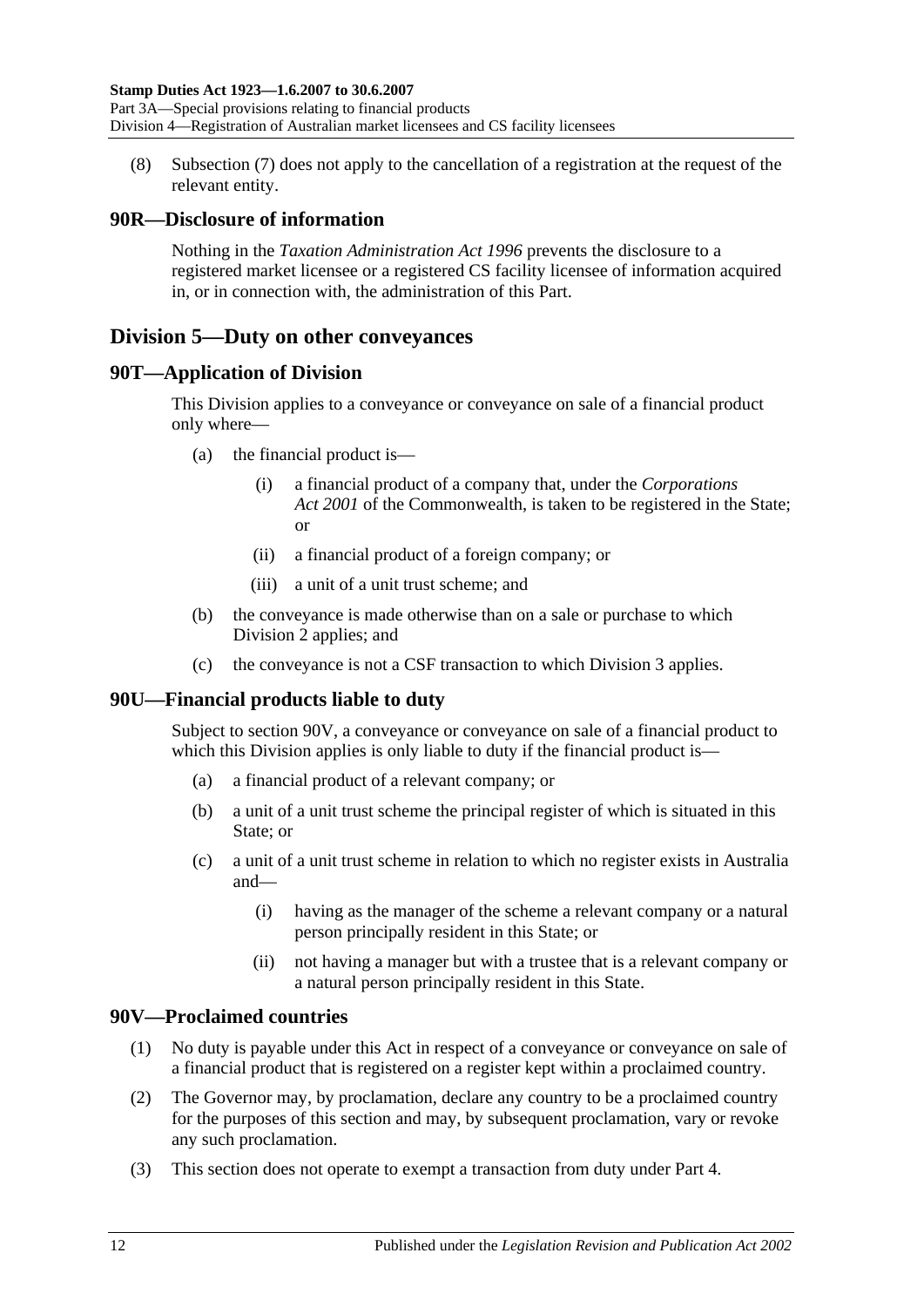# <span id="page-86-0"></span>**Part 4—Land rich entities**

# **Division 1—Preliminary**

## **91—Interpretation**

(1) In this Part—

*asset* includes any form of property;

*associate*—see [subsection](#page-88-0) (4);

*close personal relationship* means the relationship between 2 adult persons (whether or not related by family and irrespective of their gender) who live together as a couple on a genuine domestic basis, but does not include—

- (a) the relationship between a legally married couple; or
- (b) a relationship where 1 of the persons provides the other with domestic support or personal care (or both) for fee or reward, or on behalf of some other person or an organisation of whatever kind;

**Note—**

Two persons may live together as a couple on a genuine domestic basis whether or not a sexual relationship exists, or has ever existed, between them.

*constituent documents* of a private entity means—

- (a) for a private company—its constitution; or
- (b) for a unit trust scheme—the instruments constituting or governing the administration of the scheme;

*corresponding law* means a law of another State, or a Territory, of the Commonwealth that imposes duties corresponding to those imposed by this Act;

*direct interest*—see [section](#page-89-0) 92(1);

*executive officer* of a company has the same meaning as in the *Corporations Act 2001* of the Commonwealth;

*group* means a group of associates;

*hold*—a person *holds* a share or unit in a private entity if the person—

- (a) is registered as the holder; or
- (b) is beneficially entitled to the share or unit; or
- (c) controls the exercise of rights attached to the share or unit;

*indirect interest*—see [section](#page-90-0) 92B;

*land asset* and *local land asset*—see [section](#page-88-1) 91A;

*local primary production land asset* means a local land asset consisting of an interest in land that is used for the business of primary production;

*notional interest*—see [section](#page-90-1) 93;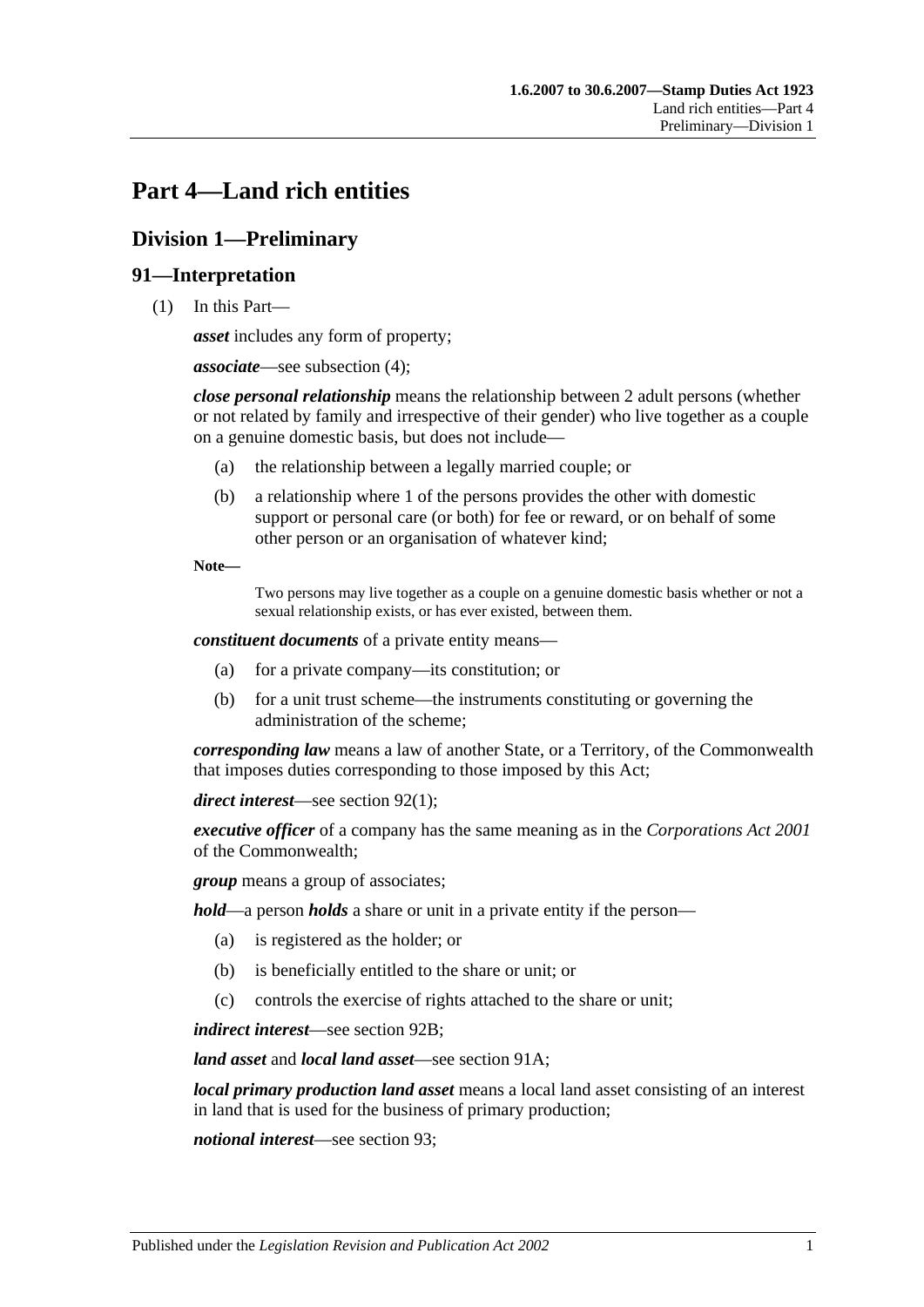*primary production entity*—a private entity is a primary production entity if the unencumbered value of the entity's underlying local primary production land assets exceeds 50 per cent of the unencumbered value of its total underlying local land assets;

#### *private company* means—

- (a) a company that is limited by shares but whose shares are not quoted on a recognised financial market; or
- (b) a company that is not limited by shares,

but does not include a company excluded from the ambit of this definition by the regulations;

*private entity* means a private company or a private unit trust scheme;

*private trust* means a trust other than one in which the public is (or has been) invited to invest;

*private unit trust scheme* means—

- (a) a unit trust scheme in which less than 50 persons hold units; or
- (b) a unit trust scheme in which 50 or more persons hold units if 20 or fewer persons hold 75 per cent or more in number or value of the units on issue,

but does not include a unit trust scheme that is an approved deposit fund or a pooled superannuation trust within the meaning of the *Superannuation Industry (Supervision) Act 1993* (Cwth);

*proportionate interest* in a private entity means—

- (a) for a person or group that has a direct or indirect interest in the entity—the percentage representing the extent of that interest; or
- (b) for a person or group that has both a direct and an indirect interest in the entity—an aggregate percentage representing the extent of both those interests;

*related*—see [section](#page-89-1) 92A;

*relative* of a person means a spouse, domestic partner, brother, sister, parent or child of the person;

*significant interest* in a private entity means a proportionate interest in the entity of 50 per cent or more;

*underlying*—the underlying assets (or a particular class of underlying assets) of a private entity include both the assets (or assets of the relevant class) held beneficially by the private entity and its notional interests in the assets (or assets of the relevant class) of related entities;

*unit* in a unit trust scheme means—

- (a) a right to participate in profits, income or distribution of assets under the scheme; or
- (b) a right to any such right of participation;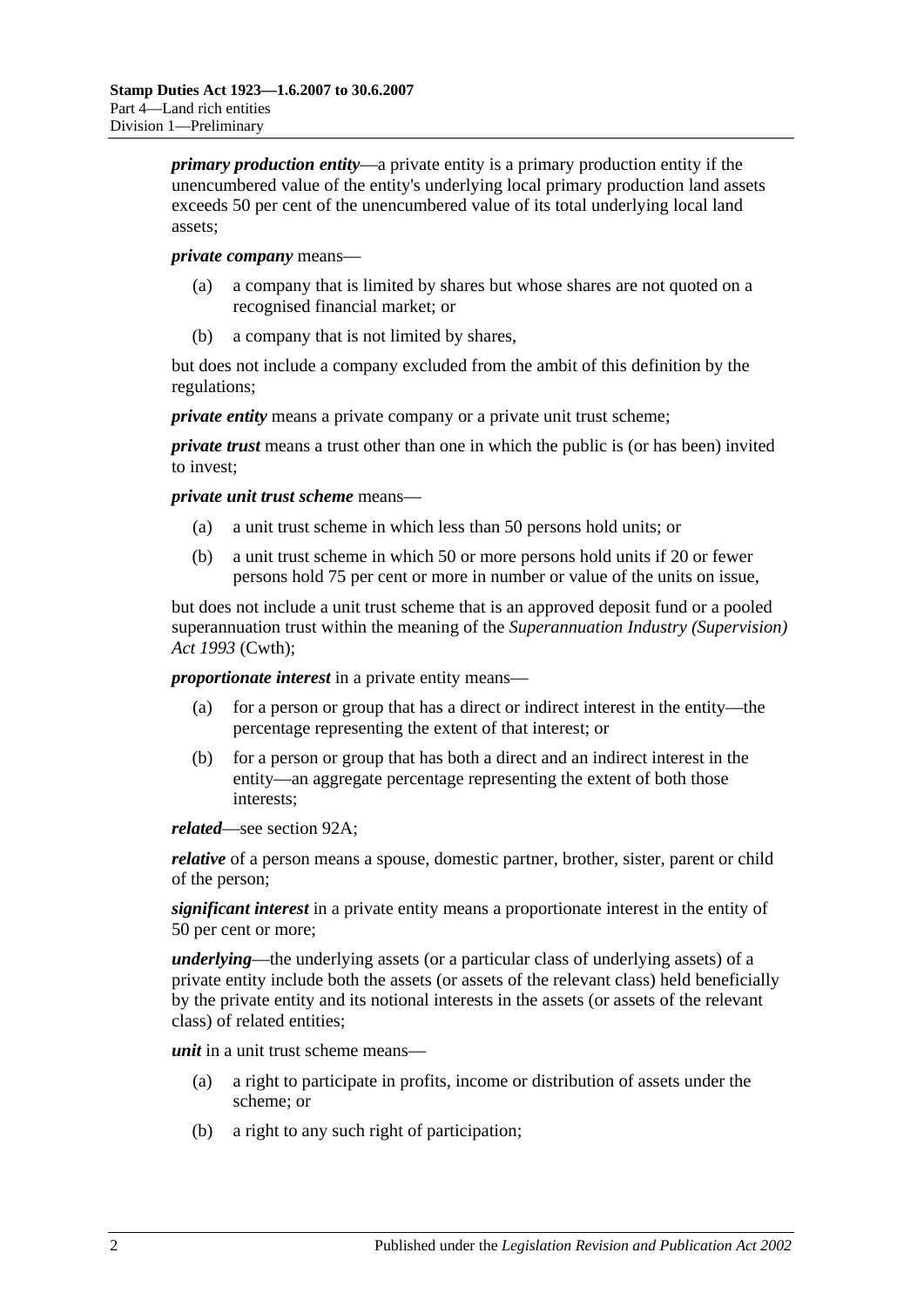*unit trust scheme* means an arrangement under which investors may acquire rights to participate, as beneficiaries under a trust, in profits, income or distribution of assets arising from the acquisition, holding, management, use or disposal of property;

*winding up*—a unit trust scheme is wound up if the assets subject to the scheme are distributed in their entirety.

- (2) Property is taken to be held beneficially by a unit trust scheme if it is held by the trustees of the scheme in trust for the unitholders.
- (3) A private entity or other person that is an object of a discretionary trust is to be regarded, for the purposes of this Part, as beneficially entitled to the trust property unless—
	- (a) the private entity or other person satisfies the Commissioner that this subsection operates unreasonably in the circumstances of the particular case; and
	- (b) the Commissioner determines that the private entity or other person is not, in the circumstances of the particular case, to be regarded as beneficially entitled to the trust property.
- <span id="page-88-0"></span>(4) A person is an *associate* of, or *associated* with, another if—
	- (a) they are married or in a close personal relationship; or
	- (b) one is the parent, child, brother or sister of the other; or
	- (c) they are in partnership; or
	- (d) they are private companies which are related bodies corporate for the purposes of the *Corporations Act 2001* of the Commonwealth; or
	- (e) one is a private company and the other is a director or executive officer of, or shareholder in, the company; or
	- (f) they are both trustees of a private trust or one is a trustee of a private trust and the other is a beneficiary of the private trust; or
	- (g) a chain of relationships can be traced between them under one or more of the above paragraphs,

(but a person is not to be regarded as an associate of another if the Commissioner is satisfied that the association has not arisen as a result of a common commercial interest or purpose and they will act entirely independently of each other).

- (5) An obligation or liability imposed under this Part on a unit trust scheme attaches to the trustees for the time being of the scheme jointly and severally.
- (6) An obligation or liability imposed under this Part on a group attaches to the members of the group jointly and severally.

#### <span id="page-88-1"></span>**91A—Land assets**

- (1) A *land asset* is an interest in land (including a right to explore for minerals, petroleum or other substances on land or to recover minerals, petroleum or any other substance from land), other than—
	- (a) a mortgage, lien or charge; or
	- (b) an interest under a warrant or writ.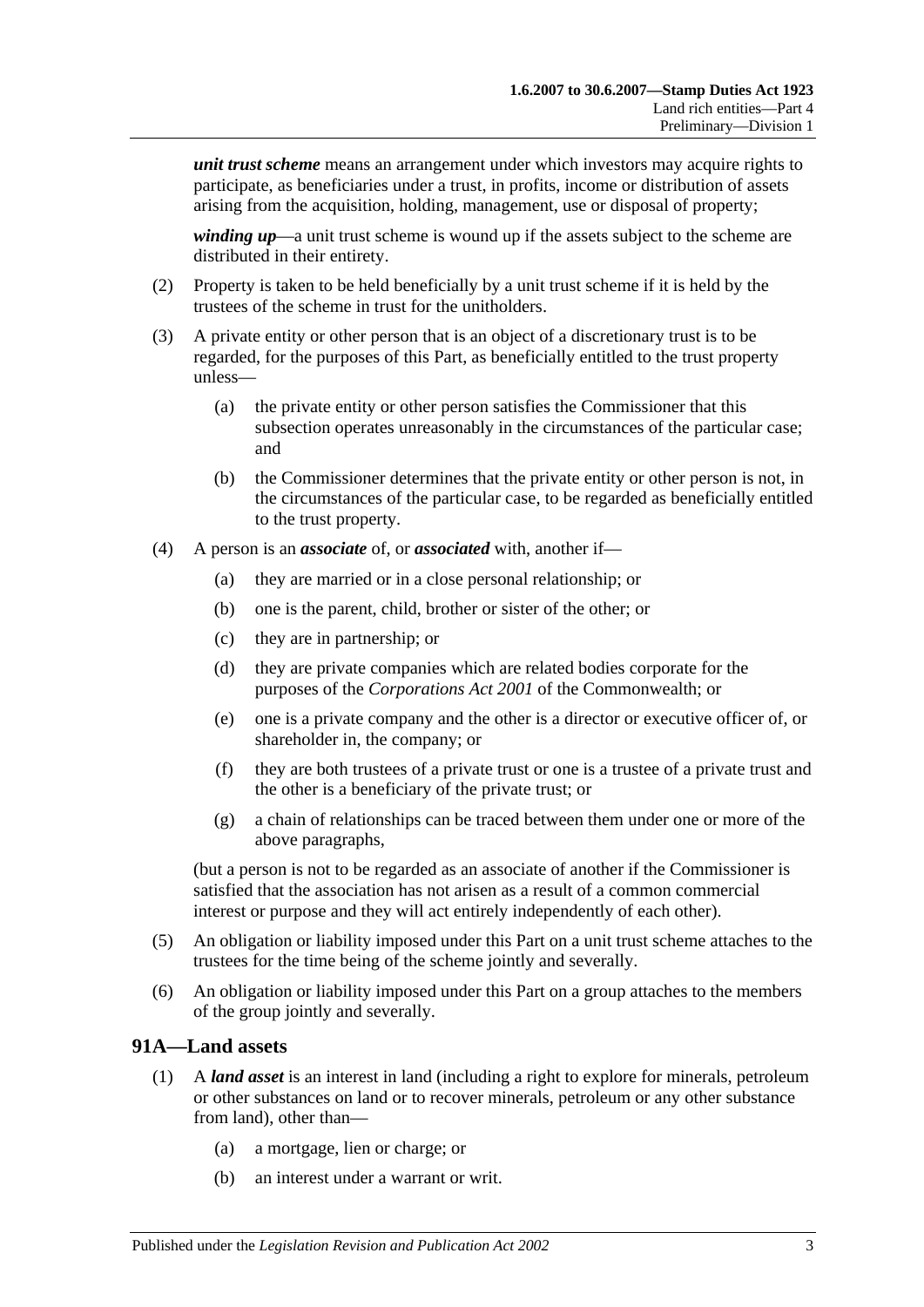- (2) A *local land asset* is a land asset consisting of an interest in land in South Australia.
- (3) A private entity's interest in land will be taken to include an interest in anything fixed to the land, including anything separately owned from the land.
- (4) However, if the Commissioner is satisfied that, at a relevant time, it was not part of an arrangement to avoid duty under this Part that property was separately owned from the land, the Commissioner may determine that a private entity's interest in the land did not include an interest in the property.

#### <span id="page-89-0"></span>**92—Direct interests**

- (1) A person has a *direct interest* in a private entity if the person holds a share or unit in the private entity.
- (2) A direct interest that a person or group has in a private entity is to be expressed as a proportionate interest.
- (3) The *proportionate interest* is the highest of the following:
	- (a) a percentage representing the proportion of votes that the person or members of the group would be entitled to exercise (or control) at a general meeting of shareholders or unitholders assuming that all shareholders or unitholders exercised their voting rights;
	- (b) a percentage representing the extent the person or members of the group are entitled to participate in dividends or distributions of income;
	- (c) a percentage representing the extent to which the person or members of the group would be entitled to participate in the distribution of assets on a winding up of the private entity.
- (4) The proportionate interest of a person or group in a private entity is to be determined as if any power that the person has, or the members of the group or any of them have, to increase the extent of an interest (by varying the constituent documents of the private entity or in any other way) had been exercised so as to maximise the relevant interest in the private entity.

## <span id="page-89-1"></span>**92A—Related entities**

- (1) Two private entities are *related entities* if—
	- (a) one has a direct interest in the other; or
	- (b) a series of such relationships can be traced between them through another or other related entities (*intermediate entities*).
- (2) If a private entity is related to another private entity by a relationship traced through an intermediate entity or intermediate entities, the private entity's proportionate interest in the other is calculated by multiplying the relevant fractions together and expressing the result as a percentage.

#### **Example—**

Entity A (a private company) holds a 75 per cent proportionate interest in entity B (a private unit trust scheme) which in turn holds a 50% proportionate interest in entity C (a private company). In this case the proportionate interest of entity A in entity C (insofar as it is traced through entity B) is 37.5 per cent.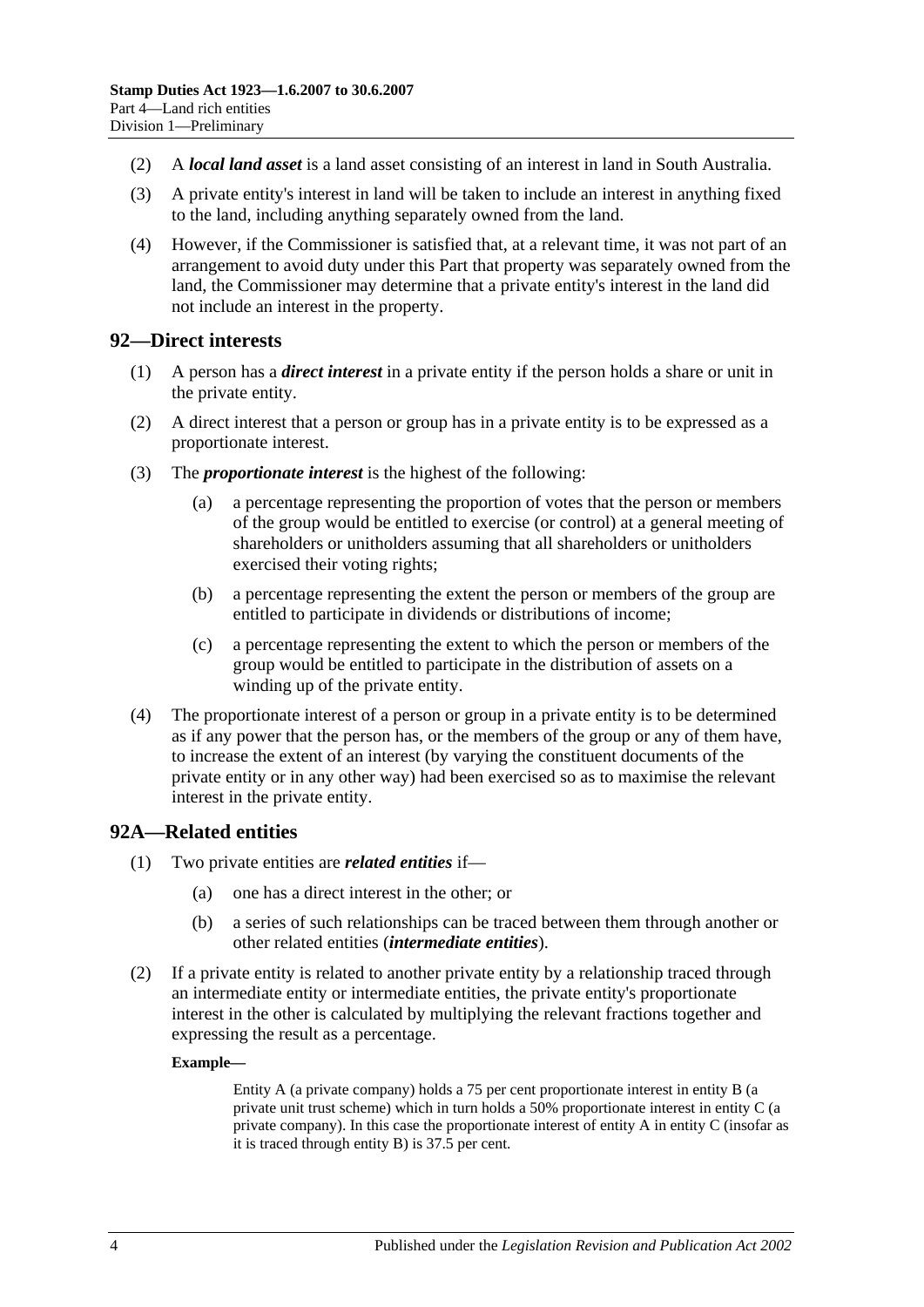## <span id="page-90-0"></span>**92B—Indirect interests**

- (1) If a person or group has a direct interest in a private entity (entity A) which is related to another private entity (entity B), the person or group has an *indirect interest* in entity B.
- (2) An indirect interest that a person or group has in a private entity is to be expressed as a proportionate interest.
- (3) The proportionate interest is calculated by multiplying together—
	- (a) a fraction representing the proportionate interest of the person or group in entity A; and
	- (b) a fraction representing entity A's proportionate interest in entity B,

and expressing the result as a percentage.

#### **Example—**

X holds a proportionate interest of 33⅓% in entity A (a private company) which in turn holds a 75% proportionate interest in entity B (a private unit trust scheme) which in turn holds a 50% proportionate interest in entity C (a private company). In this case the X's indirect interest in entity C is to be expressed as a proportionate interest of 12.5%.

## <span id="page-90-1"></span>**93—Notional interest in assets of related entity**

- (1) A private entity has a notional interest in an asset held beneficially by a related entity if—
	- (a) the private entity holds a significant interest in the related entity; or
	- (b) a chain of significant interests can be traced between the private entity and the related entity.

#### **Example—**

Entity A holds a 75% proportionate interest in entity B which in turn holds a 60% proportionate interest in entity C which in turn holds a 40% proportionate interest in entity D. In this case entity A has a notional interest in the assets held beneficially by entity B and entity C but not in the assets held by entity D.

(2) The value of the notional interest is calculated as follows:

 $V = V_1 \times P$ 

Where—

 $V_1$  is the unencumbered value of the asset:

*P* is a fraction representing the proportionate interest of the private entity in the related entity.

# **Division 2—Land rich entity**

## <span id="page-90-2"></span>**94—Land rich entity**

- (1) A private entity is a *land rich entity* if—
	- (a) the unencumbered value of the underlying local land assets of the private entity and associated private entities is \$1m or more; and
	- (b) the unencumbered value of the entity's underlying land assets comprises—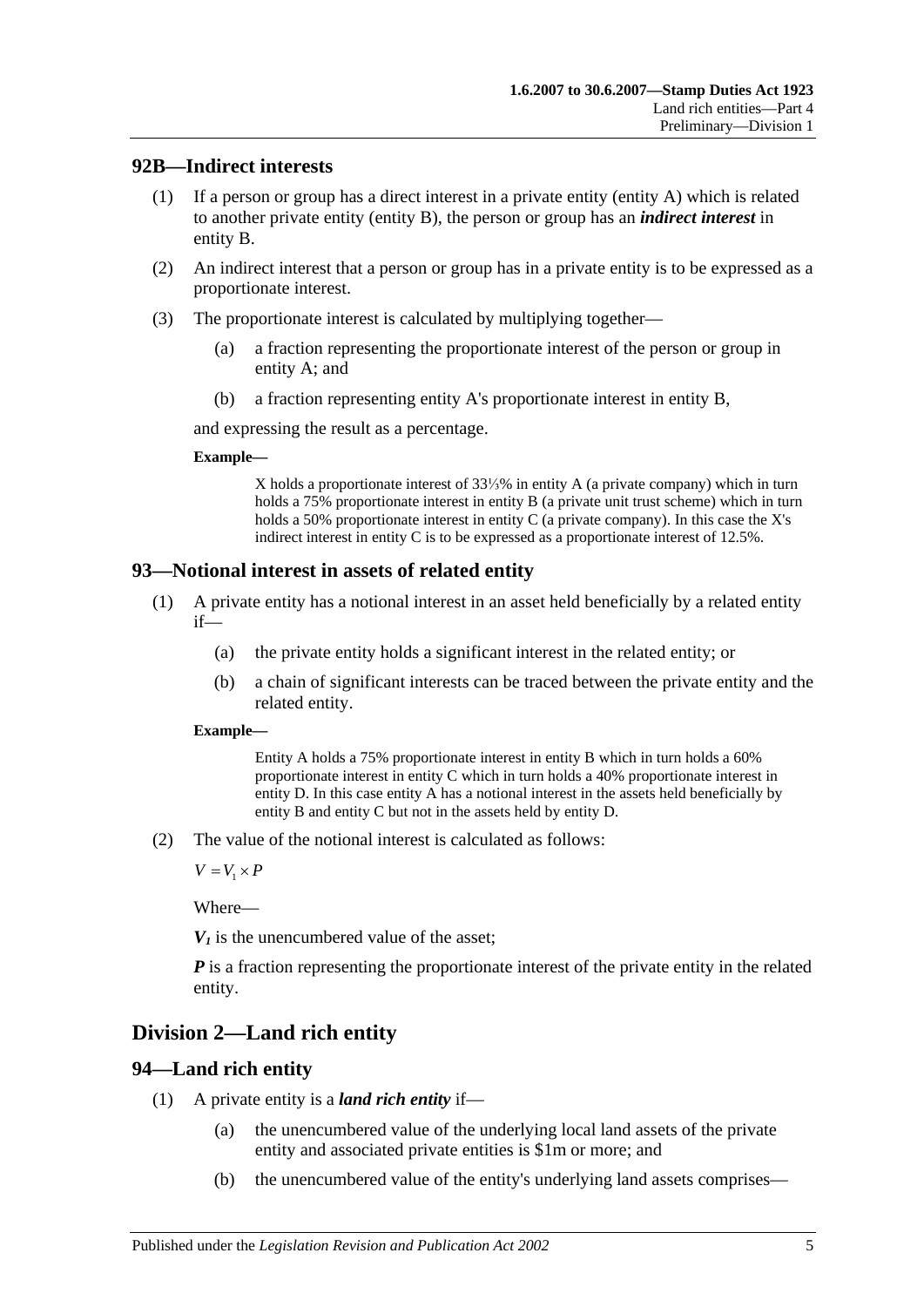- (i) in the case of a primary production entity—80 per cent or more; and
- (ii) in any other case—60 per cent or more,

of the unencumbered value of the entity's total underlying assets.

- <span id="page-91-2"></span>(2) In determining the unencumbered value of a private entity's total underlying assets, assets of the following classes are to be excluded from consideration—
	- (a) money in cash or on deposit with a financial institution;
	- (b) negotiable instruments;
	- (c) shares or units in a related private entity;
	- (d) contractual rights or interests other than—
		- (i) an interest in land arising from a contract or option to purchase the land; or
		- (ii) a right or interest under a loan transaction that is to be taken into account under [subsection](#page-91-0) (4); or
		- (iii) a right or interest that is to be taken into account under [subsection](#page-91-1) (5);
	- (e) monetary entitlements from shareholders or unitholders under the terms on which shares or units were issued;
	- (f) an asset of a class that is, under the regulations, to be excluded from consideration.
- <span id="page-91-3"></span>(3) Further, in determining the value of a private entity's total underlying assets as at a particular time, any asset (other than a land asset) acquired by the entity or a related entity within the previous 2 years is to be excluded from consideration unless the private entity satisfies the Commissioner that the asset was not acquired solely or mainly for the purpose of avoiding duty under this Part.
- <span id="page-91-0"></span>(4) A loan transaction is to be taken into account for the purposes of [subsection](#page-91-2)  $(2)(d)(ii)$ unless—
	- (a) the loan is repayable on demand or within 12 months of the date of the loan; or
	- (b) the loan is to a director, shareholder, trustee or beneficiary, or a relative of a director, shareholder, trustee or beneficiary, of the private entity or an associated private entity.
- <span id="page-91-1"></span>(5) A right or interest is to be taken into account for the purposes of [subsection](#page-91-3)  $(2)(d)(iii)$ if the Commissioner is satisfied that it was acquired in the course of the normal business of the entity and not as part of an arrangement to avoid duty under this Part.

# **Division 3—Dutiable transactions**

## **95—General principle of liability to duty**

(1) A person or group that acquires a significant interest, or increases its significant interest, in a land rich entity notionally acquires an interest in the underlying local land assets of the entity and is liable to duty in respect of the notional acquisition.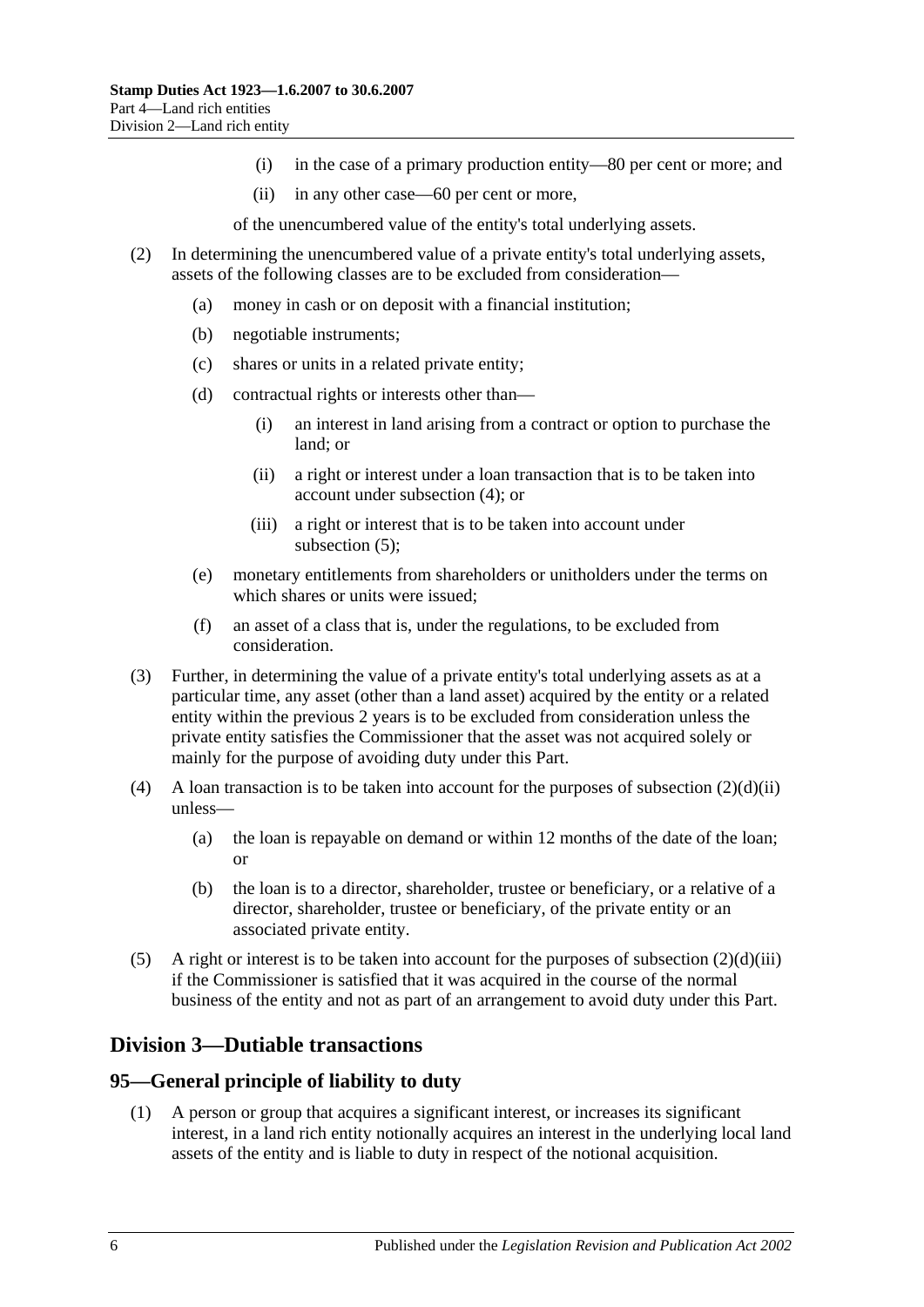- (2) The following transactions are therefore dutiable:
	- (a) a transaction as a result of which a person or group has a significant interest in a land rich entity; or
	- (b) a transaction as a result of which a person or group that has a significant interest in a land rich entity increases its significant interest in the entity.
- (3) A transaction is dutiable under this Part even though the person or group that has a significant interest, or increases its significant interest, in the land rich entity as a result of the transaction—
	- (a) is not a party to the transaction; or
	- (b) has a passive role in the transaction.
- (4) For example, any of the following is capable of being a dutiable transaction:
	- (a) an allotment of shares in a company or units in a unit trust scheme; or
	- (b) the variation or abrogation of rights attaching to shares in a company or units in a unit trust scheme; or
	- (c) the redemption, surrender or cancellation of shares in a company or units in a unit trust scheme.
- (5) However, if a private entity acquires a local land asset and, as a result of the acquisition, becomes a land rich entity, and conveyance duty is paid in respect of the transaction, the transaction is not dutiable under this Part.

#### **95A—Aggregation of interests**

- (1) If a person or group acquires an interest in a land rich entity that, when aggregated with an interest in the entity acquired by another person as a result of an associated transaction on the same day or within the preceding 3 years, amounts to a significant interest in the entity, then for the purposes of this Part—
	- (a) the person or group acquires that significant interest in the entity; and
	- (b) the person or group and any other person acquiring an interest in the entity as a result of the associated transaction are jointly and severally liable for the payment of duty in respect of the acquisition.
- (2) In this section—

*associated transaction*, in relation to the acquisition of an interest in a land rich entity by a person or group, means an acquisition of an interest in the entity by another person in circumstances in which—

- (a) those persons are acting in concert; or
- (b) the acquisitions form, evidence, give effect to or arise from substantially 1 arrangement, 1 transaction or 1 series of transactions.

#### <span id="page-92-0"></span>**95B—Primary production entities**

(1) This section applies to a transaction whereby a person or group acquires a significant interest, or increases its significant interest, in a relevant primary production entity if the entity ceases within the period of 3 years following the acquisition or increase to be a primary production entity.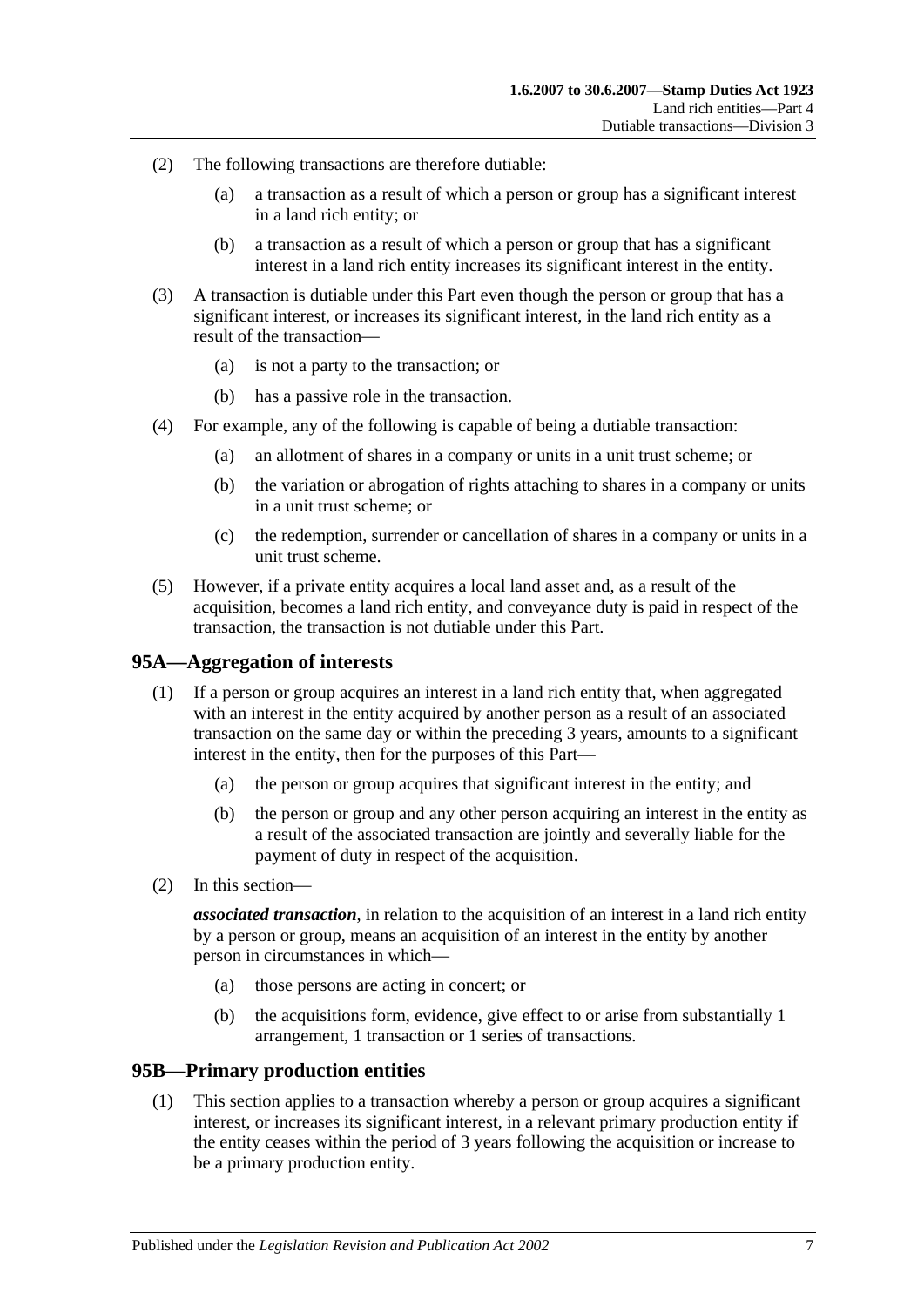- (2) Duty is payable under this Part in respect of a transaction to which this section applies as if the entity had not been a primary production entity at the time at which the person or group acquired or increased the interest in the entity.
- (3) In this section—

*relevant primary production entity* means a primary production entity that is not a land rich entity under [section](#page-90-2) 94(1) only because the unencumbered value of the entity's underlying land assets comprises less than 80 per cent of the unencumbered value of the entity's total underlying assets.

#### **96—Value of notional interest acquired as a result of dutiable transaction**

(1) If a person or group has, as a result of a dutiable transaction, a significant interest in a land rich entity the value of the notional interest acquired in the entity's underlying local land assets is determined as follows:

 $\overline{AV} = \overline{TV} \times \overline{P}$ 

Where—

*NV* is the value to be of the notional interest acquired.

*TV* is the total unencumbered value of all the entity's underlying local land assets.

*P* is the fraction representing the proportionate interest of the person or group in the entity.

(2) If a person or group that has a significant interest in a land rich entity increases its significant interest as a result of a dutiable transaction the value of the notional interest acquired in the entity's underlying local land assets is determined as follows:

 $NV = TV \times (P_2 - P_1)$ 

Where—

*NV* is the value to be ascertained.

*TV* is the total unencumbered value of all the entity's underlying local land assets.

 $P_1$  is the fraction representing the proportionate interest in the entity before the increase.

 $P_2$  is the fraction representing the proportionate interest in the entity after the increase.

## <span id="page-93-0"></span>**97—Calculation of duty**

- (1) If the total unencumbered value of the entity's underlying local land assets is \$1.5m or more, duty in respect of a transaction under which a person or group acquires a significant interest in a land rich entity is to be equivalent to the duty payable on a conveyance of land with an unencumbered value equivalent to the value of the acquirer's notional interest in the entity's underlying local land assets.
- (2) If the total unencumbered value of the entity's underlying local land assets is less than \$1.5m, duty is to be calculated in accordance with the following formula:

$$
D = \left[ \frac{(TV - $1m)}{$30.5m} \times d_1 \right] + \left[ \left( 1 - \frac{(TV - $1m)}{$30.5m} \right) \times d_2 \right]
$$

Where—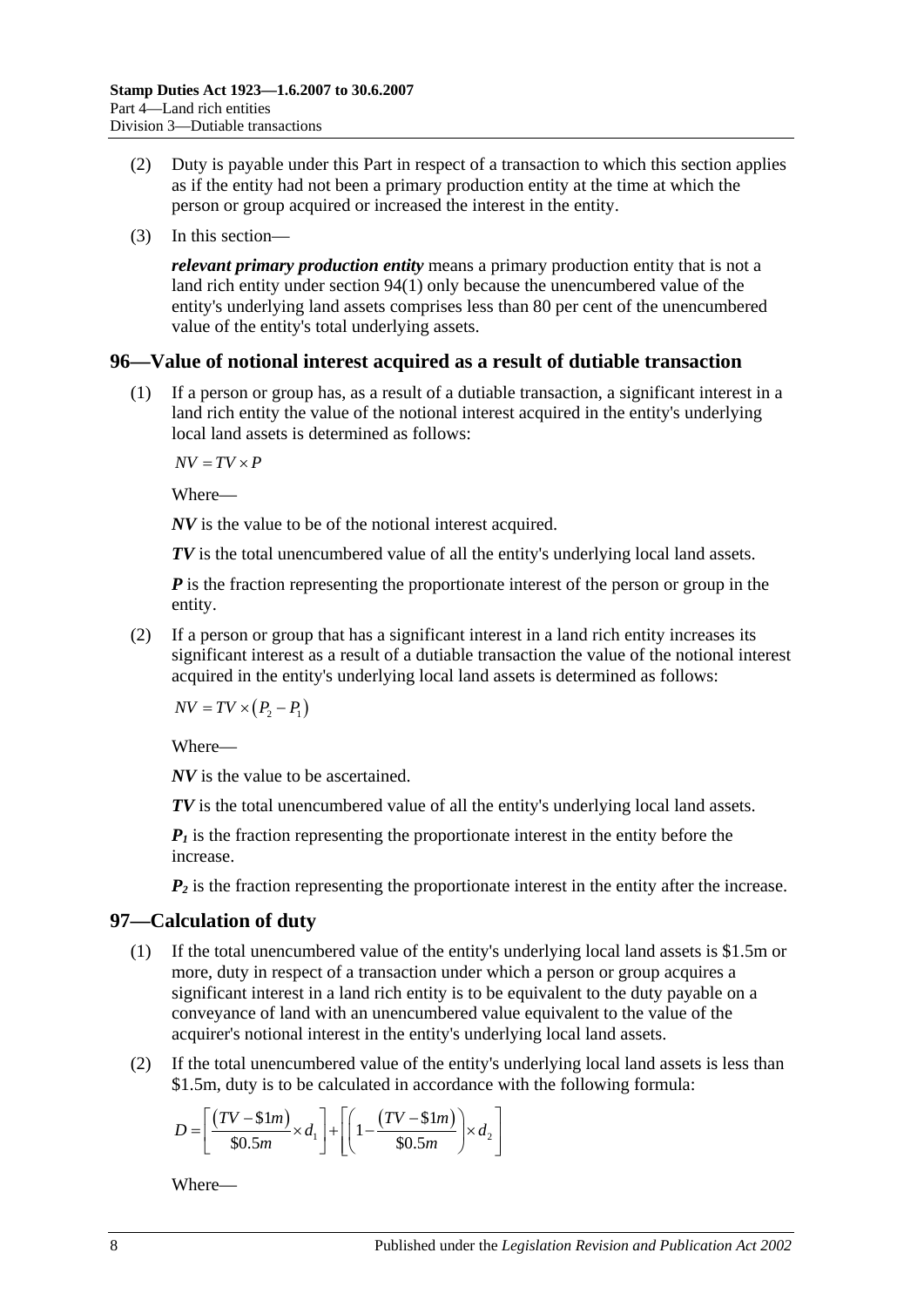*D* is the amount of the duty.

*TV* is the total unencumbered value of all the entity's underlying local land assets.

 $d_1$  is the duty that would be payable if [subsection](#page-93-0) (1) were applicable.

*d2* is the duty that would be payable in respect of a transaction for the acquisition of financial products with a dutiable value equivalent to the value of the notional interest.

(3) Duty on a dutiable transaction under which a person or group increases its significant interest in a land rich entity is to be calculated as follows:

 $D = d_1 - d_2$ 

Where—

*D* is the amount of the duty.

 $d_1$  is the amount that would have been payable if the person or group had acquired the whole of its interest in a single transaction at the time of the increase.

*d2* is the amount that would have been payable if the person or group had acquired its pre-existing interest in a single transaction at the time of the increase.

- (4) However, if any part of a significant interest in a land rich entity was acquired by the relevant person or group more than 3 years before the date of a dutiable transaction (the *earlier acquisition*), the duty calculated under the above provisions is to be rebated by a percentage representing the extent of the earlier acquisition as a proportion of the significant interest as a whole.
- (5) If a person or group acquires or increases a significant interest in a land rich entity through the acquisition of financial products or units in a private unit trust scheme and duty has been paid under this Act or a corresponding law in respect of the transaction for the acquisition of the financial products or units, the duty calculated under this section is to be reduced by the amount of the duty paid.

# **Division 4—Payment and recovery of duty**

## **98—Acquisition statement**

- (1) Subject to [subsection](#page-94-0) (1a), if a dutiable transaction occurs, the person or group that acquires or increases its significant interest in the land rich entity must, within 2 months after the date of the dutiable transaction—
	- (a) lodge a return with the Commissioner; and
	- (b) pay the relevant amount of duty.

Maximum penalty: \$10 000.

- <span id="page-94-0"></span>(1a) A person or group that acquires or increases an interest in an entity by virtue of a transaction to which [section](#page-92-0) 95B applies must, within 2 months after the date on which the entity ceases to be a primary production entity—
	- (a) lodge a return with the Commissioner that specifies, in addition to the information required by [subsection](#page-95-0) (2)—
		- (i) that the entity has ceased to be a primary production entity; and
		- (ii) the date on which the cessation occurred; and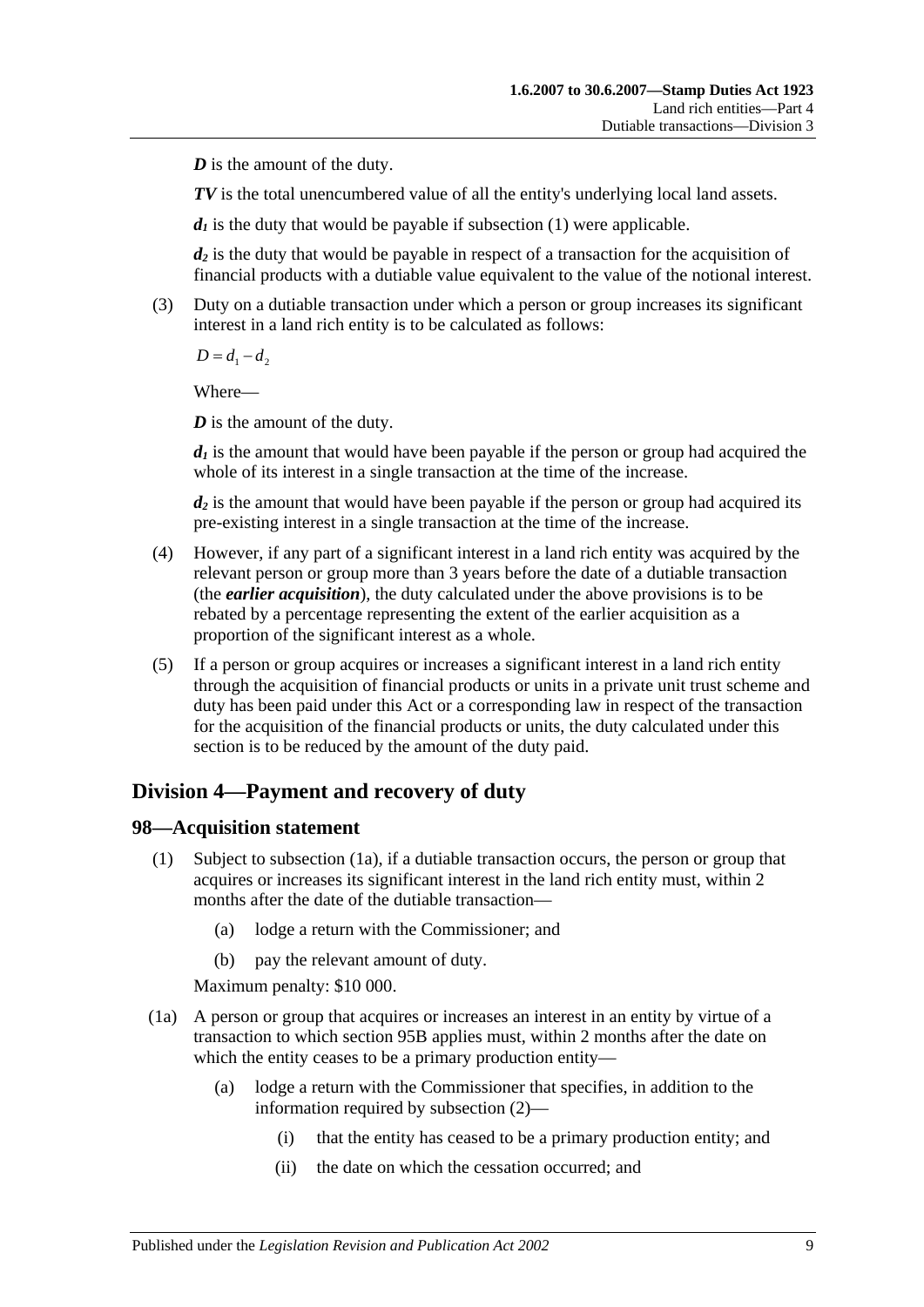(b) pay the relevant amount of duty.

Maximum penalty: \$10 000.

- <span id="page-95-0"></span>(2) The return must contain the following information:
	- (a) the name and address of the person, or the name and address of each member of the group, that has the significant interest or has increased its significant interest as a result of the transaction; and
	- (b) the date of the transaction; and
	- (c) particulars of—
		- (i) the interest acquired as a result of the transaction; and
		- (ii) any other interests held and the dates and circumstances of their acquisition; and
		- (iii) the underlying land assets and the underlying local land assets of the land rich entity as at the date of the transaction; and
		- (iv) the underlying assets of the land rich entity as at the date of the transaction; and
		- (v) amounts of duty paid under this Act or a corresponding law in relation to the acquisition of the significant interest in the land rich entity; and
	- (d) other information required by the Commissioner.

#### **99—Recovery from entity**

- (1) If a person or group fails to pay duty as required under this Part, the Commissioner may recover the duty, as a debt, from the relevant private entity.
- (2) Instead of, or as well as, proceeding against the private entity for recovery of duty as a debt, the Commissioner may register a charge on any of its land for the amount of the unpaid duty.
- (3) The Commissioner must give written notice of the registration of a charge under this section to—
	- (a) the registered proprietor of the land; and
	- (b) the person in default, or each member of the group in default.
- <span id="page-95-1"></span>(4) If the duty remains unpaid 6 months after the registration of the charge, the Commissioner may apply to the District Court for an order for the sale of the land.
- (5) On an application under [subsection](#page-95-1) (4), the Court may make an order for sale of the land by public auction and, in that event, the proceeds of sale are to be applied as follows:
	- (a) firstly—in payment of the costs of the sale and other costs of proceeding under this section; and
	- (b) secondly—in discharging liabilities secured by an instrument registered in priority to the registered charge; and
	- (c) thirdly—in discharging the liability to duty; and
	- (d) fourthly—in discharging other liabilities as directed by the Court; and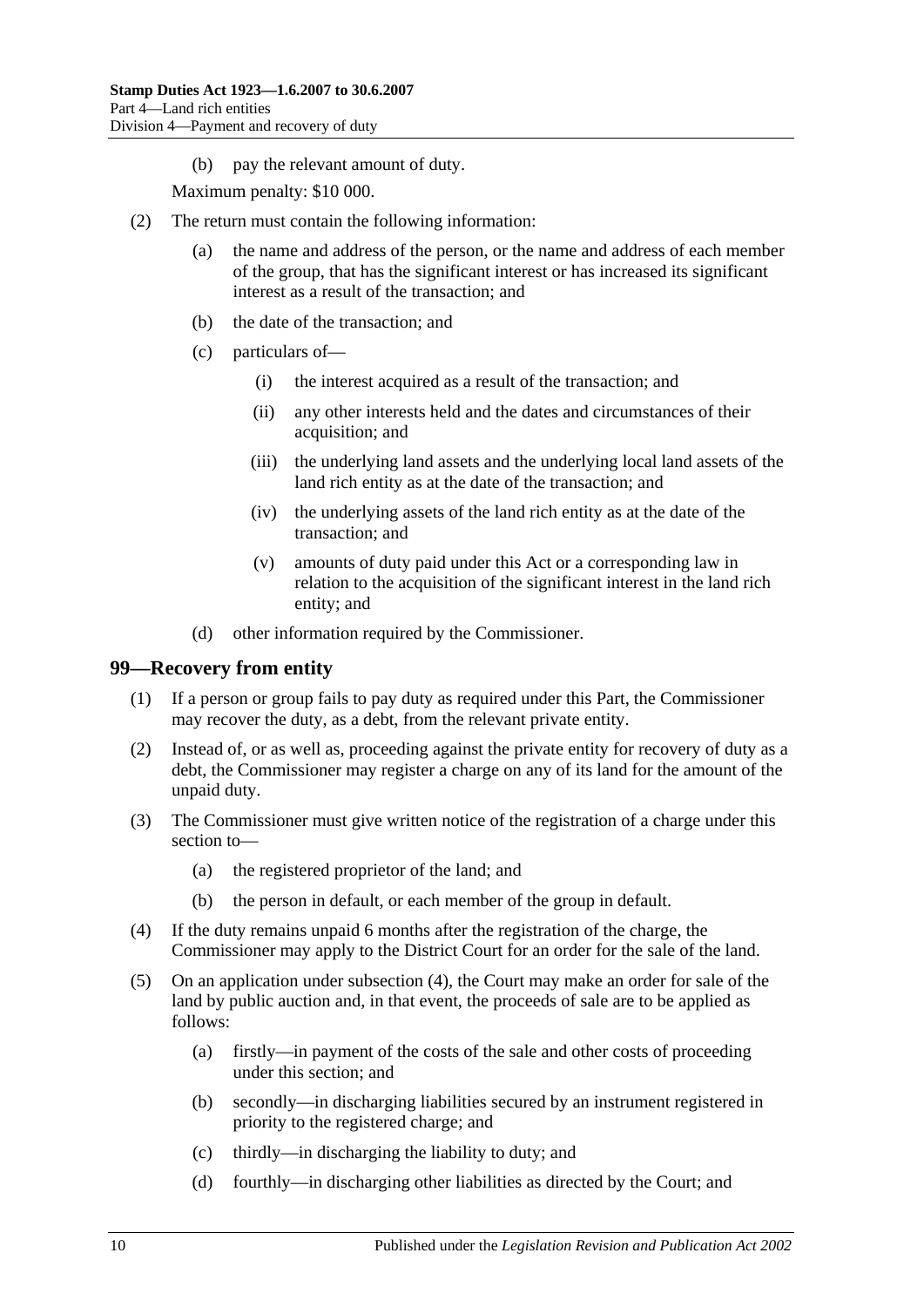- (e) fifthly—in payment to the registered proprietor of the land immediately before the completion of the sale.
- (6) If the Commissioner recovers duty under this section, the private entity may recover the amount paid to, or recovered from, the entity from the person or persons principally liable for the payment of the duty.

## **Division 5—Miscellaneous**

#### **100—Valuation of interest under contract or option to purchase land**

If an interest in land consists of an interest arising under a contract or option to purchase the land, the interest is to be valued, for the purposes of this Part, by subtracting from the market value of the land the amount that the purchaser under the contract or the holder of the option would be required to pay in order to complete the purchase.

#### **101—Exempt transactions**

(1) A transaction under which a person or a group acquires an interest in a land rich entity is exempt from duty under this Part if it takes place in circumstances in which a conveyance of an interest in the underlying local land assets would not attract *ad valorem* duty.

#### **Example—**

Suppose that A is entitled under the will of B to 60% of the shares in X Pty Ltd, a land rich entity, owning land in the State valued at \$2m. A's acquisition of the shares on distribution of the estate is exempt from duty because a conveyance of the land itself would, if it occurred in these circumstances (ie on distribution of the estate), be exempt from *ad valorem* duty.

- (2) The following transactions are exempt from duty under this Part:
	- (a) an acquisition of an interest in a land rich entity that takes place under a compromise or arrangement approved by a court under Part 5.1 of the *Corporations Act 2001* of the Commonwealth;
	- (b) a transaction exempted by regulation from duty under this Part.

## **102—Multiple incidences of duty**

- (1) If it is possible under this Part to assess the incidence of duty in different ways in respect of the same transaction, duty will be assessed so as to maximise the return to the revenue but not so as to extend the incidence of duty beyond a single person or group identified in the assessment.
- (2) If a person or a group acquires a significant interest in a land rich entity, and another person or group later acquires a significant interest in the land rich entity without diminishing the former significant interest, the Commissioner may, if satisfied that it is just and equitable to do so, exempt the later acquisition, wholly or partly, from duty under this Part.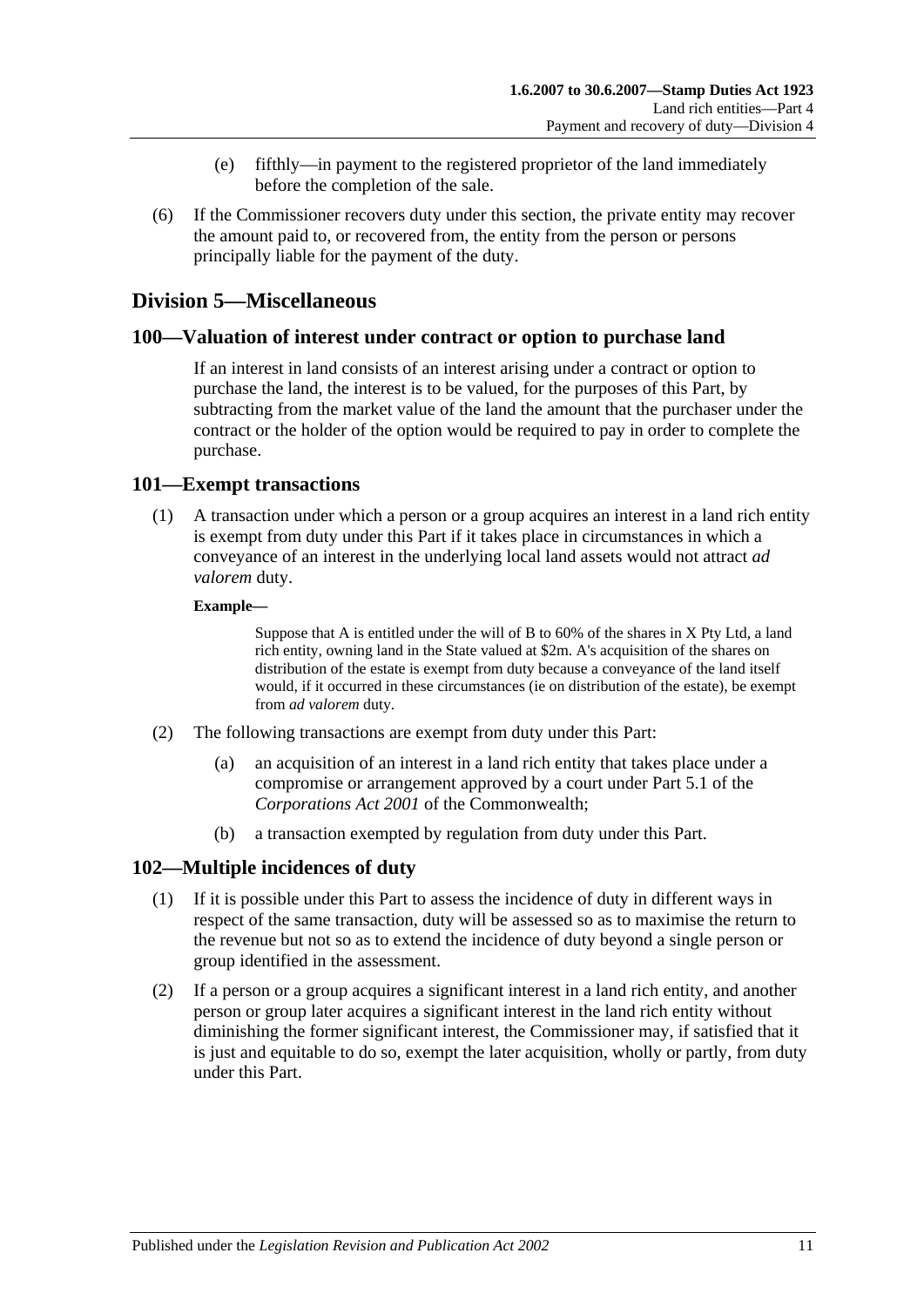#### **Example—**

Suppose the shares of X Pty Ltd, a land rich entity, are divided into Class A and Class B. The Class A shares confer rights to dividends but no rights to share in the distribution of assets on winding up of the company. The Class B shares confer no rights to dividends but do confer rights to share in the distribution of assets on the winding up of the company. Suppose that A acquires all the Class A shares and pays duty under this Part on the acquisition of a significant interest in the company. Suppose that B then acquires all the Class B shares. In this case, the Commissioner could, if satisfied that it would be just and equitable to do so, grant relief under the above subsection.

(3) If a group acquires a significant interest in a land rich entity as a result of a dutiable transaction, and a person or group that is a member or subgroup of the group acquires that significant interest from the group, the Commissioner may, if satisfied that it is just and equitable to do so, exempt the later acquisition, wholly or partly, from duty under this Part.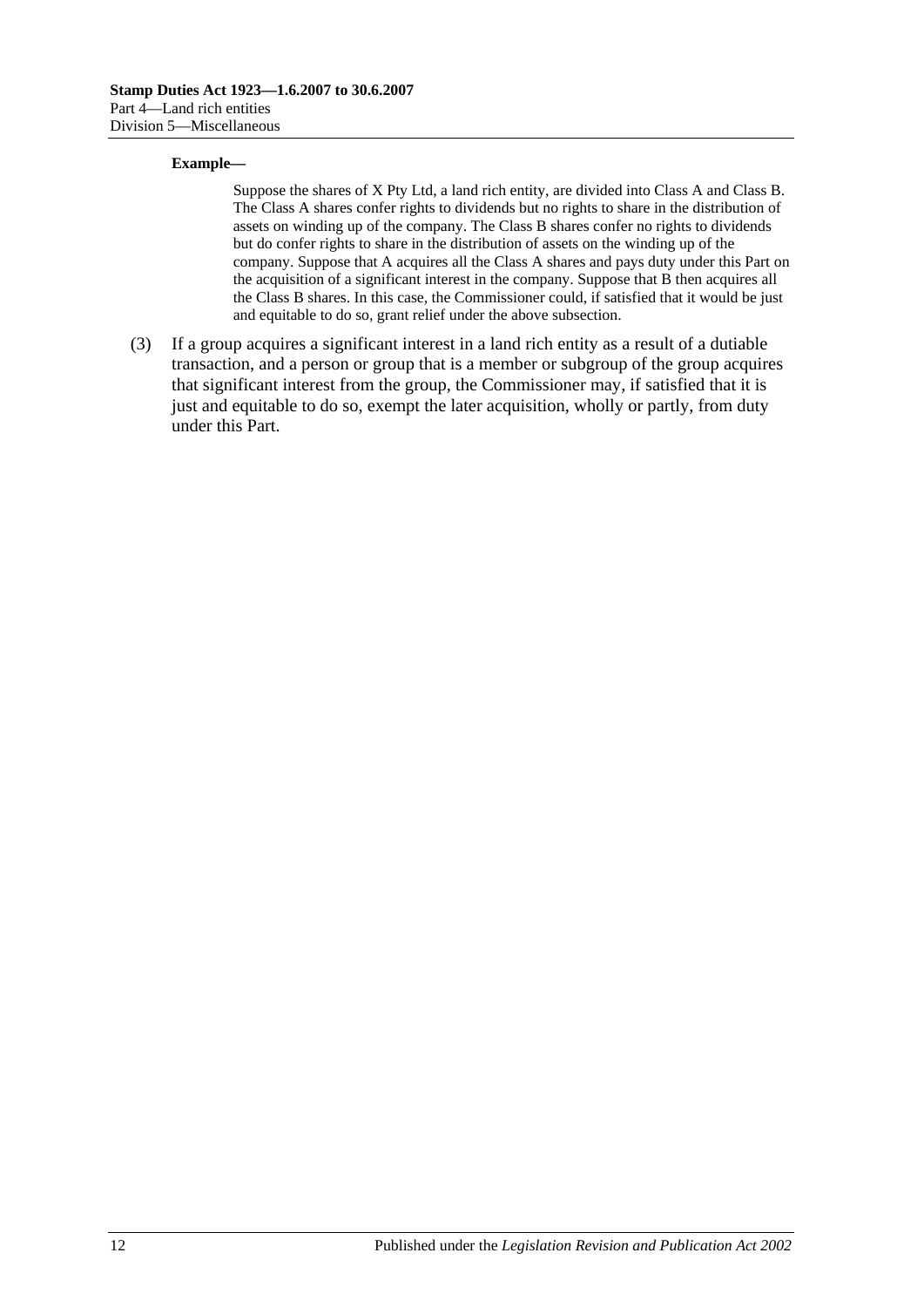# **Part 5—Miscellaneous provisions**

## **106—Spoiled or unused stamps**

- (1) Subject to any regulations made under this Act, the Commissioner may, on the application of any person in possession of stamps or stamped material unused or rendered useless by being inadvertently spoiled, give to that person, in lieu of the stamps or stamped material so spoiled or unused, other stamps (of the same or another denomination) of the same value or, at his discretion, money of the same value, deducting the proper allowance on purchase of stamps of the same description; but the Commissioner may, if he thinks it just to do so, refrain from making any such deduction.
- (2) For the purposes of Part 4 of the *[Taxation Administration Act](http://www.legislation.sa.gov.au/index.aspx?action=legref&type=act&legtitle=Taxation%20Administration%20Act%201996) 1996*
	- (a) an application under this section is to be taken to be an application for a refund; and
	- (b) the giving of stamps or money under this section is to be taken to be the making of a refund.

# **106A—Transfer of financial products not to be registered unless duly stamped**

- (1) A transfer of a financial product to which [Division 5](#page-85-1) of [Part 3A](#page-74-0) applies must not be registered by the corporation, company or society by which the financial product was issued—
	- (a) unless a proper instrument of transfer has been delivered to the corporation, company or society in which, in the case of a transfer by way of sale, the consideration therefor is expressed in terms of money and the actual date of sale and the date or dates of execution by the transferor and transferee are set out; and
	- (b) unless the instrument is duly stamped under this Act or is, under [subsection](#page-98-0) (1b), deemed to have been duly stamped.
- <span id="page-98-1"></span>(1a) Notwithstanding any other provision of this Act, where financial products are transferred pursuant to a takeover scheme, the Commissioner may, if he thinks it expedient to do so, upon payment of the duty payable in respect of the instruments of transfer, denote payment of the duty on a statement in the approved form.
- <span id="page-98-0"></span>(1b) Where payment of duty is denoted on a statement pursuant to [subsection](#page-98-1) (1a), each instrument of transfer to which the statement relates shall be deemed to have been duly stamped.
- (2) A transfer of a financial product (other than a CSF transaction within the meaning of [Part 3A\)](#page-74-0) on a sale or purchase to which [Division 2](#page-76-0) of [Part 3A](#page-74-0) applies must not be registered by the corporation, company or society by which the financial product was issued—
	- (a) unless a proper instrument of transfer has been delivered to the corporation, company or society; and
	- (b) unless the transfer is, under [section](#page-79-0) 90E(3), taken to have been duly stamped.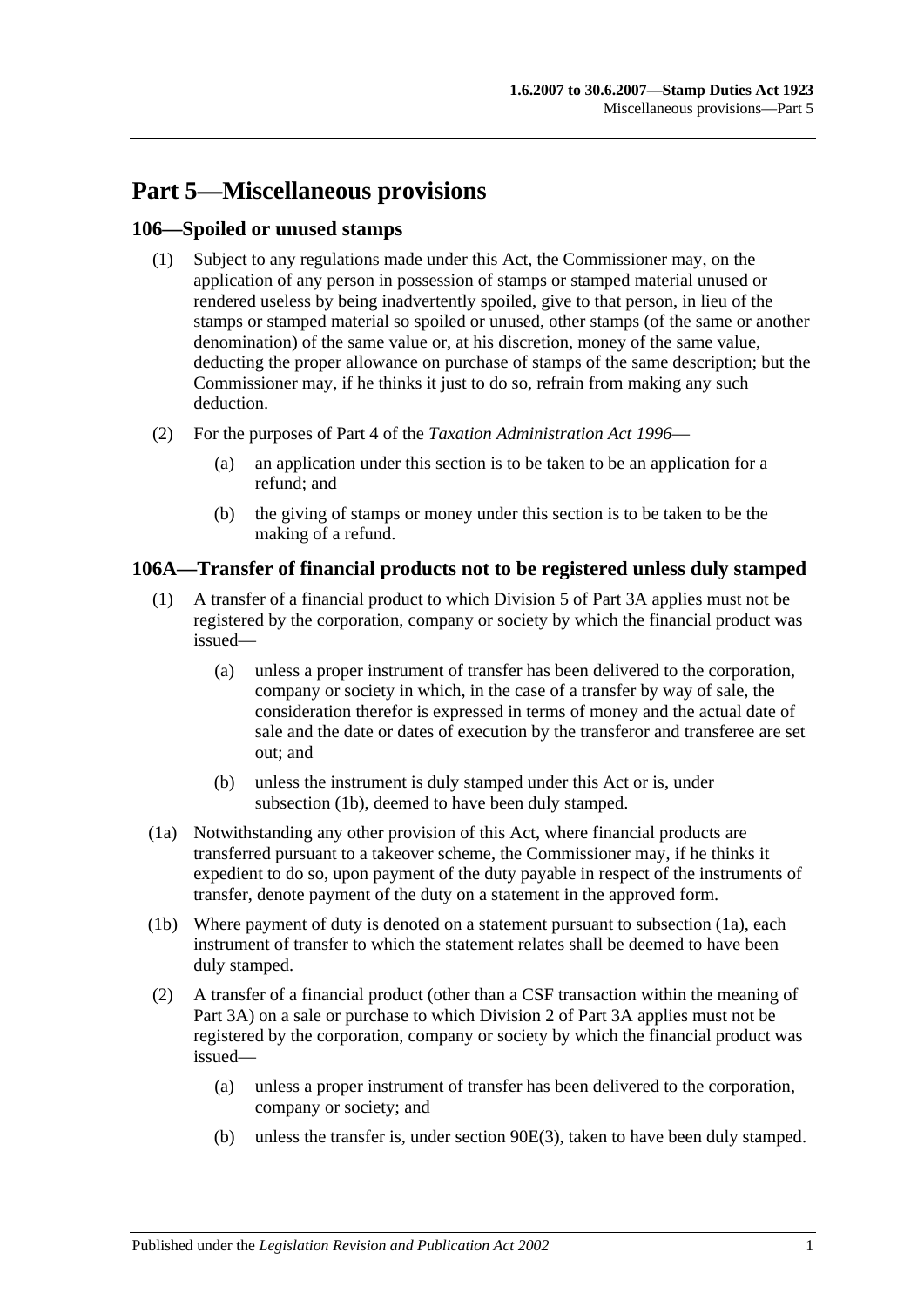- (3) After a transfer of any financial product has been registered by the corporation, company or society in this State, the instrument of transfer shall be retained in this State by the corporation, company or society for a period of not less than five years.
- (4) If a corporation, company or society contravenes or fails to comply with any of the provisions of this section, that corporation, company or society is guilty of an offence. Penalty: \$10 000.
- (5) The right or title of any transferee or subsequent holder of any financial product shall not be invalidated by reason only that the transfer of the financial product was registered by a corporation, company or society in contravention of the provisions of this section.

#### **107—Transfer of property to correct error**

- (1) If the Commissioner is satisfied, on application by a party to an instrument submitted for stamping, that the sole purpose of the instrument is to reverse or correct a disposition of property resulting from an error in an earlier instrument, the Commissioner may grant relief from stamp duty under this section.
- (2) The Commissioner may require the applicant to provide such information (verified if the Commissioner thinks fit by statutory declaration) as the Commissioner thinks necessary to decide the application.
- (3) If the Commissioner grants relief from stamp duty under this section, the duty chargeable on the instrument is ten dollars plus the amount (if any) by which the duty that would have been paid on the earlier instrument if it had been correctly made in the first instance exceeds the amount of duty actually paid on that instrument.

## **108—Penalties for certain offences**

- <span id="page-99-0"></span>(1) Any person who—
	- (a) forges any die or stamp;
	- (b) impresses any material with a forged die;
	- (c) cuts, tears or in any way removes from any material any stamp with intent to make fraudulent use of the stamp or of any part thereof;
	- (d) mutilates any stamp with intent to make fraudulent use of any part thereof;
	- (e) fraudulently fixes or places upon any material, or upon any stamp, any stamp or part of a stamp which has been cut, torn or in any way removed from any other material or out of or from any other stamp;
	- (f) erases or otherwise removes from any stamped material any name, sum, date or other matter or thing therein written with the intent that any fraudulent use should be made of the stamp upon the material;
	- (g) knowingly sells or exposes for sale, or utters or uses, any forged stamp;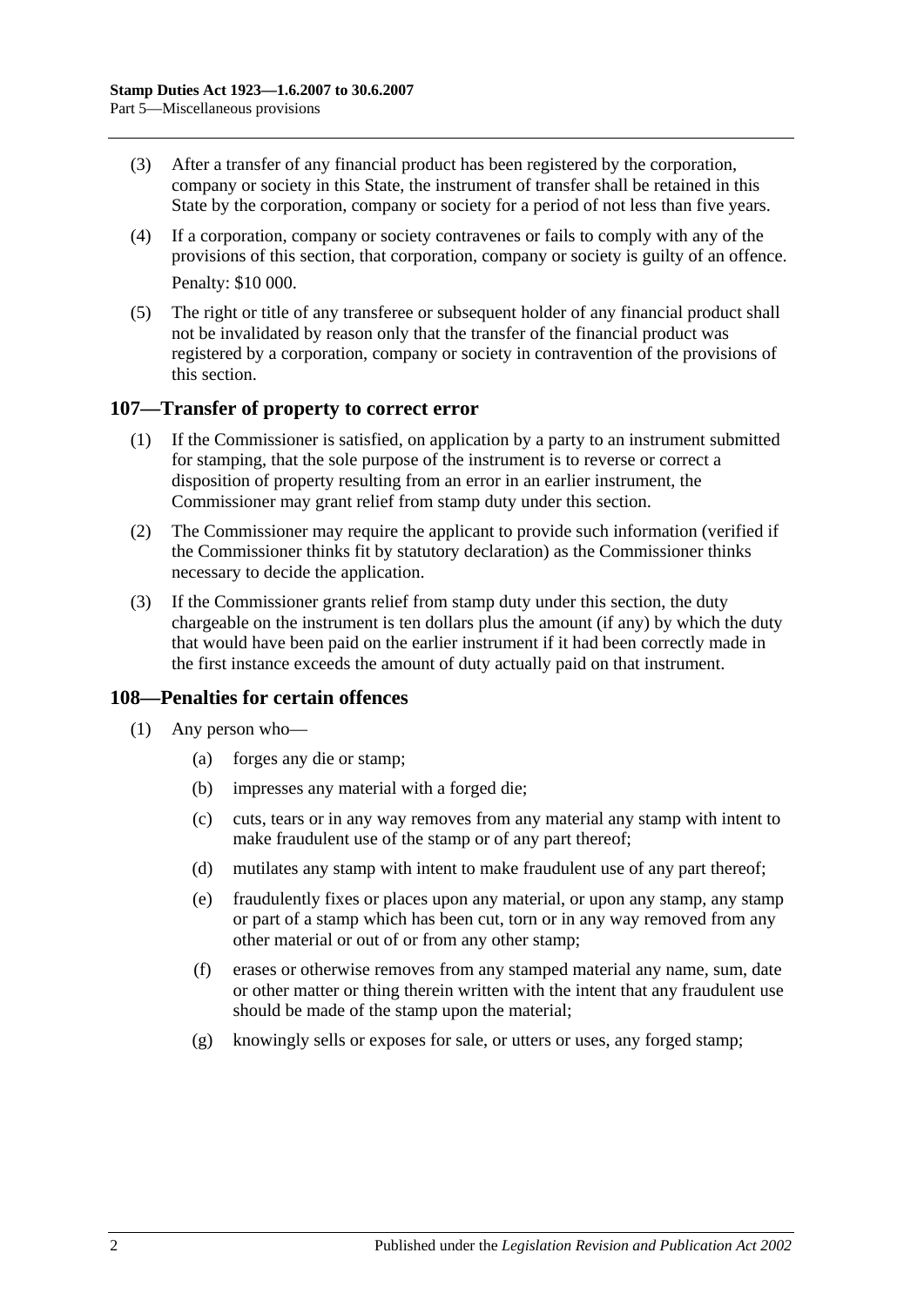<span id="page-100-0"></span>(h) knowingly and without lawful excuse (the proof of which lawful excuse shall lie on the person accused) has in his possession any forged die or stamp, or any stamp or part of a stamp which has been fraudulently cut, torn or otherwise removed from any material, or any stamp which has been fraudulently mutilated, or any stamped material out of which any name, sum, date or other matter or thing has been fraudulently erased or otherwise removed,

shall be guilty of an offence and liable to imprisonment for a term of not less than one year and not more than seven years.

(2) Any person who causes to be done, or knowingly assists in doing, any of the acts mentioned in [subsection](#page-99-0)  $(1)(a)$  to  $(h)$  shall be deemed to be guilty of the principal offence and shall be punishable accordingly.

# **109—Penalty for fraud**

Any person who—

- (a) fraudulently removes or causes to be removed from any instrument any adhesive stamp, or fraudulently affixes to any instrument any adhesive stamp which has been removed from any other instrument, with intent that the stamp may be used again; or
- (b) knowingly sells, offers for sale or utters any adhesive stamp which has been removed from any instrument, or utters any instrument having thereon any adhesive stamp which to his knowledge has been so removed; or
- (c) practises or is concerned in any fraudulent act, contrivance or device with intent to evade any duty under this Act,

is guilty of an offence.

Penalty: \$10 000 plus an amount equal to twice the amount of any duty sought to be evaded.

## **111—Remedy for misappropriation**

- (1) The Supreme Court may, upon application by, or on behalf of, the Commissioner, grant a rule requiring any person who has received money payable by way of duty, or the executor or administrator of any such person, to show cause why he should not deliver to the Commissioner an account upon affidavit of any duty or sum of money received by that person, executor or administrator and why it should not be forthwith paid to the Commissioner.
- (2) The Court may make absolute such a rule and enforce by attachment or otherwise the payment of any such duty or sum of money as appears to be due, together with costs.

# **112—Regulations**

- (1) The Governor may make such regulations and may authorise such forms as may be necessary from time to time for carrying this Act into effect and may, by any such regulation, impose a penalty not exceeding \$2 000 for any breach thereof.
- (2) Every such regulation and form, when published in the Gazette, shall have the force of law.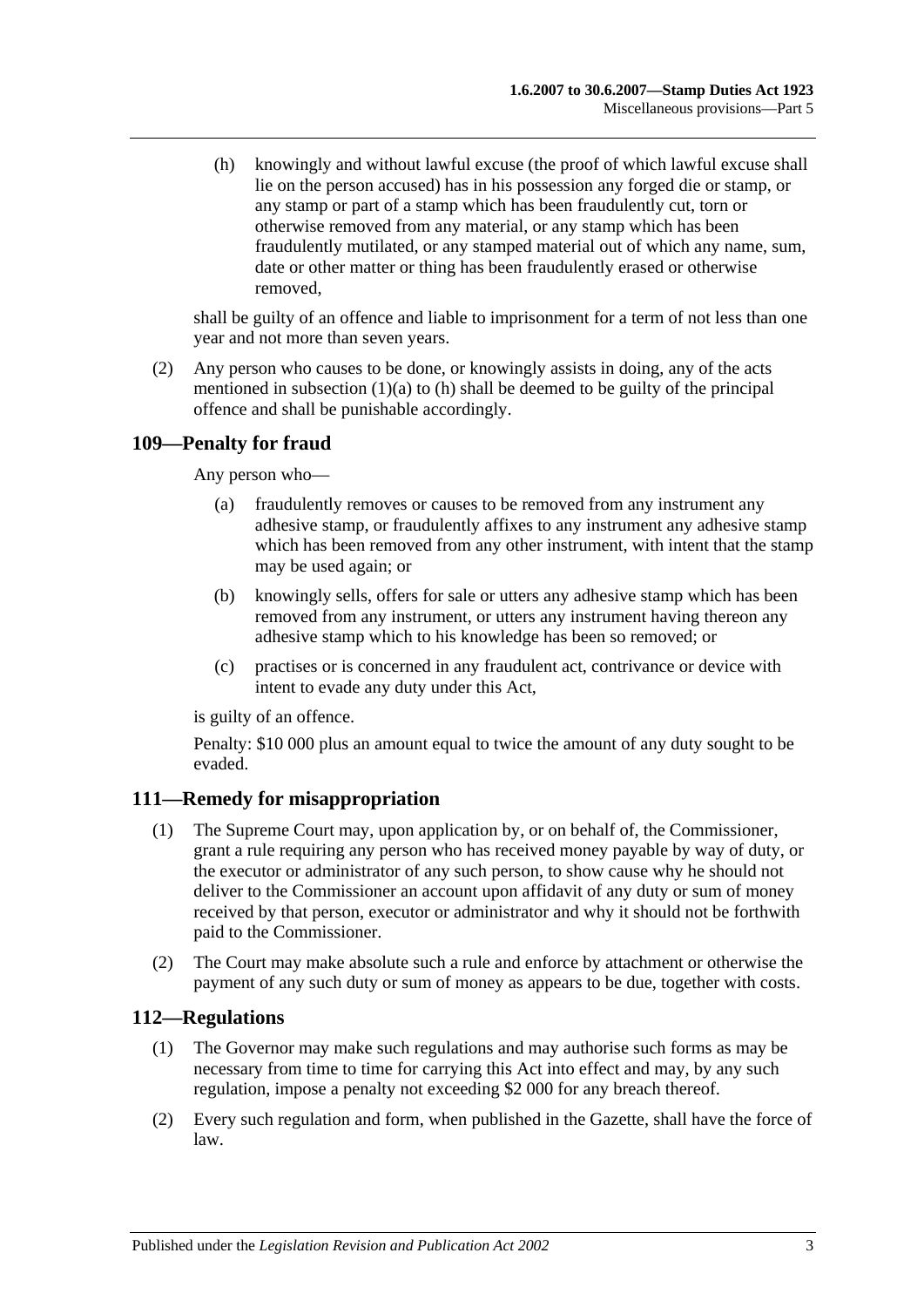- (3) Every such regulation shall be laid before both Houses of Parliament forthwith if Parliament is sitting and, if not, then within thirty days after the commencement of the next session.
- <span id="page-101-0"></span>(4) Regulations made under this section may prescribe any matters necessary or convenient to be prescribed or which are required or, expressly or by implication, authorised or permitted to be prescribed for the purposes of this Act.
- (5) Without limiting the generality of [subsection](#page-101-0) (4), the regulations may—
	- (a) be of general or limited application; and
	- (b) require the use of forms approved by the Commissioner for documents required or authorised to be used for the purposes of this Act or the regulations; and
	- (c) leave any other matter to be determined, varied or regulated according to the discretion of the Commissioner; and
	- (d) make different prescriptions according to prescribed circumstances.

## **114—Exemption from stamp duty**

- (1) The Governor may, by proclamation, exempt any body or authority established by statute from the payment of duty under this Act.
- (2) The Governor may, by subsequent proclamation, vary or revoke a proclamation under this section.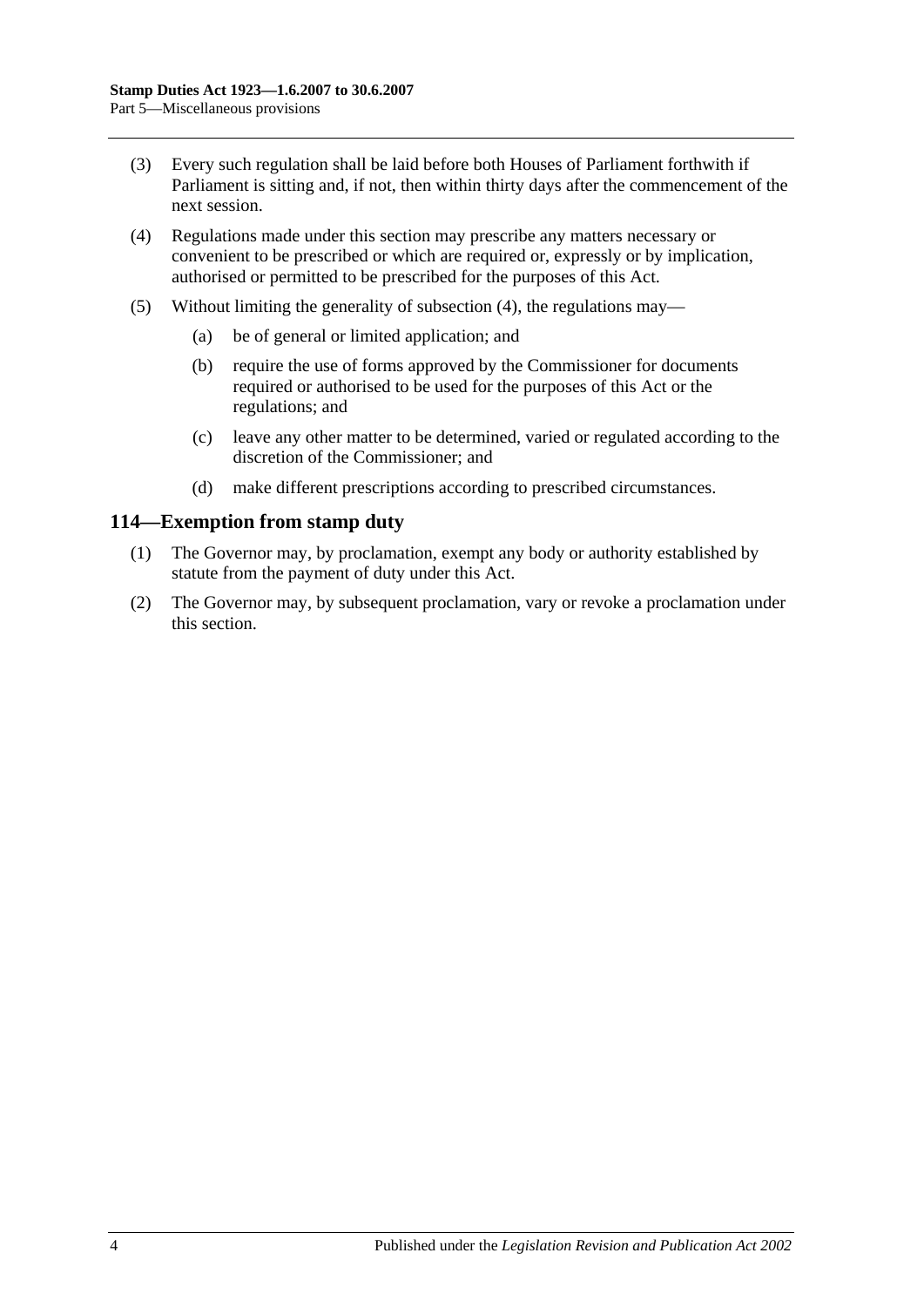# **Schedule 1—Transitional provisions**

#### **1—Commencement of consequential regulations**

Regulations under this Act that are consequential on the amendments made to this Act by the *[Statutes Amendment \(Financial Institutions\) Act](http://www.legislation.sa.gov.au/index.aspx?action=legref&type=act&legtitle=Statutes%20Amendment%20(Financial%20Institutions)%20Act%201999) 1999* or are consequential on the *Cheques and Payment Orders Amendment Act 1998* of the Commonwealth may come into operation on 1 December 1998 or on any subsequent day occurring before the regulations were made.

# <span id="page-102-0"></span>**Schedule 2—Stamp duties and exemptions Part 1—Specified instruments**

#### **1—Annual licence application or monthly return**

| (1) | Annual licence application or monthly return to be lodged by any company, person<br>or firm of persons, whether corporate or unincorporate, which carries on or<br>proposes to carry on in South Australia any life, personal accident, fire, fidelity,<br>guarantee, livestock, plate glass, marine or other assurance or insurance business<br>and whether the head office or principal place of business of that company, person<br>or firm is in South Australia or elsewhere- |                                                                                                                                                                                                                                                                                                                                                                                                  |                                                                                                       |          |  |  |
|-----|------------------------------------------------------------------------------------------------------------------------------------------------------------------------------------------------------------------------------------------------------------------------------------------------------------------------------------------------------------------------------------------------------------------------------------------------------------------------------------|--------------------------------------------------------------------------------------------------------------------------------------------------------------------------------------------------------------------------------------------------------------------------------------------------------------------------------------------------------------------------------------------------|-------------------------------------------------------------------------------------------------------|----------|--|--|
|     | (a)                                                                                                                                                                                                                                                                                                                                                                                                                                                                                | in the case of an annual licence application where the company, person<br>or firm has received or in any manner charged in account (whether<br>directly or by agents) premiums relating to life insurance within the<br>period of 12 months preceding the year for which the licence is to be<br>taken out—for every \$100 or fractional part of \$100 of those premiums                         | \$1.50                                                                                                |          |  |  |
|     | (ab)                                                                                                                                                                                                                                                                                                                                                                                                                                                                               | in the case of a monthly return where the company, person or firm has<br>received or in any manner charged in account (whether directly or by<br>agents) premiums relating to policies of any kind (other than life<br>insurance policies) within the month preceding the month in which the<br>return is required to be lodged—for every \$100 or fractional part of \$100<br>of those premiums |                                                                                                       |          |  |  |
|     | (b)                                                                                                                                                                                                                                                                                                                                                                                                                                                                                | where the company, person or firm has not, prior to applying for an<br>annual licence, transacted any assurance or insurance business-                                                                                                                                                                                                                                                           |                                                                                                       |          |  |  |
|     |                                                                                                                                                                                                                                                                                                                                                                                                                                                                                    | (i)                                                                                                                                                                                                                                                                                                                                                                                              | if the annual licence is required for the full period of twelve months                                | \$100.00 |  |  |
|     |                                                                                                                                                                                                                                                                                                                                                                                                                                                                                    | (ii)                                                                                                                                                                                                                                                                                                                                                                                             | if the annual licence is required for a shorter period than<br>twelve months, a proportionate part of | \$100.00 |  |  |
| (2) | For the purposes of this item, subject to the exemptions in subclause $(3)$ —                                                                                                                                                                                                                                                                                                                                                                                                      |                                                                                                                                                                                                                                                                                                                                                                                                  |                                                                                                       |          |  |  |
|     | (a)                                                                                                                                                                                                                                                                                                                                                                                                                                                                                | the premiums referred to in subclause $(1)(a)$ are net premiums and shall<br>be counted so as to exclude any amount in respect of stamp duty on the<br>annual licence application received or charged on or after 1 January,<br>1986, any commission or discount and any portion of those premiums<br>actually paid by way of reinsurance effected in South Australia with any                   |                                                                                                       |          |  |  |

other such company, person or firm; and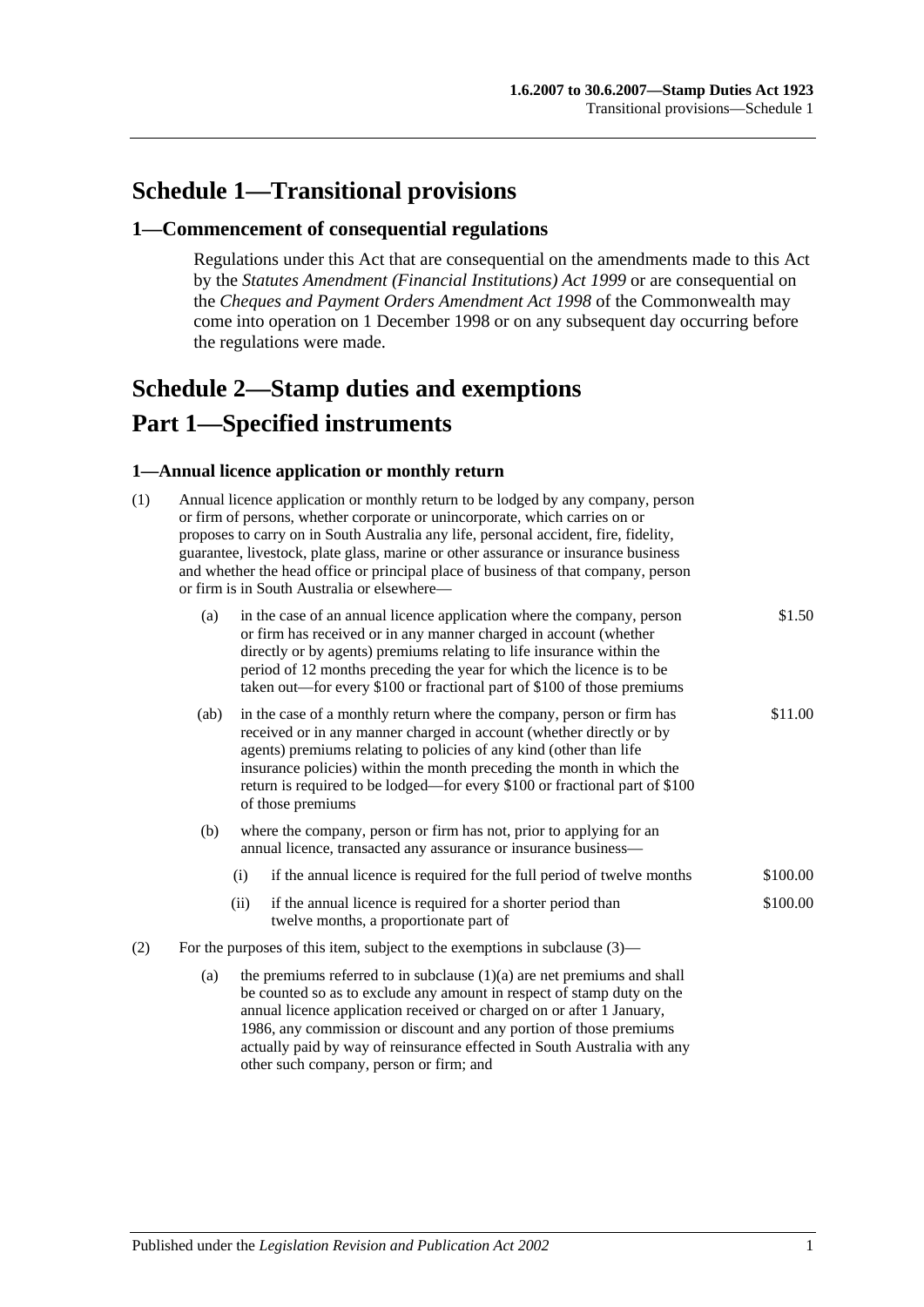- (b) in the case of an application for an annual licence to be taken out for the year commencing on 1 January, 1987, or a subsequent year, the amount of any premiums refunded during the period of 12 months preceding the year for which the annual licence is to be taken out (whether those premiums were received during that preceding period or earlier) shall be deducted from the amount of the premiums referred to in subclause  $(1)(a)$ ; and
- (c) the premiums referred to in subclause  $(1)(ab)$  must be counted so as to exclude any amount in respect of stamp duty received or charged on or after 1 January 1986, and any portion of those premiums actually paid by way of reinsurance effected in South Australia with any other such company, person or firm; and
- (d) in the case of a monthly return, there must be deducted from the amount of the premiums referred to in subclause  $(1)(ab)$  the amount of any refunds in respect of premiums (whenever received) made after the end of the month in respect of which duty was last paid under this item by the company, person or firm and before the commencement of the month in which the return is required to be lodged; and
- (e) no premiums received by any such company, person or firm for insurance risks outside South Australia, except life and personal accident insurance risks outside South Australia, shall be counted; and
- (f) in the case of a life insurance policy, any amount that is paid on or after 1 January, 1986, from an account established for investment to an account established for insurance of a risk shall be deemed to be a premium received under that policy for insurance of that risk; and
- (g) the duty in respect of any one licence under subclause  $(1)(a)$  shall not in any case be less than \$100.

#### (3) **Exemptions**

- 1. Premiums received or charged under any private guarantee fidelity insurance scheme promoted amongst and sustained solely for the benefit of the officers and servants of any particular public department, company, person or firm and not extended, either directly or indirectly, beyond such officers and servants.
- 2. Premiums received or charged under any scheme referred to in exemption 1 promoted amongst and sustained solely for the benefit of the officers and members of any friendly society or branch thereof and not extended, either directly or indirectly, beyond such officers and members.
- 3. Any premium or portion of a premium received or charged on or after 1 January, 1986, under a life insurance policy in respect of investment and not in respect of any risk insured by the policy.
- 4. Any premium received or charged under a policy in respect of a life or personal accident insurance risk where the principal place of residence of the policy owner is in the Northern Territory and the policy is registered in a registry kept in the Northern Territory pursuant to the *Life Insurance Act 1945* of the Commonwealth.
- 5. Any premium or portion of a premium received or charged on or after the first day of January, 1985, under a policy of workers compensation insurance where the premium or portion is referable to insurance against liability to pay workers compensation in respect of workers under the age of 25 years.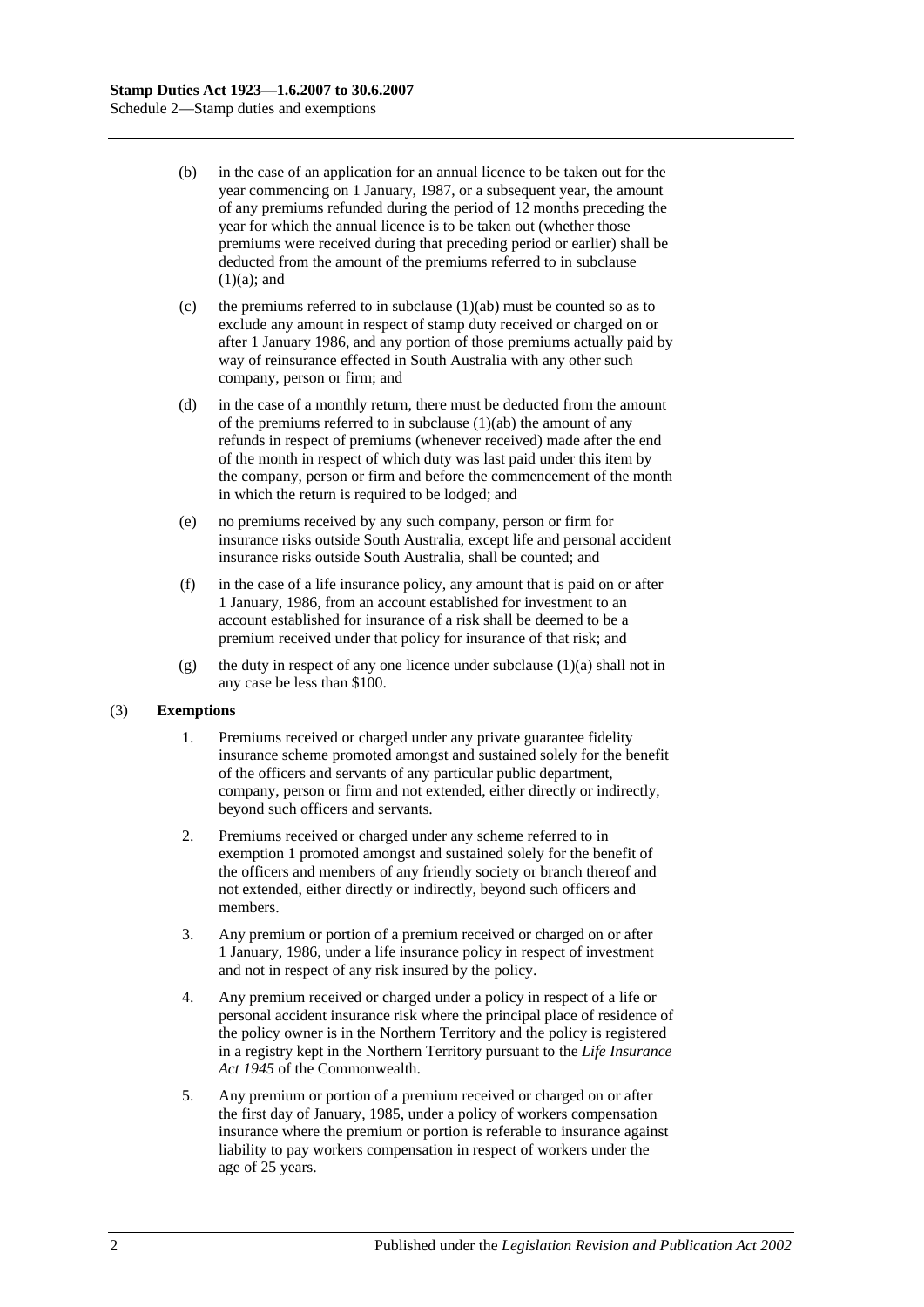|     | 6.  |                                                                                          | Any premium or portion of a premium received or charged on or after<br>the first day of January, 1985, under a policy of insurance by a registered<br>medical benefits organisation within the meaning of the National Health<br>Act 1953 of the Commonwealth where the premium or portion is<br>referable to insurance against medical, dental or hospital expenses. |                                                                                                                         |  |
|-----|-----|------------------------------------------------------------------------------------------|-----------------------------------------------------------------------------------------------------------------------------------------------------------------------------------------------------------------------------------------------------------------------------------------------------------------------------------------------------------------------|-------------------------------------------------------------------------------------------------------------------------|--|
|     | 7.  |                                                                                          | Any premium or portion of a premium received or charged on or after<br>1 January, 1986, under any life insurance policy, being a policy for the<br>payment of an annuity to the person insured.                                                                                                                                                                       |                                                                                                                         |  |
|     | 8.  |                                                                                          | Any premium or portion of a premium received or charged on or after<br>1 November, 1986, in respect of the insurance of the hull of a marine<br>craft used primarily for commercial purposes or in respect of the<br>insurance of goods carried by railway, road, air or sea or of the freight on<br>such goods.                                                      |                                                                                                                         |  |
|     |     |                                                                                          | 2—Application to register or transfer registration of motor vehicle                                                                                                                                                                                                                                                                                                   |                                                                                                                         |  |
| (1) |     |                                                                                          | Application to register or transfer the registration of a motor vehicle—component<br>payable in respect of registration-                                                                                                                                                                                                                                              |                                                                                                                         |  |
|     | (a) |                                                                                          | where the value of the motor vehicle (not being a commercial motor<br>vehicle or a trailer)-                                                                                                                                                                                                                                                                          |                                                                                                                         |  |
|     |     | (i)                                                                                      | does not exceed \$1 000—for every \$100 or fractional part of \$100<br>of that value                                                                                                                                                                                                                                                                                  | \$1.00                                                                                                                  |  |
|     |     | (ii)                                                                                     | exceeds \$1 000, but does not exceed \$2 000                                                                                                                                                                                                                                                                                                                          | \$10.00 plus \$2.00<br>for every \$100 or<br>fractional part of<br>\$100 of the excess<br>over \$1 000 of<br>that value |  |
|     |     | (iii)                                                                                    | exceeds \$2 000, but does not exceed \$3 000                                                                                                                                                                                                                                                                                                                          | \$30.00 plus \$3.00<br>for every \$100 or<br>fractional part of<br>\$100 of the excess<br>over \$2 000 of<br>that value |  |
|     |     | (iv)                                                                                     | exceeds \$3 000                                                                                                                                                                                                                                                                                                                                                       | \$60.00 plus \$4.00<br>for every \$100 or<br>fractional part of<br>\$100 of the excess<br>over \$3 000 of<br>that value |  |
|     | (b) | where the value of the motor vehicle (being a commercial motor vehicle<br>or a trailer)— |                                                                                                                                                                                                                                                                                                                                                                       |                                                                                                                         |  |
|     |     | (i)                                                                                      | does not exceed \$1 000—for every \$100 or fractional part of \$100<br>of that value                                                                                                                                                                                                                                                                                  | \$1.00                                                                                                                  |  |
|     |     | (ii)                                                                                     | exceeds \$1 000, but does not exceed \$2 000                                                                                                                                                                                                                                                                                                                          | \$10.00 plus \$2.00<br>for every \$100 or<br>fractional part of<br>\$100 of the excess<br>over \$1 000 of<br>that value |  |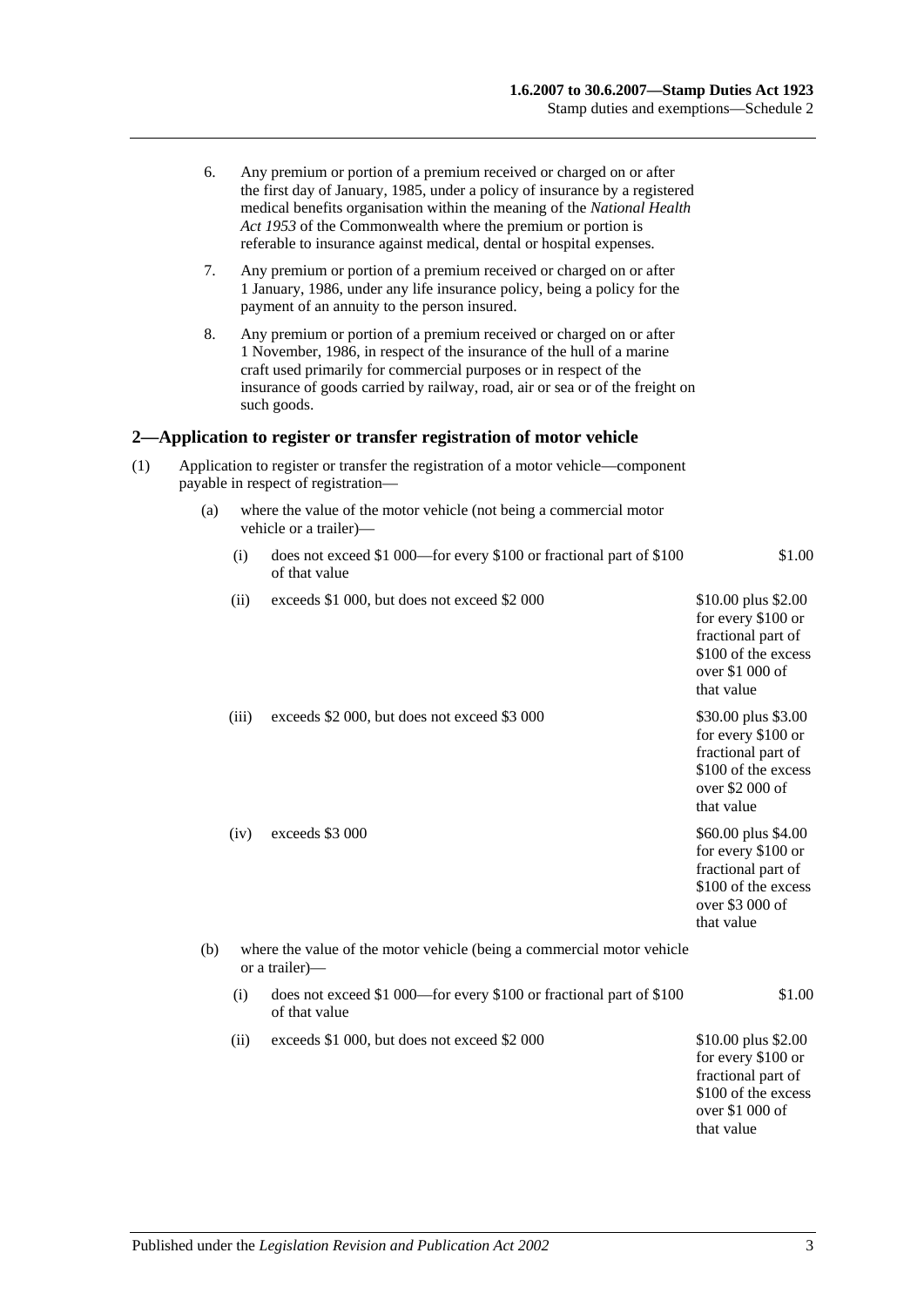(iii) exceeds  $$2\,000$   $$30.00 \, \text{plus } $3.00$ 

for every \$100 or fractional part of \$100 of the excess over \$2 000 of that value

(c) if the application is not exempt from duty but the amount of the duty would, apart from this paragraph, be less than \$5, the component in respect of registration is to be \$5.

#### (2) **Exemptions from component payable under subclause (1) in respect of registration**

- 1. Any application to register a motor vehicle made by a person who carries on the business of selling motor vehicles if the application is made by that person for the purpose of selling the motor vehicle to which the application relates to another person in the ordinary course of that business or for the purpose of demonstrating such motor vehicle to prospective purchasers thereof and such motor vehicle has not been previously registered (whether in this State or elsewhere in the Commonwealth).
- 2. Any application to register a motor vehicle that has been previously registered (whether in this State or elsewhere in Australia) or any application to transfer the registration of a motor vehicle that has been previously registered (whether in this State or elsewhere in Australia) to a dealer if the application is being made by that dealer for the purpose of the resale by him to another person of the motor vehicle to which the application relates and the resale is in the ordinary course of the business of the dealer.
- 3. Any application to register a motor vehicle or to transfer the registration of a motor vehicle made by a person or body who or which is entitled to registration, without fee, of the vehicle to which the application relates.
- 4. Any application to register or to transfer the registration of a trailer that is not a heavy vehicle.
- 5. Any application to register a motor vehicle or to transfer the registration of a motor vehicle made by the Crown or by any statutory body or authority which holds its assets for and on account of the Crown or by any person on behalf of the Crown or of any such body or authority.
- 5A. Any application to register a motor vehicle or to transfer the registration of a motor vehicle made under the scheme established for the registration of motor vehicles used for or in connection with Government or Government sponsored services and known as "the Continuous Government Registration Scheme".
- 6. Any application to register a motor vehicle or to transfer the registration of a motor vehicle to the extent that *ad valorem* stamp duty has already been paid, or is payable, on another instrument by which or by virtue of which the property in the motor vehicle was, or will be, legally or equitably transferred to, or vested in, the applicant.
- 7. Any application to register or to transfer the registration of a motor vehicle made by an executor or administrator of, or by any person administering the estate of, a deceased person if the application is made only for the purpose of the transfer of the motor vehicle to a person beneficially entitled thereto or for the purpose of the sale of the motor vehicle in the course of winding up the estate.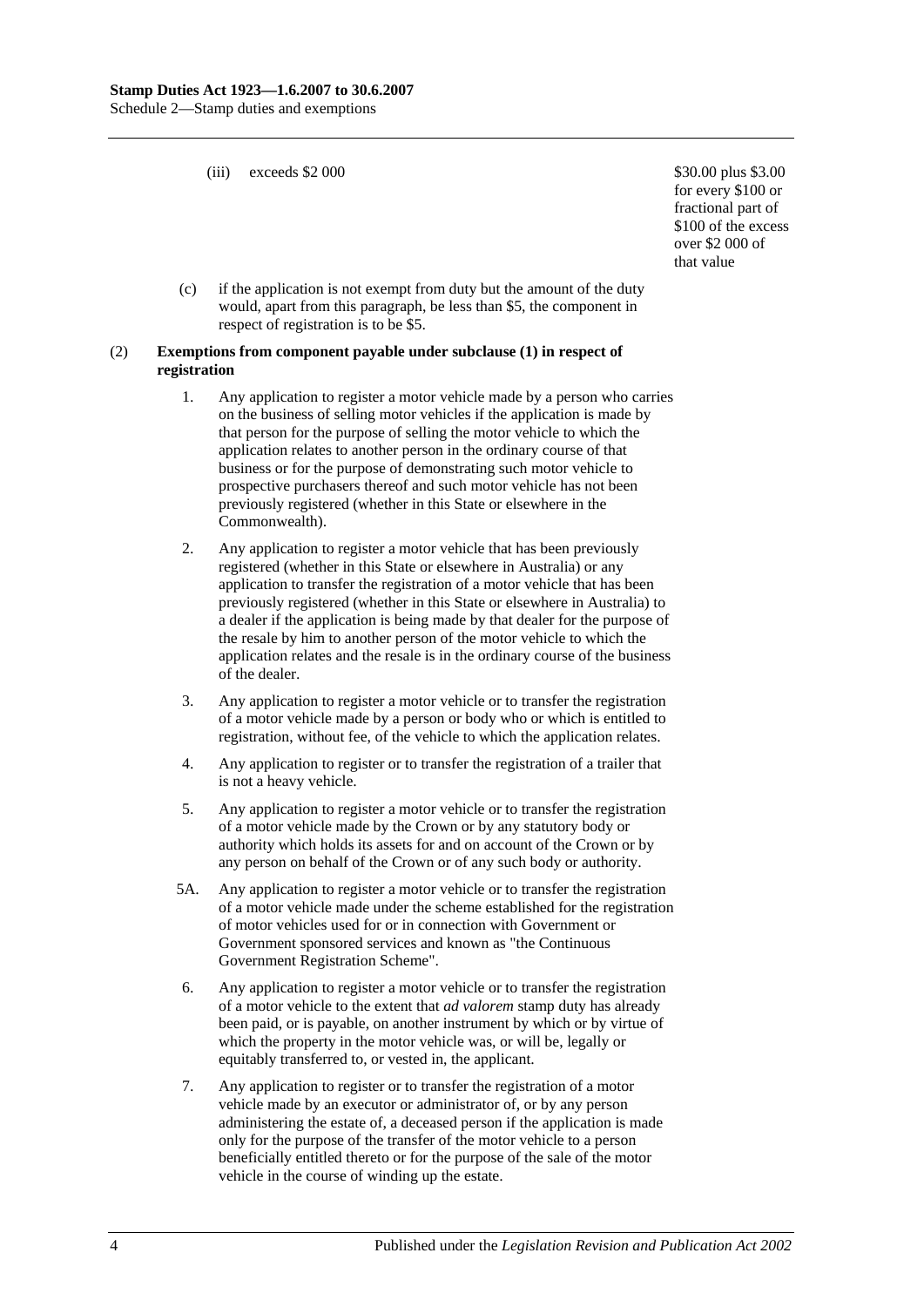- 8. Any application to transfer the registration of a motor vehicle made by an owner who has repossessed that motor vehicle pursuant to a hire-purchase agreement or made by an owner in pursuance of the return of the motor vehicle to that owner by the hirer voluntarily where the vehicle is the subject of a hire-purchase agreement or upon the termination of a hiring agreement (not being a hire-purchase agreement).
- 9. Any application to register or to transfer the registration of a motor vehicle in which seating for not less than twelve adult passengers is provided and which is to be used solely or predominantly for the carriage of passengers for hire or reward.
- 10. Any application to register a motor vehicle in, or to transfer the registration of a motor vehicle to, the name of a council as defined in the *[Local Government Act](http://www.legislation.sa.gov.au/index.aspx?action=legref&type=act&legtitle=Local%20Government%20Act%201999) 1999* or a subsidiary of a council under that Act.
- 10A. Any application to register a motor vehicle where the vehicle is to be conditionally registered under section 25 of the *[Motor Vehicles Act](http://www.legislation.sa.gov.au/index.aspx?action=legref&type=act&legtitle=Motor%20Vehicles%20Act%201959) 1959* and the application is of a class declared by regulation under that Act to be exempt from stamp duty.
- 11. Any application to register a motor vehicle in, or transfer the registration of a motor vehicle to, the name of a person who—
	- (a) is entitled under section 38 of the *[Motor Vehicles Act](http://www.legislation.sa.gov.au/index.aspx?action=legref&type=act&legtitle=Motor%20Vehicles%20Act%201959) 1959* to have the motor vehicle registered at a reduced registration fee; and
	- (b) is not enjoying the benefit of this exemption in respect of any other motor vehicle currently owned by the person.
- 12. Any application to register a motor vehicle in, or to transfer the registration of a motor vehicle to, the name of a person who satisfies the Registrar of Motor Vehicles—
	- (a) that he is licensed under the law of another State or Territory of the Commonwealth to carry on the business of buying, selling or exchanging second-hand or used motor vehicles; and
	- (b) that the application is being made by that person for the purpose of the resale by him to another person of the motor vehicle to which the application relates; and
	- (c) that such resale is in the ordinary course of the business of that person.
- 13. Any application to register a motor vehicle in, or to transfer the registration of a motor vehicle to, the name of a person who satisfies the Registrar of Motor Vehicles—
	- (a) that he is the owner of the motor vehicle; and
	- (b) that, in consequence of the loss by him of the use of one or both of his legs, he is permanently unable to use public transport; and
	- (c) that the motor vehicle will be wholly or mainly used for transporting himself; and
	- (d) that he is not enjoying the benefit of this exemption in respect of any other motor vehicle currently owned by him.
- 14. Any application to register a motor vehicle in, or to transfer the registration of a motor vehicle to, the name of a person who satisfies the Registrar of Motor Vehicles—
	- (a) that the motor vehicle is the subject of a hire-purchase agreement; and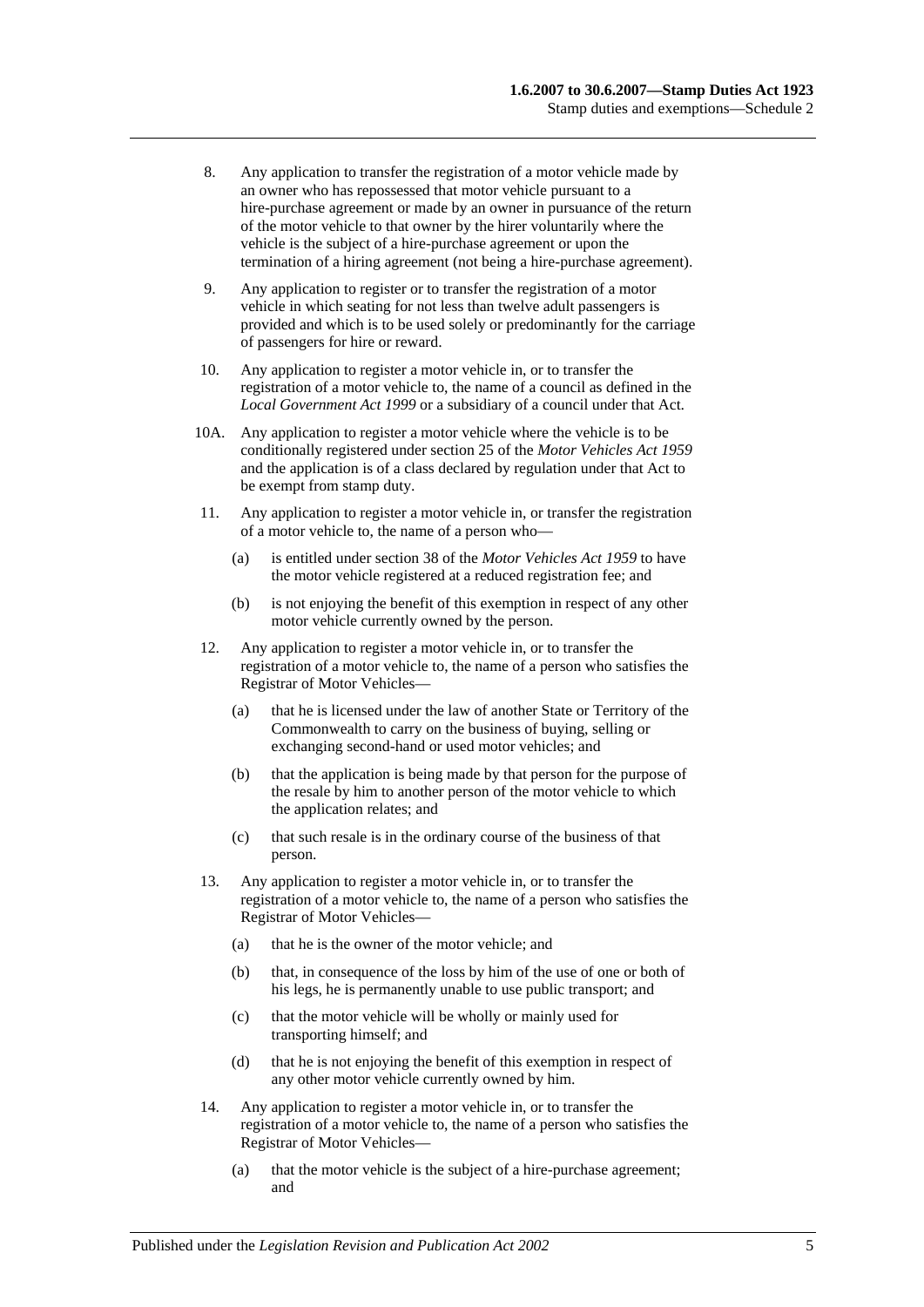(b) that he is a person to whom the hirer's rights under the agreement have passed by assignment,

but, if *ad valorem* stamp duty has already been paid in respect of the assignment of such rights on the instrument by which, or by virtue of which, such rights were assigned, this exemption shall apply only to the extent of the amount of such duty so paid.

- 15. Any application to register a motor vehicle where the vehicle was not, immediately before the date on which the application is made, conditionally registered under section 25 of the *[Motor Vehicles Act](http://www.legislation.sa.gov.au/index.aspx?action=legref&type=act&legtitle=Motor%20Vehicles%20Act%201959) 1959* and—
	- (a) immediately before the date on which the application is made, the motor vehicle was registered in the name of the applicant (and not in the name of any other person) under the law of this State; or
	- (b) the applicant satisfies the Registrar of Motor Vehicles that, immediately before the date on which the application is made—
		- (i) the motor vehicle was registered in the name of the applicant (and not in the name of any other person) under the law of another State or a Territory of the Commonwealth; and
		- (ii) the applicant—
			- (A) was a resident of that State or Territory; or
			- (B) carried on a business in that State or Territory.
- 16. Any application to register a motor vehicle in, or to transfer the registration of a motor vehicle into, the name of the East Torrens County Board of Health constituted under the *[Health Act](http://www.legislation.sa.gov.au/index.aspx?action=legref&type=act&legtitle=Health%20Act%201935) 1935*.
- 17. Any application to transfer the registration of a motor vehicle made by a mortgagee—
	- (a) who has, in accordance with the *[Consumer Transactions Act](http://www.legislation.sa.gov.au/index.aspx?action=legref&type=act&legtitle=Consumer%20Transactions%20Act%201972) 1972*, taken possession of the motor vehicle in pursuance of a consumer mortgage; or
	- (b) to whom the motor vehicle has been voluntarily returned by the mortgagor in pursuance of the *[Consumer Transactions Act](http://www.legislation.sa.gov.au/index.aspx?action=legref&type=act&legtitle=Consumer%20Transactions%20Act%201972) 1972*.
- 18. Any application to register or to transfer the registration of a tractor or item of agricultural machinery owned by a primary producer.
- 19. An application to register a motor vehicle in, or to transfer the registration of a motor vehicle into, the name of a beneficiary of the estate of a deceased person in order to give effect to the provisions of a will or the rules of intestacy.
- (3) Application to register or transfer the registration of a motor vehicle—component payable in respect of policy of insurance where the application is for registration of the vehicle for a period of—
	- (a) less than 12 months (for each 3 months or part of each 3 months in the period of registration) \$15.00
	- (b)  $12 \text{ months}$  \$60.00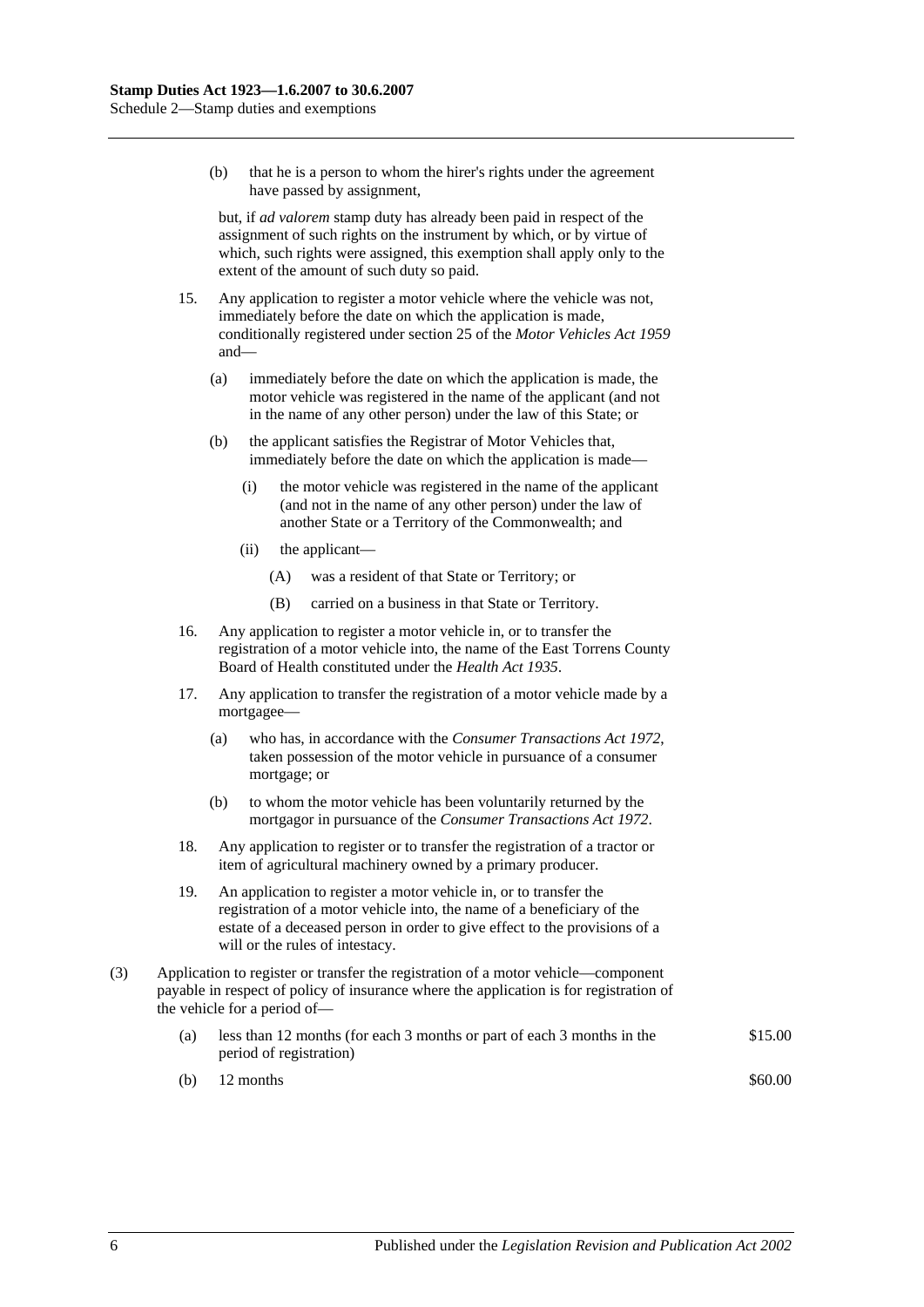### (4) **Exemptions from component payable under subclause (3) in respect of a policy of insurance**

- 1. Policy of insurance where the application for registration is made by a person or body who or which is entitled to registration of the motor vehicle to which the application relates without fee.
- 2. Policy of insurance where the application is for registration of a trailer that is not a heavy vehicle.
- 3. Policy of insurance where the application for registration is made by the Crown or by any statutory body or authority which holds its assets for and on account of the Crown or by any person on behalf of the Crown or of any such body or authority.
- 3A. Policy of insurance where the motor vehicle is or is to be registered under the scheme established for the registration of motor vehicles used for or in connection with Government or Government sponsored services and known as "the Continuous Government Registration Scheme".
- 4. Policy of insurance where the application is for registration of a motor vehicle in which seating for not less than twelve adult passengers if provided and which is used solely or predominantly for the carriage of passengers for hire or reward.
- 5. Policy of insurance where the application for registration is made by a council as defined in the *[Local Government Act](http://www.legislation.sa.gov.au/index.aspx?action=legref&type=act&legtitle=Local%20Government%20Act%201999) 1999* or a subsidiary of a council under that Act.
- 5A. Policy of insurance where the motor vehicle is to be conditionally registered under section 25 of the *[Motor Vehicles Act](http://www.legislation.sa.gov.au/index.aspx?action=legref&type=act&legtitle=Motor%20Vehicles%20Act%201959) 1959* and the application for registration is of a class declared by regulation under that Act to be exempt from stamp duty.
- 6. Policy of insurance where the application for registration is made by a person who—
	- (a) is entitled under section 38 of the *[Motor Vehicles Act](http://www.legislation.sa.gov.au/index.aspx?action=legref&type=act&legtitle=Motor%20Vehicles%20Act%201959) 1959* to have the motor vehicle registered at a reduced registration fee; and
	- (b) is not enjoying the benefit of this exemption in respect of any other motor vehicle currently owned by the person.
- 7. Policy of insurance where the application for registration is made by a person who satisfies the Registrar of Motor Vehicles—
	- (a) that he is the owner of the motor vehicle; and
	- (b) that, in consequence of the loss by him of the use of one or both of his legs, he is permanently unable to use public transport; and
	- (c) that the motor vehicle will be wholly or mainly used for transporting himself; and
	- (d) that he is not enjoying the benefit of this exemption in respect of any other motor vehicle currently owned by him.
- 8. Policy of insurance where the application for registration is made by a person who satisfies the Registrar of Motor Vehicles—
	- (a) that he is the owner of the motor vehicle;
	- (b) that he is entitled as the holder of—
		- (i) a State concession card issued by the Department of Community Welfare; or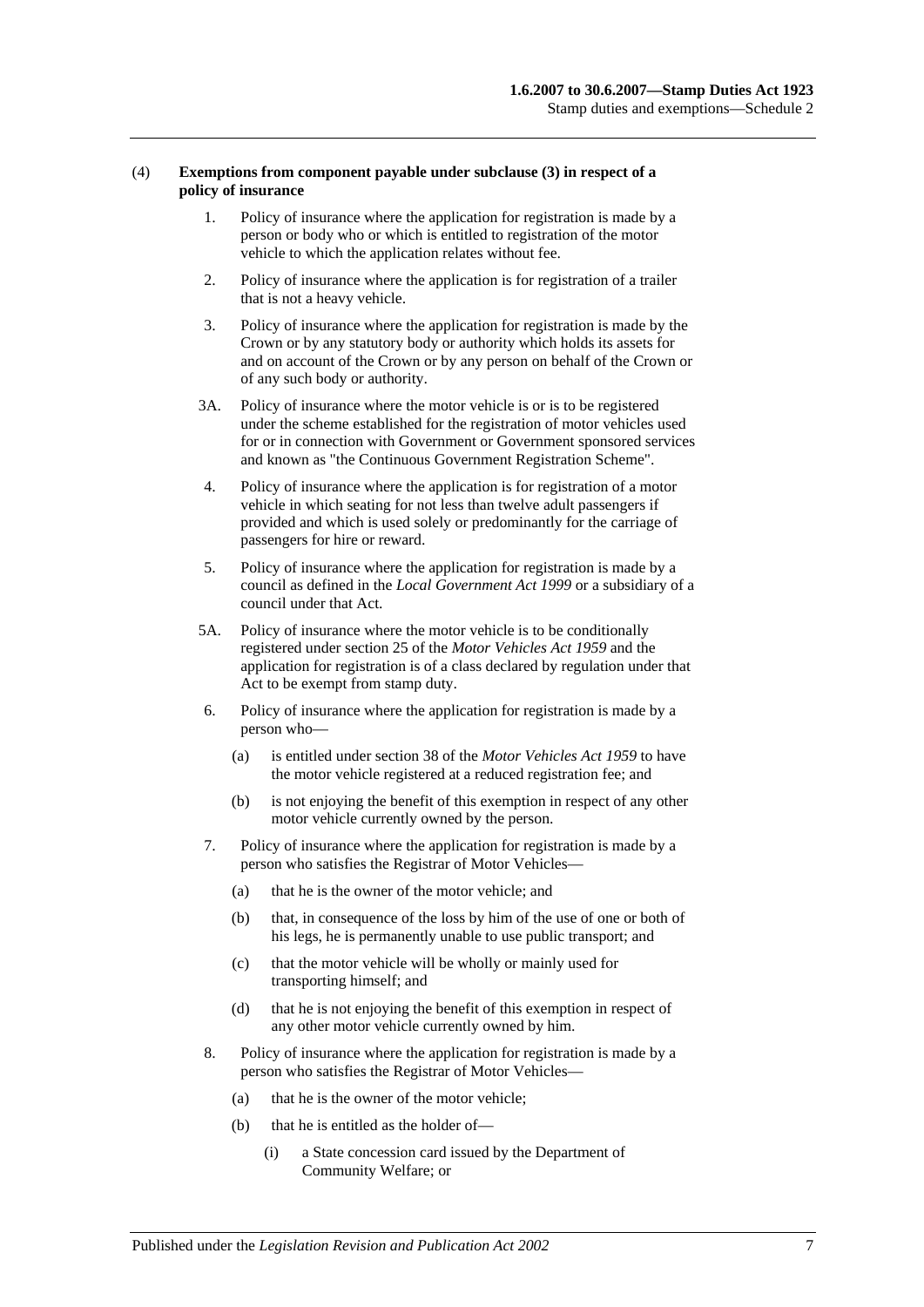(ii) a pensioner entitlement card issued under any Act or law of the Commonwealth, to travel on public transport in this State at reduced fares. **3—Conveyance or transfer on sale of property not otherwise charged** (1) Conveyance or transfer on sale of any property (not otherwise charged), including contract or agreement for sale— (a) in the case of the sale of any financial product (where no return lodged with the Commissioner under [section](#page-78-0) 90D or furnished under [section](#page-79-0) 90G relates to the sale)— (i) if the financial product is quoted on a recognised financial market—for every \$100 and any fractional part of \$100 of the value of the financial product \$0.30 (ii) if the financial product is not quoted on a recognised financial market—for every \$100 and any fractional part of \$100 of the value of the financial product \$0.60 (b) in any other case (not being a conveyance or transfer on sale of any financial product)—where the value of the property conveyed— (i) does not exceed \$12 000—for every \$100 or fractional part of \$100 of the value \$1.00 (ii) exceeds  $$12,000$  but does not exceed  $$30,000$  \$120 plus \$2.00 for every \$100 or fractional part of \$100 of the excess over \$12 000 of that value (iii) exceeds \$30 000 but does not exceed \$50 000 \$480 plus \$3.00 for every \$100 or fractional part of \$100 of the excess over \$30 000 of that value (iv) exceeds \$50 000 but does not exceed \$100 000 \$1 080 plus \$3.50 for every \$100 or fractional part of \$100 of the excess over \$50 000 of that value (v) exceeds \$100 000 but does not exceed \$200 000 \$2 830 plus \$4.00 for every \$100 or fractional part of \$100 of the excess over \$100 000 of that value (vi) exceeds  $$200,000$  but does not exceed  $$250,000$  \$6 830 plus \$4.25 for every \$100 or fractional part of \$100 of the excess over \$200 000 of that value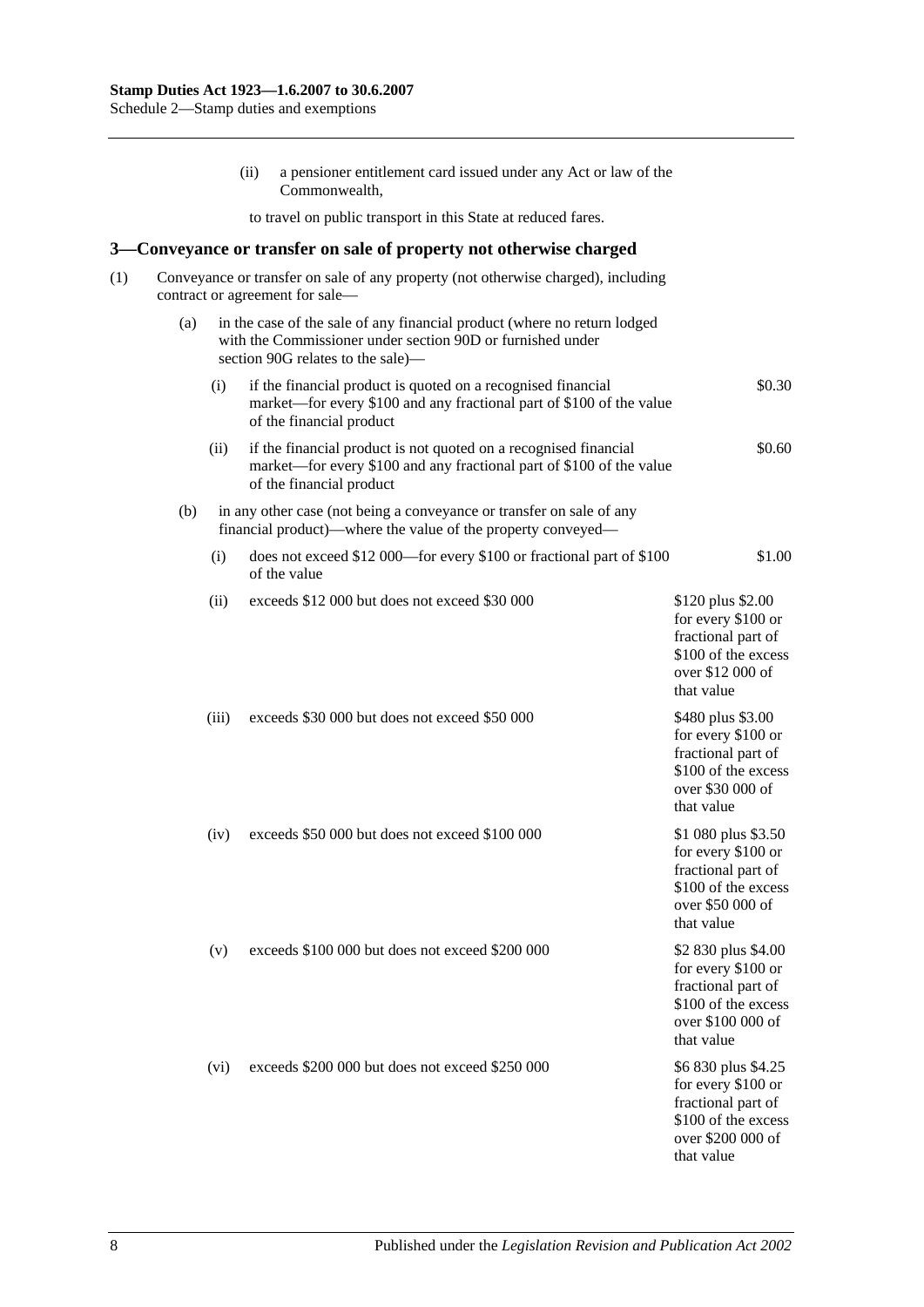### **1.6.2007 to 30.6.2007—Stamp Duties Act 1923**

Stamp duties and exemptions—Schedule 2

| (vii)  | exceeds \$250 000 but does not exceed \$300 000 | \$8 955 plus \$4.75<br>for every \$100 or<br>fractional part of<br>\$100 of the excess<br>over \$250 000 of<br>that value     |
|--------|-------------------------------------------------|-------------------------------------------------------------------------------------------------------------------------------|
| (viii) | exceeds \$300 000 but does not exceed \$500 000 | \$11 330 plus<br>\$5.00 for every<br>\$100 or fractional<br>part of \$100 of the<br>excess over<br>\$300 000 of that<br>value |
| (ix)   | exceeds $$500,000$                              | \$21 330 plus<br>\$5.50 for every<br>\$100 or fractional<br>part of \$100 of the<br>excess over<br>\$500,000 of that<br>value |

### (2) **Exemption**

- 1. Conveyance or transfer of a mortgage or an interest in a mortgage (including such a conveyance or transfer under which a chose in action consisting of the debt secured by that mortgage or part of that debt is also conveyed or transferred).
- 2. Conveyance or transfer of any debenture, debenture stock, bond, note or other security of a similar kind of a government or of any municipal or other corporation, company or society (whether constituting a charge on the assets of the government, or of the municipal or other corporation, company or society or not).
- 3. Conveyance or transfer of a financial product to or by a person who is a trustee unde[r section](#page-79-0) 90G.
- 4. In the case of an amalgamation under the *[Industrial and Employee](http://www.legislation.sa.gov.au/index.aspx?action=legref&type=act&legtitle=Industrial%20and%20Employee%20Relations%20Act%201994)  [Relations Act](http://www.legislation.sa.gov.au/index.aspx?action=legref&type=act&legtitle=Industrial%20and%20Employee%20Relations%20Act%201994) 1994* any conveyance or transfer of property by an amalgamating association to the association formed by the amalgamation.
- 5. In the case of an amalgamation under Part IX of the *Industrial Relations Act 1988* of the Commonwealth, any conveyance or transfer of property to an amalgamated organisation from a de-registered organisation.

### **4—Conveyance operating as voluntary disposition** *inter vivos*

- (1) Conveyance operating as a voluntary disposition *inter vivos* of any property (including a statement under [Part 4\)](#page-86-0)—
	- (a) in the case of a CSF transaction relating to a financial product to which [Division 3](#page-81-0) of [Part 3A](#page-74-0) applies—for every \$100 and any fractional part of \$100 of the value of the financial product
	- (aa) in the case of the disposition of any financial product (excluding the transfer of a financial product referred to in paragraph (a)) where no return furnished under [section](#page-79-0) 90G relates to the sale—

\$0.30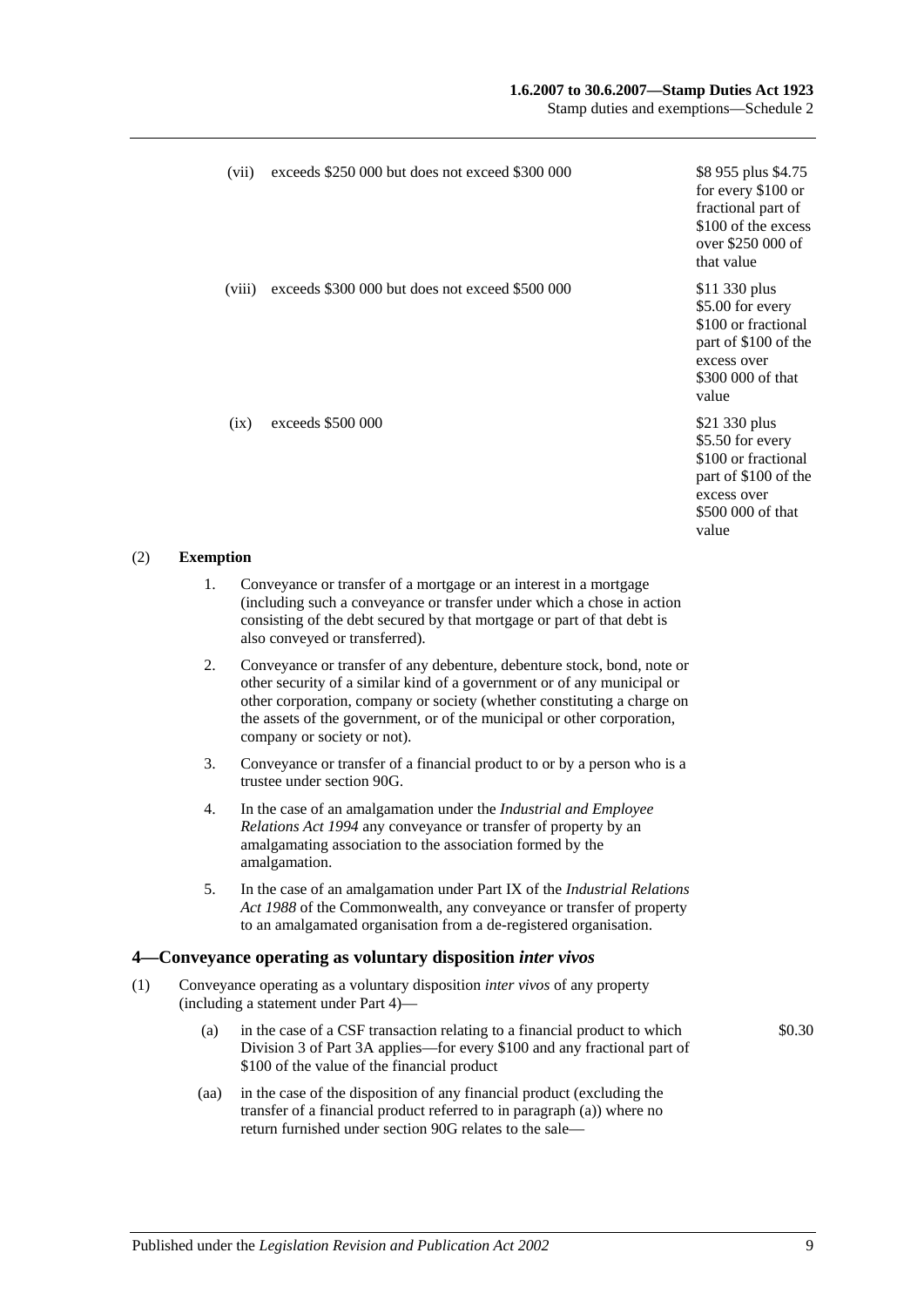|     | (i)    | if the financial product is quoted on a recognised financial<br>market—for every \$100 and any fractional part of \$100 of the value<br>of the financial product     | \$0.30                                                                                                                        |
|-----|--------|----------------------------------------------------------------------------------------------------------------------------------------------------------------------|-------------------------------------------------------------------------------------------------------------------------------|
|     | (ii)   | if the financial product is not quoted on a recognised financial<br>market—for every \$100 and any fractional part of \$100 of the value<br>of the financial product | \$0.60                                                                                                                        |
| (b) |        | in any other case—where the value of the property conveyed—                                                                                                          |                                                                                                                               |
|     | (i)    | does not exceed \$12 000—for every \$100 or fractional part of \$100<br>of the value                                                                                 | \$1.00                                                                                                                        |
|     | (ii)   | exceeds \$12 000 but does not exceed \$30 000                                                                                                                        | \$120 plus \$2.00<br>for every \$100 or<br>fractional part of<br>\$100 of the excess<br>over \$12 000 of<br>that value        |
|     | (iii)  | exceeds \$30 000 but does not exceed \$50 000                                                                                                                        | \$480 plus \$3.00<br>for every \$100 or<br>fractional part of<br>\$100 of the excess<br>over \$30 000 of<br>that value        |
|     | (iv)   | exceeds \$50 000 but does not exceed \$100 000                                                                                                                       | \$1 080 plus \$3.50<br>for every \$100 or<br>fractional part of<br>\$100 of the excess<br>over \$50 000 of<br>that value      |
|     | (v)    | exceeds \$100 000 but does not exceed \$200 000                                                                                                                      | \$2 830 plus \$4.00<br>for every \$100 or<br>fractional part of<br>\$100 of the excess<br>over \$100 000 of<br>that value     |
|     | (vi)   | exceeds \$200 000 but does not exceed \$250 000                                                                                                                      | \$6 830 plus \$4.25<br>for every \$100 or<br>fractional part of<br>\$100 of the excess<br>over \$200 000 of<br>that value     |
|     | (vii)  | exceeds \$250,000 but does not exceed \$300,000                                                                                                                      | \$8 955 plus \$4.75<br>for every \$100 or<br>fractional part of<br>\$100 of the excess<br>over \$250 000 of<br>that value     |
|     | (viii) | exceeds \$300 000 but does not exceed \$500 000                                                                                                                      | \$11 330 plus<br>\$5.00 for every<br>\$100 or fractional<br>part of \$100 of the<br>excess over<br>\$300 000 of that<br>value |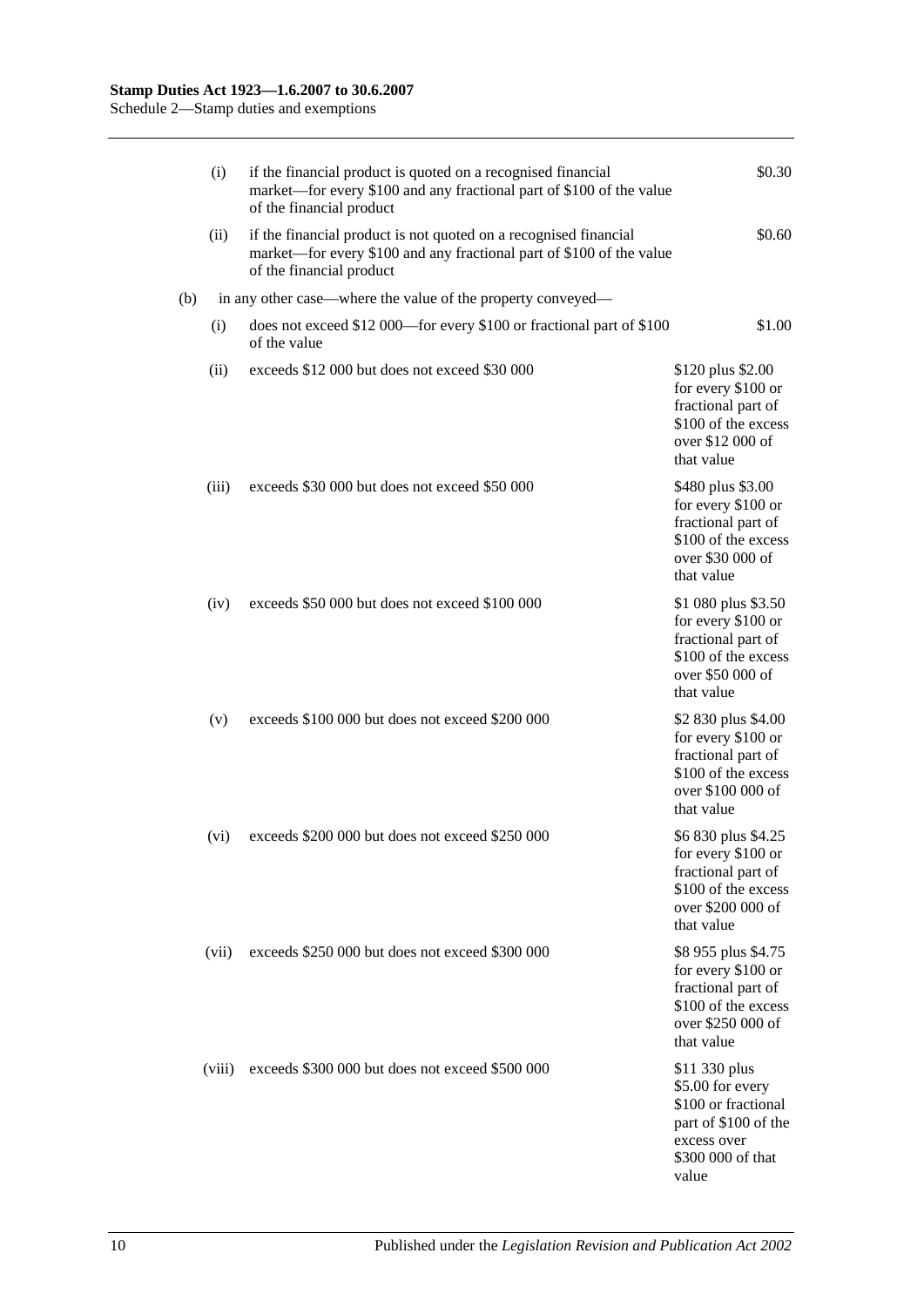### **1.6.2007 to 30.6.2007—Stamp Duties Act 1923** Stamp duties and exemptions—Schedule 2

#### (ix) exceeds  $$500,000$  \$21 330 plus

\$5.50 for every \$100 or fractional part of \$100 of the excess over \$500 000 of that value

### (2) **Exemption**

- 1. Conveyance operating as a voluntary disposition *inter vivos* by an employer of any property for the purpose of providing individual personal benefits, pensions or retiring allowances for his employees.
- 2. Conveyance or transfer of a mortgage or an interest in a mortgage (including such a conveyance or transfer under which a chose in action consisting of the debt secured by that mortgage or part of that debt is also conveyed or transferred).
- 3. Conveyance or transfer of a financial product to or by a person who is a trustee unde[r section](#page-79-0) 90G.
- 4. In the case of an amalgamation under the *[Industrial and Employee](http://www.legislation.sa.gov.au/index.aspx?action=legref&type=act&legtitle=Industrial%20and%20Employee%20Relations%20Act%201994)  [Relations Act](http://www.legislation.sa.gov.au/index.aspx?action=legref&type=act&legtitle=Industrial%20and%20Employee%20Relations%20Act%201994) 1994* any conveyance or transfer of property by an amalgamating association to the association formed by the amalgamation.
- 5. In the case of an amalgamation under Part IX of the *Industrial Relations Act 1988* of the Commonwealth, any conveyance or transfer of property to an amalgamated organisation from a de-registered organisation.

### **10—Lease or agreement for lease**

| (1) | Lease or agreement for a lease or any other document for the tenancy or occupancy |  |
|-----|-----------------------------------------------------------------------------------|--|
|     | of land or a tenement—                                                            |  |

- (a) in the case of a lease made by way of an extension of an existing lease where— \$10.00
	- (i) the term of the extension is a period not exceeding one day; and
	- (ii) the sole purpose of the extension is to vary a covenant (other than a covenant specifying the rent payable) contained in the existing lease,
- (b) in the case of a lease made subsequently to and in conformity with a duly stamped agreement for a lease \$0.50
- (c) in any other case—
	- For every \$100 or fractional part of \$100 of one years rent calculated at the rate of rent per annum or, if an average rate of rent per annum can be ascertained or estimated, at that average rate \$1.00

#### **Note—**

Under [section](#page-67-0) 75 the rate or average rate of rent per annum used as a basis for calculating duty may be—

- (a) the actual or estimated rate of rent charged; or
- (b) if the consideration payable by the lessee cannot be ascertained or estimated or would result in a lower duty being payable—the current market rent.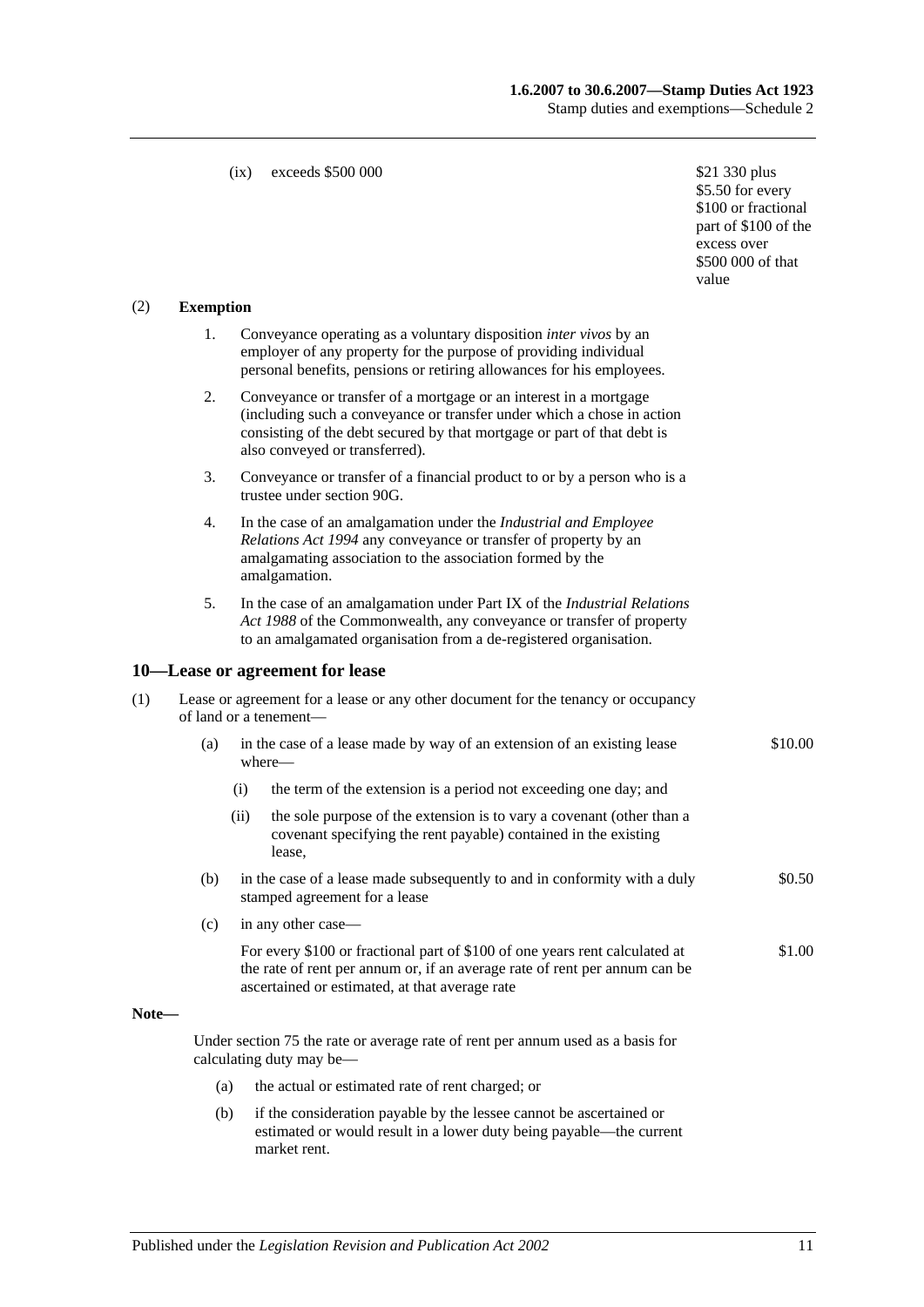Schedule 2—Stamp duties and exemptions

### (2) **Exemptions**

- 1. Lease or agreement for a lease or any written document for the tenancy or occupancy of land or a tenement where—
	- (a) the term of the lease, proposed lease, tenancy or occupancy commences on or after 1 January 2002; and
	- (b) the rent reserved, averaged over the term of the lease, proposed lease, tenancy or occupancy, does not exceed the rate of \$50 000 per annum.
- 2. Lease or agreement for a lease of residential premises that are or are to be occupied by the lessee or prospective lessee as a place of residence.

### **11—Mortgage, bond, debenture, covenant or warrant of attorney**

- (1) Mortgage, bond, debenture, covenant or warrant of attorney to confess and enter up judgment—
	- (a) subject to paragraphs (b) and (c), the rate of duty is—
		- (i) if the secured liability does not exceed \$6 000—\$10.00;
		- (ii) if the secured liability exceeds \$6 000—\$10 plus \$0.45 for every \$100 or fractional part of \$100 over \$6 000,

(but any amount representing the premium on an insurance policy over property subject to the security is to be excluded);

- (b) if a mortgage is a mortgage of an existing mortgage over land used or to be used solely as the site of a residential building, the duty is \$10.00;
- (c) a bond, debenture, or covenant securing a contingent liability is liable to *ad valorem* duty based on the amount presently secured at the time of stamping if the Commissioner is satisfied of the genuineness of the contingency.

### (2) **Exemptions**

- 1. Every collateral or auxiliary or additional or substituted security, or security by way of further assurance for the above-mentioned purpose, where the principal or primary security is chargeable with duty as a mortgage, bond, debenture, covenant or warrant of attorney to confess and enter up judgment and is duly stamped as such.
- 2. Every mortgage, bond, debenture or covenant securing the payment or repayment of an amount not exceeding four hundred dollars.
- 2a. A mortgage securing a loan that has been, or is to be, applied wholly for home acquisition or improvement.
- 2b. A mortgage to secure a loan that has been, or is to be, applied wholly for refinancing purposes.
- 3. A deed of cross guarantee entered into between a company and its subsidiaries in pursuance of a class order under section 341 of the *Corporations Act 2001* of the Commonwealth or a mortgage, bond, debenture or covenant securing a liability under such a deed of cross guarantee.
- 4. Charge over property imposed by order made under section 8(1) of the *[Enforcement of Judgments Act](http://www.legislation.sa.gov.au/index.aspx?action=legref&type=act&legtitle=Enforcement%20of%20Judgments%20Act%201991) 1991*.

### (3) **Partial exemptions**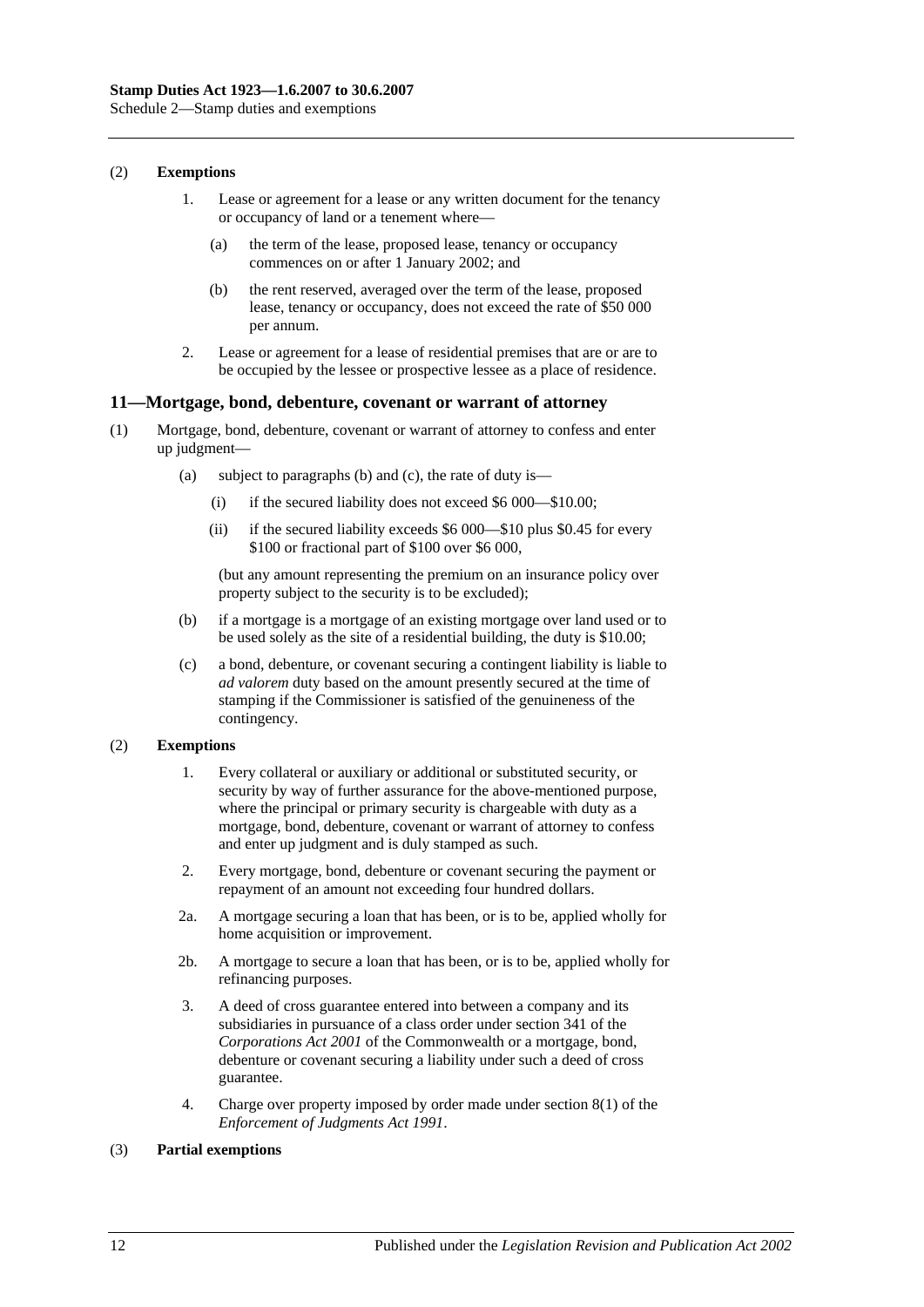- 1 A mortgage securing a loan that has been, or is to be, applied in part for home acquisition or improvement and in part for other purposes is liable to duty as if it secured only so much of the loan as is to be applied for the other purposes.
- 2 A mortgage securing a loan that has been, or is to be, applied in part for refinancing purposes and in part for other purposes is liable to duty as if it secured only so much of the loan as is to be applied for the other purposes.

### (4) **Definitions**

A loan secured by a mortgage is applied for *home acquisition or improvement* to the extent that it is used for one or more of the following purposes:

- (a) purchasing land on which residential premises have been, or are to be, built that the mortgagor (or, if there are 2 or more mortgagors, at least one of them) intends to occupy as his or her sole or principal place of residence;
- (b) building, or making additions or improvements to, residential premises that the mortgagor (or, if there are 2 or more mortgagors, at least one of them) occupies or intends to occupy as his or her sole or principal place of residence;
- (c) repaying a loan previously taken out for one or more of the above purposes.

A loan secured by a mortgage is applied for *refinancing purposes* to the extent that the loan has been, or is to be, applied to paying out the outstanding balance of a debt secured by an earlier mortgage on which duty has been paid (or which is exempt from duty) if the following conditions are satisfied:

- (a) the borrower under the loan transaction must be the person liable for the debt secured by the earlier mortgage; and
- (b) at least some of the mortgaged property must be common to both mortgages; and
- (c) the earlier mortgage must be fully discharged before, or as soon as practicable after, the first payment of loan money to, or for the benefit of, the borrower under the loan transaction secured by the later mortgage.

### **12—Return under section 42AA**

Return lodged with the Commissioner by a company, person or firm of persons unde[r section](#page-28-0) 42AA—

There shall be paid by the person lodging the return a duty at such rate per centum of the amount of the premiums paid or payable in respect of each class of assurance or insurance to which the return relates as would have been payable if the assurance or insurance had been effected under a policy issued in this State.

### **13—Return under section 44**

(1) Return lodged with the Commissioner by a financial institution under [section](#page-34-0) 44—

Duty is payable on each cheque form or cheque to which the return relates as follows:

For every cheque form or cheque  $\$0.10$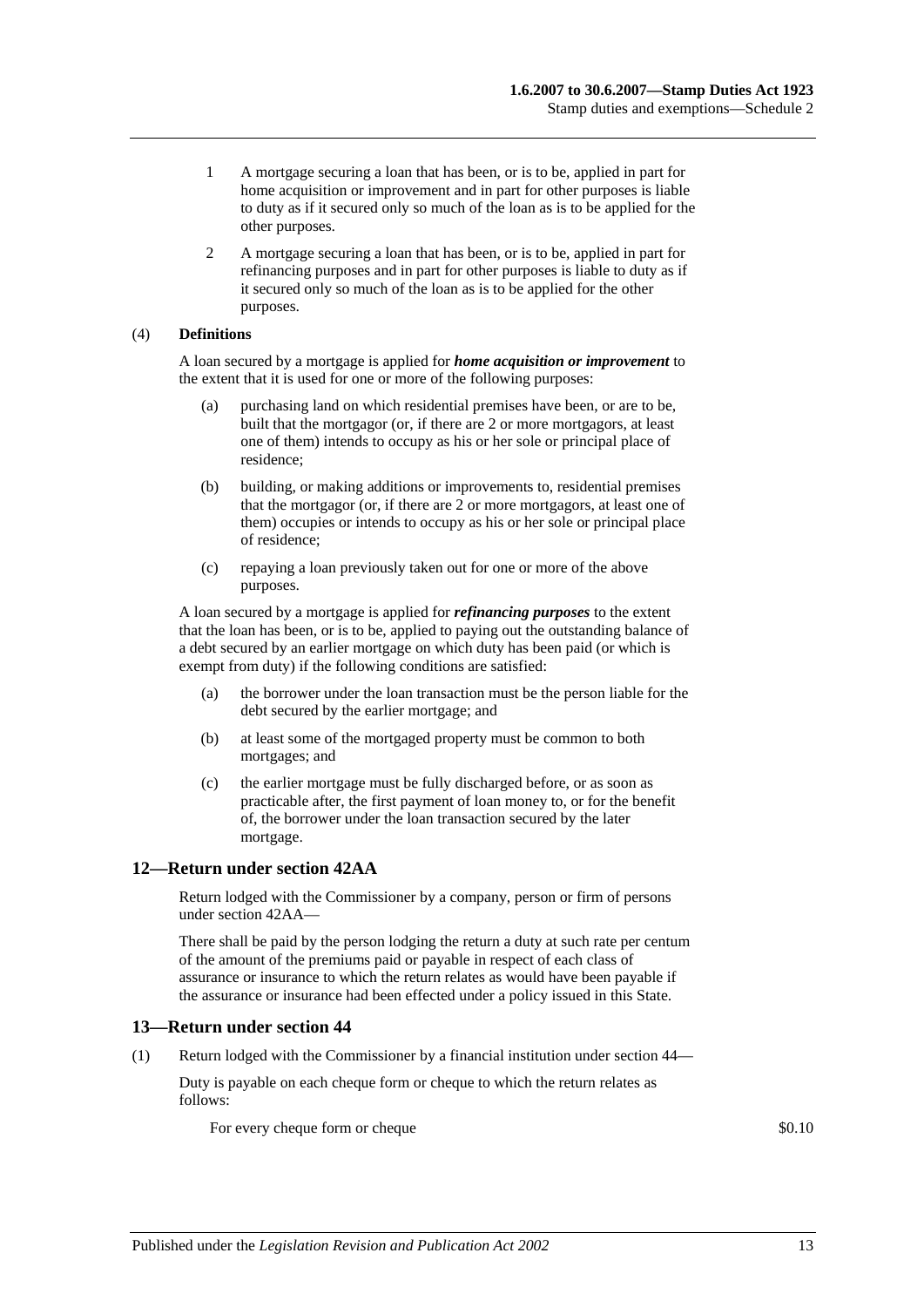Schedule 2—Stamp duties and exemptions

### (2) **Exemptions**

- 1. A cheque form issued by a financial institution in respect of an account held with the financial institution—
	- (a) outside of South Australia; or
	- (b) by a part of the Public Service; or
	- (c) by or on behalf of a body established for a charitable, educational, benevolent, religious, sporting, community or philanthropic purpose; or
	- (d) by a friendly society or by or on behalf of a community or publicly subsidised hospital.
- 2. A cheque drawn (whether before or after the commencement of this provision) against an account held with a financial institution outside of South Australia.
- 3. A cheque drawn by any financial institution in South Australia upon any other financial institution in South Australia, not payable to bearer or to order and used solely for the purpose of settling or clearing any account between such financial institutions.

### **14—Return under section 90D**

(1) Return lodged with the Commissioner by a dealer pursuant to [section](#page-78-0) 90D—

Duty is payable on each sale and each purchase of financial products to which the return relates as follows:

For every \$100 and any fractional part of \$100 of the consideration for each sale or purchase

\$0.15

### (2) **Exemptions**

- 1. Any sale of financial products to which the return relates, which sale was made by a broker on his or her own account or behalf, where the financial products concerned were purchased by him or her on, or within 10 clear days (not including any day on which the market of which he or she is a member is closed) of, the day of the sale.
- 2. Any purchase of financial products to which the return relates, which purchase was made by a broker on his or her own account or behalf, where the financial products concerned were sold by him or her on, or within 10 clear days (not including any day on which the market of which he or she is a member is closed) of, the day of the purchase.

### **15—Return under section 90G**

Return under [section](#page-79-0) 90G—

| Duty is payable in respect of each relevant transaction as follows: |  |
|---------------------------------------------------------------------|--|
|---------------------------------------------------------------------|--|

For every \$100 and any fractional part of \$100 of the value of the financial product comprised in the disposition \$0.30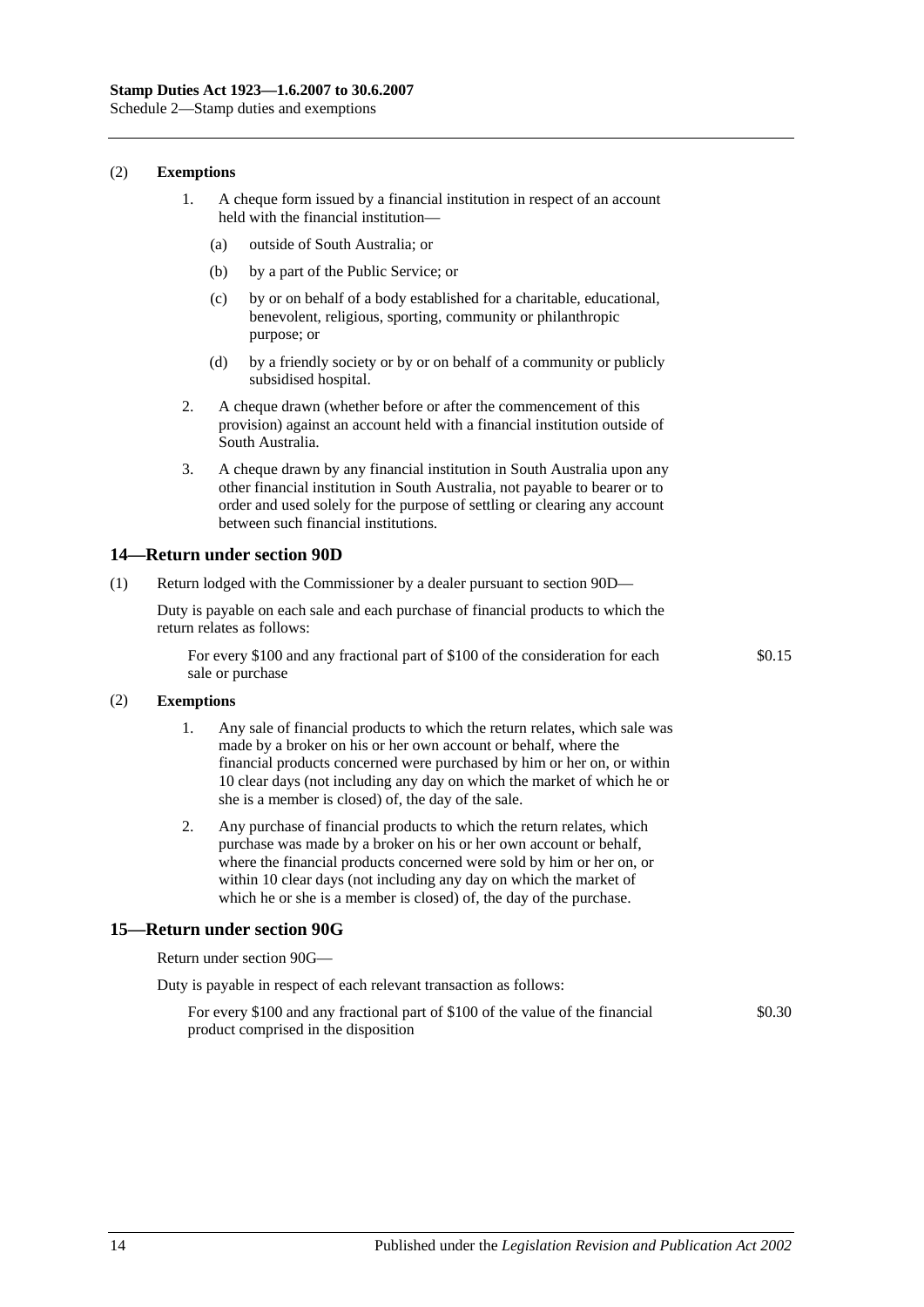## **Part 2—General exemptions from all stamp duties**

## **16—General exemptions**

The following instruments are exempt from all stamp duties:

- 1 Wills, testamentary instruments and letters of administration and any instrument acknowledging, evidencing or recording any such instrument.
- 1A Agreement or memorandum of agreement made on or after 1 September 1992, not under seal, and not otherwise specifically charged with duty.
- 2 Certificates of title issued from the Lands Titles Office.
- 3 Customs bonds.
- 4 Administration bonds.
- 5 Bonds to the Crown.
- 6 Conveyances of bills, bonds, debentures or other securities issued by a public statutory body constituted under a law of the Commonwealth or of this or any other State or of any Territory of the Commonwealth, not being a prescribed statutory body or a statutory body of a prescribed class.
- 7 Bond on appointment of a special bailiff.
- 8 Memorandum of association, articles of association and rules and regulations of any incorporated company, association or society.
- 9 Marriage settlements.
- 10 Mortgage bonds guaranteed by the Government of South Australia.
- 11 Articles or indentures of apprenticeship and assignments of articles or indentures of apprenticeship.
- 12 Leases to the Crown and to any person on behalf of the Crown.
- 13 A power of attorney (or any other instrument in the nature of a power of attorney).
- 13A Grant of land from the Crown.
- 13B Conveyance, whether on sale or otherwise, to the Crown or to any person on behalf of the Crown (not being a surrender to the Crown, or any such person, of a lease or other interest in land in order that the Crown may grant to a person other than the surrenderor a lease of, or other interest in, the same land or any part thereof).
- 13C Acquisition by a municipal or district council of land for the purposes of providing a public park, being an acquisition enabled or assisted by an advance under the *[Public Parks Act](http://www.legislation.sa.gov.au/index.aspx?action=legref&type=act&legtitle=Public%20Parks%20Act%201943) 1943*.
- 14 Conveyance on sale of any goods, wares, merchandise, horses, cattle, sheep or other movable chattels when the value does not exceed \$40.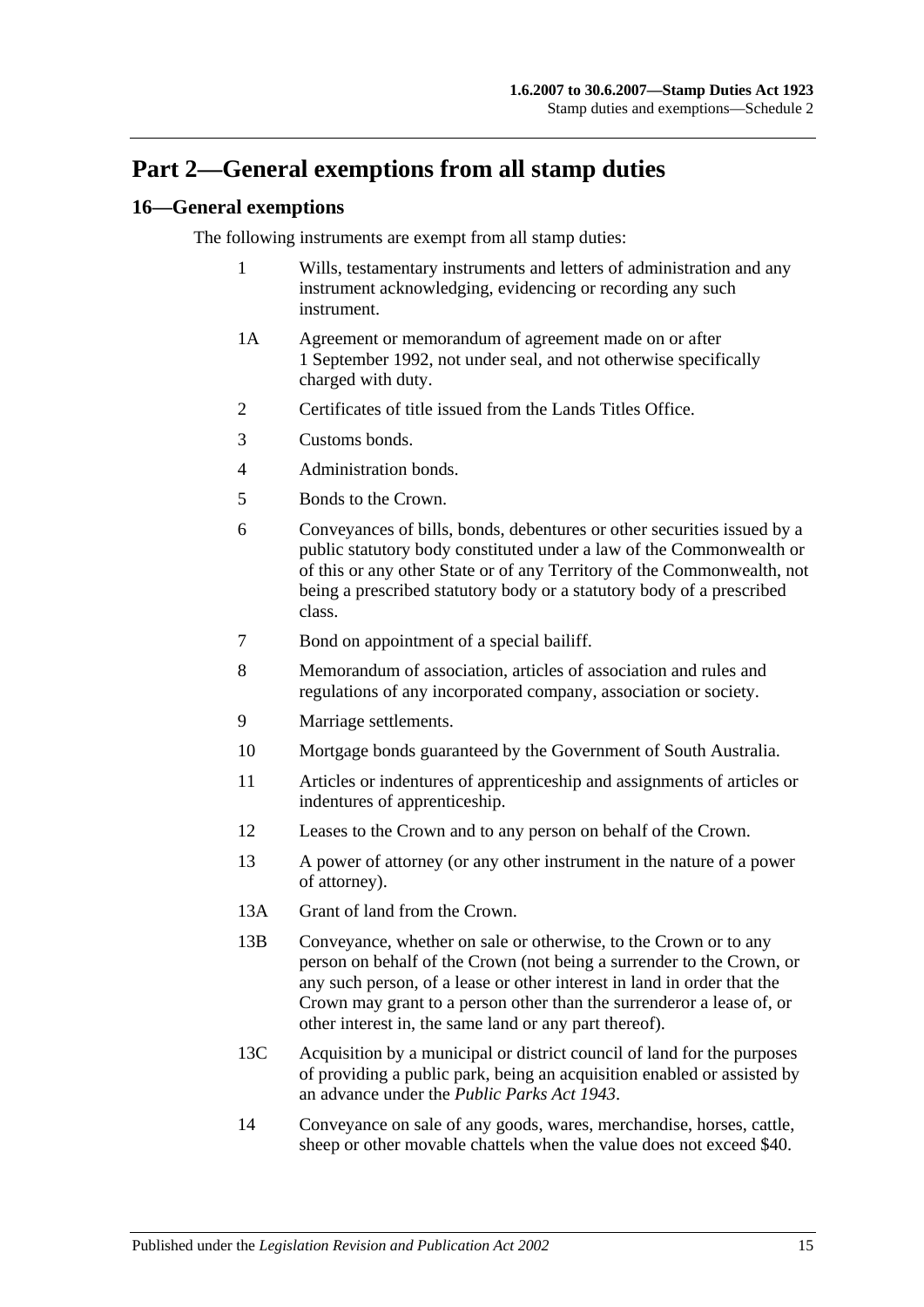- 15 Any transfer of any fire, personal accident, fidelity, guarantee, livestock, plate glass or marine insurance or assurance policy.
- 16 Any cemetery leases.
- 18 Bills, bonds, inscribed stock, debentures, deposit receipts and other securities issued by the Government of the State, and coupons or interest warrants issued in connection with any such bills, bonds, stock, debentures, deposit receipts or other securities, and any transfer of, or document relating to, the purchase or sale of any such bills, bonds, stock, debentures, deposit receipts or other securities.
- 19 Conveyance or transfer of a financial product by the personal representative of a deceased person to another person entitled under the will of the deceased person, or on intestacy, to have the financial product conveyed or transferred to him or her.
- 20 Conveyance or transfer of a financial product if the conveyance or transfer is made for the purpose of effectuating the appointment of a new trustee or the retirement of a trustee and all duty chargeable on any instrument for the appointment of the new trustee or the retirement of the trustee, as the case may be, has been duly paid.
- 20A Conveyance or transfer of property if the Commissioner is satisfied that—
	- (a) the conveyance or transfer is made as a consequence of the conversion of an undertaking (for which a deed had been lodged under Division 5 of Part 7.12 of the *Corporations Law* as in force before the commencement of the *Managed Investments Act 1998* of the Commonwealth) to a managed investment scheme registered under Chapter 5C of the *Corporations Act 2001* of the Commonwealth; and
	- (b) the members have, after the conveyance or transfer, the same beneficial interests in the scheme property as they had prior to the conveyance or transfer.
- 21 Conveyance or transfer of a financial product if the conveyance of transfer is made in pursuance of any deed of settlement or deed of gift and all duty chargeable on the deed of settlement or deed of gift, as the case may be, has been duly paid.
- 22 Conveyance or transfer of American Depositary Shares or of American Depositary Receipts that relate to American Depositary Shares, that causes or results in a change in the beneficial ownership of an estate or interest in financial products of a South Australian registered company within the meaning of [section](#page-74-1) 90A (not being a CUFS).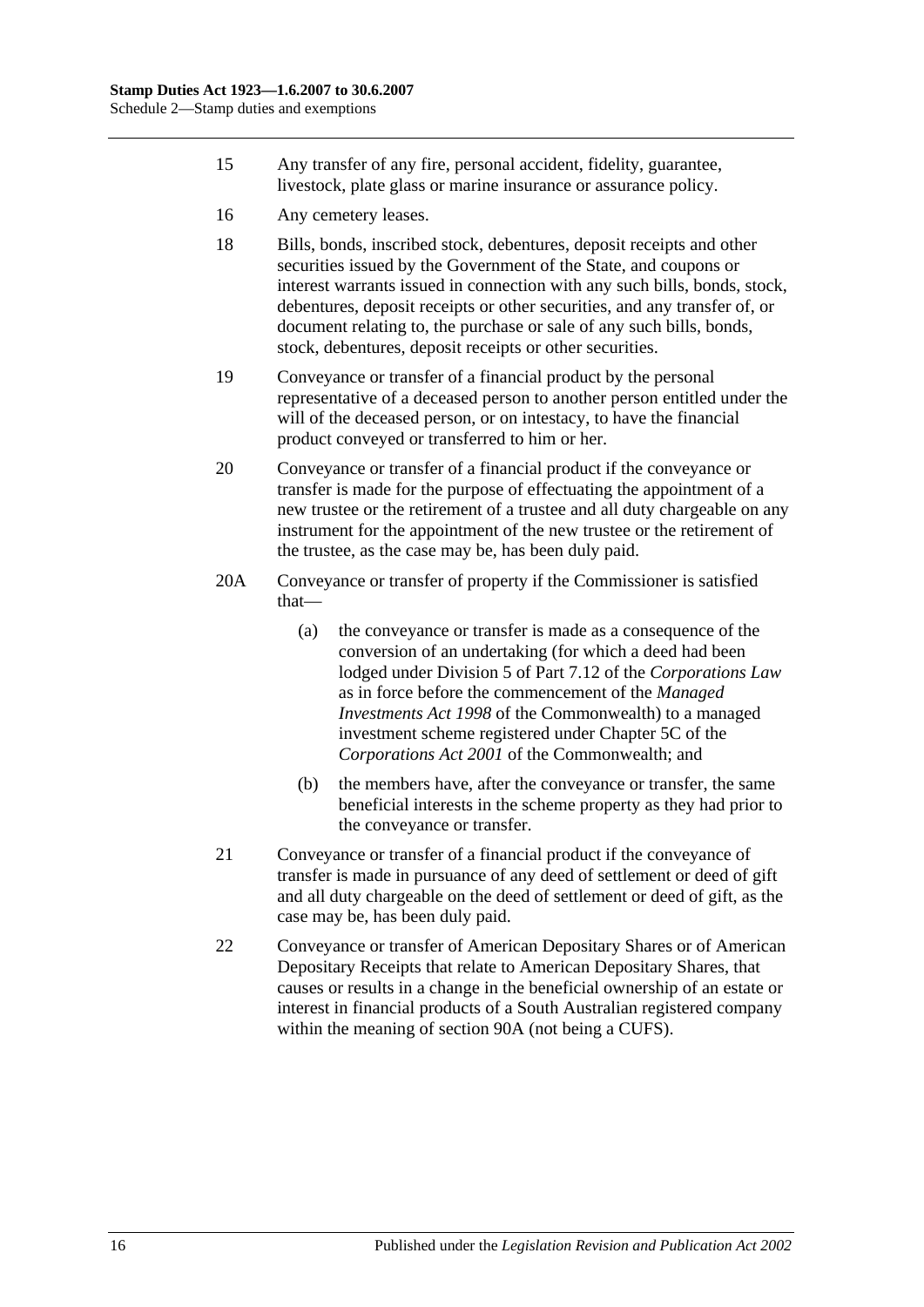- 23 (1) Any conveyance, transfer or mortgage to which a prescribed person is a party and which is executed or entered into in connection with the purchase or gift of any land on which the prescribed person resides or intends to reside shall be exempt from stamp duty on so much of the amount on which the duty is chargeable as does not exceed two thousand four hundred dollars, but a conveyance, transfer or mortgage shall not be exempt under this paragraph unless the Commissioner is satisfied by such evidence as he requires—
	- (a) that the purchase or gift is made for the purpose of enabling the prescribed person to become the owner, or lessee from the Crown, of a dwelling house in which he resides or intends to reside;
	- (b) that a conveyance, transfer or mortgage to which the prescribed person was a party and which was executed or entered into in connection with any other purchase or gift of land on which the prescribed person resided or intended to reside has not previously been exempt from stamp duty pursuant to this paragraph or any enactment relating to advances for homes.
	- (2) In this exemption—

<span id="page-118-0"></span>*prescribed person* means—

- (a) a person who, during any war in which the Commonwealth is or was engaged, has served as a member of a naval, military or air force of the Commonwealth or of the United Kingdom or of any part of Her Majesty's dominions, whether or not he is still so serving at the time when he claims exemption under this paragraph;
- <span id="page-118-1"></span>(b) a person who, during any such war, was employed in seagoing service on a ship registered in any territory under the dominion of Her Majesty the Queen, whether or not he is still so employed at the time when he claims exemption under this paragraph;
- <span id="page-118-2"></span>(c) a person who has been on active service in the Korean war as a member of a naval, military or air force of the Commonwealth or of the United Kingdom or of any other part of Her Majesty's dominions, whether or not he is still on such service at the time when he claims exemption under this paragraph.

The expression *Korean war* in this paragraph means the war in Korea which commenced on the twenty-fifth day of June, 1950. For the purposes of this paragraph that war shall be deemed to end on the day on which a proclamation is issued by the Governor declaring that the Korean war has ceased;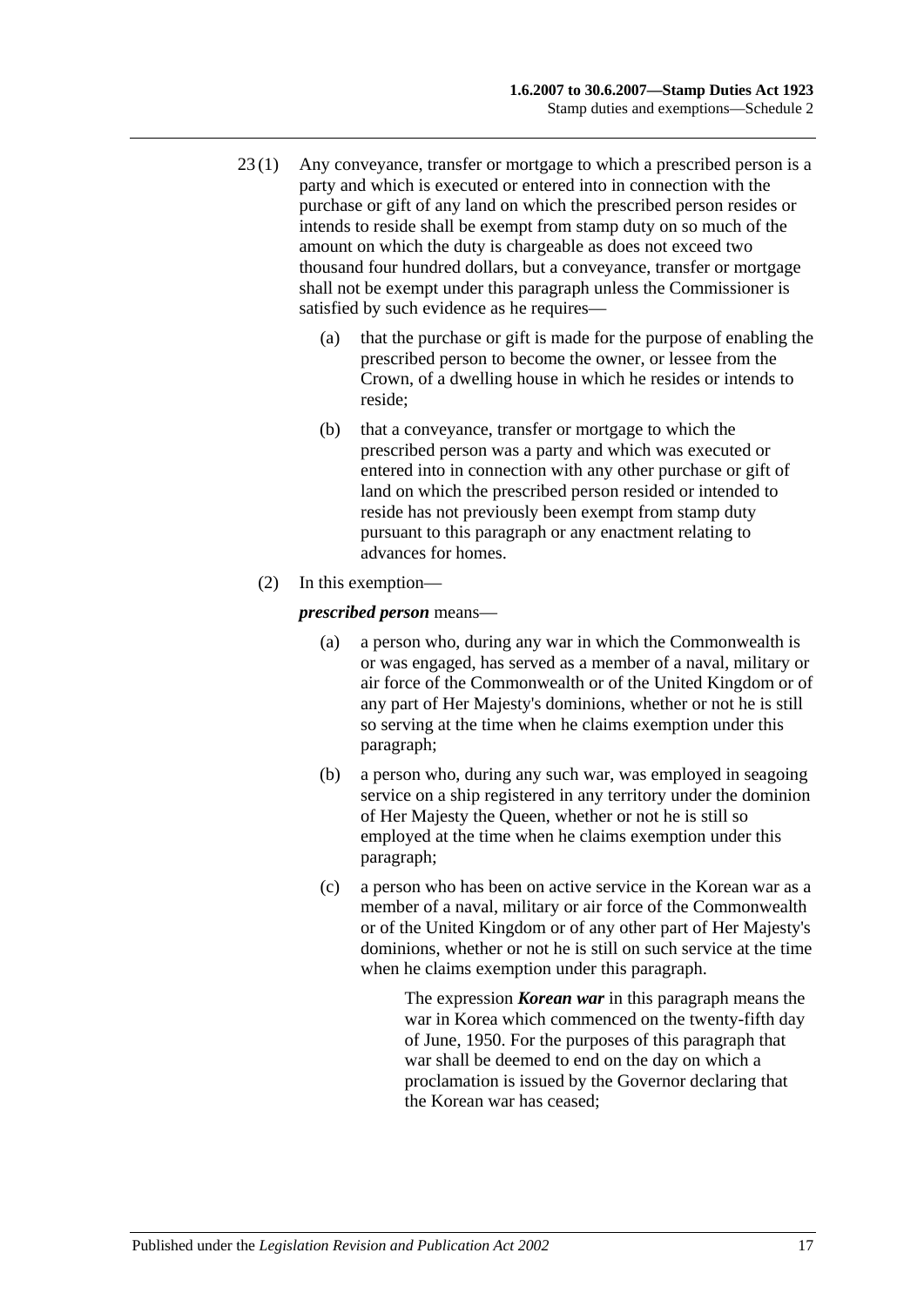- <span id="page-119-0"></span>(d) a person who has been on active service as a member of a naval, military or air force of the Commonwealth or of the United Kingdom or of any other part of Her Majesty's dominions operating for the suppression of unlawful violence in Malaya, whether or not he is still on such service at the time when he claims exemption under this paragraph;
- <span id="page-119-1"></span>(d1) a person who (whether before or after the commencement of the *[Stamp Duties Act Amendment Act](http://www.legislation.sa.gov.au/index.aspx?action=legref&type=act&legtitle=Stamp%20Duties%20Act%20Amendment%20Act%201965) 1965*) has been on active service as a member of a naval, military or air force of the Commonwealth or of the United Kingdom or of any other part of Her Majesty's dominions in any area outside Australia or in any naval, military or air force operation that is proclaimed to be an area or (as the case may be) a naval, military or air force operation for the purposes of this paragraph, whether or not he is still on such service at the time when he claims exemption under this paragraph;
- (e) the widow of any deceased person who during his lifetime served or was employed as mentioned in [paragraph](#page-118-0) (a), [\(b\),](#page-118-1)  $(c)$ ,  $(d)$  or  $(d1)$ ;

*land* includes the fee simple of any land and the estate and interest of a lessee of land held under a Crown lease, and of a purchaser of land held under an agreement for sale and purchase granted by the Crown.

- (3) For the purposes of [paragraphs](#page-118-0) (a) and [\(b\)](#page-118-1) of the definition of *prescribed person*, a war shall be deemed to continue from the commencement thereof until the day declared by the Governor by proclamation to be the day on which the war shall be deemed to cease. Notwithstanding the provisions of this paragraph, or of any proclamation made in pursuance thereof, the war which commenced on the third day of September, 1939, shall, for the purposes of any conveyance, transfer or mortgage executed or entered into after the commencement of the *[Stamp Duties Act Amendment Act](http://www.legislation.sa.gov.au/index.aspx?action=legref&type=act&legtitle=Stamp%20Duties%20Act%20Amendment%20Act%201965) 1965* be deemed to have ceased on the thirty-first day of December, 1945.
- 24 A conveyance or transfer of a financial product to or from a nominee company established by a dealer or a CSF participant solely for the purpose of facilitating settlement of transactions relating to financial products entered into in the ordinary course of business.
- 24AA A conveyance or transfer of a financial product to or from CHESS Depositary Nominees Pty Ltd solely for the purpose of facilitating settlement of transactions relating to a CUFS entered into in the ordinary course of business.
- 24A An error transaction in respect of a financial product to which [Division](#page-81-0)  [3](#page-81-0) of [Part 3A](#page-74-0) applies.
- 24B A conveyance or transfer of a financial product made solely for the purpose of a security lending transaction of a kind that would qualify for relief under section 26BC(3) of the *Income Tax Assessment*  Act 1936 of the Commonwealth, as amended from time to time.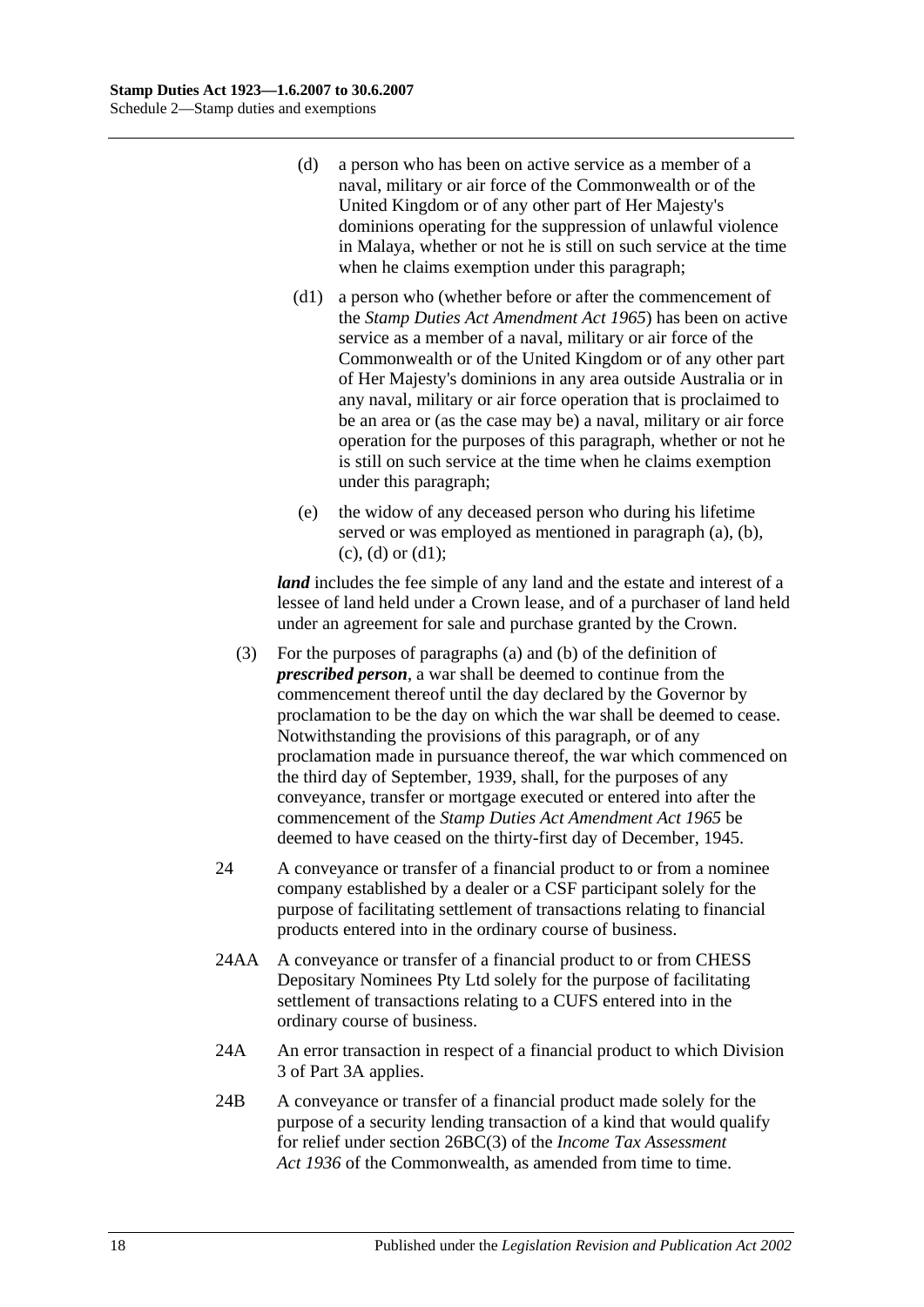- 24C A proper CSF transaction of a financial product that—
	- (a) does not result in a change in beneficial ownership; and
	- (b) is not chargeable with duty as a conveyance operating as a voluntary disposition *inter vivos*.
- 24D A conveyance of a financial product that is an exempt transaction within the meaning of [section](#page-74-1) 90A.
- 25 A declaration of trust by the Public Trustee for the benefit of a child under the age of 18 years who has received a payment under the *[Victims of Crime Act](http://www.legislation.sa.gov.au/index.aspx?action=legref&type=act&legtitle=Victims%20of%20Crime%20Act%202001) 2001* or a corresponding previous law.
- 26 A transaction (or an instrument effecting or acknowledging, evidencing or recording a transaction) by a trustee of a regulated superannuation fund (within the meaning of the *Superannuation Industry (Supervision) Act 1993* (Cwlth)) in the ordinary course of administering the fund—
	- (a) creating an interest in the fund in favour of a beneficiary of the superannuation scheme; or
	- (b) redeeming, cancelling or extinguishing such an interest.
- 27 An instrument of discharge or partial discharge of a mortgage or charge.
- 28 A conveyance (other than a conveyance operating as a voluntary disposition *inter vivos*) for effectuating the appointment of a new trustee or the retirement of a trustee.
- 29 A conveyance of a kind for which no specific charge, or basis for charging duty, is fixed by this Schedule.
- 30 A deed or transfer of a kind for which no specific charge, or basis for charging duty, is fixed by this Schedule.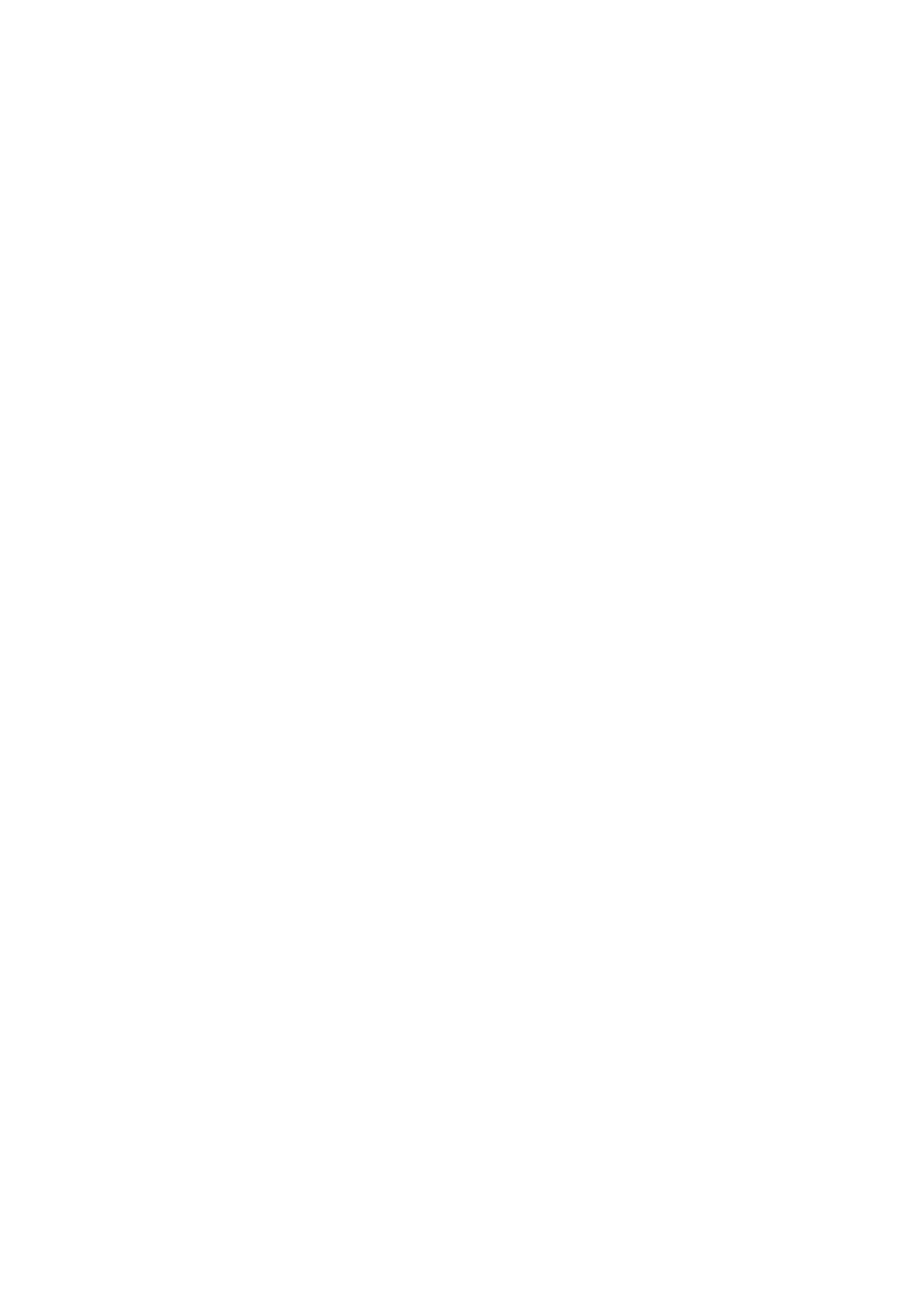## **Legislative history**

### **Notes**

• This version is comprised of the following:

| Part 1    | 1.6.2007                 |
|-----------|--------------------------|
| Part 2    | 1.8.2003 (Reprint No 33) |
| Part 3    | 1.6.2007                 |
| Part 3A   | 1.8.2003 (Reprint No 33) |
| Part 4    | 1.6.2007                 |
| Part 5    | 18.1.2007                |
| Schedules | 1.7.2006                 |

- Amendments of this version that are uncommenced are not incorporated into the text.
- Please note—References in the legislation to other legislation or instruments or to titles of bodies or offices are not automatically updated as part of the program for the revision and publication of legislation and therefore may be obsolete.
- Earlier versions of this Act (historical versions) are listed at the end of the legislative history.
- For further information relating to the Act and subordinate legislation made under the Act see the Index of South Australian Statutes or www.legislation.sa.gov.au.

## **Principal Act and amendments**

### New entries appear in bold.

| Year | No   | Title                                                               | Assent     | Commencement                              |
|------|------|---------------------------------------------------------------------|------------|-------------------------------------------|
| 1923 | 1569 | <b>Stamp Duties Act 1923</b>                                        | 21.11.1923 | 21.11.1923                                |
| 1927 | 1822 | <b>Stamp Duties Act 1927</b>                                        | 21.12.1927 | 24.12.1927 (Gazette 22.12.1927 p1609)     |
| 1928 | 1860 | <b>Stamp Duties Amendment Act 1928</b>                              | 17.10.1928 | 17.10.1928                                |
| 1928 | 1877 | Lottery and Gaming Act Amendment<br>Act 1928                        | 1.11.1928  | 1.11.1928                                 |
| 1935 | 2246 | <b>Statute Law Revision Act 1935</b>                                | 19.12.1935 | 19.12.1935                                |
| 1936 | 2312 | <b>Stamp Duties Act Amendment</b><br>Act 1936                       | 19.11.1936 | 19.11.1936                                |
| 1937 | 2359 | <b>Stamp Duties Act Amendment</b><br>Act 1937                       | 19.11.1937 | 19.11.1937                                |
| 1938 | 2387 | <b>Stamp Duties Act Amendment</b><br>Act 1938                       | 25.8.1938  | 25.8.1938 except s $4(1)$ —16.1.1939: s 4 |
| 1941 | 48   | <b>Stamp Duties Act Amendment</b><br>Act 1941                       | 27.11.1941 | 27.11.1941                                |
| 1942 | 22   | <b>Stamp Duties Act Amendment</b><br>Act 1942                       | 12.11.1942 | 12.11.1942                                |
| 1944 | 30   | <b>Stamp Duties Act Amendment</b><br>Act 1944                       | 14.12.1944 | 14.12.1944                                |
| 1945 | 32   | <b>Stamp Duties Act Amendment</b><br>Act 1945 as amended by 41/1947 | 3.1.1946   | 3.1.1946 except s $3-3.9.1939$ : s $4(1)$ |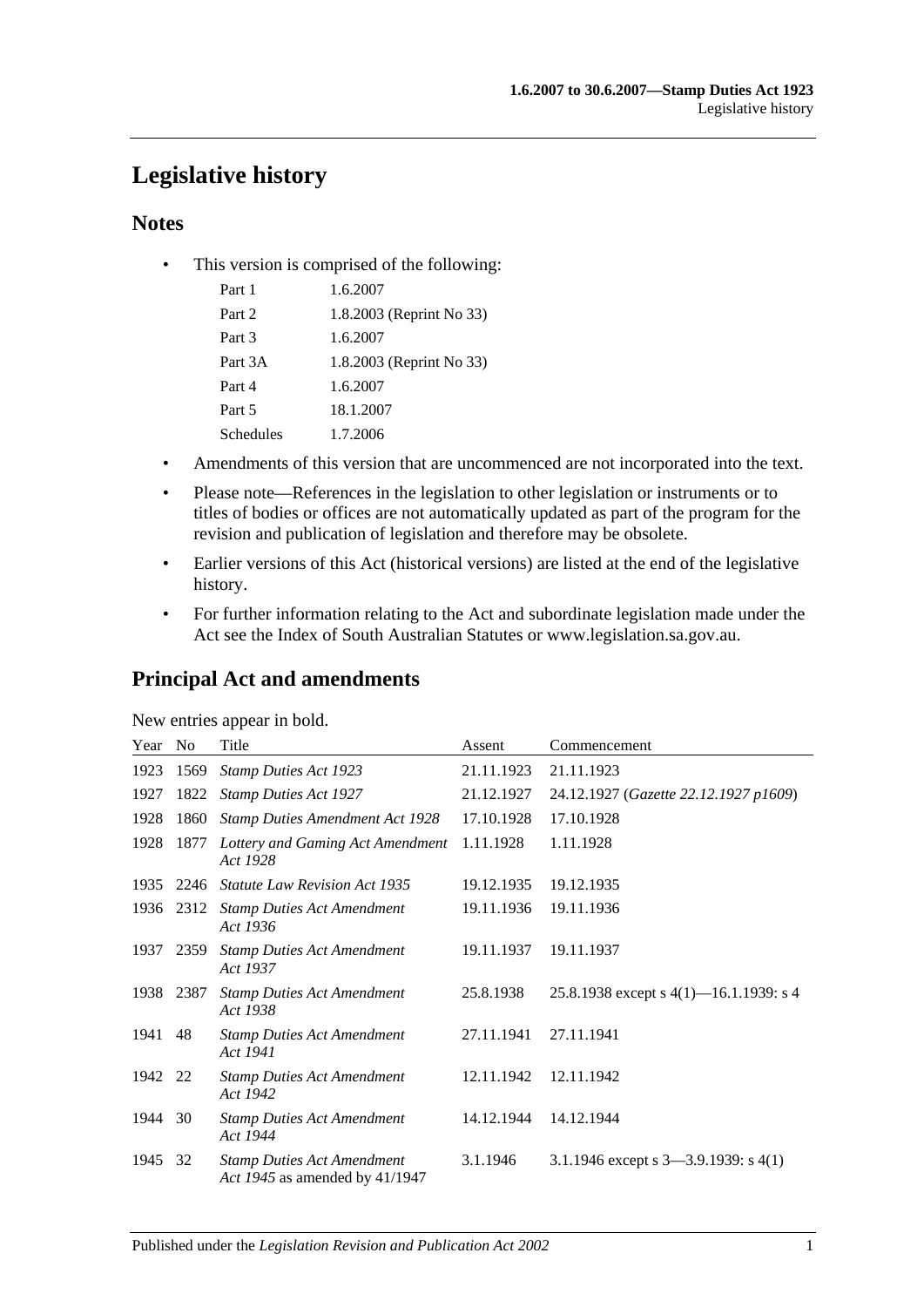| 1947 41 |      | <b>Stamp Duties Act Amendment Act</b><br>1947                                     | 11.12.1947 | 11.12.1947                                                                                   |
|---------|------|-----------------------------------------------------------------------------------|------------|----------------------------------------------------------------------------------------------|
| 1950    | -16  | <b>Stamp Duties Act Amendment</b><br>Act 1950                                     | 2.11.1950  | 2.11.1950                                                                                    |
| 1952 5  |      | <b>Stamp Duties Act Amendment</b><br>Act 1952                                     | 2.10.1952  | 2.10.1952                                                                                    |
| 1952 42 |      | <b>Statute Law Revision Act 1952</b>                                              | 4.12.1952  | 4.12.1952                                                                                    |
| 1952 55 |      | Stamp Duties Act Amendment Act (No. 8.1.1953<br>2) 1952                           |            | 8.1.1953 except ss 4 - 6 - 22.1.1953<br>(Gazette 22.1.1953 p72)                              |
| 1953    | 30   | <b>Stamp Duties Act Amendment</b><br>Act 1953                                     | 10.12.1953 | 10.12.1953                                                                                   |
| 1954 29 |      | <b>Stamp Duties Act Amendment</b><br>Act 1954                                     | 2.12.1954  | 2.12.1954                                                                                    |
| 1956 8  |      | <b>Stamp Duties Act Amendment</b><br>Act 1956                                     | 11.10.1956 | 11.10.1956 except s $6-10.9.1956$ : s $6(3)$                                                 |
| 1959 45 |      | <b>Stamp Duties Act Amendment</b><br>Act 1959                                     | 17.12.1959 | 1.2.1960 (Gazette 7.1.1960 p1)                                                               |
| 1960    | 7    | <b>Stamp Duties Act Amendment</b><br>Act 1960                                     | 19.5.1960  | 1.2.1960: $s$ 3(2)                                                                           |
| 1962 32 |      | <b>Banks Statutory Obligations</b><br>Amendment Act 1962 as amended by<br>77/1973 | 1.11.1962  | 1.11.1962                                                                                    |
| 1964 24 |      | <b>Statutes Amendment (Stamp Duties</b><br>and Motor Vehicles) Act 1964           | 9.10.1964  | 9.10.1964: s $2(1)$ except ss $3-8$ ,<br>9(b)-(l)-19.10.1964 (Gazette<br>15.10.1964 p1203)   |
| 1965    | - 58 | <b>Stamp Duties Act Amendment</b><br>Act 1965 as amended by 59/1966               | 23.12.1965 | 23.12.1965 except ss 5, 7, 8, $10-13$ ,<br>$15((a), (c)$ —(k), 17 & 18—14.2.1966: s 3        |
| 1966 46 |      | Lottery and Gaming Act Amendment<br>Act (No. 2) 1966                              | 13.10.1966 | 8.12.1966: s 3A                                                                              |
| 1966 59 |      | <b>Stamp Duties Act Amendment</b><br>Act 1966                                     | 10.11.1966 | 21.11.1966 (Gazette 19.11.1966 p1882)<br>except s 9(1)–14.2.1966: s 9(2)                     |
| 1967    | -14  | Marketable Securities Transfer<br>Act 1967                                        | 6.4.1967   | 1.7.1967 (Gazette 25.5.1967 p1657)                                                           |
| 1967 48 |      | <b>Stamp Duties Act Amendment</b><br>Act 1967                                     | 19.10.1967 | 19.10.1967                                                                                   |
| 1968    | 26   | Stamp Duties Act Amendment Act (No. 5.12.1968<br>2) 1968                          |            | 1.1.1969 (Gazette 5.12.1968 p2429)                                                           |
| 1968    | 32   | <b>Stamp Duties Act Amendment</b><br>Act 1968 as amended by 42/1974               | 12.12.1968 | 1.2.1969 (Gazette 12.12.1968 p2558)                                                          |
| 1968    | 56   | Stamp Duties Act Amendment Act (No. 19.12.1968<br>3) 1968                         |            | 1.2.1969 (Gazette 19.12.1968 p2670)                                                          |
| 1970    | 42   | <b>Stamp Duties Act Amendment</b><br>Act 1970                                     | 3.12.1970  | 3.12.1970                                                                                    |
| 1971    | 71   | <b>Stamp Duties Act Amendment</b><br>Act 1971 as amended by 103/1971              | 4.11.1971  | 1.12.1971 (Gazette 11.11.1971 p1928)<br>except s 13(3)-1.1.1972 (Gazette<br>3.12.1971 p2298) |
| 1971    | 80   | Stamp Duties Act Amendment Act (No. 18.11.1971<br>2) 1971                         |            | 1.1.1972 (Gazette 23.12.1971 p2627)                                                          |
| 1971    | 103  | <b>Stamp Duties Act Amendment Act</b><br>1971 Amending Act 1971                   | 3.11.1971  | $30.11.1971$ : s 1(1)                                                                        |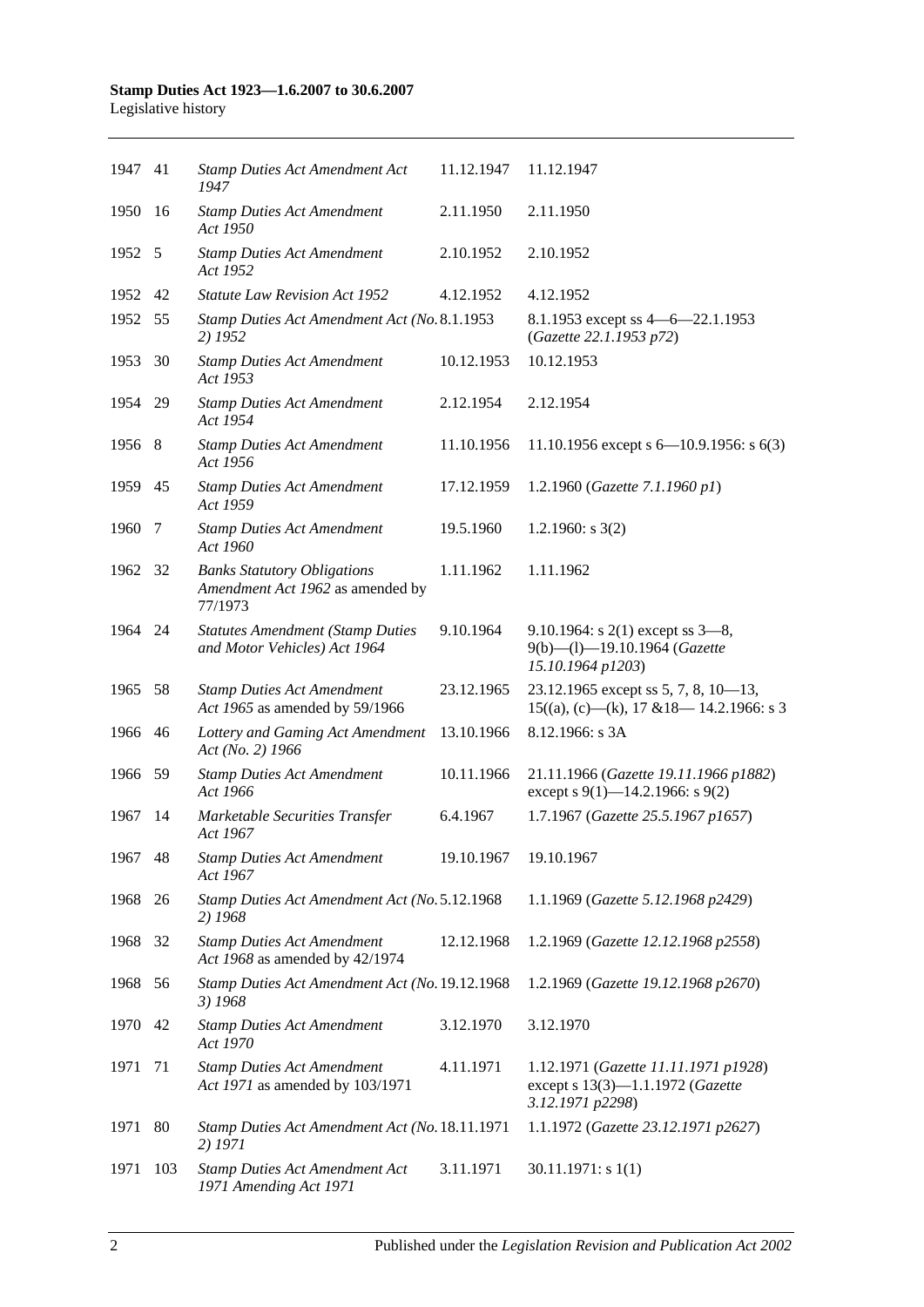| 1973    | 77  | <b>Statute Law Revision Act 1973</b>                        | 6.12.1973  | 6.12.1973                                                                                        |
|---------|-----|-------------------------------------------------------------|------------|--------------------------------------------------------------------------------------------------|
| 1974    | 42  | <b>Statute Law Revision Act 1974</b>                        | 11.4.1974  | 11.4.1974                                                                                        |
| 1974 90 |     | <b>Stamp Duties Act Amendment</b><br>Act 1974               | 2.12.1974  | 16.12.1974 except s 7-2.1.1975 (Gazette<br>2.12.1974 p3555)                                      |
| 1975 63 |     | <b>Stamp Duties Act Amendment</b><br>Act 1975               | 4.9.1975   | 18.9.1975 (Gazette 18.9.1975 p1574)                                                              |
| 1975    | 76  | Statutes Amendment (Gift Duty and<br>Stamp Duties) Act 1975 | 16.10.1975 | $14.7.1975$ : s 2                                                                                |
| 1976 54 |     | Statutes Amendment (Gift Duty and<br>Stamp Duties) Act 1976 | 28.10.1976 | 14.7.1976: s 2                                                                                   |
| 1976    | 101 | <b>Stamp Duties Act Amendment</b><br>Act 1976               | 16.12.1976 | 16.12.1976 except s 2-16.6.1977<br>(Gazette 16.6.1977 p1708)                                     |
| 1976    | 104 | Racing Act 1976                                             | 16.12.1976 | Sch 2-1.1.1977 (Gazette 16.12.1976<br>p2252)                                                     |
| 1977    | 28  | <b>Stamp Duties Act Amendment</b><br>Act 1977               | 28.7.1977  | 28.7.1977                                                                                        |
| 1978 27 |     | <b>Stamp Duties Act Amendment</b><br>Act 1978               | 30.3.1978  | 30.3.1978: s 2 except ss $3-6 &$<br>9-uncommenced                                                |
| 1978 89 |     | Stamp Duties Act Amendment Act (No. 30.11.1978)<br>2) 1978  |            | 18.1.1979 (Gazette 18.1.1979 p97)                                                                |
| 1979    | 66  | <b>Stamp Duties Act Amendment</b><br>Act 1979               | 15.11.1979 | 1.11.1979: s 2                                                                                   |
| 1980    | 111 | <b>Stamp Duties Act Amendment</b><br>Act 1980               | 18.12.1980 | $6.11.1980$ : s 2                                                                                |
| 1981    | 70  | <b>Stamp Duties Act Amendment</b><br>Act 1981               | 30.10.1981 | 2.11.1981 (Gazette 30.10.1981 p1423)                                                             |
| 1982    | -15 | <b>Stamp Duties Act Amendment</b><br>Act 1982               | 11.3.1982  | 22.3.1982 (Gazette 18.3.1982 p857)                                                               |
| 1982    | 30  | Stamp Duties Act Amendment Act (No. 8.4.1982<br>2) 1982     |            | 24.12.1981: s 2 except s 4-19.8.1982<br>(Gazette 19.8.1982 p512)                                 |
| 1982    | 95  | Stamp Duties Act Amendment Act (No. 23.12.1982<br>3) 1982   |            | 23.12.1982 (Gazette 23.12.1982 p1935)                                                            |
|         |     | 1982 (139) Gazette 8.7.1982 p95                             |            | 8.7.1982                                                                                         |
| 1983 65 |     | <b>Stamp Duties Act Amendment</b><br>Act 1983               | 29.9.1983  | 1.1.1984 (Gazette 24.11.1983 p1515)                                                              |
| 1983    | 89  | Stamp Duties Act Amendment Act (No. 1.12.1983<br>2) 1983    |            | 1.1.1984: s 2                                                                                    |
| 1984    | 50  | Statute Law Revision Act 1984                               | 24.5.1984  | Sch 6-1.11.1984 (Gazette 1.11.1984<br>p1398)                                                     |
| 1985    | 81  | <b>Stamp Duties Act Amendment</b><br>Act 1985               | 22.8.1985  | $5.8.1985$ : s 2                                                                                 |
| 1986    | 8   | <b>Stamp Duties Act Amendment</b><br>Act 1986               | 13.3.1986  | 13.3.1986                                                                                        |
| 1986    | 100 | Stamp Duties Act Amendment Act (No. 11.12.1986<br>2) 1986   |            | 18.12.1986 except ss 16(a), (b), (c), (d) &<br>18(h), (i)-1.2.1987 (Gazette 18.12.1986<br>p1877) |
| 1987    | 2   | <b>Statutes Amendment (Taxation)</b><br>Act 1987            | 5.3.1987   | 5.3.1987                                                                                         |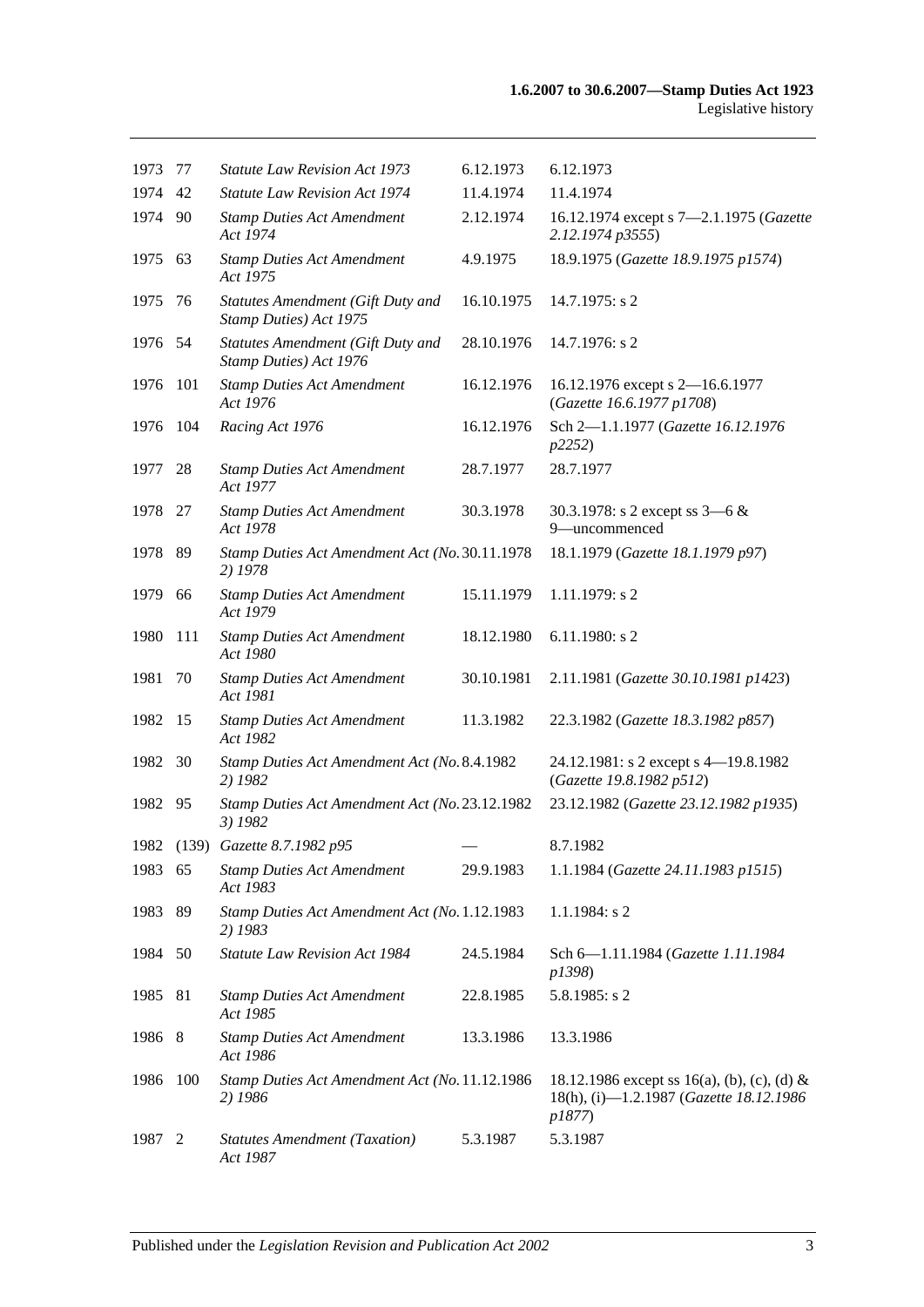# **Stamp Duties Act 1923—1.6.2007 to 30.6.2007**

|  | Legislative history |
|--|---------------------|

| 1988 21 |      | <b>Stamp Duties Act Amendment</b><br>Act 1988                                                        | 14.4.1988  | 7.12.1987 except s 3-14.6.1988: s 2                                                                           |
|---------|------|------------------------------------------------------------------------------------------------------|------------|---------------------------------------------------------------------------------------------------------------|
| 1989    | 8    | <b>Stamp Duties Act Amendment</b><br>Act 1989                                                        | 16.3.1989  | $1.2.1988: s$ 2                                                                                               |
| 1989    | 52   | Stamp Duties Act Amendment Act (No. 14.9.1989<br>2) 1989                                             |            | 21.9.1989 (Gazette 21.9.1989 p915)<br>except ss $3 & 7 - 9.8.1989$ and except ss 4<br>$& 5 - 1.10.1989$ : s 2 |
| 1989    | 64   | Stamp Duties Act Amendment Act (No. 29.10.1989<br>3) 1989                                            |            | 28.3.1990 (Gazette 15.3.1990 p729)                                                                            |
| 1990 4  |      | <b>Stamp Duties Act Amendment</b><br>Act 1990                                                        | 29.3.1990  | 29.3.1990                                                                                                     |
| 1990    | 33   | Stamp Duties Act Amendment Act (No. 26.4.1990<br>2) 1990                                             |            | 26.4.1990                                                                                                     |
| 1990    | 36   | Stamp Duties Act Amendment Act (No. 3.5.1990<br>3) 1990                                              |            | 24.5.1990 (Gazette 17.5.1990 p1359)                                                                           |
| 1990    | 47   | Stamp Duties Act Amendment Act (No. 8.11.1990<br>4) 1990                                             |            | 1.7.1990 except s $5(2)$ —1.1.1991: s 2                                                                       |
| 1991    | 19   | Stamp Duties (Concessional Duty and 18.4.1991<br>Exemptions) Amendment Act 1991                      |            | 18.4.1991                                                                                                     |
| 1991    | 54   | Motor Vehicles (Historic Vehicles and 28.11.1991<br>Disabled Persons' Parking)<br>Amendment Act 1991 |            | 3.2.1992 (Gazette 23.1.1992 p200)                                                                             |
| 1991    | 74   | Stamp Duties (Assessments and<br>Forms) Amendment Act 1991                                           | 12.12.1991 | 12.12.1991 (Gazette 12.12.1991 p1746)                                                                         |
| 1992    | 42   | <b>Stamp Duties (Rates) Amendment</b><br>Act 1992                                                    | 31.8.1992  | 1.9.1992: s2                                                                                                  |
| 1992    | 71   | <b>Statutes Amendment (Expiation of</b><br>Offences) Act 1992                                        | 19.11.1992 | 1.3.1993 (Gazette 18.2.1993 p600)                                                                             |
| 1992    | 88   | <b>Stamp Duties (Penalties,</b><br>Reassessments and Securities)<br>Amendment Act 1992               | 10.12.1992 | 14.12.1992 (Gazette 10.12.1992 p1754)                                                                         |
| 1994    | - 14 | <b>Stamp Duties (Securities Clearing</b><br>House) Amendment Act 1994                                | 12.5.1994  | 1.9.1994 (Gazette 18.8.1994 p490)                                                                             |
| 1994 31 |      | <b>Stamp Duties (Concessions)</b><br>Amendment Act 1994                                              | 30.5.1994  | 30.5.1994 except ss 5, 6 & 10-1.6.1994:<br>s 2                                                                |
| 1994    | 59   | Criminal Law Consolidation (Felonies27.10.1994<br>and Misdemeanours) Amendment<br>Act 1994           |            | 1.1.1995 (Gazette 8.12.1994 p1942)                                                                            |
| 1994    | 76   | Motor Vehicles (Conditional<br><b>Registration</b> ) Amendment Act 1994                              | 8.12.1994  | 2.3.1995 (Gazette 2.3.1995 p734)                                                                              |
| 1994    | 83   | <b>Stamp Duties (Miscellaneous)</b><br>Amendment Act 1994                                            | 8.12.1994  | 8.12.1994                                                                                                     |
| 1995    | 49   | Stamp Duties (Marketable Securities) 13.7.1995<br>Amendment Act 1995                                 |            | $1.7.1995$ : s 2                                                                                              |
| 1995    | 72   | <b>Stamp Duties (Miscellaneous)</b><br>Amendment Act 1995                                            | 2.11.1995  | 23.11.1995 (Gazette 23.11.1995 p1412)                                                                         |
| 1995    | 77   | Motor Vehicles (Heavy Vehicles<br><b>Registration Charges)</b> Amendment<br>Act 1995                 | 23.11.1995 | 1.7.1996 (Gazette 30.5.1996 p2637)                                                                            |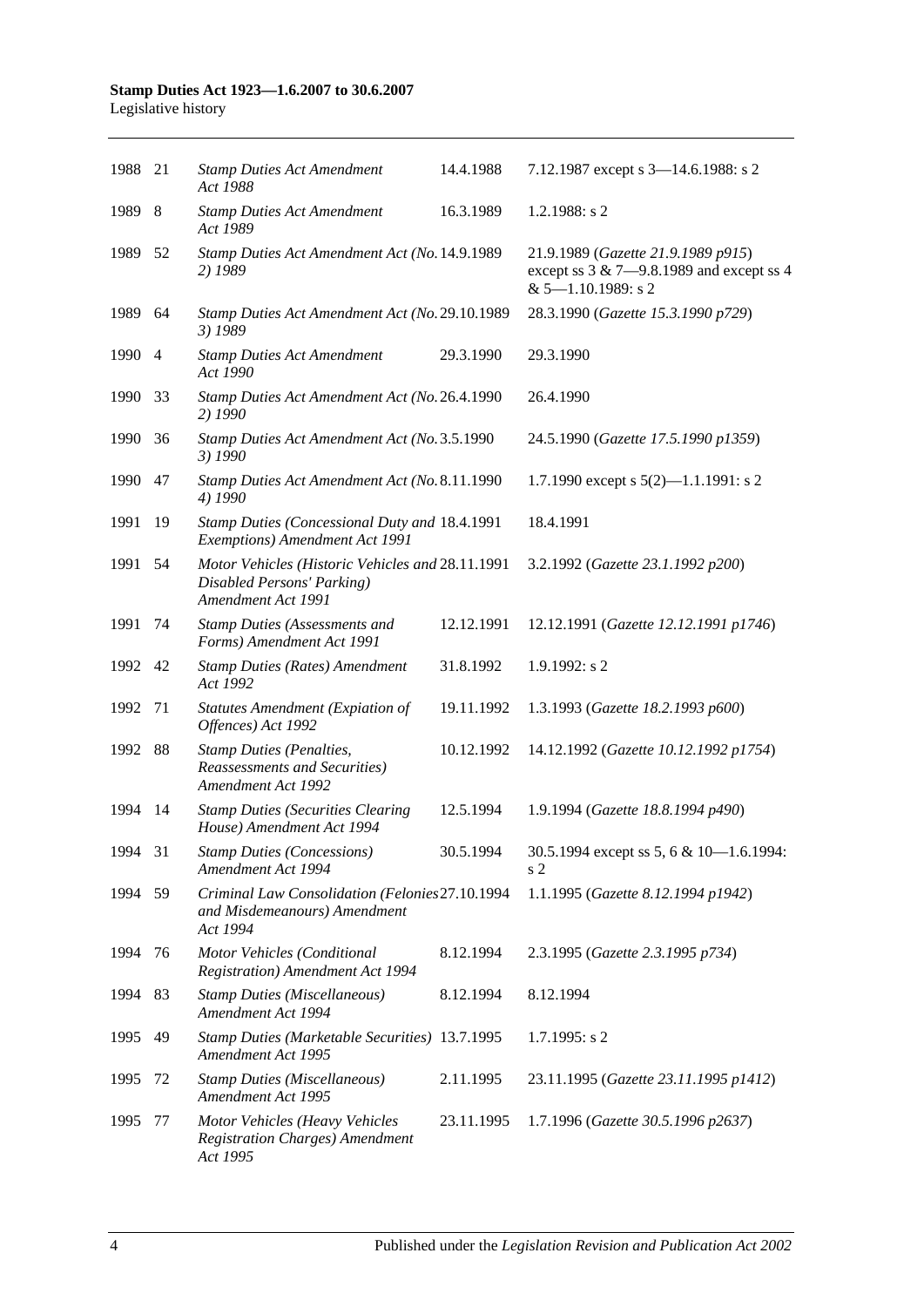| 1995 83 |     | Stamp Duties (Valuations-Objections 30.11.1995<br>and Appeals) Amendment Act 1995   |            | 30.11.1995                                                                                                                                                                                                             |
|---------|-----|-------------------------------------------------------------------------------------|------------|------------------------------------------------------------------------------------------------------------------------------------------------------------------------------------------------------------------------|
| 1996    | -18 | <b>Stamp Duties (Miscellaneous)</b><br>Amendment Act 1996                           | 24.4.1996  | 24.4.1996 (Gazette 24.4.1996 p2068)                                                                                                                                                                                    |
| 1996 30 |     | Motor Vehicles (Miscellaneous No. 2) 2.5.1996<br>Amendment Act 1996                 |            | s 43-1.7.1996 (Gazette 30.5.1996<br>p2637, erratum Gazette 6.6.1996 p2874)                                                                                                                                             |
| 1996    | 38  | <b>Statutes Amendment (Community</b><br>Titles) Act 1996                            | 9.5.1996   | s 40-4.11.1996 (Gazette 31.10.1996<br>p1460)                                                                                                                                                                           |
| 1996 82 |     | <b>Statutes Amendment (Taxation</b><br>Administration) Act 1996                     | 5.12.1996  | Pt 6 (ss 77-133)-1.7.1997 (Gazette<br>19.12.1996 p1924)                                                                                                                                                                |
| 1997    | 20  | <b>Stamp Duties (Miscellaneous)</b><br>Amendment Act 1997                           | 27.3.1997  | 7.1.1997 except s 4-1.2.1997: s 2                                                                                                                                                                                      |
| 1997    | 42  | <b>Stamp Duties (Rates of Duty)</b><br>Amendment Act 1997                           | 17.7.1997  | 17.7.1997                                                                                                                                                                                                              |
| 1997    | 82  | Stamp Duties (Miscellaneous No. 2)<br>Amendment Act 1997                            | 24.12.1997 | $1.1.1998$ : s 2                                                                                                                                                                                                       |
| 1998    | 36  | <b>Stamp Duties (Miscellaneous)</b><br>Amendment Act 1998                           | 23.7.1998  | 1.6.1998 except ss $3(c)$ &<br>4(3)–27.7.1998 and except ss 3(b) $&$<br>$4(2)$ -1.9.1998: s 2                                                                                                                          |
| 1998    | 71  | <b>Stamp Duties (Share Buy-backs)</b><br>Amendment Act 1998                         | 3.12.1998  | 3.12.1998                                                                                                                                                                                                              |
| 1999    | 11  | <b>Stamp Duties (Miscellaneous)</b><br>Amendment Act 1999                           | 18.3.1999  | 18.3.1999                                                                                                                                                                                                              |
| 1999    | 40  | <b>Stamp Duties (Conveyance Rates)</b><br>Amendment Act 1999                        | 5.8.1999   | 5.8.1999                                                                                                                                                                                                               |
| 1999    | 41  | Statutes Amendment (Financial<br>Institutions) Act 1999                             | 5.8.1999   | Pt 4 (ss $16 - 23$ )-1.12.1998: s 2                                                                                                                                                                                    |
| 2000    | 11  | Offshore Minerals Act 2000                                                          | 4.5.2000   | $4.5.2002$ (s $7(5)$ Acts Interpretation<br>Act 1915)                                                                                                                                                                  |
| 2000    | 21  | National Tax Reform (State<br>Provisions) Act 2000                                  | 8.6.2000   | 8.6.2000                                                                                                                                                                                                               |
| 2000    | 80  | Stamp Duties (Land Rich Entities and 14.12.2000<br>Redemption) Amendment Act 2000   |            | 14.12.2000 (Gazette 14.12.2000 p3520)                                                                                                                                                                                  |
| 2000 94 |     | TAB (Disposal) Act 2000                                                             | 21.12.2000 | Sch 4 (cl 3)-14.12.2001 (Gazette<br>6.12.2001 p5267)                                                                                                                                                                   |
| 2001    | 23  | <b>Statutes Amendment (Corporations)</b><br>Act 2001                                | 14.6.2001  | Pt 30 (ss 105-117)-15.7.2001 being the<br>day on which the Corporations Act 2001<br>of the Commonwealth came into<br>operation: Commonwealth of Australia<br>Gazette No. S 285, 13.7.2001 (Gazette<br>21.6.2001 p2270) |
| 2001    | 27  | <b>Statutes Amendment (Taxation</b><br>Measures) Act 2001                           | 26.7.2001  | Pt 4 (ss $10-13$ )-26.7.2001 except<br>s $14 - 1.1.2002$ : s 2                                                                                                                                                         |
| 2001    | 58  | Victims of Crime Act 2001                                                           | 15.11.2001 | Sch 2 (cl 6)-1.1.2003 (Gazette<br>19.12.2002 p4736)                                                                                                                                                                    |
| 2002    | -15 | <b>Stamp Duties (Rental Business and</b><br>Conveyance Rates) Amendment<br>Act 2002 | 5.9.2002   | 5.9.2002 except ss $5 & 6 - 1.1.2003$ : s 2                                                                                                                                                                            |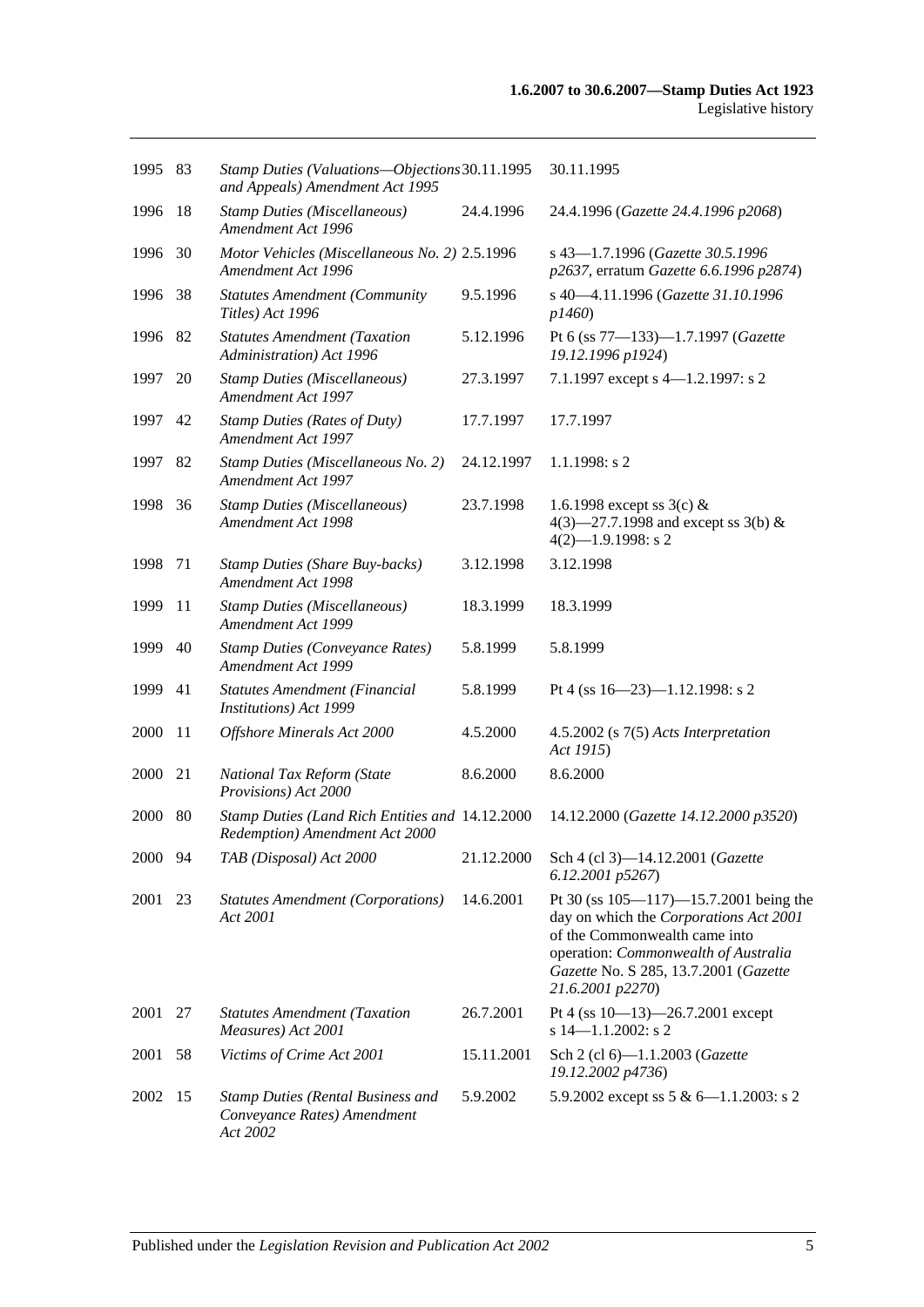| 2002 34 |    | <b>Statutes Amendment</b><br>(Corporations-Financial Services<br>Reform) Act 2002 | 28.11.2002 | Pt 11 (ss 26-46)-1.8.2003 (Gazette<br>10.7.2003 p2913)                                                                                                                             |
|---------|----|-----------------------------------------------------------------------------------|------------|------------------------------------------------------------------------------------------------------------------------------------------------------------------------------------|
| 2002    | 35 | <b>Statutes Amendment (Stamp Duties)</b><br>and Other Measures) Act 2002          | 28.11.2002 | Pt 6 (ss $15-27$ )-28.11.2002: s 2(1)                                                                                                                                              |
| 2002    | 39 | <b>Stamp Duties (Gaming Machine</b><br>Surcharge) Amendment Act 2002              | 28.11.2002 | 28.11.2002 (Gazette 28.11.2002 p4293)                                                                                                                                              |
| 2003    | 31 | <b>Stamp Duties (Rental and Mortgage)</b><br>Duty) Amendment Act 2003             | 24.7.2003  | $1.10.2003$ : s 2                                                                                                                                                                  |
| 2003    | 44 | <b>Statute Law Revision Act 2003</b>                                              | 23.10.2003 | Sch 1-24.11.2003 (Gazette 13.11.2003<br>p4048)                                                                                                                                     |
| 2004    | 21 | Statutes Amendment (Budget 2004)<br>Act 2004                                      | 1.7.2004   | Pt 4 (ss 9—12)—1.7.2004: s 2(1)                                                                                                                                                    |
| 2004    | 41 | <b>Stamp Duties (Miscellaneous)</b><br>Amendment Act 2004                         | 4.11.2004  | s 10(8)—4.11.2004: s 2(2); remainder of<br>Act-24.2.2005 (Gazette 24.2.2005 p534)                                                                                                  |
| 2005    | 28 | Statutes Amendment (Budget 2005)<br>Act 2005                                      | 30.6.2005  | Pt $3$ (ss $8-12$ )—at midnight on<br>30.6.2005; Pt 4 (ss $13-15$ )-1.7.2006;<br>Pt 5 (ss 16 & 17)-1.7.2007; Pt 6<br>$(ss 18-20)$ -1.7.2008; Pt 7 (ss 21 &<br>$22$ )-1.7.2009: s 2 |
| 2006    | 27 | <b>Stamp Duties (Land Rich Entities)</b><br>Amendment Act 2006                    | 23.11.2006 | 22.9.2006: s 2                                                                                                                                                                     |
| 2006    | 43 | <b>Statutes Amendment (Domestic</b><br>Partners) Act 2006                         | 14.12.2006 | Pt 82 (ss $199 - 205$ ) -1.6.2007 ( <i>Gazette</i><br>26.4.2007 p1352)                                                                                                             |
| 2006    | 44 | <b>Statutes Amendment (Justice</b><br>Portfolio) Act 2006                         | 14.12.2006 | Pt 27 (s 59)-18.1.2007 (Gazette<br>18.1.2007 p234)                                                                                                                                 |

## **Provisions amended since 3 February 1976**

- Legislative history prior to 3 February 1976 appears in marginal notes and footnotes included in the consolidation of this Act contained in Volume 10 of The Public General Acts of South Australia 1837-1975 at page 369.
- Certain textual alterations were made to this Act by the Commissioner of Statute Revision when preparing the reprint of the Act that incorporated all amendments in force as at 1 November 1984. A Schedule of these alterations was laid before Parliament on 13 November 1984.

New entries appear in bold.

Entries that relate to provisions that have been deleted appear in italics.

| Provision      | How varied                                                                                  | Commencement |
|----------------|---------------------------------------------------------------------------------------------|--------------|
| Long title     | amended by $44/2003$ s $3(1)$ (Sch 1)                                                       | 24.11.2003   |
| Pt1            |                                                                                             |              |
| Pt 1 Div 1     | heading inserted by 80/2000 s 3                                                             | 14.12.2000   |
| Pt 1 Div 2     | heading inserted by 80/2000 s 4                                                             | 14.12.2000   |
| s <sub>2</sub> | deleted in pursuance of the Acts Republication<br>Act 1967                                  | 1.11.1984    |
| s <sub>3</sub> | deleted in pursuance of the Acts Republication<br>Act 1967 as its function is now exhausted | 1.11.1984    |
| s 2            |                                                                                             |              |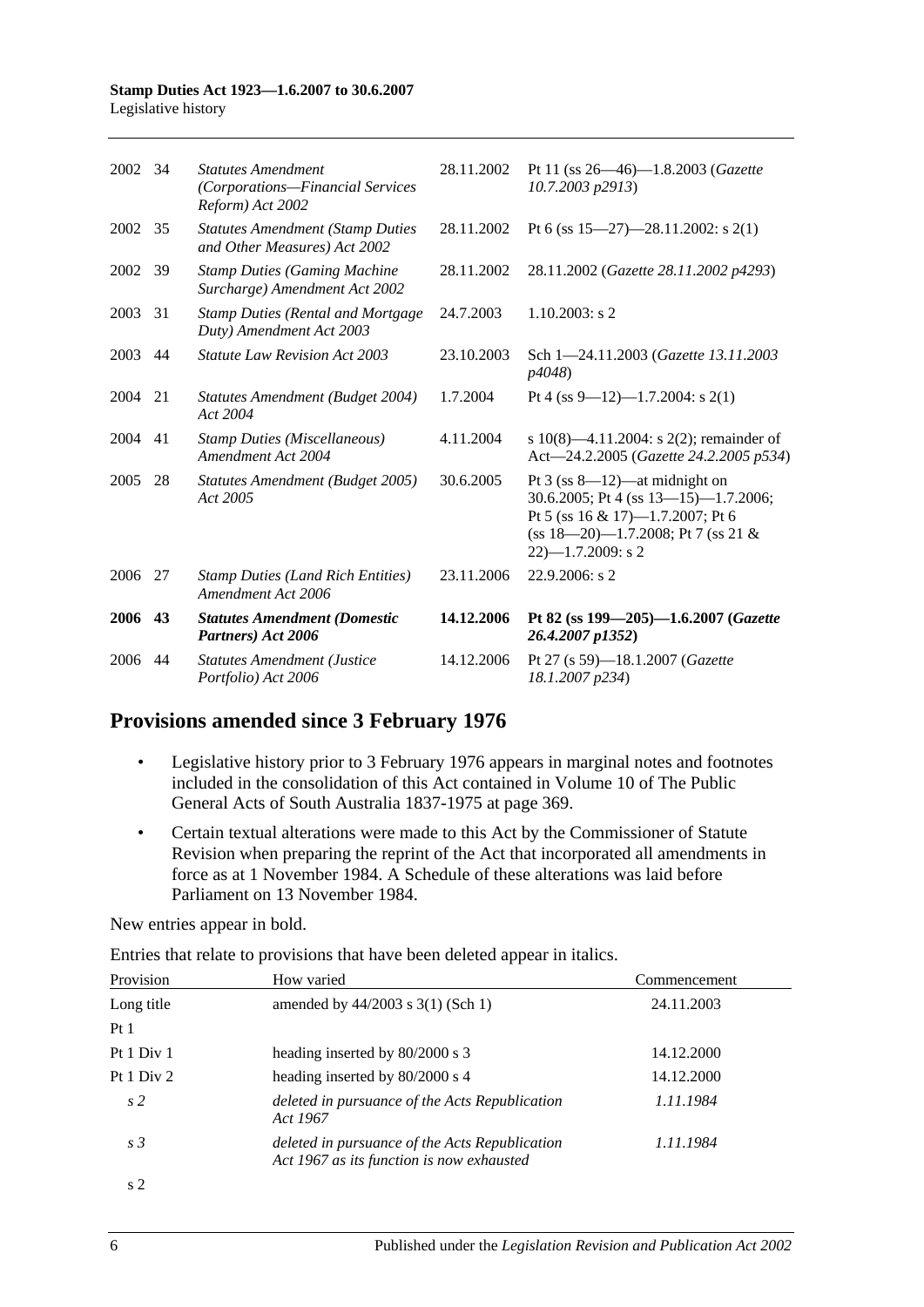| s(2(1))                       | s 4 redesignated as s 2 by $82/1996$ s $77(2)$     | 1.7.1997   |
|-------------------------------|----------------------------------------------------|------------|
|                               | s 2 redesignated as s $2(1)$ by $80/2000$ s $5(g)$ | 14.12.2000 |
| adhesive stamp                | inserted by $8/1986$ s $2(a)$                      | 13.3.1986  |
| approved form                 | inserted by 35/2002 s 15                           | 28.11.2002 |
| assessment                    | inserted by $82/1996$ s $77(1)(a)$                 | 1.7.1997   |
| Australian market<br>licensee | inserted by $34/2002$ s $26(a)$                    | 1.8.2003   |
| authorised officer            | inserted by $100/1986$ s $3(a)$                    | 18.12.1986 |
|                               | deleted by 82/1996 s $77(1)(a)$                    | 1.7.1997   |
| beneficial interest           | inserted by $80/2000$ s $5(a)$                     | 14.12.2000 |
| production                    | business of primary inserted by 31/1994 s 3        | 30.5.1994  |
| Commissioner                  | substituted by $82/1996$ s $77(1)(b)$              | 1.7.1997   |
| <b>CUFS</b>                   | inserted by $18/1996$ s $3(a)$                     | 24.4.1996  |
| die                           | substituted by $8/1986$ s $2(b)$                   | 13.3.1986  |
| discretionary trust           | inserted by $36/1990$ s $3(a)$                     | 24.5.1990  |
| domestic partner              | inserted by 43/2006 s 199(1)                       | 1.6.2007   |
| duty                          | substituted by $88/1992$ s $3(a)$                  | 14.12.1992 |
|                               | substituted by $82/1996$ s $77(1)(c)$              | 1.7.1997   |
| financial product             | inserted by $34/2002$ s $26(b)$                    | 1.8.2003   |
| fixed interest<br>security    | inserted by $111/1980 s 3(a)$                      | 6.11.1980  |
|                               | deleted by $81/1985 s 3$                           | 5.8.1985   |
| <b>GST</b>                    | inserted by $21/2000$ s $22(a)$                    | 8.6.2000   |
| GST law                       | inserted by $21/2000$ s $22(a)$                    | 8.6.2000   |
| impressed stamp               | inserted by $8/1986$ s $2(c)$                      | 13.3.1986  |
|                               | intellectual property inserted by 80/2000 s 5(b)   | 14.12.2000 |
| interest                      | inserted by $80/2000$ s $5(b)$                     | 14.12.2000 |
| jurisdiction                  | inserted by $80/2000$ s $5(b)$                     | 14.12.2000 |
|                               | marketable security amended by $111/1980 s 3(b)$   | 6.11.1980  |
|                               | amended by $50/1984$ s $3(1)$ (Sch 6)              | 1.11.1984  |
|                               | amended by $88/1992 s 3(b)$                        | 14.12.1992 |
|                               | amended by $18/1996 s 3(b)$                        | 24.4.1996  |
|                               | amended by $23/2001 s 105(a)$                      | 15.7.2001  |
|                               | deleted by $34/2002$ s $26(c)$                     | 1.8.2003   |
| money                         | substituted by $50/1984$ s $3(1)$ (Sch 6)          | 1.11.1984  |
| interest                      | potential beneficial inserted by 80/2000 s 5(c)    | 14.12.2000 |
| property                      | inserted by $80/2000$ s $5(c)$                     | 14.12.2000 |
| market                        | recognised financial inserted by 34/2002 s 26(d)   | 1.8.2003   |
| recognised stock<br>exchange  | inserted by $80/2000$ s $5(c)$                     | 14.12.2000 |
|                               | deleted by $34/2002$ s $26(d)$                     | 1.8.2003   |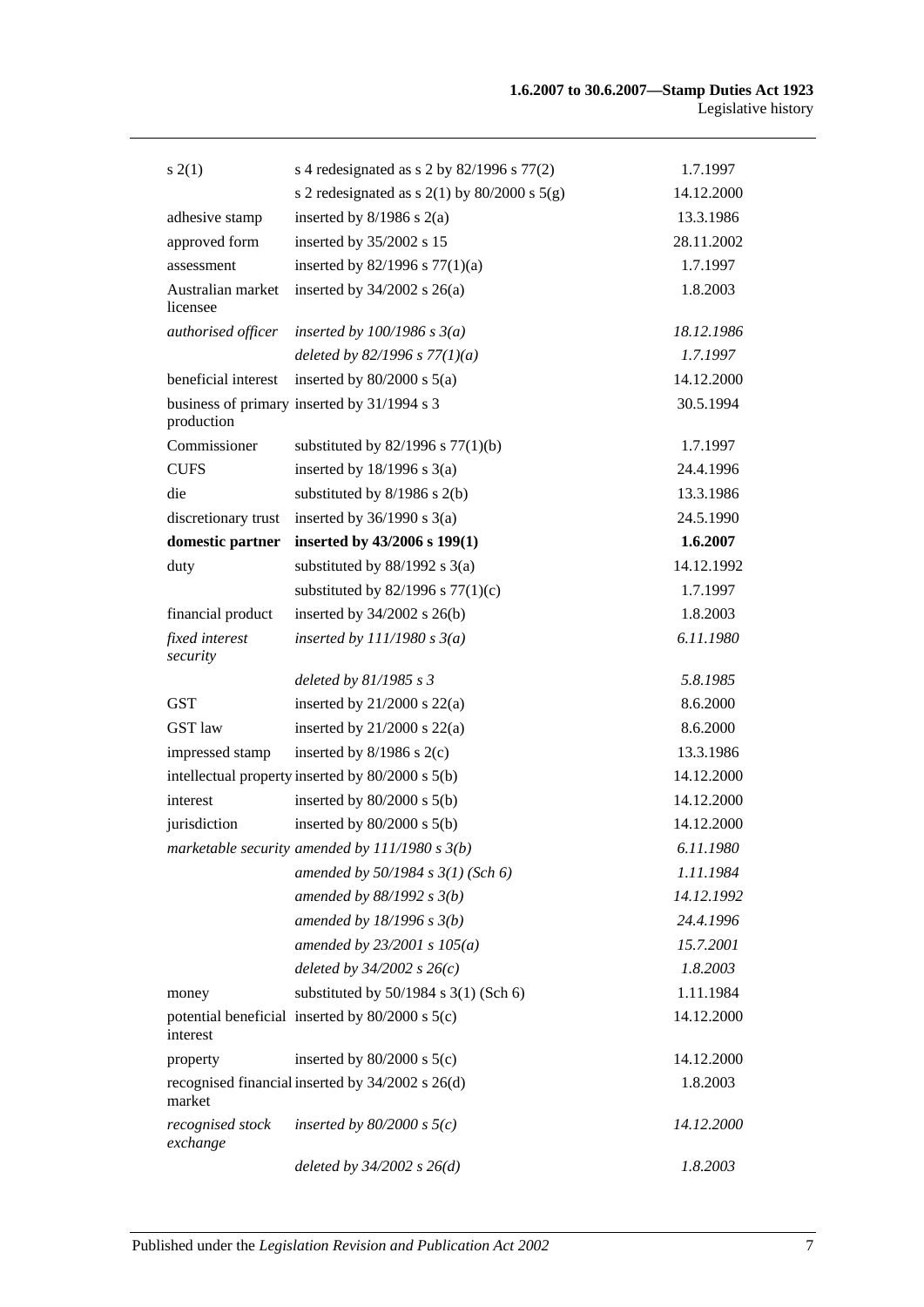| records             | inserted by $100/1986$ s $3(b)$                       | 18.12.1986 |
|---------------------|-------------------------------------------------------|------------|
| rent                | inserted by $21/2000$ s $22(b)$                       | 8.6.2000   |
| marketable security | right in respect of a deleted by $34/2002$ s $26(e)$  | 1.8.2003   |
| financial product   | right in respect of a inserted by $34/2002$ s $26(e)$ | 1.8.2003   |
| sale                | inserted by $80/2000$ s $5(d)$                        | 14.12.2000 |
| spouse              | inserted by $80/2000$ s $5(d)$                        | 14.12.2000 |
|                     | substituted by 43/2006 s 199(2)                       | 1.6.2007   |
| savings bank        | substituted by $50/1984$ s $3(1)$ (Sch 6)             | 1.11.1984  |
|                     | deleted by 41/1999 s 16                               | 1.12.1998  |
| stamp               | substituted by $8/1986$ s $2(d)$                      | 13.3.1986  |
| stamped             | substituted by $8/1986$ s $2(d)$                      | 13.3.1986  |
| <b>State</b>        | inserted by $80/2000$ s $5(f)$                        | 14.12.2000 |
| stock               | amended by 50/1984 s 3(1) (Sch 6)                     | 1.11.1984  |
|                     | amended by 23/2001 s 105(b)                           | 15.7.2001  |
| transfer            | inserted by $80/2000$ s $5(e)$                        | 14.12.2000 |
| unit                | inserted by $36/1990$ s $3(b)$                        | 24.5.1990  |
| unit trust scheme   | inserted by $36/1990$ s $3(b)$                        | 24.5.1990  |
| $s(2(2)$ and $(3)$  | inserted by $80/2000$ s $5(g)$                        | 14.12.2000 |
| s 3                 | inserted by 82/1996 s 78                              | 1.7.1997   |
| Pt 1 Div 3          | inserted by 80/2000 s 6                               | 14.12.2000 |
| s <sub>3C</sub>     |                                                       |            |
| s $3C(4)$           | amended by 23/2001 s 106                              | 15.7.2001  |
| Pt 2                | heading inserted by 82/1996 s 78                      | 1.7.1997   |
| s <sub>4</sub>      | inserted by 82/1996 s 78                              | 1.7.1997   |
| s <sub>5</sub>      | amended by 50/1984 s 3(1) (Sch 6)                     | 1.11.1984  |
|                     | deleted by 82/1996 s 78                               | 1.7.1997   |
| s 5A                | inserted by 111/1980 s 4                              | 6.11.1980  |
|                     | deleted by 82/1996 s 78                               | 1.7.1997   |
| $s$ 5AB             | inserted by $81/1985 s 4$                             | 5.8.1985   |
|                     | substituted by $52/1989$ s 3                          | 9.8.1989   |
|                     | deleted by 82/1996 s 78                               | 1.7.1997   |
| s <sub>5</sub>      | $s$ 5B inserted by 111/1980 $s$ 4                     | 6.11.1980  |
|                     | s 5B amended by 50/1984 s $3(1)$ (Sch 6)              | 1.11.1984  |
|                     | s 5B redesignated as $s$ 5 by 82/1996 s 79            | 1.7.1997   |
|                     | deleted by 80/2000 s 7                                | 14.12.2000 |
| s 6                 | amended by 50/1984 s 3(1) (Sch 6)                     | 1.11.1984  |
|                     | substituted by 100/1986 s 4                           | 18.12.1986 |
|                     | substituted by 82/1996 s 80                           | 1.7.1997   |
| s 6AA               | inserted by 100/1986 s 4                              | 18.12.1986 |
|                     | deleted by 82/1996 s 80                               | 1.7.1997   |
| s 6A                | inserted by $8/1986 s 3$                              | 13.3.1986  |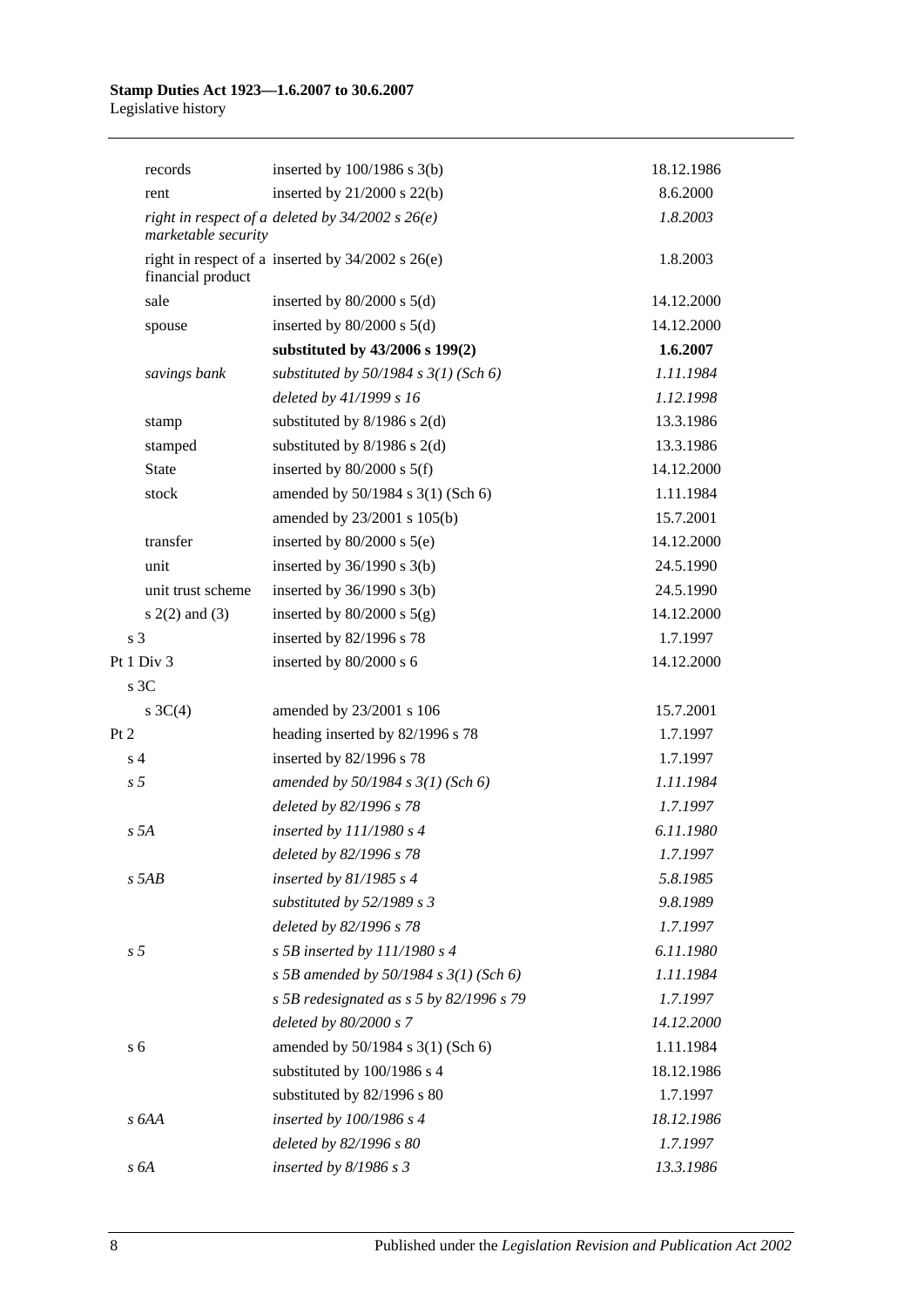|                   | amended by $2/1987 s 6(a)$                    | 5.3.1987   |
|-------------------|-----------------------------------------------|------------|
|                   | deleted by 82/1996 s 80                       | 1.7.1997   |
| s6B               | inserted by $2/1987 s 6(b)$                   | 5.3.1987   |
|                   | deleted by 82/1996 s 80                       | 1.7.1997   |
| s 7               |                                               |            |
| s(7(3))           | substituted by 82/1997 s 3                    | 1.1.1998   |
|                   | amended by 41/1999 s 17                       | 1.12.1998  |
| $s \, 7(4)$       | amended by $50/1984 s 3(1)$ (Sch 6)           | 1.11.1984  |
|                   | deleted by 82/1997 s 3                        | 1.1.1998   |
|                   | heading preceding s 9 deleted by 82/1996 s 81 | 1.7.1997   |
| s 9               | deleted by 82/1996 s 81                       | 1.7.1997   |
| s 10              | amended by 88/1992 s 4                        | 14.12.1992 |
|                   | deleted by 82/1996 s 81                       | 1.7.1997   |
| s 12              |                                               |            |
| s 12(3)           | substituted by 88/1992 s 5                    | 14.12.1992 |
| s <sub>15</sub>   | deleted by 82/1996 s 82                       | 1.7.1997   |
| s 15A             | substituted by 21/2000 s 23                   | 8.6.2000   |
| s 17              | deleted by 111/1980 s 5                       | 6.11.1980  |
|                   | inserted by 4/1990 s 2                        | 29.3.1990  |
| s 19              | amended by $50/1984$ s $3(1)$ (Sch 6)         | 1.11.1984  |
|                   | substituted by $88/1992 s 6$                  | 14.12.1992 |
|                   | deleted by 82/1996 s 83                       | 1.7.1997   |
| s 19A             | inserted by 111/1980 s 6                      | 6.11.1980  |
| s 19A(1)          | amended by 88/1992 s 7                        | 14.12.1992 |
|                   | amended by 82/1996 s 84                       | 1.7.1997   |
| s 20              |                                               |            |
| $s \ 20(1)$       | substituted by $111/1980$ s $7(a)$            | 6.11.1980  |
|                   | substituted by 82/1996 s 85(a)                | 1.7.1997   |
| $s\,20(1aa)$      | inserted by $88/1992$ s $8(a)$                | 14.12.1992 |
|                   | deleted by $82/1996 s 85(a)$                  | 1.7.1997   |
| $s\,20(1a)$       | inserted by $111/1980 s 7(a)$                 | 6.11.1980  |
|                   | amended by $88/1992 s 8(b)$ , (c)             | 14.12.1992 |
|                   | deleted by $82/1996 s 85(a)$                  | 1.7.1997   |
| $s\,20(2)$        | amended by 111/1980 s 7(b)                    | 6.11.1980  |
|                   | amended by $88/1992$ s $8(d)$                 | 14.12.1992 |
|                   | substituted by $82/1996$ s $85(a)$            | 1.7.1997   |
| $s\ 20(3)$        | substituted by $88/1992$ s $8(e)$             | 14.12.1992 |
|                   | substituted by $82/1996$ s $85(a)$            | 1.7.1997   |
| $s \ 20(4)$       | inserted by 21/1988 s 3                       | 14.6.1988  |
|                   | amended by $88/1992$ s $8(f)$                 | 14.12.1992 |
|                   | amended by 82/1996 s 85(b)                    | 1.7.1997   |
| $s \, 20(5)$ —(7) | inserted by 21/1988 s 3                       | 14.6.1988  |
| $s\,20(8)$        | inserted by $21/1988 s 3$                     | 14.6.1988  |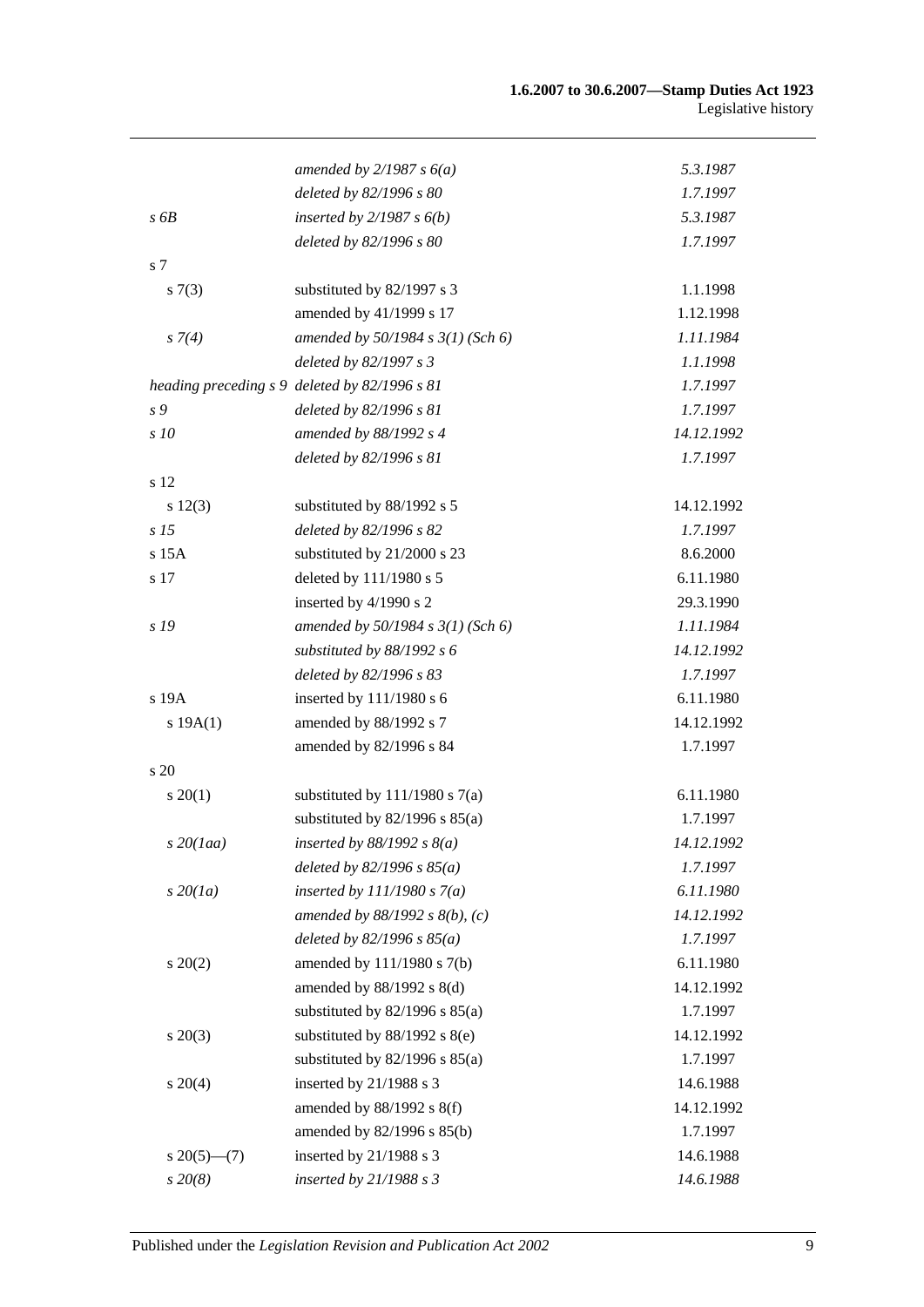|                     | deleted by $82/1996 s 85(c)$                                                               | 1.7.1997   |
|---------------------|--------------------------------------------------------------------------------------------|------------|
| s 21                | $s$ 21(1) redesignated as $s$ 21 in pursuance of the<br><b>Acts Republication Act 1967</b> | 1.11.1984  |
| $s\,2I(2)$ —(4)     | deleted by $50/1984$ s $3(1)$ (Sch 6)                                                      | 1.11.1984  |
| s 22                | amended by 50/1984 s 3(1) (Sch 6)                                                          | 1.11.1984  |
| s 23                |                                                                                            |            |
| $s\,23(1)$          | substituted by $100/1986$ s $5(a)$                                                         | 18.12.1986 |
|                     | substituted by $82/1996$ s $86(a)$                                                         | 1.7.1997   |
| $s$ 23(1a) and (1b) | inserted by $100/1986$ s $5(a)$                                                            | 18.12.1986 |
|                     | deleted by $82/1996 s 86(a)$                                                               | 1.7.1997   |
| $s\,23(2)$          | amended by $100/1986$ s $5(b)$                                                             | 18.12.1986 |
|                     | substituted by $82/1996$ s $86(a)$                                                         | 1.7.1997   |
| $s\,23(3)$          | amended by $100/1986$ s $5(c)$                                                             | 18.12.1986 |
|                     | substituted by $82/1996$ s $86(a)$                                                         | 1.7.1997   |
| $s\,23(4)$          | amended by 82/1996 s 86(b)                                                                 | 1.7.1997   |
| $s\,23(5)$          | substituted by 88/1992 s 9                                                                 | 14.12.1992 |
| $s$ 23 $A$          | inserted by 88/1992 s 10                                                                   | 14.12.1992 |
|                     | deleted by 82/1996 s 87                                                                    | 1.7.1997   |
| s24                 | amended by $21/1988 s 4$                                                                   | 7.12.1987  |
|                     | amended by 88/1992 s 11                                                                    | 14.12.1992 |
|                     | amended by 83/1995 s 2                                                                     | 30.11.1995 |
|                     | deleted by 82/1996 s 87                                                                    | 1.7.1997   |
| s <sub>25</sub>     | amended by $50/1984$ s $3(1)$ (Sch 6)                                                      | 1.11.1984  |
|                     | deleted by 100/1986 s 6                                                                    | 18.12.1986 |
| s26                 | amended by $50/1984$ s $3(1)$ (Sch 6)                                                      | 1.11.1984  |
|                     | deleted by 82/1996 s 87                                                                    | 1.7.1997   |
| s 27A               | substituted by 100/1986 s 7                                                                | 18.12.1986 |
|                     | deleted by 82/1996 s 88                                                                    | 1.7.1997   |
| $s$ 27 $B$          | substituted by 100/1986 s 7                                                                | 18.12.1986 |
|                     | amended by 14/1994 s 3                                                                     | 1.9.1994   |
|                     | deleted by 82/1996 s 88                                                                    | 1.7.1997   |
| $s$ 27 $C$          | amended by $50/1984$ s $3(1)$ (Sch 6)                                                      | 1.11.1984  |
|                     | substituted by 100/1986 s 7                                                                | 18.12.1986 |
|                     | deleted by 82/1996 s 88                                                                    | 1.7.1997   |
| s 27D               | substituted by 100/1986 s 7                                                                | 18.12.1986 |
|                     | amended by 88/1992 s 12                                                                    | 14.12.1992 |
|                     | deleted by 82/1996 s 88                                                                    | 1.7.1997   |
| $s$ 27 $E$          | deleted by 82/1996 s 88                                                                    | 1.7.1997   |
| Pt 3                |                                                                                            |            |
| s 28 and heading    | deleted by $81/1985 s 5$                                                                   | 5.8.1985   |
| Pt 3 Div 1          | heading preceding s 29 deleted and Div 1<br>heading inserted by $44/2003$ s 3(1) (Sch 1)   | 24.11.2003 |

s 31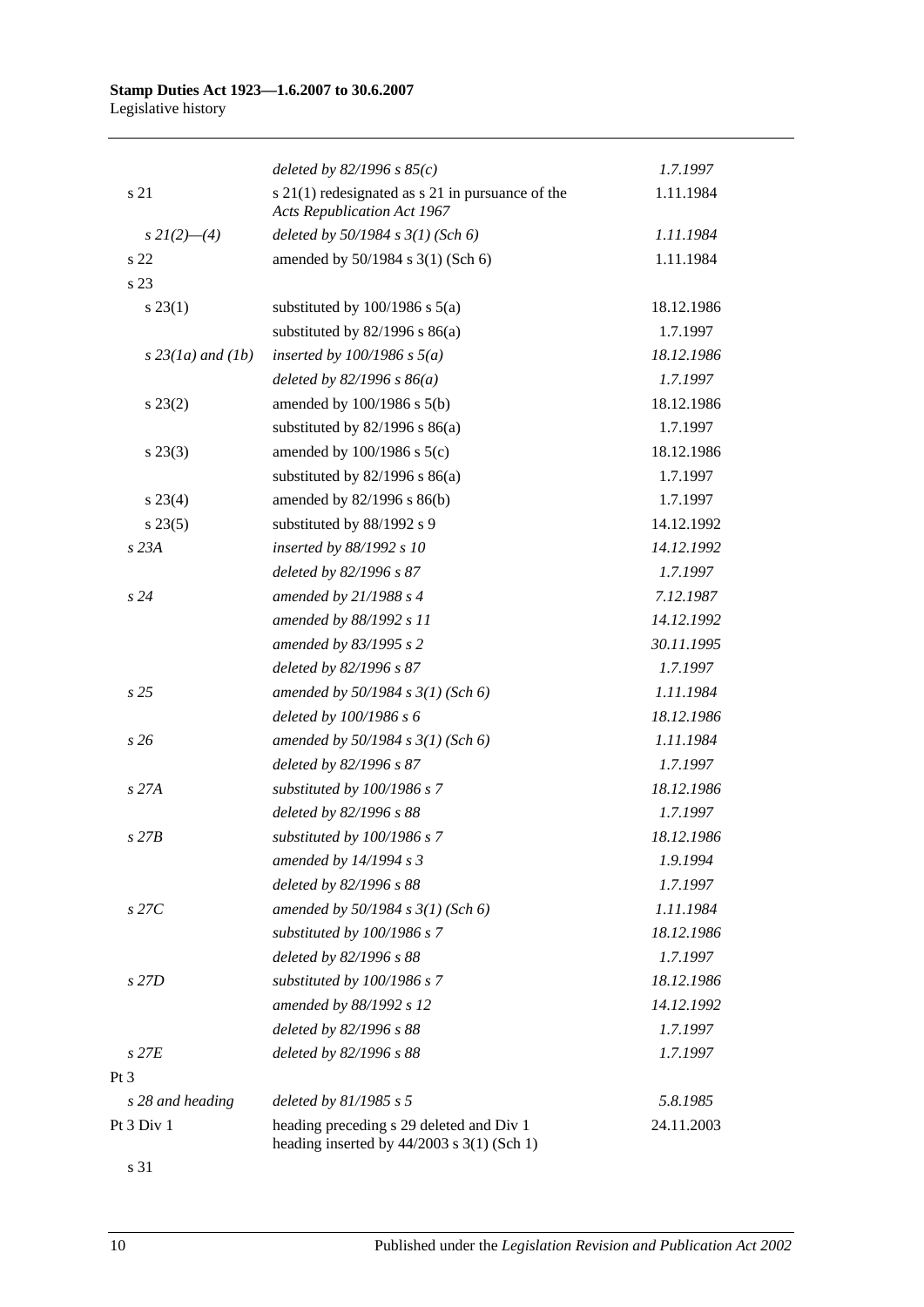| $s \, 31(1)$                          | amended by 34/2002 s 27                                                                   | 1.8.2003                  |
|---------------------------------------|-------------------------------------------------------------------------------------------|---------------------------|
| $s \frac{31(2)}{6}(4)$                | amended by 50/1984 s 3(1) (Sch 6)                                                         | 1.11.1984                 |
| s 31A                                 | amended by 31/1994 s 4                                                                    | 30.5.1994                 |
| Pt 3 Div 2                            | heading preceding s 31B amended by 50/1984<br>$s \; 3(1)$ (Sch 6)                         | 1.11.1984                 |
|                                       | heading preceding s 31B deleted and Div 2<br>heading inserted by $44/2003$ s 3(1) (Sch 1) | 24.11.2003                |
| s 31B                                 | s $31B(1)$ amended by $50/1984$ s $3(1)$ (Sch 6)                                          | 1.11.1984                 |
|                                       | s 31B(1) redesignated as s 31B in pursuance of<br>the Acts Republication Act 1967         | 1.11.1984                 |
|                                       | amended by 44/2003 s 3(1) (Sch 1)                                                         | 24.11.2003                |
| bailee                                | inserted by $88/1992$ s $13(a)$                                                           | 14.12.1992                |
| bailment plant                        | inserted by $88/1992$ s $13(a)$                                                           | 14.12.1992                |
| bailor                                | inserted by $88/1992$ s $13(a)$                                                           | 14.12.1992                |
| bank                                  | deleted by $50/1984$ s $3(1)$ (Sch 6)                                                     | 1.11.1984                 |
|                                       | contractual bailment inserted by 88/1992 s 13(a)                                          | 14.12.1992                |
|                                       | substituted by $15/2002$ s 3(a)                                                           | 5.9.2002                  |
| corresponding law                     | inserted by 31/1994 s 5                                                                   | 1.6.1994                  |
|                                       | amended by 44/2003 s 3(1) (Sch 1)                                                         | 24.11.2003                |
| dutiable rental<br>business           | inserted by $31/2003$ s $4(1)$                                                            | 1.10.2003                 |
|                                       | amended by 28/2005 s 18                                                                   | 1.7.2008-not incorporated |
| equipment<br>financing<br>arrangement | inserted by $31/2003$ s $4(1)$                                                            | 1.10.2003                 |
|                                       | credit arrangement deleted by $50/1984$ s $3(1)$ (Sch 6)                                  | 1.11.1984                 |
| credit business                       | deleted by $50/1984$ s $3(1)$ (Sch 6)                                                     | 1.11.1984                 |
|                                       | discount transactiondeleted by $50/1984$ s $3(1)$ (Sch 6)                                 | 1.11.1984                 |
| goods                                 | amended by 88/1992 s 13(b)                                                                | 14.12.1992                |
| guarantee                             | deleted by $50/1984$ s $3(1)$ (Sch 6)                                                     | 1.11.1984                 |
| guarantor                             | deleted by 50/1984 s 3(1) (Sch 6)                                                         | 1.11.1984                 |
| hire-purchase<br>agreement            | inserted by $15/2002$ s 3(b)                                                              | 5.9.2002                  |
| interest                              | deleted by $50/1984$ s $3(1)$ (Sch 6)                                                     | 1.11.1984                 |
| loan                                  | amended by $101/1976 s 2(1)(a)$                                                           | 16.6.1977                 |
|                                       | deleted by $50/1984$ s $3(1)$ (Sch 6)                                                     | 1.11.1984                 |
| prescribed rate                       | substituted by $95/1982$ s $3(a)$                                                         | 23.12.1982                |
|                                       | deleted by $50/1984 s 3(1)$ (Sch 6)                                                       | 1.11.1984                 |
| principal                             | deleted by $50/1984$ s $3(1)$ (Sch 6)                                                     | 1.11.1984                 |
| rate of interest                      | deleted by 50/1984 s 3(1) (Sch 6)                                                         | 1.11.1984                 |
| registered credit<br>union            | substituted by $101/1976$ s $2(1)(b)$                                                     | 16.6.1977                 |
|                                       | deleted by $50/1984$ s $3(1)$ (Sch 6)                                                     | 1.11.1984                 |
| registered person                     | deleted by $31/2003$ s $4(2)$                                                             | 1.10.2003                 |
| registered                            | inserted by $31/2003$ s $4(2)$                                                            | 1.10.2003                 |
|                                       |                                                                                           |                           |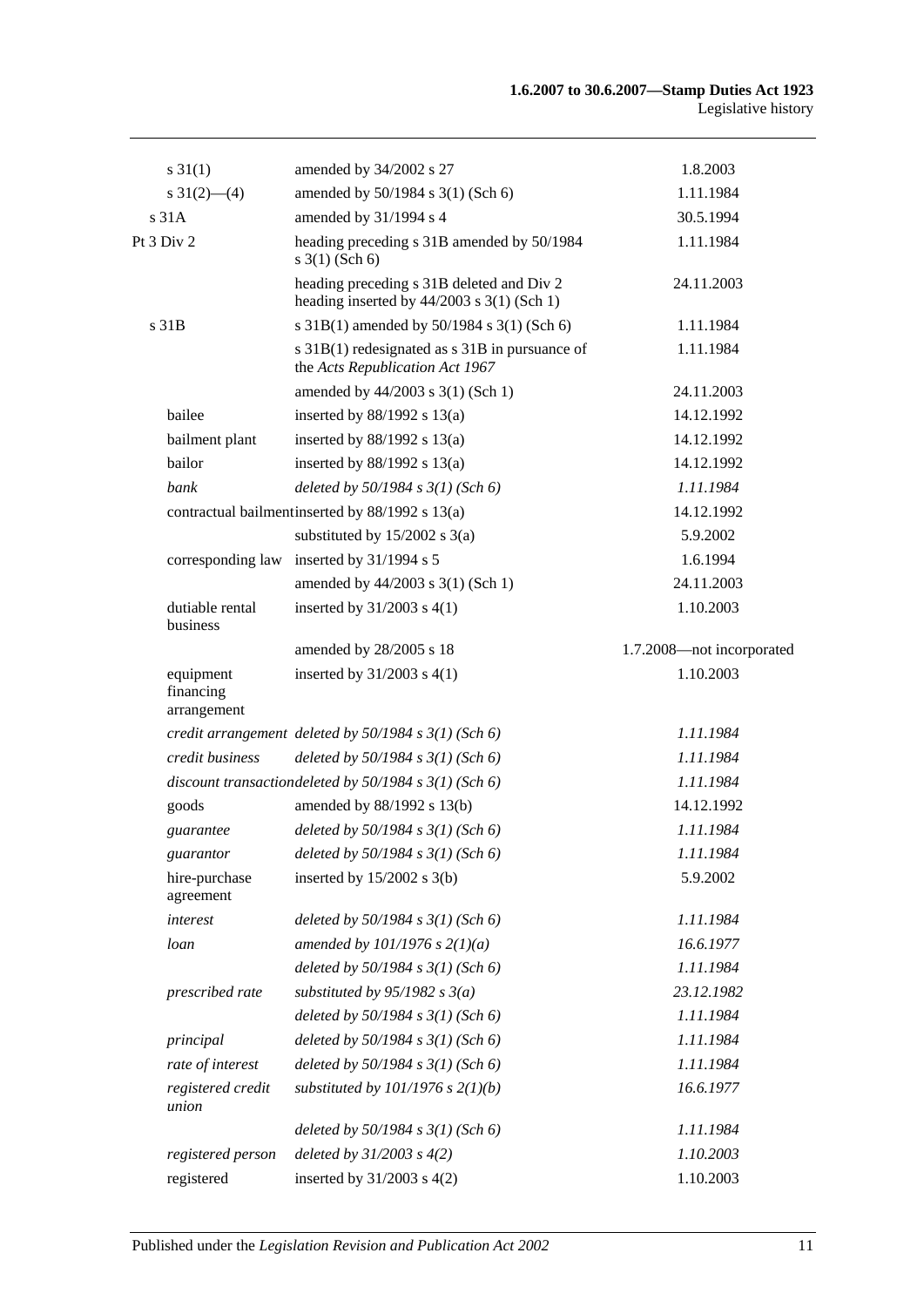|                     | related corporation amended by 50/1984 s 3(1) (Sch 6) | 1.11.1984                 |
|---------------------|-------------------------------------------------------|---------------------------|
|                     | amended by 88/1992 s 13(c)                            | 14.12.1992                |
|                     | substituted by 23/2001 s 107                          | 15.7.2001                 |
| rental business     | substituted by $88/1992$ s $13(d)$                    | 14.12.1992                |
| $s$ 31 $B(1a)$      | substituted by $95/1982$ s $3(b)$                     | 23.12.1982                |
|                     | deleted by $50/1984$ s $3(1)$ (Sch 6)                 | 1.11.1984                 |
| s $3IB(2)$ - $(10)$ | deleted by $50/1984$ s $3(1)$ (Sch 6)                 | 1.11.1984                 |
| s 31C               | substituted by 89/1983 s 3                            | 1.1.1984                  |
|                     | deleted by 50/1984 s 3(1) (Sch 6)                     | 1.11.1984                 |
|                     | inserted by 15/2002 s 4                               | 5.9.2002                  |
|                     | substituted by 31/2003 s 5                            | 1.10.2003                 |
| s 31D               | amended by 89/1983 s 4                                | 1.1.1984                  |
|                     | amended by 71/1992 s 3(1) (Sch)                       | 1.3.1993                  |
|                     | amended by 88/1992 s 14                               | 14.12.1992                |
|                     | amended by 82/1996 s 89                               | 1.7.1997                  |
|                     | substituted by 31/2003 s 5                            | 1.10.2003                 |
| s 31E               |                                                       |                           |
| $s \, 31E(1)$       | amended by $35/2002$ s 16(a)                          | 28.11.2002                |
| $s \, 31E(2)$       | substituted by 89/1983 s 5                            | 1.1.1984                  |
|                     | amended by 35/2002 s 16(b)                            | 28.11.2002                |
| s 31F               | amended by 101/1976 s 3                               | 16.12.1976                |
|                     | amended by 89/1983 s 6                                | 1.1.1984                  |
|                     | amended by 50/1984 s 3(1) (Sch 6)                     | 1.11.1984                 |
|                     | amended by 81/1985 s 6                                | 5.8.1985                  |
|                     | amended by 100/1986 s 8                               | 18.12.1986                |
|                     | amended by 52/1989 s 4                                | 1.10.1989                 |
|                     | amended by 74/1991 s 3                                | 12.12.1991                |
|                     | amended by 88/1992 s 15                               | 14.12.1992                |
|                     | amended by 82/1996 s 90                               | 1.7.1997                  |
|                     | amended by 21/2000 s 24                               | 8.6.2000                  |
|                     | amended by 15/2002 s 5                                | 1.1.2003                  |
|                     | amended by 35/2002 s 17                               | 28.11.2002                |
|                     | substituted by 31/2003 s 6                            | 1.10.2003                 |
| $s \, 31F(1)$       | amended by 28/2005 s 16(1), (2)                       | 1.7.2007-not incorporated |
|                     | amended by 28/2005 s 19(1), (2)                       | 1.7.2008-not incorporated |
| s31G                | amended by 50/1984 s 3(1) (Sch 6)                     | 1.11.1984                 |
|                     | amended by 74/1991 s 4                                | 12.12.1991                |
|                     | deleted by 88/1992 s 16                               | 14.12.1992                |
| s 31H               | amended by 82/1996 s 91                               | 1.7.1997                  |
| s 31I               |                                                       |                           |
| s $31I(1)$          | amended by 50/1984 s 3(1) (Sch 6)                     | 1.11.1984                 |
|                     | (d) and (e) deleted by $50/1984$ s $3(1)$ (Sch 6)     | 1.11.1984                 |
|                     | (f) deleted by $81/1985$ s $7(a)$                     | 5.8.1985                  |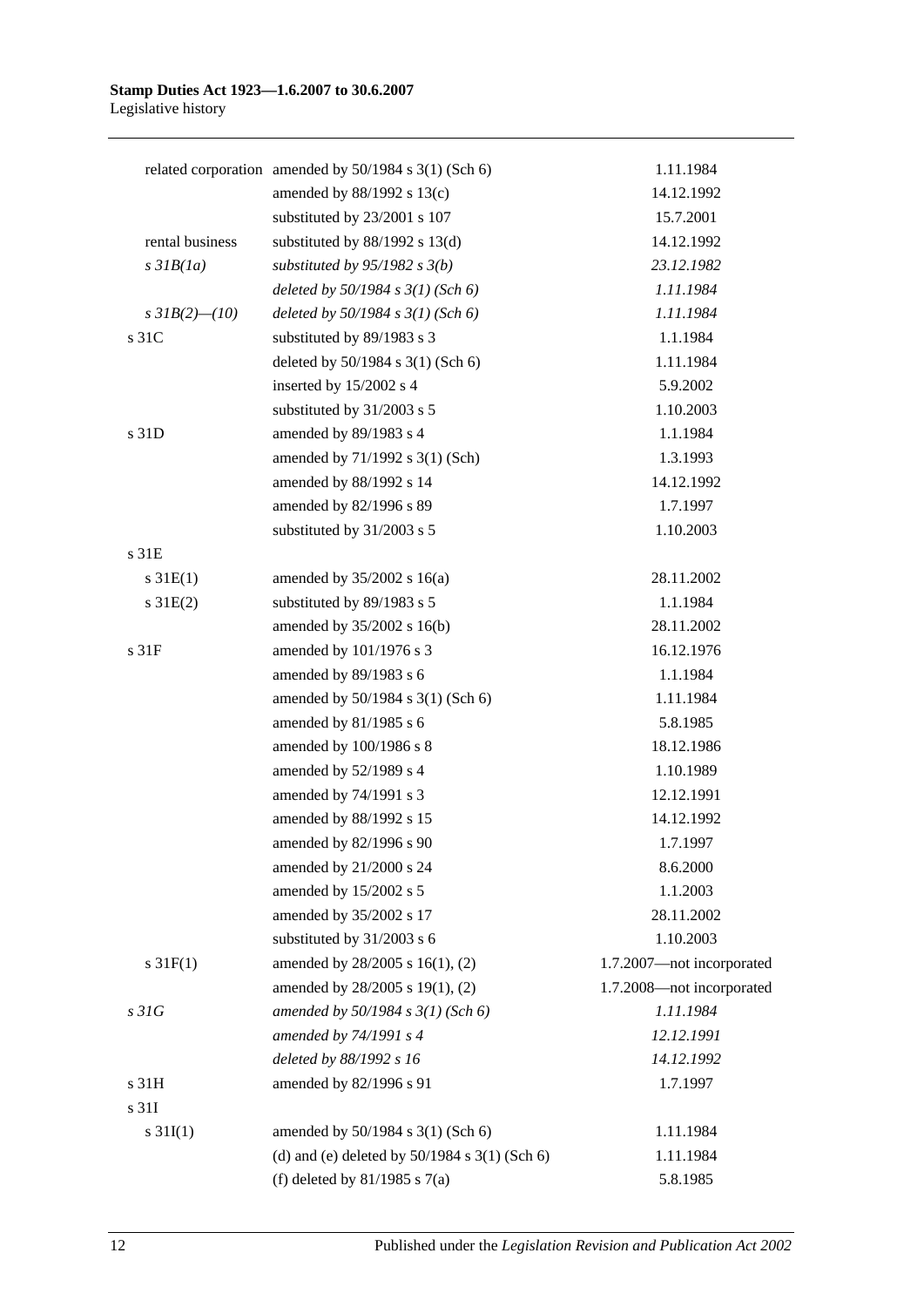|                                       | amended by 74/1991 s 5                                       | 12.12.1991 |
|---------------------------------------|--------------------------------------------------------------|------------|
|                                       | amended by $31/1994$ s $6(a)$                                | 1.6.1994   |
|                                       | amended by 83/1994 s 12 (Sch)                                | 8.12.1994  |
|                                       | amended by $82/1996$ s $92(a)$ —(c)                          | 1.7.1997   |
|                                       | amended by $15/2002$ s $6(a)$                                | 1.1.2003   |
|                                       | amended by 31/2003 s 7(1)                                    | 1.10.2003  |
|                                       | (h) deleted by $31/2003$ s $7(2)$                            | 1.10.2003  |
| s $31I(1a)$                           | inserted by $31/1994$ s $6(b)$                               | 1.6.1994   |
|                                       | amended by $31/2003$ s $7(3)$                                | 1.10.2003  |
|                                       | amended by 44/2003 s 3(1) (Sch 1)                            | 24.11.2003 |
| $s \frac{31I(1b)}{2}$                 | inserted by $31/1994$ s $6(b)$                               | 1.6.1994   |
|                                       | (a) deleted by $31/2003$ s $6(4)$                            | 1.10.2003  |
|                                       | amended by 44/2003 s 3(1) (Sch 1)                            | 24.11.2003 |
| s $31I(1c)$                           | s $31I(1a)$ inserted by $81/1985$ s $7(b)$                   | 5.8.1985   |
|                                       | s $31I(1a)$ amended by $52/1989$ s 5                         | 1.10.1989  |
|                                       | s $31I(1a)$ redesignated as s $31I(1c)$ by $31/1994$<br>s(6) | 1.6.1994   |
|                                       | amended by 82/1996 s 92(d)                                   | 1.7.1997   |
|                                       | amended by $15/2002$ s $6(b)$                                | 1.1.2003   |
|                                       | amended by 31/2003 s 7(5)                                    | 1.10.2003  |
| $s$ 31I(2)                            | deleted by $82/1996 s 92(e)$                                 | 1.7.1997   |
| s <sub>31J</sub>                      | amended by $71/1992 s 3(1)$ (Sch)                            | 1.3.1993   |
|                                       | deleted by 82/1996 s 93                                      | 1.7.1997   |
| s 31K                                 |                                                              |            |
| $s \, 31K(3)$                         | amended by 82/1996 s 94                                      | 1.7.1997   |
| s 31L                                 | deleted by 70/1981 s 3                                       | 2.11.1981  |
|                                       | inserted by 15/1982 s 3                                      | 22.3.1982  |
| s 31L(1)                              | amended by 50/1984 s 3(1) (Sch 6)                            | 1.11.1984  |
|                                       | amended by 100/1986 s 9(1)(a)                                | 18.12.1986 |
|                                       | amended by 71/1992 s 3(1) (Sch)                              | 1.3.1993   |
|                                       | amended by 82/1996 s 95                                      | 1.7.1997   |
| $s \, 31L(3)$                         | deleted by 50/1984 s 3(1) (Sch 6)                            | 1.11.1984  |
|                                       | inserted by $100/1986$ s $9(1)(b)$                           | 18.12.1986 |
| $s$ 31L(4) and (5)                    | deleted by $50/1984$ s $3(1)$ (Sch 6)                        | 1.11.1984  |
| heading preceding<br>s <sub>31M</sub> | deleted by $50/1984$ s $3(1)$ (Sch 6)                        | 1.11.1984  |
| s 31M                                 | deleted by $50/1984$ s $3(1)$ (Sch 6)                        | 1.11.1984  |
|                                       | inserted by 100/1986 s 10                                    | 18.12.1986 |
|                                       | substituted by 74/1991 s 6                                   | 12.12.1991 |
|                                       | amended by 88/1992 s 17                                      | 14.12.1992 |
|                                       | deleted by 82/1996 s 96                                      | 1.7.1997   |
|                                       | inserted by 31/2003 s 8                                      | 1.10.2003  |
| s 31MA                                | inserted by 89/1983 s 7                                      | 1.1.1984   |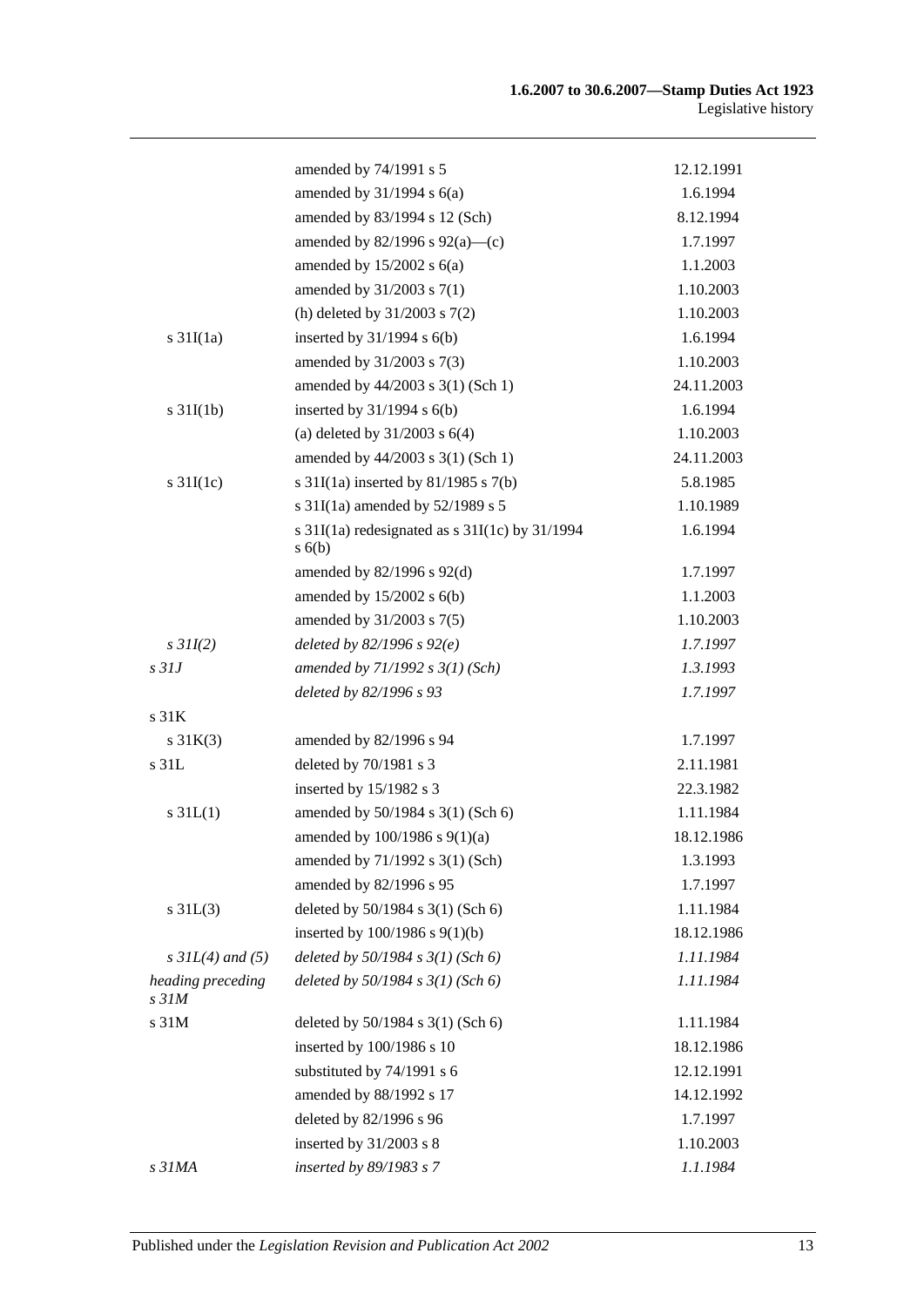|                                    | deleted by $50/1984$ s $3(1)$ (Sch 6)                                                    | 1.11.1984                    |
|------------------------------------|------------------------------------------------------------------------------------------|------------------------------|
| $s$ 31 $N$                         | amended by 89/1983 s 8                                                                   | 1.1.1984                     |
|                                    | amended by $50/1984 s 3(1)$ (Sch 6)                                                      | 1.11.1984                    |
|                                    | amended by 100/1986 s 10                                                                 | 18.12.1986                   |
|                                    | amended by 74/1991 s 7                                                                   | 12.12.1991                   |
|                                    | amended by 88/1992 s 18                                                                  | 14.12.1992                   |
|                                    | amended by 82/1996 s 97                                                                  | 1.7.1997                     |
|                                    | deleted by 31/2003 s 9                                                                   | 1.10.2003                    |
| s310                               | deleted by $50/1984$ s $3(1)$ (Sch 6)                                                    | 1.11.1984                    |
| $s$ 31 $P$                         | deleted by $70/1981 s4$                                                                  | 2.11.1981                    |
|                                    | inserted by $15/1982$ s 4                                                                | 22.3.1982                    |
|                                    | deleted by $50/1984$ s $3(1)$ (Sch 6)                                                    | 1.11.1984                    |
| $ss31Q - 31T$                      | deleted by $50/1984 s 3(1)$ (Sch 6)                                                      | 1.11.1984                    |
| Pt 3 Div 3                         | heading preceding s 32 deleted and Div 3<br>heading inserted by $44/2003$ s 3(1) (Sch 1) | 24.11.2003                   |
| s 32                               | redesignated as $s$ 32(1) by 27/1978 $s$ 3(b)                                            | uncommenced-not incorporated |
| assurance or<br>insurance business | amended by $27/1978$ s $3(a)$                                                            | uncommenced-not incorporated |
|                                    | amended by 50/1984 s 3(1) (Sch 6)                                                        | 1.11.1984                    |
| general insurance<br>business      | inserted by 47/1990 s 3                                                                  | 1.7.1990                     |
|                                    | life insurance policy inserted by 47/1990 s 3                                            | 1.7.1990                     |
| policy                             | amended by 50/1984 s 3(1) (Sch 6)                                                        | 1.11.1984                    |
| premium                            | inserted by 74/1991 s 8                                                                  | 12.12.1991                   |
|                                    | substituted by 21/2000 s 25                                                              | 8.6.2000                     |
| $s \, 32(2)$                       | inserted by $27/1978$ s 3(b)                                                             | uncommenced-not incorporated |
| s 33                               | substituted by 47/1990 s 4                                                               | 1.7.1990                     |
| $s \, 33(1)$                       | amended by 27/1978 s 4                                                                   | uncommenced-not incorporated |
| s 34                               | amended by 50/1984 s 3(1) (Sch 6)                                                        | 1.11.1984                    |
|                                    | substituted by 47/1990 s 4                                                               | 1.7.1990                     |
| s 34                               |                                                                                          |                              |
| $s \; 34(3)$                       | amended by $82/1996$ s $98(a)$                                                           | 1.7.1997                     |
| $s \, 34(4)$                       | deleted by 82/1996 s 98(b)                                                               | 1.7.1997                     |
| s 34A                              | deleted by 47/1990 s 4                                                                   | 1.7.1990                     |
| s 35                               | amended by 111/1980 s 8                                                                  | 6.11.1980                    |
|                                    | amended by 50/1984 s 3(1) (Sch 6)                                                        | 1.11.1984                    |
|                                    | substituted by 47/1990 s 4                                                               | 1.7.1990                     |
| $s \; 35(1)$                       | amended by 82/1996 s 99                                                                  | 1.7.1997                     |
| s 36                               | substituted by $50/1984$ s $3(1)$ (Sch 6)                                                | 1.11.1984                    |
|                                    | substituted by 47/1990 s 4                                                               | 1.7.1990                     |
| $s \, 36(4)$                       | deleted by 82/1996 s 100                                                                 | 1.7.1997                     |
| s 36A                              | inserted by 82/1996 s 101                                                                | 1.7.1997                     |
| s 37                               | deleted by 100/1986 s 11                                                                 | 18.12.1986                   |
|                                    | inserted by 47/1990 s 4                                                                  | 1.7.1990                     |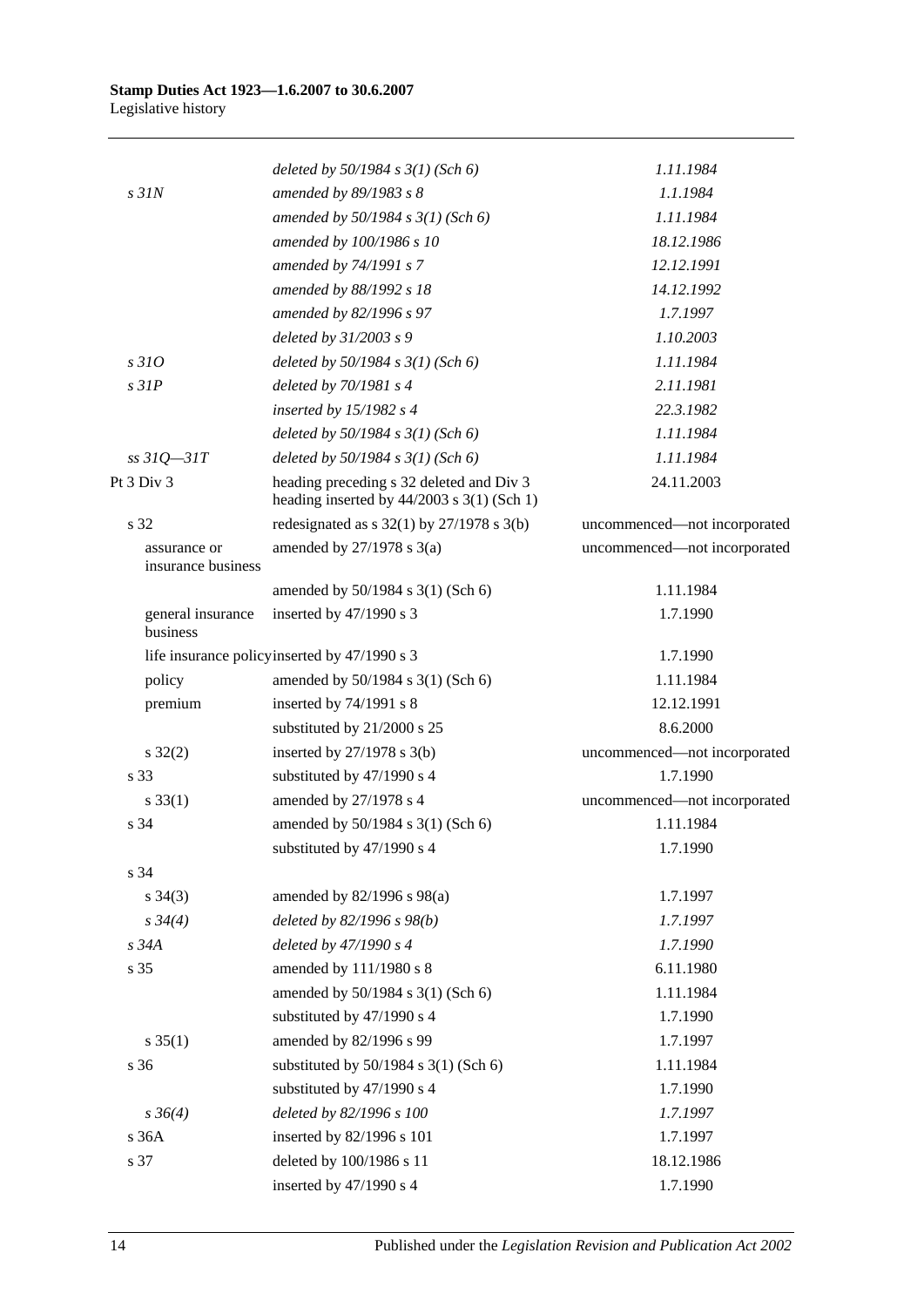|                                  | amended by 82/1996 s 102                                                                  | 1.7.1997                     |
|----------------------------------|-------------------------------------------------------------------------------------------|------------------------------|
| s 38                             | amended by 50/1984 s 3(1) (Sch 6)                                                         | 1.11.1984                    |
|                                  | deleted by 100/1986 s 11                                                                  | 18.12.1986                   |
|                                  | inserted by 47/1990 s 4                                                                   | 1.7.1990                     |
| s 39                             | substituted by $47/1990 s 4$                                                              | 1.7.1990                     |
|                                  | deleted by 82/1996 s 103                                                                  | 1.1.1997                     |
| $s\,40$                          | inserted by $47/1990 s 4$                                                                 | 1.7.1990                     |
|                                  | deleted by 82/1996 s 103                                                                  | 1.7.1997                     |
| s41                              | substituted by $47/1990 s 4$                                                              | 1.7.1990                     |
|                                  | amended by 74/1991 s 9                                                                    | 12.12.1991                   |
|                                  | amended by 88/1992 s 19                                                                   | 14.12.1992                   |
|                                  | deleted by 82/1996 s 103                                                                  | 1.7.1997                     |
| $s\,42$                          | substituted by $47/1990 s 4$                                                              | 1.7.1990                     |
|                                  | deleted by 82/1996 s 103                                                                  | 1.7.1997                     |
| $s$ 42AA                         |                                                                                           |                              |
| $s$ 42AA $(1)$                   | amended by 35/2002 s 18                                                                   | 28.11.2002                   |
| $s$ 42AA $(4)$                   | substituted by 88/1992 s 20                                                               | 14.12.1992                   |
|                                  | substituted by 82/1996 s 104                                                              | 1.7.1997                     |
|                                  | $s$ 42AA(4a) and (4b)inserted by 88/1992 s 20                                             | 14.12.1992                   |
|                                  | deleted by 82/1996 s 104                                                                  | 1.7.1997                     |
| $s$ 42AA $(5)$                   | deleted by 27/1978 s 5                                                                    | uncommenced-not incorporated |
| $s$ 42AB                         | inserted by 8/1986 s 4                                                                    | 13.3.1986                    |
| $s\ 42AB(3)$                     | amended by 82/1996 s 105                                                                  | 1.7.1997                     |
| Pt 3 Div 4                       | heading preceding s 42A deleted and Div 4<br>heading inserted by $44/2003$ s 3(1) (Sch 1) | 24.11.2003                   |
| $s$ 42A                          |                                                                                           |                              |
| $s\ 42A(1)$                      | s 42A redesignated as $s$ 42A(1) by 41/2004 s 4                                           | 24.2.2005                    |
| applicant                        | substituted by $100/1986$ s $12(a)$                                                       | 18.12.1986                   |
| vehicle                          | commercial motor inserted by $64/1989$ s $3(a)$                                           | 28.3.1990                    |
| dealer                           | substituted by $100/1986$ s $12(b)$                                                       | 18.12.1986                   |
| list price                       | inserted by 100/1986 s 12(b)                                                              | 18.12.1986                   |
|                                  | substituted by $21/2000$ s $26(a)$                                                        | 8.6.2000                     |
| market value                     | inserted by 100/1986 s 12(b)                                                              | 18.12.1986                   |
|                                  | substituted by $21/2000$ s $26(b)$                                                        | 8.6.2000                     |
|                                  | new motor vehicle inserted by 100/1986 s 12(c)                                            | 18.12.1986                   |
|                                  | optional equipment inserted by 100/1986 s 12(c)                                           | 18.12.1986                   |
| primary producer                 | inserted by $64/1989$ s $3(b)$                                                            | 28.3.1990                    |
| vehicle                          | second-hand motor inserted by 100/1986 s 12(d)                                            | 18.12.1986                   |
| $s\ 42A(2)$                      | inserted by 41/2004 s 4                                                                   | 24.2.2005                    |
| heading preceding<br>$s$ 42 $AB$ | inserted by 27/1978 s 6                                                                   | uncommenced-not incorporated |
| s 42AB                           | inserted by 27/1978 s 6                                                                   | uncommenced-not incorporated |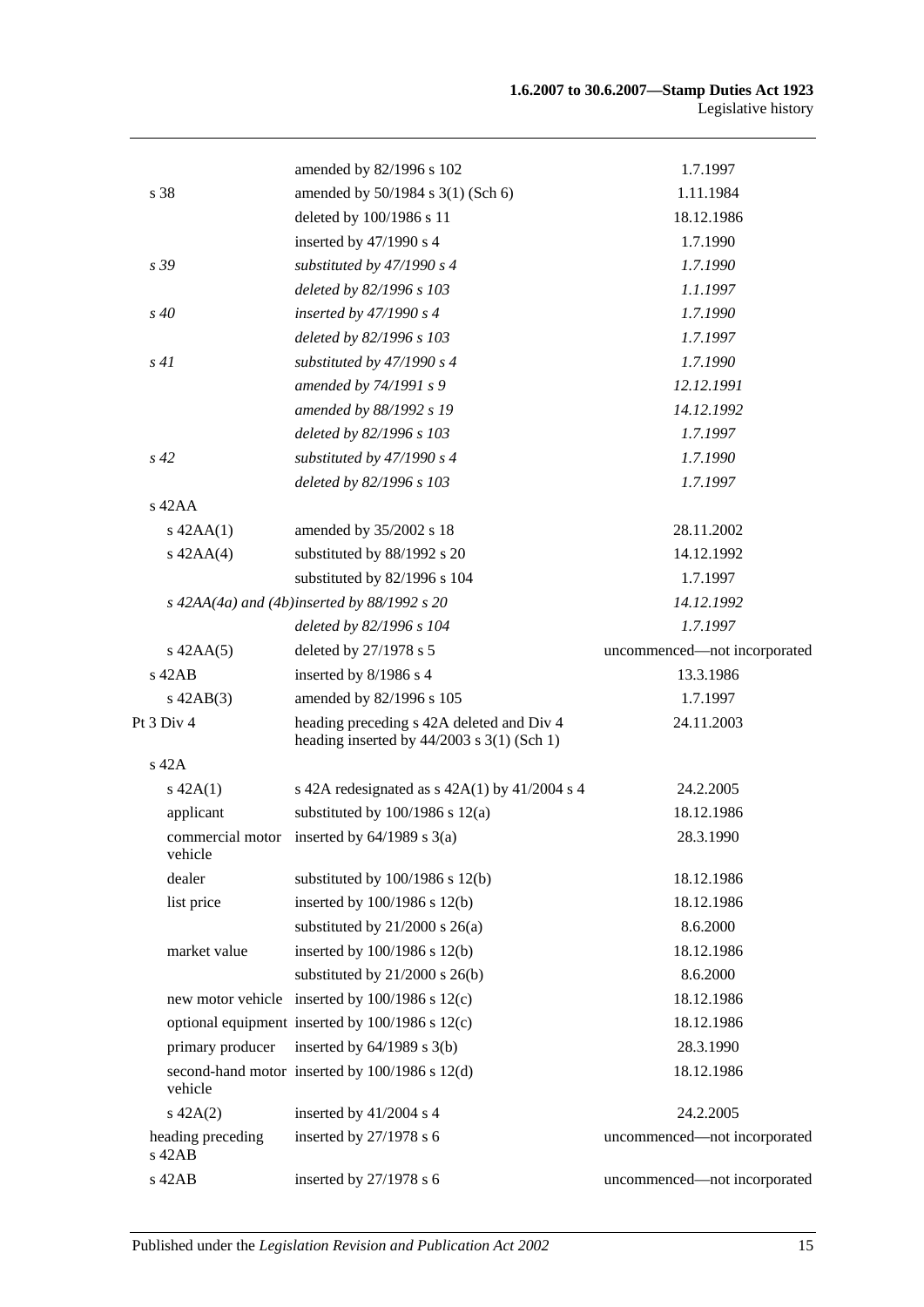## s 42B s 42B(1) substituted by 100/1986 s 13(a) 18.12.1986 amended by 21/2000 s 27 8.6.2000 *s 42B(1aa) inserted by 100/1986 s 13(a) 18.12.1986 deleted by 41/2004 s 5(2) 24.2.2005* s 42B(1a)—see s 42B(1d) s 42B(1a) inserted by 41/2004 s 5(2) 24.2.2005 *s 42B(1b) inserted by 28/1977 s 2(b) 28.7.1977 substituted by 33/1990 s 2(a) 26.4.1990 deleted by 83/1994 s 2(b) 8.12.1994* s 42B(1b) inserted by 41/2004 s 5(2) 24.2.2005 *s 42B(1c) inserted by 33/1990 s 2(a) 26.4.1990 deleted by 83/1994 s 2(b) 8.12.1994* s 42B(1c) inserted by 41/2004 s 5(2) 24.2.2005 s 42B(1d) s 42B(1a) amended by 28/1977 s 2(a) 28.7.1977 s  $42B(1a)$  amended by  $83/1994$  s  $2(a)$  8.12.1994 s 42B(1a) redesignated as s 42B(1d) by 41/2004  $s 5(1)$ 24.2.2005 s 42B(2) amended by 28/1977 s 2(c) 28.7.1977 amended by 83/1994 s 2(c) 8.12.1994 amended by 41/2004 s 5(3) 24.2.2005 s 42B(2a) amended by 41/2004 s 5(4) 24.2.2005 s 42B(2b) inserted by 41/2004 s 5(5) 24.2.2005 *s 42B(3a) deleted by 94/2000 Sch 4 cl 3 14.12.2001* s 42B(4)—(6) substituted by 100/1986 s 13(b) 18.12.1986 substituted by 82/1996 s 106 1.7.1997 s 42B(6a) and (6b) deleted by 82/1996 s 106 1.7.1997 inserted by 74/1991 s 10 12.12.1991 substituted by 88/1992 s 21 14.12.1992 s 42B(7) amended by 83/1994 s 2(d) 8.12.1994 deleted by 100/1986 s 13(b) 18.12.1986 inserted by 33/1990 s 2(b) 26.4.1990 *s 42B(8) deleted by 50/1984 s 3(1) (Sch 6) 1.11.1984* s 42BA inserted by 72/1995 s 3 23.11.1995 s 42C deleted by 33/1990 s 3 26.4.1990 inserted by 74/1991 s 11 12.12.1991 amended by 88/1992 s 22 14.12.1992 amended by 72/1995 s 4 23.11.1995 substituted by 82/1996 s 107 1.7.1997 s 42CA inserted by 41/2004 s 6 24.2.2005 s 42D amended by 50/1984 s 3(1) (Sch 6) 1.11.1984

amended by 100/1986 s 14 18.12.1986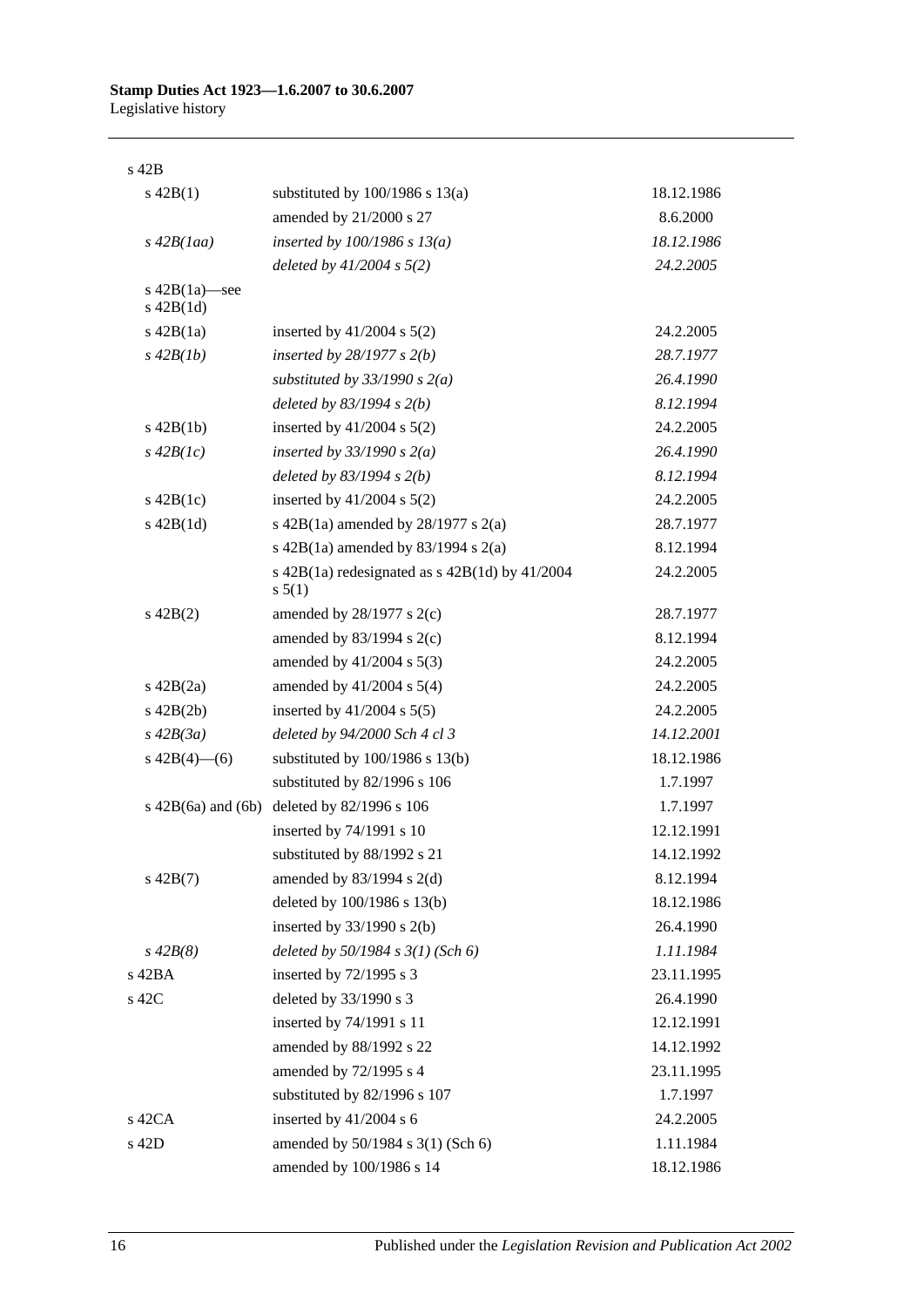|                                                  | amended by 33/1990 s 4                                                                   | 26.4.1990  |
|--------------------------------------------------|------------------------------------------------------------------------------------------|------------|
|                                                  | substituted by 82/1996 s 107                                                             | 1.7.1997   |
| $s$ 42 $E$                                       | amended by 33/1990 s 5                                                                   | 26.4.1990  |
|                                                  | amended by 82/1996 s 108                                                                 | 1.7.1997   |
|                                                  | amended by 44/2003 s 3(1) (Sch 1)                                                        | 24.11.2003 |
| ss 43-45A and<br>heading                         | deleted by 111/1980 s 9                                                                  | 6.11.1980  |
| Pt $3$ Div $5$                                   | heading preceding s 43 inserted by 82/1997 s 4                                           | 1.1.1998   |
|                                                  | heading preceding s 43 deleted and Div 5<br>heading inserted by $44/2003$ s 3(1) (Sch 1) | 24.11.2003 |
| s <sub>43</sub>                                  | inserted by 82/1997 s 4                                                                  | 1.1.1998   |
| bank                                             | deleted by $41/1999 s 18(a)$                                                             | 1.12.1998  |
| cheque                                           | amended by 41/1999 s 18(b)                                                               | 1.12.1998  |
| Cheques and<br><b>Payment Orders</b><br>Act 1986 | deleted by $41/1999 s 18(c)$                                                             | 1.12.1998  |
|                                                  | financial institution inserted by $41/1999$ s $18(c)$                                    | 1.12.1998  |
|                                                  | unstamped cheque amended by 41/1999 s 18(d)                                              | 1.12.1998  |
| s <sub>44</sub>                                  | inserted by 82/1997 s 4                                                                  | 1.1.1998   |
| $s\,44(1)$                                       | amended by 41/1999 s 19(a), (b)                                                          | 1.12.1998  |
| $s\ 44(2)$ and (3)                               | amended by 41/1999 s 19(c)                                                               | 1.12.1998  |
| $s\,44(4)$                                       | amended by $41/1999$ s $19(d)$                                                           | 1.12.1998  |
| $s\,44(5)$                                       | amended by 41/1999 s 19(e)                                                               | 1.12.1998  |
| s <sub>45</sub>                                  |                                                                                          |            |
| $s\,45(1)$                                       | s 45 inserted by 82/1997 s 4                                                             | 1.1.1998   |
|                                                  | s 45 amended by 41/1999 s 20                                                             | 1.12.1998  |
|                                                  | s 45 amended and redesignated as s 45(1) by<br>$21/2004$ s $9(1)$ , (2)                  | 1.7.2004   |
| $s\,45(2)$ (4)                                   | inserted by $21/2004$ s $9(2)$                                                           | 1.7.2004   |
| heading preceding<br>s 46                        | deleted by 82/1997 s 4                                                                   | 1.1.1998   |
| s 46                                             | amended by 19/1991 s 2                                                                   | 18.4.1991  |
|                                                  | substituted by 82/1997 s 4                                                               | 1.1.1998   |
|                                                  | amended by 41/1999 s 21                                                                  | 1.12.1998  |
| $s\,46A$                                         | inserted by 89/1983 s 9                                                                  | 1.1.1984   |
|                                                  | amended by 19/1991 s 3                                                                   | 18.4.1991  |
|                                                  | deleted by 82/1997 s 4                                                                   | 1.1.1998   |
| $s\,47$                                          | amended by $50/1984$ s $3(1)$ (Sch 6)                                                    | 1.11.1984  |
|                                                  | deleted by 82/1997 s 4                                                                   | 1.1.1998   |
| $s\,47A$                                         | deleted by 82/1997 s 4                                                                   | 1.1.1998   |
| $ss$ 47B $-47D$                                  | deleted by 70/1981 s 5                                                                   | 2.11.1981  |
| $s\,48$                                          | amended by 70/1981 s 6                                                                   | 2.11.1981  |
|                                                  | amended by $50/1984$ s $3(1)$ (Sch 6)                                                    | 1.11.1984  |
|                                                  | deleted by 82/1997 s 4                                                                   | 1.1.1998   |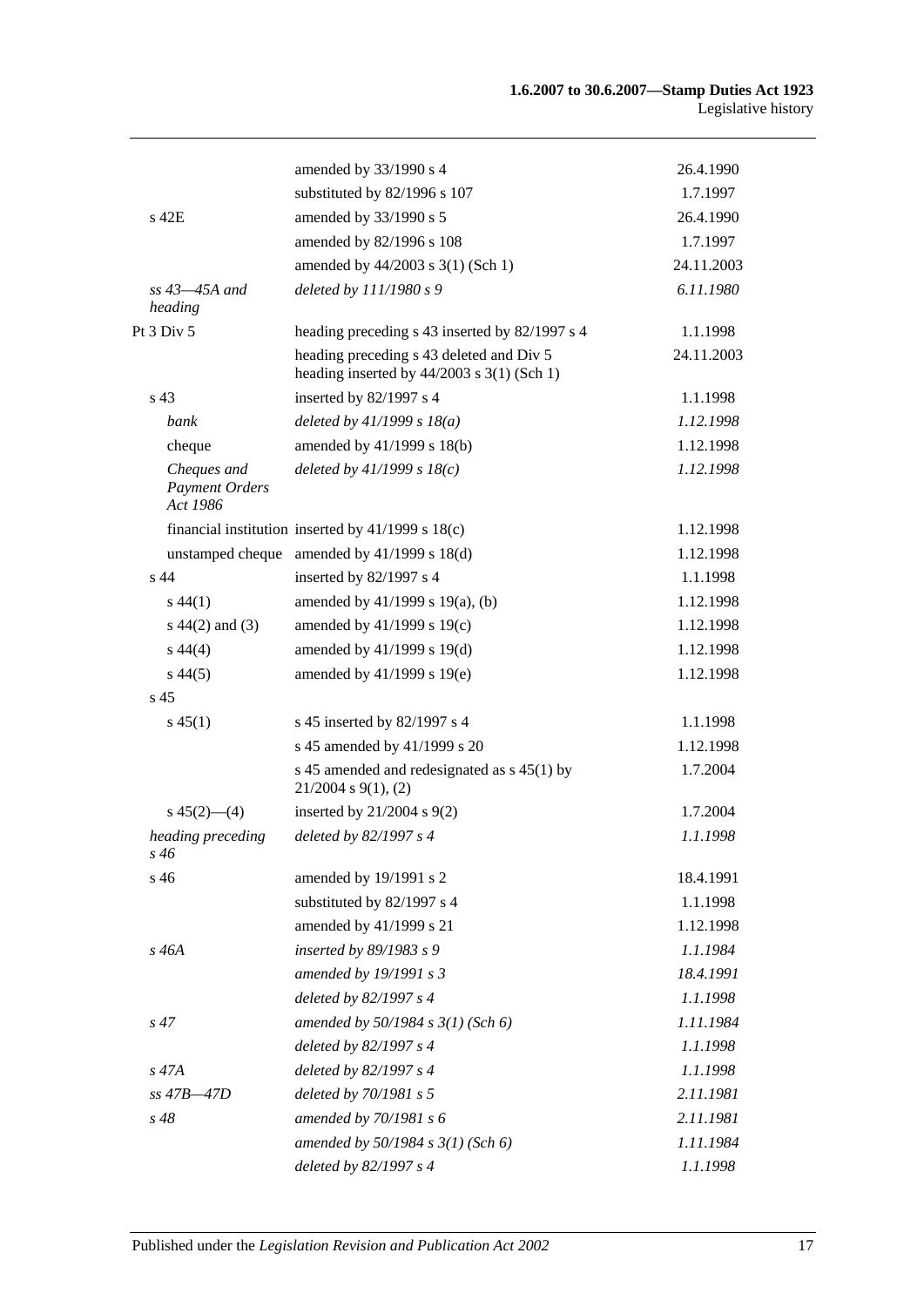| s 48A                           | amended by $101/1976$ s 4                                                                   | 16.12.1976 |
|---------------------------------|---------------------------------------------------------------------------------------------|------------|
|                                 | amended by 70/1981 s 7                                                                      | 2.11.1981  |
|                                 | amended by 95/1982 s 4                                                                      | 23.12.1982 |
|                                 | amended by 19/1991 s 4                                                                      | 18.4.1991  |
|                                 | amended by 82/1996 s 109                                                                    | 1.7.1997   |
|                                 | deleted by 82/1997 s 4                                                                      | 1.1.1998   |
| s 49                            | amended by 88/1992 s 23                                                                     | 14.12.1992 |
|                                 | deleted by 82/1997 s 4                                                                      | 1.1.1998   |
| s50                             | deleted by 82/1997 s 4                                                                      | 1.1.1998   |
| s <sub>51</sub>                 | amended by 88/1992 s 24                                                                     | 14.12.1992 |
|                                 | deleted by 82/1997 s 4                                                                      | 1.1.1998   |
| s <sub>52</sub>                 | deleted by 82/1997 s 4                                                                      | 1.1.1998   |
| s 53 and heading                | deleted by $81/1985 s 8$                                                                    | 5.8.1985   |
| ss 54–59A and<br>heading        | deleted by $50/1984$ s $3(1)$ (Sch 6)                                                       | 1.11.1984  |
| Heading preceding<br>$s$ 59 $B$ | inserted by $27/1978 s 7$                                                                   | 30.3.1978  |
|                                 | deleted in pursuance of the Acts Republication<br>Act 1967 as its function is now exhausted | 1.1.1995   |
| $s$ 59 $B$                      | inserted by 27/1978 s 7                                                                     | 30.3.1978  |
|                                 | amended by $50/1984$ s $3(1)$ (Sch 6)                                                       | 1.11.1984  |
|                                 | amended by 52/1989 s 6                                                                      | 21.9.1989  |
|                                 | amended by 88/1992 s 25                                                                     | 14.12.1992 |
|                                 | deleted by 83/1994 s 3                                                                      | 8.12.1994  |
| Pt 3 Div 6 heading              | heading preceding s 60 deleted and Div 6<br>heading inserted by $44/2003$ s 3(1) (Sch 1)    | 24.11.2003 |
| s 60                            |                                                                                             |            |
| conveyance                      | amended by 38/1996 s 40                                                                     | 4.11.1996  |
|                                 | amended by 80/2000 s 8                                                                      | 14.12.2000 |
| s 60A                           | substituted by 95/1982 s 5                                                                  | 23.12.1982 |
| s 60A(1)                        | amended by 36/1990 s 4                                                                      | 24.5.1990  |
| s 60A(4)                        | amended by 50/1984 s 3(1) (Sch 6)                                                           | 1.11.1984  |
|                                 | s $60A(4a)$ and $(4b)$ inserted by $20/1997$ s $3(a)$                                       | 7.1.1997   |
| $s$ 60A(6)                      | inserted by 20/1997 s 3(b)                                                                  | 7.1.1997   |
|                                 | amended by $23/2001$ s $108(a)$ —(c)                                                        | 15.7.2001  |
|                                 | amended by 43/2006 s 200                                                                    | 1.6.2007   |
| s 60A(7)                        | inserted by $20/1997$ s $3(b)$                                                              | 7.1.1997   |
| $s$ 60A(8)                      | inserted by $20/1997$ s $3(b)$                                                              | 7.1.1997   |
| majority<br>shareholder         | substituted by $23/2001$ s $108(d)$                                                         | 15.7.2001  |
| spouse                          | deleted by 80/2000 s 9                                                                      | 14.12.2000 |
| s 60B                           |                                                                                             |            |
| $s$ 60B(1)                      | amended by 35/2002 s 19                                                                     | 28.11.2002 |
| s 60C                           | inserted by 80/2000 s 10                                                                    | 14.12.2000 |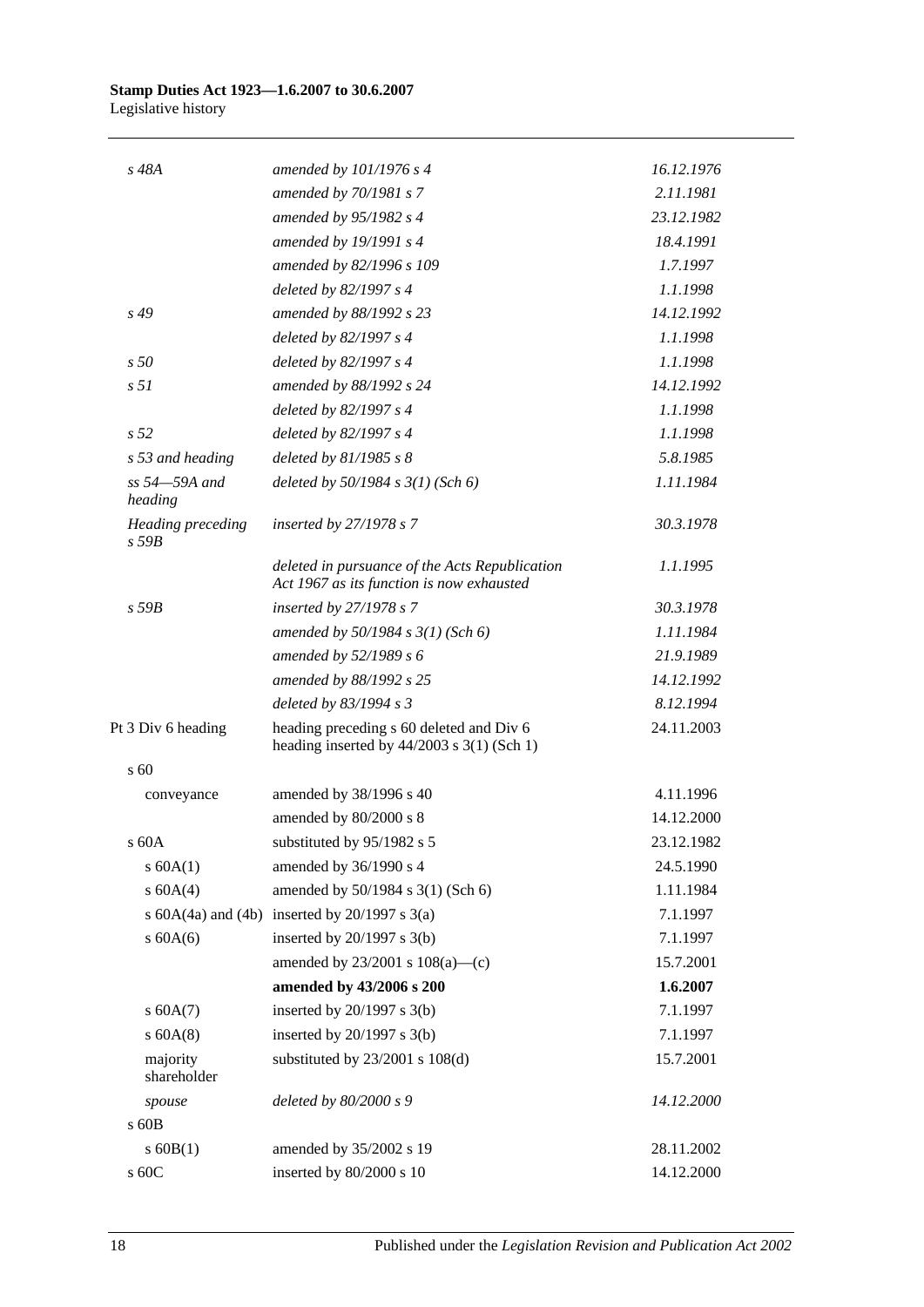| s 61                | amended by 95/1982 s 6                                                                     | 23.12.1982 |
|---------------------|--------------------------------------------------------------------------------------------|------------|
| s 62                | inserted by 80/2000 s 11                                                                   | 14.12.2000 |
| s $62(2)$ and $(3)$ | substituted by 27/2001 s 10                                                                | 26.7.2001  |
| $s\,63$             | deleted by 95/1982 s 7                                                                     | 23.12.1982 |
| s <sub>65</sub>     | amended by 95/1982 s 8                                                                     | 23.12.1982 |
| s 66                | s 66(1) amended by 95/1982 s 9(a)                                                          | 23.12.1982 |
|                     | $s$ 66(1) redesignated as $s$ 66 in pursuance of the<br><b>Acts Republication Act 1967</b> | 1.1.1984   |
| $s\,66(2)$ and (3)  | substituted by 28/1977 s 3                                                                 | 28.7.1977  |
|                     | deleted by $95/1982 s(9)$                                                                  | 23.12.1982 |
| $s\,66(4)$          | deleted by $95/1982 s 9(b)$                                                                | 23.12.1982 |
| s 66A               | deleted by 33/1990 s 6                                                                     | 26.4.1990  |
| s66AB               | amended by 101/1976 s 5                                                                    | 16.12.1976 |
|                     | amended by 111/1980 s 10                                                                   | 6.11.1980  |
|                     | amended by 70/1981 s 8                                                                     | 2.11.1981  |
|                     | deleted by 33/1990 s 6                                                                     | 26.4.1990  |
| $s$ 66 $B$          | amended by 28/1977 s 4                                                                     | 28.7.1977  |
|                     | deleted by 95/1982 s 10                                                                    | 23.12.1982 |
| s 67                | deleted by 95/1982 s 10                                                                    | 23.12.1982 |
|                     | inserted by 33/1990 s 6                                                                    | 26.4.1990  |
| $s \, 67(2)$        | amended by 34/2002 s 28                                                                    | 1.8.2003   |
| $s\,67(5)$ and (6)  | deleted by 82/1996 s 110                                                                   | 1.7.1997   |
| $s\,67(8)$          | deleted by 27/2001 s 11                                                                    | 26.7.2001  |
| s 68                |                                                                                            |            |
| s 68(1)             | amended by $95/1982 s 11(a)$                                                               | 23.12.1982 |
|                     | amended by $50/1984$ s $3(1)$ (Sch 6)                                                      | 1.11.1984  |
|                     | deleted by 33/1990 s 7                                                                     | 26.4.1990  |
| $s\,68(2)$          | amended by 95/1982 s 11(b)                                                                 | 23.12.1982 |
|                     | deleted by 33/1990 s 7                                                                     | 26.4.1990  |
| s 68(3)             | amended by 95/1982 s 11(c)                                                                 | 23.12.1982 |
| s68(4)              | amended by 95/1982 s 11(d)                                                                 | 23.12.1982 |
| s68(5)              | amended by 95/1982 s 11(e)                                                                 | 23.12.1982 |
| s 69                | deleted by 33/1990 s 8                                                                     | 26.4.1990  |
| s 70                | substituted by $50/1984$ s $3(1)$ (Sch 6)                                                  | 1.11.1984  |
| s 71                |                                                                                            |            |
| $s \, 7I(2)$        | substituted by 82/1996 s 111                                                               | 1.7.1997   |
|                     | deleted by 35/2002 s 20                                                                    | 28.11.2002 |
| $s \, 71(3)$        | substituted by 111/1980 s 11                                                               | 6.11.1980  |
|                     | amended by $80/2000$ s $12(a)$                                                             | 14.12.2000 |
| $s \, 71(4)$        | substituted by 111/1980 s 11                                                               | 6.11.1980  |
|                     | amended by 80/2000 s 12(b)                                                                 | 14.12.2000 |
|                     | amended by 34/2002 s 29(a)                                                                 | 1.8.2003   |
| $s \, 71(4a)$       | inserted by $36/1990$ s $5(a)$                                                             | 24.5.1990  |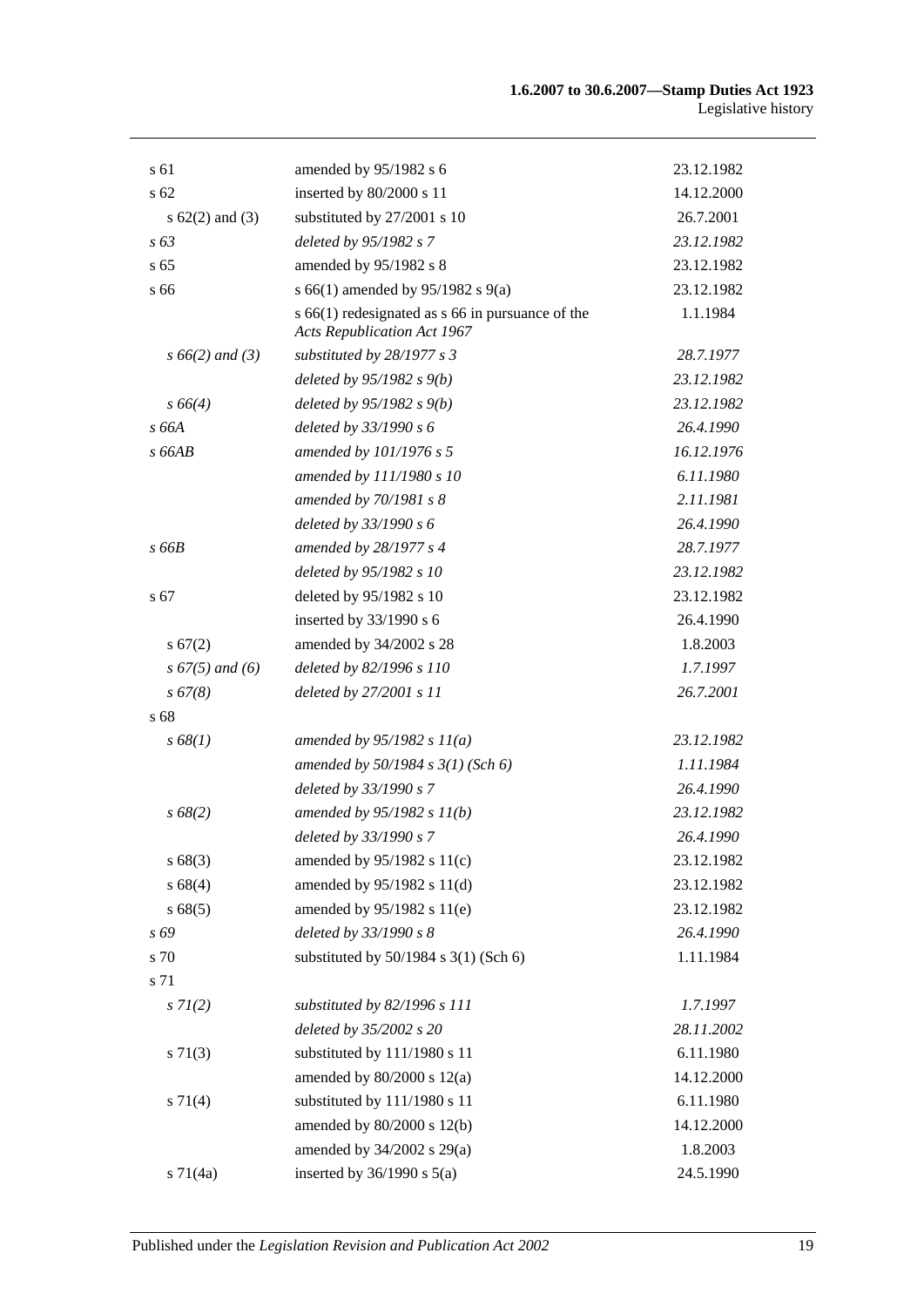|                            | amended by $88/1992$ s $26(a)$                    | 14.12.1992 |
|----------------------------|---------------------------------------------------|------------|
|                            | substituted by 18/1996 s 4                        | 24.4.1996  |
|                            | amended by 23/2001 s 109(a)                       | 15.7.2001  |
| $s \, 71(5)$               | deleted by 66/1979 s 3                            | 1.11.1979  |
|                            | inserted by 111/1980 s 11                         | 6.11.1980  |
|                            | amended by 95/1982 s 12(a)                        | 23.12.1982 |
|                            | amended by 21/1988 s 5                            | 7.12.1987  |
|                            | (a) deleted by $80/2000$ s $12(c)$                | 14.12.2000 |
|                            | amended by $80/2000$ s $12(d)$ —(f)               | 14.12.2000 |
|                            | amended by 34/2002 s 29(b)                        | 1.8.2003   |
| $s \, 71(6)$               | amended by 54/1976 s 7                            | 14.7.1976  |
|                            | deleted by 66/1979 s 3                            | 1.11.1979  |
|                            | inserted by 111/1980 s 11                         | 6.11.1980  |
|                            | amended by $80/2000$ s $12(g)$                    | 14.12.2000 |
| $s \, 71(7)$               | deleted by 66/1979 s 3                            | 1.11.1979  |
|                            | inserted by 111/1980 s 11                         | 6.11.1980  |
| $s \, 71(8)$               | deleted by 66/1979 s 3                            | 1.11.1979  |
|                            | inserted by 111/1980 s 11                         | 6.11.1980  |
|                            | amended by 95/1982 s 12(b)                        | 23.12.1982 |
| s $71(9)$ and $(10)$       | inserted by 111/1980 s 11                         | 6.11.1980  |
| $s \, 71(11)$              | inserted by 111/1980 s 11                         | 6.11.1980  |
|                            | amended by $36/1990$ s $5(b)$                     | 24.5.1990  |
|                            | amended by $34/2002$ s $29(c)$                    | 1.8.2003   |
| $s \, 71(11a)$             | inserted by $36/1990$ s $5(c)$                    | 24.5.1990  |
| s $71(12)$ and $(13)$      | inserted by 111/1980 s 11                         | 6.11.1980  |
| $s \, 71(14)$              | inserted by 111/1980 s 11                         | 6.11.1980  |
|                            | amended by 42/1992 s 3                            | 1.9.1992   |
| $s \, 71(15)$              | inserted by 111/1980 s 11                         | 6.11.1980  |
| <i>discretionary trust</i> | deleted by $36/1990 s 5(d)$                       | 24.5.1990  |
| interest                   | potential beneficial deleted by $80/2000 s 12(h)$ | 14.12.2000 |
| public company             | amended by 50/1984 s 3(1) (Sch 6)                 | 1.11.1984  |
|                            | amended by 88/1992 s 26(b)                        | 14.12.1992 |
|                            | amended by 23/2001 s 109(b)                       | 15.7.2001  |
| transfer                   | deleted by $80/2000 s 12(h)$                      | 14.12.2000 |
| unit                       | deleted by $36/1990 s 5(d)$                       | 24.5.1990  |
| unit trust scheme          | amended by 50/1984 s 3(1) (Sch 6)                 | 1.11.1984  |
|                            | deleted by $36/1990 s 5(d)$                       | 24.5.1990  |
| s 71AA                     | inserted by 80/2000 s 13                          | 14.12.2000 |
| s 71A                      | amended by 111/1980 s 12                          | 6.11.1980  |
|                            | amended by 50/1984 s 3(1) (Sch 6)                 | 1.11.1984  |
| s 71B                      |                                                   |            |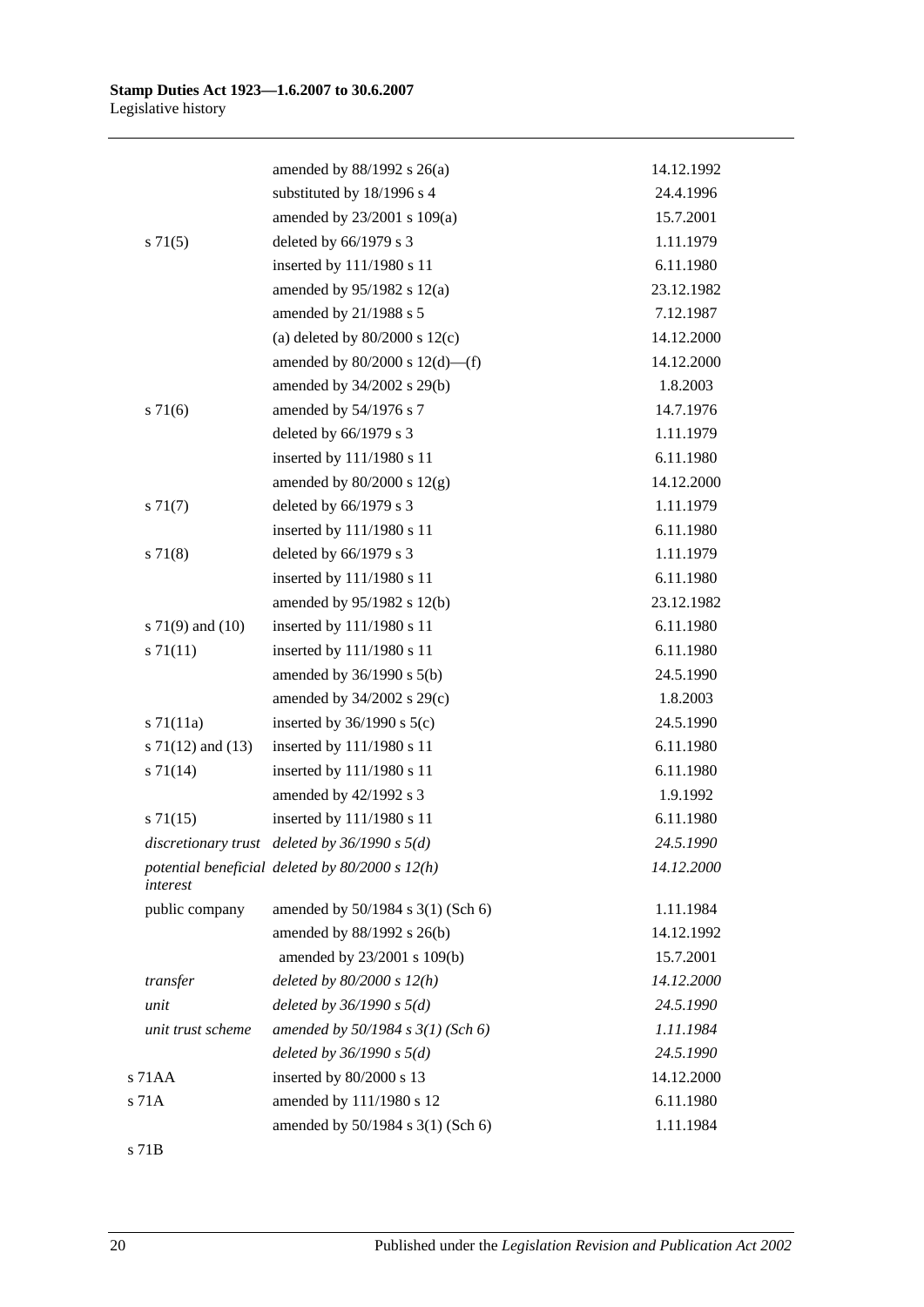| $s$ 71B(1)                        | s 71B amended and redesignated as s 71B(1) by<br>95/1982 s 13 | 23.12.1982 |
|-----------------------------------|---------------------------------------------------------------|------------|
| $s$ 71B(2)                        | inserted by 95/1982 s 13(b)                                   | 23.12.1982 |
|                                   | deleted by 82/1996 s 112                                      | 1.7.1997   |
|                                   | inserted by 28/2005 s 13                                      | 1.7.2006   |
| $s$ 71 $B(3)$                     | inserted by $95/1982$ s $13(b)$                               | 23.12.1982 |
|                                   | deleted by 82/1996 s 112                                      | 1.7.1997   |
| s $71B(4)$ and $(5)$              | inserted by $95/1982$ s 13(b)                                 | 23.12.1982 |
| s 71C                             | inserted by 66/1979 s 4                                       | 1.11.1979  |
| $s \, 71C(1)$                     | amended by $81/1985$ s $9(a)$ , (b)                           | 5.8.1985   |
|                                   | amended by $8/1989$ s $3(a)$ , (b)                            | 1.2.1988   |
|                                   | amended by $52/1989$ s $7(a)$                                 | 9.8.1989   |
|                                   | amended by $42/1992$ s $4(a)$                                 | 1.9.1992   |
|                                   | amended by $20/1997$ s $4(a)$                                 | 1.2.1997   |
|                                   | amended by 44/2003 s 3(1) (Sch 1)                             | 24.11.2003 |
| $s$ 71C(1a)                       | inserted by $8/1989$ s 3(c)                                   | 1.2.1988   |
| $s \, 71C(1b)$                    | inserted by $35/2002$ s $21(a)$                               | 28.11.2002 |
| $s \, 71C(2)$                     | amended by 95/1982 s 14                                       | 23.12.1982 |
|                                   | amended by 81/1985 s 9(c)—(e)                                 | 5.8.1985   |
|                                   | substituted by $52/1989$ s $7(b)$                             | 9.8.1989   |
|                                   | amended by 42/1992 s 4(b)                                     | 1.9.1992   |
|                                   | amended by $20/1997$ s $4(b)$ —(d)                            | 1.2.1997   |
|                                   | amended by 35/2002 s 21(b)                                    | 28.11.2002 |
|                                   | amended by 21/2004 s 10(1)                                    | 1.7.2004   |
| s $71C(2a)$ —see<br>$s \, 71C(4)$ |                                                               |            |
| s $71C(2b)$ —see<br>$s \, 71C(5)$ |                                                               |            |
| s $71C(3)$ -see<br>$s \, 71C(6)$  |                                                               |            |
| $s71C(4)$ -see<br>$s \, 71C(7)$   |                                                               |            |
| $s \, 71C(3)$                     | inserted by 21/2004 s 10(2)                                   | 1.7.2004   |
| $s \, 71C(4)$                     | s 71C (2a) inserted by 81/1985 s 9(f)                         | 5.8.1985   |
|                                   | s 71C(2a) substituted by $35/2002$ s 21(c)                    | 28.11.2002 |
|                                   | s 71C(2a) redesignated as s 71C(4) by $21/2004$<br>$s\ 10(3)$ | 1.7.2004   |
| $s \, 71C(5)$                     | s 71C(2b) inserted by $52/1989$ s 7(c)                        | 9.8.1989   |
|                                   | s 71C(2b) deleted by 14/1994 s 4                              | 1.9.1994   |
|                                   | s 71C(2b) inserted by 35/2002 s 21(d)                         | 28.11.2002 |
|                                   | s 71C(2b) redesignated as s 71C(5) by $21/2004$<br>$s\ 10(3)$ | 1.7.2004   |
| $s$ 71 $C(6)$                     | s 71C(3) redesignated as s 71C(6) by $21/2004$<br>s 10(3)     | 1.7.2004   |
| genuine farm                      | inserted by 35/2002 s 21(e)                                   | 28.11.2002 |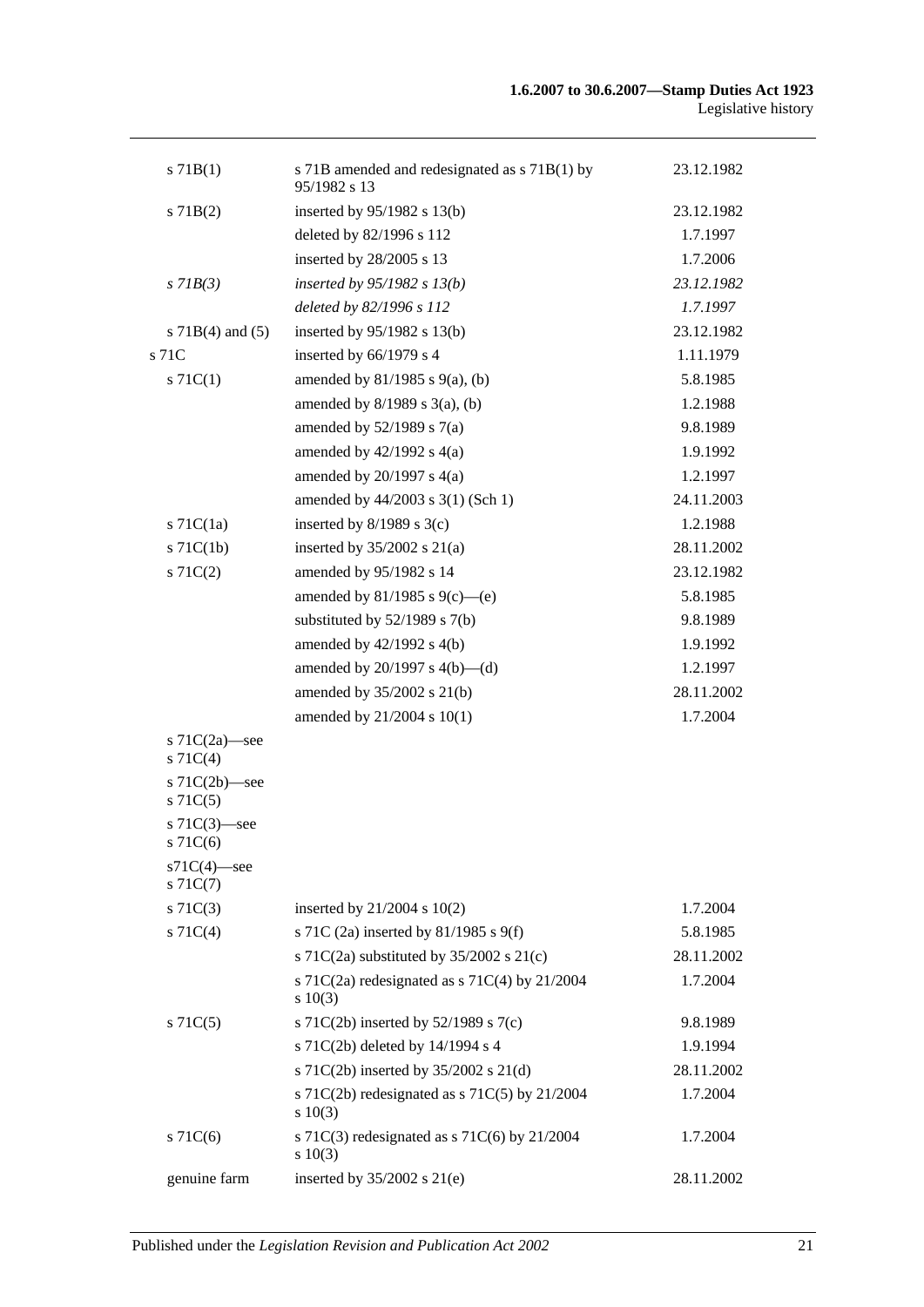| <b>Housing Trust</b><br>home                     | inserted by $8/1989$ s 3(d)                               | 1.2.1988   |
|--------------------------------------------------|-----------------------------------------------------------|------------|
|                                                  | prescribed amount inserted by $20/1997$ s $4(e)$          | 1.2.1997   |
| prescribed<br>maximum                            | inserted by $20/1997$ s $4(e)$                            | 1.2.1997   |
|                                                  | relevant component inserted by 35/2002 s 21(f)            | 28.11.2002 |
| relevant contract                                | inserted by $42/1992$ s $4(c)$                            | 1.9.1992   |
| $s \, 71C(7)$                                    | s 71C(4) substituted by $52/1989$ s 7(d)                  | 9.8.1989   |
|                                                  | s 71C(4) redesignated as s 71C(7) by $21/2004$<br>s 10(3) | 1.7.2004   |
| s 71CA before<br>substitution by<br>41/2004      | inserted by $30/1982$ s 3                                 | 24.12.1981 |
| s $7ICA(2)$ and $(3)$                            | substituted by $83/1994$ s 4                              | 8.12.1994  |
| s 71CA                                           | substituted by 41/2004 s 7                                | 24.2.2005  |
| $s$ 71 $CB$                                      | inserted by 21/1988 s 6                                   | 7.12.1987  |
|                                                  | substituted by 83/1994 s 5                                | 8.12.1994  |
| $s$ 71CB(1) before<br>substitution by<br>43/2006 |                                                           |            |
| spouses                                          | amended by 80/2000 s 14                                   | 14.12.2000 |
| $s$ 71 $CB(1)$                                   | substituted by 43/2006 s 201(1)                           | 1.6.2007   |
| s 71CB(2)                                        | substituted by 41/2004 s 8                                | 24.2.2005  |
|                                                  | amended by $43/2006$ s $201(2)$ —(4)                      | 1.6.2007   |
|                                                  |                                                           |            |
| $s$ 71 $CB(3)$                                   | amended by 43/2006 s 201(5), (6)                          | 1.6.2007   |
| $s$ 71 $CB(4)$                                   | amended by 43/2006 s 201(7)                               | 1.6.2007   |
| s 71CBA                                          | inserted by 41/2004 s 9                                   | 24.2.2005  |
| $s$ 71CBA $(1)$                                  |                                                           |            |
| certificated<br>cohabitation<br>agreement        | deleted by $43/2006$ s $202(1)$                           | 1.6.2007   |
| partnership<br>agreement                         | certified domestic inserted by 43/2006 s 202(1)           | 1.6.2007   |
| cohabitation<br>agreement                        | deleted by $43/2006$ s $202(1)$                           | 1.6.2007   |
| domestic partner                                 | inserted by $43/2006$ s $202(1)$                          | 1.6.2007   |
| domestic<br>relationship                         | inserted by 43/2006 s 202(1)                              | 1.6.2007   |
| property<br>adjustment order                     | amended by 43/2006 s 202(2)                               | 1.6.2007   |
| s 71CBA(2)                                       | amended by 43/2006 s 202(3)-(9)                           | 1.6.2007   |
| $s$ 71 $CBA(3)$                                  | amended by 43/2006 s 202(10)                              | 1.6.2007   |
| $s$ 71 $CBA(5)$                                  | amended by 43/2006 s 202(11)                              | 1.6.2007   |
| s 71CC                                           | inserted by 31/1994 s 7                                   | 30.5.1994  |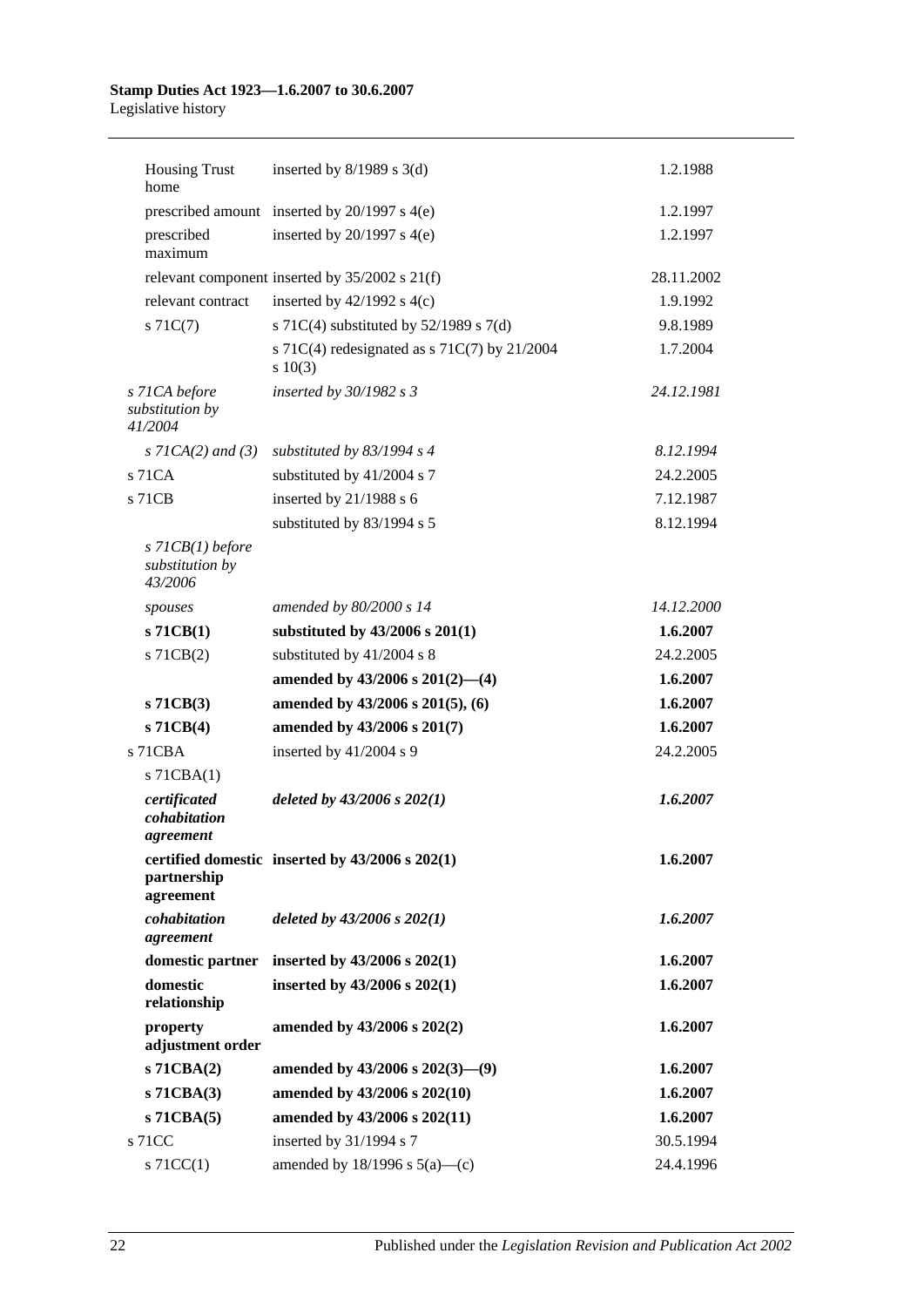|                                  | amended by $11/1999$ s $2(a)$                                                              | 18.3.1999  |
|----------------------------------|--------------------------------------------------------------------------------------------|------------|
|                                  | amended by $35/2002$ s $22(a)$                                                             | 28.11.2002 |
|                                  | amended by 43/2006 s 203(1)                                                                | 1.6.2007   |
| s $71CC(1a)$                     | inserted by $11/1999$ s $2(b)$                                                             | 18.3.1999  |
| $s$ 71CC(1b)                     | inserted by $35/2002$ s $22(b)$                                                            | 28.11.2002 |
| $s$ 71CC(5)                      |                                                                                            |            |
| natural person                   | inserted by $18/1996$ s $5(d)$                                                             | 24.4.1996  |
| person                           | inserted by $18/1996$ s $5(d)$                                                             | 24.4.1996  |
| relative                         | amended by $11/1999$ s $2(c)$                                                              | 18.3.1999  |
|                                  | amended by 43/2006 s 203(2)                                                                | 1.6.2007   |
| spouse                           | deleted by 80/2000 s 15                                                                    | 14.12.2000 |
| $s$ 71CD                         | inserted by 42/1997 s 2                                                                    | 17.7.1997  |
| s 71D                            | inserted by 111/1980 s 13                                                                  | 6.11.1980  |
| s $71D(1)$ and $(2)$             | substituted by $19/1991$ s $5(a)$                                                          | 18.4.1991  |
| s 71D(2a)                        | inserted by $19/1991$ s $5(a)$                                                             | 18.4.1991  |
| $s$ 71D(3)                       |                                                                                            |            |
| exploration<br>tenement          | amended by 83/1994 s 12 (Sch)                                                              | 8.12.1994  |
|                                  | amended by 11/2000 Sch 2                                                                   | 4.5.2002   |
| $s$ 71D(4)                       | substituted by $19/1991$ s $5(b)$                                                          | 18.4.1991  |
| s $71D(5)$ and $(6)$             | inserted by $19/1991$ s $5(b)$                                                             | 18.4.1991  |
| s 71DA                           | inserted by 83/1994 s 6                                                                    | 8.12.1994  |
| s $71DA(1a)$ and<br>(1b)         | inserted by $42/1997$ s $3(a)$                                                             | 17.7.1997  |
| $s$ 71DA $(5)$                   |                                                                                            |            |
| complying<br>superannuation fund | amended by 42/1997 s 3(b)                                                                  | 17.7.1997  |
| pooled<br>superannuation trust   | inserted by $42/1997$ s 3(c)                                                               | 17.7.1997  |
| the SIS Act                      | inserted by $42/1997$ s 3(c)                                                               | 17.7.1997  |
| $s$ 71DA $(6)$                   | substituted by $42/1997$ s 3(d)                                                            | 17.7.1997  |
| Pt 3 Div 7                       | heading preceding s 71EA inserted by 39/2002<br>s <sub>3</sub>                             | 28.11.2002 |
|                                  | heading preceding s 71EA deleted and Div 7<br>heading inserted by $44/2003$ s 3(1) (Sch 1) | 24.11.2003 |
| s 71EA                           | inserted by 39/2002 s 3                                                                    | 28.11.2002 |
| $s$ 71EA $(1)$                   |                                                                                            |            |
| this Division                    | deleted by $44/2003$ s $3(1)$ (Sch 1)                                                      | 24.11.2003 |
| ss 71EB-71EJ                     | inserted by 39/2002 s 3                                                                    | 28.11.2002 |
| Pt 3 Div 8                       | heading preceding s 71E inserted by 21/1988 s 7                                            | 7.12.1987  |
|                                  | heading preceding s 71E deleted and Div 8<br>heading inserted by $44/2003$ s 3(1) (Sch 1)  | 24.11.2003 |
| s 71E                            | inserted by $21/1988$ s 7                                                                  | 7.12.1987  |
| s 71E(1)                         | amended by $18/1996$ s $6(a)$ , (b)                                                        | 24.4.1996  |
| $s$ 71 $E(1a)$                   | inserted by $18/1996$ s $6(c)$                                                             | 24.4.1996  |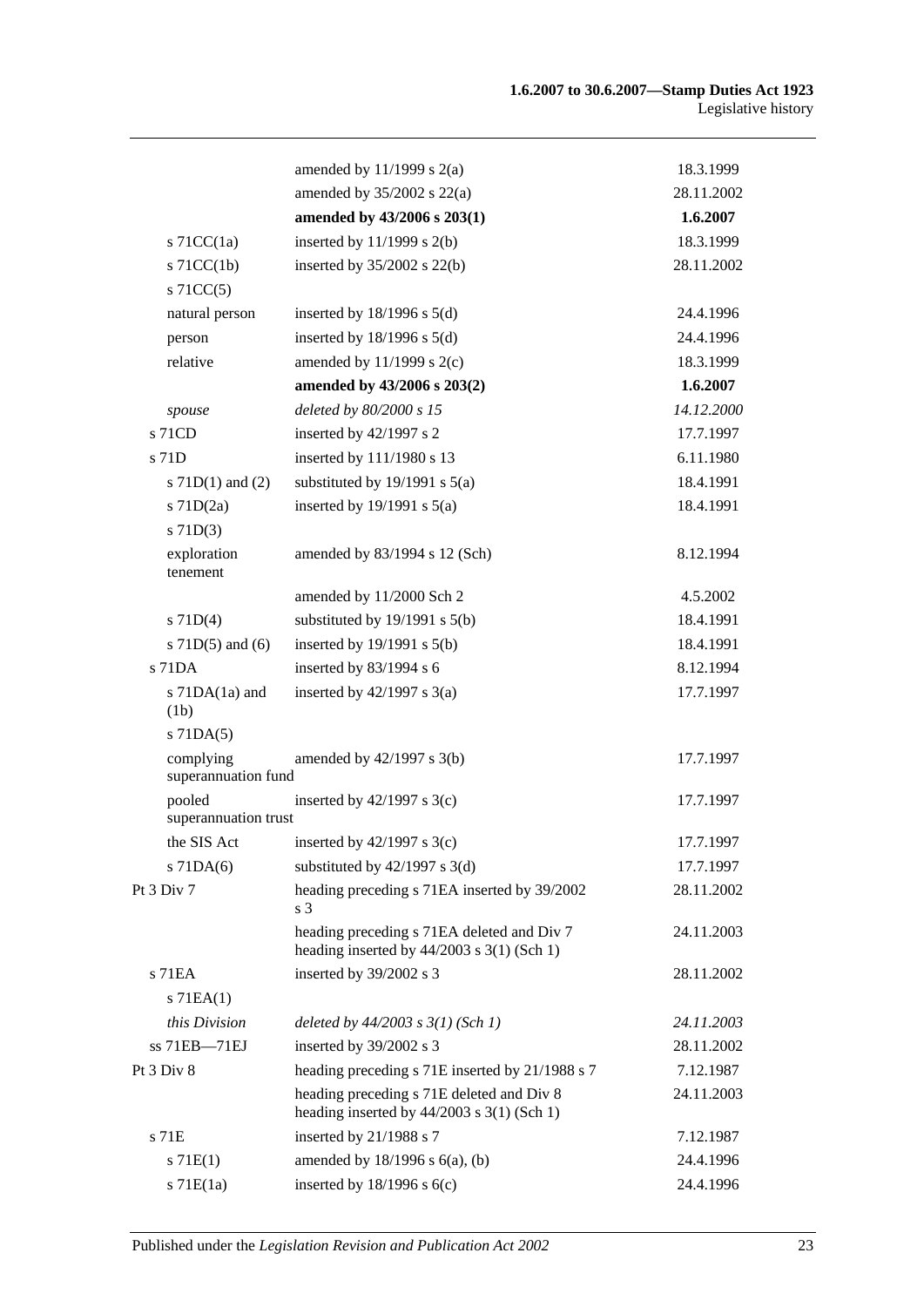| s 71E(2)                            | amended by 88/1992 s 27                                                                     | 14.12.1992                |
|-------------------------------------|---------------------------------------------------------------------------------------------|---------------------------|
|                                     | (d) deleted by $80/2000$ s 16                                                               | 14.12.2000                |
|                                     | amended by 23/2001 s 110                                                                    | 15.7.2001                 |
| s 71E(4a)                           | inserted by 74/1991 s 12                                                                    | 12.12.1991                |
| $s$ 71 $E(6)$                       | amended by 82/1996 s 113                                                                    | 1.7.1997                  |
| $s$ 71 $E(10)$                      | deleted by 33/1990 s 9                                                                      | 26.4.1990                 |
| $s$ 71 $F$                          | inserted by 35/2002 s 23                                                                    | 28.11.2002                |
| Pt 3 Div 9 heading                  | heading preceding s 72 deleted and Div 9<br>heading inserted by 44/2003 s 3(1) (Sch 1)      | 24.11.2003                |
| heading preceding<br>$s\,75$        | deleted by 81/1985 s 10                                                                     | 5.8.1985                  |
| s 75                                | deleted by 81/1985 s 10                                                                     | 5.8.1985                  |
|                                     | inserted by $72/1995$ s 5                                                                   | 23.11.1995                |
| s 75A                               | inserted by 21/2004 s 11                                                                    | 1.7.2004                  |
| heading preceding<br>$s$ 75AA       | deleted in pursuance of the Acts Republication<br>Act 1967 as its function is now exhausted | 1.11.1984                 |
| s 75AA                              | deleted by $50/1984$ s $3(1)$ (Sch 6)                                                       | 1.11.1984                 |
| Pt 3 Div 10                         | heading preceding s 76 deleted and Div 10<br>heading inserted by $44/2003$ s 3(1) (Sch 1)   | 24.11.2003                |
| s 76                                |                                                                                             |                           |
| home                                | inserted by $31/2003$ s $10(1)$                                                             | 1.10.2003                 |
|                                     | deleted by $28/2005 s 8$                                                                    | 1.7.2005                  |
| home mortgage                       | inserted by $31/2003$ s $10(1)$                                                             | 1.10.2003                 |
|                                     | deleted by $28/2005 s 8$                                                                    | 1.7.2005                  |
| liability                           | inserted by 88/1992 s 28                                                                    | 14.12.1992                |
| mortgage                            | substituted by 88/1992 s 28                                                                 | 14.12.1992                |
|                                     | amended by 31/2003 s 10(2)                                                                  | 1.10.2003                 |
| s 76A                               | inserted by $8/1986 s 5$                                                                    | 13.3.1986                 |
|                                     | deleted by 88/1992 s 29                                                                     | 14.12.1992                |
| s 79                                | substituted by 88/1992 s 30                                                                 | 14.12.1992                |
| s79(2)                              | amended by 31/2003 s 11                                                                     | 1.10.2003                 |
|                                     | amended by 28/2005 s 9                                                                      | 1.7.2005                  |
| s 80                                | amended by 95/1982 s 15                                                                     | 23.12.1982                |
| s 81                                |                                                                                             |                           |
| s 81(1)                             | s 81 redesignated as $s$ 81(1) by 18/1996 s 7                                               | 24.4.1996                 |
| s 81(2)                             | inserted by 18/1996 s 7                                                                     | 24.4.1996                 |
| s 81A before deletion<br>by 28/2005 | inserted by $101/1976 s 6$                                                                  | 16.12.1976                |
| $s\delta I A(I)$ and (2)            | amended by 31/2003 s 12                                                                     | 1.10.2003                 |
| s 81A                               | deleted by 28/2005 s 21                                                                     | 1.7.2009-not incorporated |
| s 81B                               | inserted by 111/1980 s 14                                                                   | 6.11.1980                 |
|                                     | substituted by 88/1992 s 31                                                                 | 14.12.1992                |
| s 81C                               | inserted by 95/1982 s 16                                                                    | 23.12.1982                |
| s $81C(6)$                          | amended by 83/1994 s 12 (Sch)                                                               | 8.12.1994                 |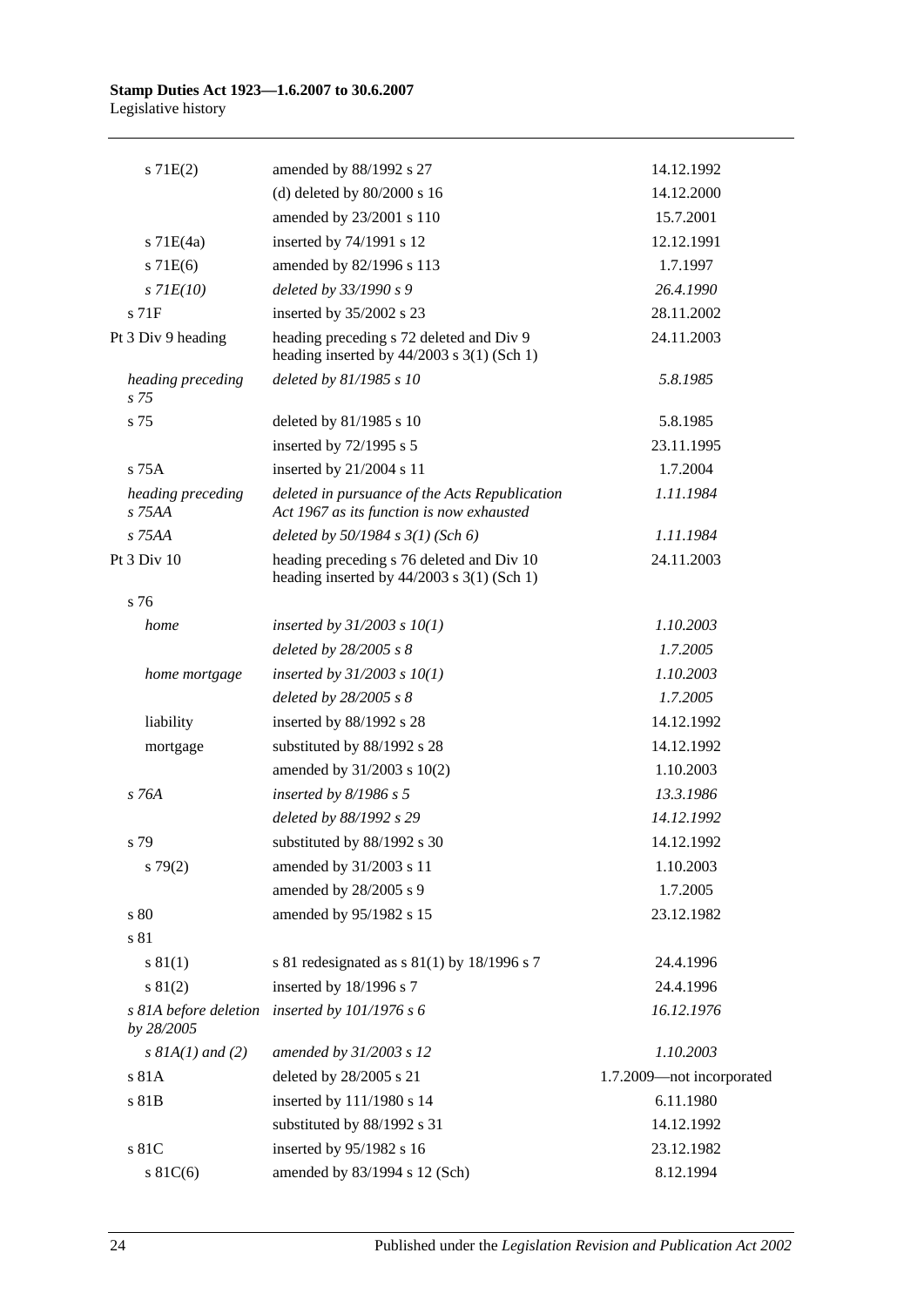|                                    | amended by 23/2001 s 111                                | 15.7.2001 |
|------------------------------------|---------------------------------------------------------|-----------|
| by 28/2005                         | s 81D before deletion inserted by 31/1994 s 8           | 30.5.1994 |
| $s$ $81D(1)$                       | amended by 82/1997 s $5(a)$                             | 1.1.1998  |
| $s$ $81D(4)$                       |                                                         |           |
| subsidiary                         | amended by $23/2001 s 112(a)$                           | 15.7.2001 |
| public company                     | amended by 23/2001 s 112(b)                             | 15.7.2001 |
| $s$ $81D(5)$                       | amended by $82/1997 s 5(b)$                             | 1.1.1998  |
| $s$ $81D(6)$                       | deleted by $82/1997 s 5(c)$                             | 1.1.1998  |
| $s$ $81D$                          | deleted by 28/2005 s 10                                 | 1.7.2005  |
| $s$ $81E$                          | inserted by 82/1997 s 6                                 | 1.1.1998  |
|                                    | deleted by 28/2005 s 10                                 | 1.7.2005  |
| heading preceding<br>s82           | deleted by $50/1984$ s $3(1)$ (Sch 6)                   | 1.11.1984 |
| s 82                               | deleted by 50/1984 s 3(1) (Sch 6)                       | 1.11.1984 |
|                                    | inserted by 21/1988 s 8                                 | 7.12.1987 |
| s 82(1)                            | substituted by 28/2005 s 14                             | 1.7.2006  |
| s 82(2)                            | amended by 42/1992 s 5                                  | 1.9.1992  |
|                                    | substituted by 28/2005 s 14                             | 1.7.2006  |
| s 82A                              | deleted by $50/1984$ s $3(1)$ (Sch 6)                   | 1.11.1984 |
| s 83                               | deleted by $50/1984$ s $3(1)$ (Sch 6)                   | 1.11.1984 |
|                                    | inserted by 21/2004 s 12                                | 1.7.2004  |
|                                    | deleted by 28/2005 s 11                                 | 1.7.2005  |
| ss 84–84J                          | deleted by $50/1984$ s $3(1)$ (Sch 6)                   | 1.11.1984 |
|                                    | ss 85-90 and heading deleted by 104/1976 s 4(2) (Sch 2) | 1.1.1977  |
| Pt 3A                              | heading substituted by 14/1994 s 5                      | 1.9.1994  |
|                                    | amended by 34/2002 s 30                                 | 1.8.2003  |
| Pt 3A Div 1                        | heading inserted by 14/1994 s 5                         | 1.9.1994  |
| s 90A                              | amended by $14/1994$ s $6(a)$                           | 1.9.1994  |
| Australian CS<br>facility licensee | inserted by $34/2002$ s $31(a)$                         | 1.8.2003  |
| broker                             | amended by $52/1989$ s $8(a)$                           | 21.9.1989 |
|                                    | amended by 14/1994 s 6(b)                               | 1.9.1994  |
|                                    | substituted by 11/1999 s 3                              | 18.3.1999 |
|                                    | substituted by $34/2002$ s $31(a)$                      | 1.8.2003  |
| CS facility                        | inserted by $34/2002$ s $31(b)$                         | 1.8.2003  |
| CSF identifier                     | inserted by $34/2002$ s $31(b)$                         | 1.8.2003  |
| CSF participant                    | inserted by $34/2002$ s $31(b)$                         | 1.8.2003  |
| CSF transaction                    | inserted by $34/2002$ s $31(b)$                         | 1.8.2003  |
| error transaction                  | inserted by $14/1994$ s $6(c)$                          | 1.9.1994  |
|                                    | substituted by $34/2002$ s $31(c)$                      | 1.8.2003  |
|                                    | exempt transaction inserted by 21/2000 s 28(a)          | 8.6.2000  |
|                                    | substituted by 27/2001 s 12                             | 26.7.2001 |
|                                    | substituted by $34/2002$ s $31(c)$                      | 1.8.2003  |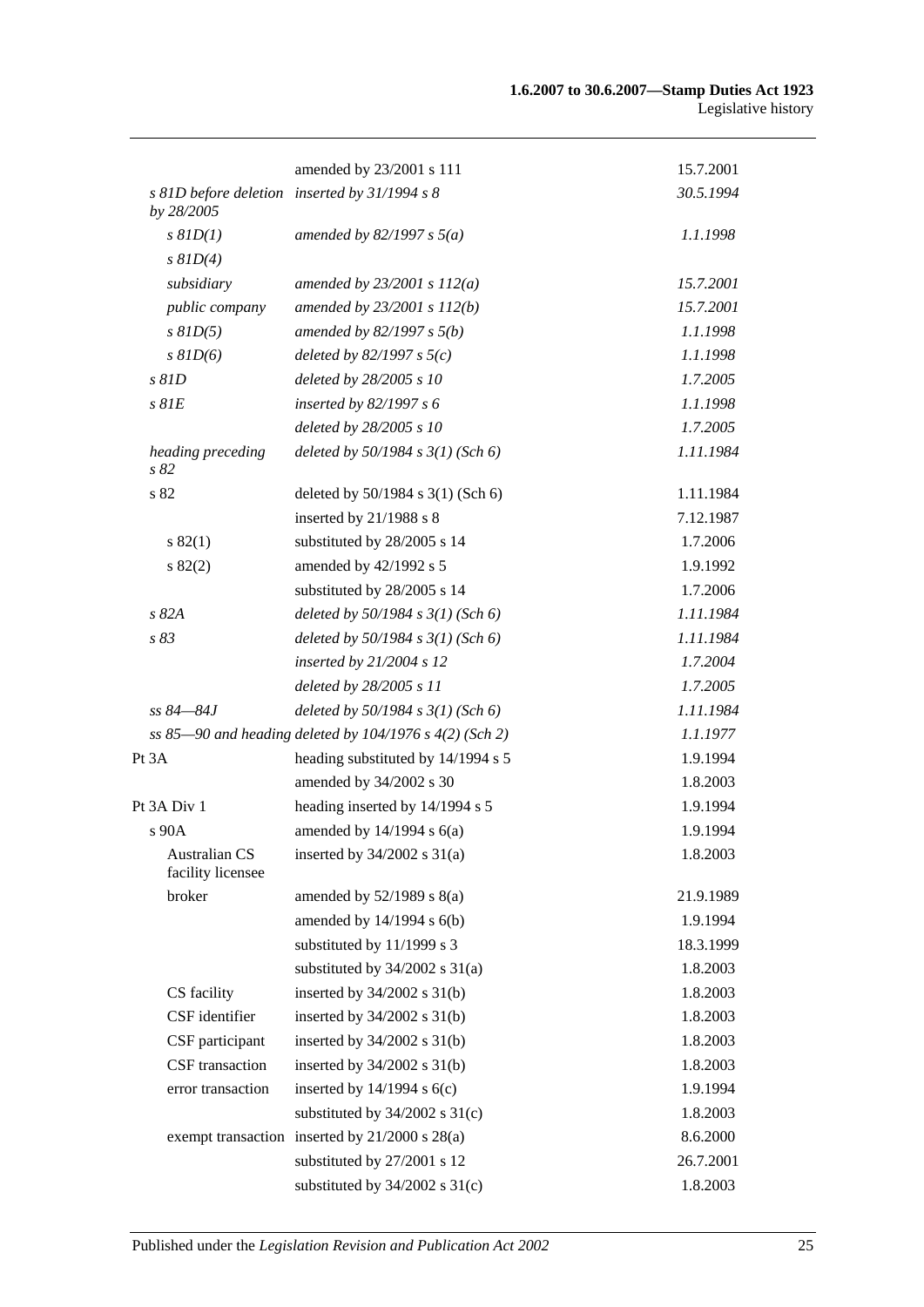| financial market                   | inserted by $34/2002$ s $31(c)$                    | 1.8.2003   |
|------------------------------------|----------------------------------------------------|------------|
| foreign company                    | inserted by $14/1994$ s $6(c)$                     | 1.9.1994   |
|                                    | amended by 23/2001 s 113(a)                        | 15.7.2001  |
|                                    | identification code inserted by $14/1994$ s $6(c)$ | 1.9.1994   |
|                                    | substituted by $34/2002$ s $31(d)$                 | 1.8.2003   |
| odd lot                            | inserted by 70/1981 s 9                            | 2.11.1981  |
|                                    | deleted by $34/2002 s 31(e)$                       | 1.8.2003   |
| odd lot specialist                 | inserted by 70/1981 s 9                            | 2.11.1981  |
|                                    | amended by $52/1989$ s $8(b)$                      | 21.9.1989  |
|                                    | deleted by $34/2002$ s $31(e)$                     | 1.8.2003   |
| operating rules                    | inserted by $34/2002$ s $31(e)$                    | 1.8.2003   |
| proper CSF<br>transaction          | inserted by $34/2002$ s $31(e)$                    | 1.8.2003   |
| proper SCH<br>transfer             | inserted by $14/1994 s 6(d)$                       | 1.9.1994   |
|                                    | deleted by $34/2002 s 31(e)$                       | 1.8.2003   |
| quoted financial<br>product        | inserted by $34/2002$ s $31(e)$                    | 1.8.2003   |
| security                           | quoted marketable inserted by $21/2000 s 28(b)$    | 8.6.2000   |
|                                    | deleted by $34/2002 s 31(e)$                       | 1.8.2003   |
| recognised stock<br>exchange       | inserted by $21/2000$ s $28(b)$                    | 8.6.2000   |
|                                    | deleted by 80/2000 s 17                            | 14.12.2000 |
| registered CS<br>facility licensee | inserted by $34/2002$ s $31(e)$                    | 1.8.2003   |
| registered market<br>licensee      | inserted by $34/2002$ s $31(e)$                    | 1.8.2003   |
| relevant company                   | inserted by $14/1994$ s $6(d)$                     | 1.9.1994   |
|                                    | amended by 23/2001 s 113(b)                        | 15.7.2001  |
| relevant CSF<br>participant        | inserted by $34/2002$ s $31(f)$                    | 1.8.2003   |
| relevant SCH<br>participant        | inserted by $14/1994 s 6(d)$                       | 1.9.1994   |
|                                    | deleted by $34/2002$ s $31(f)$                     | 1.8.2003   |
| <b>SCH</b>                         | inserted by $14/1994 s 6(d)$                       | 1.9.1994   |
|                                    | deleted by $34/2002 s 31(f)$                       | 1.8.2003   |
|                                    | SCH business rules inserted by $14/1994 s 6(d)$    | 1.9.1994   |
|                                    | deleted by $34/2002$ s $31(f)$                     | 1.8.2003   |
| <b>SCH</b> participant             | inserted by $14/1994 s 6(d)$                       | 1.9.1994   |
|                                    |                                                    |            |
|                                    | deleted by $34/2002$ s $31(f)$                     | 1.8.2003   |
| SCH-regulated<br>transfer          | inserted by $14/1994 s 6(d)$                       | 1.9.1994   |
|                                    | deleted by $34/2002$ s $31(f)$                     | 1.8.2003   |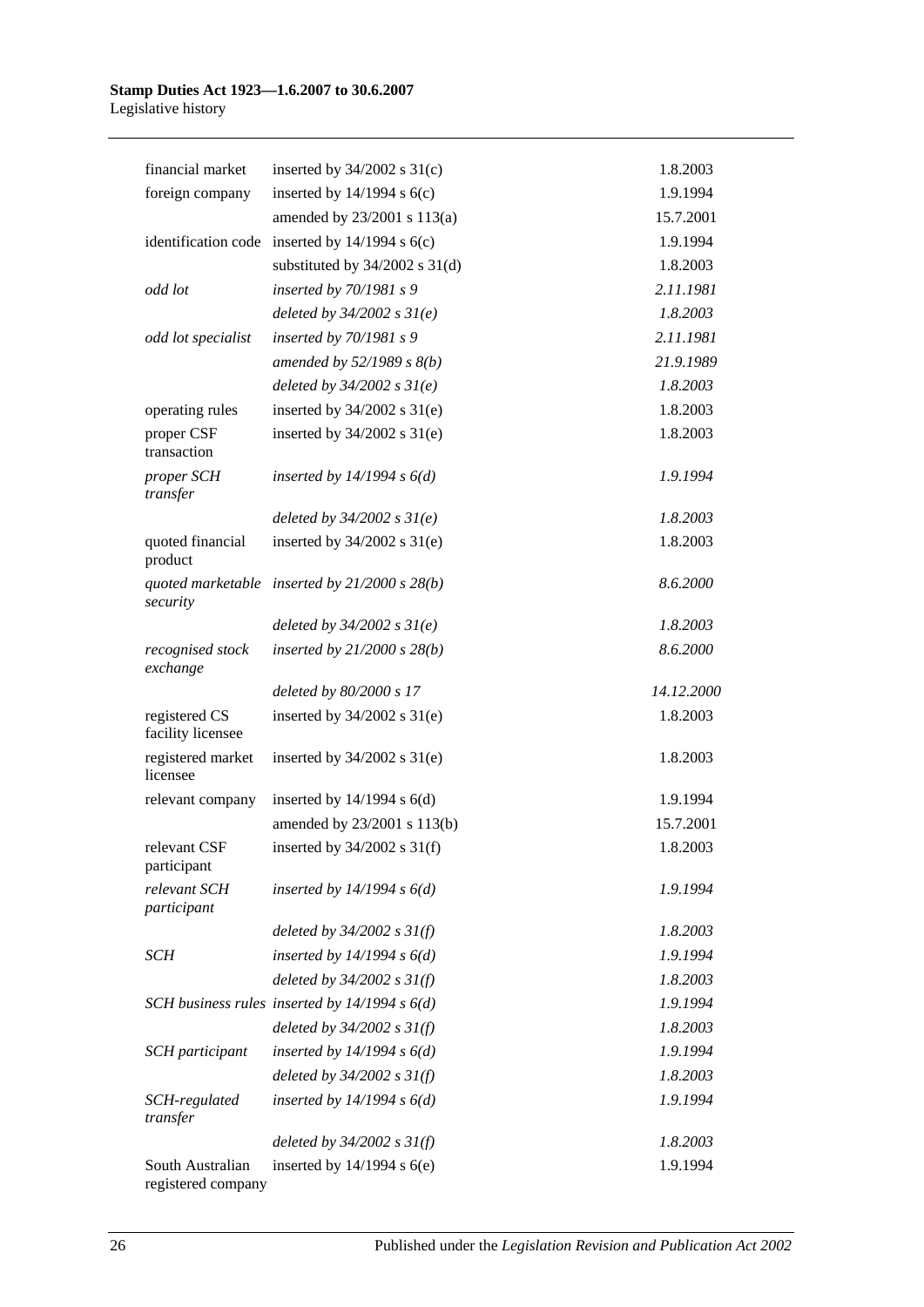|                     | substituted by $23/2001$ s $113(c)$                          | 15.7.2001  |
|---------------------|--------------------------------------------------------------|------------|
| transfer document   | inserted by $14/1994$ s $6(e)$                               | 1.9.1994   |
|                     | substituted by $34/2002$ s $31(g)$                           | 1.8.2003   |
| transfer identifier | inserted by $14/1994 s6(e)$                                  | 1.9.1994   |
|                     | deleted by $34/2002 s 31(g)$                                 | 1.8.2003   |
| transfer value      | inserted by $14/1994$ s $6(e)$                               | 1.9.1994   |
|                     | substituted by $34/2002$ s $31(g)$                           | 1.8.2003   |
| s 90AB              | inserted by 71/1998 s 2                                      | 3.12.1998  |
| s 90AC              | inserted by $21/2000$ s $28(c)$                              | 8.6.2000   |
| Pt 3A Div 2         | heading inserted by 14/1994 s 7                              | 1.9.1994   |
| s 90B               |                                                              |            |
| $s\,90B(1)$         | s 90B amended by 50/1984 s 3(1) (Sch 6)                      | 1.11.1984  |
|                     | s 90B amended by 14/1994 s 8                                 | 1.9.1994   |
|                     | s 90B amended and redesignated as s 90B(1) by<br>49/1995 s 3 | 1.7.1995   |
|                     | amended by $34/2002$ s $32(a)$ —(d)                          | 1.8.2003   |
| $s\ 90B(2)$         | inserted by $49/1995$ s $3(b)$                               | 1.7.1995   |
|                     | amended by $34/2002$ s $32(a)$                               | 1.8.2003   |
| $s\ 90B(3)$         | inserted by $49/1995$ s $3(b)$                               | 1.7.1995   |
|                     | amended by $34/2002$ s $32(a)$ , (b)                         | 1.8.2003   |
| $s\,90C$            |                                                              |            |
| $s \ 90C(1)$        | amended by $14/1994$ s $9(a)$                                | 1.9.1994   |
|                     | amended by $49/1995$ s $4(a)$ , (b)                          | 1.7.1995   |
|                     | (a) and (b) deleted by $49/1995$ s $4(c)$                    | 1.7.1995   |
|                     | amended by $34/2002$ s $33(a)$                               | 1.8.2003   |
| $s \, 90C(2)$       | deleted by $49/1995 s 4(d)$                                  | 1.7.1995   |
| $s \ 90C(3)$        | amended by 70/1981 s 10                                      | 2.11.1981  |
|                     | amended by $49/1995$ s $4(e)$                                | 1.7.1995   |
|                     | amended by 34/2002 s 33(a), (b)                              | 1.8.2003   |
| $s \ 90C(4)$        | amended by 34/2002 s 33(a)                                   | 1.8.2003   |
| s $90C(5)$          | amended by $49/1995$ s $4(f)$                                | 1.7.1995   |
| $s \cdot 90C(6)$    | substituted by $14/1994$ s $9(b)$                            | 1.9.1994   |
|                     | amended by $49/1995$ s $4(g)$                                | 1.7.1995   |
|                     | substituted by 82/1996 s 114                                 | 1.7.1997   |
| $s \, 90C(7)$       | amended by $49/1995 s 4(h)$                                  | 1.7.1995   |
|                     | deleted by 82/1996 s 114                                     | 1.7.1997   |
| $s\,90C(8)$         | amended by $71/1992 s 3(1)$ (Sch 6)                          | 1.3.1993   |
|                     | amended by 14/1994 s $9(c)$ , (d)                            | 1.9.1994   |
|                     | amended by $49/1995 s 4(i)$                                  | 1.7.1995   |
|                     | deleted by 82/1996 s 114                                     | 1.7.1997   |
| $s \, 90C(9)$       | deleted by 100/1986 s 15                                     | 18.12.1986 |
| s 90D               |                                                              |            |
| s $90D(a1)$         | inserted by $49/1995$ s $5(a)$                               | 1.7.1995   |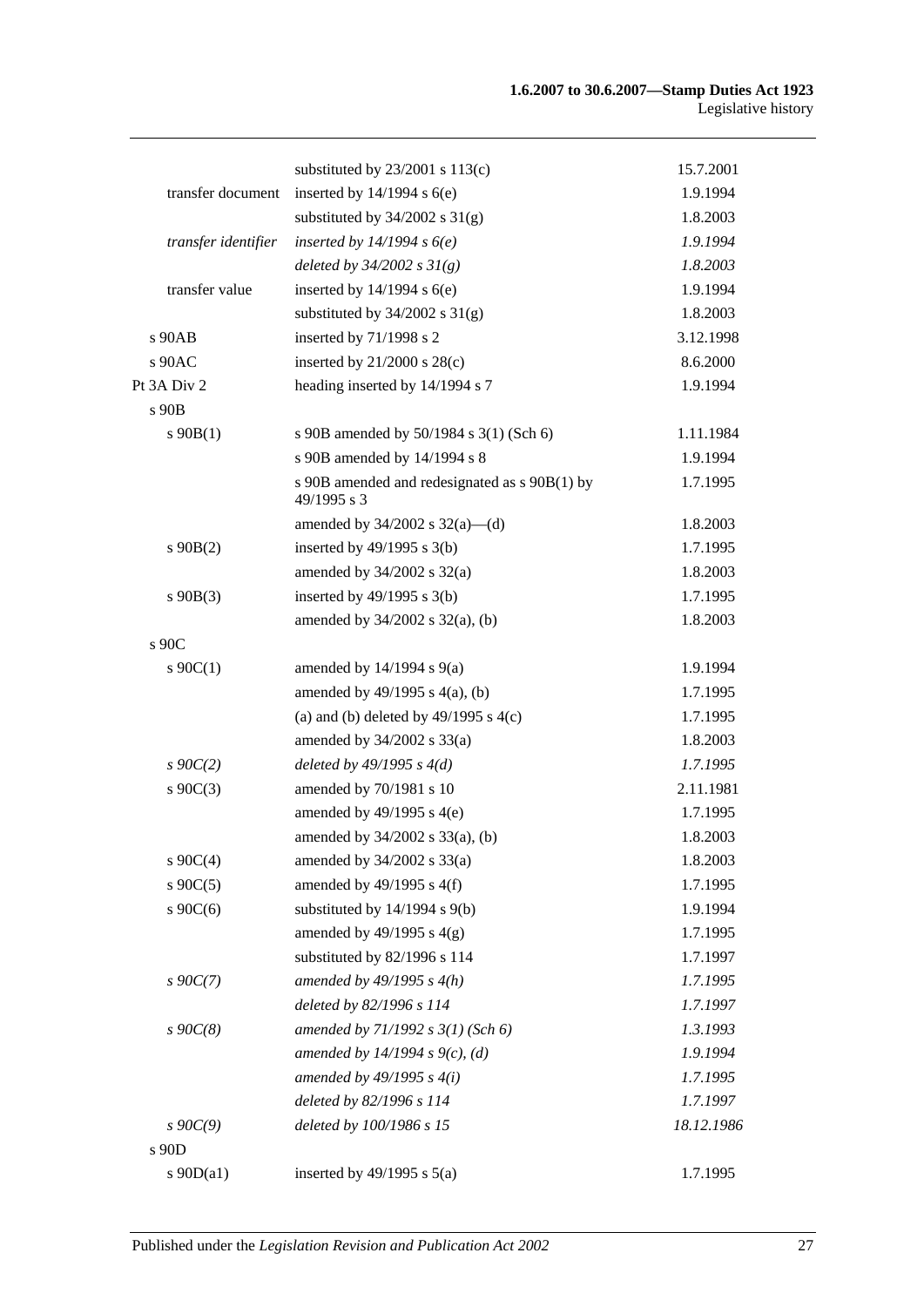| $s \ 90D(1)$                                    | amended by $49/1995$ s $5(b)$                                       | 1.7.1995   |
|-------------------------------------------------|---------------------------------------------------------------------|------------|
|                                                 | amended by $35/2002$ s $24(a)$                                      | 28.11.2002 |
| $s \ 90D(2)$                                    | amended by $49/1995$ s $5(c)$                                       | 1.7.1995   |
|                                                 | amended by 35/2002 s 24(b)                                          | 28.11.2002 |
| $s \ 90D(3)$                                    | substituted by 88/1992 s 32                                         | 14.12.1992 |
|                                                 | substituted by $14/1994$ s $10(a)$                                  | 1.9.1994   |
|                                                 | amended by $49/1995$ s $5(d)$                                       | 1.7.1995   |
|                                                 | substituted by 82/1996 s 115                                        | 1.7.1997   |
| $s$ 90D(4)                                      | substituted by 88/1992 s 32                                         | 14.12.1992 |
|                                                 | amended by $49/1995 s 5(e)$                                         | 1.7.1995   |
|                                                 | deleted by 82/1996 s 115                                            | 1.7.1997   |
| $s$ 90D(5)                                      | inserted by 88/1992 s 32                                            | 14.12.1992 |
|                                                 | deleted by 82/1996 s 115                                            | 1.7.1997   |
| $s\,90D(6)$                                     | inserted by 88/1992 s 32                                            | 14.12.1992 |
|                                                 | amended by 14/1994 s 10(b)                                          | 1.9.1994   |
|                                                 | deleted by 82/1996 s 115                                            | 1.7.1997   |
| $s \, 90D(7)$ and (8)                           | inserted by 88/1992 s 32                                            | 14.12.1992 |
|                                                 | deleted by 82/1996 s 115                                            | 1.7.1997   |
| s 90E                                           |                                                                     |            |
| $s \ 90E(1)$                                    | amended by 14/1994 s 11                                             | 1.9.1994   |
|                                                 | amended by $49/1995$ s $6(a)$                                       | 1.7.1995   |
|                                                 | amended by 34/2002 s 34(a)                                          | 1.8.2003   |
| $s$ 90 $E(2)$                                   | substituted by 88/1992 s 33                                         | 14.12.1992 |
|                                                 | amended by 49/1995 s 6(b)                                           | 1.7.1995   |
|                                                 | amended by 82/1996 s 116                                            | 1.7.1997   |
| $s$ 90E(3)                                      | amended by 36/1990 s 6                                              | 24.5.1990  |
|                                                 | substituted by $34/2002$ s $34(b)$                                  | 1.8.2003   |
| s 90F                                           | amended by 49/1995 s 7                                              | 1.7.1995   |
|                                                 | amended by 34/2002 s 35                                             | 1.8.2003   |
| s 90G                                           | inserted by 8/1986 s 6                                              | 13.3.1986  |
| $s \ 90G(1)$                                    |                                                                     |            |
| broker                                          | amended by $52/1989$ s $9(c)$                                       | 21.9.1989  |
| financial product                               | marketable security amended by 23/2001 s 114                        | 15.7.2001  |
|                                                 | marketable security renamed financial product<br>by 34/2002 s 36(a) | 1.8.2003   |
| jobber                                          | deleted by $52/1989 s 9(a)$                                         | 21.9.1989  |
| marketable<br>security-see<br>financial product |                                                                     |            |
| market maker                                    | inserted by $52/1989$ s $9(a)$                                      | 21.9.1989  |
|                                                 | relevant transaction amended by $34/2002$ s $36(a)$                 | 1.8.2003   |
| the U.K. Stock<br>Exchange                      | deleted by $52/1989 s 9(b)$                                         | 21.9.1989  |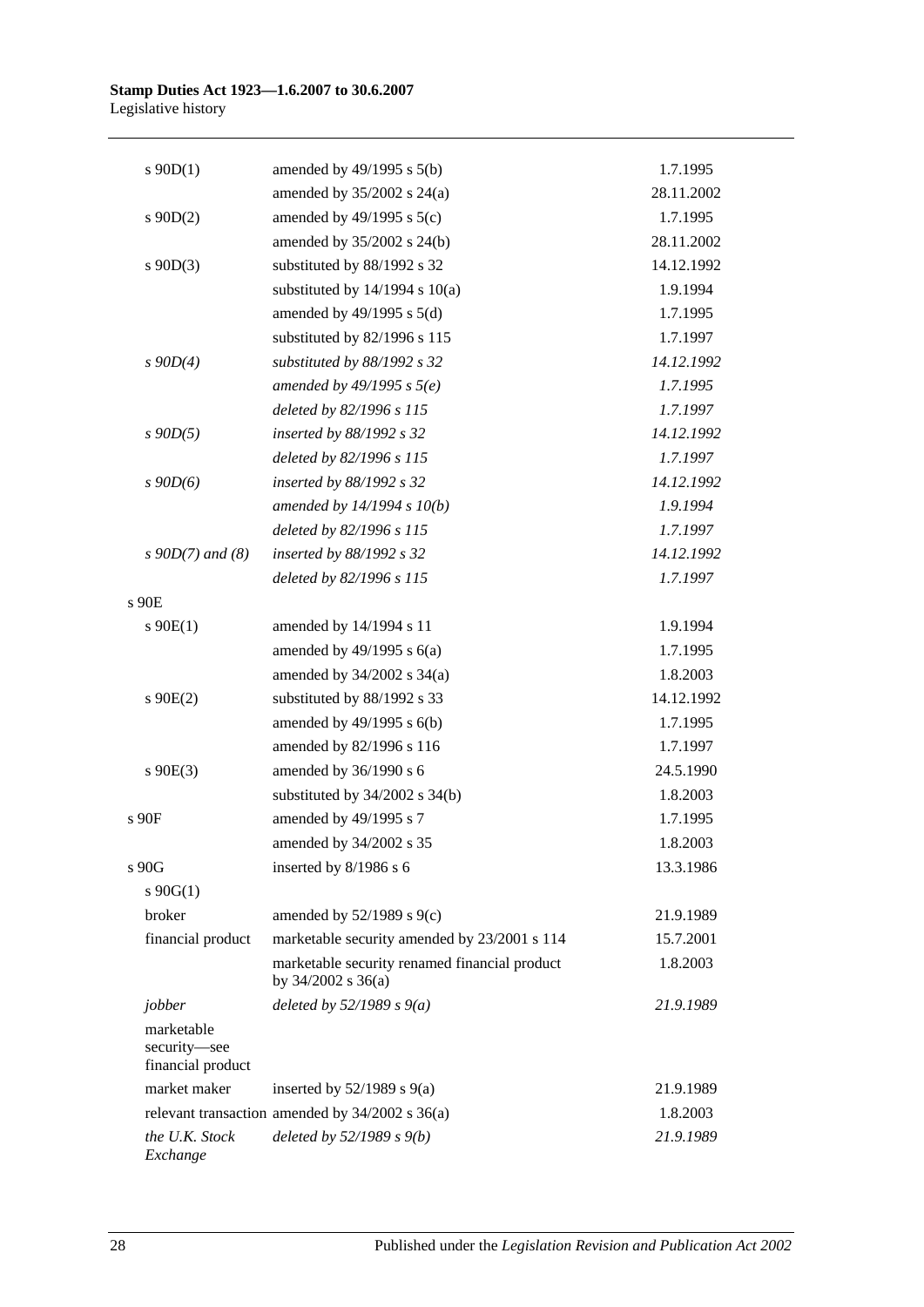|      | <b>Stock Exchange</b>          | the U.K. and Irelandinserted by 52/1989 s 9(b)         | 21.9.1989  |
|------|--------------------------------|--------------------------------------------------------|------------|
|      | $s\ 90G(3)$                    | amended by $34/2002$ s $36(a)$                         | 1.8.2003   |
|      | $s\ 90G(5)$                    | substituted by 88/1992 s 34                            | 14.12.1992 |
|      |                                | substituted by $82/1996$ s $117(a)$                    | 1.7.1997   |
|      |                                | $s$ 90G(5a) and (5b) inserted by 88/1992 $s$ 34        | 14.12.1992 |
|      |                                | deleted by $82/1996 s 117(a)$                          | 1.7.1997   |
|      | $s\ 90G(6)$                    | amended by 100/1986 s 16(a), (b)                       | 1.2.1987   |
|      |                                | amended by $52/1989$ s $9(c)$ —(f)                     | 21.9.1989  |
|      |                                | amended by 49/1995 s 8                                 | 1.7.1995   |
|      |                                | amended by $34/2002$ s $36(b)$ —(d)                    | 1.8.2003   |
|      | $s\ 90G(7)$                    | amended by 100/1986 s 16(c), (d)                       | 1.2.1987   |
|      |                                | amended by $52/1989$ s $9(c)$ , (g)                    | 21.9.1989  |
|      |                                | amended by 34/2002 s 36(b)                             | 1.8.2003   |
|      | $s\,90G(8)$                    | substituted by $100/1986$ s $16(e)$                    | 18.12.1986 |
|      |                                | deleted by 82/1996 s 117(b)                            | 1.7.1997   |
|      | Pt 3A Div 3                    | inserted by 14/1994 s 12                               | 1.9.1994   |
|      |                                | amended by 83/1994 s 7                                 | 8.12.1994  |
|      |                                | amended by 18/1996 s 8                                 | 24.4.1996  |
|      |                                | amended by 82/1996 ss 118, 119                         | 1.7.1997   |
|      |                                | substituted by 34/2002 s 37                            | 1.8.2003   |
|      | Pt 3A Div 4                    | inserted by 14/1994 s 12                               | 1.9.1994   |
|      |                                | amended by 82/1996 ss 120, 121                         | 1.7.1997   |
|      |                                | substituted by 34/2002 s 37                            | 1.8.2003   |
|      | Pt 3A Div 5                    | inserted by 83/1994 s 8                                | 8.12.1994  |
|      | s 90T                          | amended by 23/2001 s 115                               | 15.7.2001  |
|      |                                | amended by 34/2002 s 38                                | 1.8.2003   |
|      | $s$ 90U                        | amended by 34/2002 s 39                                | 1.8.2003   |
|      | $s$ 90 $V$                     |                                                        |            |
|      | $s\ 90V(1)$                    | amended by 34/2002 s 40                                | 1.8.2003   |
|      | $s\ 90V(3)$                    | inserted by 80/2000 s 18                               | 14.12.2000 |
| Pt 4 |                                | inserted by 36/1990 s 7                                | 24.5.1990  |
|      |                                | amended by 88/1992 ss 35-41                            | 14.12.1992 |
|      |                                | amended by 83/1994 s 9                                 | 8.12.1994  |
|      |                                | amended by 18/1996 s 9                                 | 24.4.1996  |
|      |                                | amended by 82/1996 ss 122-127                          | 1.7.1997   |
|      |                                | substituted by 80/2000 s 19                            | 14.12.2000 |
| s 91 |                                |                                                        |            |
|      | $s\,91(1)$                     |                                                        |            |
|      | close personal<br>relationship | inserted by $43/2006$ s $204(1)$                       | 1.6.2007   |
|      | executive officer              | amended by 23/2001 s 116(a)                            | 15.7.2001  |
|      | land asset                     | land asset and local substituted by $27/2006$ s $4(1)$ | 22.9.2006  |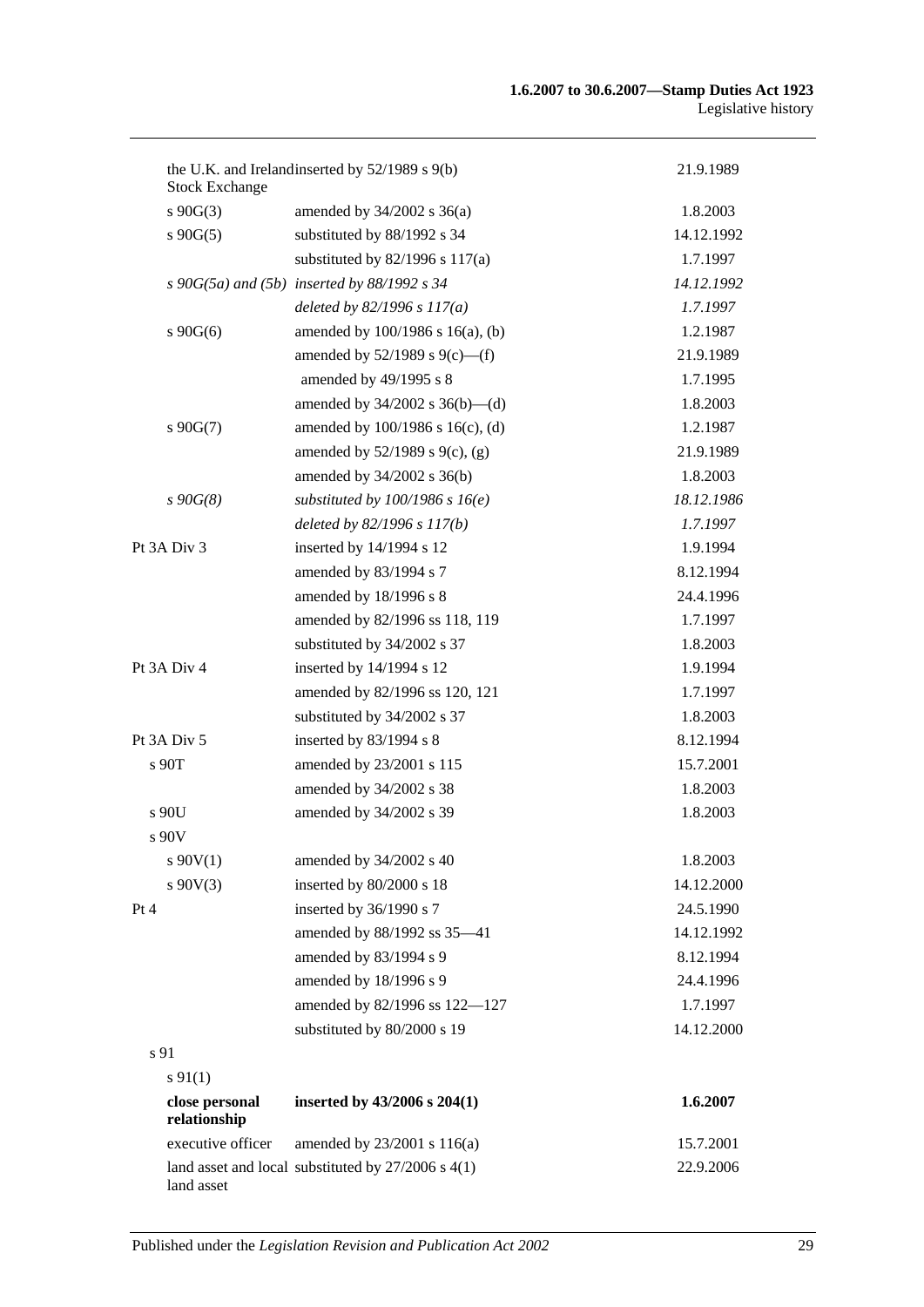|         | local primary<br>production land<br>asset | inserted by $27/2006$ s $4(1)$                      | 22.9.2006 |
|---------|-------------------------------------------|-----------------------------------------------------|-----------|
|         | majority interest                         | deleted by $27/2006 s 4(2)$                         | 22.9.2006 |
|         | entity                                    | primary production inserted by $27/2006$ s $4(3)$   | 22.9.2006 |
|         | private company                           | substituted by 34/2002 s 41                         | 1.8.2003  |
|         | relative                                  | amended by 43/2006 s 204(2)                         | 1.6.2007  |
|         |                                           | significant interest inserted by $27/2006$ s $4(4)$ | 22.9.2006 |
|         | $s\ 91(4)$                                | amended by 23/2001 s 116(b)                         | 15.7.2001 |
|         |                                           | amended by 43/2006 s 204(3)                         | 1.6.2007  |
|         | s 91A                                     | inserted by 27/2006 s 5                             | 22.9.2006 |
|         | s <sub>93</sub>                           |                                                     |           |
|         | $s\,93(1)$                                | amended by $27/2006$ s $6(1)$ , (2)                 | 22.9.2006 |
|         | s 94                                      |                                                     |           |
|         | $s\,94(1)$                                | amended by 27/2006 s 7(1)                           | 22.9.2006 |
|         | $s\,94(2)$                                | amended by 27/2006 s 7(2)                           | 22.9.2006 |
|         | $s\,94(5)$                                | inserted by $27/2006$ s $7(3)$                      | 22.9.2006 |
|         | s <sub>95</sub>                           |                                                     |           |
|         | $s\,95(1)$ —(3)                           | amended by 27/2006 s 8                              | 22.9.2006 |
|         | ss 95A and 95B                            | inserted by 27/2006 s 9                             | 22.9.2006 |
|         | s 96                                      |                                                     |           |
|         | $s\,96(1)$ and (2)                        | amended by 27/2006 s 10                             | 22.9.2006 |
|         | s 97                                      |                                                     |           |
|         | $s\,97(1)$                                | amended by 27/2006 s 11(1)                          | 22.9.2006 |
|         | $s\,97(2)$                                | amended by 34/2002 s 42                             | 1.8.2003  |
|         | s $97(3)$ and (4)                         | amended by 27/2006 s 11(1)                          | 22.9.2006 |
|         | $s\,97(5)$                                | amended by 34/2002 s 42                             | 1.8.2003  |
|         |                                           | amended by $27/2006$ s $11(1)$ —(3)                 | 22.9.2006 |
|         | s 98                                      |                                                     |           |
|         | s 98(1)                                   | amended by 27/2006 s 12(1), (2)                     | 22.9.2006 |
|         | $s\,98(1a)$                               | inserted by 27/2006 s 12(3)                         | 22.9.2006 |
|         | $s\,98(2)$                                | amended by 27/2006 s 12(1)                          | 22.9.2006 |
|         | s 101                                     |                                                     |           |
|         | s 101(2)                                  | substituted by 27/2001 s 13                         | 26.7.2001 |
|         |                                           | amended by 34/2002 s 43                             | 1.8.2003  |
|         | s 102                                     |                                                     |           |
|         | s $102(1)$ —(3)                           | amended by 27/2006 s 13                             | 22.9.2006 |
| $Pt\,5$ |                                           |                                                     |           |
|         | s 106                                     |                                                     |           |
|         | s 106(1)                                  | s 106 amended by 50/1984 s 3(1) (Sch 6)             | 1.11.1984 |
|         |                                           | s 106 redesignated as s 106(1) by 82/1996 s 128     | 1.7.1997  |
|         | 106(2)                                    | inserted by 82/1996 s 128                           | 1.7.1997  |
|         | s 106A                                    |                                                     |           |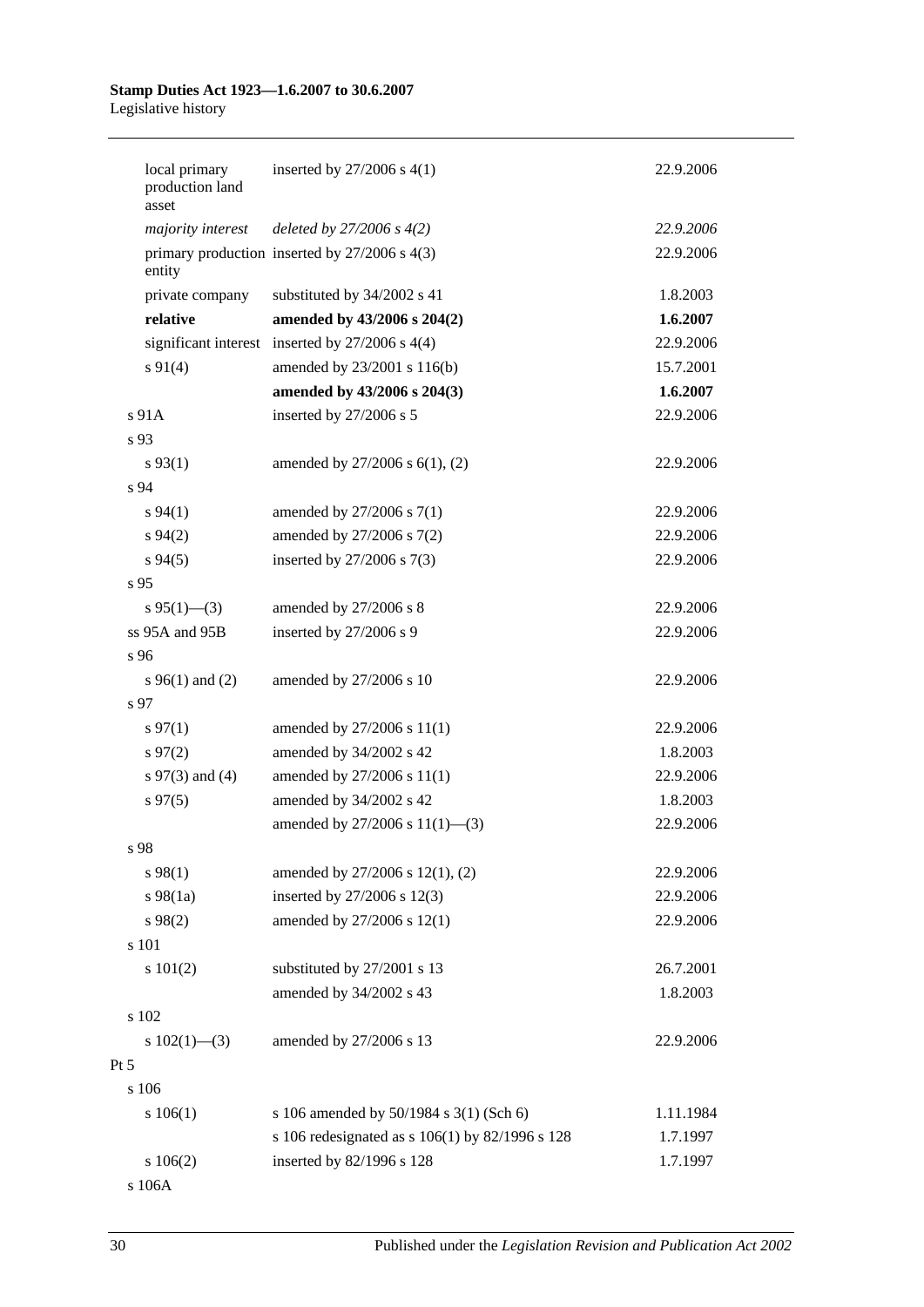| s 106A(1)                  | amended by $70/1981$ s $11(a)$                                                              | 2.11.1981               |
|----------------------------|---------------------------------------------------------------------------------------------|-------------------------|
|                            | amended by $83/1994$ s $10(a)$                                                              | 8.12.1994               |
|                            | amended by $34/2002$ s $44(a)$ , (b)                                                        | 1.8.2003                |
| s $106A(1a)$               | inserted by $70/1981$ s $11(b)$                                                             | 2.11.1981               |
|                            | amended by 35/2002 s 25                                                                     | 28.11.2002              |
|                            | amended by 34/2002 s 44(c)                                                                  | 1.8.2003                |
| s 106A(1b)                 | inserted by $70/1981$ s $11(b)$                                                             | 2.11.1981               |
| s 106A(2)                  | amended by 14/1994 s 13                                                                     | 1.9.1994                |
|                            | amended by 83/1994 s 10(b)                                                                  | 8.12.1994               |
|                            | amended by $34/2002$ s $44(d)$ —(f)                                                         | 1.8.2003                |
| s 106A(3)                  | amended by $83/1994$ s $10(c)$                                                              | 8.12.1994               |
|                            | amended by 82/1996 s 129(a)                                                                 | 1.7.1997                |
|                            | amended by $34/2002$ s $44(g)$                                                              | 1.8.2003                |
| s 106A(4)                  | substituted by $83/1994$ s $10(d)$                                                          | 8.12.1994               |
|                            | amended by 82/1996 s 129(b)                                                                 | 1.7.1997                |
| s 106A(5)                  | amended by $83/1994$ s $10(e)$                                                              | 8.12.1994               |
|                            | amended by 34/2002 s 44(h), (i)                                                             | 1.8.2003                |
| $s$ 107                    | substituted by $14/1994$ s $14$                                                             | 1.9.1994                |
|                            | deleted by 82/1996 s 130                                                                    | 1.7.1997                |
|                            | inserted by 35/2002 s 26                                                                    | 28.11.2002              |
| s 108                      |                                                                                             |                         |
| s 108(1)                   | amended by 59/1994 Sch 2                                                                    | 1.1.1995                |
|                            | amended by 44/2006 s 59                                                                     | 18.1.2007               |
| s 109                      | amended by 88/1992 s 42                                                                     | 14.12.1992              |
| s 110                      | deleted by 88/1992 s 43                                                                     | 14.12.1992              |
| s 110A                     | amended by 100/1986 s 17                                                                    | 18.12.1986              |
|                            | deleted by 82/1996 s 131                                                                    | 1.7.1997                |
| s 111                      | amended by 82/1996 s 132                                                                    | 1.7.1997                |
| s 112                      |                                                                                             |                         |
| s 112(1)                   | amended by $74/1991$ s $13(a)$                                                              | 12.12.1991              |
| s112(5)                    | inserted by 74/1991 s 13(b)                                                                 | 12.12.1991              |
| s 113                      | deleted by $50/1984$ s $3(1)$ (Sch 6)                                                       | 1.11.1984               |
| s 114                      | inserted by 27/1978 s 8                                                                     | 30.3.1978               |
| Sch 1                      | deleted in pursuance of the Acts Republication<br>Act 1967 as its function is now exhausted | 1.11.1984               |
|                            | inserted by 41/1999 s 22                                                                    | 1.12.1998               |
| Sch 2                      | heading substituted by $44/2003$ s 3(1) (Sch 1)                                             | 24.11.2003              |
| Pt <sub>1</sub>            | heading inserted by $44/2003$ s 3(1) (Sch 1)                                                | 24.11.2003              |
| <b>AGREEMENT</b> or<br>any | amended by $42/1992 s 6(a)$                                                                 | 1.9.1992                |
| <b>MEMORANDUM</b>          |                                                                                             |                         |
| <b>AFFIDAVIT OR</b>        | deleted by $88/1992$ s $44(a)$<br>amended by 50/1984 s 3(1) (Sch 6)                         | 14.12.1992<br>1.11.1984 |
| <b>DECLARATION</b>         |                                                                                             |                         |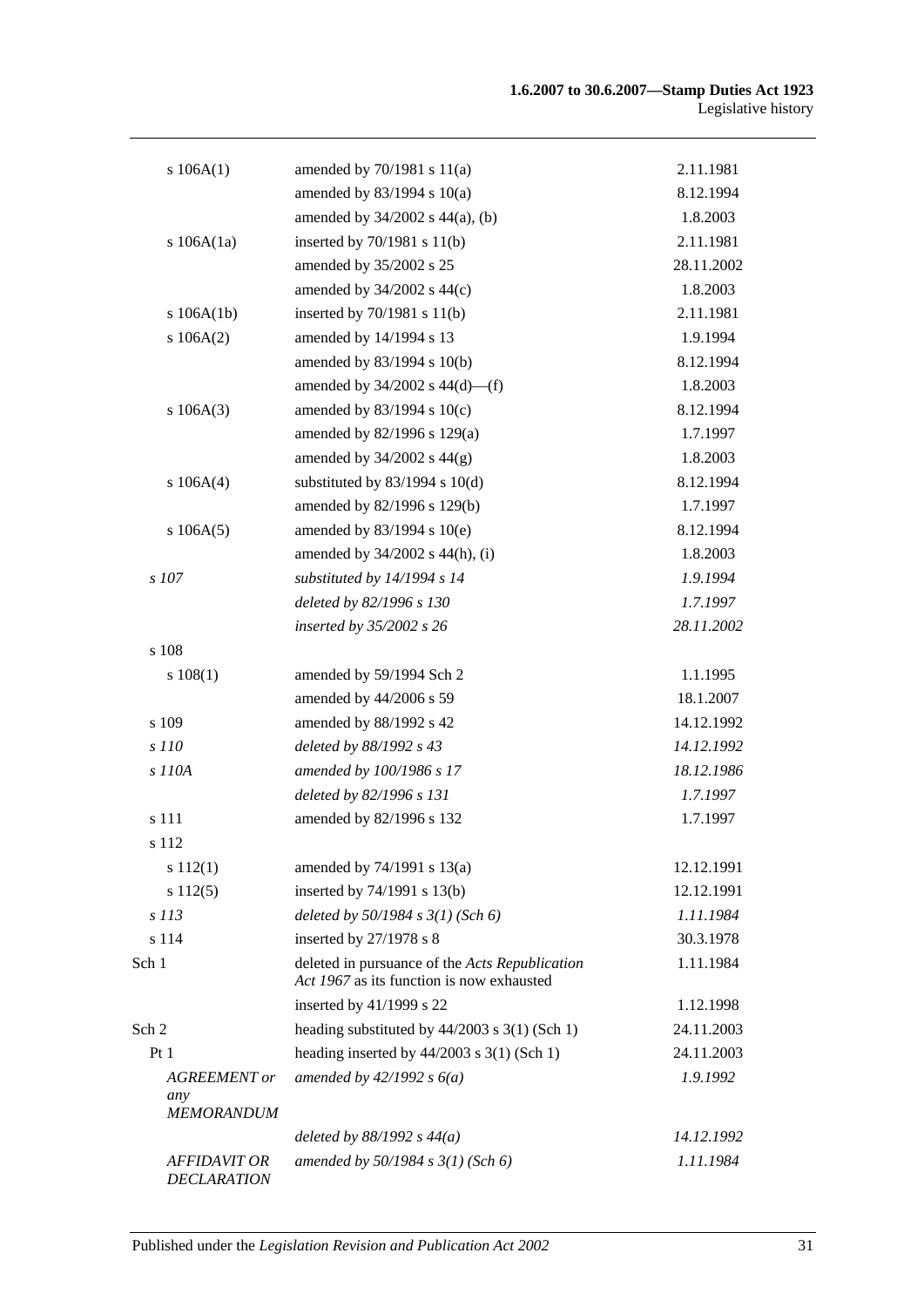|                      | deleted by $81/1985 s 11(a)$                                                                                         | 5.8.1985                     |
|----------------------|----------------------------------------------------------------------------------------------------------------------|------------------------------|
| cl 1                 | ANNUAL LICENCE amended by 27/1978<br>s 9(a)—(d)                                                                      | uncommenced-not incorporated |
|                      | ANNUAL LICENCE amended by 65/1983 s 3                                                                                | 1.1.1984                     |
|                      | ANNUAL LICENCE amended by 8/1986 s 7(a)                                                                              | 13.3.1986                    |
|                      | ANNUAL LICENCE amended by 100/1986<br>s 18(a), (b)                                                                   | 18.12.1986                   |
|                      | ANNUAL LICENCE amended by 47/1990<br>s $5(1)(a)$ , (b), (d), (c)                                                     | 1.7.1990                     |
|                      | ANNUAL LICENCE paragraph (1) deleted by<br>47/1990 s $5(1)(c)$                                                       | 1.7.1990                     |
|                      | ANNUAL LICENCE amended by 82/1996 s 133                                                                              | 1.7.1997                     |
|                      | ANNUAL LICENCE amended by 36/1998 s 3(a)                                                                             | 1.6.1998                     |
|                      | ANNUAL LICENCE amended and redesignated<br>as cl 1 by 44/2003 s 3(1) (Sch 1)                                         | 24.11.2003                   |
| cl $1(3)$            |                                                                                                                      |                              |
|                      | Exemption No 2 amended by $41/1999$ s $23(a)$                                                                        | 1.12.1998                    |
|                      | Exemption No 3 inserted by $111/1980$ s $15(a)$                                                                      | 6.11.1980                    |
|                      | substituted by $100/1986$ s $18(c)$                                                                                  | 18.12.1986                   |
|                      | Exemption No 4 inserted by $111/1980$ s $15(a)$                                                                      | 6.11.1980                    |
| and 6                | Exemption Nos 5 inserted by 81/1985 s 11(b)                                                                          | 5.8.1985                     |
|                      | Exemption No 7 inserted by 8/1986 s 7(b)                                                                             | 13.3.1986                    |
|                      | Exemption No 8 inserted by $100/1986$ s $18(d)$                                                                      | 18.12.1986                   |
| cl <sub>2</sub>      | <b>APPLICATION</b> to Register a Motor Vehicle<br>amended by $64/1989$ s $4(a)$ , (b)                                | 28.3.1990                    |
|                      | <b>APPLICATION</b> to Register a Motor Vehicle<br>amended by $31/1994$ s $9(a)$                                      | 30.5.1994                    |
|                      | <b>APPLICATION</b> to Register a Motor Vehicle<br>amended and redesignated as cl 2 by 44/2003<br>$s \; 3(1)$ (Sch 1) | 24.11.2003                   |
| cl $2(1)$            | amended by $28/2005$ s $15(1)$                                                                                       | 1.7.2006                     |
| cl $2(2)$            |                                                                                                                      |                              |
|                      | Exemption No 2 amended by $100/1986$ s $18(e)$                                                                       | 18.12.1986                   |
|                      | Exemption No 4 substituted by 64/1989 s 4(c)                                                                         | 28.3.1990                    |
|                      | substituted by $30/1996$ s $43(a)$                                                                                   | 1.7.1996                     |
| Exemption<br>No 5A   | inserted by $8/1986$ s $7(c)$                                                                                        | 13.3.1986                    |
|                      | Exemption No 6 substituted by $41/2004$ s 10(1)                                                                      | 24.2.2005                    |
| Exemption<br>No $10$ | substituted by 83/1994 s 12 (Sch)                                                                                    | 8.12.1994                    |
|                      | amended by 41/2004 s 10(2)                                                                                           | 24.2.2005                    |
| Exemption<br>No 10A  | inserted by $76/1994$ s $7(a)$                                                                                       | 2.3.1995                     |
|                      | substituted by $77/1995$ s $17(a)$                                                                                   | 1.7.1996                     |
|                      | substituted by $30/1996$ s $43(b)$                                                                                   | 1.7.1996                     |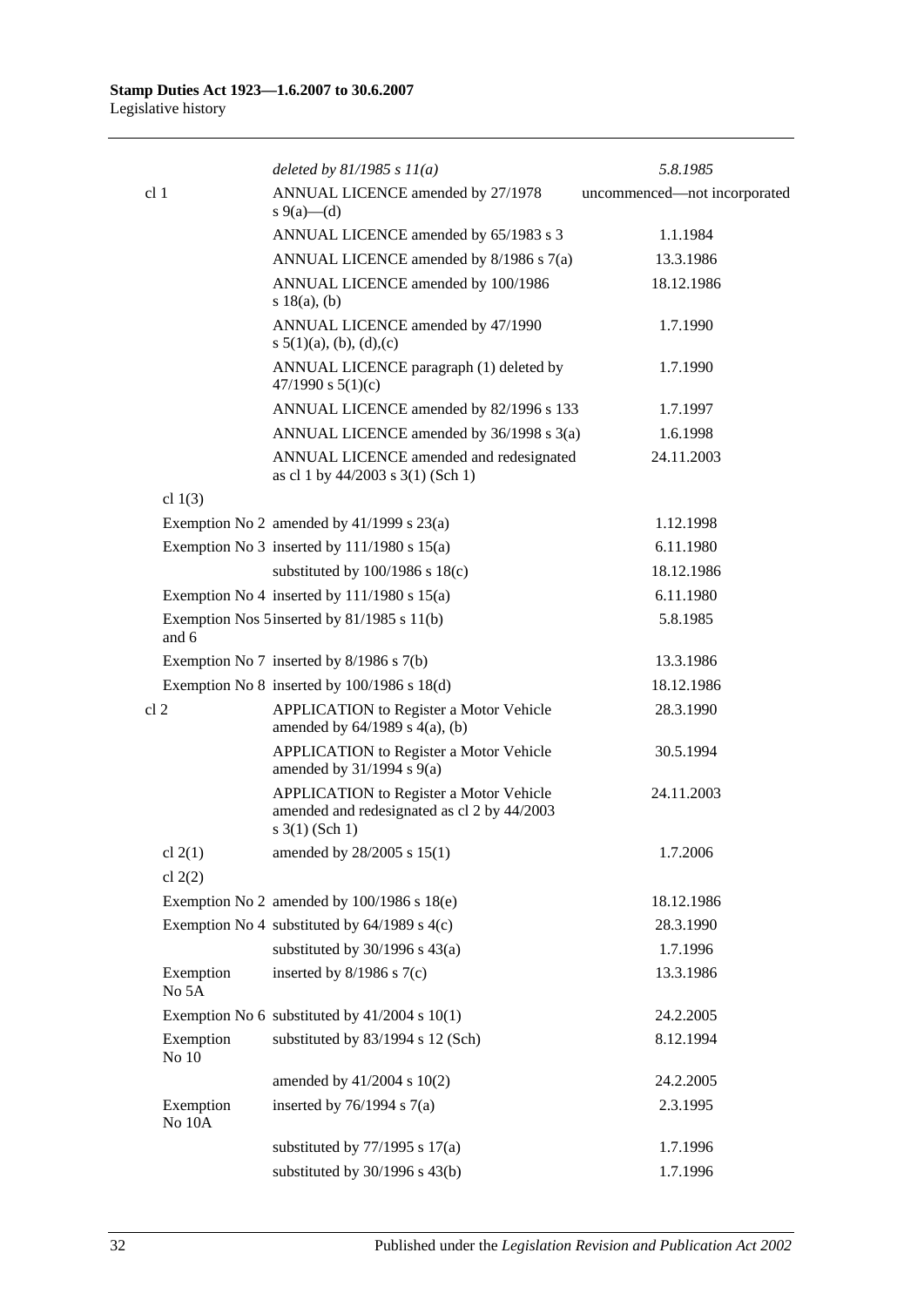| Exemption<br>No 10B | inserted by $77/1995 s 17(a)$                    | 1.7.1996   |
|---------------------|--------------------------------------------------|------------|
|                     | deleted by $30/1996 s 43(b)$                     | 1.7.1996   |
| Exemption<br>No 11  | substituted by $41/2004$ s $10(3)$               | 24.2.2005  |
| Exemption<br>No 11A | inserted by $54/1991$ s $5(a)$                   | 3.2.1992   |
|                     | deleted by $30/1996 s 43(c)$                     | 1.7.1996   |
| Exemption<br>No 12  | amended by $19/1991$ s $6(a)$                    | 18.4.1991  |
| Exemption<br>No 13  | amended by $19/1991$ s $6(b)$                    | 18.4.1991  |
| Exemption<br>No 14  | amended by $19/1991$ s $6(c)$                    | 18.4.1991  |
| Exemption<br>No 15  | substituted by $19/1991$ s $6(d)$                | 18.4.1991  |
|                     | amended by $72/1995$ s $6(a)$ —(c)               | 23.11.1995 |
|                     | (ab) deleted by $36/1998$ s $3(b)$               | 1.9.1998   |
|                     | amended by 41/2004 s 10(4)                       | 24.2.2005  |
| Exemption<br>No 16  | substituted by 28/1977 s 5                       | 28.7.1977  |
| Exemption<br>No 17  | inserted by 139/1982                             | 8.7.1982   |
|                     | substituted by $81/1985$ s $11(c)$               | 5.8.1985   |
| Exemption<br>No 18  | inserted by $31/1994$ s $9(b)$                   | 30.5.1994  |
|                     | amended by $41/2004$ s $10(5)$                   | 24.2.2005  |
| Exemption<br>No 19  | inserted by 28/2005 s 15(2)                      | 1.7.2006   |
| cl $2(3)$           | amended by $47/1990$ s $5(2)$                    | 1.1.1991   |
|                     | amended by 77/1995 s 17(b)                       | 1.7.1996   |
|                     | amended by $36/1998$ s $3(c)$                    | 27.7.1998  |
| cl $2(4)$           |                                                  |            |
|                     | Exemption No 2 substituted by $64/1989$ s $4(d)$ | 28.3.1990  |
|                     | substituted by $30/1996$ s $43(d)$               | 1.7.1996   |
| Exemption<br>No 3A  | inserted by $8/1986$ s $7(d)$                    | 13.3.1986  |
|                     | Exemption No 5 substituted by 83/1994 s 12 (Sch) | 8.12.1994  |
|                     | amended by 41/2004 s 10(6)                       | 24.2.2005  |
| Exemption<br>No 5A  | inserted by $76/1994$ s $7(b)$                   | 2.3.1995   |
|                     | substituted by $77/1995$ s $17(c)$               | 1.7.1996   |
|                     | substituted by $30/1996$ s $43(e)$               | 1.7.1996   |
|                     | Exemption No 5Binserted by $77/1995 s 17(c)$     | 1.7.1996   |
|                     | deleted by $30/1996 s 43(e)$                     | 1.7.1996   |
|                     | Exemption No 6 substituted by 41/2004 s 10(7)    | 24.2.2005  |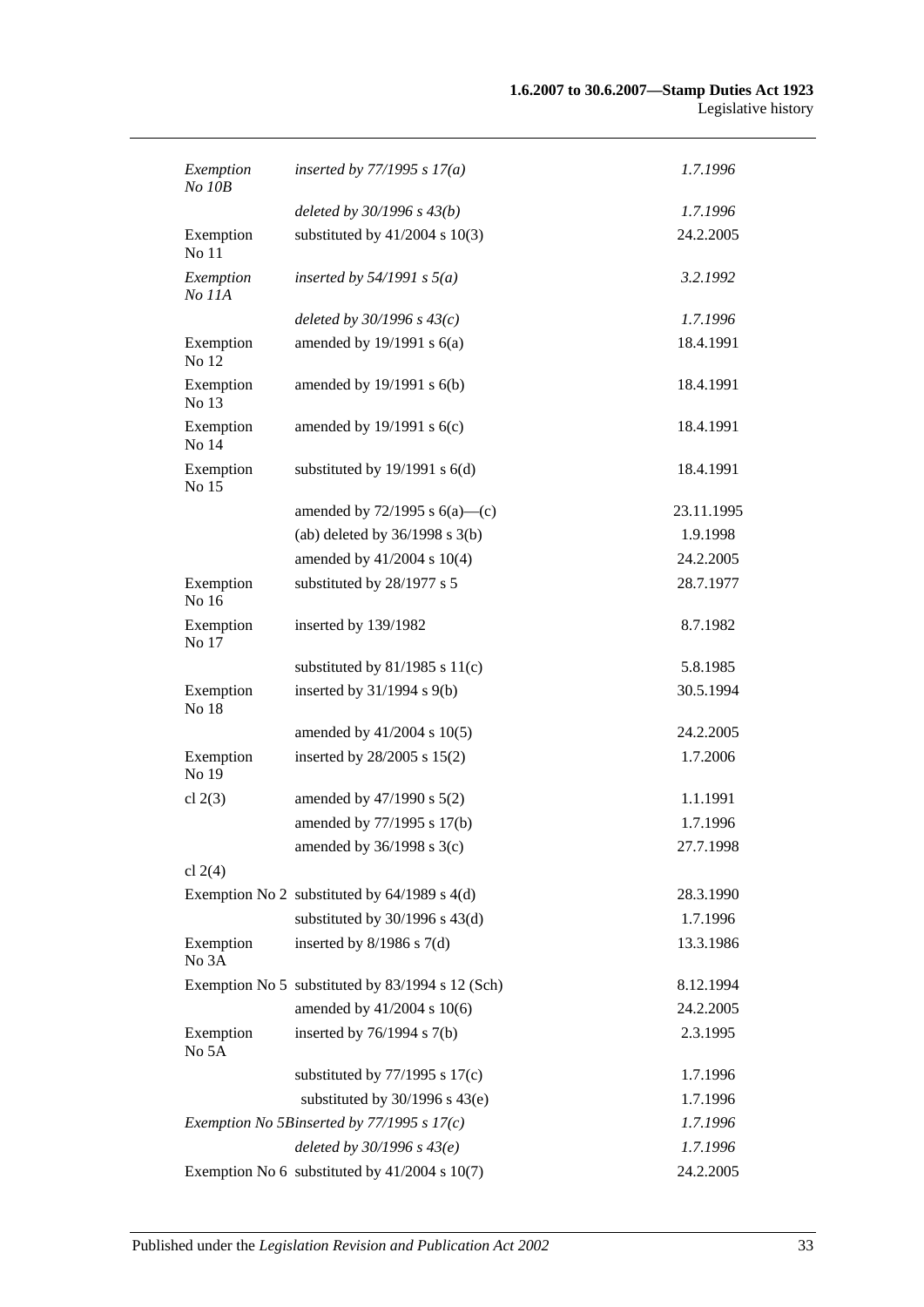|                                                                                                                 | Exemption No 6Ainserted by 54/1991 s 5(b)       | 3.2.1992  |
|-----------------------------------------------------------------------------------------------------------------|-------------------------------------------------|-----------|
|                                                                                                                 | deleted by $30/1996 s 43(f)$                    | 1.7.1996  |
|                                                                                                                 | Exemption No 8 amended by 89/1978 s 3           | 18.1.1979 |
|                                                                                                                 | (c) deleted by 89/1978 s 3                      | 18.1.1979 |
| <b>BANK NOTE</b>                                                                                                | deleted by $111/1980 s 15(b)$                   | 6.11.1980 |
| <b>BILL OF</b><br><b>EXCHANGE</b><br>payable on<br>demand                                                       | amended by $70/1981 s 12(a)$                    | 2.11.1981 |
|                                                                                                                 | substituted by $89/1983$ s $10(a)$              | 1.1.1984  |
|                                                                                                                 | substituted by 19/1991 s $6(e)$                 | 18.4.1991 |
|                                                                                                                 | deleted by $82/1997 s 7(a)$                     | 1.1.1998  |
| <b>BILL OF</b><br>EXCHANGE, being<br>a cheque                                                                   | inserted by $89/1983$ s $10(a)$                 | 1.1.1984  |
|                                                                                                                 | amended by $50/1984$ s $3(1)$ (Sch 6)           | 1.11.1984 |
|                                                                                                                 | deleted by $82/1997 s 7(a)$                     | 1.1.1998  |
| <b>BILL OF</b>                                                                                                  | inserted by $19/1991 s 6(f)$                    | 18.4.1991 |
| EXCHANGE, being                                                                                                 |                                                 |           |
| a payment order                                                                                                 | deleted by $82/1997 s 7(a)$                     | 1.1.1998  |
| <b>BILL OF</b>                                                                                                  | amended by $70/1981 s 12(b)$                    | 2.11.1981 |
| <b>EXCHANGE</b> and<br><b>PROMISSORY</b><br>NOTE drawn or<br>made                                               |                                                 |           |
|                                                                                                                 | deleted by $82/1997 s 7(a)$                     | 1.1.1998  |
| <b>BILL OF</b><br><b>EXCHANGE</b> and<br><b>PROMISSORY</b><br>NOTE (not being a<br>bill or note                 | deleted by $82/1997 s 7(a)$                     | 1.1.1998  |
| <b>BILL OF</b><br><b>EXCHANGE</b> and<br><b>PROMISSORY</b><br>NOTE of any other<br>kind (except a bank<br>note) | amended by 19/1991 s $6(g)$                     | 18.4.1991 |
|                                                                                                                 | amended by 83/1994 s 12 (Sch)                   | 8.12.1994 |
|                                                                                                                 | deleted by $82/1997 s 7(a)$                     | 1.1.1998  |
| <b>BILL OF LADING</b><br>OR SHIPPING<br><b>NOTE</b>                                                             | deleted by $81/1985 s 11(d)$                    | 5.8.1985  |
| (not otherwise<br>charged)                                                                                      | CONTRACT NOTE deleted by 50/1984 s 3(1) (Sch 6) | 1.11.1984 |
|                                                                                                                 | CONTRACT NOTE deleted by 50/1984 s 3(1) (Sch 6) | 1.11.1984 |
| <b>CONTRACT</b>                                                                                                 | deleted by $50/1984$ s $3(1)$ (Sch 6)           | 1.11.1984 |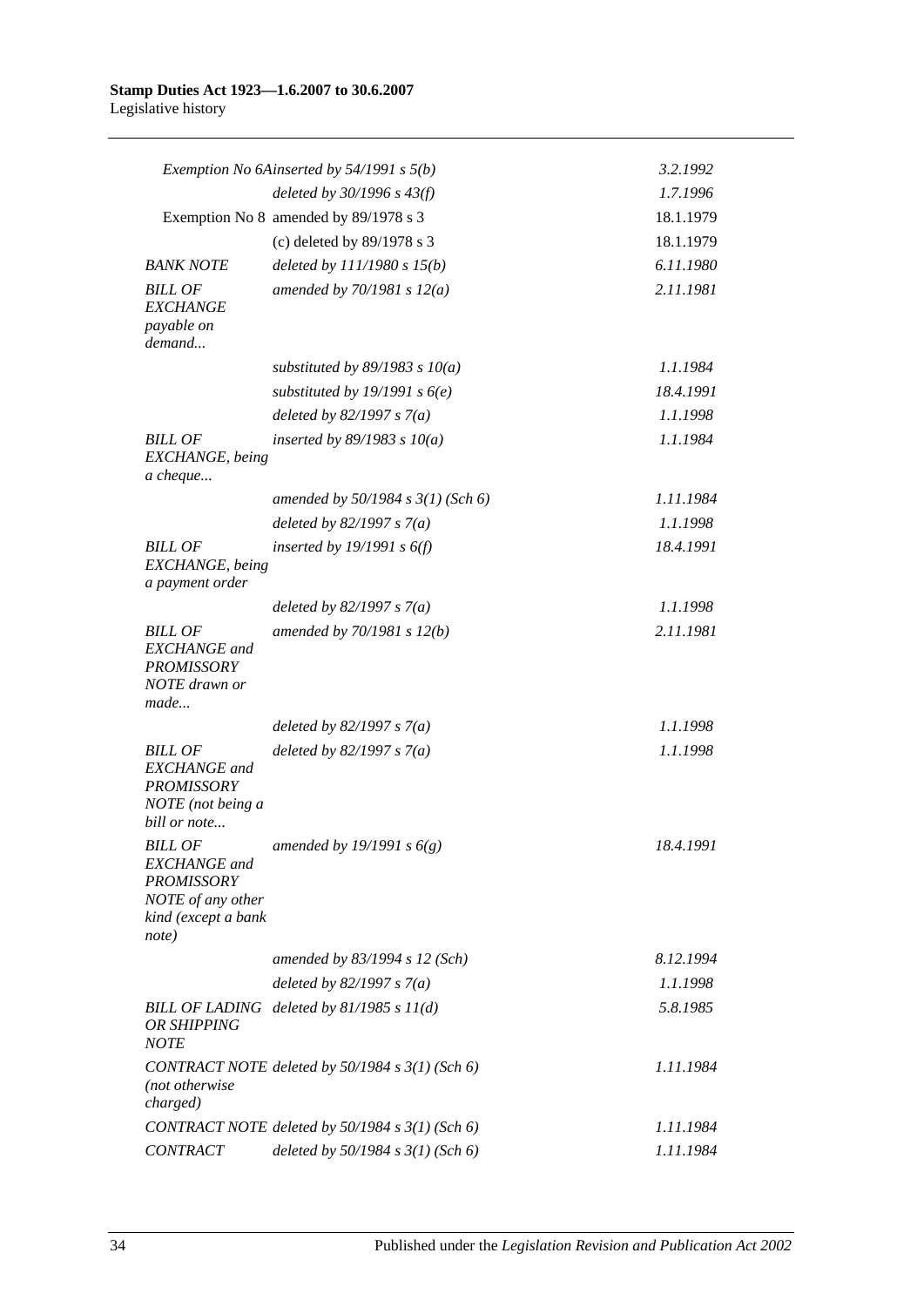| cl <sub>3</sub> | CONVEYANCE or TRANSFER amended by<br>$101/1976$ s 7                                        | 16.12.1976 |
|-----------------|--------------------------------------------------------------------------------------------|------------|
|                 | CONVEYANCE or TRANSFER amended by<br>$111/1980$ s $15(c)$ , (d)                            | 6.11.1980  |
|                 | CONVEYANCE or TRANSFER amended by<br>95/1982 s $17(a)$ - (d)                               | 23.12.1982 |
|                 | CONVEYANCE or TRANSFER (ab) deleted by<br>89/1983 s 10(b)                                  | 1.1.1984   |
|                 | CONVEYANCE or TRANSFER amended by<br>89/1983 s 10(c)                                       | 1.1.1984   |
|                 | CONVEYANCE or TRANSFER amended by<br>$50/1984$ s 3(1) (Sch 6)                              | 1.11.1984  |
|                 | CONVEYANCE or TRANSFER amended by<br>$81/1985$ s $11(e)$ , (g)                             | 5.8.1985   |
|                 | CONVEYANCE or TRANSFER (aab) deleted<br>by $81/1985$ s $11(f)$                             | 5.8.1985   |
|                 | CONVEYANCE or TRANSFER amended by<br>$8/1986$ s 7(e)                                       | 13.3.1986  |
|                 | CONVEYANCE or TRANSFER amended by<br>$42/1992$ s $6(b)$                                    | 1.9.1992   |
|                 | CONVEYANCE or TRANSFER amended by<br>88/1992 s 44(b), (c)                                  | 14.12.1992 |
|                 | CONVEYANCE or TRANSFER amended by<br>49/1995 s 9(a)                                        | 1.7.1995   |
|                 | CONVEYANCE or TRANSFER amended by<br>40/1999 s $2(a)$                                      | 5.8.1999   |
|                 | CONVEYANCE or TRANSFER amended by<br>$15/2002$ s 7(a)                                      | 5.9.2002   |
|                 | CONVEYANCE or TRANSFER amended by<br>$34/2002$ s $45(a)$ , (b)                             | 1.8.2003   |
|                 | CONVEYANCE or TRANSFER amended and<br>redesignated as cl $3$ by $44/2003$ s $3(1)$ (Sch 1) | 24.11.2003 |
| cl $3(2)$       |                                                                                            |            |
|                 | Exemption No 1 substituted by 81/1985 s 11(h)                                              | 5.8.1985   |
|                 | substituted by $80/2000$ s $20(a)$                                                         | 14.12.2000 |
|                 | Exemption No 2 inserted by $81/1985$ s $11(h)$                                             | 5.8.1985   |
|                 | amended by $34/2002$ s $45(c)$                                                             | 1.8.2003   |
|                 | amended by 41/2004 s 10(8)                                                                 | 4.11.2004  |
|                 | Exemption No 3 inserted by $100/1986$ s $18(f)$                                            | 18.12.1986 |
|                 | amended by $34/2002$ s $45(d)$                                                             | 1.8.2003   |
|                 | Exemption No 4 inserted by $100/1986$ s $18(f)$                                            | 18.12.1986 |
|                 | amended by 83/1994 s 12 (Sch)                                                              | 8.12.1994  |
|                 | Exemption No 5 inserted by $100/1986$ s $18(f)$                                            | 18.12.1986 |
|                 | substituted by 83/1994 s 12 (Sch)                                                          | 8.12.1994  |
| cl 4            | CONVEYANCE operating substituted by<br>$101/1976$ s 8                                      | 16.12.1976 |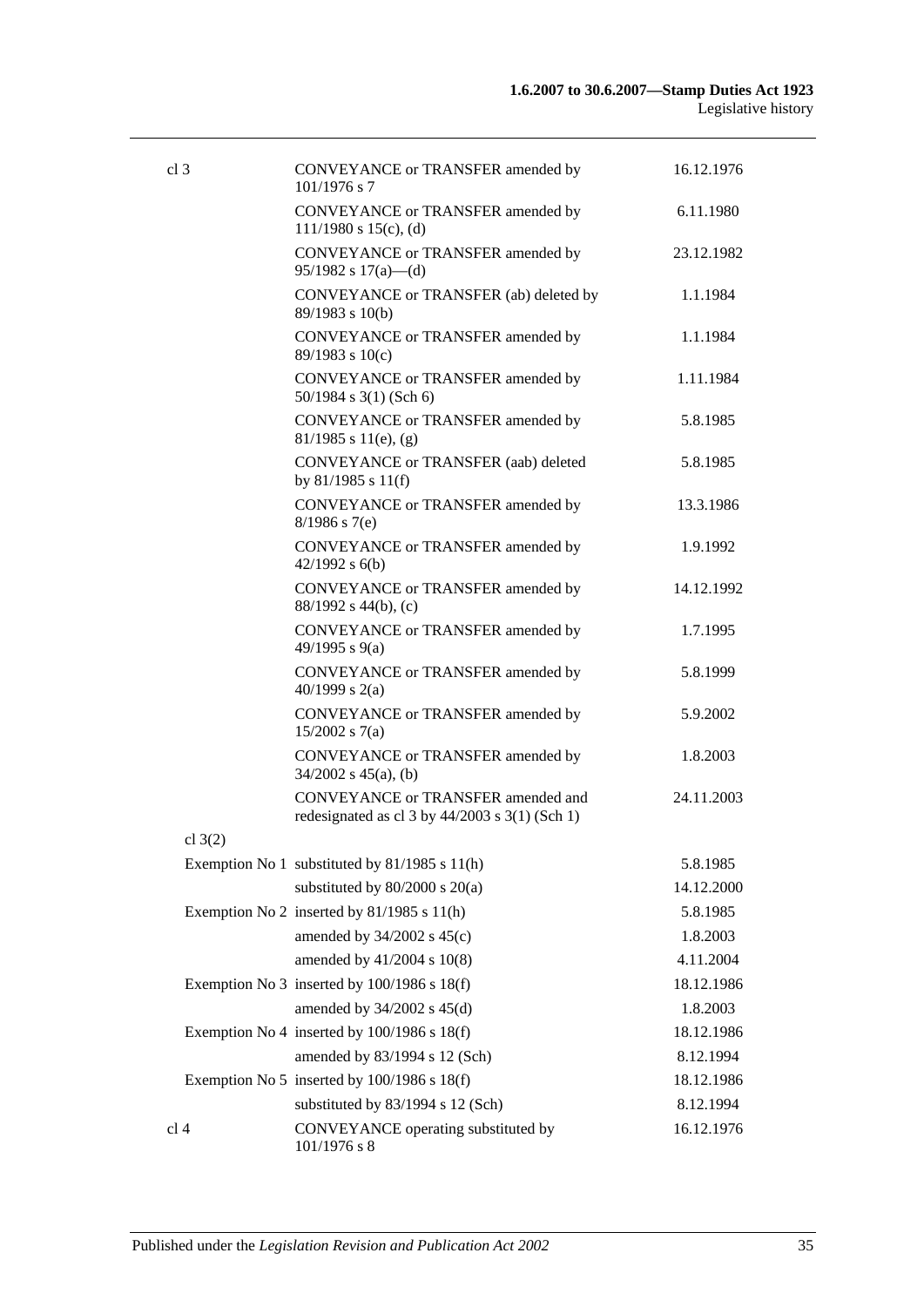|                     | CONVEYANCE operating amended by 81/1985<br>s 11(i)                                 | 5.8.1985   |
|---------------------|------------------------------------------------------------------------------------|------------|
|                     | CONVEYANCE operating amended by 36/1990<br>s <sub>8</sub>                          | 24.5.1990  |
|                     | CONVEYANCE operating amended by 88/1992<br>$s\ 44(d), (e)$                         | 14.12.1992 |
|                     | CONVEYANCE operating amended by 14/1994<br>s 15(a)                                 | 1.9.1994   |
|                     | CONVEYANCE operating amended by 49/1995<br>$s \theta(b)$                           | 1.7.1995   |
|                     | CONVEYANCE operating amended by 42/1997<br>s <sub>4</sub>                          | 17.7.1997  |
|                     | CONVEYANCE operating amended by 40/1999<br>s(2(b)                                  | 5.8.1999   |
|                     | CONVEYANCE operating amended by 15/2002<br>s(7(b)                                  | 5.9.2002   |
|                     | CONVEYANCE operating amended by 34/2002<br>$s\,45(e)$                              | 1.8.2003   |
|                     | CONVEYANCE operating amended and<br>redesignated as cl 4 by 44/2003 s 3(1) (Sch 1) | 24.11.2003 |
| cl $4(2)$           |                                                                                    |            |
|                     | Exemption No 2 inserted by $81/1985$ s $11(j)$                                     | 5.8.1985   |
|                     | substituted by $80/2000$ s $20(b)$                                                 | 14.12.2000 |
|                     | Exemption No 3 inserted by $100/1986$ s $18(g)$                                    | 18.12.1986 |
|                     | amended by 34/2002 s 45(f)                                                         | 1.8.2003   |
|                     | Exemption No 4 inserted by $100/1986$ s $18(g)$                                    | 18.12.1986 |
|                     | amended by 83/1994 s 12 (Sch)                                                      | 8.12.1994  |
|                     | Exemption No 5 inserted by $100/1986$ s $18(g)$                                    | 18.12.1986 |
|                     | substituted by 83/1994 s 12 (Sch)                                                  | 8.12.1994  |
| cl <sub>5</sub>     | CONVEYANCE for the partition amended by<br>95/1982 s 17(e)                         | 23.12.1982 |
|                     | CONVEYANCE for the partition amended by<br>42/1992 s6(c)                           | 1.9.1992   |
|                     | CONVEYANCE for the partition redesignated as<br>cl 5 by $44/2003$ s $3(1)$ (Sch 1) | 24.11.2003 |
|                     | deleted by $28/2005$ s $15(3)$                                                     | 1.7.2006   |
| cl 6                | CONVEYANCE for effectuating amended by<br>111/1980 s 15(e)                         | 6.11.1980  |
|                     | CONVEYANCE for effectuating amended by<br>42/1992 s 6(d)                           | 1.9.1992   |
|                     | CONVEYANCE for effectuating redesignated as<br>cl 6 by $44/2003$ s $3(1)$ (Sch 1)  | 24.11.2003 |
|                     | deleted by $28/2005$ s $15(3)$                                                     | 1.7.2006   |
| which s 71D applies | CONVEYANCE to inserted by 111/1980 s 15(f)                                         | 6.11.1980  |
|                     | deleted by $19/1991 s 6(h)$                                                        | 18.4.1991  |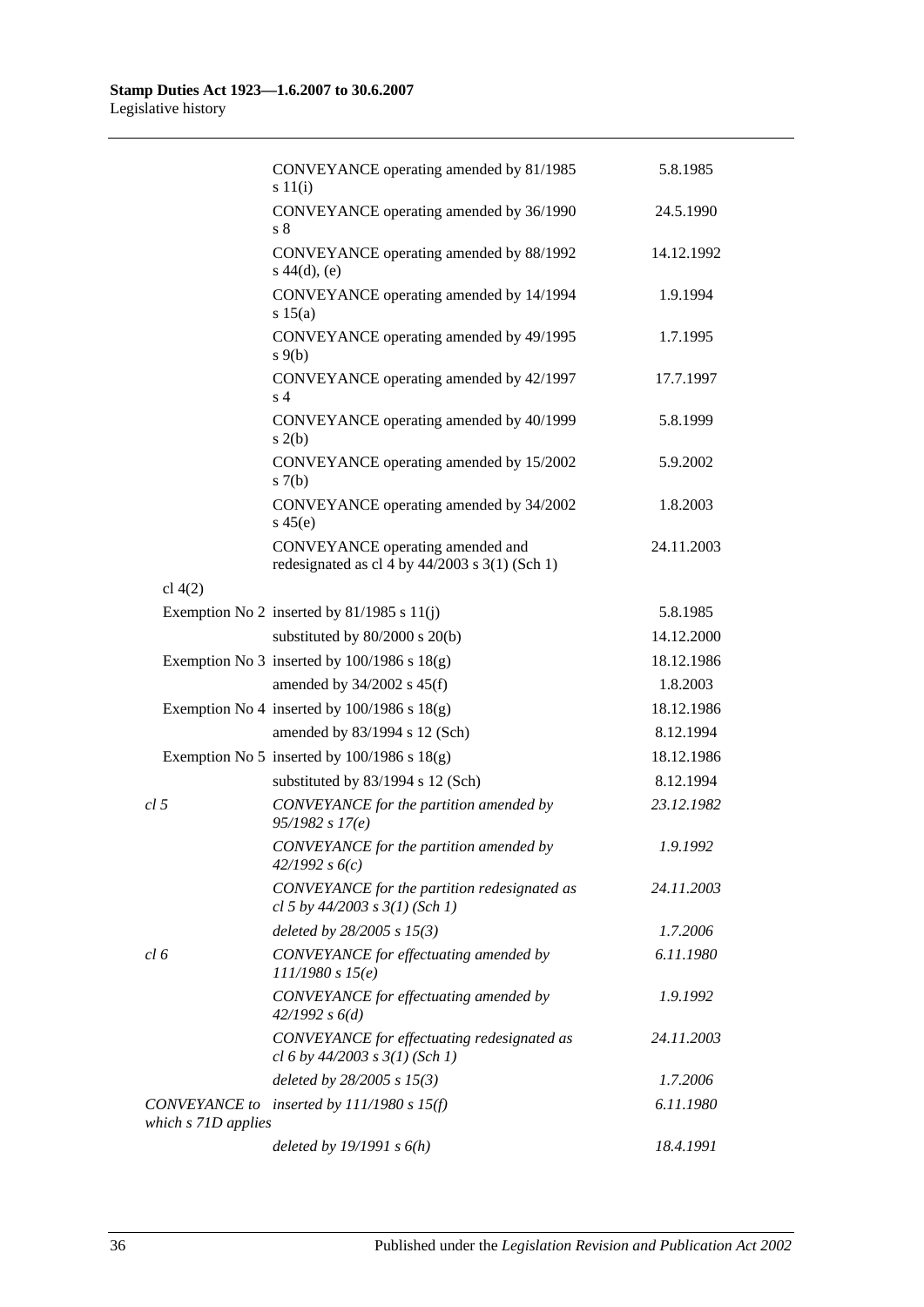| cl 7                                                            | CONVEYANCE of any other kind amended by<br>42/1992 s6(e)                       | 1.9.1992                  |
|-----------------------------------------------------------------|--------------------------------------------------------------------------------|---------------------------|
|                                                                 | CONVEYANCE of any other kind redesignated<br>as cl 7 by 44/2003 s 3(1) (Sch 1) | 24.11.2003                |
|                                                                 | deleted by 28/2005 s 15(3)                                                     | 1.7.2006                  |
| cl 8                                                            | DEED substituted by $42/1992 s 6(f)$                                           | 1.9.1992                  |
|                                                                 | DEED redesignated as cl 8 by $44/2003$ s $3(1)$<br>(Sch 1)                     | 24.11.2003                |
|                                                                 | deleted by $28/2005$ s $15(2)$                                                 | 1.7.2006                  |
| <b>DOCUMENT</b> or                                              | deleted by 95/1982 s 17(f)                                                     | 23.12.1982                |
| other<br><b>INSTRUMENT</b>                                      |                                                                                |                           |
| <i><b>INSTALMENT</b></i><br><b>PURCHASE</b><br><b>AGREEMENT</b> | deleted by $50/1984$ s $3(1)$ (Sch 6)                                          | 1.11.1984                 |
| by 28/2005                                                      | cl 9 before deletion INSTRUMENT amended by $42/1992 s 6(g)$                    | 1.9.1992                  |
|                                                                 | INSTRUMENT redesignated as cl 9 by 44/2003<br>$s \frac{3}{1}$ (Sch 1)          | 24.11.2003                |
| cl <sub>9</sub>                                                 | deleted by 28/2005 s 15(3)                                                     | 1.7.2006                  |
| lease)                                                          | LEASE (not being a amended by $111/1980 s 15(g)$ )                             | 6.11.1980                 |
|                                                                 | amended by $81/1985 s 11(k)$                                                   | 5.8.1985                  |
|                                                                 | deleted by $72/1995 s 6(d)$                                                    | 23.11.1995                |
| $cl$ 10                                                         | LEASE or AGREEMENT FOR LEASE inserted<br>by $72/1995$ s $6(d)$                 | 23.11.1995                |
|                                                                 | amended and redesignated as cl 10 by 44/2003<br>$s \; 3(1)$ (Sch 1)            | 24.11.2003                |
| cl $10(2)$                                                      |                                                                                |                           |
|                                                                 | Exemption No 1 substituted by 27/2001 s 14                                     | 1.1.2002                  |
| <b>LEASE</b> made<br>subsequently                               | deleted by $72/1995 s6(e)$                                                     | 23.11.1995                |
| <b>LETTER OF</b><br><b>ALLOTMENT</b>                            | deleted by $81/1985 s 11(l)$                                                   | 5.8.1985                  |
| cl 11 before<br>deletion by 28/2005                             | MORTGAGE amended by 101/1976 s 9                                               | 16.12.1976                |
|                                                                 | MORTGAGE amended by 88/1992 s 44(f)(i)                                         | 14.12.1992                |
|                                                                 | MORTGAGE amended by 31/2003 s 13                                               | 1.10.2003                 |
|                                                                 | MORTGAGE amended and redesignated as cl 11<br>by $44/2003$ s $3(1)$ (Sch 1)    | 24.11.2003                |
| cl $11(1)$                                                      | amended by 28/2005 s 12(1)                                                     | 1.7.2005                  |
|                                                                 | (a)(iii) deleted by $28/2005$ s 12(1)                                          | 1.7.2005                  |
| cl $11(1)$                                                      | amended by 28/2005 s 17                                                        | 1.7.2007-not incorporated |
|                                                                 | amended by 28/2005 s 20                                                        | 1.7.2008-not incorporated |
| cl $11(2)$                                                      |                                                                                |                           |
| Exemption<br>Nos 2a and 2b                                      | inserted by $28/2005$ s $12(2)$                                                | 1.7.2005                  |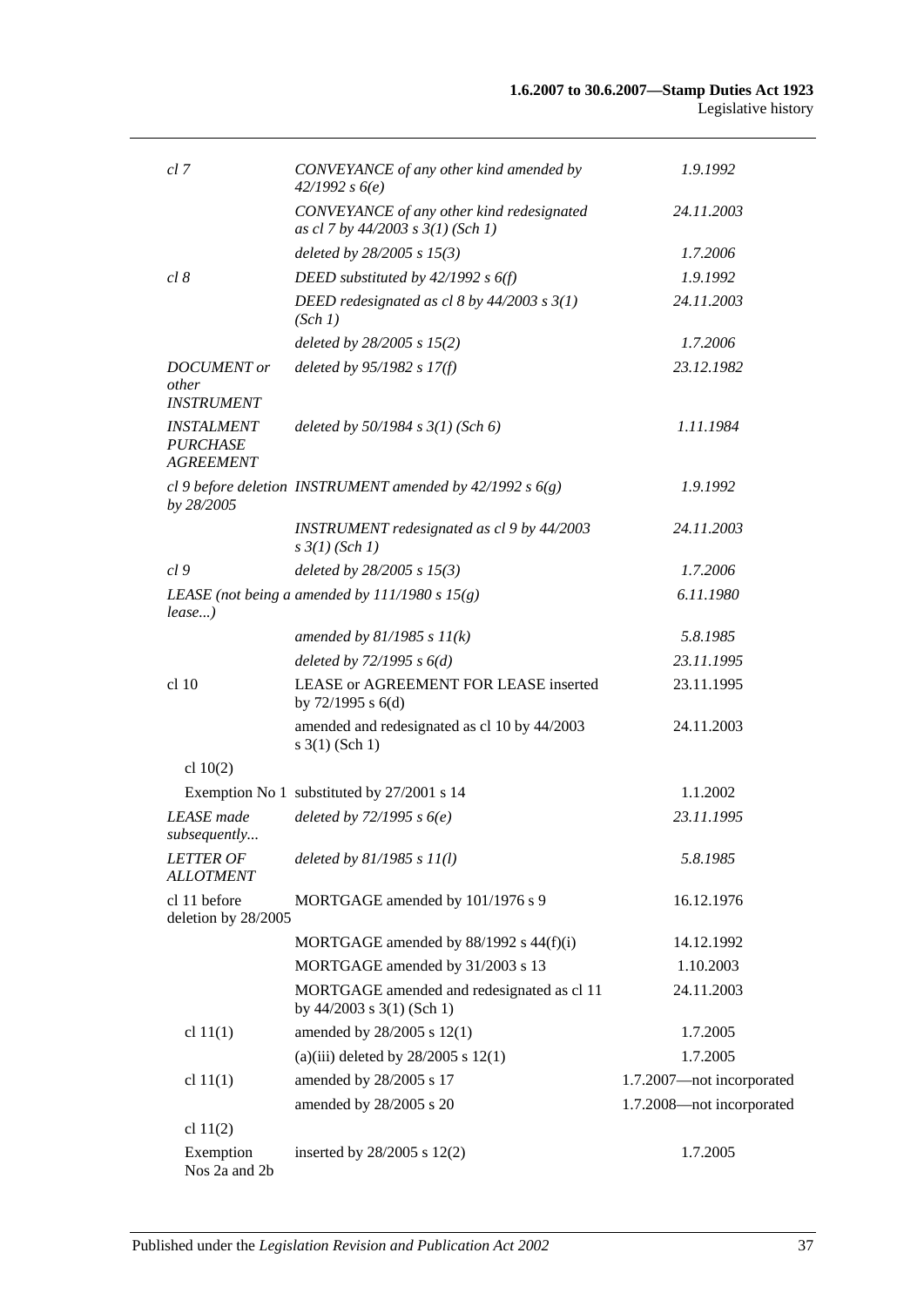|                             | Exemption No 3 inserted by $88/1992$ s $44(f)(ii)$                                                                                            | 14.12.1992                |
|-----------------------------|-----------------------------------------------------------------------------------------------------------------------------------------------|---------------------------|
|                             | amended by 23/2001 s 117(a)                                                                                                                   | 15.7.2001                 |
|                             | Exemption No 4 inserted by $72/1995$ s 6(f)                                                                                                   | 23.11.1995                |
|                             | cl 11(3) and (4) inserted by $28/2005$ s 12(3)                                                                                                | 1.7.2005                  |
| cl <sub>11</sub>            | deleted by 28/2005 s 22(1)                                                                                                                    | 1.7.2009-not incorporated |
| POWER OF<br><b>ATTORNEY</b> | deleted by $42/1992 s 6(h)$                                                                                                                   | 1.9.1992                  |
| <b>RECEIPTS</b>             | deleted by $50/1984$ s $3(1)$ (Sch 6)                                                                                                         | 1.11.1984                 |
| cl <sub>12</sub>            | RETURN lodged with the Commissioner by a<br>company redesignated as cl 12 by 44/2003 s 3(1)<br>(Sch 1)                                        | 24.11.2003                |
| cl <sub>13</sub>            | RETURN lodged with the Commissioner by a<br>financial institution under s 44 inserted by<br>82/1997 s 7(b)                                    | 1.1.1998                  |
|                             | RETURN lodged with the Commissioner by a<br>financial institution under s 44 amended by<br>41/1999 s 23(b)                                    | 1.12.1998                 |
|                             | RETURN lodged with the Commissioner by a<br>financial institution under s 44 amended and<br>redesignated as cl 13 by $44/2003$ s 3(1) (Sch 1) | 24.11.2003                |
| cl $13(2)$                  |                                                                                                                                               |                           |
|                             | Exemption No 1 amended by $41/1999$ s $23(c)$ , (d)                                                                                           | 1.12.1998                 |
|                             | Exemption No 2 amended by $41/1999$ s $23(e)$                                                                                                 | 1.12.1998                 |
|                             | Exemption No 3 amended by $41/1999$ s $23(f)$ , (g)                                                                                           | 1.12.1998                 |
| cl 14                       | RETURN lodged with the Commissioner by a<br>dealer amended by 111/1980 s 15(h)                                                                | 6.11.1980                 |
|                             | RETURN lodged with the Commissioner by a<br>dealer amended by 42/1992 s 6(i)                                                                  | 1.9.1992                  |
|                             | RETURN lodged with the Commissioner by a<br>dealer amended by $49/1995$ s $9(c)$ , (d)                                                        | 1.7.1995                  |
|                             | RETURN lodged with the Commissioner by a<br>dealer amended by $34/2002$ s $44(g)$                                                             | 1.8.2003                  |
|                             | RETURN lodged with the Commissioner by a<br>dealer amended and redesignated as cl 14 by<br>44/2003 s 3(1) (Sch 1)                             | 24.11.2003                |
| cl $14(2)$                  |                                                                                                                                               |                           |
|                             | Exemption No 1 amended by 100/1986 s 18(h)                                                                                                    | 1.2.1987                  |
|                             | substituted by $34/2002$ s $45(h)$                                                                                                            | 1.8.2003                  |
|                             | Exemption No 2 amended by 100/1986 s 18(i)                                                                                                    | 1.2.1987                  |
|                             | substituted by $34/2002$ s $45(h)$                                                                                                            | 1.8.2003                  |
| cl <sub>15</sub>            | RETURN under s 90G inserted by 8/1986 s 7(f)                                                                                                  | 13.3.1986                 |
|                             | RETURN under s 90G substituted by 42/1992<br>s(6)                                                                                             | 1.9.1992                  |
|                             | RETURN under s 90G amended by 49/1995<br>$s \theta(e)$                                                                                        | 1.7.1995                  |
|                             | RETURN under s 90G amended by 34/2002<br>$s\,45(i)$                                                                                           | 1.8.2003                  |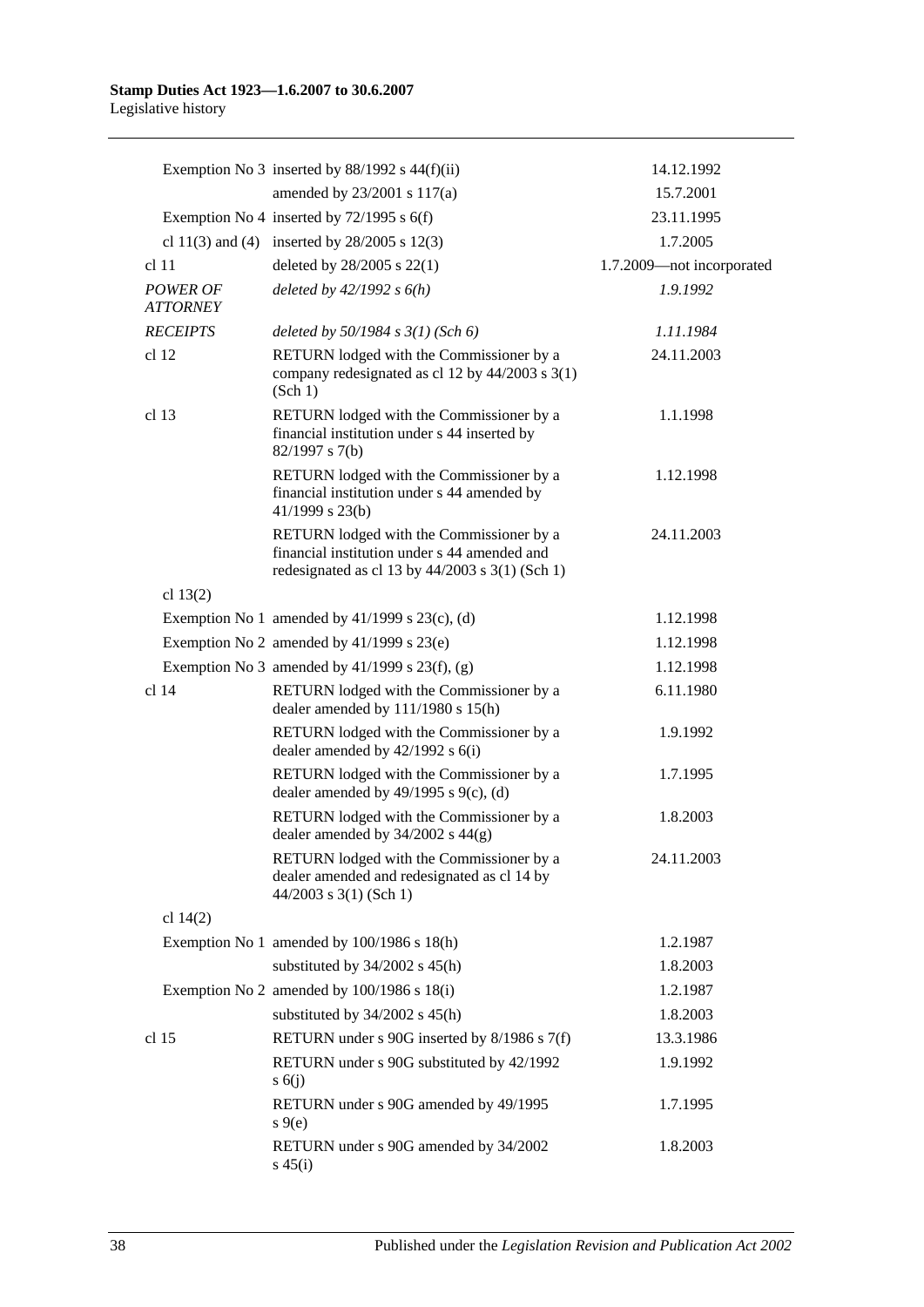|                                           | RETURN under s 90G redesignated as cl 15 by<br>$44/2003$ s 3(1) (Sch 1)                                           | 24.11.2003 |
|-------------------------------------------|-------------------------------------------------------------------------------------------------------------------|------------|
| <b>TOTALIZATOR</b>                        | deleted by 104/1976 s 4(2) (Sch 2)                                                                                | 1.1.1977   |
| <b>TOTALIZATOR</b><br><b>AGENCY BOARD</b> | deleted by 104/1976 s 4(2) (Sch 2)                                                                                | 1.1.1977   |
| Pt 2                                      | heading inserted by $44/2003$ s 3(1) (Sch 1)                                                                      | 24.11.2003 |
| cl <sub>16</sub>                          | <b>GENERAL EXEMPTIONS FROM ALL</b><br>STAMP DUTIES amended and redesignated as<br>cl 16 by 44/2003 s 3(1) (Sch 1) | 24.11.2003 |
|                                           | Exemption No 1 substituted by 111/1980 s 15(i)                                                                    | 6.11.1980  |
| Exemption<br>No 1A                        | inserted by $88/1992$ s $44(g)$                                                                                   | 14.12.1992 |
|                                           | Exemption No 6 substituted by 101/1976 s 10                                                                       | 16.12.1976 |
|                                           | substituted by 30/1982 s 4                                                                                        | 19.8.1982  |
|                                           | substituted by $95/1982$ s $17(g)$                                                                                | 23.12.1982 |
| Exemption<br>No 13                        | substituted by $42/1992$ s $6(k)$                                                                                 | 1.9.1992   |
| Exemption<br><b>No 13C</b>                | inserted by $8/1986$ s $7(g)$                                                                                     | 13.3.1986  |
| Exemption<br>Nos 14A and 14B              | deleted by $50/1984$ s $3(1)$ (Sch 6)                                                                             | 1.11.1984  |
| Exemption<br>No 19                        | substituted by $14/1994$ s $15(b)$                                                                                | 1.9.1994   |
|                                           | amended by $34/2002$ s $45(j)$                                                                                    | 1.8.2003   |
| Exemption<br>No 20                        | amended by 14/1994 s 15(c)                                                                                        | 1.9.1994   |
|                                           | amended by $34/2002$ s $45(k)$                                                                                    | 1.8.2003   |
| Exemption<br><b>No 20A</b>                | inserted by $11/1999$ s 4                                                                                         | 18.3.1999  |
|                                           | amended by 23/2001 s 117(b)                                                                                       | 15.7.2001  |
| Exemption<br>No 21                        | amended by 14/1994 s 15(c)                                                                                        | 1.9.1994   |
|                                           | amended by 34/2002 s 45(1)                                                                                        | 1.8.2003   |
| Exemption<br>No 22                        | inserted by 83/1994 s 11                                                                                          | 8.12.1994  |
|                                           | amended by $18/1996$ s $10(a)$                                                                                    | 24.4.1996  |
|                                           | amended by 23/2001 s 117(c)                                                                                       | 15.7.2001  |
|                                           | amended by $34/2002$ s $45(m)$                                                                                    | 1.8.2003   |
| Exemption<br>No 23                        | amended by 50/1984 s 3(1) (Sch 6)                                                                                 | 1.11.1984  |
|                                           | prescribed personamended by 50/1984 s 3(1) (Sch 6)                                                                | 1.11.1984  |
| Exemption<br>No 24                        | inserted by 52/1989 s 10                                                                                          | 21.9.1989  |
|                                           | substituted by $14/1994$ s $15(d)$                                                                                | 1.9.1994   |
|                                           | amended by 49/1995 s 9(f)                                                                                         | 1.7.1995   |
|                                           | substituted by $34/2002$ s $45(n)$                                                                                | 1.8.2003   |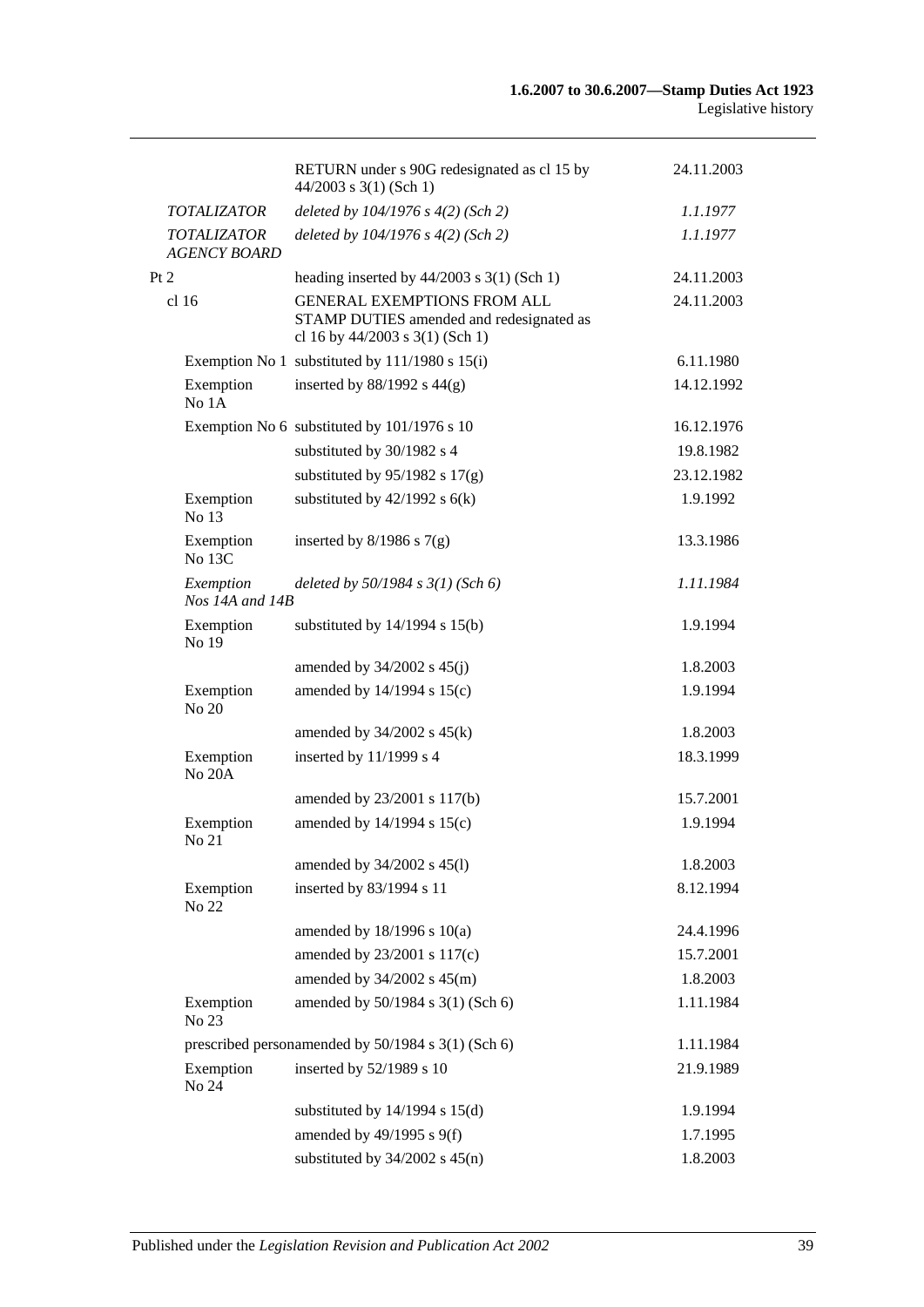| Exemption<br>No 24AA       | inserted by 18/1996 s 10(b)     | 24.4.1996                 |
|----------------------------|---------------------------------|---------------------------|
|                            | amended by $34/2002$ s $45(0)$  | 1.8.2003                  |
| Exemption<br><b>No 24A</b> | inserted by $14/1994$ s $15(d)$ | 1.9.1994                  |
|                            | amended by $34/2002$ s $45(p)$  | 1.8.2003                  |
| Exemption<br><b>No 24B</b> | inserted by $14/1994$ s $15(d)$ | 1.9.1994                  |
|                            | amended by $34/2002$ s $45(q)$  | 1.8.2003                  |
| Exemption<br><b>No 24C</b> | inserted by $72/1995$ s $6(g)$  | 23.11.1995                |
|                            | amended by $34/2002$ s $45(r)$  | 1.8.2003                  |
| Exemption<br><b>No 24D</b> | inserted by $21/2000$ s $28(d)$ | 8.6.2000                  |
|                            | amended by $34/2002$ s $45(s)$  | 1.8.2003                  |
| Exemption<br>No 25         | inserted by 74/1991 s 14        | 12.12.1991                |
|                            | amended by 58/2001 Sch 2 cl 6   | 1.1.2003                  |
| Exemption<br>No 26         | inserted by $80/2000$ s $20(c)$ | 14.12.2000                |
| Exemption<br>No 27         | inserted by $28/2005$ s $12(4)$ | 1.7.2005                  |
| Exemption<br>$Nos 28 - 30$ | inserted by 28/2005 s 15(4)     | 1.7.2006                  |
| Exemption<br>No 31         | inserted by $28/2005$ s $22(2)$ | 1.7.2009—not incorporated |
| Form A                     | deleted by $72/1995 s 6(h)$     | 23.11.1995                |
| Sch 3                      | deleted by 47/1990 s 6          | 1.7.1990                  |
|                            |                                 |                           |

# **Transitional etc provisions associated with Act or amendments**

## *Stamp Duties Act Amendment Act 1988*

## **9—Transitional provision**

Section 71E of the principal Act applies in relation to transactions entered into on or after 7th December, 1987, but no offence arises under subsection (6)(a) of that section in relation to a transaction entered into before the date of assent to this Act if the required statement is lodged with the Commissioner within two months after assent.

## *Stamp Duties Act Amendment Act 1989*

## **4—Application of Act**

The amendments effected by this Act apply to conveyances lodged with the Commissioner of Stamps for stamping on or after 1 February, 1988.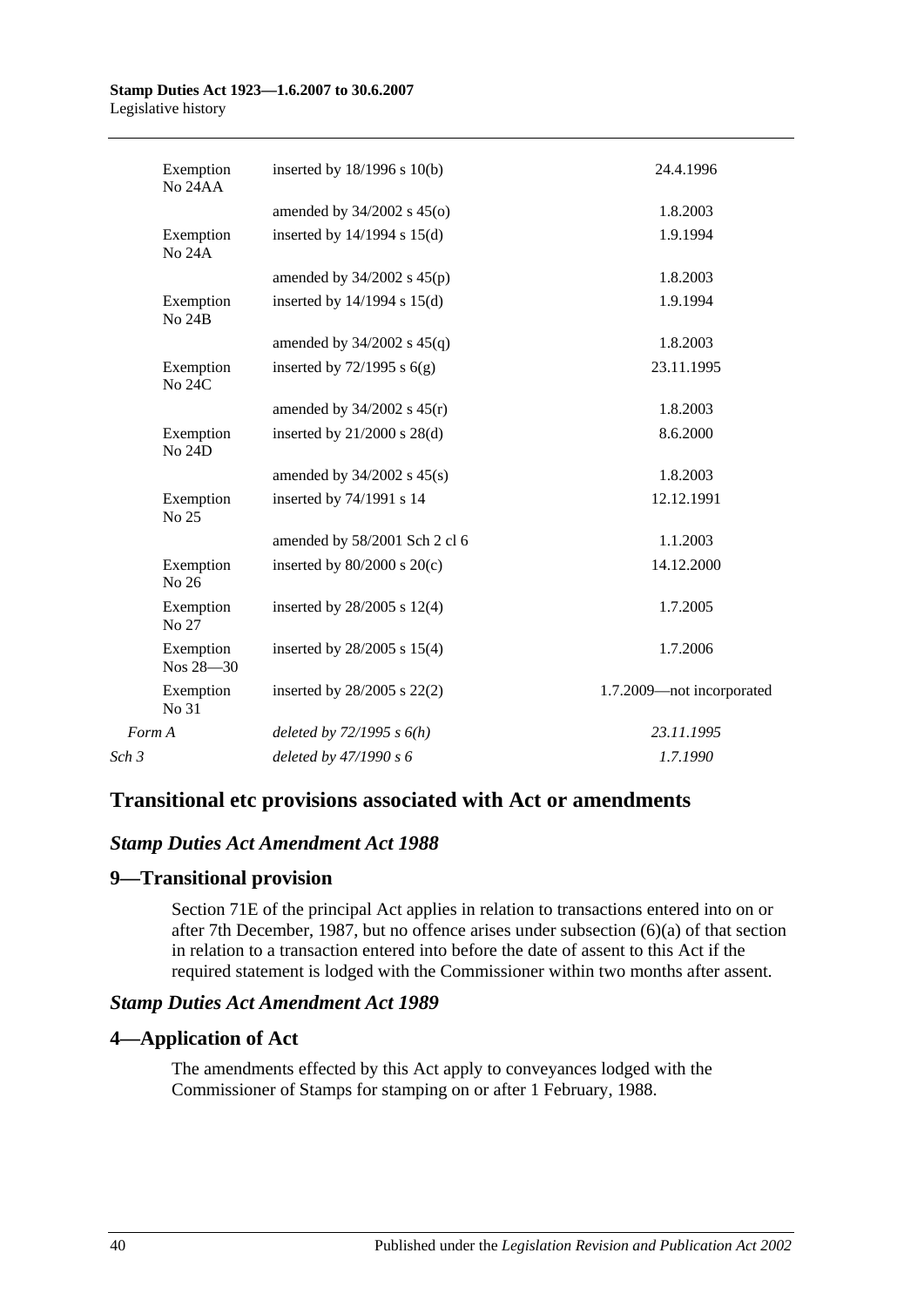# *Stamp Duties Act Amendment Act (No. 4) 1990*

### **7—Transitional provisions**

Where a company, person or firm of persons carried on general insurance business before the enactment of this Act, the company, person or firm—

- (a) is required to lodge monthly returns only in relation to general insurance business carried on by it on or after 1 July, 1990; and
- (b) will be taken to have complied with the requirements of section 36(1) of the principal Act, as amended by this Act, in relation to the period from 1 July, 1990, until the enactment of this Act if the monthly returns required in relation to that period are lodged with the Commissioner not later than the fifteenth day of the month commencing after the enactment of this Act.

### *Stamp Duties (Rates) Amendment Act 1992*

#### **7—Application of amendments**

The amendments made by sections 5 and 6 of this Act apply to instruments executed on or after the commencement of this Act (with the effect that instruments executed before that commencement will be chargeable with duty as if those provisions had not been enacted).

### *Stamp Duties (Penalties, Reassessments and Securities) Amendment Act 1992*

### **45—Transitional provision**

- (1) Subject to this section, the amendments made by this Act do not affect the amount of duty chargeable on an instrument executed, or a transaction completed, before the commencement of this Act.
- $(2)$  If—
	- (a) a mortgage executed before the commencement of this Act is extended or renewed after the commencement of this Act; or
	- (b) a liability that is secured by a mortgage executed before the commencement of this Act is incurred after the commencement of this Act (except a liability that accrues in respect of a liability that was incurred before the commencement of this Act, or a liability that takes effect in substitution for an earlier liability and does not-when incurred-exceed the amount of the earlier liability); or
	- (c) after the commencement of this Act the time for payment or repayment of a liability secured by a mortgage executed before the commencement of this Act is extended or deferred,

duty is chargeable under the principal Act as amended by this Act as if the mortgage were a new and separate instrument executed on the date of the extension or renewal, the date when the fresh liability was incurred, or the date when the time for payment or repayment of the liability was extended or deferred (as the case requires), but allowance must be made for duty paid on the mortgage before that date.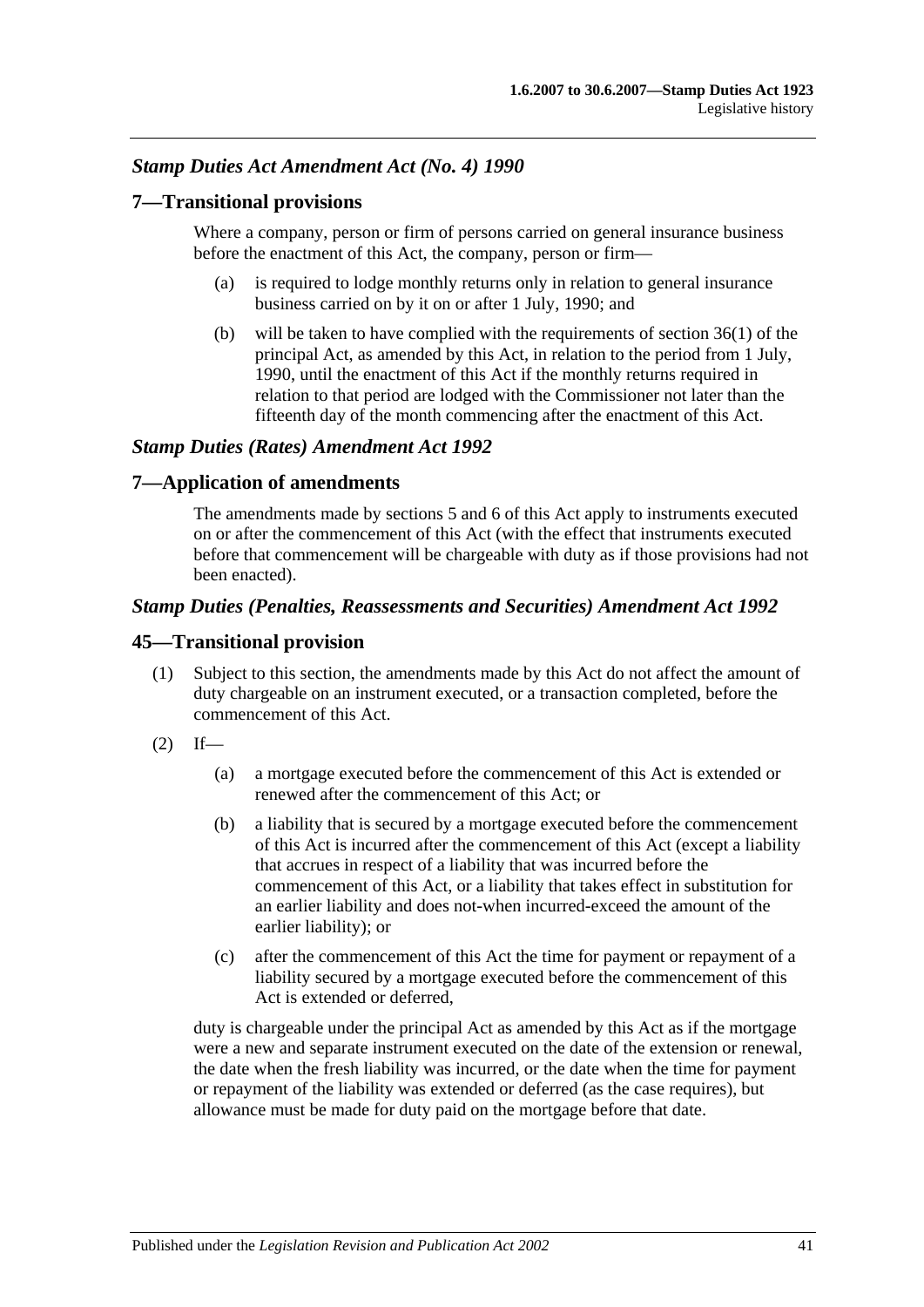# *Stamp Duties (Concessions) Amendment Act 1994*

### **10—Transitional provision**

The amendments made by sections 5 and 6 of this Act apply in relation to rental business transacted on or after 1 June 1994.

#### *Stamp Duties (Miscellaneous) Amendment Act 1996*

#### **11—Transitional provision**

The amendments made by this Act do not affect the amount of duty chargeable on an instrument executed before the commencement of this Act.

### *Stamp Duties (Miscellaneous No. 2) Amendment Act 1997*

### **8—Transitional provision**

A bank is not required to pay duty on a cheque form or cheque under the principal Act as amended by this Act if duty has already been paid in relation to the cheque form or cheque under the repealed provisions of the principal Act.

### *Stamp Duties (Miscellaneous) Amendment Act 1998*

### **4—Transitional provision**

- (1) The amendment made by section  $3(a)$  of this Act does not apply in relation to—
	- (a) insurance premiums received or charged in account (whether directly or by agents) before 1 June 1998; or
	- (b) insurance premiums received or charged in account (whether directly or by agents) before 1 August 1998 relating to policies to be in force for 12 months or less commencing before 1 September 1998,

with the effect that those insurance premiums will be chargeable with duty as if section 3(a) had not been enacted.

- (2) The amendment made by section 3(b) of this Act does not apply in relation to applications made before the commencement of section 3(b).
- (3) The amendment made by section 3(c) of this Act does not apply in relation to applications where the term of the registration is to take effect before 1 September 1998, with the effect that those applications will be charged with duty as if section 3(c) had not been enacted.

#### *Stamp Duties (Conveyance Rates) Amendment Act 1999*

## **3—Application of amendments**

- (1) The amendments made by section 2 of this Act apply to instruments first lodged with the Commissioner of State Taxation for stamping on or after the commencement of this Act.
- (2) However, if on application under this subsection the Commissioner of State Taxation is satisfied that an instrument lodged for stamping gives effect to a written agreement entered into before 27 May 1999, the amendments made by section 2 of this Act will not apply to the instrument (and the instrument will be chargeable with duty as if those amendments had not been enacted).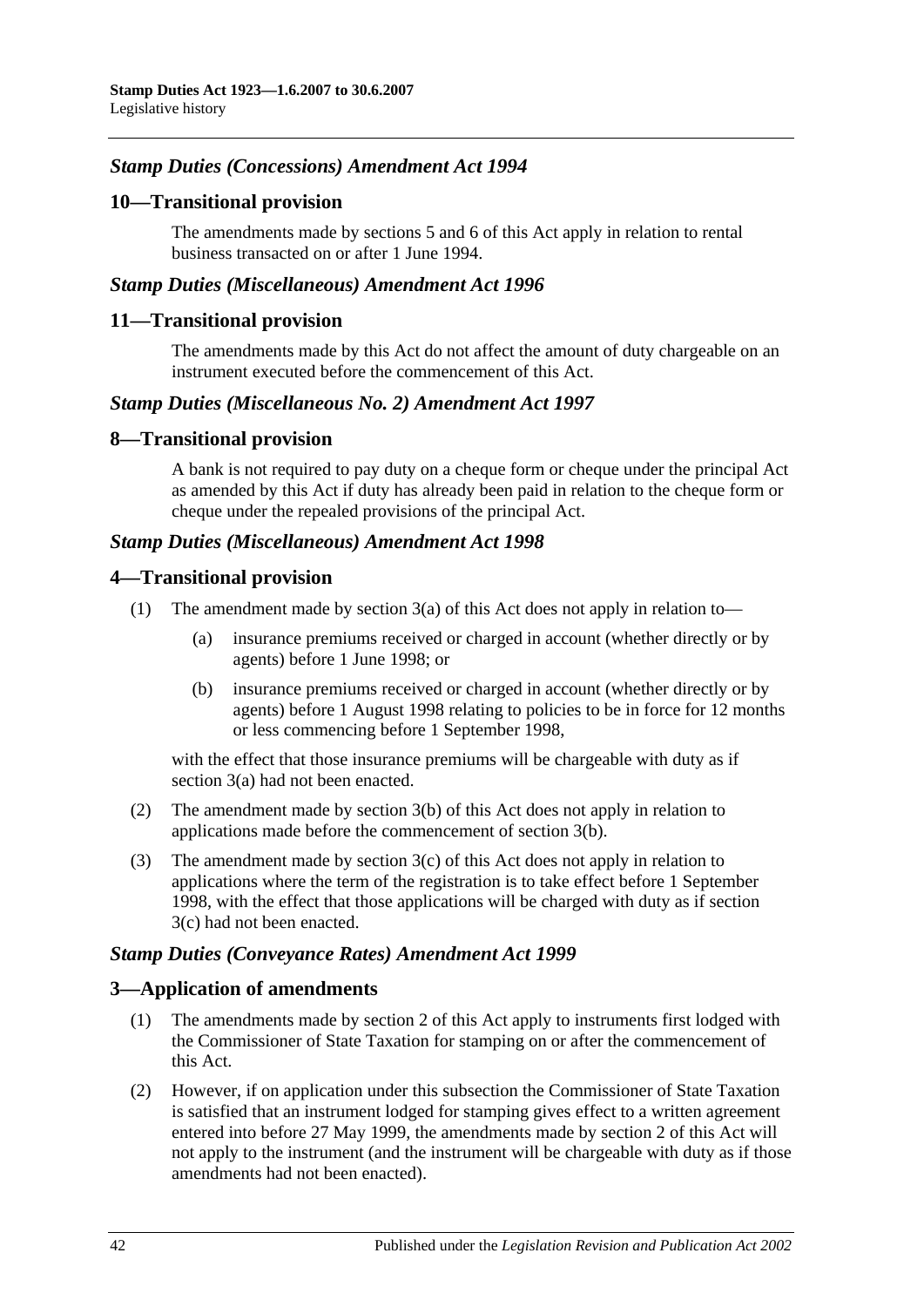# *Commonwealth Places (Mirror Taxes Administration) (Modification of State Taxing Laws) Regulations 2000 (No. 8 of 2000)*

## **4—Prescribed modification of State taxing laws (s. 7(1))**

Each State taxing law is modified under section 7(1) of the Act by the addition of a provision to the following effect:

- (1) "This State taxing law is to be read together with its corresponding applied law as a single body of law.".
- (2) The principle in subregulation (1) is subject to any express exceptions and qualifications prescribed under the Act and the *Commonwealth Places (Mirror Taxes) Act 1998* of the Commonwealth.

## *Stamp Duties (Land Rich Entities and Redemption) Amendment Act 2000*

## **21—Amendments relating to redemption to operate retrospectively and prospectively**

- (1) The MSP amendments operate both prospectively and retrospectively.
- (2) However—
	- (a) the MSP amendments do not operate retrospectively in respect of an instrument or transaction made or occurring before the relevant date but on or after 30 September 1999; and
	- (b) the MSP amendments only operate to impose a liability in respect of an instrument or transaction made or occurring before 30 September 1999 if—
		- (i) no assessment of duty in respect of the instrument or transaction had been made before the relevant date; or
		- (ii) an assessment of duty in respect of the instrument or transaction had been made before the relevant date but—
			- no objection to the assessment was made within 60 days after the date of the assessment; or
			- an objection to the assessment was made and the objection was disallowed; and
	- (c) the MSP amendments do not validate the assessment of duty made in relation to the transaction that was the subject of the High Court's judgment in the case of MSP Nominees Pty Ltd and another v Commissioner of Stamps<sup>1</sup> or authorise a reassessment of duty in that case.
- (3) In this section—

*MSP amendments* means the amendments made by sections 5, 6, 7 and 12 of this Act insofar as they are applicable to the redemption, cancellation or extinguishment of an interest in a unit trust scheme;

*relevant date* means the date of the introduction of the Bill for this Act into the Parliament.

**Note—**

1 (1999) 166 ALR 149.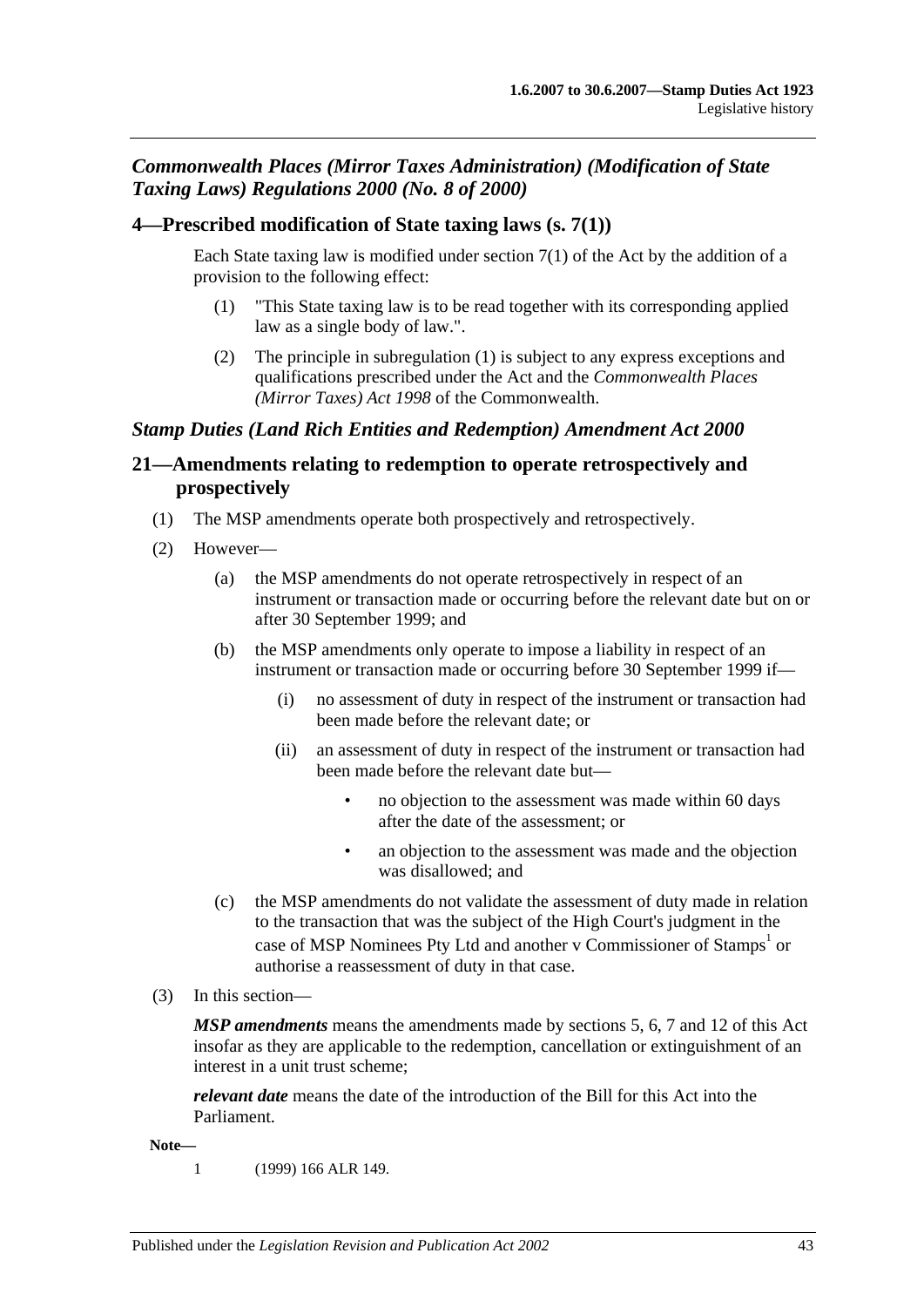# *Stamp Duties (Rental Business and Conveyance Rates) Amendment Act 2002*

### **8—Application of amendments**

- (1) The amendments made by section 7 of this Act apply to instruments first lodged with the Commissioner of State Taxation for stamping on or after the commencement of that section.
- (2) However, if on application under this subsection the Commissioner of State Taxation is satisfied that an instrument lodged for stamping gives effect to a written agreement entered into on or before 11 July 2002, the amendments made by section 7 of this Act will not apply to the instrument (and the instrument will be chargeable with duty as if those amendments had not been enacted).

### *Statutes Amendment (Stamp Duties and Other Measures) Act 2002*

### **27—Transitional provision**

The amendment made to the principal Act by section 21(c) of this Act does not apply in relation to stamp duty paid before the commencement of that section.

#### *Stamp Duties (Gaming Machine Surcharge) Amendment Act 2002*

### **4—Application of amendments**

The amendments made by this Act do not apply to a transaction entered into before the commencement of this Act.

#### *Statutes Amendment (Corporations—Financial Services Reform) Act 2002*

## **46—Transitional provisions**

- (1) The Australian Stock Exchange Limited will, on the commencement of this section, be taken to be a registered market licensee under Part 3A of the principal Act without the need for an application under Division 4 of that Part (as enacted by this Act).
- (2) The body registered by the Commissioner of State Taxation under Division 4 of Part 3A of the principal Act immediately before the commencement of this section will, on that commencement, be taken to be a registered CS facility licensee under Part 3A of the principal Act without the need for an application under Division 4 of that Part (as enacted by this Act).

# *Stamp Duties (Rental and Mortgage Duty) Amendment Act 2003, Sch—Transitional provision*

1 Part 3 Division 2 of the *[Stamp Duties Act](http://www.legislation.sa.gov.au/index.aspx?action=legref&type=act&legtitle=Stamp%20Duties%20Act%201923) 1923* (the Act) is to be read subject to the following qualification:

> An amount received under or in respect of a contract, agreement or arrangement entered into before 1 October 2003 is required to be included in a statement to be lodged under section 31F of the Act if (and only if) it was required to be brought into account for the calculation of rental duty under the relevant provisions of the Act, as in force immediately before 1 October 2003.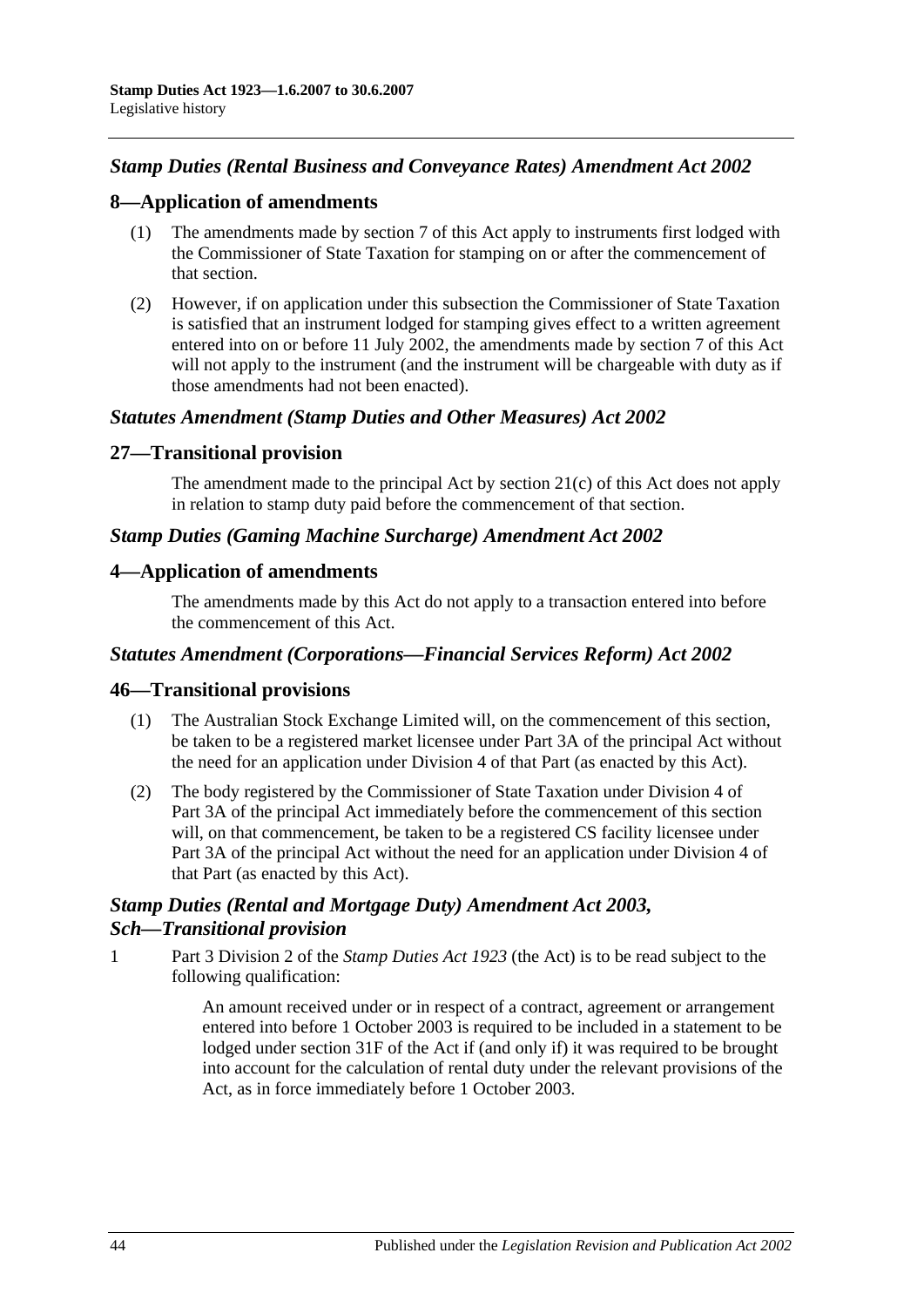# *Stamp Duties (Land Rich Entities) Amendment Act 2006, Sch 1*

### **1—Transitional provision**

- (1) The amendments made by this Act to the *[Stamp Duties Act](http://www.legislation.sa.gov.au/index.aspx?action=legref&type=act&legtitle=Stamp%20Duties%20Act%201923) 1923* apply only in relation to transactions entered into after the commencement of this clause.
- (2) Section 98(1) of the *[Stamp Duties Act](http://www.legislation.sa.gov.au/index.aspx?action=legref&type=act&legtitle=Stamp%20Duties%20Act%201923) 1923*, as amended by this Act, applies to a transaction entered into after the commencement of this clause but before the day on which this Act is assented to by the Governor (the *day of assent*) as if the period of 2 months referred to in that provision ends 2 months after the day of assent.

#### *Statutes Amendment (Domestic Partners) Act 2006*

#### **205—Transitional provision**

An amendment made by this Act to the *[Stamp Duties Act](http://www.legislation.sa.gov.au/index.aspx?action=legref&type=act&legtitle=Stamp%20Duties%20Act%201923) 1923* applies only in relation to instruments executed after the commencement of the amendment.

# **Historical versions**

Reprint—1.11.1984 Reprint No 1—12.12.1991 Reprint No 2—3.2.1992 Reprint No 3—1.9.1992 Reprint No 4—14.12.1992 Reprint No 5—1.3.1993 Reprint No 6—1.6.1994 Reprint No 7—1.9.1994 Reprint No 8—1.1.1995 Reprint No 9—2.3.1995 Reprint No 10—13.7.1995 Reprint No 11—30.11.1995 Reprint No 12—24.4.1996 Reprint No 13—1.7.1996 Reprint No 14—4.11.1996 Reprint No 15—27.3.1997 Reprint No 16—1.7.1997 Reprint No 17—17.7.1997 Reprint No 18—1.1.1998 Reprint No 19—27.7.1998 Reprint No 20—1.9.1998 Reprint No 21—3.12.1998 Reprint No 22—18.3.1999 Reprint No 23—5.8.1999 Reprint No 24—8.6.2000 Reprint No 25—14.12.2000 Reprint No 26—15.7.2001